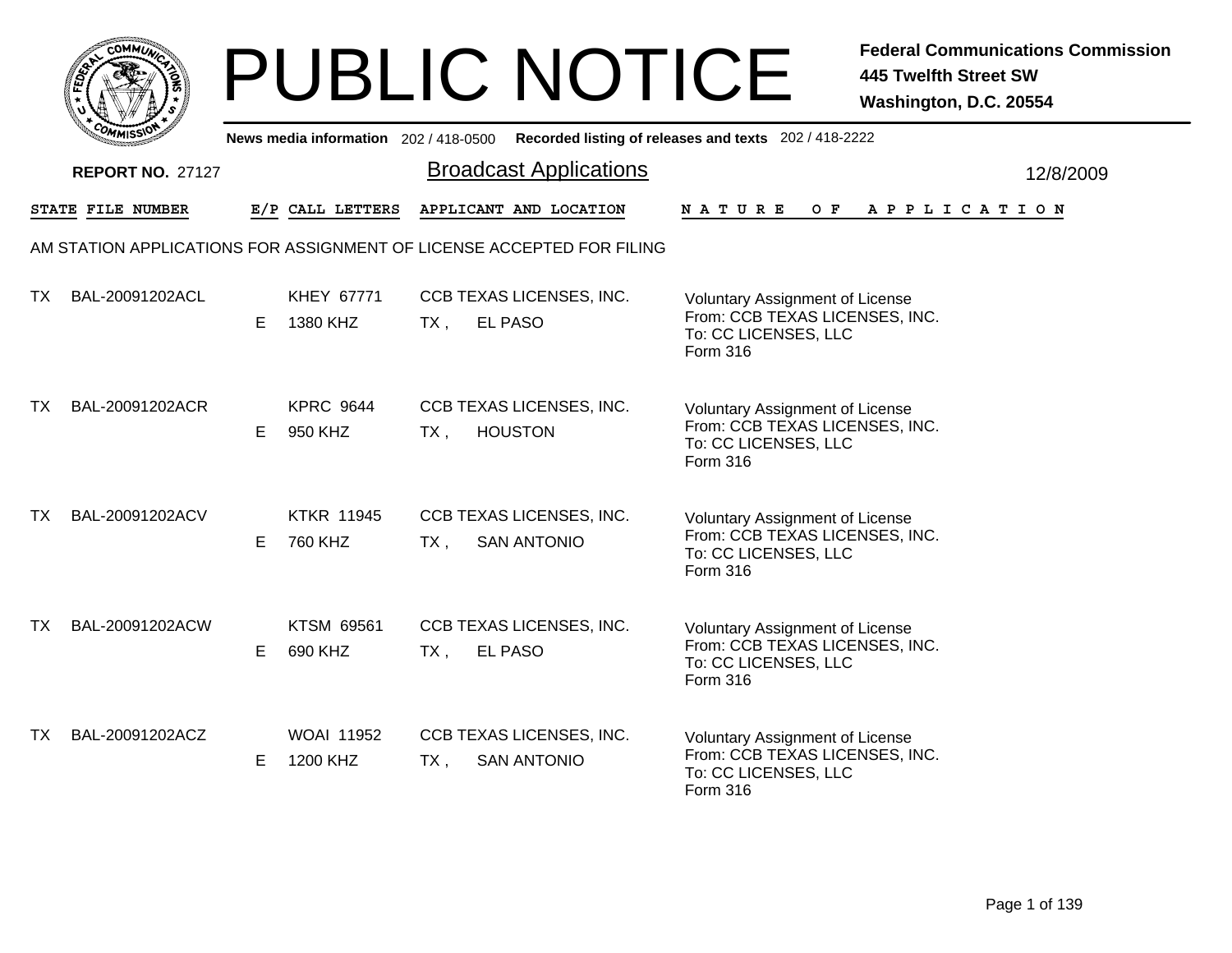

|    | יככוומדי                |    |                               |                                                                             | News media information 202/418-0500 Recorded listing of releases and texts 202/418-2222                                             |
|----|-------------------------|----|-------------------------------|-----------------------------------------------------------------------------|-------------------------------------------------------------------------------------------------------------------------------------|
|    | <b>REPORT NO. 27127</b> |    |                               | <b>Broadcast Applications</b>                                               | 12/8/2009                                                                                                                           |
|    | STATE FILE NUMBER       |    | E/P CALL LETTERS              | APPLICANT AND LOCATION                                                      | O F<br><b>NATURE</b><br>A P P L I C A T I O N                                                                                       |
|    |                         |    |                               | AM STATION APPLICATIONS FOR ASSIGNMENT OF LICENSE ACCEPTED FOR FILING       |                                                                                                                                     |
|    | WA BAL-20091202ADB      | E  | <b>KHHO 18523</b><br>850 KHZ  | ACKERLEY BROADCASTING<br>OPERATIONS, LLC<br><b>TACOMA</b><br>WA,            | <b>Voluntary Assignment of License</b><br>From: ACKERLEY BROADCASTING OPERATIONS, LLC<br>To: CITICASTERS LICENSES, INC.<br>Form 316 |
|    | WA BAL-20091202ADC      | E. | KJR 48386<br>950 KHZ          | ACKERLEY BROADCASTING<br>OPERATIONS, LLC<br><b>SEATTLE</b><br>WA,           | <b>Voluntary Assignment of License</b><br>From: ACKERLEY BROADCASTING OPERATIONS, LLC<br>To: CITICASTERS LICENSES, INC.<br>Form 316 |
| OH | BAL-20091202ADF         | Е  | <b>WCKY 51722</b><br>1530 KHZ | <b>JACOR BROADCASTING</b><br><b>CORPORATION</b><br>OH.<br><b>CINCINNATI</b> | <b>Voluntary Assignment of License</b><br>From: JACOR BROADCASTING CORPORATION<br>To: CITICASTERS LICENSES, INC.<br>Form 316        |
| OH | BAL-20091202ADG         | E  | <b>WCWA 19627</b><br>1230 KHZ | JACOR BROADCASTING<br><b>CORPORATION</b><br><b>TOLEDO</b><br>OH,            | <b>Voluntary Assignment of License</b><br>From: JACOR BROADCASTING CORPORATION<br>To: CITICASTERS LICENSES, INC.<br>Form 316        |
| WI | BAL-20091202ADH         | E. | <b>WDUZ 25119</b><br>1400 KHZ | JACOR BROADCASTING<br><b>CORPORATION</b><br><b>GREEN BAY</b><br>Wl,         | <b>Voluntary Assignment of License</b><br>From: JACOR BROADCASTING CORPORATION<br>To: CITICASTERS LICENSES, INC.<br>Form 316        |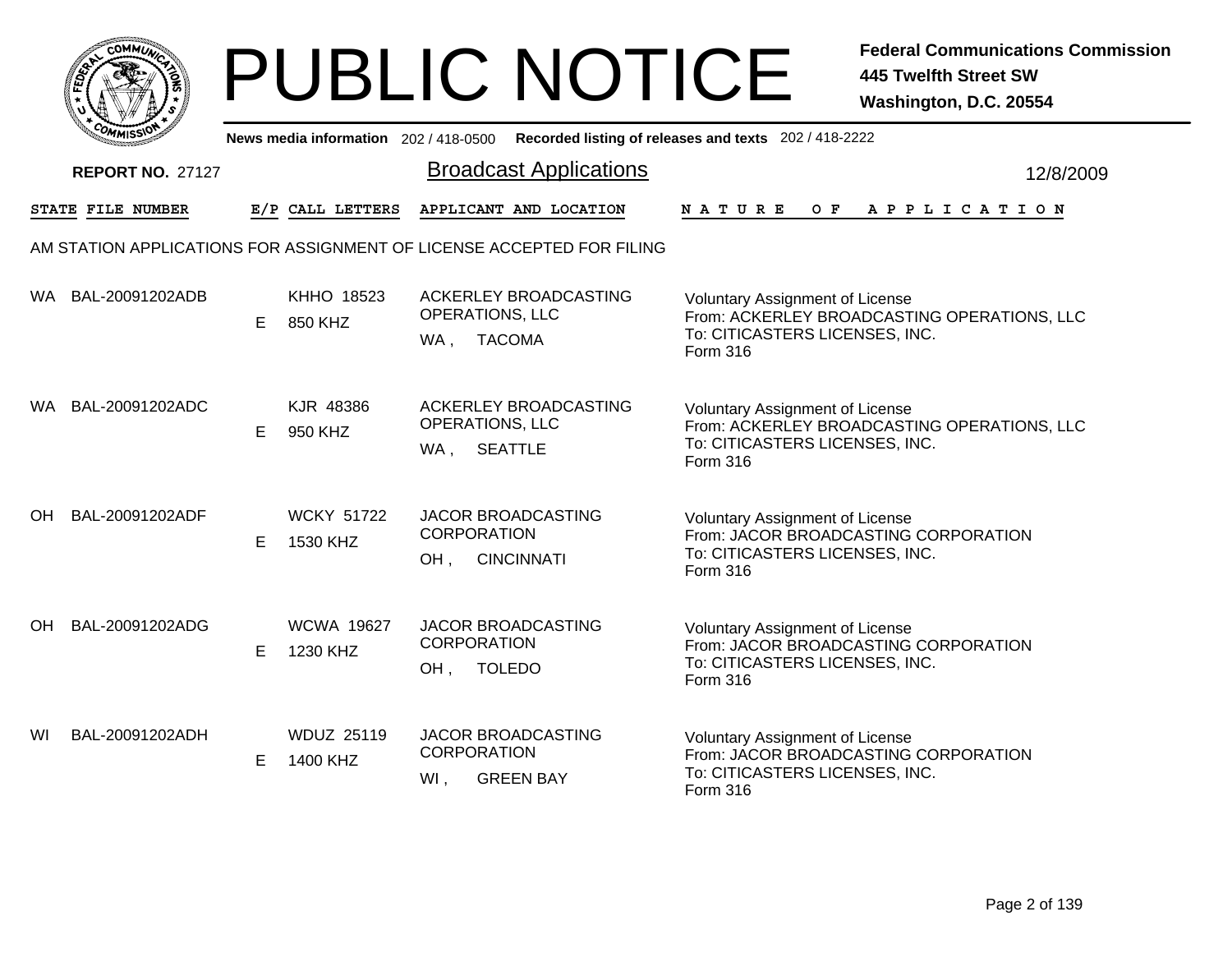|      | <b>COMMUNT</b> |    |
|------|----------------|----|
| EDE) |                | ্ব |
| ī.   |                |    |
|      | COMI<br>MISS   |    |

|    | יככוומדי                |   |                               | News media information 202/418-0500 Recorded listing of releases and texts 202/418-2222 |                                                                                                                              |           |
|----|-------------------------|---|-------------------------------|-----------------------------------------------------------------------------------------|------------------------------------------------------------------------------------------------------------------------------|-----------|
|    | <b>REPORT NO. 27127</b> |   |                               | <b>Broadcast Applications</b>                                                           |                                                                                                                              | 12/8/2009 |
|    | STATE FILE NUMBER       |   | E/P CALL LETTERS              | APPLICANT AND LOCATION                                                                  | $O$ $F$<br><b>NATURE</b><br>A P P L I C A T I O N                                                                            |           |
|    |                         |   |                               | AM STATION APPLICATIONS FOR ASSIGNMENT OF LICENSE ACCEPTED FOR FILING                   |                                                                                                                              |           |
| OH | BAL-20091202ADK         | E | <b>WIMA 37498</b><br>1150 KHZ | <b>JACOR BROADCASTING</b><br><b>CORPORATION</b><br><b>LIMA</b><br>OH,                   | <b>Voluntary Assignment of License</b><br>From: JACOR BROADCASTING CORPORATION<br>To: CITICASTERS LICENSES, INC.<br>Form 316 |           |
| OH | BAL-20091202ADO         | E | <b>WKRC 29737</b><br>550 KHZ  | JACOR BROADCASTING<br><b>CORPORATION</b><br><b>CINCINNATI</b><br>OH,                    | <b>Voluntary Assignment of License</b><br>From: JACOR BROADCASTING CORPORATION<br>To: CITICASTERS LICENSES, INC.<br>Form 316 |           |
| OH | BAL-20091202ADP         | Е | <b>WLW 29733</b><br>700 KHZ   | <b>JACOR BROADCASTING</b><br><b>CORPORATION</b><br>OH.<br><b>CINCINNATI</b>             | <b>Voluntary Assignment of License</b><br>From: JACOR BROADCASTING CORPORATION<br>To: CITICASTERS LICENSES, INC.<br>Form 316 |           |
| OH | BAL-20091202ADT         | E | <b>WSAI 41994</b><br>1360 KHZ | JACOR BROADCASTING<br><b>CORPORATION</b><br><b>CINCINNATI</b><br>OH,                    | <b>Voluntary Assignment of License</b><br>From: JACOR BROADCASTING CORPORATION<br>To: CITICASTERS LICENSES, INC.<br>Form 316 |           |
| OH | BAL-20091202ADU         | E | <b>WTAM 59595</b><br>1100 KHZ | JACOR BROADCASTING<br><b>CORPORATION</b><br><b>CLEVELAND</b><br>OH,                     | <b>Voluntary Assignment of License</b><br>From: JACOR BROADCASTING CORPORATION<br>To: CITICASTERS LICENSES, INC.<br>Form 316 |           |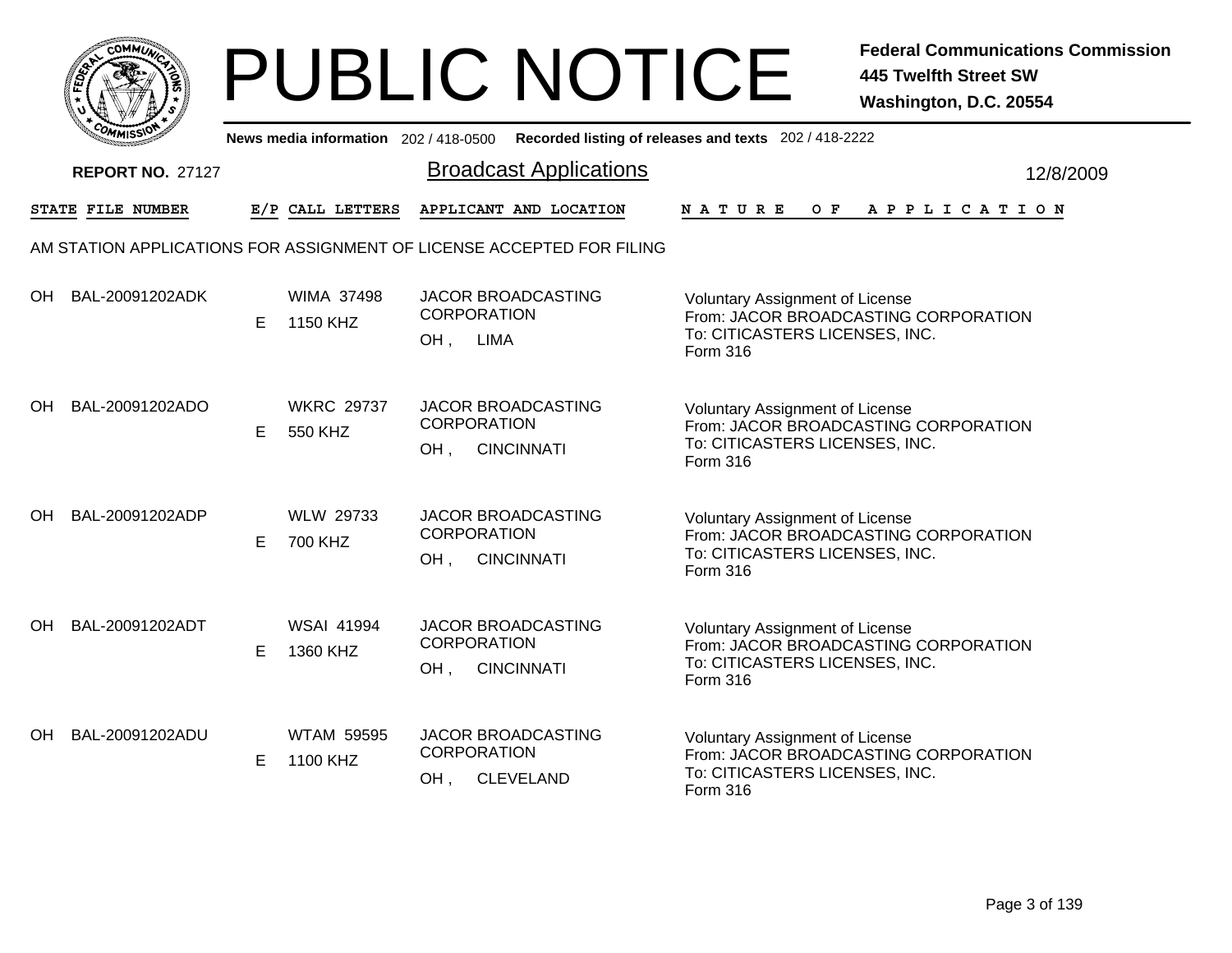

|     | ככוומיי                                                               |    |                              |                                   | News media information 202/418-0500 Recorded listing of releases and texts 202/418-2222 |               |                                                                                                                        |  |     |  |  |                       |  |           |
|-----|-----------------------------------------------------------------------|----|------------------------------|-----------------------------------|-----------------------------------------------------------------------------------------|---------------|------------------------------------------------------------------------------------------------------------------------|--|-----|--|--|-----------------------|--|-----------|
|     | <b>REPORT NO. 27127</b>                                               |    |                              |                                   | <b>Broadcast Applications</b>                                                           |               |                                                                                                                        |  |     |  |  |                       |  | 12/8/2009 |
|     | STATE FILE NUMBER                                                     |    | E/P CALL LETTERS             |                                   | APPLICANT AND LOCATION                                                                  | <b>NATURE</b> |                                                                                                                        |  | O F |  |  | A P P L I C A T I O N |  |           |
|     | AM STATION APPLICATIONS FOR ASSIGNMENT OF LICENSE ACCEPTED FOR FILING |    |                              |                                   |                                                                                         |               |                                                                                                                        |  |     |  |  |                       |  |           |
| CO  | BAL-20091202ADX                                                       | E  | <b>KCOL 68685</b><br>600 KHZ | COLORADO, INC.<br>CO <sub>1</sub> | <b>JACOR BROADCASTING OF</b><br><b>WELLINGTON</b>                                       | Form 316      | <b>Voluntary Assignment of License</b><br>From: JACOR BROADCASTING OF COLORADO, INC.<br>To: CITICASTERS LICENSES, INC. |  |     |  |  |                       |  |           |
| CO  | BAL-20091202ADY                                                       | E. | KIIX 68966<br>1410 KHZ       | COLORADO, INC.<br>CO <sub>1</sub> | JACOR BROADCASTING OF<br><b>FORT COLLINS</b>                                            | Form 316      | <b>Voluntary Assignment of License</b><br>From: JACOR BROADCASTING OF COLORADO, INC.<br>To: CITICASTERS LICENSES, INC. |  |     |  |  |                       |  |           |
| CO  | BAL-20091202ADZ                                                       | Е  | <b>KKZN 29740</b><br>760 KHZ | COLORADO, INC.<br>CO <sub>1</sub> | JACOR BROADCASTING OF<br><b>THORNTON</b>                                                | Form 316      | <b>Voluntary Assignment of License</b><br>From: JACOR BROADCASTING OF COLORADO, INC.<br>To: CITICASTERS LICENSES, INC. |  |     |  |  |                       |  |           |
| CO. | BAL-20091202AEA                                                       | E  | KOA 29738<br>850 KHZ         | COLORADO, INC.<br>CO <sub>1</sub> | JACOR BROADCASTING OF<br><b>DENVER</b>                                                  | Form 316      | Voluntary Assignment of License<br>From: JACOR BROADCASTING OF COLORADO, INC.<br>To: CITICASTERS LICENSES, INC.        |  |     |  |  |                       |  |           |
| TX  | BAL-20091202AFT                                                       | E  | KBME 23082<br>790 KHZ        | $TX$ ,                            | AMFM TEXAS LICENSES, LP<br><b>HOUSTON</b>                                               | Form 316      | Voluntary Assignment of License<br>From: AMFM TEXAS LICENSES, LP<br>To: AMFM TEXAS LICENSES LLC                        |  |     |  |  |                       |  |           |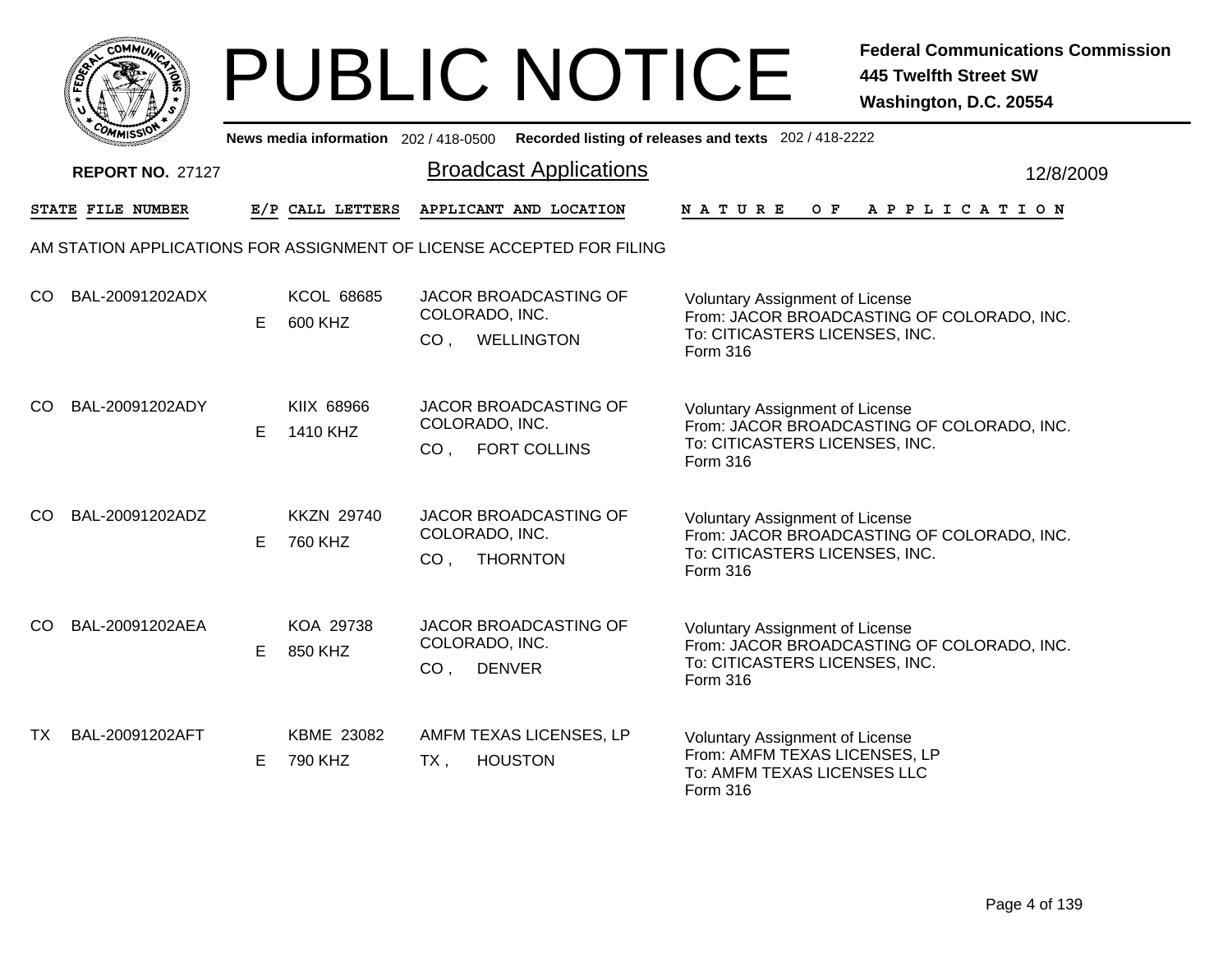|       | MMUNICT<br>c۵۱ |  |
|-------|----------------|--|
| FEDET |                |  |
|       |                |  |
|       | COMI<br>MISS   |  |

|           | יככוומי                 |    |                               | News media information 202/418-0500 Recorded listing of releases and texts 202/418-2222 |                                                                                                                  |           |
|-----------|-------------------------|----|-------------------------------|-----------------------------------------------------------------------------------------|------------------------------------------------------------------------------------------------------------------|-----------|
|           | <b>REPORT NO. 27127</b> |    |                               | <b>Broadcast Applications</b>                                                           |                                                                                                                  | 12/8/2009 |
|           | STATE FILE NUMBER       |    | E/P CALL LETTERS              | APPLICANT AND LOCATION                                                                  | OF APPLICATION<br><b>NATURE</b>                                                                                  |           |
|           |                         |    |                               | AM STATION APPLICATIONS FOR ASSIGNMENT OF LICENSE ACCEPTED FOR FILING                   |                                                                                                                  |           |
| <b>TX</b> | BAL-20091202AGA         | E. | <b>KTRH 35674</b><br>740 KHZ  | AMFM TEXAS LICENSES, LP<br><b>HOUSTON</b><br>$TX$ ,                                     | Voluntary Assignment of License<br>From: AMFM TEXAS LICENSES, LP<br>To: AMFM TEXAS LICENSES LLC<br>Form 316      |           |
|           | WA BAL-20091202AIE      | E. | KPTQ 53149<br>1280 KHZ        | <b>CAPSTAR TX LIMITED</b><br><b>PARTNERSHIP</b><br><b>SPOKANE</b><br>WA ,               | <b>Voluntary Assignment of License</b><br>From: CAPSTAR TX LIMITED PARTNERSHIP<br>To: CAPSTAR TX LLC<br>Form 316 |           |
| CA.       | BAL-20091202AIM         | E. | <b>KCBL 9749</b><br>1340 KHZ  | <b>CAPSTAR TX LIMITED</b><br><b>PARTNERSHIP</b><br>CA,<br><b>FRESNO</b>                 | <b>Voluntary Assignment of License</b><br>From: CAPSTAR TX LIMITED PARTNERSHIP<br>To: CAPSTAR TX LLC<br>Form 316 |           |
| NM .      | BAL-20091202AIP         | E  | <b>KCQL 29520</b><br>1340 KHZ | <b>CAPSTAR TX LIMITED</b><br><b>PARTNERSHIP</b><br>NM, AZTEC                            | <b>Voluntary Assignment of License</b><br>From: CAPSTAR TX LIMITED PARTNERSHIP<br>To: CAPSTAR TX LLC<br>Form 316 |           |
| AK        | BAL-20091202AIU         | E. | <b>KENI 12516</b><br>650 KHZ  | <b>CAPSTAR TX LIMITED</b><br>PARTNERSHIP<br>ANCHORAGE<br>AK,                            | <b>Voluntary Assignment of License</b><br>From: CAPSTAR TX LIMITED PARTNERSHIP<br>To: CAPSTAR TX LLC<br>Form 316 |           |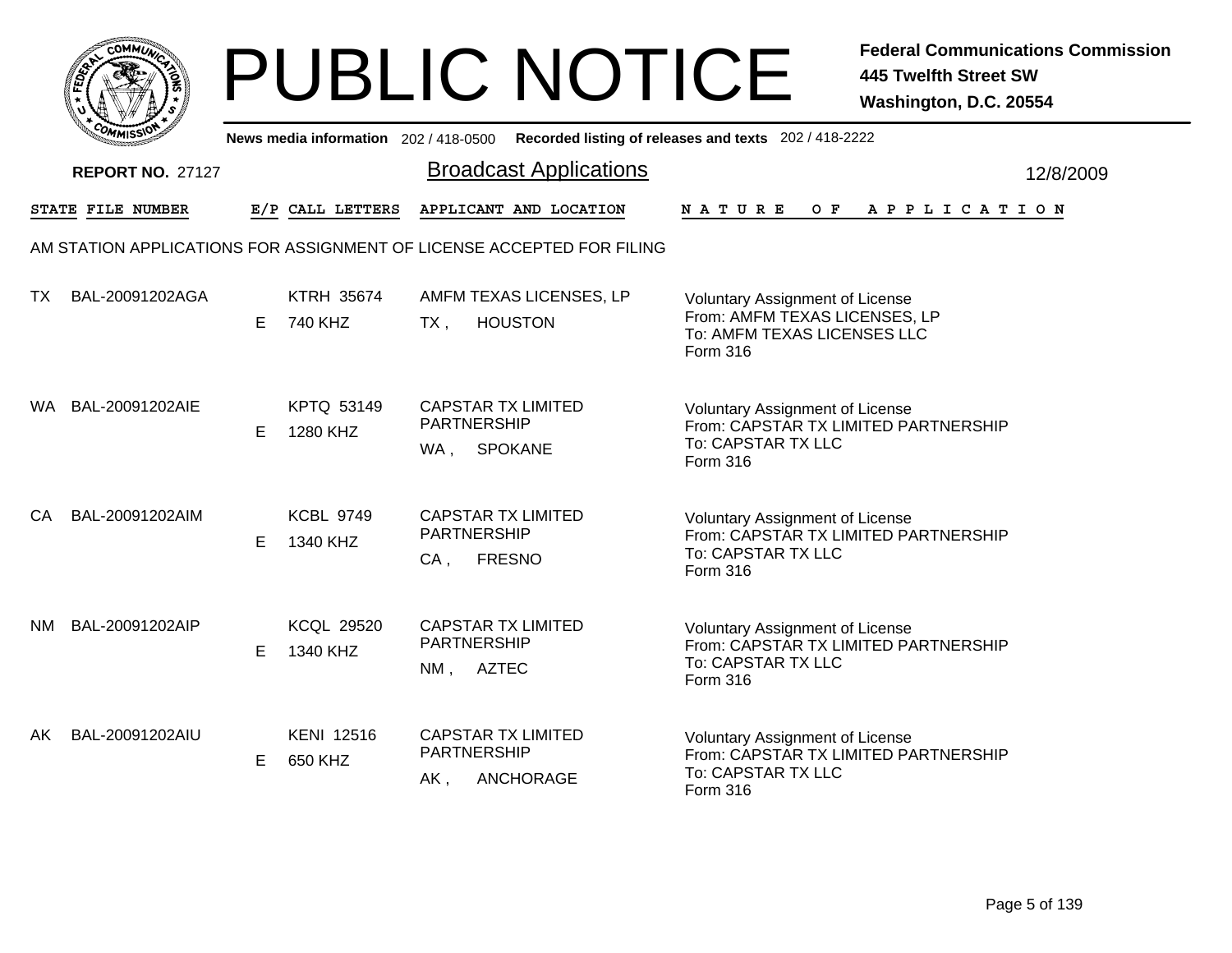|      | <b>COMMUNT</b> |    |
|------|----------------|----|
| EDE) |                | ্ব |
| ī.   |                |    |
|      | COMI<br>MISS   |    |

|           | יככוומי                 |    |                               | News media information 202/418-0500 Recorded listing of releases and texts 202/418-2222 |                                                                                                                         |           |
|-----------|-------------------------|----|-------------------------------|-----------------------------------------------------------------------------------------|-------------------------------------------------------------------------------------------------------------------------|-----------|
|           | <b>REPORT NO. 27127</b> |    |                               | <b>Broadcast Applications</b>                                                           |                                                                                                                         | 12/8/2009 |
|           | STATE FILE NUMBER       |    | E/P CALL LETTERS              | APPLICANT AND LOCATION                                                                  | O F<br><b>NATURE</b><br>A P P L I C A T I O N                                                                           |           |
|           |                         |    |                               | AM STATION APPLICATIONS FOR ASSIGNMENT OF LICENSE ACCEPTED FOR FILING                   |                                                                                                                         |           |
| <b>NE</b> | BAL-20091202AIX         | Е  | <b>KFAB 26931</b><br>1110 KHZ | <b>CAPSTAR TX LIMITED</b><br><b>PARTNERSHIP</b><br>$NE$ ,<br><b>OMAHA</b>               | <b>Voluntary Assignment of License</b><br>From: CAPSTAR TX LIMITED PARTNERSHIP<br>To: CAPSTAR TX LLC<br>Form 316        |           |
| CA        | BAL-20091202AIY         | E. | KFI 34425<br>640 KHZ          | <b>CAPSTAR TX LIMITED</b><br><b>PARTNERSHIP</b><br><b>LOS ANGELES</b><br>$CA$ ,         | <b>Voluntary Assignment of License</b><br>From: CAPSTAR TX LIMITED PARTNERSHIP<br>To: CAPSTAR TX LLC<br>Form 316        |           |
| CA        | BAL-20091202AIZ         | Е  | <b>KFIV 12959</b><br>1360 KHZ | <b>CAPSTAR TX LIMITED</b><br><b>PARTNERSHIP</b><br>$CA$ ,<br><b>MODESTO</b>             | <b>Voluntary Assignment of License</b><br>From: CAPSTAR TX LIMITED PARTNERSHIP<br>To: CAPSTAR TX LLC<br><b>Form 316</b> |           |
| <b>TX</b> | BAL-20091202AJB         | Е  | <b>KFXR 25375</b><br>1190 KHZ | <b>CAPSTAR TX LIMITED</b><br><b>PARTNERSHIP</b><br><b>DALLAS</b><br>TX,                 | <b>Voluntary Assignment of License</b><br>From: CAPSTAR TX LIMITED PARTNERSHIP<br>To: CAPSTAR TX LLC<br>Form 316        |           |
| HI        | BAL-20091202AJE         | Е  | KHBZ 40143<br>990 KHZ         | <b>CAPSTAR TX LIMITED</b><br>PARTNERSHIP<br><b>HONOLULU</b><br>HI,                      | <b>Voluntary Assignment of License</b><br>From: CAPSTAR TX LIMITED PARTNERSHIP<br>To: CAPSTAR TX LLC<br>Form 316        |           |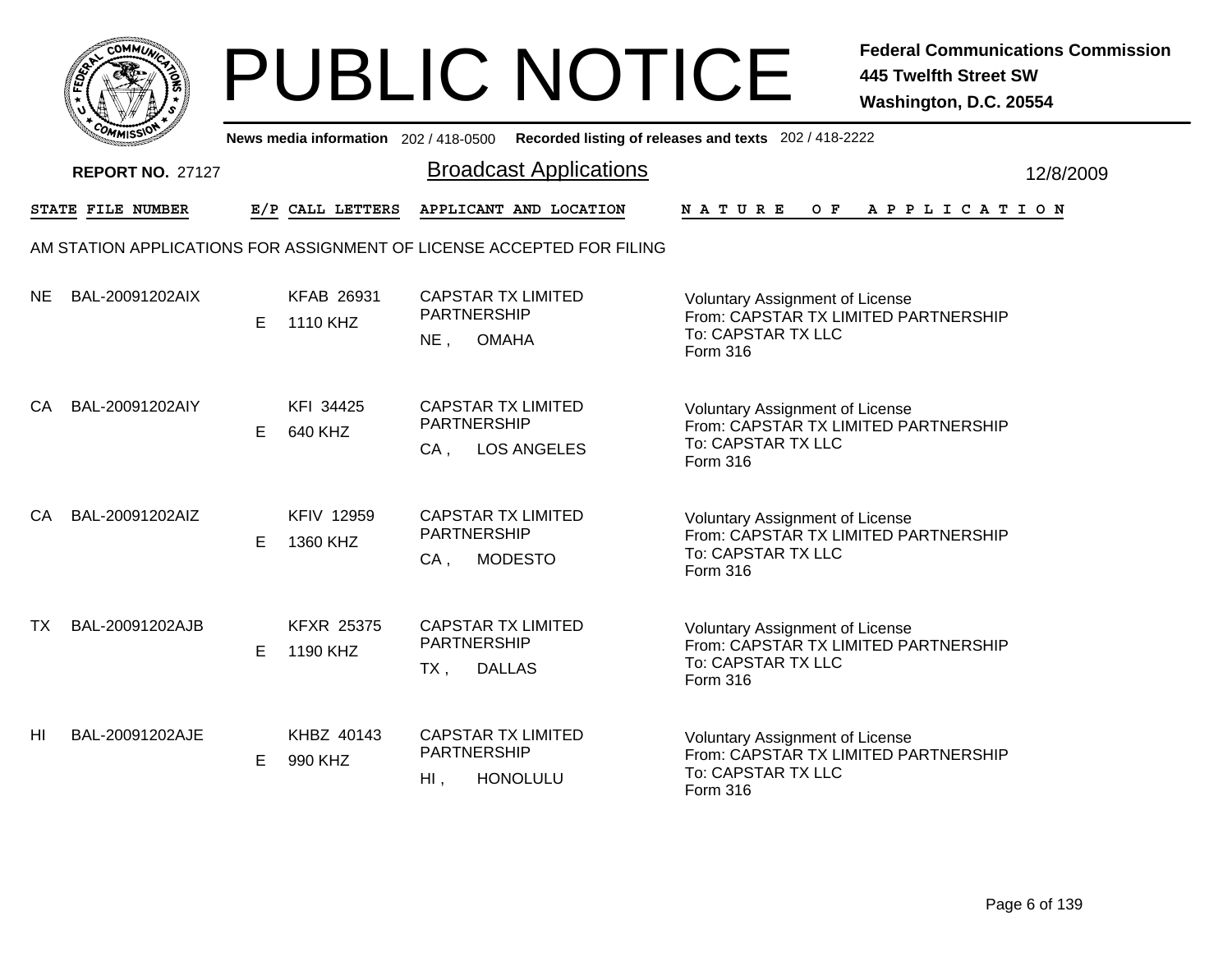|       | MMUNICT<br>c۵۱ |  |
|-------|----------------|--|
| FEDET |                |  |
|       |                |  |
|       | COMI<br>MISS   |  |

|    | יככוומדי                |    |                               | News media information 202/418-0500 Recorded listing of releases and texts 202/418-2222                                                                                                                |           |
|----|-------------------------|----|-------------------------------|--------------------------------------------------------------------------------------------------------------------------------------------------------------------------------------------------------|-----------|
|    | <b>REPORT NO. 27127</b> |    |                               | <b>Broadcast Applications</b>                                                                                                                                                                          | 12/8/2009 |
|    | STATE FILE NUMBER       |    | E/P CALL LETTERS              | APPLICANT AND LOCATION<br>O F<br><b>NATURE</b><br>A P P L I C A T I O N                                                                                                                                |           |
|    |                         |    |                               | AM STATION APPLICATIONS FOR ASSIGNMENT OF LICENSE ACCEPTED FOR FILING                                                                                                                                  |           |
| HI | BAL-20091202AJF         | E  | KHVH 34591<br>830 KHZ         | <b>CAPSTAR TX LIMITED</b><br>Voluntary Assignment of License<br><b>PARTNERSHIP</b><br>From: CAPSTAR TX LIMITED PARTNERSHIP<br>To: CAPSTAR TX LLC<br><b>HONOLULU</b><br>$H1$ ,<br>Form 316              |           |
| AK | BAL-20091202AJG         | E. | <b>KFBX 12518</b><br>970 KHZ  | <b>CAPSTAR TX LIMITED</b><br><b>Voluntary Assignment of License</b><br><b>PARTNERSHIP</b><br>From: CAPSTAR TX LIMITED PARTNERSHIP<br>To: CAPSTAR TX LLC<br>$AK$ ,<br><b>FAIRBANKS</b><br>Form 316      |           |
| ТX | BAL-20091202AJZ         | Е  | <b>KKTX 55166</b><br>1360 KHZ | <b>CAPSTAR TX LIMITED</b><br><b>Voluntary Assignment of License</b><br><b>PARTNERSHIP</b><br>From: CAPSTAR TX LIMITED PARTNERSHIP<br>To: CAPSTAR TX LLC<br><b>CORPUS CHRISTI</b><br>$TX$ ,<br>Form 316 |           |
| ТX | BAL-20091202AKB         | E  | KLVI 25580<br>560 KHZ         | <b>CAPSTAR TX LIMITED</b><br><b>Voluntary Assignment of License</b><br><b>PARTNERSHIP</b><br>From: CAPSTAR TX LIMITED PARTNERSHIP<br>To: CAPSTAR TX LLC<br><b>BEAUMONT</b><br>$TX$ ,<br>Form 316       |           |
| ΙA | BAL-20091202AKE         | E  | KMJM 54164<br>1360 KHZ        | <b>CAPSTAR TX LIMITED</b><br><b>Voluntary Assignment of License</b><br>PARTNERSHIP<br>From: CAPSTAR TX LIMITED PARTNERSHIP<br>To: CAPSTAR TX LLC<br><b>CEDAR RAPIDS</b><br>IA,<br>Form 316             |           |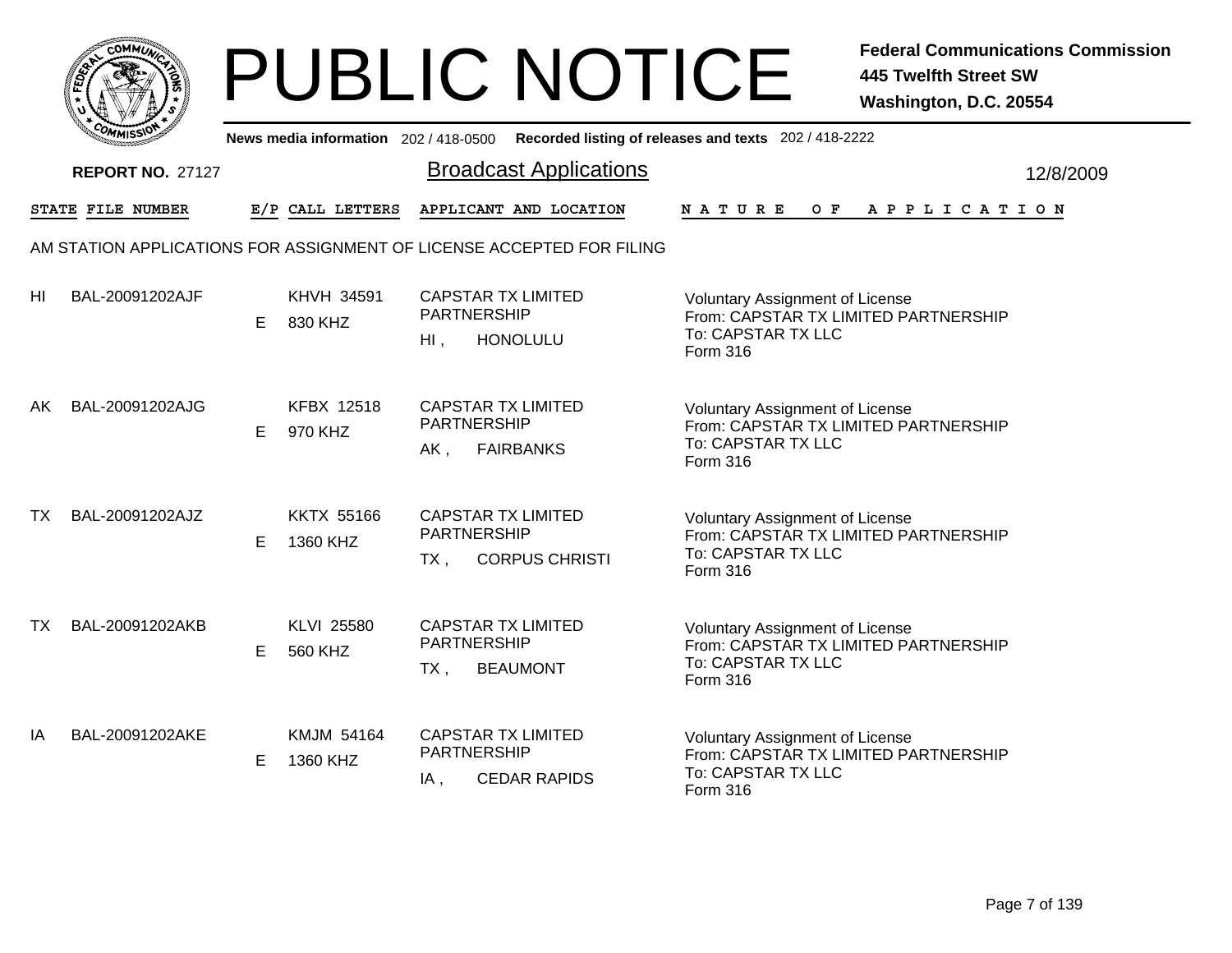|       | MMUNICT<br>c۵۱ |  |
|-------|----------------|--|
| FEDET |                |  |
|       |                |  |
|       | COMI<br>MISS   |  |

|           | יככוומדי                |    |                               | News media information 202/418-0500 Recorded listing of releases and texts 202/418-2222  |                                                                                                      |           |
|-----------|-------------------------|----|-------------------------------|------------------------------------------------------------------------------------------|------------------------------------------------------------------------------------------------------|-----------|
|           | <b>REPORT NO. 27127</b> |    |                               | <b>Broadcast Applications</b>                                                            |                                                                                                      | 12/8/2009 |
|           | STATE FILE NUMBER       |    | E/P CALL LETTERS              | APPLICANT AND LOCATION                                                                   | O F<br><b>NATURE</b><br>A P P L I C A T I O N                                                        |           |
|           |                         |    |                               | AM STATION APPLICATIONS FOR ASSIGNMENT OF LICENSE ACCEPTED FOR FILING                    |                                                                                                      |           |
| AZ        | BAL-20091202AKJ         | E  | <b>KNST 53589</b><br>790 KHZ  | <b>CAPSTAR TX LIMITED</b><br><b>PARTNERSHIP</b><br><b>TUCSON</b><br>AZ,<br>Form 316      | Voluntary Assignment of License<br>From: CAPSTAR TX LIMITED PARTNERSHIP<br>To: CAPSTAR TX LLC        |           |
| <b>NE</b> | BAL-20091202AKK         | E  | KOGA 50065<br>930 KHZ         | <b>CAPSTAR TX LIMITED</b><br><b>PARTNERSHIP</b><br>$NE$ ,<br><b>OGALLALA</b><br>Form 316 | <b>Voluntary Assignment of License</b><br>From: CAPSTAR TX LIMITED PARTNERSHIP<br>To: CAPSTAR TX LLC |           |
|           | WA BAL-20091202AKN      | Е  | KQNT 60421<br>590 KHZ         | <b>CAPSTAR TX LIMITED</b><br><b>PARTNERSHIP</b><br><b>SPOKANE</b><br>WA,<br>Form 316     | <b>Voluntary Assignment of License</b><br>From: CAPSTAR TX LIMITED PARTNERSHIP<br>To: CAPSTAR TX LLC |           |
| CA        | BAL-20091202AKQ         | E  | <b>KRDU 54559</b><br>1130 KHZ | <b>CAPSTAR TX LIMITED</b><br><b>PARTNERSHIP</b><br>$CA$ ,<br><b>DINUBA</b><br>Form 316   | <b>Voluntary Assignment of License</b><br>From: CAPSTAR TX LIMITED PARTNERSHIP<br>To: CAPSTAR TX LLC |           |
| HI        | BAL-20091202AKZ         | E. | <b>KSSK 48774</b><br>590 KHZ  | <b>CAPSTAR TX LIMITED</b><br>PARTNERSHIP<br><b>HONOLULU</b><br>$H1$ ,<br>Form 316        | <b>Voluntary Assignment of License</b><br>From: CAPSTAR TX LIMITED PARTNERSHIP<br>To: CAPSTAR TX LLC |           |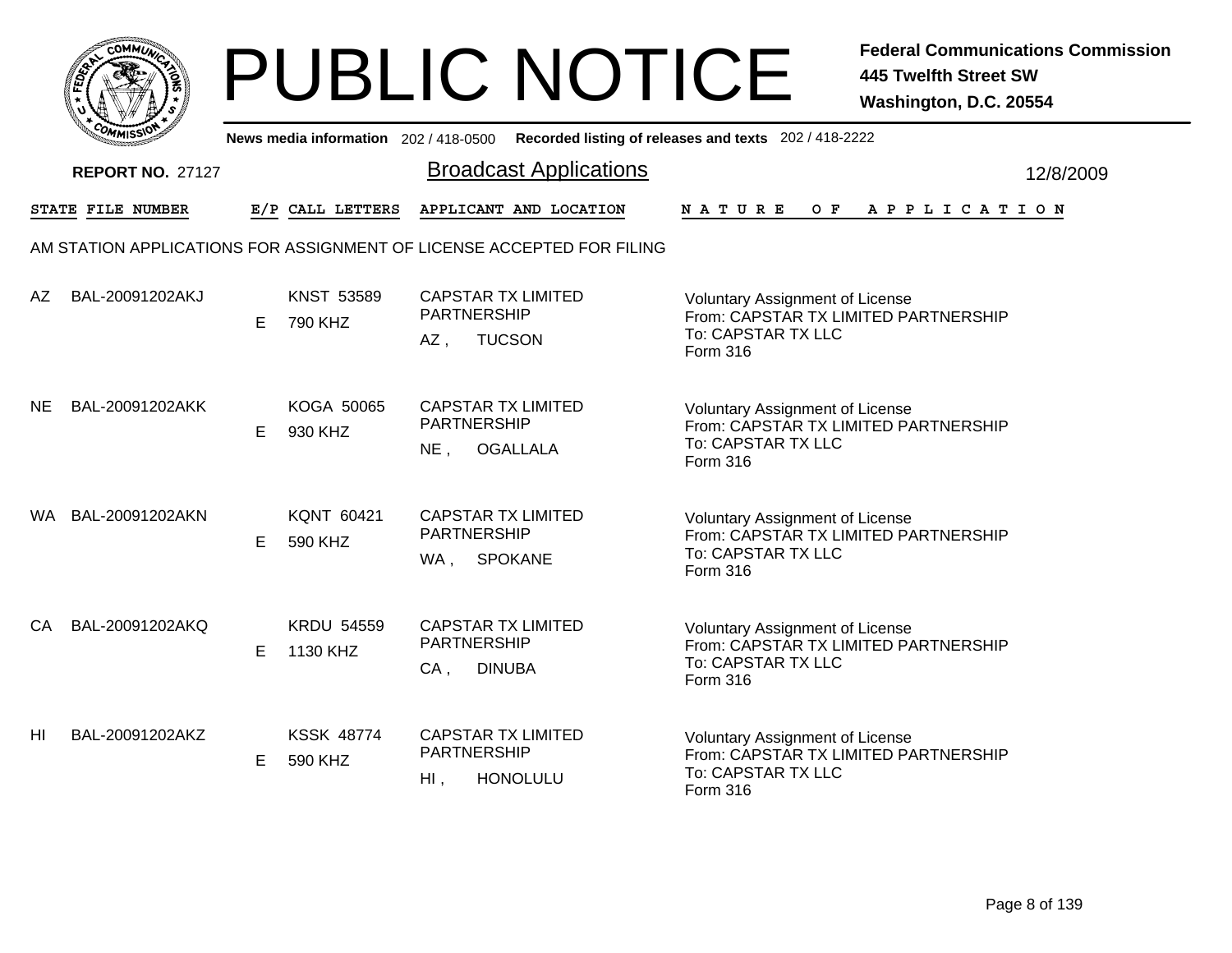

|    | יככוומדי                |   |                               | News media information 202/418-0500 Recorded listing of releases and texts 202/418-2222 |                                                                                                                  |           |
|----|-------------------------|---|-------------------------------|-----------------------------------------------------------------------------------------|------------------------------------------------------------------------------------------------------------------|-----------|
|    | <b>REPORT NO. 27127</b> |   |                               | <b>Broadcast Applications</b>                                                           |                                                                                                                  | 12/8/2009 |
|    | STATE FILE NUMBER       |   | E/P CALL LETTERS              | APPLICANT AND LOCATION                                                                  | O F<br><b>NATURE</b><br>A P P L I C A T I O N                                                                    |           |
|    |                         |   |                               | AM STATION APPLICATIONS FOR ASSIGNMENT OF LICENSE ACCEPTED FOR FILING                   |                                                                                                                  |           |
| AK | BAL-20091202ALD         | E | <b>KTZN 12967</b><br>550 KHZ  | <b>CAPSTAR TX LIMITED</b><br><b>PARTNERSHIP</b><br>ANCHORAGE<br>AK,                     | <b>Voluntary Assignment of License</b><br>From: CAPSTAR TX LIMITED PARTNERSHIP<br>To: CAPSTAR TX LLC<br>Form 316 |           |
| TX | BAL-20091202ALF         | E | <b>KUNO 33777</b><br>1400 KHZ | <b>CAPSTAR TX LIMITED</b><br><b>PARTNERSHIP</b><br><b>CORPUS CHRISTI</b><br>TX.         | <b>Voluntary Assignment of License</b><br>From: CAPSTAR TX LIMITED PARTNERSHIP<br>To: CAPSTAR TX LLC<br>Form 316 |           |
| CA | BAL-20091202ALG         | Е | KWSX 32214<br>1280 KHZ        | <b>CAPSTAR TX LIMITED</b><br><b>PARTNERSHIP</b><br><b>STOCKTON</b><br>$CA$ ,            | <b>Voluntary Assignment of License</b><br>From: CAPSTAR TX LIMITED PARTNERSHIP<br>To: CAPSTAR TX LLC<br>Form 316 |           |
| CA | BAL-20091202ALH         | E | <b>KEZL 2096</b><br>1400 KHZ  | <b>CAPSTAR TX LIMITED</b><br><b>PARTNERSHIP</b><br><b>VISALIA</b><br>$CA$ ,             | <b>Voluntary Assignment of License</b><br>From: CAPSTAR TX LIMITED PARTNERSHIP<br>To: CAPSTAR TX LLC<br>Form 316 |           |
| TX | BAL-20091202ALI         | E | KVET 35850<br>1300 KHZ        | <b>CAPSTAR TX LIMITED</b><br>PARTNERSHIP<br><b>AUSTIN</b><br>$TX$ ,                     | Voluntary Assignment of License<br>From: CAPSTAR TX LIMITED PARTNERSHIP<br>To: CAPSTAR TX LLC<br>Form 316        |           |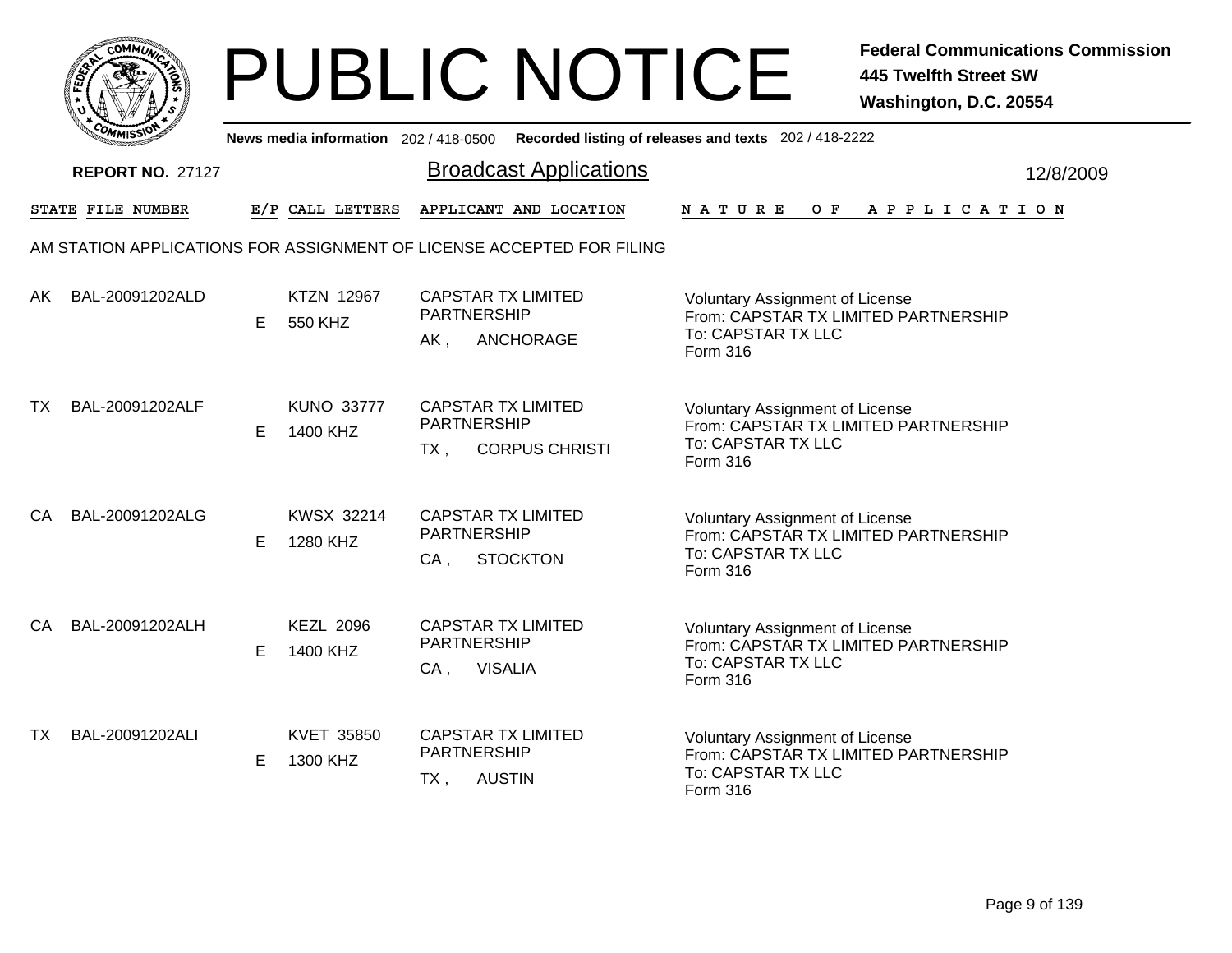|           | MMUNICT<br>ດ<br>Ċ,  |  |
|-----------|---------------------|--|
| ট্রু<br>c |                     |  |
|           |                     |  |
|           | COMI<br>MISS<br>--- |  |

|    | יככוומדי                |    |                               | News media information 202/418-0500 Recorded listing of releases and texts 202/418-2222 |                                                                                                                  |           |
|----|-------------------------|----|-------------------------------|-----------------------------------------------------------------------------------------|------------------------------------------------------------------------------------------------------------------|-----------|
|    | <b>REPORT NO. 27127</b> |    |                               | <b>Broadcast Applications</b>                                                           |                                                                                                                  | 12/8/2009 |
|    | STATE FILE NUMBER       |    | E/P CALL LETTERS              | APPLICANT AND LOCATION                                                                  | $O$ $F$<br><b>NATURE</b><br>A P P L I C A T I O N                                                                |           |
|    |                         |    |                               | AM STATION APPLICATIONS FOR ASSIGNMENT OF LICENSE ACCEPTED FOR FILING                   |                                                                                                                  |           |
| AR | BAL-20091202ALM         | E  | <b>KYHN 87114</b><br>1650 KHZ | <b>CAPSTAR TX LIMITED</b><br><b>PARTNERSHIP</b><br>FT. SMITH<br>AR,                     | Voluntary Assignment of License<br>From: CAPSTAR TX LIMITED PARTNERSHIP<br>To: CAPSTAR TX LLC<br>Form 316        |           |
| ТX | BAL-20091202ALO         | E. | <b>KWTX 33057</b><br>1230 KHZ | <b>CAPSTAR TX LIMITED</b><br><b>PARTNERSHIP</b><br><b>WACO</b><br>$TX$ ,                | <b>Voluntary Assignment of License</b><br>From: CAPSTAR TX LIMITED PARTNERSHIP<br>To: CAPSTAR TX LLC<br>Form 316 |           |
| ΙA | BAL-20091202ALR         | Е  | <b>KXNO 12964</b><br>1460 KHZ | <b>CAPSTAR TX LIMITED</b><br><b>PARTNERSHIP</b><br><b>DES MOINES</b><br>$IA$ ,          | <b>Voluntary Assignment of License</b><br>From: CAPSTAR TX LIMITED PARTNERSHIP<br>To: CAPSTAR TX LLC<br>Form 316 |           |
| AR | BAL-20091202ALS         | E  | <b>KWHN 22099</b><br>1320 KHZ | <b>CAPSTAR TX LIMITED</b><br><b>PARTNERSHIP</b><br><b>FORT SMITH</b><br>AR,             | <b>Voluntary Assignment of License</b><br>From: CAPSTAR TX LIMITED PARTNERSHIP<br>To: CAPSTAR TX LLC<br>Form 316 |           |
| AL | BAL-20091202ALY         | E. | <b>WAAX 22996</b><br>570 KHZ  | <b>CAPSTAR TX LIMITED</b><br>PARTNERSHIP<br><b>GADSDEN</b><br>AL,                       | <b>Voluntary Assignment of License</b><br>From: CAPSTAR TX LIMITED PARTNERSHIP<br>To: CAPSTAR TX LLC<br>Form 316 |           |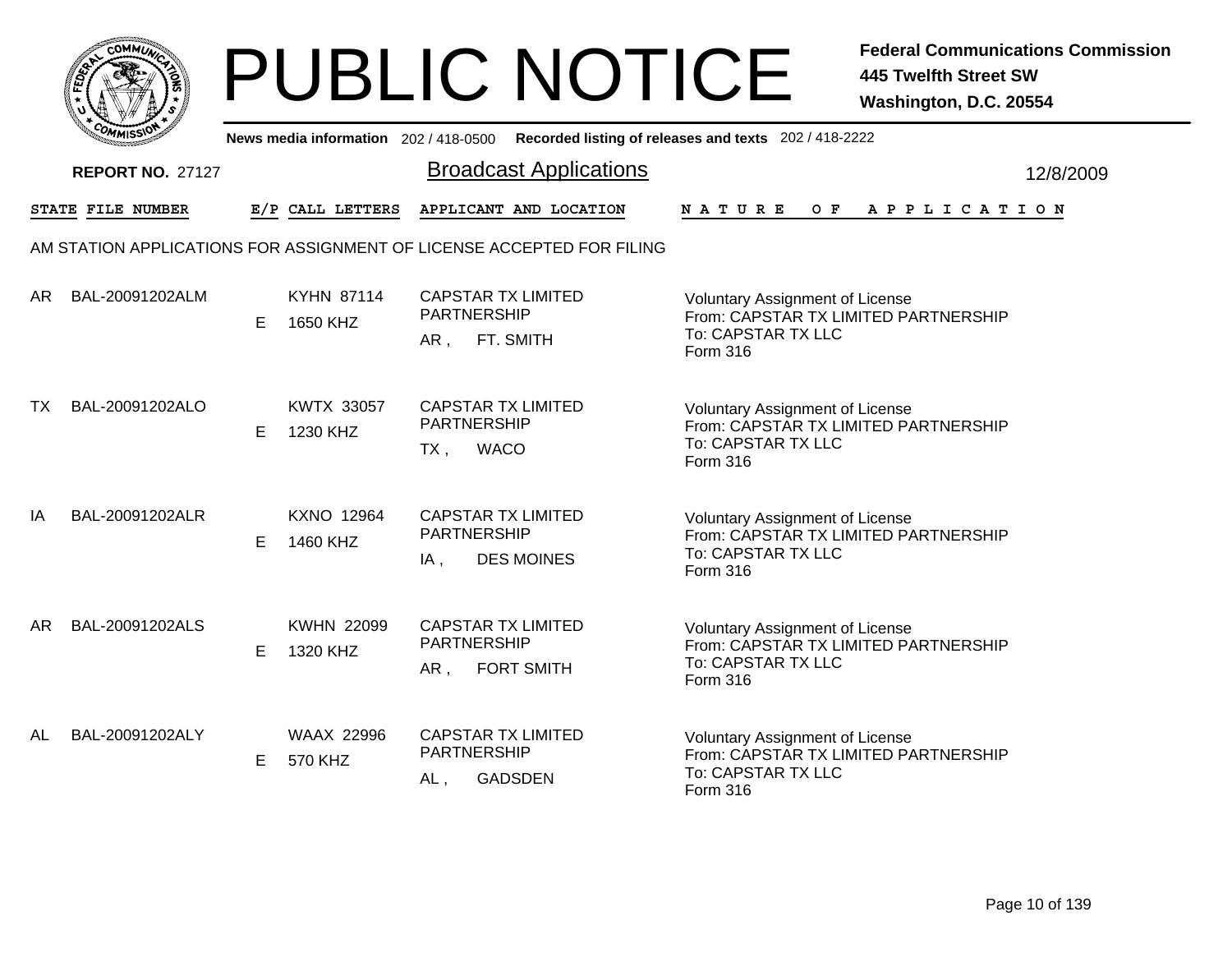

|     | <b>COMMISSION</b>       |   |                               |                                                                               | News media information 202 / 418-0500 Recorded listing of releases and texts 202 / 418-2222                      |           |
|-----|-------------------------|---|-------------------------------|-------------------------------------------------------------------------------|------------------------------------------------------------------------------------------------------------------|-----------|
|     | <b>REPORT NO. 27127</b> |   |                               | <b>Broadcast Applications</b>                                                 |                                                                                                                  | 12/8/2009 |
|     | STATE FILE NUMBER       |   | E/P CALL LETTERS              | APPLICANT AND LOCATION                                                        | N A T U R E<br>OF APPLICATION                                                                                    |           |
|     |                         |   |                               | AM STATION APPLICATIONS FOR ASSIGNMENT OF LICENSE ACCEPTED FOR FILING         |                                                                                                                  |           |
| AL  | BAL-20091202AMA         | Е | <b>WACT 48643</b><br>1420 KHZ | <b>CAPSTAR TX LIMITED</b><br><b>PARTNERSHIP</b><br><b>TUSCALOOSA</b><br>AL,   | <b>Voluntary Assignment of License</b><br>From: CAPSTAR TX LIMITED PARTNERSHIP<br>To: CAPSTAR TX LLC<br>Form 316 |           |
| PA  | BAL-20091202AMB         | E | <b>WAEB 14371</b><br>790 KHZ  | <b>CAPSTAR TX LIMITED</b><br>PARTNERSHIP<br><b>ALLENTOWN</b><br>PA,           | Voluntary Assignment of License<br>From: CAPSTAR TX LIMITED PARTNERSHIP<br>To: CAPSTAR TX LLC<br><b>Form 316</b> |           |
| FL  | BAL-20091202AMI         | Е | <b>WZTA 41067</b><br>1370 KHZ | <b>CAPSTAR TX LIMITED</b><br><b>PARTNERSHIP</b><br><b>VERO BEACH</b><br>FL,   | <b>Voluntary Assignment of License</b><br>From: CAPSTAR TX LIMITED PARTNERSHIP<br>To: CAPSTAR TX LLC<br>Form 316 |           |
| WV. | BAL-20091202AMJ         | E | <b>WBBD 73192</b><br>1400 KHZ | <b>CAPSTAR TX LIMITED</b><br>PARTNERSHIP<br>WV,<br><b>WHEELING</b>            | <b>Voluntary Assignment of License</b><br>From: CAPSTAR TX LIMITED PARTNERSHIP<br>To: CAPSTAR TX LLC<br>Form 316 |           |
| MI  | BAL-20091202AML         | Е | <b>WBCK 37459</b><br>930 KHZ  | <b>CAPSTAR TX LIMITED</b><br><b>PARTNERSHIP</b><br><b>BATTLE CREEK</b><br>MI, | Voluntary Assignment of License<br>From: CAPSTAR TX LIMITED PARTNERSHIP<br>To: CAPSTAR TX LLC<br><b>Form 316</b> |           |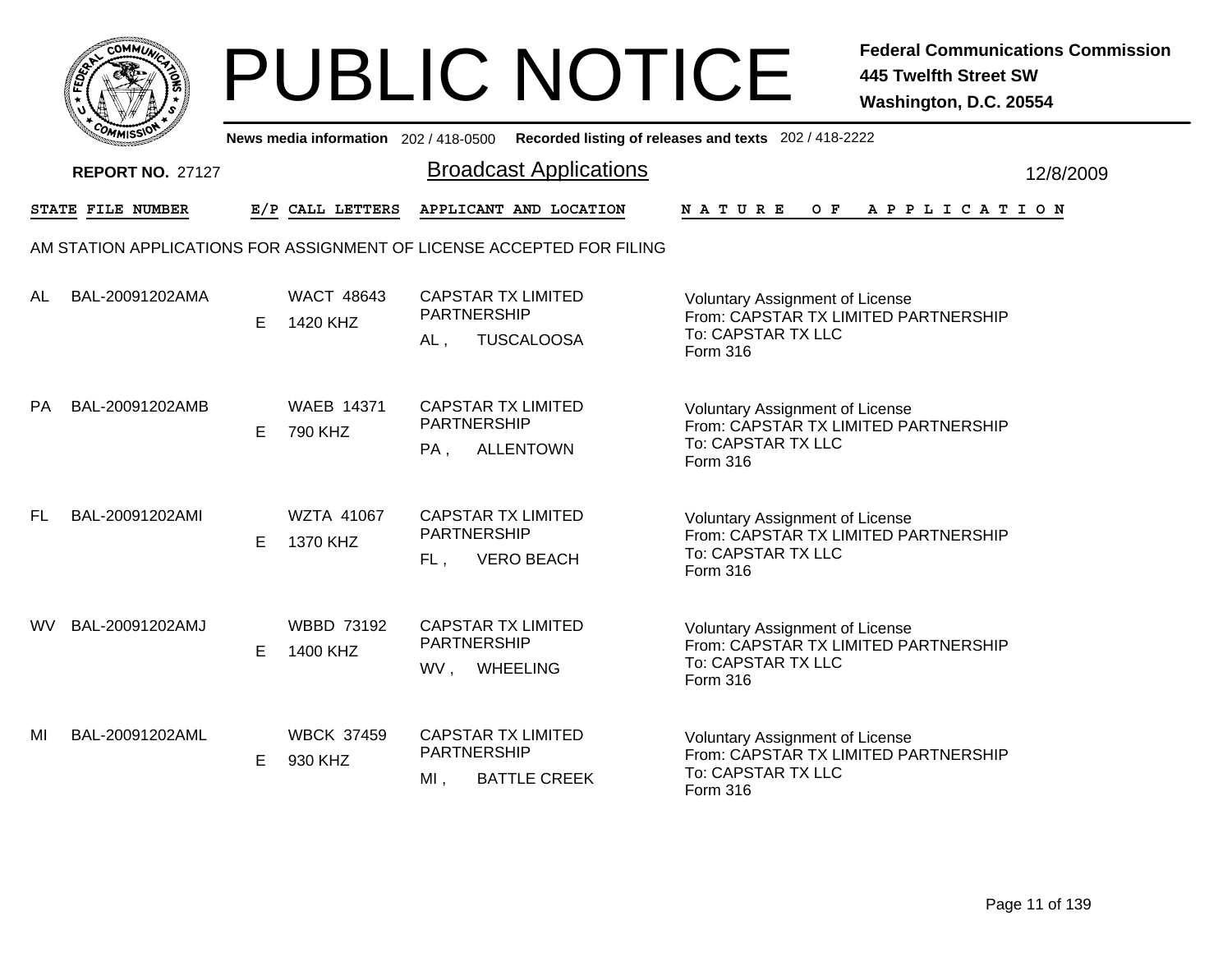|           | MMUNICT<br>ດ<br>Ċ,  |  |
|-----------|---------------------|--|
| ট্রু<br>c |                     |  |
|           |                     |  |
|           | COMI<br>MISS<br>--- |  |

|           | יככוומדי                |   |                               | News media information 202/418-0500 Recorded listing of releases and texts 202/418-2222 |                                                                                                                  |           |
|-----------|-------------------------|---|-------------------------------|-----------------------------------------------------------------------------------------|------------------------------------------------------------------------------------------------------------------|-----------|
|           | <b>REPORT NO. 27127</b> |   |                               | <b>Broadcast Applications</b>                                                           |                                                                                                                  | 12/8/2009 |
|           | STATE FILE NUMBER       |   | E/P CALL LETTERS              | APPLICANT AND LOCATION                                                                  | $O$ $\mathbf{F}$<br><b>NATURE</b><br>A P P L I C A T I O N                                                       |           |
|           |                         |   |                               | AM STATION APPLICATIONS FOR ASSIGNMENT OF LICENSE ACCEPTED FOR FILING                   |                                                                                                                  |           |
| AL        | BAL-20091202AMM         | E | <b>WBHP 44025</b><br>1230 KHZ | <b>CAPSTAR TX LIMITED</b><br><b>PARTNERSHIP</b><br><b>HUNTSVILLE</b><br>AL,             | <b>Voluntary Assignment of License</b><br>From: CAPSTAR TX LIMITED PARTNERSHIP<br>To: CAPSTAR TX LLC<br>Form 316 |           |
| WI        | BAL-20091202AMN         | E | <b>WBIZ 2107</b><br>1400 KHZ  | <b>CAPSTAR TX LIMITED</b><br><b>PARTNERSHIP</b><br>WI,<br><b>EAU CLAIRE</b>             | Voluntary Assignment of License<br>From: CAPSTAR TX LIMITED PARTNERSHIP<br>To: CAPSTAR TX LLC<br>Form 316        |           |
| FL.       | BAL-20091202AMT         | Е | <b>WBZT 20439</b><br>1230 KHZ | <b>CAPSTAR TX LIMITED</b><br><b>PARTNERSHIP</b><br><b>WEST PALM BEACH</b><br>$FL$ .     | <b>Voluntary Assignment of License</b><br>From: CAPSTAR TX LIMITED PARTNERSHIP<br>To: CAPSTAR TX LLC<br>Form 316 |           |
| <b>SC</b> | BAL-20091202AMW         | E | <b>WCOS 4673</b><br>1400 KHZ  | <b>CAPSTAR TX LIMITED</b><br><b>PARTNERSHIP</b><br>SC,<br><b>COLUMBIA</b>               | <b>Voluntary Assignment of License</b><br>From: CAPSTAR TX LIMITED PARTNERSHIP<br>To: CAPSTAR TX LLC<br>Form 316 |           |
| DE        | BAL-20091202ANA         | E | <b>WDOV 4670</b><br>1410 KHZ  | <b>CAPSTAR TX LIMITED</b><br>PARTNERSHIP<br>$DE$ ,<br><b>DOVER</b>                      | <b>Voluntary Assignment of License</b><br>From: CAPSTAR TX LIMITED PARTNERSHIP<br>To: CAPSTAR TX LLC<br>Form 316 |           |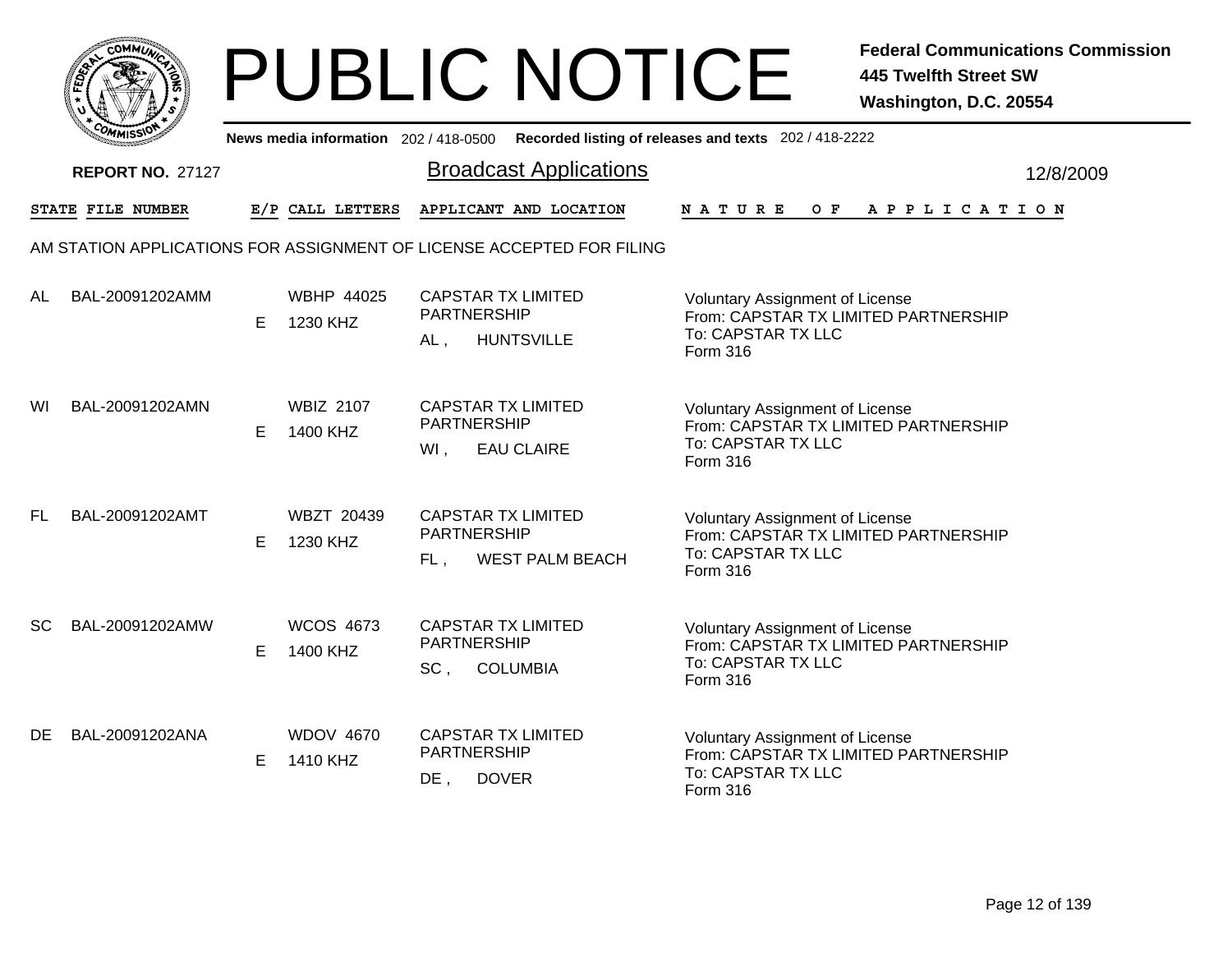

|                | <b>COMMISSION</b>       |   |                               |                                                                                | News media information 202 / 418-0500 Recorded listing of releases and texts 202 / 418-2222                             |           |
|----------------|-------------------------|---|-------------------------------|--------------------------------------------------------------------------------|-------------------------------------------------------------------------------------------------------------------------|-----------|
|                | <b>REPORT NO. 27127</b> |   |                               | <b>Broadcast Applications</b>                                                  |                                                                                                                         | 12/8/2009 |
|                | STATE FILE NUMBER       |   | E/P CALL LETTERS              | APPLICANT AND LOCATION                                                         | N A T U R E<br>O F<br>A P P L I C A T I O N                                                                             |           |
|                |                         |   |                               | AM STATION APPLICATIONS FOR ASSIGNMENT OF LICENSE ACCEPTED FOR FILING          |                                                                                                                         |           |
| AL             | BAL-20091202ANI         | Е | <b>WERC 2112</b><br>960 KHZ   | <b>CAPSTAR TX LIMITED</b><br><b>PARTNERSHIP</b><br><b>BIRMINGHAM</b><br>$AL$ , | <b>Voluntary Assignment of License</b><br>From: CAPSTAR TX LIMITED PARTNERSHIP<br>To: CAPSTAR TX LLC<br>Form 316        |           |
| NH             | BAL-20091202ANP         | E | <b>WGIN 53387</b><br>930 KHZ  | <b>CAPSTAR TX LIMITED</b><br>PARTNERSHIP<br><b>ROCHESTER</b><br>$NH$ ,         | <b>Voluntary Assignment of License</b><br>From: CAPSTAR TX LIMITED PARTNERSHIP<br>To: CAPSTAR TX LLC<br><b>Form 316</b> |           |
| NH.            | BAL-20091202ANQ         | Е | <b>WGIR 35237</b><br>610 KHZ  | <b>CAPSTAR TX LIMITED</b><br><b>PARTNERSHIP</b><br>$NH$ ,<br><b>MANCHESTER</b> | <b>Voluntary Assignment of License</b><br>From: CAPSTAR TX LIMITED PARTNERSHIP<br>To: CAPSTAR TX LLC<br>Form 316        |           |
| <b>SC</b>      | BAL-20091202ANT         | E | <b>WGVL 59821</b><br>1440 KHZ | <b>CAPSTAR TX LIMITED</b><br>PARTNERSHIP<br>SC,<br><b>GREENVILLE</b>           | Voluntary Assignment of License<br>From: CAPSTAR TX LIMITED PARTNERSHIP<br>To: CAPSTAR TX LLC<br>Form 316               |           |
| R <sub>l</sub> | BAL-20091202ANW         | Е | <b>WHJJ 37234</b><br>920 KHZ  | <b>CAPSTAR TX LIMITED</b><br>PARTNERSHIP<br><b>PROVIDENCE</b><br>$R1$ ,        | Voluntary Assignment of License<br>From: CAPSTAR TX LIMITED PARTNERSHIP<br>To: CAPSTAR TX LLC<br><b>Form 316</b>        |           |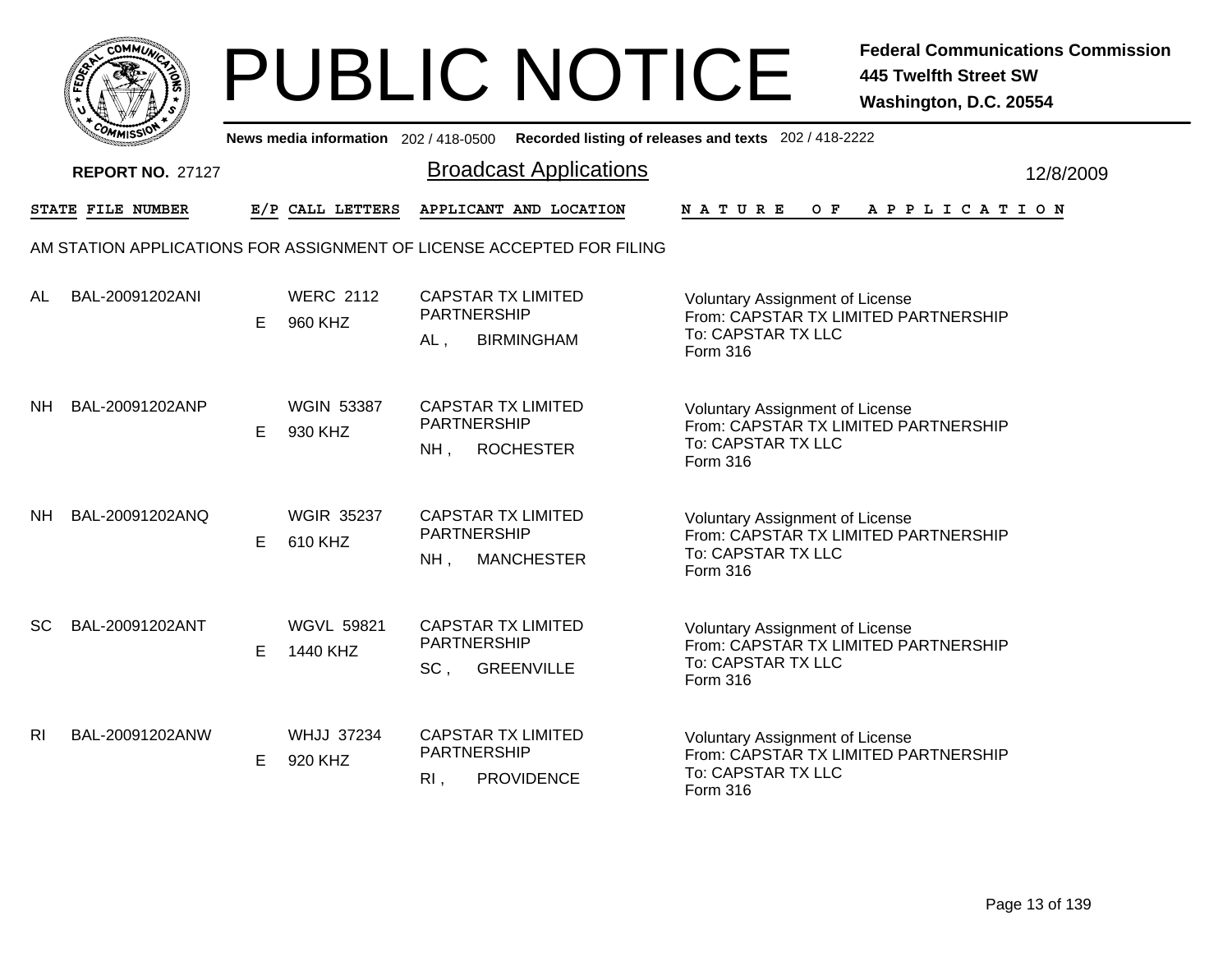|       | MMUNICT<br>c۵۱ |  |
|-------|----------------|--|
| FEDET |                |  |
|       |                |  |
|       | COMI<br>MISS   |  |

|    | יככוומדי                |    |                               | News media information 202/418-0500 Recorded listing of releases and texts 202/418-2222                                                                                                         |                       |           |
|----|-------------------------|----|-------------------------------|-------------------------------------------------------------------------------------------------------------------------------------------------------------------------------------------------|-----------------------|-----------|
|    | <b>REPORT NO. 27127</b> |    |                               | <b>Broadcast Applications</b>                                                                                                                                                                   |                       | 12/8/2009 |
|    | STATE FILE NUMBER       |    | E/P CALL LETTERS              | APPLICANT AND LOCATION<br>O F<br><b>NATURE</b>                                                                                                                                                  | A P P L I C A T I O N |           |
|    |                         |    |                               | AM STATION APPLICATIONS FOR ASSIGNMENT OF LICENSE ACCEPTED FOR FILING                                                                                                                           |                       |           |
| ΜI | BAL-20091202ANY         | E  | <b>WLBY 41081</b><br>1290 KHZ | <b>CAPSTAR TX LIMITED</b><br>Voluntary Assignment of License<br><b>PARTNERSHIP</b><br>From: CAPSTAR TX LIMITED PARTNERSHIP<br>To: CAPSTAR TX LLC<br>MI,<br><b>SALINE</b><br>Form 316            |                       |           |
| AL | BAL-20091202ANZ         | E. | <b>WHOS 44023</b><br>800 KHZ  | <b>CAPSTAR TX LIMITED</b><br><b>Voluntary Assignment of License</b><br><b>PARTNERSHIP</b><br>From: CAPSTAR TX LIMITED PARTNERSHIP<br>To: CAPSTAR TX LLC<br>$AL$ ,<br><b>DECATUR</b><br>Form 316 |                       |           |
| WI | BAL-20091202AOA         | Е  | <b>WIBA 17384</b><br>1310 KHZ | <b>CAPSTAR TX LIMITED</b><br><b>Voluntary Assignment of License</b><br><b>PARTNERSHIP</b><br>From: CAPSTAR TX LIMITED PARTNERSHIP<br>To: CAPSTAR TX LLC<br><b>MADISON</b><br>WI,<br>Form 316    |                       |           |
| OH | BAL-20091202AOC         | E  | <b>WARF 49951</b><br>1350 KHZ | <b>CAPSTAR TX LIMITED</b><br><b>Voluntary Assignment of License</b><br><b>PARTNERSHIP</b><br>From: CAPSTAR TX LIMITED PARTNERSHIP<br>To: CAPSTAR TX LLC<br><b>AKRON</b><br>OH,<br>Form 316      |                       |           |
| WI | BAL-20091202AOH         | E  | <b>WISN 65695</b><br>1130 KHZ | <b>CAPSTAR TX LIMITED</b><br><b>Voluntary Assignment of License</b><br>PARTNERSHIP<br>From: CAPSTAR TX LIMITED PARTNERSHIP<br>To: CAPSTAR TX LLC<br>WI,<br><b>MILWAUKEE</b><br>Form 316         |                       |           |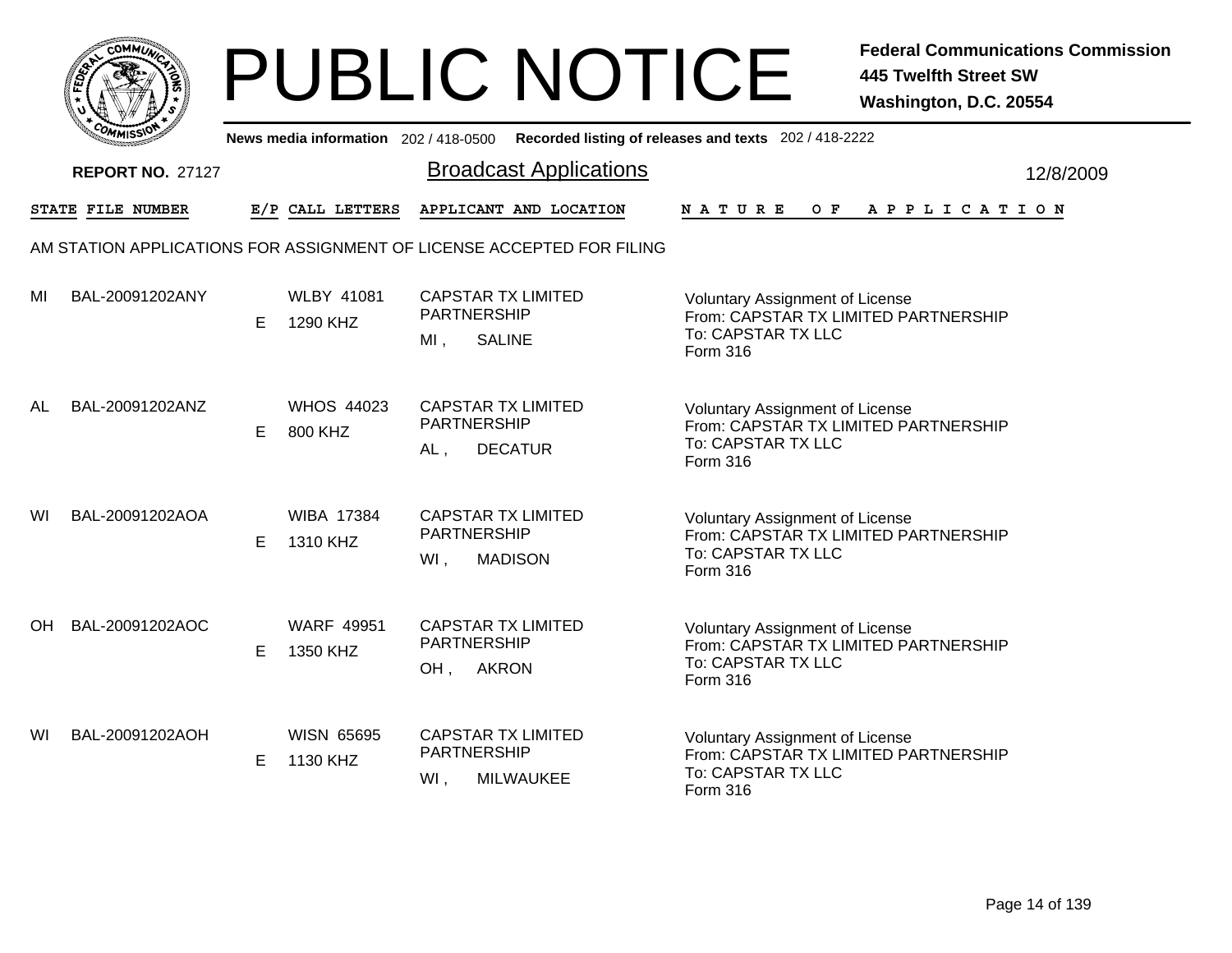|              | MMUNICT<br>CO. |  |
|--------------|----------------|--|
| <b>FEDET</b> |                |  |
|              |                |  |
|              | COMI<br>MISS   |  |

|    | יככוואויי               |    |                               | News media information 202/418-0500 Recorded listing of releases and texts 202/418-2222 |                                                                                                                         |           |
|----|-------------------------|----|-------------------------------|-----------------------------------------------------------------------------------------|-------------------------------------------------------------------------------------------------------------------------|-----------|
|    | <b>REPORT NO. 27127</b> |    |                               | <b>Broadcast Applications</b>                                                           |                                                                                                                         | 12/8/2009 |
|    | STATE FILE NUMBER       |    | E/P CALL LETTERS              | APPLICANT AND LOCATION                                                                  | NATURE<br>OF APPLICATION                                                                                                |           |
|    |                         |    |                               | AM STATION APPLICATIONS FOR ASSIGNMENT OF LICENSE ACCEPTED FOR FILING                   |                                                                                                                         |           |
| LA | BAL-20091202AOI         | E  | <b>WJBO 4054</b><br>1150 KHZ  | <b>CAPSTAR TX LIMITED</b><br><b>PARTNERSHIP</b><br><b>BATON ROUGE</b><br>LA,            | <b>Voluntary Assignment of License</b><br>From: CAPSTAR TX LIMITED PARTNERSHIP<br>To: CAPSTAR TX LLC<br><b>Form 316</b> |           |
| МS | BAL-20091202AOJ         | E. | <b>WJDX 59817</b><br>620 KHZ  | <b>CAPSTAR TX LIMITED</b><br><b>PARTNERSHIP</b><br><b>JACKSON</b><br>MS ,               | Voluntary Assignment of License<br>From: CAPSTAR TX LIMITED PARTNERSHIP<br>To: CAPSTAR TX LLC<br><b>Form 316</b>        |           |
| MD | BAL-20091202AOK         | E. | WJDY 13672<br>1470 KHZ        | <b>CAPSTAR TX LIMITED</b><br><b>PARTNERSHIP</b><br><b>SALISBURY</b><br>MD.              | Voluntary Assignment of License<br>From: CAPSTAR TX LIMITED PARTNERSHIP<br>To: CAPSTAR TX LLC<br><b>Form 316</b>        |           |
| VA | BAL-20091202AON         | E  | <b>WKCY 41815</b><br>1300 KHZ | <b>CAPSTAR TX LIMITED</b><br>PARTNERSHIP<br><b>HARRISONBURG</b><br>VA,                  | Voluntary Assignment of License<br>From: CAPSTAR TX LIMITED PARTNERSHIP<br>To: CAPSTAR TX LLC<br>Form 316               |           |
| МS | BAL-20091202AOS         | E. | <b>WKMQ 68351</b><br>1060 KHZ | <b>CAPSTAR TX LIMITED</b><br>PARTNERSHIP<br>MS, TUPELO                                  | <b>Voluntary Assignment of License</b><br>From: CAPSTAR TX LIMITED PARTNERSHIP<br>To: CAPSTAR TX LLC<br>Form 316        |           |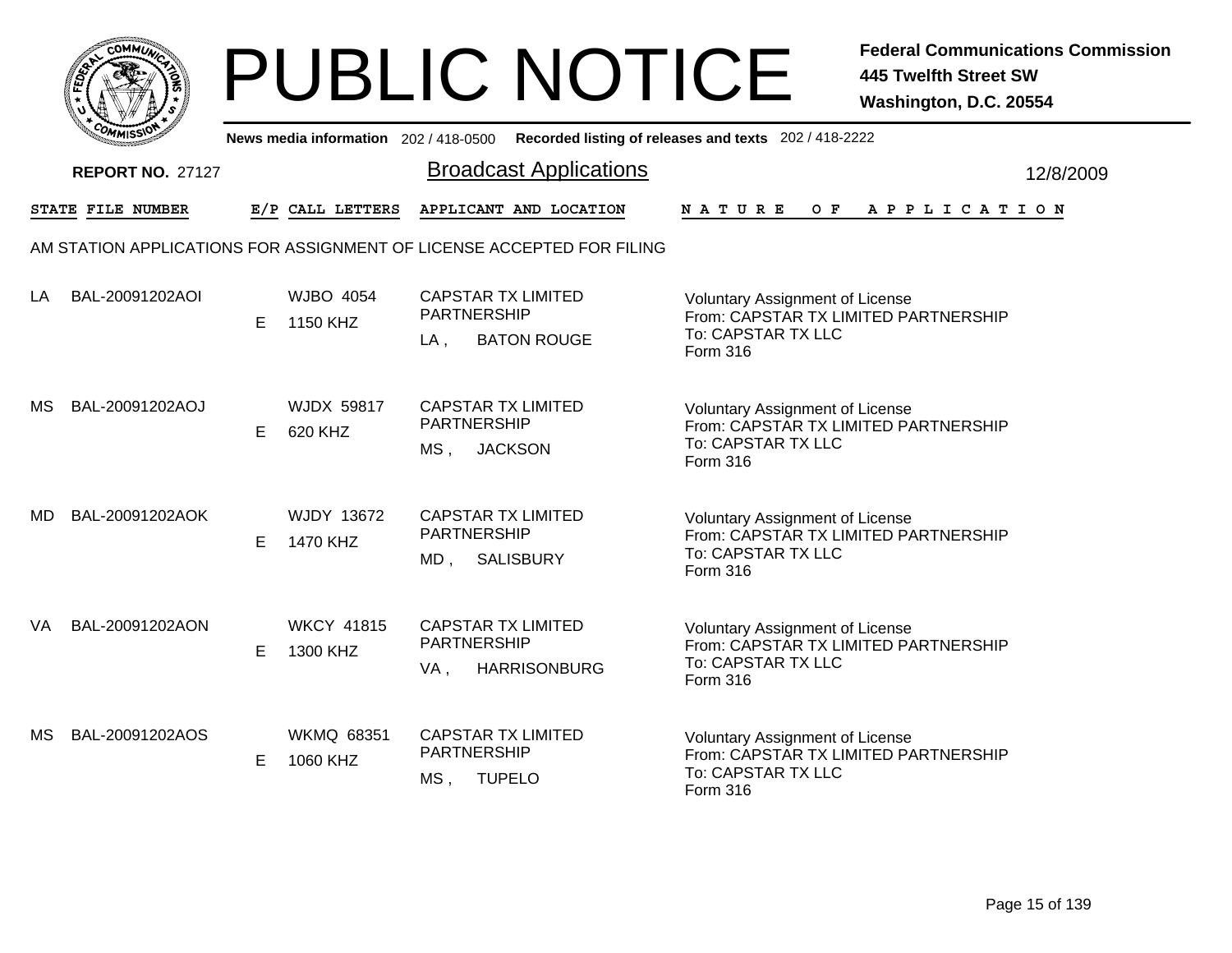|           | MMUNICT<br>ດ<br>Ċ,  |  |
|-----------|---------------------|--|
| ট্রু<br>c |                     |  |
|           |                     |  |
|           | COMI<br>MISS<br>--- |  |

|    | יככוומדי                |   |                               | News media information 202/418-0500 Recorded listing of releases and texts 202/418-2222 |                                                                                                                  |           |
|----|-------------------------|---|-------------------------------|-----------------------------------------------------------------------------------------|------------------------------------------------------------------------------------------------------------------|-----------|
|    | <b>REPORT NO. 27127</b> |   |                               | <b>Broadcast Applications</b>                                                           |                                                                                                                  | 12/8/2009 |
|    | STATE FILE NUMBER       |   | E/P CALL LETTERS              | APPLICANT AND LOCATION                                                                  | $O$ $\mathbf{F}$<br><b>NATURE</b><br>A P P L I C A T I O N                                                       |           |
|    |                         |   |                               | AM STATION APPLICATIONS FOR ASSIGNMENT OF LICENSE ACCEPTED FOR FILING                   |                                                                                                                  |           |
| МA | BAL-20091202AOT         | E | <b>WKOX 20441</b><br>1200 KHZ | <b>CAPSTAR TX LIMITED</b><br><b>PARTNERSHIP</b><br><b>NEWTON</b><br>MA,                 | <b>Voluntary Assignment of License</b><br>From: CAPSTAR TX LIMITED PARTNERSHIP<br>To: CAPSTAR TX LLC<br>Form 316 |           |
| TN | BAL-20091202APA         | E | <b>WLAC 34391</b><br>1510 KHZ | <b>CAPSTAR TX LIMITED</b><br><b>PARTNERSHIP</b><br><b>NASHVILLE</b><br>$TN$ ,           | <b>Voluntary Assignment of License</b><br>From: CAPSTAR TX LIMITED PARTNERSHIP<br>To: CAPSTAR TX LLC<br>Form 316 |           |
| VA | BAL-20091202APF         | Е | <b>WLVE 4668</b><br>610 KHZ   | <b>CAPSTAR TX LIMITED</b><br><b>PARTNERSHIP</b><br><b>WINCHESTER</b><br>VA,             | <b>Voluntary Assignment of License</b><br>From: CAPSTAR TX LIMITED PARTNERSHIP<br>To: CAPSTAR TX LLC<br>Form 316 |           |
| OH | BAL-20091202APJ         | E | <b>WMAN 67609</b><br>1400 KHZ | <b>CAPSTAR TX LIMITED</b><br><b>PARTNERSHIP</b><br>OH,<br><b>MANSFIELD</b>              | <b>Voluntary Assignment of License</b><br>From: CAPSTAR TX LIMITED PARTNERSHIP<br>To: CAPSTAR TX LLC<br>Form 316 |           |
| WI | BAL-20091202APK         | E | <b>WMEQ 52474</b><br>880 KHZ  | <b>CAPSTAR TX LIMITED</b><br><b>PARTNERSHIP</b><br>WI,<br><b>MENOMONIE</b>              | Voluntary Assignment of License<br>From: CAPSTAR TX LIMITED PARTNERSHIP<br>To: CAPSTAR TX LLC<br>Form 316        |           |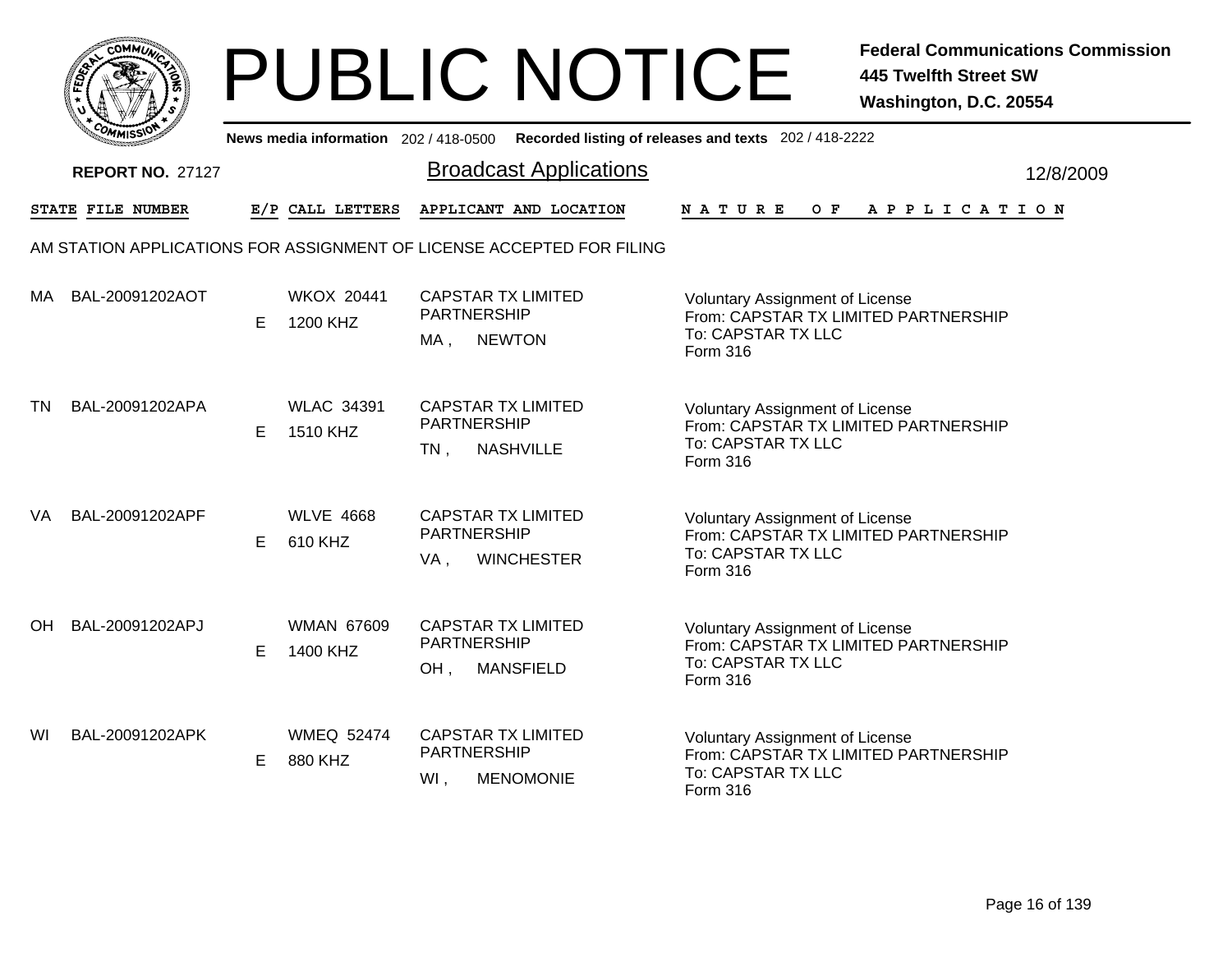|      | <b>COMMUNT</b> |    |
|------|----------------|----|
| EDE) |                | ্ব |
| ī.   |                |    |
|      | COMI<br>MISS   |    |

|    | COMMISSIO                |   |                               |                           |                                                                       | News media information 202 / 418-0500 Recorded listing of releases and texts 202 / 418-2222                      |           |
|----|--------------------------|---|-------------------------------|---------------------------|-----------------------------------------------------------------------|------------------------------------------------------------------------------------------------------------------|-----------|
|    | <b>REPORT NO. 27127</b>  |   |                               |                           | <b>Broadcast Applications</b>                                         |                                                                                                                  | 12/8/2009 |
|    | <b>STATE FILE NUMBER</b> |   | E/P CALL LETTERS              |                           | APPLICANT AND LOCATION                                                | N A T U R E<br>O F<br>A P P L I C A T I O N                                                                      |           |
|    |                          |   |                               |                           | AM STATION APPLICATIONS FOR ASSIGNMENT OF LICENSE ACCEPTED FOR FILING |                                                                                                                  |           |
| FL | BAL-20091202APN          | Е | <b>WMMB 11408</b><br>1240 KHZ | PARTNERSHIP<br>FL.        | <b>CAPSTAR TX LIMITED</b><br><b>MELBOURNE</b>                         | Voluntary Assignment of License<br>From: CAPSTAR TX LIMITED PARTNERSHIP<br>To: CAPSTAR TX LLC<br>Form 316        |           |
| FL | BAL-20091202APO          | E | <b>WMMV 20371</b><br>1350 KHZ | PARTNERSHIP<br>FL,        | <b>CAPSTAR TX LIMITED</b><br>COCOA                                    | <b>Voluntary Assignment of License</b><br>From: CAPSTAR TX LIMITED PARTNERSHIP<br>To: CAPSTAR TX LLC<br>Form 316 |           |
| NΗ | BAL-20091202APQ          | E | <b>WMYF 35217</b><br>1380 KHZ | <b>PARTNERSHIP</b><br>NH, | <b>CAPSTAR TX LIMITED</b><br>PORTSMOUTH                               | <b>Voluntary Assignment of License</b><br>From: CAPSTAR TX LIMITED PARTNERSHIP<br>To: CAPSTAR TX LLC<br>Form 316 |           |
| OH | BAL-20091202APS          | E | <b>WNCO 2926</b><br>1340 KHZ  | <b>PARTNERSHIP</b><br>OH, | <b>CAPSTAR TX LIMITED</b><br><b>ASHLAND</b>                           | Voluntary Assignment of License<br>From: CAPSTAR TX LIMITED PARTNERSHIP<br>To: CAPSTAR TX LLC<br>Form 316        |           |
| IN | BAL-20091202APU          | Е | <b>WNDE 59591</b><br>1260 KHZ | PARTNERSHIP<br>$IN$ ,     | <b>CAPSTAR TX LIMITED</b><br><b>INDIANAPOLIS</b>                      | Voluntary Assignment of License<br>From: CAPSTAR TX LIMITED PARTNERSHIP<br>To: CAPSTAR TX LLC<br><b>Form 316</b> |           |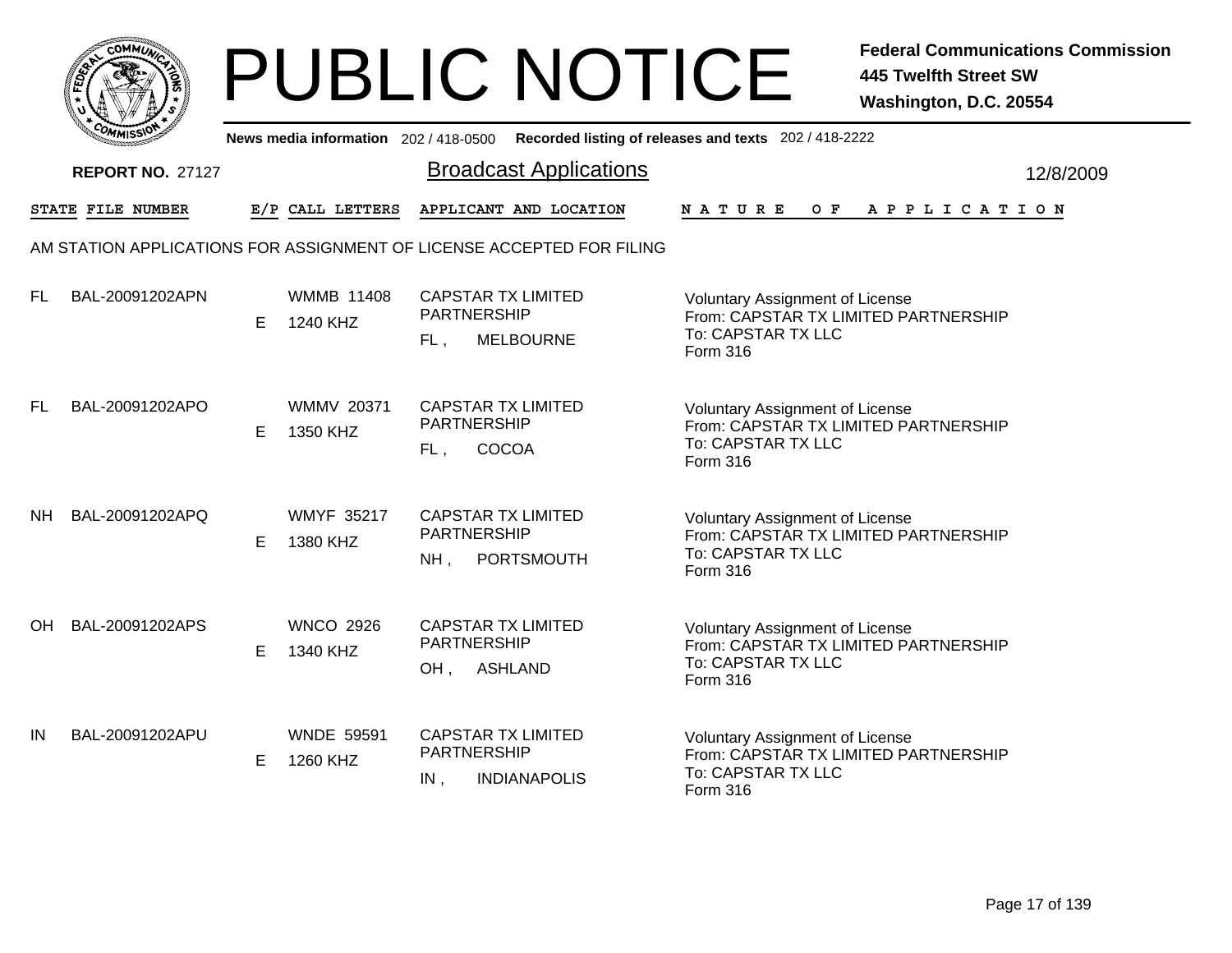|     | MMUNICT<br><b>CO</b> |  |
|-----|----------------------|--|
| ప్త |                      |  |
|     |                      |  |
|     | COMI<br>MISS<br>m    |  |

|           | יככוומי                 |    |                               | News media information 202/418-0500 Recorded listing of releases and texts 202/418-2222 |                                                                                                                  |           |
|-----------|-------------------------|----|-------------------------------|-----------------------------------------------------------------------------------------|------------------------------------------------------------------------------------------------------------------|-----------|
|           | <b>REPORT NO. 27127</b> |    |                               | <b>Broadcast Applications</b>                                                           |                                                                                                                  | 12/8/2009 |
|           | STATE FILE NUMBER       |    | E/P CALL LETTERS              | APPLICANT AND LOCATION                                                                  | NATURE<br>OF APPLICATION                                                                                         |           |
|           |                         |    |                               | AM STATION APPLICATIONS FOR ASSIGNMENT OF LICENSE ACCEPTED FOR FILING                   |                                                                                                                  |           |
| NY.       | BAL-20091202APX         | E. | <b>WOFX 37233</b><br>980 KHZ  | <b>CAPSTAR TX LIMITED</b><br><b>PARTNERSHIP</b><br><b>TROY</b><br>NY,                   | <b>Voluntary Assignment of License</b><br>From: CAPSTAR TX LIMITED PARTNERSHIP<br>To: CAPSTAR TX LLC<br>Form 316 |           |
| CT.       | BAL-20091202AQC         | E. | <b>WPOP 37232</b><br>1410 KHZ | <b>CAPSTAR TX LIMITED</b><br><b>PARTNERSHIP</b><br>CT,<br><b>HARTFORD</b>               | <b>Voluntary Assignment of License</b><br>From: CAPSTAR TX LIMITED PARTNERSHIP<br>To: CAPSTAR TX LLC<br>Form 316 |           |
| PA        | BAL-20091202AQY         | E. | <b>WSAN 18233</b><br>1470 KHZ | <b>CAPSTAR TX LIMITED</b><br><b>PARTNERSHIP</b><br><b>ALLENTOWN</b><br>PA,              | <b>Voluntary Assignment of License</b><br>From: CAPSTAR TX LIMITED PARTNERSHIP<br>To: CAPSTAR TX LLC<br>Form 316 |           |
| <b>KY</b> | BAL-20091202ARB         | E  | <b>WSFC 21626</b><br>1240 KHZ | <b>CAPSTAR TX LIMITED</b><br><b>PARTNERSHIP</b><br>KY,<br><b>SOMERSET</b>               | <b>Voluntary Assignment of License</b><br>From: CAPSTAR TX LIMITED PARTNERSHIP<br>To: CAPSTAR TX LLC<br>Form 316 |           |
| KY.       | BAL-20091202ARC         | E. | <b>WSFE 37024</b><br>910 KHZ  | <b>CAPSTAR TX LIMITED</b><br>PARTNERSHIP<br><b>BURNSIDE</b><br>KY,                      | <b>Voluntary Assignment of License</b><br>From: CAPSTAR TX LIMITED PARTNERSHIP<br>To: CAPSTAR TX LLC<br>Form 316 |           |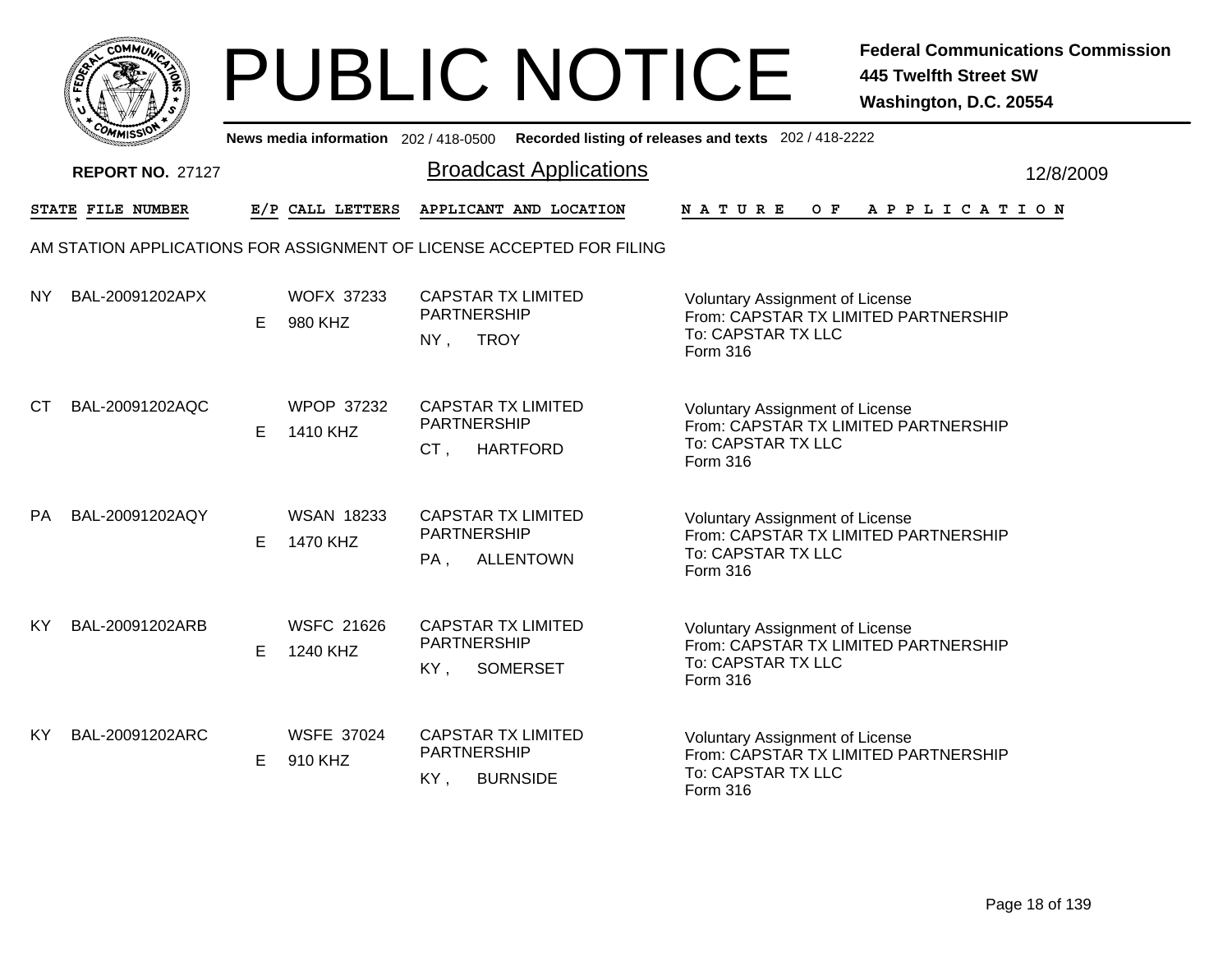

|      | יככוומי                 |    |                               | News media information 202/418-0500 Recorded listing of releases and texts 202/418-2222                                                                                                                |                       |
|------|-------------------------|----|-------------------------------|--------------------------------------------------------------------------------------------------------------------------------------------------------------------------------------------------------|-----------------------|
|      | <b>REPORT NO. 27127</b> |    |                               | <b>Broadcast Applications</b>                                                                                                                                                                          | 12/8/2009             |
|      | STATE FILE NUMBER       |    | E/P CALL LETTERS              | APPLICANT AND LOCATION<br>O F<br><b>NATURE</b>                                                                                                                                                         | A P P L I C A T I O N |
|      |                         |    |                               | AM STATION APPLICATIONS FOR ASSIGNMENT OF LICENSE ACCEPTED FOR FILING                                                                                                                                  |                       |
| GA   | BAL-20091202ARD         | E  | <b>WSGF 59248</b><br>1340 KHZ | <b>CAPSTAR TX LIMITED</b><br>Voluntary Assignment of License<br><b>PARTNERSHIP</b><br>From: CAPSTAR TX LIMITED PARTNERSHIP<br>To: CAPSTAR TX LLC<br><b>AUGUSTA</b><br>GA,<br>Form 316                  |                       |
| LA   | BAL-20091202ARF         | E. | <b>WSKR 37815</b><br>1210 KHZ | <b>CAPSTAR TX LIMITED</b><br><b>Voluntary Assignment of License</b><br><b>PARTNERSHIP</b><br>From: CAPSTAR TX LIMITED PARTNERSHIP<br>To: CAPSTAR TX LLC<br><b>DENHAM SPRINGS</b><br>$LA$ ,<br>Form 316 |                       |
| GA   | BAL-20091202ARI         | Е  | <b>WSOK 50406</b><br>1230 KHZ | <b>CAPSTAR TX LIMITED</b><br><b>Voluntary Assignment of License</b><br><b>PARTNERSHIP</b><br>From: CAPSTAR TX LIMITED PARTNERSHIP<br>To: CAPSTAR TX LLC<br>SAVANNAH<br>GA,<br>Form 316                 |                       |
| MA   | BAL-20091202ARN         | E  | <b>WTAG 35230</b><br>580 KHZ  | <b>CAPSTAR TX LIMITED</b><br><b>Voluntary Assignment of License</b><br><b>PARTNERSHIP</b><br>From: CAPSTAR TX LIMITED PARTNERSHIP<br>To: CAPSTAR TX LLC<br><b>WORCESTER</b><br>MA,<br>Form 316         |                       |
| WV l | BAL-20091202ARP         | E  | <b>WTCR 14377</b><br>1420 KHZ | <b>CAPSTAR TX LIMITED</b><br><b>Voluntary Assignment of License</b><br>PARTNERSHIP<br>From: CAPSTAR TX LIMITED PARTNERSHIP<br>To: CAPSTAR TX LLC<br>KENOVA<br>WV,<br>Form 316                          |                       |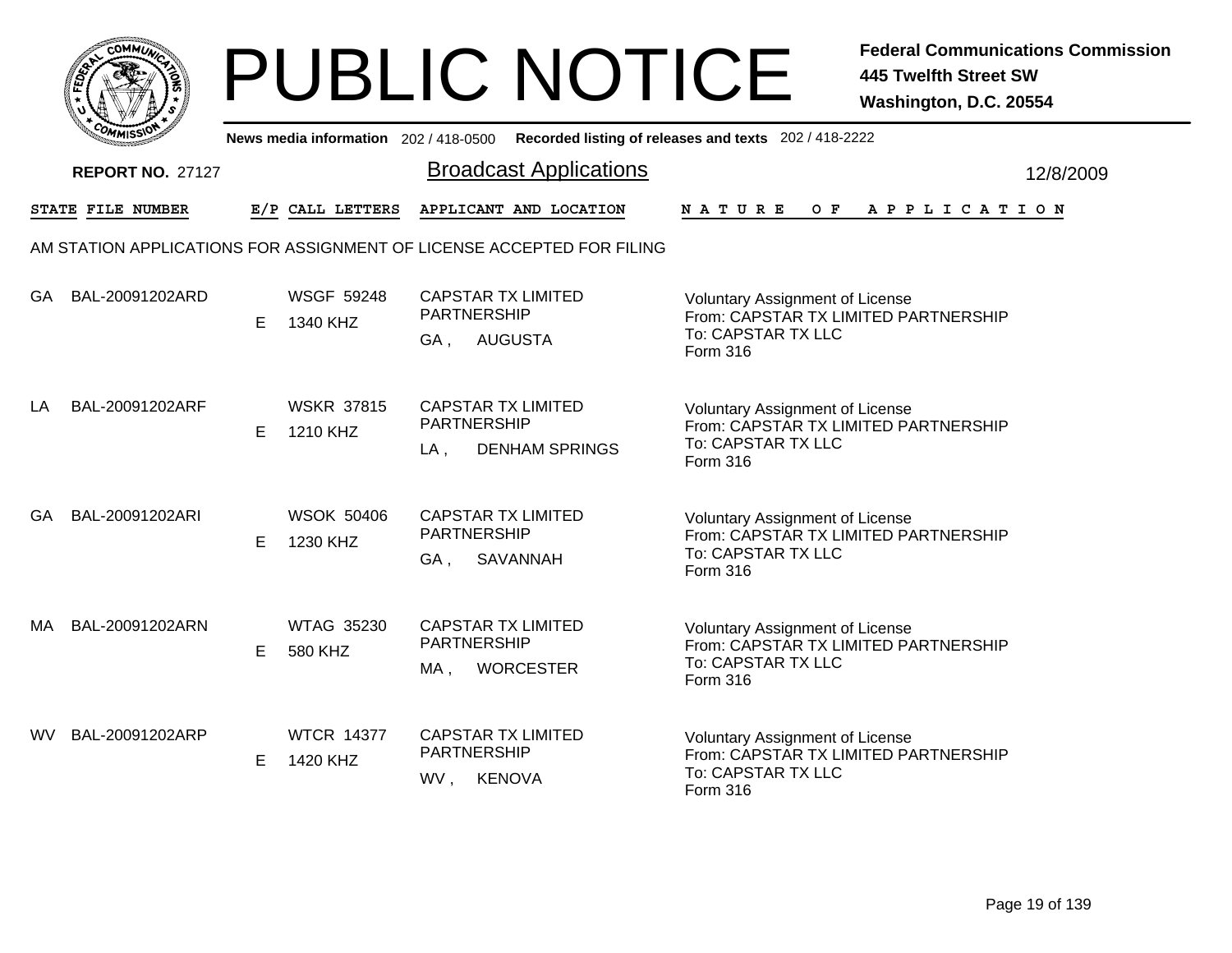|       | MMUNICT<br>c۵۱ |  |
|-------|----------------|--|
| FEDET |                |  |
|       |                |  |
|       | COMI<br>MISS   |  |

|    | יככוומי                 |    |                               | News media information 202/418-0500 Recorded listing of releases and texts 202/418-2222                                                                                                           |                       |           |
|----|-------------------------|----|-------------------------------|---------------------------------------------------------------------------------------------------------------------------------------------------------------------------------------------------|-----------------------|-----------|
|    | <b>REPORT NO. 27127</b> |    |                               | <b>Broadcast Applications</b>                                                                                                                                                                     |                       | 12/8/2009 |
|    | STATE FILE NUMBER       |    | E/P CALL LETTERS              | APPLICANT AND LOCATION<br>O F<br><b>NATURE</b>                                                                                                                                                    | A P P L I C A T I O N |           |
|    |                         |    |                               | AM STATION APPLICATIONS FOR ASSIGNMENT OF LICENSE ACCEPTED FOR FILING                                                                                                                             |                       |           |
| MD | BAL-20091202ARR         | E  | <b>WTGM 28165</b><br>960 KHZ  | <b>CAPSTAR TX LIMITED</b><br>Voluntary Assignment of License<br><b>PARTNERSHIP</b><br>From: CAPSTAR TX LIMITED PARTNERSHIP<br>To: CAPSTAR TX LLC<br>$MD$ ,<br><b>SALISBURY</b><br>Form 316        |                       |           |
| MI | BAL-20091202ARS         | E. | <b>WTKA 47116</b><br>1050 KHZ | <b>CAPSTAR TX LIMITED</b><br><b>Voluntary Assignment of License</b><br><b>PARTNERSHIP</b><br>From: CAPSTAR TX LIMITED PARTNERSHIP<br>To: CAPSTAR TX LLC<br>$MI$ ,<br><b>ANN ARBOR</b><br>Form 316 |                       |           |
| GA | BAL-20091202ART         | Е  | <b>WTKS 8589</b><br>1290 KHZ  | <b>CAPSTAR TX LIMITED</b><br><b>Voluntary Assignment of License</b><br><b>PARTNERSHIP</b><br>From: CAPSTAR TX LIMITED PARTNERSHIP<br>To: CAPSTAR TX LLC<br>SAVANNAH<br>GA,<br>Form 316            |                       |           |
| WI | BAL-20091202ARV         | E  | <b>WTSO 41973</b><br>1070 KHZ | <b>CAPSTAR TX LIMITED</b><br><b>Voluntary Assignment of License</b><br><b>PARTNERSHIP</b><br>From: CAPSTAR TX LIMITED PARTNERSHIP<br>To: CAPSTAR TX LLC<br>WI,<br><b>MADISON</b><br>Form 316      |                       |           |
| МS | BAL-20091202ARW         | E  | <b>WTUP 68353</b><br>1490 KHZ | <b>CAPSTAR TX LIMITED</b><br><b>Voluntary Assignment of License</b><br>PARTNERSHIP<br>From: CAPSTAR TX LIMITED PARTNERSHIP<br>To: CAPSTAR TX LLC<br>MS,<br><b>TUPELO</b><br>Form 316              |                       |           |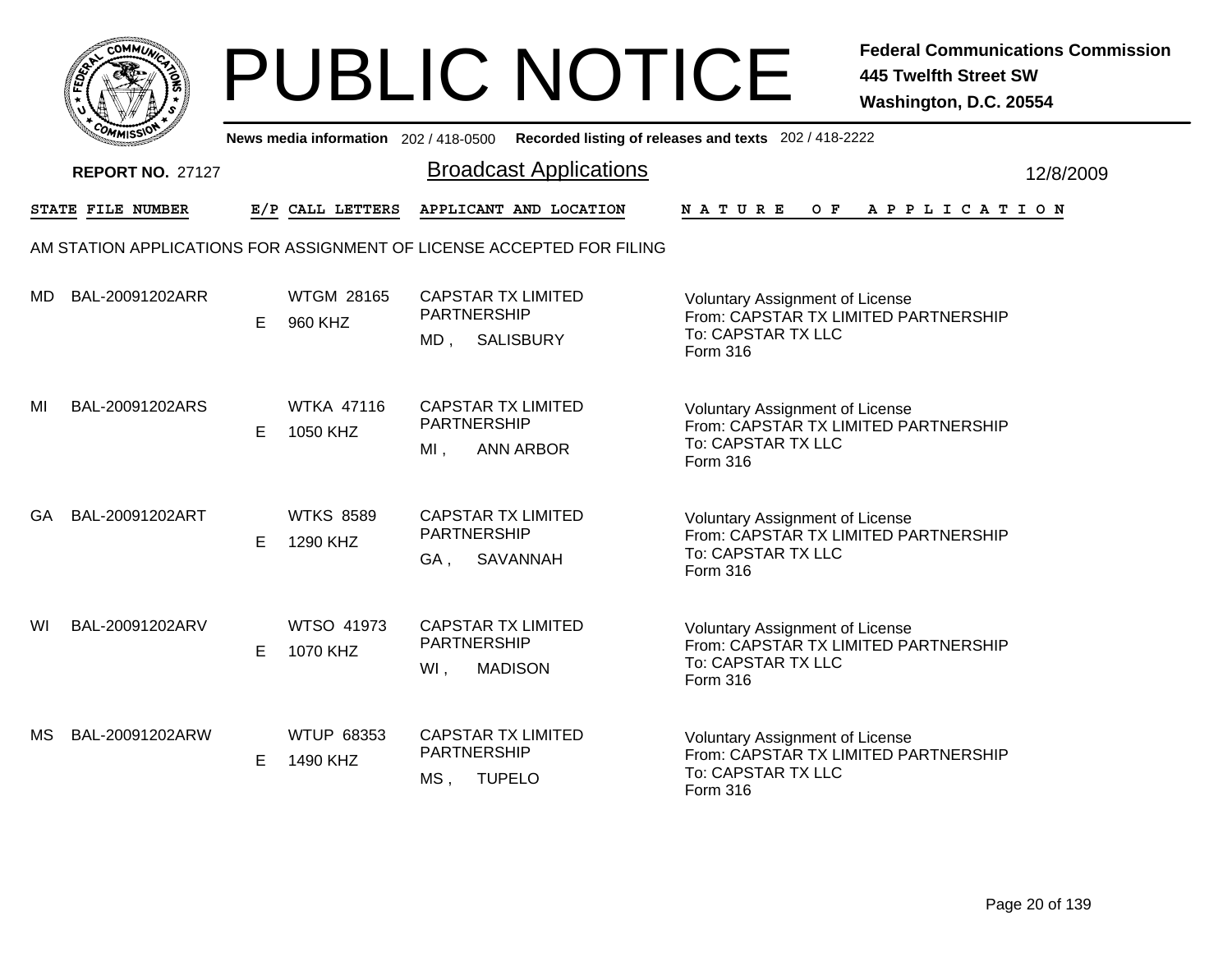|       | MMUNICT<br>c۵۱ |  |
|-------|----------------|--|
| FEDET |                |  |
|       |                |  |
|       | COMI<br>MISS   |  |

|      | יככוומדי                |    |                               |                                                                                       | News media information 202/418-0500 Recorded listing of releases and texts 202/418-2222                          |           |
|------|-------------------------|----|-------------------------------|---------------------------------------------------------------------------------------|------------------------------------------------------------------------------------------------------------------|-----------|
|      | <b>REPORT NO. 27127</b> |    |                               | <b>Broadcast Applications</b>                                                         |                                                                                                                  | 12/8/2009 |
|      | STATE FILE NUMBER       |    | E/P CALL LETTERS              | APPLICANT AND LOCATION                                                                | $O$ $F$<br><b>NATURE</b><br>A P P L I C A T I O N                                                                |           |
|      |                         |    |                               | AM STATION APPLICATIONS FOR ASSIGNMENT OF LICENSE ACCEPTED FOR FILING                 |                                                                                                                  |           |
| WV.  | BAL-20091202ASC         | E  | <b>WVHU 505</b><br>800 KHZ    | <b>CAPSTAR TX LIMITED</b><br><b>PARTNERSHIP</b><br>WV,<br><b>HUNTINGTON</b>           | Voluntary Assignment of License<br>From: CAPSTAR TX LIMITED PARTNERSHIP<br>To: CAPSTAR TX LLC<br>Form 316        |           |
| SC   | BAL-20091202ASE         | E. | <b>WVOC 11902</b><br>560 KHZ  | <b>CAPSTAR TX LIMITED</b><br><b>PARTNERSHIP</b><br>SC <sub>1</sub><br><b>COLUMBIA</b> | <b>Voluntary Assignment of License</b><br>From: CAPSTAR TX LIMITED PARTNERSHIP<br>To: CAPSTAR TX LLC<br>Form 316 |           |
| NC.  | BAL-20091202ASI         | Е  | <b>WWNC 2946</b><br>570 KHZ   | <b>CAPSTAR TX LIMITED</b><br><b>PARTNERSHIP</b><br>NC,<br><b>ASHEVILLE</b>            | <b>Voluntary Assignment of License</b><br>From: CAPSTAR TX LIMITED PARTNERSHIP<br>To: CAPSTAR TX LLC<br>Form 316 |           |
| DE   | BAL-20091202ASJ         | E  | <b>WWTX 14373</b><br>1290 KHZ | <b>CAPSTAR TX LIMITED</b><br><b>PARTNERSHIP</b><br><b>WILMINGTON</b><br>$DE$ ,        | <b>Voluntary Assignment of License</b><br>From: CAPSTAR TX LIMITED PARTNERSHIP<br>To: CAPSTAR TX LLC<br>Form 316 |           |
| WV l | BAL-20091202ASK         | E  | <b>WWVA 44046</b><br>1170 KHZ | <b>CAPSTAR TX LIMITED</b><br>PARTNERSHIP<br>WV,<br><b>WHEELING</b>                    | Voluntary Assignment of License<br>From: CAPSTAR TX LIMITED PARTNERSHIP<br>To: CAPSTAR TX LLC<br>Form 316        |           |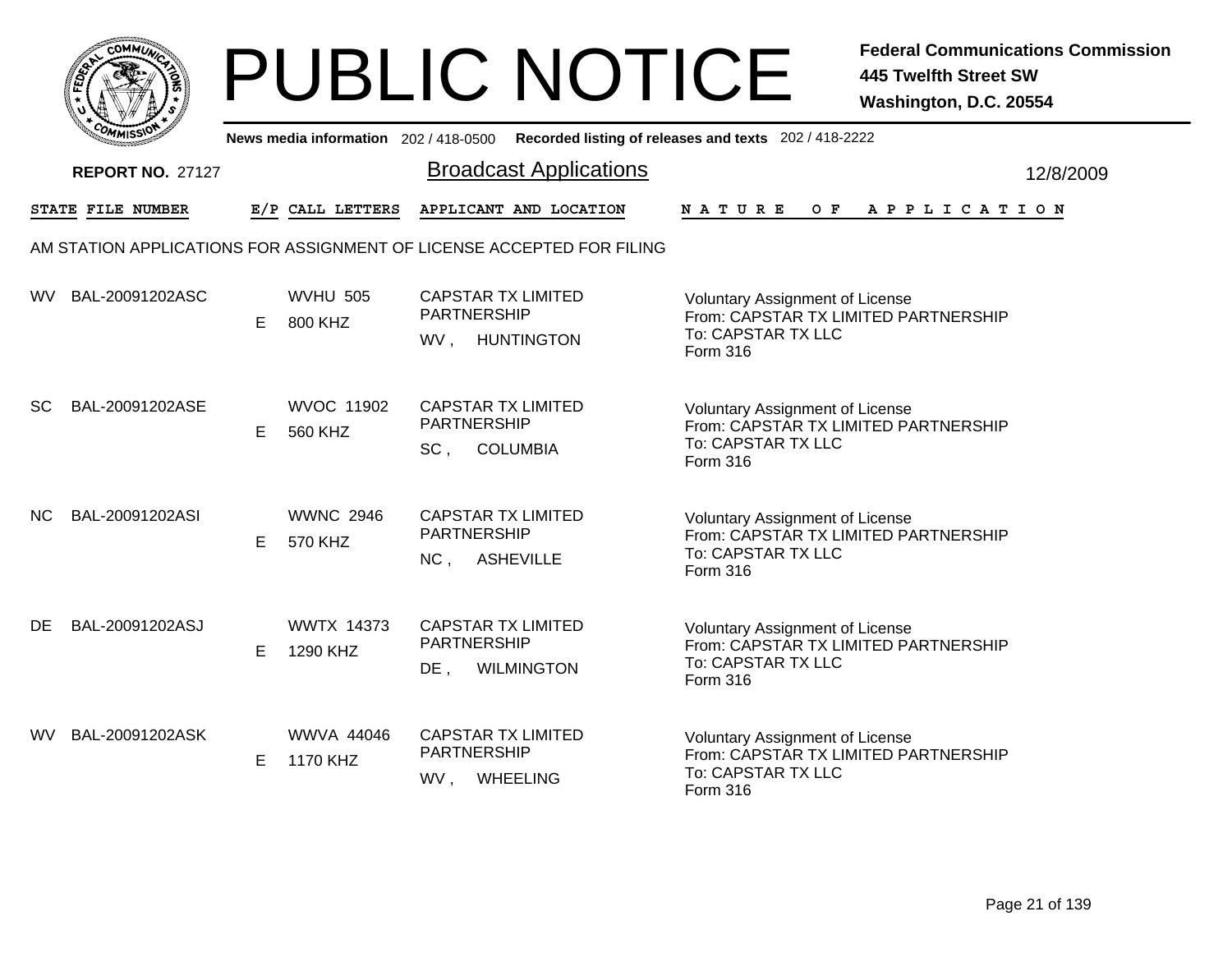|     |                         |    |                                       |      | <b>PUBLIC NOTICE</b>                                                    |                                                                                                           | <b>Federal Communications Commission</b><br><b>445 Twelfth Street SW</b><br>Washington, D.C. 20554 |
|-----|-------------------------|----|---------------------------------------|------|-------------------------------------------------------------------------|-----------------------------------------------------------------------------------------------------------|----------------------------------------------------------------------------------------------------|
|     |                         |    | News media information 202 / 418-0500 |      |                                                                         | Recorded listing of releases and texts 202 / 418-2222                                                     |                                                                                                    |
|     | <b>REPORT NO. 27127</b> |    |                                       |      | <b>Broadcast Applications</b>                                           |                                                                                                           | 12/8/2009                                                                                          |
|     | STATE FILE NUMBER       |    | E/P CALL LETTERS                      |      | APPLICANT AND LOCATION                                                  | N A T U R E                                                                                               | OF APPLICATION                                                                                     |
|     |                         |    |                                       |      | AM STATION APPLICATIONS FOR ASSIGNMENT OF LICENSE ACCEPTED FOR FILING   |                                                                                                           |                                                                                                    |
| SC. | BAL-20091202ASU         | E. | <b>WYNF 72467</b><br>1380 KHZ         | SC.  | <b>CAPSTAR TX LIMITED</b><br><b>PARTNERSHIP</b><br><b>NORTH AUGUSTA</b> | Voluntary Assignment of License<br>From: CAPSTAR TX LIMITED PARTNERSHIP<br>To: CAPSTAR TX LLC<br>Form 316 |                                                                                                    |
| MS. | BAL-20091202ATB         | E. | WZRX 37169<br>1590 KHZ                | MS , | <b>CAPSTAR TX LIMITED</b><br><b>PARTNERSHIP</b><br><b>JACKSON</b>       | Voluntary Assignment of License<br>From: CAPSTAR TX LIMITED PARTNERSHIP<br>To: CAPSTAR TX LLC<br>Form 316 |                                                                                                    |
|     |                         |    |                                       |      | CLASS A TV APPLICATIONS FOR ASSIGNMENT OF LICENSE ACCEPTED FOR FILING   |                                                                                                           |                                                                                                    |
| IN  | BALTTA-20091202ABW      | E  | WFWC-CA<br>67485<br>CHAN-45           | IN,  | TRAN STAR, INC.<br><b>FORT WAYNE</b>                                    | <b>Voluntary Assignment of License</b><br>From: TRAN STAR, INC.<br>To: TRAN STAR, LLC<br>Form 316         |                                                                                                    |
|     |                         |    |                                       |      | FM BOOSTER APPLICATIONS FOR ASSIGNMENT OF LICENSE ACCEPTED FOR FILING   |                                                                                                           |                                                                                                    |
| VA. | BALFTB-20091202ASX      | E  | WYYD-FM1<br>74283<br>107.9 MHZ        | VA,  | <b>CAPSTAR TX LIMITED</b><br><b>PARTNERSHIP</b><br><b>ROANOKE</b>       | Voluntary Assignment of License<br>From: CAPSTAR TX LIMITED PARTNERSHIP<br>To: CAPSTAR TX LLC<br>Form 316 |                                                                                                    |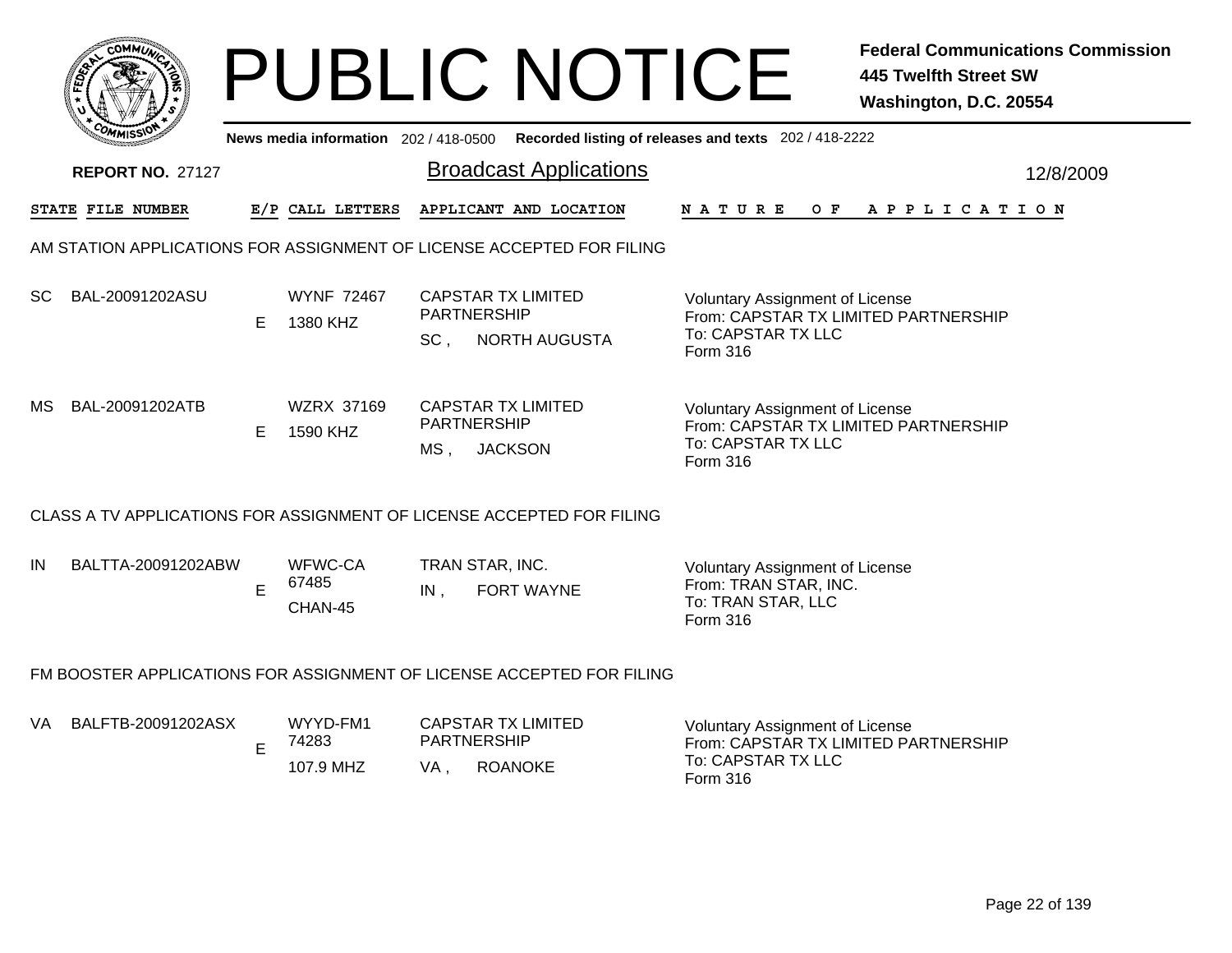|      | <b>COMMUX</b>           |    |                                |      | <b>PUBLIC NOTICE</b>                                                                        |                                                                                                              | <b>Federal Communications Commission</b><br><b>445 Twelfth Street SW</b><br>Washington, D.C. 20554 |
|------|-------------------------|----|--------------------------------|------|---------------------------------------------------------------------------------------------|--------------------------------------------------------------------------------------------------------------|----------------------------------------------------------------------------------------------------|
|      |                         |    |                                |      | News media information 202 / 418-0500 Recorded listing of releases and texts 202 / 418-2222 |                                                                                                              |                                                                                                    |
|      | <b>REPORT NO. 27127</b> |    |                                |      | <b>Broadcast Applications</b>                                                               |                                                                                                              | 12/8/2009                                                                                          |
|      | STATE FILE NUMBER       |    | E/P CALL LETTERS               |      | APPLICANT AND LOCATION                                                                      | N A T U R E                                                                                                  | OF APPLICATION                                                                                     |
|      |                         |    |                                |      | FM BOOSTER APPLICATIONS FOR ASSIGNMENT OF LICENSE ACCEPTED FOR FILING                       |                                                                                                              |                                                                                                    |
|      | CO BALFTB-20091202ATI   | E  | KPHT-FM1<br>164838<br>95.5 MHZ |      | <b>CAPSTAR TX LIMITED</b><br>PARTNERSHIP<br>CO, PUEBLO                                      | Voluntary Assignment of License<br>From: CAPSTAR TX LIMITED PARTNERSHIP<br>To: CAPSTAR TX LLC<br>Form 316    |                                                                                                    |
|      | NE BALFTB-20091202ATJ   | E  | KXKT-FM1<br>69683<br>103.7 MHZ | NE,  | <b>CAPSTAR TX LIMITED</b><br><b>PARTNERSHIP</b><br><b>OMAHA</b>                             | Voluntary Assignment of License<br>From: CAPSTAR TX LIMITED PARTNERSHIP<br>To: CAPSTAR TX LLC<br>Form 316    |                                                                                                    |
|      |                         |    |                                |      | FM STATION APPLICATIONS FOR ASSIGNMENT OF LICENSE ACCEPTED FOR FILING                       |                                                                                                              |                                                                                                    |
| TX I | BALH-20091202ACJ        | E. | KAGG 49944<br>96.1 MHZ         | TX,  | CCB TEXAS LICENSES, INC.<br><b>MADISONVILLE</b>                                             | Voluntary Assignment of License<br>From: CCB TEXAS LICENSES, INC.<br>To: CC LICENSES, LLC<br>Form 316        |                                                                                                    |
| TX   | BALH-20091202ACK        | E. | KAJA 11919<br>97.3 MHZ         | TX , | CCB TEXAS LICENSES, INC.<br><b>SAN ANTONIO</b>                                              | Voluntary Assignment of License<br>From: CCB TEXAS LICENSES, INC.<br>To: CC LICENSES, LLC<br>Form 316        |                                                                                                    |
| TX   | BALH-20091202ACM        | E. | 96.3 MHZ                       | TX,  | KHEY-FM 69563 CCB TEXAS LICENSES, INC.<br>EL PASO                                           | <b>Voluntary Assignment of License</b><br>From: CCB TEXAS LICENSES, INC.<br>To: CC LICENSES, LLC<br>Form 316 |                                                                                                    |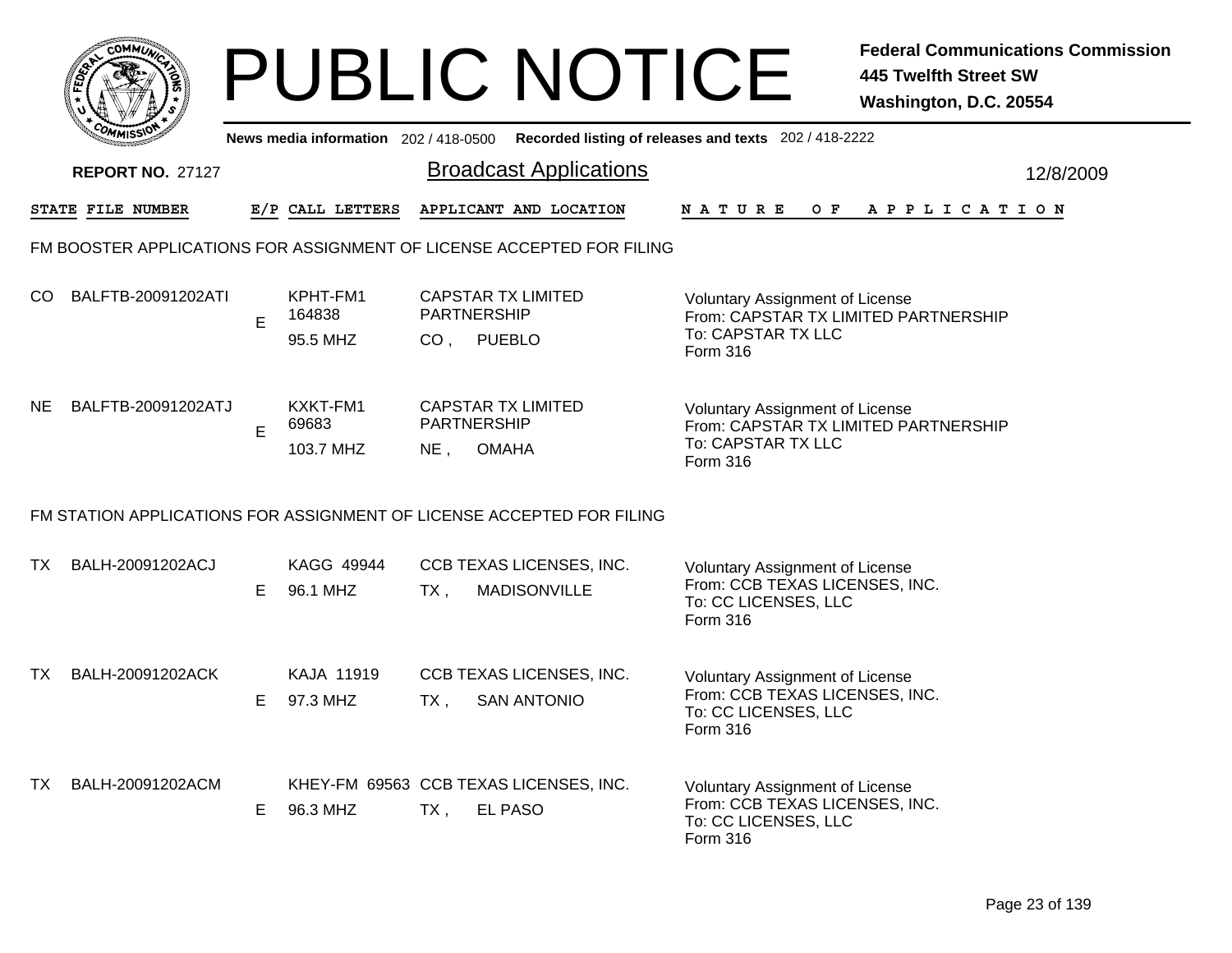| <b>CO</b>                      | <b>AMUNA</b> |
|--------------------------------|--------------|
| <b>FEDE</b>                    | ૄ<br>ត       |
|                                |              |
| COMI<br>MISS <sup>\</sup><br>m |              |

|           | ัพพเรวเ                 |    |                                |                        |                                                                       | News media information 202 / 418-0500 Recorded listing of releases and texts 202 / 418-2222                  |
|-----------|-------------------------|----|--------------------------------|------------------------|-----------------------------------------------------------------------|--------------------------------------------------------------------------------------------------------------|
|           | <b>REPORT NO. 27127</b> |    |                                |                        | <b>Broadcast Applications</b>                                         | 12/8/2009                                                                                                    |
|           | STATE FILE NUMBER       |    | E/P CALL LETTERS               |                        | APPLICANT AND LOCATION                                                | NATURE<br>OF APPLICATION                                                                                     |
|           |                         |    |                                |                        | FM STATION APPLICATIONS FOR ASSIGNMENT OF LICENSE ACCEPTED FOR FILING |                                                                                                              |
| TX.       | BALH-20091202ACN        | E. | 96.7 MHZ                       | $TX$ ,                 | KHFI-FM 11948 CCB TEXAS LICENSES, INC.<br><b>GEORGETOWN</b>           | <b>Voluntary Assignment of License</b><br>From: CCB TEXAS LICENSES, INC.<br>To: CC LICENSES, LLC<br>Form 316 |
| TX.       | BALH-20091202ACO        | E. | <b>KKYS 54903</b><br>104.7 MHZ | <b>BRYAN</b><br>$TX$ , | CCB TEXAS LICENSES, INC.                                              | Voluntary Assignment of License<br>From: CCB TEXAS LICENSES, INC.<br>To: CC LICENSES, LLC<br>Form 316        |
| <b>TX</b> | BALH-20091202ACP        | E. | 99.5 MHZ                       | $TX$ ,                 | KNFX-FM 41410 CCB TEXAS LICENSES, INC.<br><b>BRYAN</b>                | <b>Voluntary Assignment of License</b><br>From: CCB TEXAS LICENSES, INC.<br>To: CC LICENSES, LLC<br>Form 316 |
| TX.       | BALH-20091202ACQ        | E. | KPEZ 11935<br>102.3 MHZ        | TX,                    | CCB TEXAS LICENSES, INC.<br><b>AUSTIN</b>                             | <b>Voluntary Assignment of License</b><br>From: CCB TEXAS LICENSES, INC.<br>To: CC LICENSES, LLC<br>Form 316 |
| <b>TX</b> | BALH-20091202ACS        | E. | <b>KPRR 68688</b><br>102.1 MHZ | TX,                    | CCB TEXAS LICENSES, INC.<br><b>EL PASO</b>                            | Voluntary Assignment of License<br>From: CCB TEXAS LICENSES, INC.<br>To: CC LICENSES, LLC<br>Form 316        |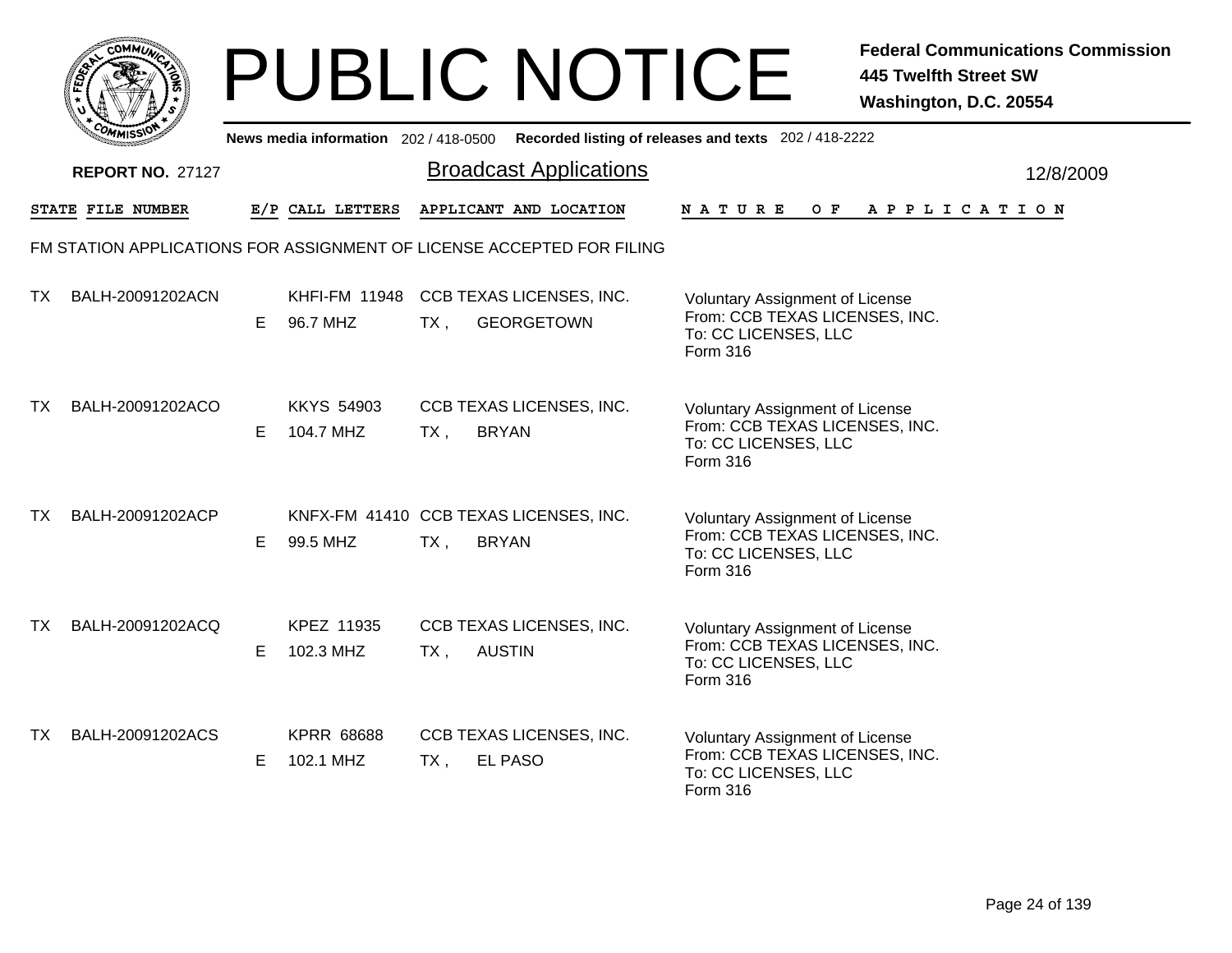|      | <b>COMMUL</b>           |    |                                       |                        | <b>PUBLIC NOTICE</b>                                                  |                                                                                                              | <b>Federal Communications Commission</b><br><b>445 Twelfth Street SW</b><br>Washington, D.C. 20554 |
|------|-------------------------|----|---------------------------------------|------------------------|-----------------------------------------------------------------------|--------------------------------------------------------------------------------------------------------------|----------------------------------------------------------------------------------------------------|
|      |                         |    | News media information 202 / 418-0500 |                        |                                                                       | Recorded listing of releases and texts 202 / 418-2222                                                        |                                                                                                    |
|      | <b>REPORT NO. 27127</b> |    |                                       |                        | <b>Broadcast Applications</b>                                         |                                                                                                              | 12/8/2009                                                                                          |
|      | STATE FILE NUMBER       |    | E/P CALL LETTERS                      |                        | APPLICANT AND LOCATION                                                | N A T U R E                                                                                                  | OF APPLICATION                                                                                     |
|      |                         |    |                                       |                        | FM STATION APPLICATIONS FOR ASSIGNMENT OF LICENSE ACCEPTED FOR FILING |                                                                                                              |                                                                                                    |
| TX I | BALH-20091202ACT        | E. | 101.9 MHZ                             | $TX$ ,                 | KQXT-FM 11962 CCB TEXAS LICENSES, INC.<br><b>SAN ANTONIO</b>          | Voluntary Assignment of License<br>From: CCB TEXAS LICENSES, INC.<br>To: CC LICENSES, LLC<br>Form 316        |                                                                                                    |
| TX . | BALH-20091202ACU        | E. | <b>KRPT 25904</b><br>92.5 MHZ         | $TX$ ,                 | CCB TEXAS LICENSES, INC.<br><b>DEVINE</b>                             | <b>Voluntary Assignment of License</b><br>From: CCB TEXAS LICENSES, INC.<br>To: CC LICENSES, LLC<br>Form 316 |                                                                                                    |
| TX . | BALH-20091202ACX        | E. | 99.9 MHZ                              | $TX$ ,                 | KTSM-FM 67762 CCB TEXAS LICENSES, INC.<br>EL PASO                     | Voluntary Assignment of License<br>From: CCB TEXAS LICENSES, INC.<br>To: CC LICENSES, LLC<br>Form 316        |                                                                                                    |
| TX I | BALH-20091202ACY        | E. | KXXM 28668<br>96.1 MHZ                | TX,                    | CCB TEXAS LICENSES, INC.<br><b>SAN ANTONIO</b>                        | <b>Voluntary Assignment of License</b><br>From: CCB TEXAS LICENSES, INC.<br>To: CC LICENSES, LLC<br>Form 316 |                                                                                                    |
|      | WA BALH-20091202ADA     | E. | <b>KFNK 3915</b><br>104.9 MHZ         | <b>OPERATIONS, LLC</b> | ACKERLEY BROADCASTING<br>WA, EATONVILLE                               | Voluntary Assignment of License<br>To: CITICASTERS LICENSES, INC.<br>Form 316                                | From: ACKERLEY BROADCASTING OPERATIONS, LLC                                                        |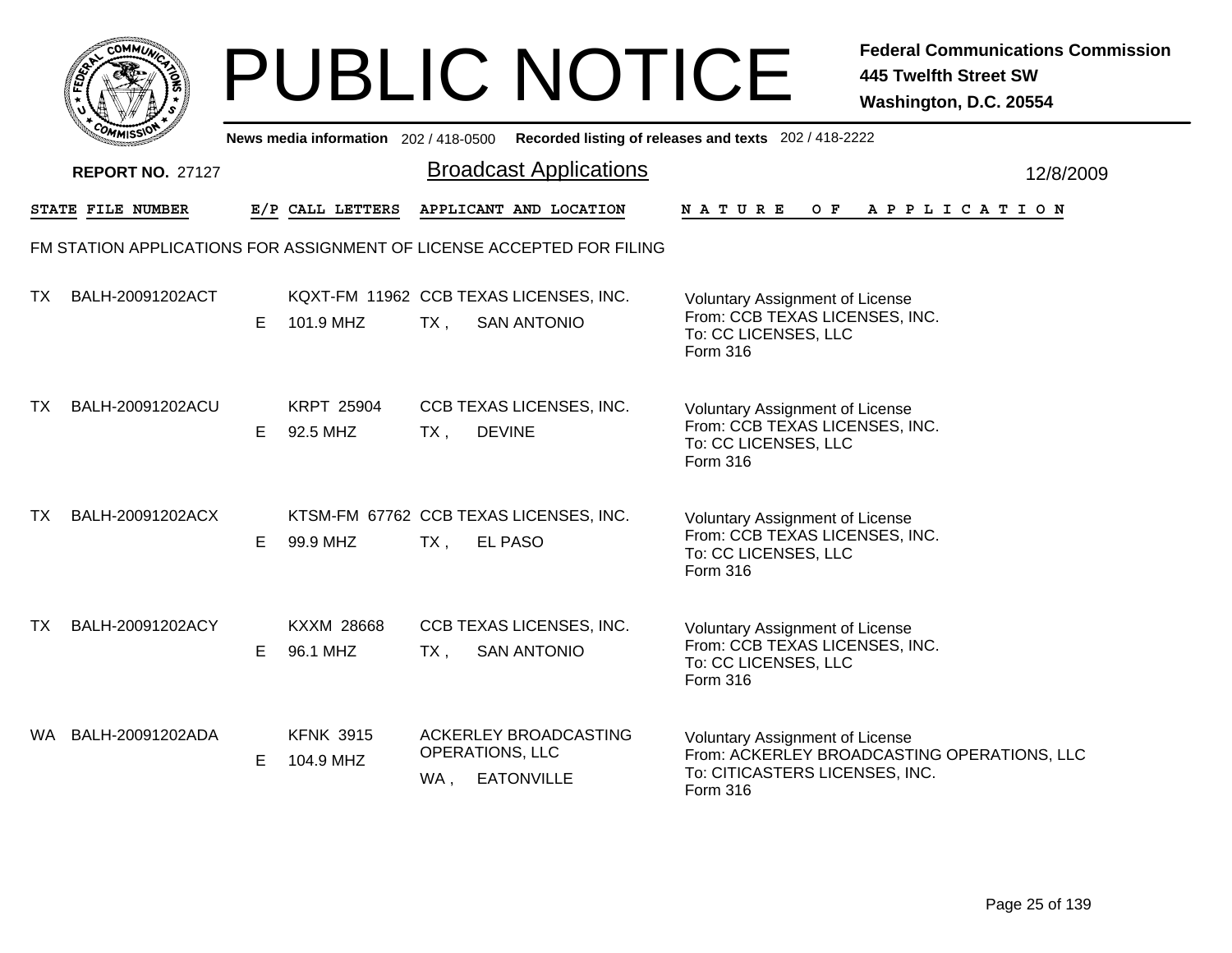|      | <b>COMMUNT</b> |    |
|------|----------------|----|
| EDE) |                | ্ব |
| ī.   |                |    |
|      | COMI<br>MISS   |    |

|    | <b>UMISS</b>            |   |                                | News media information 202/418-0500 Recorded listing of releases and texts 202/418-2222 |                                                                                                                                     |           |
|----|-------------------------|---|--------------------------------|-----------------------------------------------------------------------------------------|-------------------------------------------------------------------------------------------------------------------------------------|-----------|
|    | <b>REPORT NO. 27127</b> |   |                                | <b>Broadcast Applications</b>                                                           |                                                                                                                                     | 12/8/2009 |
|    | STATE FILE NUMBER       |   | E/P CALL LETTERS               | APPLICANT AND LOCATION                                                                  | $O$ $\mathbf{F}$<br><b>NATURE</b><br>A P P L I C A T I O N                                                                          |           |
|    |                         |   |                                | FM STATION APPLICATIONS FOR ASSIGNMENT OF LICENSE ACCEPTED FOR FILING                   |                                                                                                                                     |           |
|    | WA BALH-20091202ADD     | E | KJR-FM 48385<br>95.7 MHZ       | ACKERLEY BROADCASTING<br>OPERATIONS, LLC<br>WA, SEATTLE                                 | <b>Voluntary Assignment of License</b><br>From: ACKERLEY BROADCASTING OPERATIONS, LLC<br>To: CITICASTERS LICENSES, INC.<br>Form 316 |           |
| WA | BALH-20091202ADE        | E | <b>KUBE 48387</b><br>93.3 MHZ  | ACKERLEY BROADCASTING<br>OPERATIONS, LLC<br>WA,<br><b>SEATTLE</b>                       | Voluntary Assignment of License<br>From: ACKERLEY BROADCASTING OPERATIONS, LLC<br>To: CITICASTERS LICENSES, INC.<br>Form 316        |           |
| WI | BALH-20091202ADI        | Е | WDUZ-FM 6861<br>107.5 MHZ      | JACOR BROADCASTING<br><b>CORPORATION</b><br>WI,<br><b>BRILLION</b>                      | <b>Voluntary Assignment of License</b><br>From: JACOR BROADCASTING CORPORATION<br>To: CITICASTERS LICENSES, INC.<br>Form 316        |           |
| OH | BALH-20091202ADJ        | E | <b>WEBN 29734</b><br>102.7 MHZ | JACOR BROADCASTING<br><b>CORPORATION</b><br><b>CINCINNATI</b><br>OH,                    | <b>Voluntary Assignment of License</b><br>From: JACOR BROADCASTING CORPORATION<br>To: CITICASTERS LICENSES, INC.<br><b>Form 316</b> |           |
| OH | BALH-20091202ADL        | E | <b>WIMT 37497</b><br>102.1 MHZ | JACOR BROADCASTING<br><b>CORPORATION</b><br><b>LIMA</b><br>OH,                          | <b>Voluntary Assignment of License</b><br>From: JACOR BROADCASTING CORPORATION<br>To: CITICASTERS LICENSES, INC.<br>Form 316        |           |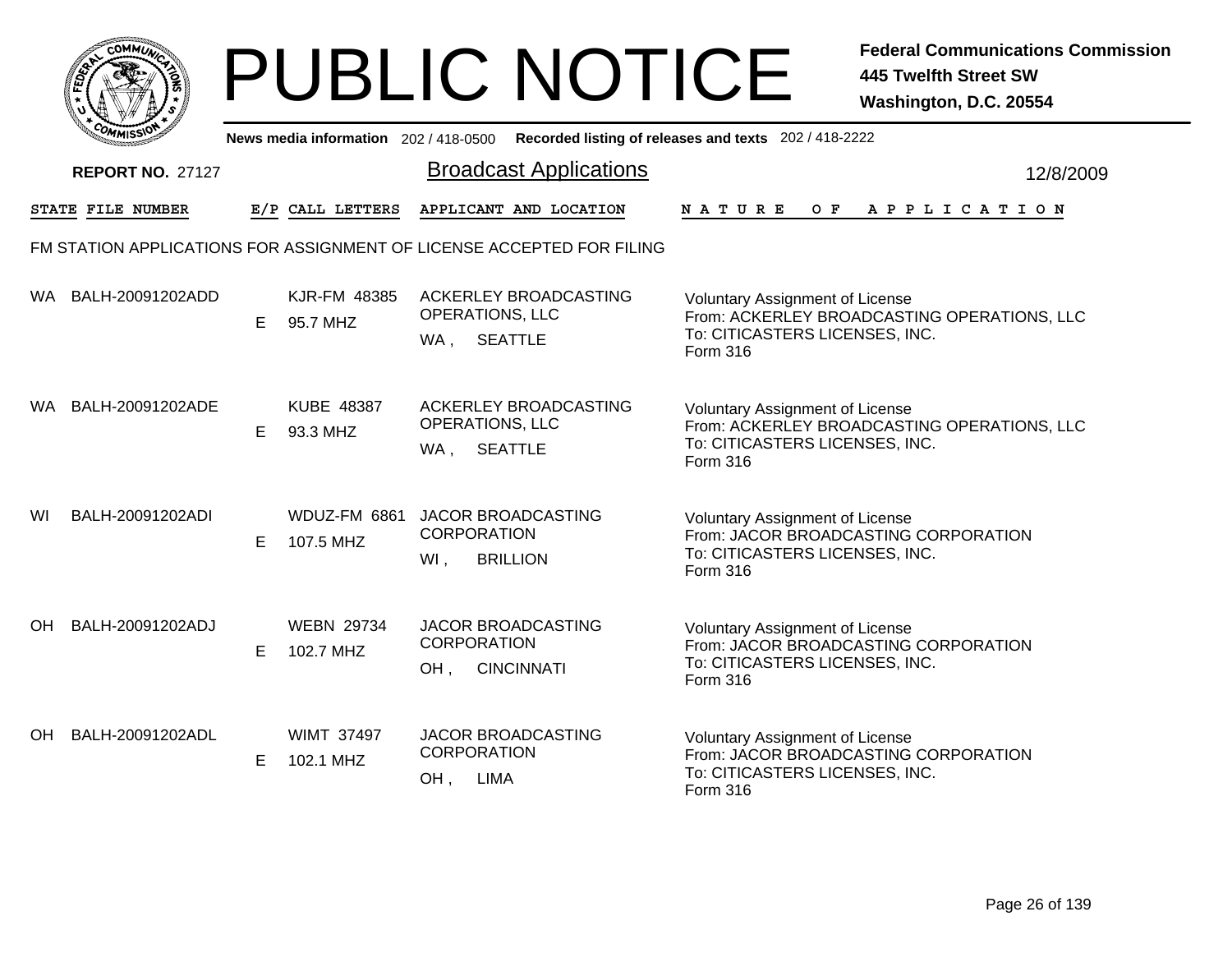|           | MMUNICT<br>ດ<br>Ċ,  |  |
|-----------|---------------------|--|
| ট্রু<br>c |                     |  |
|           |                     |  |
|           | COMI<br>MISS<br>--- |  |

|    | יככוומדי                                                              |    |                                | News media information 202/418-0500 Recorded listing of releases and texts 202/418-2222 |                 |                                                                                                                  |         |                       |  |  |           |
|----|-----------------------------------------------------------------------|----|--------------------------------|-----------------------------------------------------------------------------------------|-----------------|------------------------------------------------------------------------------------------------------------------|---------|-----------------------|--|--|-----------|
|    | <b>REPORT NO. 27127</b>                                               |    |                                | <b>Broadcast Applications</b>                                                           |                 |                                                                                                                  |         |                       |  |  | 12/8/2009 |
|    | STATE FILE NUMBER                                                     |    | E/P CALL LETTERS               | APPLICANT AND LOCATION                                                                  | <b>NATURE</b>   |                                                                                                                  | $O$ $F$ | A P P L I C A T I O N |  |  |           |
|    | FM STATION APPLICATIONS FOR ASSIGNMENT OF LICENSE ACCEPTED FOR FILING |    |                                |                                                                                         |                 |                                                                                                                  |         |                       |  |  |           |
| OH | BALH-20091202ADM                                                      | Е  | <b>WIOT 19628</b><br>104.7 MHZ | <b>JACOR BROADCASTING</b><br><b>CORPORATION</b><br><b>TOLEDO</b><br>OH,                 | Form 316        | <b>Voluntary Assignment of License</b><br>From: JACOR BROADCASTING CORPORATION<br>To: CITICASTERS LICENSES, INC. |         |                       |  |  |           |
| OH | BALH-20091202ADN                                                      | E. | <b>WKFS 70866</b><br>107.1 MHZ | JACOR BROADCASTING<br><b>CORPORATION</b><br><b>MILFORD</b><br>OH,                       | <b>Form 316</b> | <b>Voluntary Assignment of License</b><br>From: JACOR BROADCASTING CORPORATION<br>To: CITICASTERS LICENSES, INC. |         |                       |  |  |           |
| OH | BALH-20091202ADQ                                                      | Е  | <b>WMLX 37499</b><br>103.3 MHZ | <b>JACOR BROADCASTING</b><br><b>CORPORATION</b><br>OH,<br><b>ST. MARYS</b>              | <b>Form 316</b> | <b>Voluntary Assignment of License</b><br>From: JACOR BROADCASTING CORPORATION<br>To: CITICASTERS LICENSES, INC. |         |                       |  |  |           |
| OH | BALH-20091202ADR                                                      | Е  | <b>WMVX 59594</b><br>106.5 MHZ | JACOR BROADCASTING<br><b>CORPORATION</b><br>OH,<br><b>CLEVELAND</b>                     | Form 316        | <b>Voluntary Assignment of License</b><br>From: JACOR BROADCASTING CORPORATION<br>To: CITICASTERS LICENSES, INC. |         |                       |  |  |           |
| WI | BALH-20091202ADS                                                      | Е  | WOGB 89<br>103.1 MHZ           | JACOR BROADCASTING<br><b>CORPORATION</b><br>WI,<br>KAUKAUNA                             | Form 316        | <b>Voluntary Assignment of License</b><br>From: JACOR BROADCASTING CORPORATION<br>To: CITICASTERS LICENSES, INC. |         |                       |  |  |           |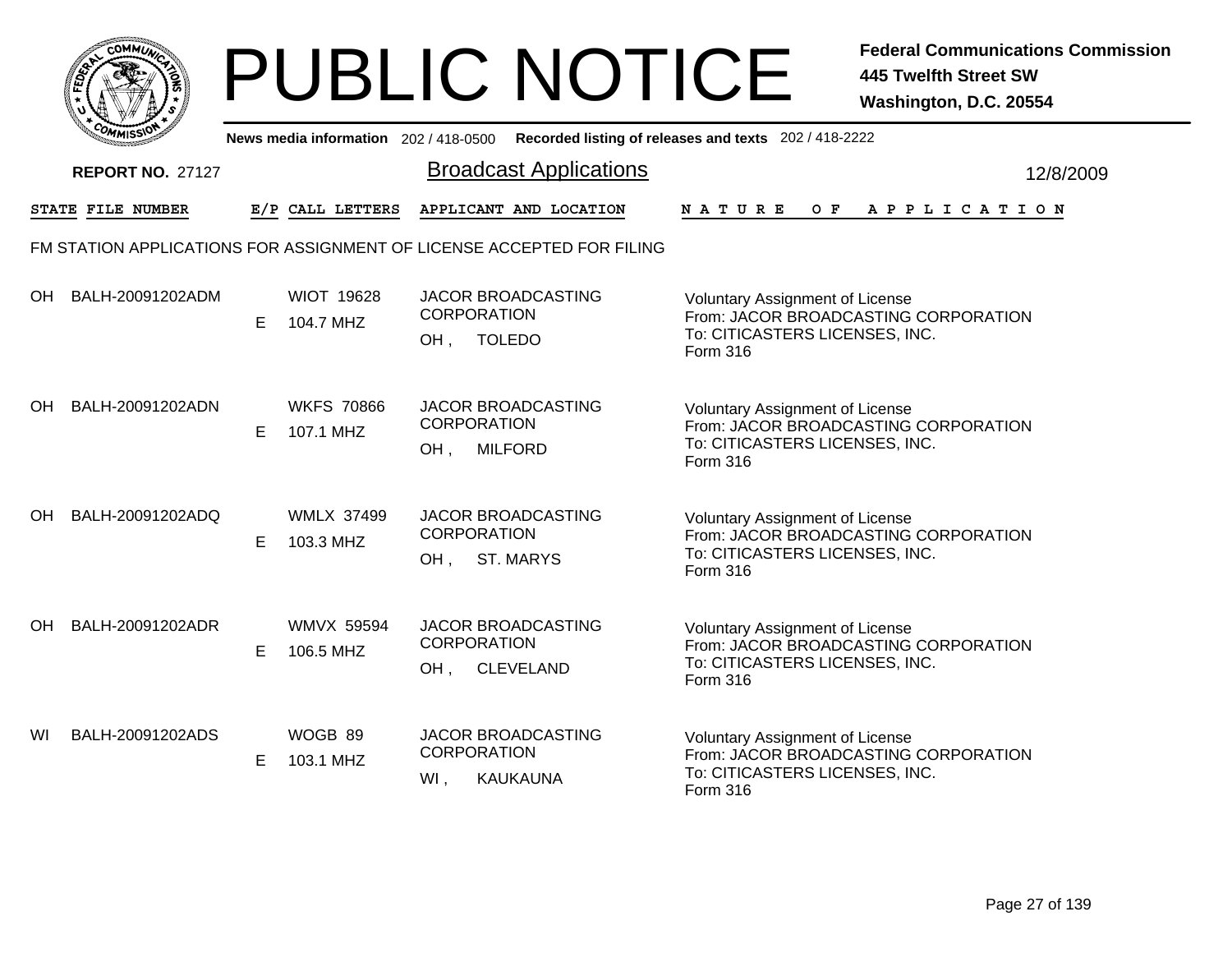

|     | יככוואויי                                                             |    |                                |                                   | News media information 202/418-0500 Recorded listing of releases and texts 202/418-2222 |                                                                                                                                    |  |         |  |  |                       |  |  |           |
|-----|-----------------------------------------------------------------------|----|--------------------------------|-----------------------------------|-----------------------------------------------------------------------------------------|------------------------------------------------------------------------------------------------------------------------------------|--|---------|--|--|-----------------------|--|--|-----------|
|     | <b>REPORT NO. 27127</b>                                               |    |                                |                                   | <b>Broadcast Applications</b>                                                           |                                                                                                                                    |  |         |  |  |                       |  |  | 12/8/2009 |
|     | <b>STATE FILE NUMBER</b>                                              |    | E/P CALL LETTERS               |                                   | APPLICANT AND LOCATION                                                                  | <b>NATURE</b>                                                                                                                      |  | $O$ $F$ |  |  | A P P L I C A T I O N |  |  |           |
|     | FM STATION APPLICATIONS FOR ASSIGNMENT OF LICENSE ACCEPTED FOR FILING |    |                                |                                   |                                                                                         |                                                                                                                                    |  |         |  |  |                       |  |  |           |
| OH  | BALH-20091202ADV                                                      | E  | WZRX-FM 8061<br>107.5 MHZ      | <b>CORPORATION</b><br>OH,         | <b>JACOR BROADCASTING</b><br><b>FORT SHAWNEE</b>                                        | <b>Voluntary Assignment of License</b><br>From: JACOR BROADCASTING CORPORATION<br>To: CITICASTERS LICENSES, INC.<br>Form 316       |  |         |  |  |                       |  |  |           |
| CO  | BALH-20091202ADW                                                      | E  | KBPI 29739<br>106.7 MHZ        | COLORADO, INC.<br>CO <sub>1</sub> | JACOR BROADCASTING OF<br><b>DENVER</b>                                                  | <b>Voluntary Assignment of License</b><br>From: JACOR BROADCASTING OF COLORADO, INC.<br>To: CITICASTERS LICENSES, INC.<br>Form 316 |  |         |  |  |                       |  |  |           |
| CO  | BALH-20091202AEB                                                      | E  | KPAW 68976<br>107.9 MHZ        | COLORADO, INC.<br>CO <sub>1</sub> | JACOR BROADCASTING OF<br><b>FORT COLLINS</b>                                            | <b>Voluntary Assignment of License</b><br>From: JACOR BROADCASTING OF COLORADO, INC.<br>To: CITICASTERS LICENSES, INC.<br>Form 316 |  |         |  |  |                       |  |  |           |
| CO. | BALH-20091202AEC                                                      | E  | <b>KRFX 29731</b><br>103.5 MHZ | COLORADO, INC.<br>CO <sub>1</sub> | JACOR BROADCASTING OF<br><b>DENVER</b>                                                  | Voluntary Assignment of License<br>From: JACOR BROADCASTING OF COLORADO, INC.<br>To: CITICASTERS LICENSES, INC.<br><b>Form 316</b> |  |         |  |  |                       |  |  |           |
| CO  | BALH-20091202AED                                                      | E. | <b>KSME 17626</b><br>96.1 MHZ  | COLORADO, INC.<br>CO <sub>1</sub> | JACOR BROADCASTING OF<br><b>GREELEY</b>                                                 | Voluntary Assignment of License<br>From: JACOR BROADCASTING OF COLORADO, INC.<br>To: CITICASTERS LICENSES, INC.<br>Form 316        |  |         |  |  |                       |  |  |           |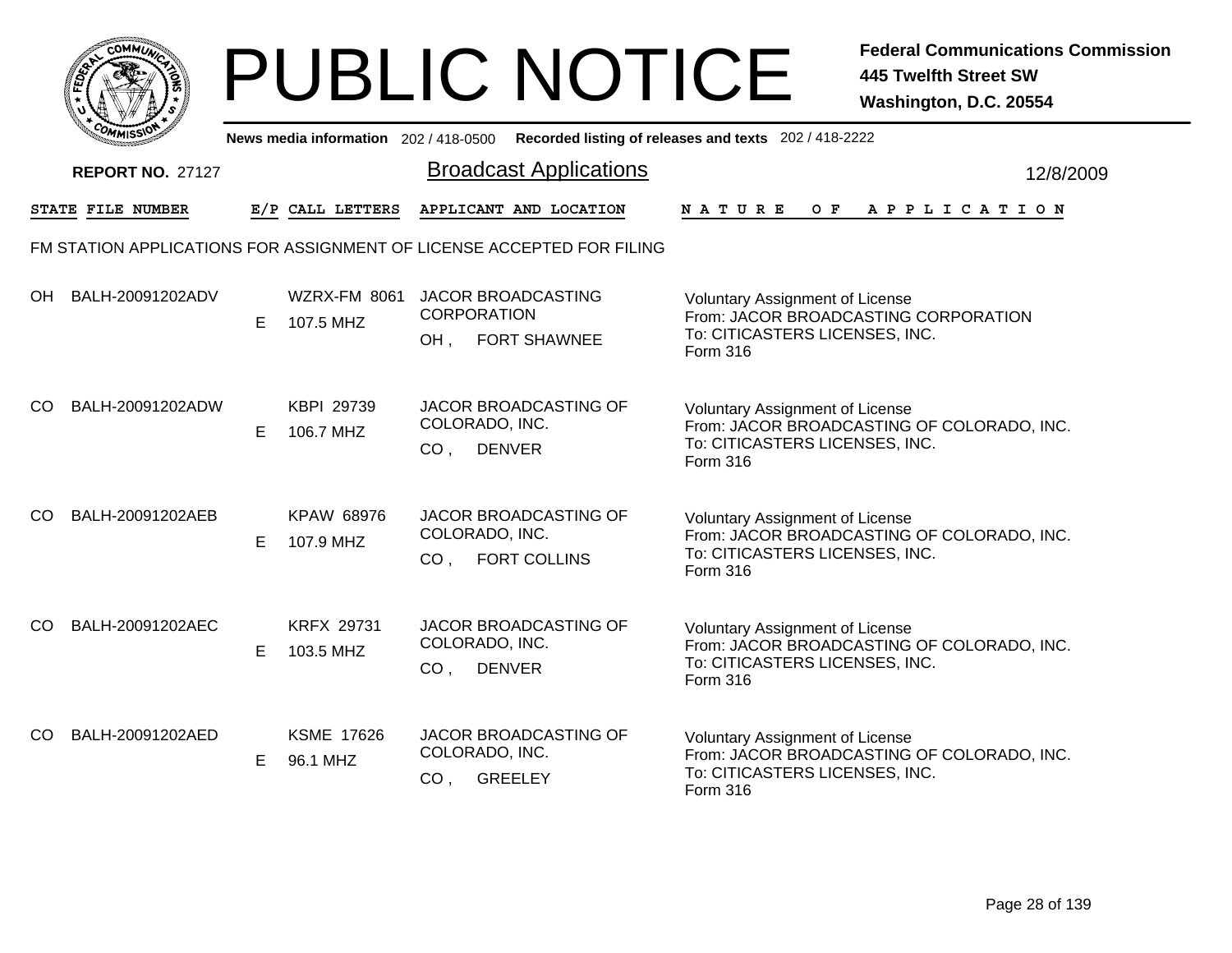|              | MMUNICT<br>CO. |  |
|--------------|----------------|--|
| <b>FEDET</b> |                |  |
|              |                |  |
|              | COMI<br>MISS   |  |

|      | <b>UMISS</b>            |    |                                |                    |                                                                       | News media information 202/418-0500 Recorded listing of releases and texts 202/418-2222                                            |  |
|------|-------------------------|----|--------------------------------|--------------------|-----------------------------------------------------------------------|------------------------------------------------------------------------------------------------------------------------------------|--|
|      | <b>REPORT NO. 27127</b> |    |                                |                    | <b>Broadcast Applications</b>                                         | 12/8/2009                                                                                                                          |  |
|      | STATE FILE NUMBER       |    | E/P CALL LETTERS               |                    | APPLICANT AND LOCATION                                                | OF APPLICATION<br><b>NATURE</b>                                                                                                    |  |
|      |                         |    |                                |                    | FM STATION APPLICATIONS FOR ASSIGNMENT OF LICENSE ACCEPTED FOR FILING |                                                                                                                                    |  |
| CO.  | BALH-20091202AEE        | E. | <b>KTCL 68684</b><br>93.3 MHZ  |                    | <b>JACOR BROADCASTING OF</b><br>COLORADO, INC.<br>CO, WHEAT RIDGE     | <b>Voluntary Assignment of License</b><br>From: JACOR BROADCASTING OF COLORADO, INC.<br>To: CITICASTERS LICENSES, INC.<br>Form 316 |  |
| WA . | BALH-20091202AFU        | E. | 106.1 MHZ                      | <b>PARTNERSHIP</b> | KBKS-FM 27020 AMFM TEXAS LICENSES LIMITED<br>WA, TACOMA               | <b>Voluntary Assignment of License</b><br>From: AMFM TEXAS LICENSES, LP<br>To: AMFM TEXAS LICENSES LLC<br><b>Form 316</b>          |  |
| ТX   | BALH-20091202AFV        | E. | <b>KHKS 23084</b><br>106.1 MHZ | $TX$ ,             | AMFM TEXAS LICENSES, LP<br><b>DENTON</b>                              | <b>Voluntary Assignment of License</b><br>From: AMFM TEXAS LICENSES, LP<br>To: AMFM TEXAS LICENSES LLC<br>Form 316                 |  |
| CO.  | BALH-20091202AFW        | E. | KIBT 66669<br>96.1 MHZ         | CO <sub>1</sub>    | AMFM TEXAS LICENSES, LP<br><b>FOUNTAIN</b>                            | <b>Voluntary Assignment of License</b><br>From: AMFM TEXAS LICENSES, LP<br>To: AMFM TEXAS LICENSES LLC<br>Form 316                 |  |
| TX   | BALH-20091202AFX        | E. | KODA 35337<br>99.1 MHZ         | $TX$ ,             | AMFM TEXAS LICENSES, LP<br><b>HOUSTON</b>                             | <b>Voluntary Assignment of License</b><br>From: AMFM TEXAS LICENSES, LP<br>To: AMFM TEXAS LICENSES LLC<br>Form 316                 |  |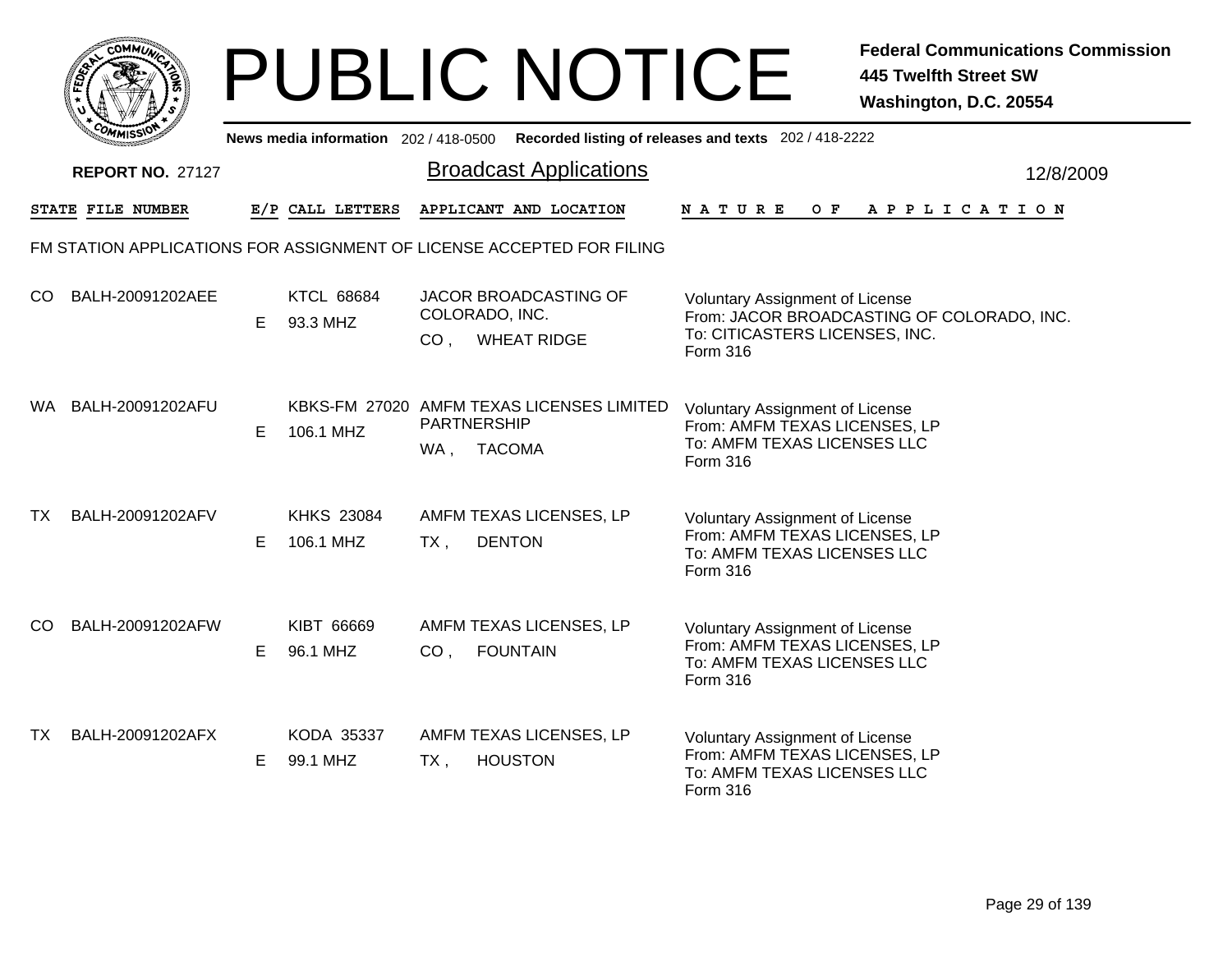|                                       | レー<br>JBI                     |
|---------------------------------------|-------------------------------|
|                                       | <b>News media information</b> |
| <b>REPORT NO. 27127</b>               |                               |
| <b>STATE FILE NUMBER</b>              | E/P CALL LETTEF               |
| M STATION APPLICATIONS FOR ASSIGNMENT |                               |
|                                       |                               |

|           | <b>COMMISSION</b>       |    |                                               |        | News media information 202 / 418-0500 Recorded listing of releases and texts 202 / 418-2222 |                                                                                                                           |           |
|-----------|-------------------------|----|-----------------------------------------------|--------|---------------------------------------------------------------------------------------------|---------------------------------------------------------------------------------------------------------------------------|-----------|
|           | <b>REPORT NO. 27127</b> |    |                                               |        | <b>Broadcast Applications</b>                                                               |                                                                                                                           | 12/8/2009 |
|           | STATE FILE NUMBER       |    | E/P CALL LETTERS                              |        | APPLICANT AND LOCATION                                                                      | <b>NATURE</b><br>OF APPLICATION                                                                                           |           |
|           |                         |    |                                               |        | FM STATION APPLICATIONS FOR ASSIGNMENT OF LICENSE ACCEPTED FOR FILING                       |                                                                                                                           |           |
| CA        | BALH-20091202AFY        | E. | <b>KQJK 11273</b><br>93.7 MHZ                 | $CA$ , | AMFM TEXAS LICENSES LIMITED<br>PARTNERSHIP<br><b>ROSEVILLE</b>                              | <b>Voluntary Assignment of License</b><br>From: AMFM TEXAS LICENSES, LP<br>To: AMFM TEXAS LICENSES LLC<br>Form 316        |           |
| TX.       | BALH-20091202AFZ        | E. | 94.5 MHZ                                      | $TX$ , | KTBZ-FM 18516 AMFM TEXAS LICENSES, LP<br><b>HOUSTON</b>                                     | <b>Voluntary Assignment of License</b><br>From: AMFM TEXAS LICENSES, LP<br>To: AMFM TEXAS LICENSES LLC<br><b>Form 316</b> |           |
| <b>TX</b> | BALH-20091202AGB        | E. | <b>KZPS 6378</b><br>92.5 MHZ                  | $TX$ , | AMFM TEXAS LICENSES, LP<br><b>DALLAS</b>                                                    | <b>Voluntary Assignment of License</b><br>From: AMFM TEXAS LICENSES, LP<br>To: AMFM TEXAS LICENSES LLC<br>Form 316        |           |
| AK.       | BALH-20091202AIC        | E  | KAKQ-FM 12519 CAPSTAR TX LIMITED<br>101.1 MHZ | AK,    | PARTNERSHIP<br><b>FAIRBANKS</b>                                                             | <b>Voluntary Assignment of License</b><br>From: CAPSTAR TX LIMITED PARTNERSHIP<br>To: CAPSTAR TX LLC<br>Form 316          |           |
| CA        | BALH-20091202AID        | Е  | <b>KHGE 48777</b><br>102.7 MHZ                | $CA$ , | <b>CAPSTAR TX LIMITED</b><br>PARTNERSHIP<br><b>FRESNO</b>                                   | <b>Voluntary Assignment of License</b><br>From: CAPSTAR TX LIMITED PARTNERSHIP<br>To: CAPSTAR TX LLC<br>Form 316          |           |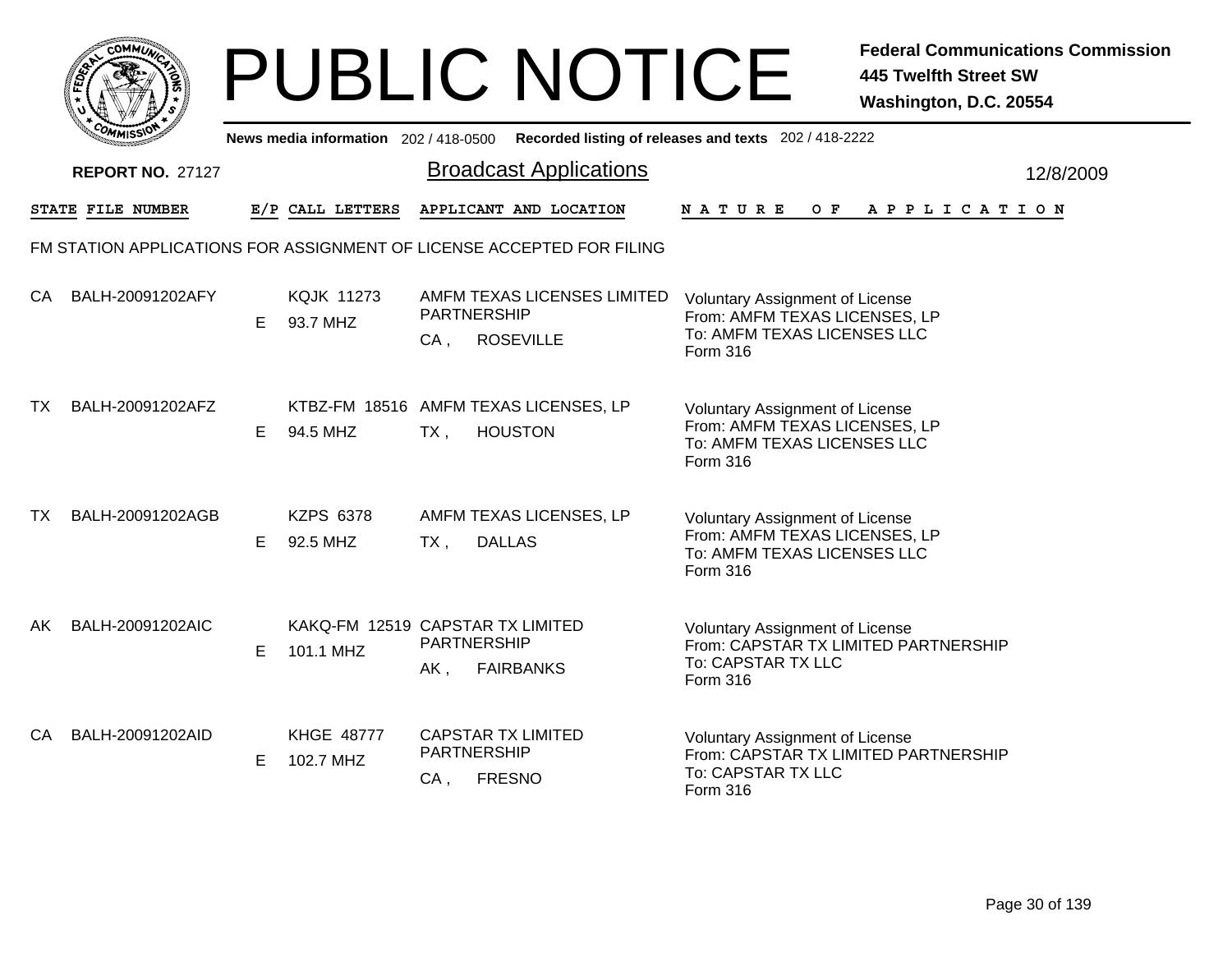| ום<br><b>MMUNA</b><br>C.  |  |
|---------------------------|--|
| ુ<br>5<br>w               |  |
| r.                        |  |
| COMI<br>MISS <sup>\</sup> |  |
|                           |  |

|    | <b>COMMISSIN</b>        |   | News media information 202 / 418-0500         |        |                                                                       | Recorded listing of releases and texts 202 / 418-2222                                                            |           |
|----|-------------------------|---|-----------------------------------------------|--------|-----------------------------------------------------------------------|------------------------------------------------------------------------------------------------------------------|-----------|
|    | <b>REPORT NO. 27127</b> |   |                                               |        | <b>Broadcast Applications</b>                                         |                                                                                                                  | 12/8/2009 |
|    | STATE FILE NUMBER       |   | E/P CALL LETTERS                              |        | APPLICANT AND LOCATION                                                | N A T U R E<br>O F<br>A P P L I C A T I O N                                                                      |           |
|    |                         |   |                                               |        | FM STATION APPLICATIONS FOR ASSIGNMENT OF LICENSE ACCEPTED FOR FILING |                                                                                                                  |           |
| TX | BALH-20091202AIF        | Е | KASE-FM 35849 CAPSTAR TX LIMITED<br>100.7 MHZ | $TX$ , | PARTNERSHIP<br><b>AUSTIN</b>                                          | Voluntary Assignment of License<br>From: CAPSTAR TX LIMITED PARTNERSHIP<br>To: CAPSTAR TX LLC<br>Form 316        |           |
| AK | BALH-20091202AIG        | Е | KASH-FM 12958 CAPSTAR TX LIMITED<br>107.5 MHZ | AK,    | <b>PARTNERSHIP</b><br>ANCHORAGE                                       | <b>Voluntary Assignment of License</b><br>From: CAPSTAR TX LIMITED PARTNERSHIP<br>To: CAPSTAR TX LLC<br>Form 316 |           |
| NM | BALH-20091202AIH        | Е | KAZX 76749<br>102.9 MHZ                       | NM,    | <b>CAPSTAR TX LIMITED</b><br><b>PARTNERSHIP</b><br><b>KIRTLAND</b>    | <b>Voluntary Assignment of License</b><br>From: CAPSTAR TX LIMITED PARTNERSHIP<br>To: CAPSTAR TX LLC<br>Form 316 |           |
| TX | BALH-20091202All        | E | <b>KBFM 40777</b><br>104.1 MHZ                | $TX$ , | <b>CAPSTAR TX LIMITED</b><br><b>PARTNERSHIP</b><br><b>EDINBURG</b>    | Voluntary Assignment of License<br>From: CAPSTAR TX LIMITED PARTNERSHIP<br>To: CAPSTAR TX LLC<br>Form 316        |           |
| AK | BALH-20091202AIJ        | Е | KBFX 12962<br>100.5 MHZ                       | AK,    | <b>CAPSTAR TX LIMITED</b><br><b>PARTNERSHIP</b><br>ANCHORAGE          | Voluntary Assignment of License<br>From: CAPSTAR TX LIMITED PARTNERSHIP<br>To: CAPSTAR TX LLC<br>Form 316        |           |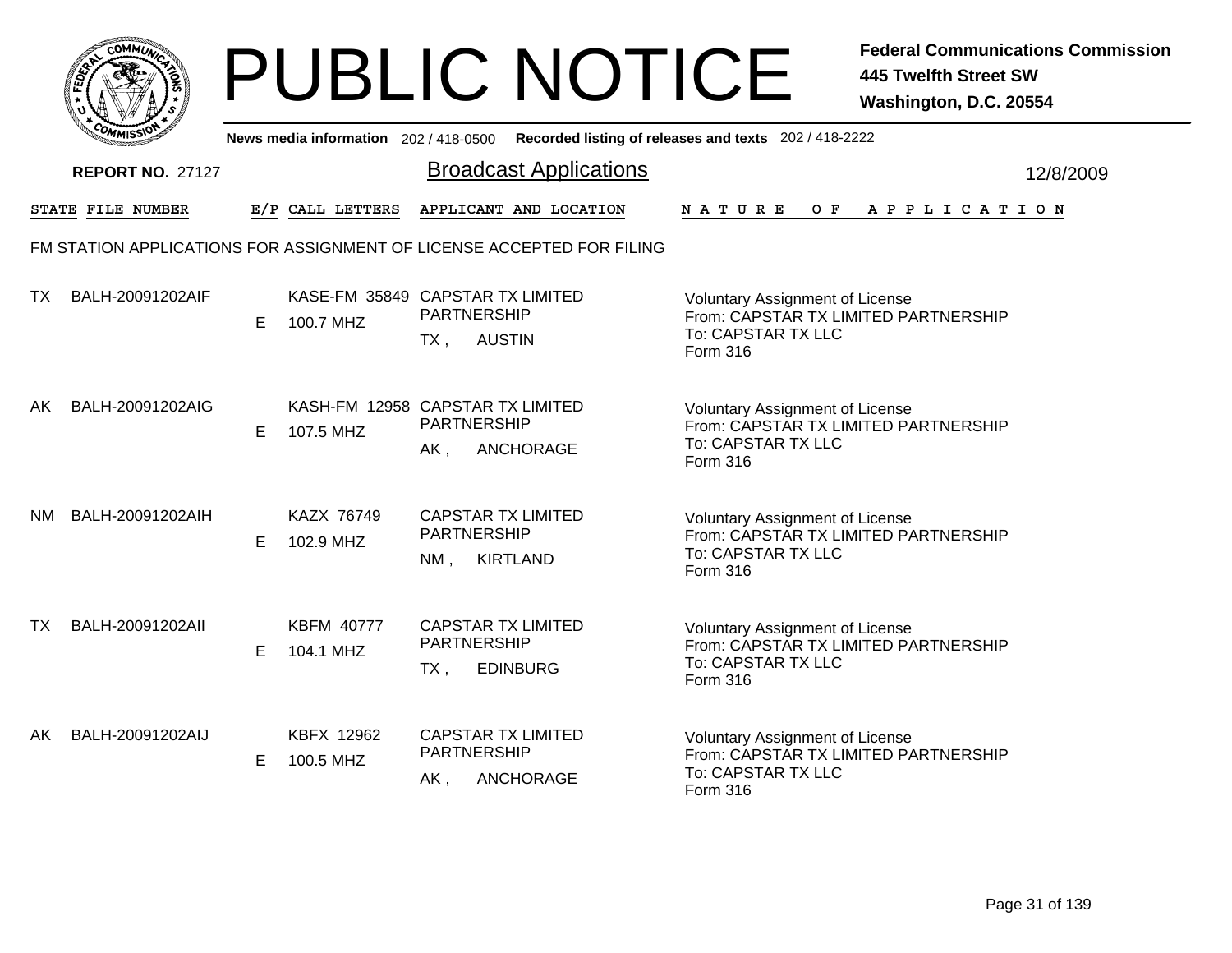|       | MMUNICT<br>c۵۱ |  |
|-------|----------------|--|
| FEDET |                |  |
|       |                |  |
|       | COMI<br>MISS   |  |

|    | יככוומדי                |    |                                 | News media information 202/418-0500 Recorded listing of releases and texts 202/418-2222 |                                                                                                                  |           |
|----|-------------------------|----|---------------------------------|-----------------------------------------------------------------------------------------|------------------------------------------------------------------------------------------------------------------|-----------|
|    | <b>REPORT NO. 27127</b> |    |                                 | <b>Broadcast Applications</b>                                                           |                                                                                                                  | 12/8/2009 |
|    | STATE FILE NUMBER       |    | E/P CALL LETTERS                | APPLICANT AND LOCATION                                                                  | O F<br><b>NATURE</b><br>A P P L I C A T I O N                                                                    |           |
|    |                         |    |                                 | FM STATION APPLICATIONS FOR ASSIGNMENT OF LICENSE ACCEPTED FOR FILING                   |                                                                                                                  |           |
| ТX | BALH-20091202AIK        | E  | KBGO 33724<br>95.7 MHZ          | <b>CAPSTAR TX LIMITED</b><br><b>PARTNERSHIP</b><br><b>WACO</b><br>TX,                   | Voluntary Assignment of License<br>From: CAPSTAR TX LIMITED PARTNERSHIP<br>To: CAPSTAR TX LLC<br>Form 316        |           |
| СA | BALH-20091202AIL        | E. | <b>KBOS-FM 9748</b><br>94.9 MHZ | <b>CAPSTAR TX LIMITED</b><br><b>PARTNERSHIP</b><br><b>TULARE</b><br>$CA$ ,              | <b>Voluntary Assignment of License</b><br>From: CAPSTAR TX LIMITED PARTNERSHIP<br>To: CAPSTAR TX LLC<br>Form 316 |           |
| CO | BALH-20091202AIN        | Е  | <b>KCCY 40847</b><br>96.9 MHZ   | <b>CAPSTAR TX LIMITED</b><br><b>PARTNERSHIP</b><br>CO <sub>1</sub><br><b>PUEBLO</b>     | <b>Voluntary Assignment of License</b><br>From: CAPSTAR TX LIMITED PARTNERSHIP<br>To: CAPSTAR TX LLC<br>Form 316 |           |
| ID | BALH-20091202AIO        | E  | <b>KCDA 57625</b><br>103.1 MHZ  | <b>CAPSTAR TX LIMITED</b><br><b>PARTNERSHIP</b><br><b>POST FALLS</b><br>ID,             | <b>Voluntary Assignment of License</b><br>From: CAPSTAR TX LIMITED PARTNERSHIP<br>To: CAPSTAR TX LLC<br>Form 316 |           |
| NM | BALH-20091202AIQ        | E. | KDAG 29519<br>96.9 MHZ          | <b>CAPSTAR TX LIMITED</b><br>PARTNERSHIP<br><b>FARMINGTON</b><br>$NM$ ,                 | <b>Voluntary Assignment of License</b><br>From: CAPSTAR TX LIMITED PARTNERSHIP<br>To: CAPSTAR TX LLC<br>Form 316 |           |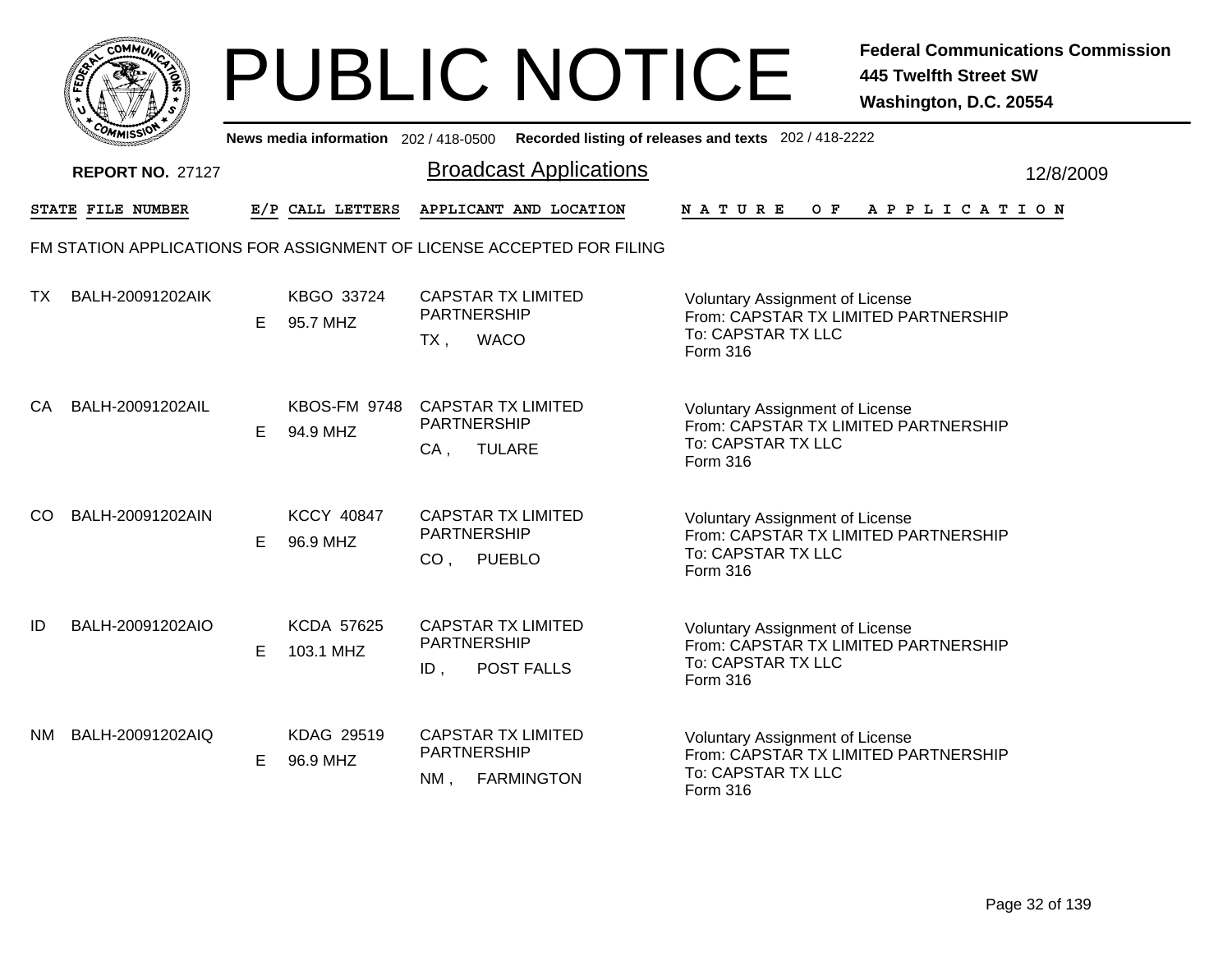

|     | יככוואויי               |    |                                               |                                       |                                                                       | News media information 202/418-0500 Recorded listing of releases and texts 202/418-2222                                 |           |
|-----|-------------------------|----|-----------------------------------------------|---------------------------------------|-----------------------------------------------------------------------|-------------------------------------------------------------------------------------------------------------------------|-----------|
|     | <b>REPORT NO. 27127</b> |    |                                               |                                       | <b>Broadcast Applications</b>                                         |                                                                                                                         | 12/8/2009 |
|     | STATE FILE NUMBER       |    | E/P CALL LETTERS                              |                                       | APPLICANT AND LOCATION                                                | OF APPLICATION<br><b>NATURE</b>                                                                                         |           |
|     |                         |    |                                               |                                       | FM STATION APPLICATIONS FOR ASSIGNMENT OF LICENSE ACCEPTED FOR FILING |                                                                                                                         |           |
| TX  | BALH-20091202AIR        | E. | <b>KDGE 9620</b><br>102.1 MHZ                 | <b>PARTNERSHIP</b><br>TX.             | <b>CAPSTAR TX LIMITED</b><br>FORT WORTH-DALLAS                        | <b>Voluntary Assignment of License</b><br>From: CAPSTAR TX LIMITED PARTNERSHIP<br>To: CAPSTAR TX LLC<br>Form 316        |           |
| HI  | BALH-20091202AIS        | E. | <b>KDNN 40144</b><br>98.5 MHZ                 | <b>PARTNERSHIP</b><br>$H_{\perp}$ ,   | <b>CAPSTAR TX LIMITED</b><br><b>HONOLULU</b>                          | <b>Voluntary Assignment of License</b><br>From: CAPSTAR TX LIMITED PARTNERSHIP<br>To: CAPSTAR TX LLC<br>Form 316        |           |
| CO. | BALH-20091202AIT        | E. | KDZA-FM 40848 CAPSTAR TX LIMITED<br>107.9 MHZ | <b>PARTNERSHIP</b><br>CO <sub>1</sub> | <b>PUEBLO</b>                                                         | <b>Voluntary Assignment of License</b><br>From: CAPSTAR TX LIMITED PARTNERSHIP<br>To: CAPSTAR TX LLC<br>Form 316        |           |
| AR. | BALH-20091202AIV        | E. | KEZA 12702<br>107.9 MHZ                       | <b>PARTNERSHIP</b><br>AR,             | <b>CAPSTAR TX LIMITED</b><br><b>FAYETTEVILLE</b>                      | <b>Voluntary Assignment of License</b><br>From: CAPSTAR TX LIMITED PARTNERSHIP<br>To: CAPSTAR TX LLC<br><b>Form 316</b> |           |
| CA. | BALH-20091202AIW        | E. | <b>KALZ 2097</b><br>96.7 MHZ                  | PARTNERSHIP<br>CA,                    | <b>CAPSTAR TX LIMITED</b><br><b>FOWLER</b>                            | <b>Voluntary Assignment of License</b><br>From: CAPSTAR TX LIMITED PARTNERSHIP<br>To: CAPSTAR TX LLC<br>Form 316        |           |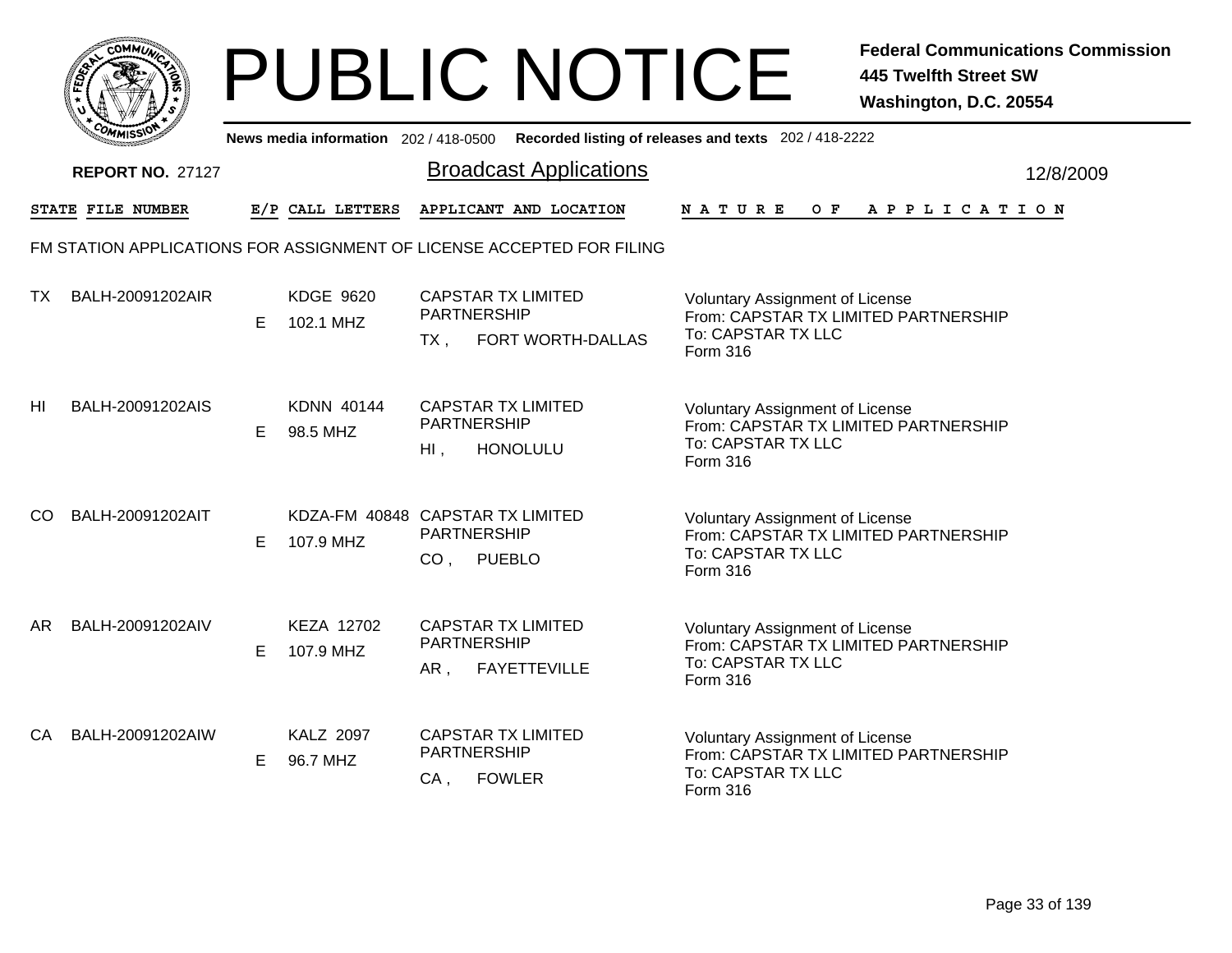|       | MMUNICT<br>CO <sub>1</sub> |  |
|-------|----------------------------|--|
| FEDET |                            |  |
|       |                            |  |
|       | COA<br>MISS                |  |

|     | יככוומי                 |    |                                   | News media information 202/418-0500 Recorded listing of releases and texts 202/418-2222 |                                                                                                                  |           |
|-----|-------------------------|----|-----------------------------------|-----------------------------------------------------------------------------------------|------------------------------------------------------------------------------------------------------------------|-----------|
|     | <b>REPORT NO. 27127</b> |    |                                   | <b>Broadcast Applications</b>                                                           |                                                                                                                  | 12/8/2009 |
|     | STATE FILE NUMBER       |    | E/P CALL LETTERS                  | APPLICANT AND LOCATION                                                                  | O F<br><b>NATURE</b><br>A P P L I C A T I O N                                                                    |           |
|     |                         |    |                                   | FM STATION APPLICATIONS FOR ASSIGNMENT OF LICENSE ACCEPTED FOR FILING                   |                                                                                                                  |           |
| CA  | BALH-20091202AJA        | E  | <b>KFSO-FM 2099</b><br>92.9 MHZ   | <b>CAPSTAR TX LIMITED</b><br><b>PARTNERSHIP</b><br><b>VISALIA</b><br>$CA$ ,             | Voluntary Assignment of License<br>From: CAPSTAR TX LIMITED PARTNERSHIP<br>To: CAPSTAR TX LLC<br>Form 316        |           |
| NE. | BALH-20091202AJC        | E  | <b>KGOR 26928</b><br>99.9 MHZ     | <b>CAPSTAR TX LIMITED</b><br><b>PARTNERSHIP</b><br><b>OMAHA</b><br>$NE$ ,               | <b>Voluntary Assignment of License</b><br>From: CAPSTAR TX LIMITED PARTNERSHIP<br>To: CAPSTAR TX LLC<br>Form 316 |           |
| AK  | BALH-20091202AJD        | Е  | KGOT 12515<br>101.3 MHZ           | <b>CAPSTAR TX LIMITED</b><br><b>PARTNERSHIP</b><br>ANCHORAGE<br>AK,                     | <b>Voluntary Assignment of License</b><br>From: CAPSTAR TX LIMITED PARTNERSHIP<br>To: CAPSTAR TX LLC<br>Form 316 |           |
| AK  | BALH-20091202AJH        | E  | <b>KIAK-FM 12517</b><br>102.5 MHZ | <b>CAPSTAR TX LIMITED</b><br><b>PARTNERSHIP</b><br><b>FAIRBANKS</b><br>AK,              | <b>Voluntary Assignment of License</b><br>From: CAPSTAR TX LIMITED PARTNERSHIP<br>To: CAPSTAR TX LLC<br>Form 316 |           |
| MO  | BALH-20091202AJI        | E. | KIGL 35014<br>93.3 MHZ            | <b>CAPSTAR TX LIMITED</b><br>PARTNERSHIP<br>SELIGMAN<br>MO ,                            | Voluntary Assignment of License<br>From: CAPSTAR TX LIMITED PARTNERSHIP<br>To: CAPSTAR TX LLC<br>Form 316        |           |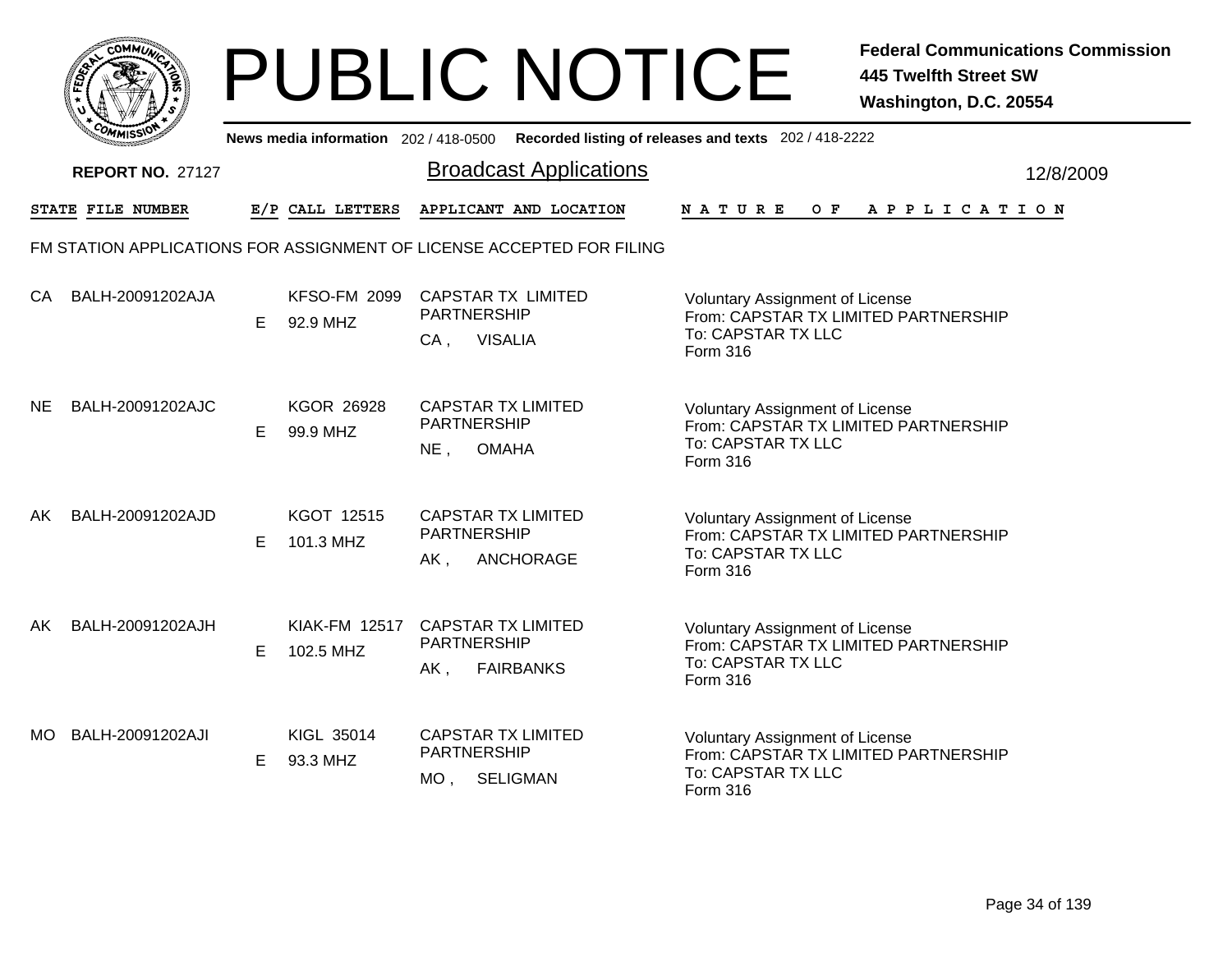|     | MMUNICT<br><b>CO</b> |  |
|-----|----------------------|--|
| ప్త |                      |  |
|     |                      |  |
|     | COM<br>MISS<br>m     |  |

|    | יככוומדי                                                              |    |                           | News media information 202/418-0500 Recorded listing of releases and texts 202/418-2222 |                 |                                                                                                      |     |  |  |                       |           |
|----|-----------------------------------------------------------------------|----|---------------------------|-----------------------------------------------------------------------------------------|-----------------|------------------------------------------------------------------------------------------------------|-----|--|--|-----------------------|-----------|
|    | <b>REPORT NO. 27127</b>                                               |    |                           | <b>Broadcast Applications</b>                                                           |                 |                                                                                                      |     |  |  |                       | 12/8/2009 |
|    | <b>STATE FILE NUMBER</b>                                              |    | E/P CALL LETTERS          | APPLICANT AND LOCATION                                                                  | <b>NATURE</b>   |                                                                                                      | O F |  |  | A P P L I C A T I O N |           |
|    | FM STATION APPLICATIONS FOR ASSIGNMENT OF LICENSE ACCEPTED FOR FILING |    |                           |                                                                                         |                 |                                                                                                      |     |  |  |                       |           |
| ТX | BALH-20091202AJJ                                                      | Е  | KIIZ-FM 60802<br>92.3 MHZ | <b>CAPSTAR TX LIMITED</b><br><b>PARTNERSHIP</b><br><b>KILLEEN</b><br>$TX$ ,             | Form 316        | Voluntary Assignment of License<br>From: CAPSTAR TX LIMITED PARTNERSHIP<br>To: CAPSTAR TX LLC        |     |  |  |                       |           |
| HI | BALH-20091202AJK                                                      | Е  | KIKI-FM 34592<br>93.9 MHZ | <b>CAPSTAR TX LIMITED</b><br><b>PARTNERSHIP</b><br>$HI$ ,<br><b>HONOLULU</b>            | Form 316        | <b>Voluntary Assignment of License</b><br>From: CAPSTAR TX LIMITED PARTNERSHIP<br>To: CAPSTAR TX LLC |     |  |  |                       |           |
| ТX | BALH-20091202AJL                                                      | E  | KIOC 33060<br>106.1 MHZ   | <b>CAPSTAR TX LIMITED</b><br>PARTNERSHIP<br><b>ORANGE</b><br>$TX$ ,                     | Form 316        | <b>Voluntary Assignment of License</b><br>From: CAPSTAR TX LIMITED PARTNERSHIP<br>To: CAPSTAR TX LLC |     |  |  |                       |           |
|    | WA BALH-20091202AJM                                                   | E. | KISC 60419<br>98.1 MHZ    | <b>CAPSTAR TX LIMITED</b><br><b>PARTNERSHIP</b><br><b>SPOKANE</b><br>WA,                | <b>Form 316</b> | Voluntary Assignment of License<br>From: CAPSTAR TX LIMITED PARTNERSHIP<br>To: CAPSTAR TX LLC        |     |  |  |                       |           |
|    | WA BALH-20091202AJN                                                   | E  | KIXZ-FM 60422<br>96.1 MHZ | <b>CAPSTAR TX LIMITED</b><br>PARTNERSHIP<br>WA,<br><b>OPPORTUNITY</b>                   | <b>Form 316</b> | <b>Voluntary Assignment of License</b><br>From: CAPSTAR TX LIMITED PARTNERSHIP<br>To: CAPSTAR TX LLC |     |  |  |                       |           |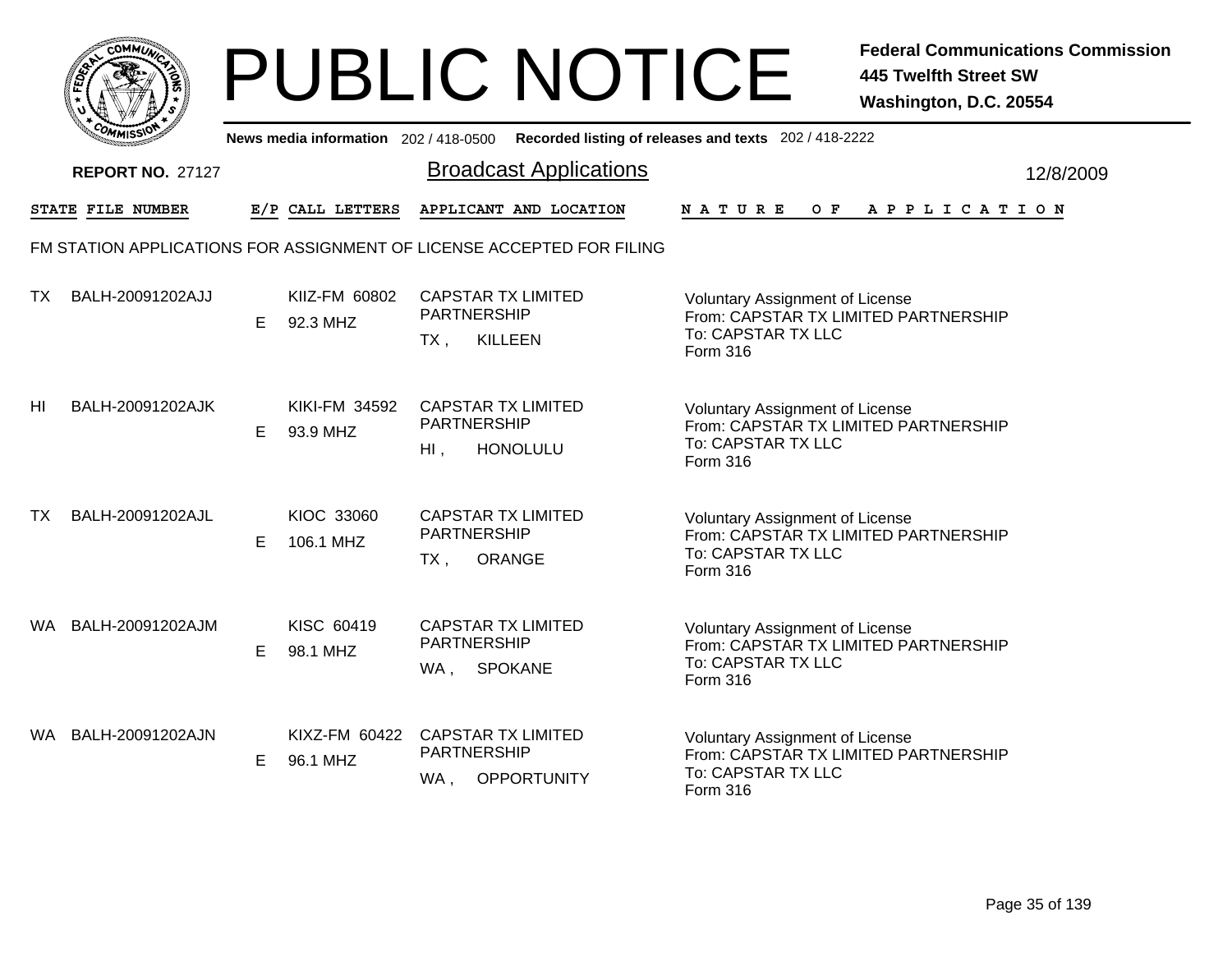

|     | <b>MMISS</b>            |   |                               | News media information 202/418-0500 Recorded listing of releases and texts 202/418-2222 |                                                                                                                  |           |
|-----|-------------------------|---|-------------------------------|-----------------------------------------------------------------------------------------|------------------------------------------------------------------------------------------------------------------|-----------|
|     | <b>REPORT NO. 27127</b> |   |                               | <b>Broadcast Applications</b>                                                           |                                                                                                                  | 12/8/2009 |
|     | STATE FILE NUMBER       |   | E/P CALL LETTERS              | APPLICANT AND LOCATION                                                                  | <b>NATURE</b><br>O F<br>A P P L I C A T I O N                                                                    |           |
|     |                         |   |                               | FM STATION APPLICATIONS FOR ASSIGNMENT OF LICENSE ACCEPTED FOR FILING                   |                                                                                                                  |           |
| AR  | BALH-20091202AJO        | E | KIYS 51855<br>101.9 MHZ       | <b>CAPSTAR TX LIMITED</b><br><b>PARTNERSHIP</b><br><b>CRAWFORDSVILLE</b><br>AR,         | <b>Voluntary Assignment of License</b><br>From: CAPSTAR TX LIMITED PARTNERSHIP<br>To: CAPSTAR TX LLC<br>Form 316 |           |
| CO  | BALH-20091202AJP        | Е | <b>KPHT 87658</b><br>95.5 MHZ | <b>CAPSTAR TX LIMITED</b><br><b>PARTNERSHIP</b><br><b>ROCKY FORD</b><br>CO <sub>1</sub> | <b>Voluntary Assignment of License</b><br>From: CAPSTAR TX LIMITED PARTNERSHIP<br>To: CAPSTAR TX LLC<br>Form 316 |           |
| CA  | BALH-20091202AJQ        | Е | KJSN 12960<br>102.3 MHZ       | <b>CAPSTAR TX LIMITED</b><br>PARTNERSHIP<br><b>MODESTO</b><br>CA,                       | Voluntary Assignment of License<br>From: CAPSTAR TX LIMITED PARTNERSHIP<br>To: CAPSTAR TX LLC<br>Form 316        |           |
| OK. | BALH-20091202AJR        | Е | <b>KKBD 26909</b><br>95.9 MHZ | <b>CAPSTAR TX LIMITED</b><br><b>PARTNERSHIP</b><br><b>SALLISAW</b><br>OK,               | <b>Voluntary Assignment of License</b><br>From: CAPSTAR TX LIMITED PARTNERSHIP<br>To: CAPSTAR TX LLC<br>Form 316 |           |
| AK  | BALH-20091202AJS        | E | KKED 69120<br>104.7 MHZ       | <b>CAPSTAR TX LIMITED</b><br><b>PARTNERSHIP</b><br>AK,<br><b>FAIRBANKS</b>              | Voluntary Assignment of License<br>From: CAPSTAR TX LIMITED PARTNERSHIP<br>To: CAPSTAR TX LLC<br>Form 316        |           |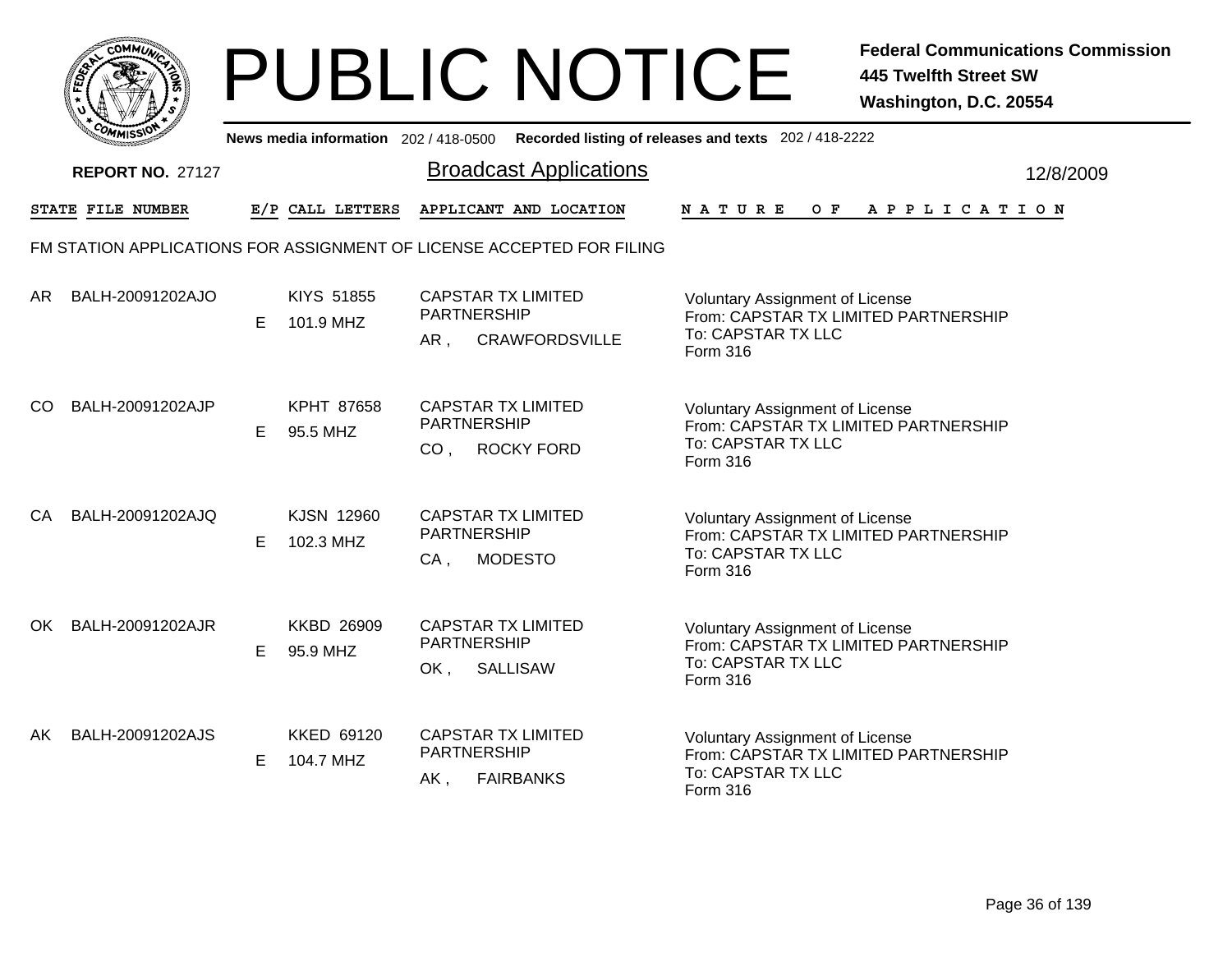

|           | <b>COMMISSION</b><br>News media information 202 / 418-0500 Recorded listing of releases and texts 202 / 418-2222 |   |                                |                                                                                        |                                                                                                                         |           |  |  |  |  |  |
|-----------|------------------------------------------------------------------------------------------------------------------|---|--------------------------------|----------------------------------------------------------------------------------------|-------------------------------------------------------------------------------------------------------------------------|-----------|--|--|--|--|--|
|           | <b>REPORT NO. 27127</b>                                                                                          |   |                                | <b>Broadcast Applications</b>                                                          |                                                                                                                         | 12/8/2009 |  |  |  |  |  |
|           | STATE FILE NUMBER                                                                                                |   | E/P CALL LETTERS               | APPLICANT AND LOCATION                                                                 | NATURE<br>O F<br>A P P L I C A T I O N                                                                                  |           |  |  |  |  |  |
|           |                                                                                                                  |   |                                | FM STATION APPLICATIONS FOR ASSIGNMENT OF LICENSE ACCEPTED FOR FILING                  |                                                                                                                         |           |  |  |  |  |  |
| NM.       | BALH-20091202AJT                                                                                                 | Е | <b>KKFG 29521</b><br>104.5 MHZ | <b>CAPSTAR TX LIMITED</b><br><b>PARTNERSHIP</b><br><b>BLOOMFIELD</b><br>$NM$ .         | <b>Voluntary Assignment of License</b><br>From: CAPSTAR TX LIMITED PARTNERSHIP<br>To: CAPSTAR TX LLC<br><b>Form 316</b> |           |  |  |  |  |  |
| AR        | BALH-20091202AJU                                                                                                 | E | <b>KKIX 48951</b><br>103.9 MHZ | <b>CAPSTAR TX LIMITED</b><br>PARTNERSHIP<br><b>FAYETTEVILLE</b><br>AR,                 | <b>Voluntary Assignment of License</b><br>From: CAPSTAR TX LIMITED PARTNERSHIP<br>To: CAPSTAR TX LLC<br>Form 316        |           |  |  |  |  |  |
| CO        | BALH-20091202AJV                                                                                                 | Е | <b>KKLI 67187</b><br>106.3 MHZ | <b>CAPSTAR TX LIMITED</b><br><b>PARTNERSHIP</b><br>CO <sub>1</sub><br><b>WIDEFIELD</b> | <b>Voluntary Assignment of License</b><br>From: CAPSTAR TX LIMITED PARTNERSHIP<br>To: CAPSTAR TX LLC<br>Form 316        |           |  |  |  |  |  |
| <b>TX</b> | BALH-20091202AJW                                                                                                 | E | <b>KKMY 62239</b><br>104.5 MHZ | <b>CAPSTAR TX LIMITED</b><br>PARTNERSHIP<br>TX,<br>ORANGE                              | <b>Voluntary Assignment of License</b><br>From: CAPSTAR TX LIMITED PARTNERSHIP<br>To: CAPSTAR TX LLC<br>Form 316        |           |  |  |  |  |  |
| KS        | BALH-20091202AJX                                                                                                 | E | <b>KTHR 53600</b><br>107.3 MHZ | <b>CAPSTAR TX LIMITED</b><br>PARTNERSHIP<br>KS,<br><b>WICHITA</b>                      | Voluntary Assignment of License<br>From: CAPSTAR TX LIMITED PARTNERSHIP<br>To: CAPSTAR TX LLC<br>Form 316               |           |  |  |  |  |  |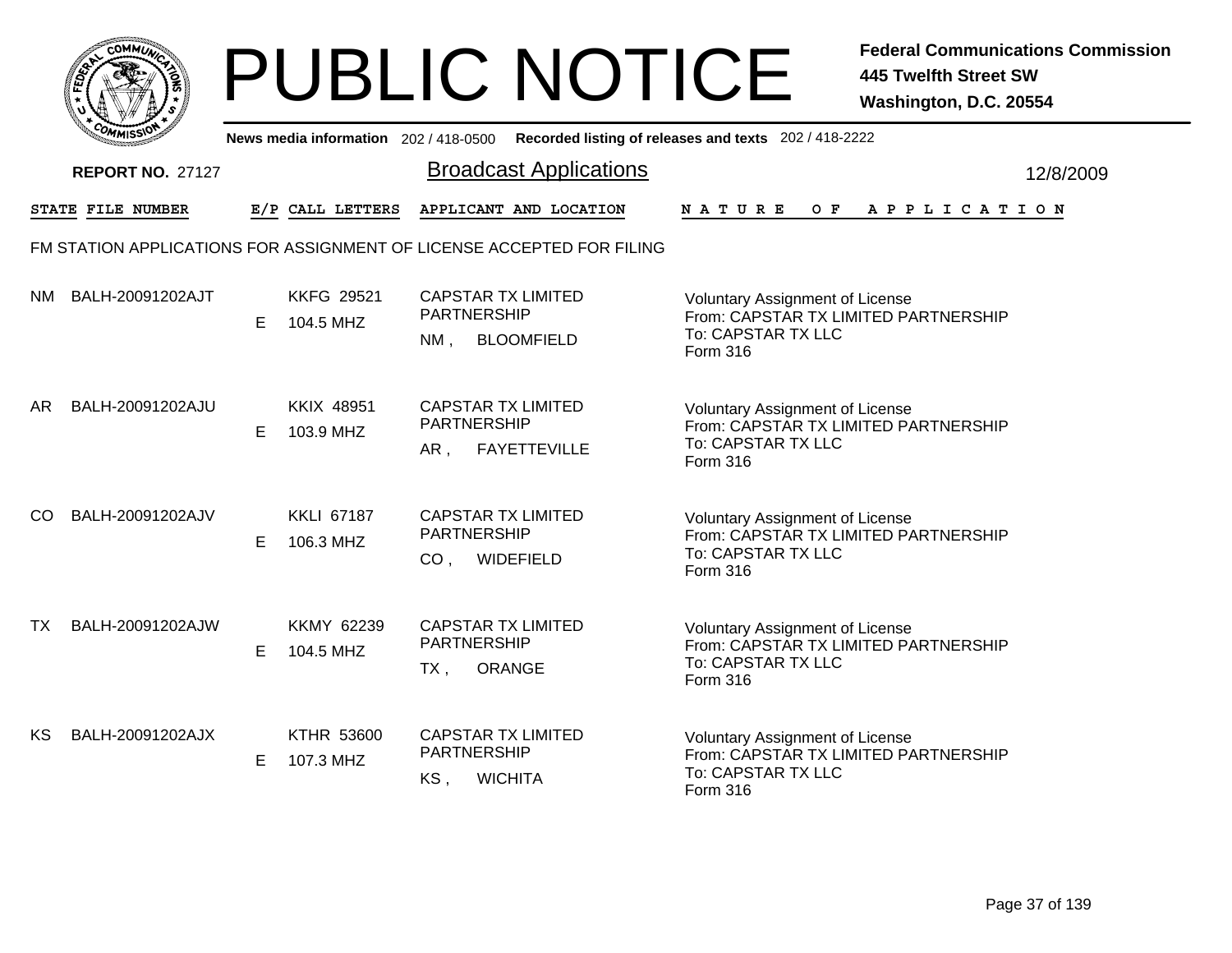

|           | יככוומי<br>News media information 202/418-0500 Recorded listing of releases and texts 202/418-2222 |    |                                               |                                                           |                               |                                                                                                                         |  |  |  |  |  |  |                |  |           |
|-----------|----------------------------------------------------------------------------------------------------|----|-----------------------------------------------|-----------------------------------------------------------|-------------------------------|-------------------------------------------------------------------------------------------------------------------------|--|--|--|--|--|--|----------------|--|-----------|
|           | <b>REPORT NO. 27127</b>                                                                            |    |                                               |                                                           | <b>Broadcast Applications</b> |                                                                                                                         |  |  |  |  |  |  |                |  | 12/8/2009 |
|           | STATE FILE NUMBER                                                                                  |    | E/P CALL LETTERS                              |                                                           | APPLICANT AND LOCATION        | <b>NATURE</b>                                                                                                           |  |  |  |  |  |  | OF APPLICATION |  |           |
|           | FM STATION APPLICATIONS FOR ASSIGNMENT OF LICENSE ACCEPTED FOR FILING                              |    |                                               |                                                           |                               |                                                                                                                         |  |  |  |  |  |  |                |  |           |
| <b>TX</b> | BALH-20091202AJY                                                                                   | E. | <b>KKRW 9625</b><br>93.7 MHZ                  | <b>CAPSTAR TX LIMITED</b><br><b>PARTNERSHIP</b><br>$TX$ , | <b>HOUSTON</b>                | Voluntary Assignment of License<br>From: CAPSTAR TX LIMITED PARTNERSHIP<br>To: CAPSTAR TX LLC<br>Form 316               |  |  |  |  |  |  |                |  |           |
| WA.       | BALH-20091202AKA                                                                                   | E. | KKZX 53146<br>98.9 MHZ                        | <b>CAPSTAR TX LIMITED</b><br>PARTNERSHIP<br>WA .          | <b>SPOKANE</b>                | <b>Voluntary Assignment of License</b><br>From: CAPSTAR TX LIMITED PARTNERSHIP<br>To: CAPSTAR TX LLC<br><b>Form 316</b> |  |  |  |  |  |  |                |  |           |
| AR.       | BALH-20091202AKC                                                                                   | Е  | <b>KMAG 22098</b><br>99.1 MHZ                 | <b>CAPSTAR TX LIMITED</b><br><b>PARTNERSHIP</b><br>AR,    | <b>FORT SMITH</b>             | <b>Voluntary Assignment of License</b><br>From: CAPSTAR TX LIMITED PARTNERSHIP<br>To: CAPSTAR TX LLC<br>Form 316        |  |  |  |  |  |  |                |  |           |
| <b>NE</b> | BALH-20091202AKD                                                                                   | Е  | KMCX-FM 42075 CAPSTAR TX LIMITED<br>106.5 MHZ | PARTNERSHIP<br>NE,                                        | <b>OGALLALA</b>               | <b>Voluntary Assignment of License</b><br>From: CAPSTAR TX LIMITED PARTNERSHIP<br>To: CAPSTAR TX LLC<br>Form 316        |  |  |  |  |  |  |                |  |           |
| CA        | BALH-20091202AKF                                                                                   | E. | <b>KMRQ 12963</b><br>96.7 MHZ                 | <b>CAPSTAR TX LIMITED</b><br>PARTNERSHIP<br>CA,           | <b>MANTECA</b>                | Voluntary Assignment of License<br>From: CAPSTAR TX LIMITED PARTNERSHIP<br>To: CAPSTAR TX LLC<br>Form 316               |  |  |  |  |  |  |                |  |           |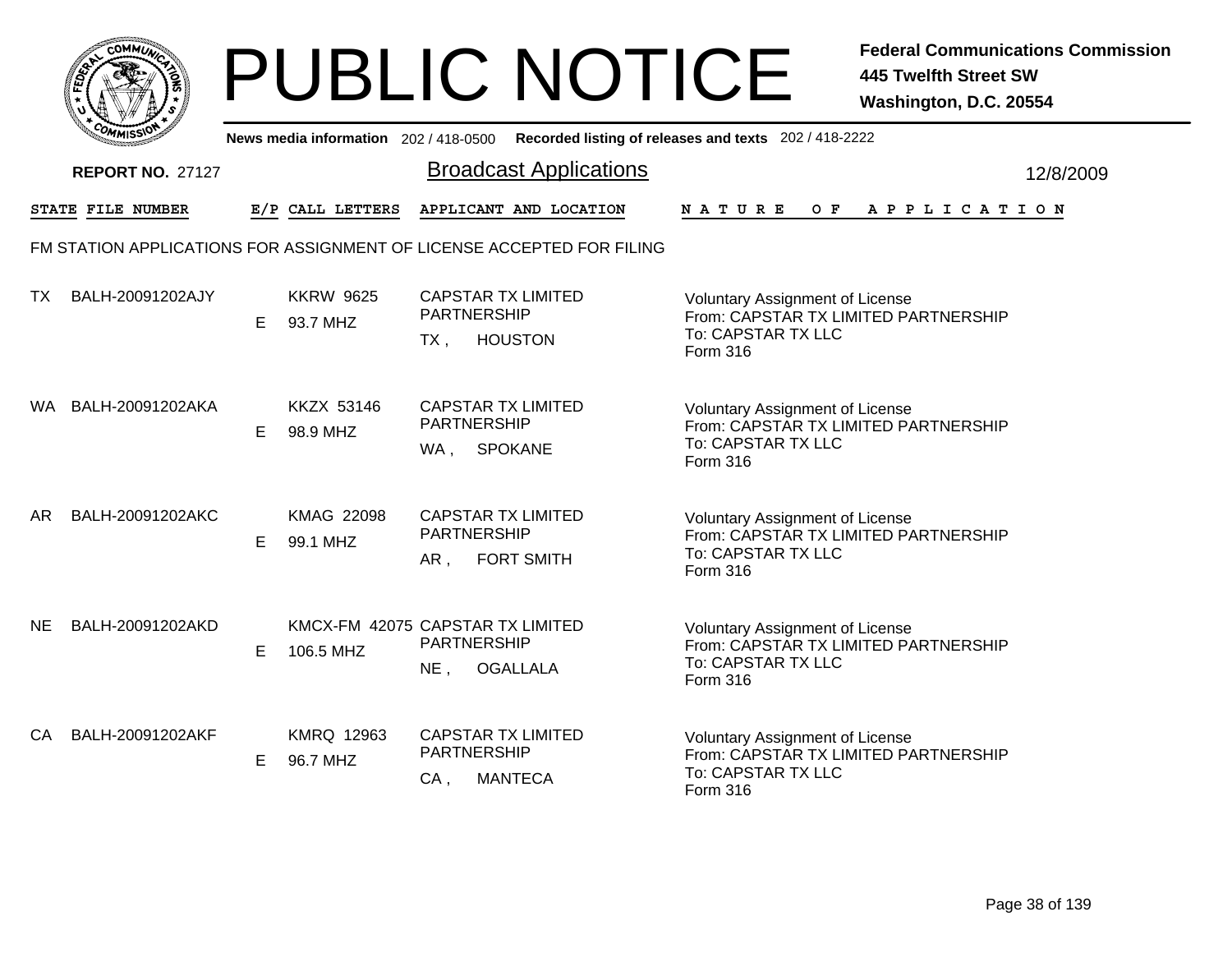

|     | יככוומדי                 |    |                                              |                              | News media information 202/418-0500 Recorded listing of releases and texts 202/418-2222 |               |                                                                                                      |  |     |  |  |                       |  |           |
|-----|--------------------------|----|----------------------------------------------|------------------------------|-----------------------------------------------------------------------------------------|---------------|------------------------------------------------------------------------------------------------------|--|-----|--|--|-----------------------|--|-----------|
|     | <b>REPORT NO. 27127</b>  |    |                                              |                              | <b>Broadcast Applications</b>                                                           |               |                                                                                                      |  |     |  |  |                       |  | 12/8/2009 |
|     | <b>STATE FILE NUMBER</b> |    | E/P CALL LETTERS                             |                              | APPLICANT AND LOCATION                                                                  | <b>NATURE</b> |                                                                                                      |  | O F |  |  | A P P L I C A T I O N |  |           |
|     |                          |    |                                              |                              | FM STATION APPLICATIONS FOR ASSIGNMENT OF LICENSE ACCEPTED FOR FILING                   |               |                                                                                                      |  |     |  |  |                       |  |           |
| AR  | BALH-20091202AKG         | E. | <b>KMXF 48955</b><br>101.9 MHZ               | <b>PARTNERSHIP</b><br>AR,    | <b>CAPSTAR TX LIMITED</b><br><b>LOWELL</b>                                              | Form 316      | <b>Voluntary Assignment of License</b><br>From: CAPSTAR TX LIMITED PARTNERSHIP<br>To: CAPSTAR TX LLC |  |     |  |  |                       |  |           |
| ТX  | BALH-20091202AKH         | E  | <b>KMXR 55163</b><br>93.9 MHZ                | PARTNERSHIP<br>$TX$ .        | <b>CAPSTAR TX LIMITED</b><br><b>CORPUS CHRISTI</b>                                      | Form 316      | <b>Voluntary Assignment of License</b><br>From: CAPSTAR TX LIMITED PARTNERSHIP<br>To: CAPSTAR TX LLC |  |     |  |  |                       |  |           |
| ТX  | BALH-20091202AKI         | Е  | <b>KNCN 67186</b><br>101.3 MHZ               | <b>PARTNERSHIP</b><br>$TX$ , | <b>CAPSTAR TX LIMITED</b><br><b>SINTON</b>                                              | Form 316      | Voluntary Assignment of License<br>From: CAPSTAR TX LIMITED PARTNERSHIP<br>To: CAPSTAR TX LLC        |  |     |  |  |                       |  |           |
| NE. | BALH-20091202AKL         | Е  | KOGA-FM 50066 CAPSTAR TX LIMITED<br>99.7 MHZ | PARTNERSHIP<br>$NE$ ,        | <b>OGALLALA</b>                                                                         | Form 316      | Voluntary Assignment of License<br>From: CAPSTAR TX LIMITED PARTNERSHIP<br>To: CAPSTAR TX LLC        |  |     |  |  |                       |  |           |
| CA  | BALH-20091202AKM         | E  | KOSO 35426<br>92.9 MHZ                       | PARTNERSHIP<br>$CA$ ,        | <b>CAPSTAR TX LIMITED</b><br><b>PATTERSON</b>                                           | Form 316      | <b>Voluntary Assignment of License</b><br>From: CAPSTAR TX LIMITED PARTNERSHIP<br>To: CAPSTAR TX LLC |  |     |  |  |                       |  |           |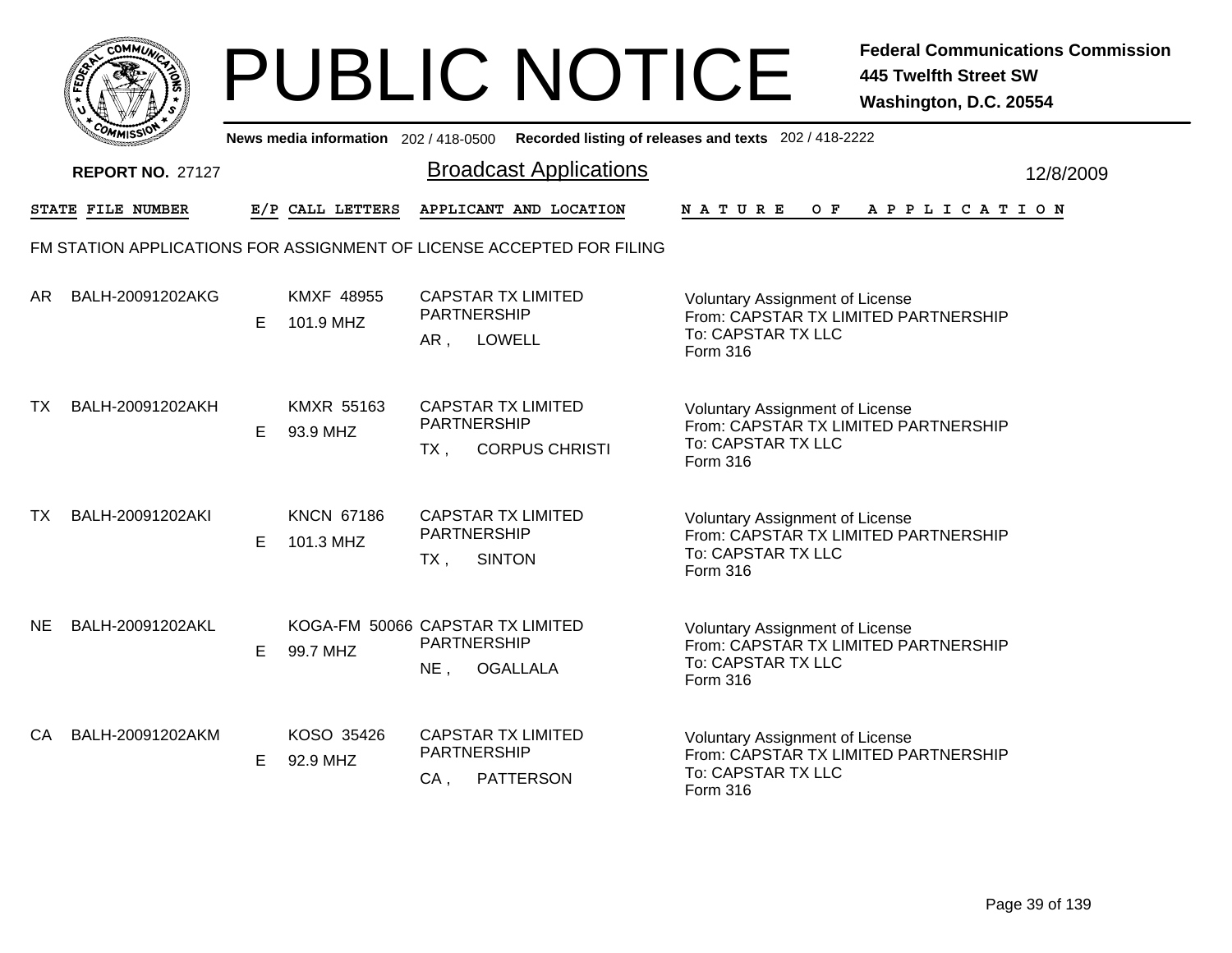

| <b>COMMISSIO</b><br>News media information 202 / 418-0500 Recorded listing of releases and texts 202 / 418-2222 |                                                                       |   |                               |                                                                             |  |                                                                                                                  |           |  |  |  |
|-----------------------------------------------------------------------------------------------------------------|-----------------------------------------------------------------------|---|-------------------------------|-----------------------------------------------------------------------------|--|------------------------------------------------------------------------------------------------------------------|-----------|--|--|--|
|                                                                                                                 | <b>REPORT NO. 27127</b>                                               |   |                               | <b>Broadcast Applications</b>                                               |  |                                                                                                                  | 12/8/2009 |  |  |  |
|                                                                                                                 | STATE FILE NUMBER                                                     |   | E/P CALL LETTERS              | APPLICANT AND LOCATION                                                      |  | NATURE<br>O F<br>A P P L I C A T I O N                                                                           |           |  |  |  |
|                                                                                                                 | FM STATION APPLICATIONS FOR ASSIGNMENT OF LICENSE ACCEPTED FOR FILING |   |                               |                                                                             |  |                                                                                                                  |           |  |  |  |
| CA                                                                                                              | BALH-20091202AKO                                                      | Е | <b>KQOD 9134</b><br>100.1 MHZ | <b>CAPSTAR TX LIMITED</b><br><b>PARTNERSHIP</b><br><b>STOCKTON</b><br>CA,   |  | <b>Voluntary Assignment of License</b><br>From: CAPSTAR TX LIMITED PARTNERSHIP<br>To: CAPSTAR TX LLC<br>Form 316 |           |  |  |  |
| KS                                                                                                              | BALH-20091202AKP                                                      | Е | <b>KRBB 39902</b><br>97.9 MHZ | <b>CAPSTAR TX LIMITED</b><br><b>PARTNERSHIP</b><br><b>WICHITA</b><br>KS,    |  | Voluntary Assignment of License<br>From: CAPSTAR TX LIMITED PARTNERSHIP<br>To: CAPSTAR TX LLC<br>Form 316        |           |  |  |  |
| <b>NE</b>                                                                                                       | BALH-20091202AKR                                                      | Е | <b>KTWI 163</b><br>93.3 MHZ   | <b>CAPSTAR TX LIMITED</b><br><b>PARTNERSHIP</b><br>NE,<br><b>BENNINGTON</b> |  | <b>Voluntary Assignment of License</b><br>From: CAPSTAR TX LIMITED PARTNERSHIP<br>To: CAPSTAR TX LLC<br>Form 316 |           |  |  |  |
| AZ                                                                                                              | BALH-20091202AKS                                                      | E | <b>KRQQ 53591</b><br>93.7 MHZ | <b>CAPSTAR TX LIMITED</b><br>PARTNERSHIP<br><b>TUCSON</b><br>AZ,            |  | Voluntary Assignment of License<br>From: CAPSTAR TX LIMITED PARTNERSHIP<br>To: CAPSTAR TX LLC<br>Form 316        |           |  |  |  |
| LA                                                                                                              | BALH-20091202AKT                                                      | Е | <b>KRVE 40866</b><br>96.1 MHZ | <b>CAPSTAR TX LIMITED</b><br><b>PARTNERSHIP</b><br><b>BRUSLY</b><br>$LA$ ,  |  | Voluntary Assignment of License<br>From: CAPSTAR TX LIMITED PARTNERSHIP<br>To: CAPSTAR TX LLC<br>Form 316        |           |  |  |  |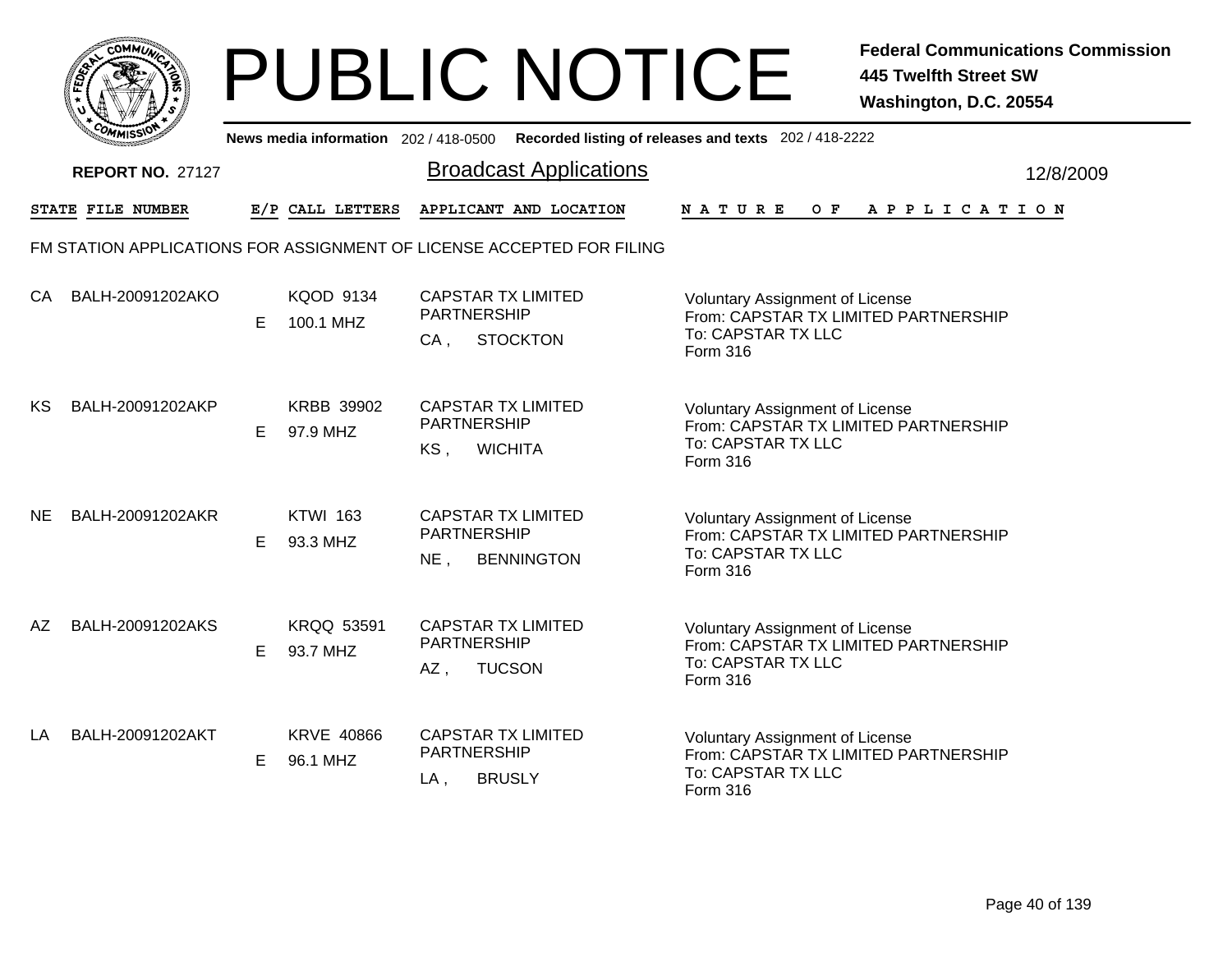|       | MMUNICT<br>c۵۱ |  |
|-------|----------------|--|
| FEDET |                |  |
|       |                |  |
|       | COMI<br>MISS   |  |

|     | יככוואויי<br>News media information 202/418-0500 Recorded listing of releases and texts 202/418-2222 |    |                                              |                              |                                                                       |               |                                                                                                      |  |     |  |  |  |  |                       |           |
|-----|------------------------------------------------------------------------------------------------------|----|----------------------------------------------|------------------------------|-----------------------------------------------------------------------|---------------|------------------------------------------------------------------------------------------------------|--|-----|--|--|--|--|-----------------------|-----------|
|     | <b>REPORT NO. 27127</b>                                                                              |    |                                              |                              | <b>Broadcast Applications</b>                                         |               |                                                                                                      |  |     |  |  |  |  |                       | 12/8/2009 |
|     | STATE FILE NUMBER                                                                                    |    | E/P CALL LETTERS                             |                              | APPLICANT AND LOCATION                                                | <b>NATURE</b> |                                                                                                      |  | O F |  |  |  |  | A P P L I C A T I O N |           |
|     |                                                                                                      |    |                                              |                              | FM STATION APPLICATIONS FOR ASSIGNMENT OF LICENSE ACCEPTED FOR FILING |               |                                                                                                      |  |     |  |  |  |  |                       |           |
| TX  | BALH-20091202AKU                                                                                     | E. | KRYS-FM 55162 CAPSTAR TX LIMITED<br>99.1 MHZ | <b>PARTNERSHIP</b><br>TX,    | <b>CORPUS CHRISTI</b>                                                 | Form 316      | <b>Voluntary Assignment of License</b><br>From: CAPSTAR TX LIMITED PARTNERSHIP<br>To: CAPSTAR TX LLC |  |     |  |  |  |  |                       |           |
| CA. | BALH-20091202AKV                                                                                     | E. | <b>KRZR 48776</b><br>103.7 MHZ               | PARTNERSHIP<br>$CA$ .        | <b>CAPSTAR TX LIMITED</b><br><b>HANFORD</b>                           | Form 316      | <b>Voluntary Assignment of License</b><br>From: CAPSTAR TX LIMITED PARTNERSHIP<br>To: CAPSTAR TX LLC |  |     |  |  |  |  |                       |           |
| КS  | BALH-20091202AKW                                                                                     | E. | <b>KZCH 53599</b><br>96.3 MHZ                | <b>PARTNERSHIP</b><br>KS,    | <b>CAPSTAR TX LIMITED</b><br><b>DERBY</b>                             | Form 316      | <b>Voluntary Assignment of License</b><br>From: CAPSTAR TX LIMITED PARTNERSHIP<br>To: CAPSTAR TX LLC |  |     |  |  |  |  |                       |           |
| TX. | BALH-20091202AKX                                                                                     | E. | <b>KSAB 33776</b><br>99.9 MHZ                | <b>PARTNERSHIP</b><br>$TX$ , | <b>CAPSTAR TX LIMITED</b><br><b>ROBSTOWN</b>                          | Form 316      | <b>Voluntary Assignment of License</b><br>From: CAPSTAR TX LIMITED PARTNERSHIP<br>To: CAPSTAR TX LLC |  |     |  |  |  |  |                       |           |
| CA. | BALH-20091202AKY                                                                                     | E. | KSOF 54560<br>98.9 MHZ                       | PARTNERSHIP<br>$CA$ ,        | <b>CAPSTAR TX LIMITED</b><br><b>DINUBA</b>                            | Form 316      | <b>Voluntary Assignment of License</b><br>From: CAPSTAR TX LIMITED PARTNERSHIP<br>To: CAPSTAR TX LLC |  |     |  |  |  |  |                       |           |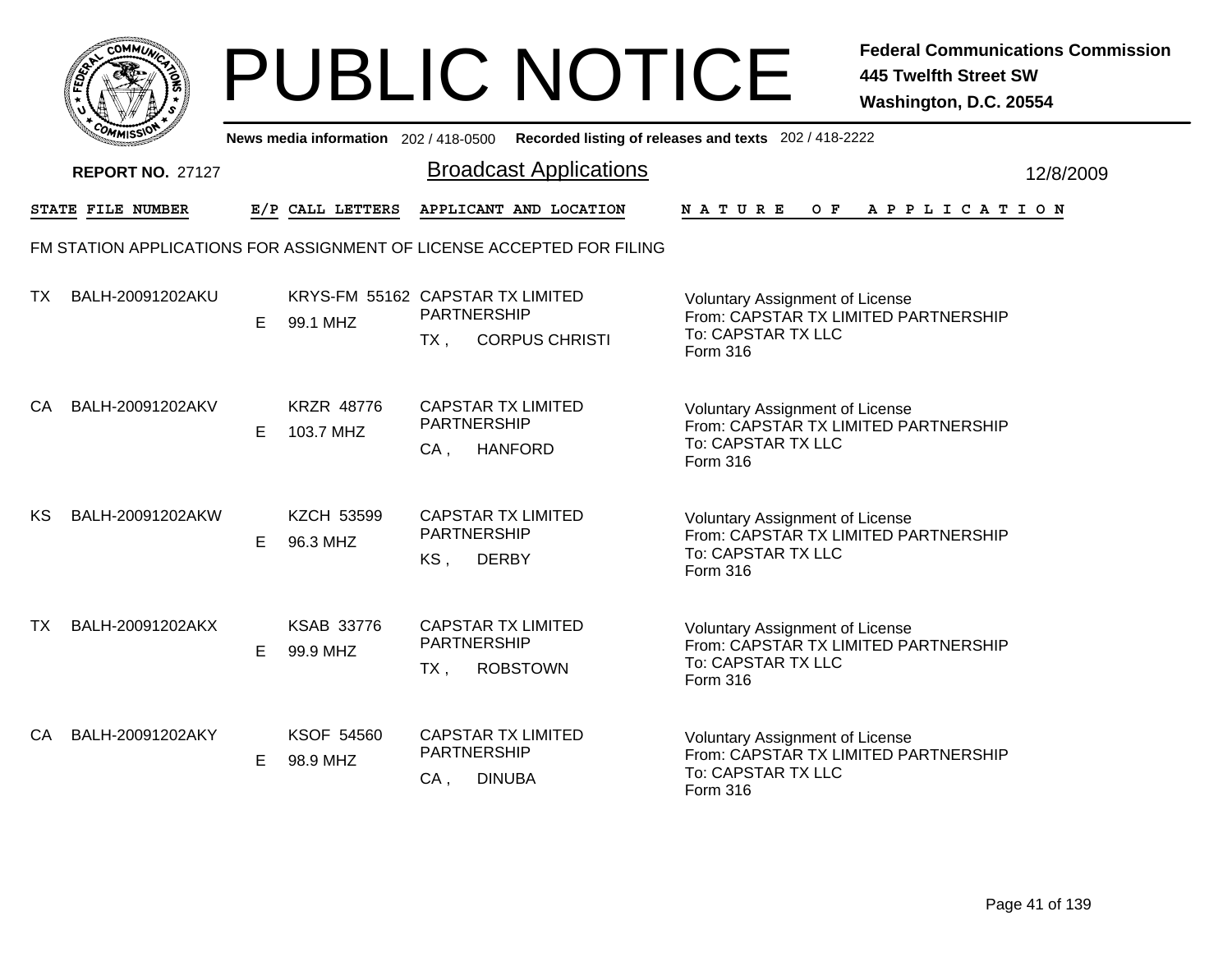|              | MMUNICT<br>c۵۱ |  |
|--------------|----------------|--|
| <b>FEDET</b> |                |  |
|              |                |  |
|              | COP<br>MISS    |  |

|     | יככוומדי<br>News media information 202/418-0500 Recorded listing of releases and texts 202/418-2222 |    |                                               |                                                           |                               |                                                                                                                         |  |  |  |  |  |  |                |           |
|-----|-----------------------------------------------------------------------------------------------------|----|-----------------------------------------------|-----------------------------------------------------------|-------------------------------|-------------------------------------------------------------------------------------------------------------------------|--|--|--|--|--|--|----------------|-----------|
|     | <b>REPORT NO. 27127</b>                                                                             |    |                                               |                                                           | <b>Broadcast Applications</b> |                                                                                                                         |  |  |  |  |  |  |                | 12/8/2009 |
|     | STATE FILE NUMBER                                                                                   |    | E/P CALL LETTERS                              |                                                           | APPLICANT AND LOCATION        | NATURE                                                                                                                  |  |  |  |  |  |  | OF APPLICATION |           |
|     | FM STATION APPLICATIONS FOR ASSIGNMENT OF LICENSE ACCEPTED FOR FILING                               |    |                                               |                                                           |                               |                                                                                                                         |  |  |  |  |  |  |                |           |
| HI  | BALH-20091202ALA                                                                                    | E. | KSSK-FM 48775 CAPSTAR TX LIMITED<br>92.3 MHZ  | <b>PARTNERSHIP</b><br>$H1$ ,                              | WAIPAHU                       | <b>Voluntary Assignment of License</b><br>From: CAPSTAR TX LIMITED PARTNERSHIP<br>To: CAPSTAR TX LLC<br>Form 316        |  |  |  |  |  |  |                |           |
| TX  | BALH-20091202ALB                                                                                    | E  | KTEX 64631<br>100.3 MHZ                       | <b>CAPSTAR TX LIMITED</b><br><b>PARTNERSHIP</b><br>$TX$ . | <b>MERCEDES</b>               | <b>Voluntary Assignment of License</b><br>From: CAPSTAR TX LIMITED PARTNERSHIP<br>To: CAPSTAR TX LLC<br>Form 316        |  |  |  |  |  |  |                |           |
| NM. | BALH-20091202ALC                                                                                    | E. | KTRA-FM 16827 CAPSTAR TX LIMITED<br>102.1 MHZ | <b>PARTNERSHIP</b><br>NM.                                 | <b>FARMINGTON</b>             | <b>Voluntary Assignment of License</b><br>From: CAPSTAR TX LIMITED PARTNERSHIP<br>To: CAPSTAR TX LLC<br>Form 316        |  |  |  |  |  |  |                |           |
| HI  | BALH-20091202ALE                                                                                    | E. | <b>KUCD 48778</b><br>101.9 MHZ                | <b>CAPSTAR TX LIMITED</b><br>PARTNERSHIP<br>$Hl$ ,        | PEARL CITY                    | <b>Voluntary Assignment of License</b><br>From: CAPSTAR TX LIMITED PARTNERSHIP<br>To: CAPSTAR TX LLC<br>Form 316        |  |  |  |  |  |  |                |           |
| ТX  | BALH-20091202ALJ                                                                                    | E. | KVET-FM 62048 CAPSTAR TX LIMITED<br>98.1 MHZ  | PARTNERSHIP<br>TX,                                        | <b>AUSTIN</b>                 | <b>Voluntary Assignment of License</b><br>From: CAPSTAR TX LIMITED PARTNERSHIP<br>To: CAPSTAR TX LLC<br><b>Form 316</b> |  |  |  |  |  |  |                |           |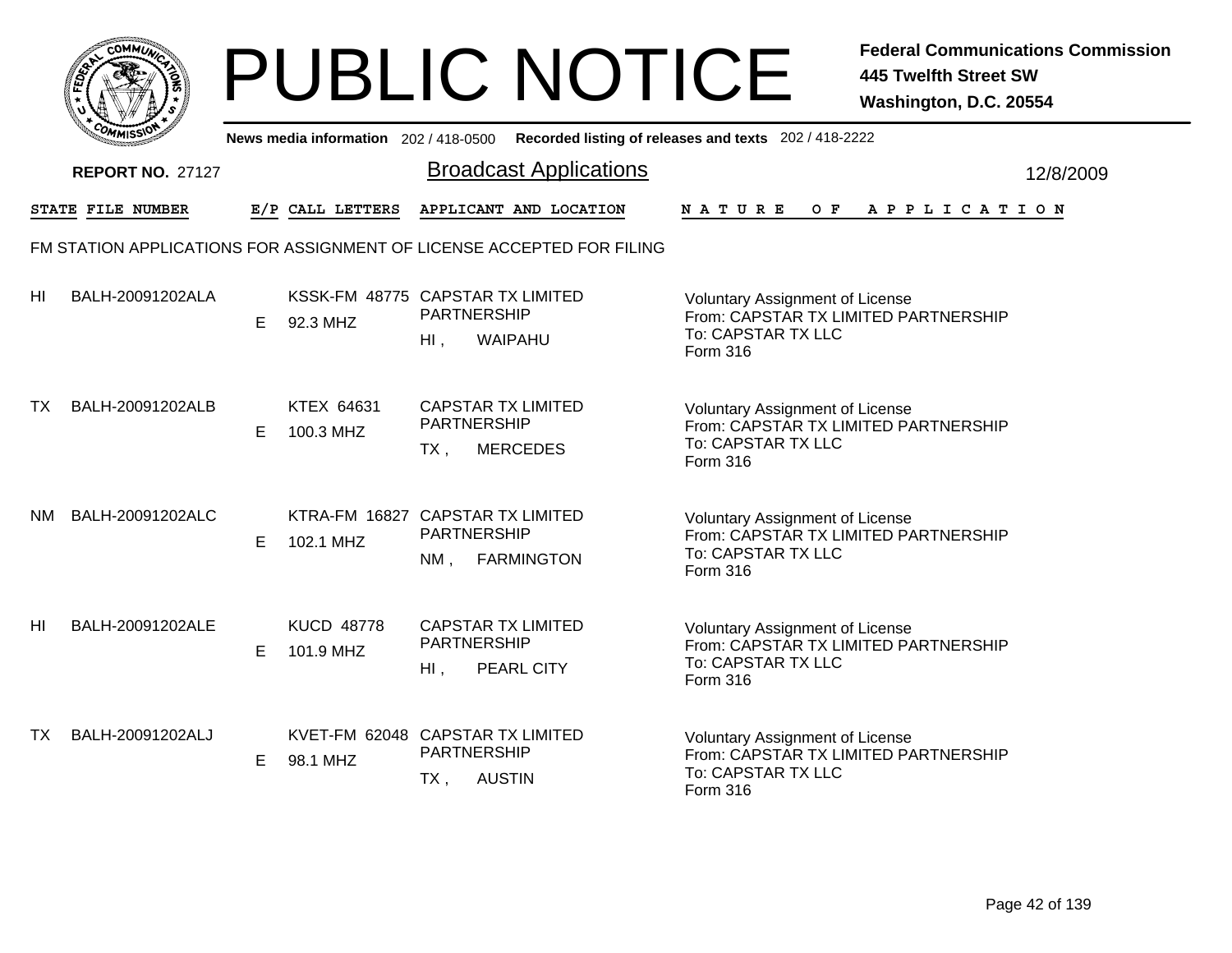|              | MMUNICT<br>CO. |  |
|--------------|----------------|--|
| <b>FEDET</b> |                |  |
|              |                |  |
|              | COMI<br>MISS   |  |

|     | <b>COMMISSIO</b><br>News media information 202 / 418-0500 Recorded listing of releases and texts 202 / 418-2222 |    |                                              |                                                                                     |                               |                                                                                                                         |           |  |  |  |  |
|-----|-----------------------------------------------------------------------------------------------------------------|----|----------------------------------------------|-------------------------------------------------------------------------------------|-------------------------------|-------------------------------------------------------------------------------------------------------------------------|-----------|--|--|--|--|
|     | <b>REPORT NO. 27127</b>                                                                                         |    |                                              |                                                                                     | <b>Broadcast Applications</b> |                                                                                                                         | 12/8/2009 |  |  |  |  |
|     | STATE FILE NUMBER                                                                                               |    | E/P CALL LETTERS                             |                                                                                     | APPLICANT AND LOCATION        | N A T U R E<br>OF APPLICATION                                                                                           |           |  |  |  |  |
|     | FM STATION APPLICATIONS FOR ASSIGNMENT OF LICENSE ACCEPTED FOR FILING                                           |    |                                              |                                                                                     |                               |                                                                                                                         |           |  |  |  |  |
| CO. | BALH-20091202ALK                                                                                                | Е  | <b>KVUU 35868</b><br>99.9 MHZ                | <b>CAPSTAR TX LIMITED</b><br><b>PARTNERSHIP</b><br><b>PUEBLO</b><br>CO <sub>1</sub> |                               | <b>Voluntary Assignment of License</b><br>From: CAPSTAR TX LIMITED PARTNERSHIP<br>To: CAPSTAR TX LLC<br>Form 316        |           |  |  |  |  |
| AZ. | BALH-20091202ALL                                                                                                | E. | KTZR-FM 24583 CAPSTAR TX LIMITED<br>97.1 MHZ | <b>PARTNERSHIP</b><br>AZ,                                                           | <b>GREEN VALLEY</b>           | <b>Voluntary Assignment of License</b><br>From: CAPSTAR TX LIMITED PARTNERSHIP<br>To: CAPSTAR TX LLC<br>Form 316        |           |  |  |  |  |
| AZ  | BALH-20091202ALN                                                                                                | E  | <b>KWMT-FM</b><br>53594<br>92.9 MHZ          | <b>CAPSTAR TX LIMITED</b><br><b>PARTNERSHIP</b><br>AZ,                              | <b>TUCSON</b>                 | <b>Voluntary Assignment of License</b><br>From: CAPSTAR TX LIMITED PARTNERSHIP<br>To: CAPSTAR TX LLC<br>Form 316        |           |  |  |  |  |
| ТX  | BALH-20091202ALP                                                                                                | E. | KWTX-FM 35902 CAPSTAR TX LIMITED<br>97.5 MHZ | <b>PARTNERSHIP</b><br>$TX$ ,<br><b>WACO</b>                                         |                               | <b>Voluntary Assignment of License</b><br>From: CAPSTAR TX LIMITED PARTNERSHIP<br>To: CAPSTAR TX LLC<br><b>Form 316</b> |           |  |  |  |  |
| IA  | BALH-20091202ALQ                                                                                                | E. | <b>KXKT 69686</b><br>103.7 MHZ               | <b>CAPSTAR TX LIMITED</b><br><b>PARTNERSHIP</b><br>IA,                              | <b>GLENWOOD</b>               | <b>Voluntary Assignment of License</b><br>From: CAPSTAR TX LIMITED PARTNERSHIP<br>To: CAPSTAR TX LLC<br>Form 316        |           |  |  |  |  |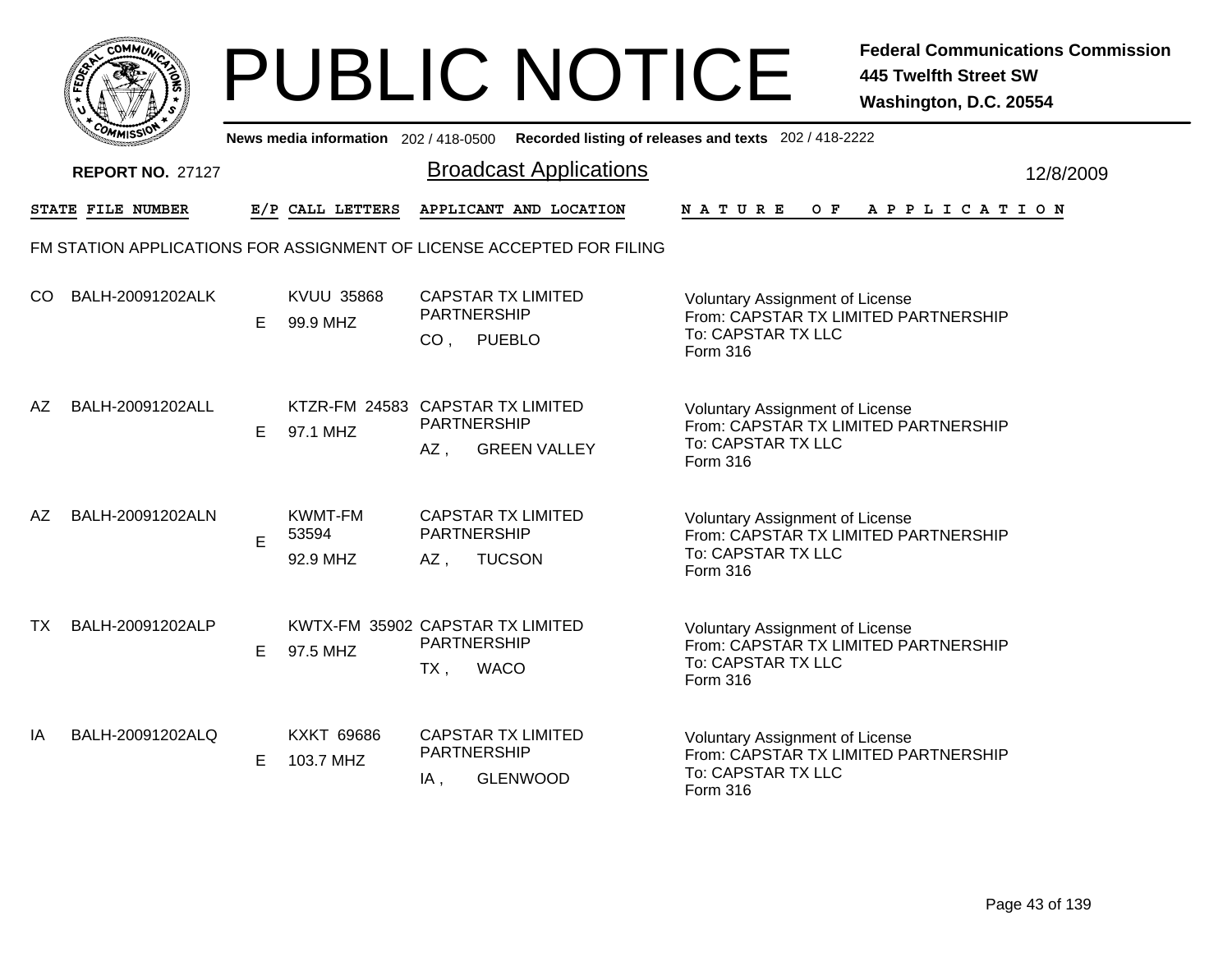

|     | <b>COMMISSION</b><br>News media information 202 / 418-0500 Recorded listing of releases and texts 202 / 418-2222 |    |                               |                                                                            |                                                                                                                         |           |  |  |  |  |  |
|-----|------------------------------------------------------------------------------------------------------------------|----|-------------------------------|----------------------------------------------------------------------------|-------------------------------------------------------------------------------------------------------------------------|-----------|--|--|--|--|--|
|     | <b>REPORT NO. 27127</b>                                                                                          |    |                               | <b>Broadcast Applications</b>                                              |                                                                                                                         | 12/8/2009 |  |  |  |  |  |
|     | STATE FILE NUMBER                                                                                                |    | E/P CALL LETTERS              | APPLICANT AND LOCATION                                                     | NATURE<br>O F<br>A P P L I C A T I O N                                                                                  |           |  |  |  |  |  |
|     |                                                                                                                  |    |                               | FM STATION APPLICATIONS FOR ASSIGNMENT OF LICENSE ACCEPTED FOR FILING      |                                                                                                                         |           |  |  |  |  |  |
| TX  | BALH-20091202ALT                                                                                                 | Е  | <b>KYKR 25581</b><br>95.1 MHZ | <b>CAPSTAR TX LIMITED</b><br><b>PARTNERSHIP</b><br><b>BEAUMONT</b><br>TX . | <b>Voluntary Assignment of License</b><br>From: CAPSTAR TX LIMITED PARTNERSHIP<br>To: CAPSTAR TX LLC<br><b>Form 316</b> |           |  |  |  |  |  |
| AK  | BALH-20091202ALU                                                                                                 | E. | <b>KYMG 12514</b><br>98.9 MHZ | <b>CAPSTAR TX LIMITED</b><br>PARTNERSHIP<br>ANCHORAGE<br>AK,               | <b>Voluntary Assignment of License</b><br>From: CAPSTAR TX LIMITED PARTNERSHIP<br>To: CAPSTAR TX LLC<br>Form 316        |           |  |  |  |  |  |
| OK. | BALH-20091202ALV                                                                                                 | E  | <b>KZBB 72715</b><br>97.9 MHZ | <b>CAPSTAR TX LIMITED</b><br><b>PARTNERSHIP</b><br><b>POTEAU</b><br>OK,    | <b>Voluntary Assignment of License</b><br>From: CAPSTAR TX LIMITED PARTNERSHIP<br>To: CAPSTAR TX LLC<br>Form 316        |           |  |  |  |  |  |
| KS. | BALH-20091202ALW                                                                                                 | E  | KZSN 61364<br>102.1 MHZ       | <b>CAPSTAR TX LIMITED</b><br>PARTNERSHIP<br>KS,<br><b>HUTCHINSON</b>       | <b>Voluntary Assignment of License</b><br>From: CAPSTAR TX LIMITED PARTNERSHIP<br>To: CAPSTAR TX LLC<br>Form 316        |           |  |  |  |  |  |
| VA  | BALH-20091202ALX                                                                                                 | Е  | <b>WACL 63491</b><br>98.5 MHZ | <b>CAPSTAR TX LIMITED</b><br>PARTNERSHIP<br><b>ELKTON</b><br>VA,           | Voluntary Assignment of License<br>From: CAPSTAR TX LIMITED PARTNERSHIP<br>To: CAPSTAR TX LLC<br>Form 316               |           |  |  |  |  |  |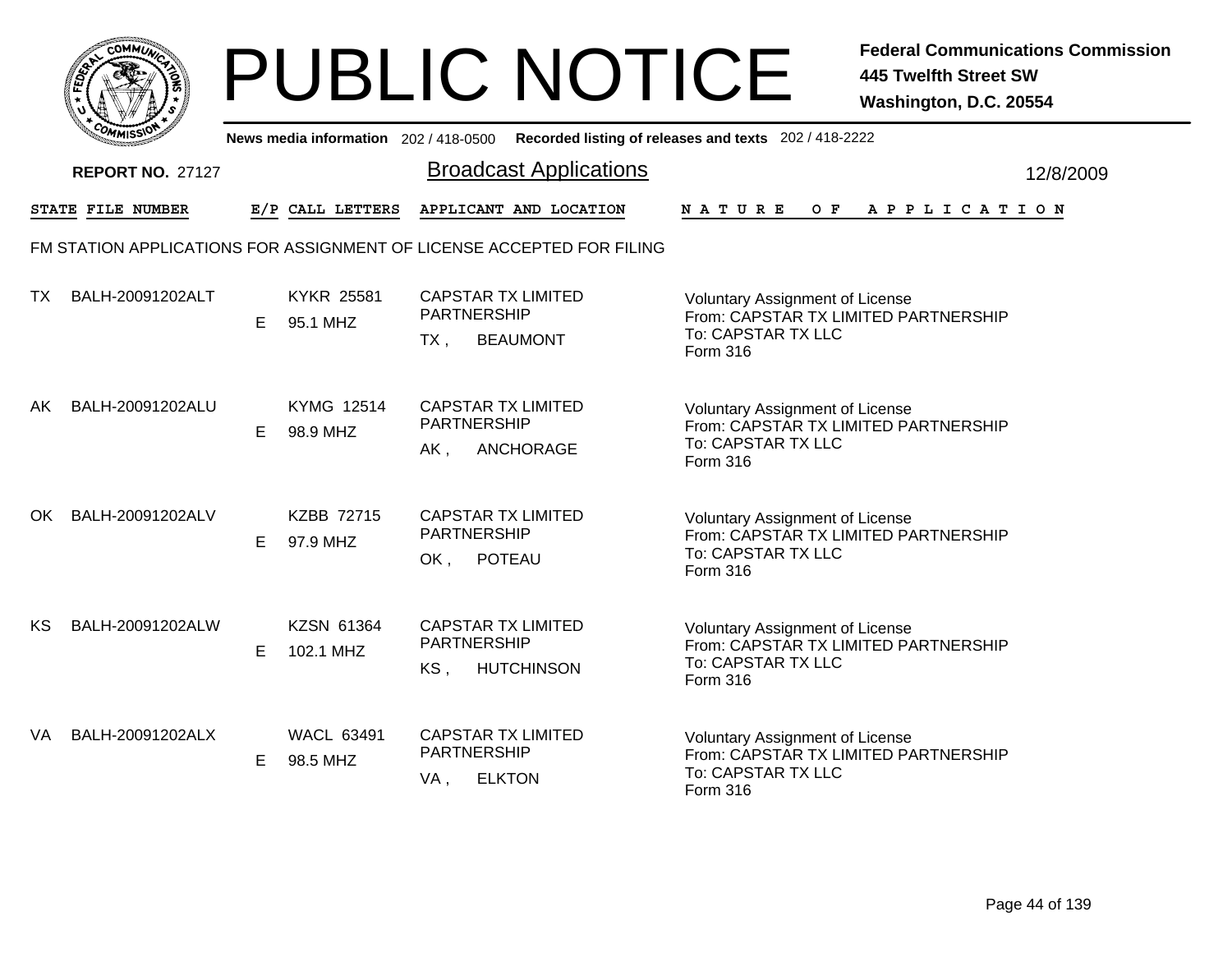|        | c.Ol<br>MMUNICT |  |
|--------|-----------------|--|
| È<br>m |                 |  |
|        |                 |  |
| COMI   | MISS<br>m       |  |

|           | <b><i>OMMISSIO</i></b>  |    | News media information 202 / 418-0500         |                           |                                                                       | Recorded listing of releases and texts 202 / 418-2222                                                            |           |
|-----------|-------------------------|----|-----------------------------------------------|---------------------------|-----------------------------------------------------------------------|------------------------------------------------------------------------------------------------------------------|-----------|
|           | <b>REPORT NO. 27127</b> |    |                                               |                           | <b>Broadcast Applications</b>                                         |                                                                                                                  | 12/8/2009 |
|           | STATE FILE NUMBER       |    | E/P CALL LETTERS                              |                           | APPLICANT AND LOCATION                                                | <b>NATURE</b><br>OF APPLICATION                                                                                  |           |
|           |                         |    |                                               |                           | FM STATION APPLICATIONS FOR ASSIGNMENT OF LICENSE ACCEPTED FOR FILING |                                                                                                                  |           |
| ТX        | BALH-20091202ALZ        | E  | WACO-FM<br>59264<br>99.9 MHZ                  | <b>PARTNERSHIP</b><br>TX. | <b>CAPSTAR TX LIMITED</b><br><b>WACO</b>                              | Voluntary Assignment of License<br>From: CAPSTAR TX LIMITED PARTNERSHIP<br>To: CAPSTAR TX LLC<br><b>Form 316</b> |           |
| <b>PA</b> | BALH-20091202AMC        | Е  | WAEB-FM 14372 CAPSTAR TX LIMITED<br>104.1 MHZ | PARTNERSHIP<br>PA,        | <b>ALLENTOWN</b>                                                      | <b>Voluntary Assignment of License</b><br>From: CAPSTAR TX LIMITED PARTNERSHIP<br>To: CAPSTAR TX LLC<br>Form 316 |           |
| GA        | BALH-20091202AMD        | E. | <b>WAEV 50403</b><br>97.3 MHZ                 | <b>PARTNERSHIP</b><br>GA, | <b>CAPSTAR TX LIMITED</b><br>SAVANNAH                                 | Voluntary Assignment of License<br>From: CAPSTAR TX LIMITED PARTNERSHIP<br>To: CAPSTAR TX LLC<br>Form 316        |           |
| OH        | BALH-20091202AME        | E  | <b>WAKS 49952</b><br>96.5 MHZ                 | PARTNERSHIP<br>OH,        | <b>CAPSTAR TX LIMITED</b><br><b>AKRON</b>                             | Voluntary Assignment of License<br>From: CAPSTAR TX LIMITED PARTNERSHIP<br>To: CAPSTAR TX LLC<br>Form 316        |           |
| WV.       | BALH-20091202AMF        | E. | <b>WAMX 60450</b><br>106.3 MHZ                | PARTNERSHIP<br>WV,        | <b>CAPSTAR TX LIMITED</b><br><b>MILTON</b>                            | Voluntary Assignment of License<br>From: CAPSTAR TX LIMITED PARTNERSHIP<br>To: CAPSTAR TX LLC<br>Form 316        |           |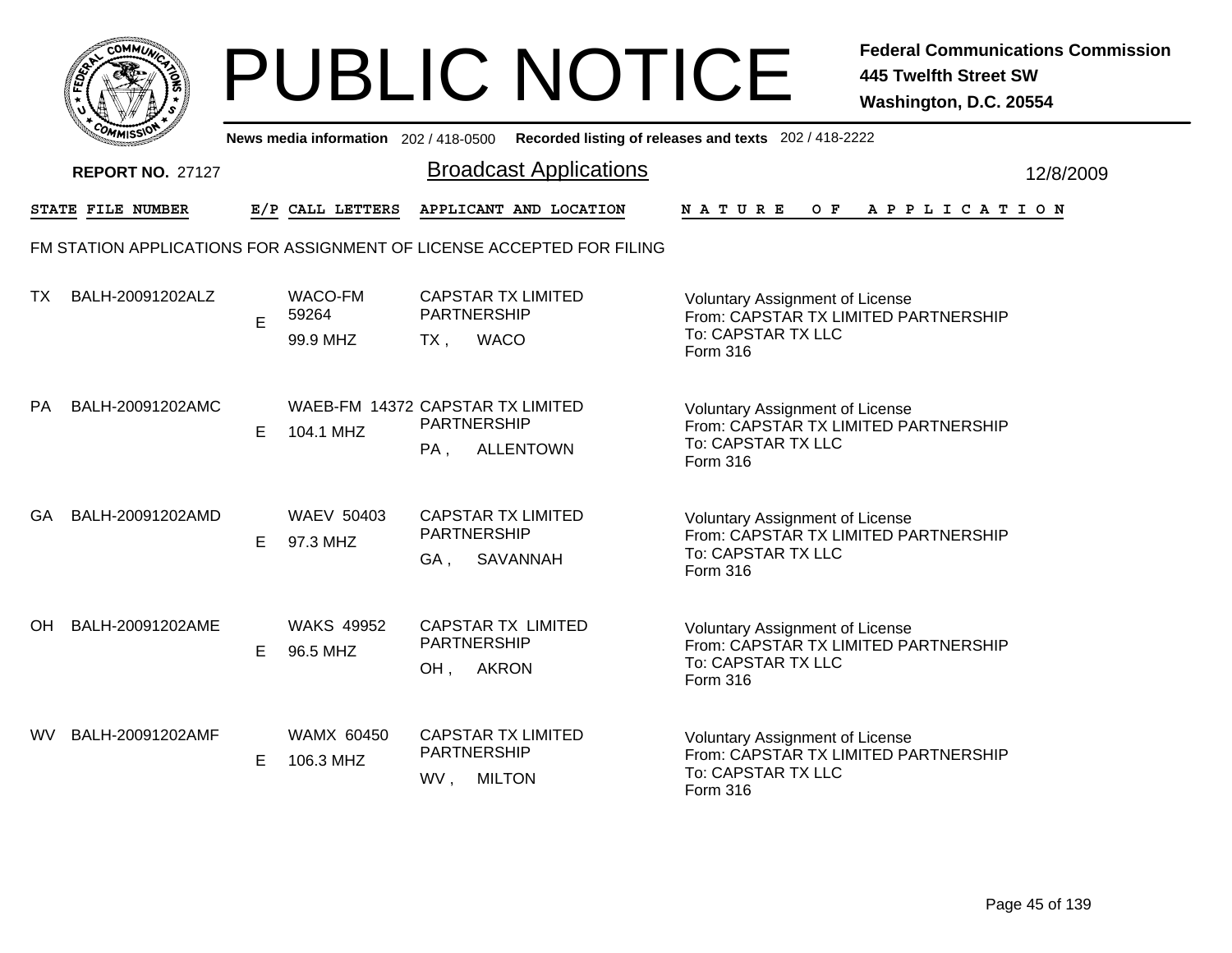|       | MMUNICT<br>c۵۱ |  |
|-------|----------------|--|
| FEDET |                |  |
|       |                |  |
|       | COMI<br>MISS   |  |

|    | יככוומדי                |   |                                  | News media information 202/418-0500 Recorded listing of releases and texts 202/418-2222 |                                                                                                                  |           |
|----|-------------------------|---|----------------------------------|-----------------------------------------------------------------------------------------|------------------------------------------------------------------------------------------------------------------|-----------|
|    | <b>REPORT NO. 27127</b> |   |                                  | <b>Broadcast Applications</b>                                                           |                                                                                                                  | 12/8/2009 |
|    | STATE FILE NUMBER       |   | E/P CALL LETTERS                 | APPLICANT AND LOCATION                                                                  | $O$ $\bf{F}$<br><b>NATURE</b><br>A P P L I C A T I O N                                                           |           |
|    |                         |   |                                  | FM STATION APPLICATIONS FOR ASSIGNMENT OF LICENSE ACCEPTED FOR FILING                   |                                                                                                                  |           |
| WI | BALH-20091202AMG        | E | <b>WATQ 36357</b><br>106.7 MHZ   | <b>CAPSTAR TX LIMITED</b><br><b>PARTNERSHIP</b><br><b>CHETEK</b><br>WI,                 | Voluntary Assignment of License<br>From: CAPSTAR TX LIMITED PARTNERSHIP<br>To: CAPSTAR TX LLC<br>Form 316        |           |
| FL | BALH-20091202AMH        | E | WAVW 14376<br>92.7 MHZ           | <b>CAPSTAR TX LIMITED</b><br><b>PARTNERSHIP</b><br><b>STUART</b><br>FL,                 | <b>Voluntary Assignment of License</b><br>From: CAPSTAR TX LIMITED PARTNERSHIP<br>To: CAPSTAR TX LLC<br>Form 316 |           |
| GA | BALH-20091202AMK        | E | WBBQ-FM<br>59249<br>104.3 MHZ    | <b>CAPSTAR TX LIMITED</b><br><b>PARTNERSHIP</b><br><b>AUGUSTA</b><br>GA,                | <b>Voluntary Assignment of License</b><br>From: CAPSTAR TX LIMITED PARTNERSHIP<br>To: CAPSTAR TX LLC<br>Form 316 |           |
| WI | BALH-20091202AMO        | E | <b>WBIZ-FM 2108</b><br>100.7 MHZ | <b>CAPSTAR TX LIMITED</b><br><b>PARTNERSHIP</b><br><b>EAU CLAIRE</b><br>WI,             | <b>Voluntary Assignment of License</b><br>From: CAPSTAR TX LIMITED PARTNERSHIP<br>To: CAPSTAR TX LLC<br>Form 316 |           |
| VA | BALH-20091202AMP        | E | <b>WBTJ 74168</b><br>106.5 MHZ   | <b>CAPSTAR TX LIMITED</b><br>PARTNERSHIP<br><b>RICHMOND</b><br>VA,                      | <b>Voluntary Assignment of License</b><br>From: CAPSTAR TX LIMITED PARTNERSHIP<br>To: CAPSTAR TX LLC<br>Form 316 |           |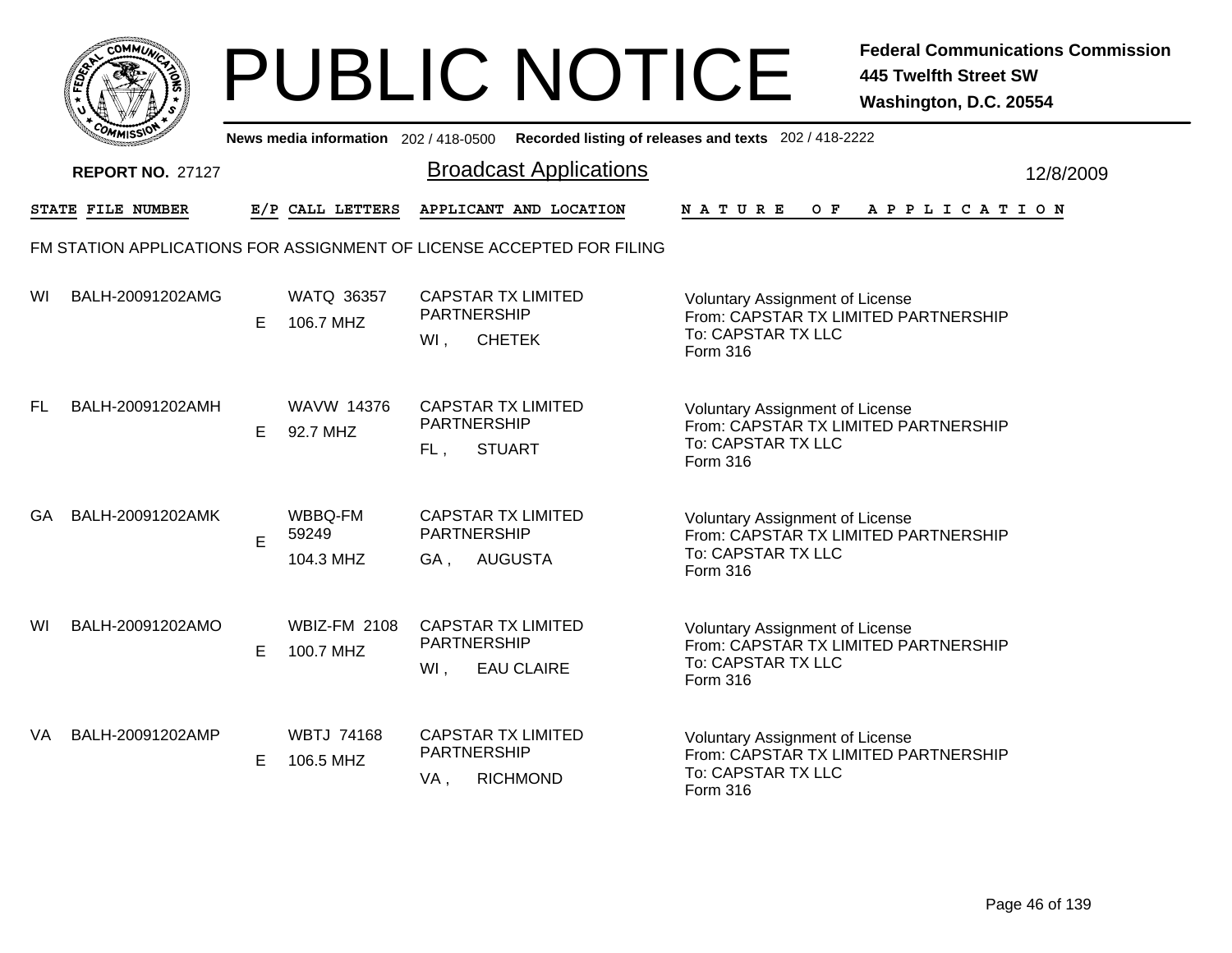|       | MMUNICT<br>c۵۱ |  |
|-------|----------------|--|
| FEDET |                |  |
|       |                |  |
|       | COMI<br>MISS   |  |

|    | יככוומדי                 |    |                                              |                              | News media information 202/418-0500 Recorded listing of releases and texts 202/418-2222 |                                                                          |                                                                                |  |     |  |  |                       |  |           |
|----|--------------------------|----|----------------------------------------------|------------------------------|-----------------------------------------------------------------------------------------|--------------------------------------------------------------------------|--------------------------------------------------------------------------------|--|-----|--|--|-----------------------|--|-----------|
|    | <b>REPORT NO. 27127</b>  |    |                                              |                              | <b>Broadcast Applications</b>                                                           |                                                                          |                                                                                |  |     |  |  |                       |  | 12/8/2009 |
|    | <b>STATE FILE NUMBER</b> |    | E/P CALL LETTERS                             |                              | APPLICANT AND LOCATION                                                                  | <b>NATURE</b>                                                            |                                                                                |  | O F |  |  | A P P L I C A T I O N |  |           |
|    |                          |    |                                              |                              | FM STATION APPLICATIONS FOR ASSIGNMENT OF LICENSE ACCEPTED FOR FILING                   |                                                                          |                                                                                |  |     |  |  |                       |  |           |
| OH | BALH-20091202AMQ         | E. | <b>WBVB 507</b><br>97.1 MHZ                  | <b>PARTNERSHIP</b><br>OH.    | <b>CAPSTAR TX LIMITED</b><br><b>COAL GROVE</b>                                          | To: CAPSTAR TX LLC<br>Form 316                                           | <b>Voluntary Assignment of License</b><br>From: CAPSTAR TX LIMITED PARTNERSHIP |  |     |  |  |                       |  |           |
| FL | BALH-20091202AMR         | E  | <b>WBVD 11409</b><br>95.1 MHZ                | <b>PARTNERSHIP</b><br>FL,    | <b>CAPSTAR TX LIMITED</b><br><b>MELBOURNE</b>                                           | <b>Voluntary Assignment of License</b><br>Form 316                       | From: CAPSTAR TX LIMITED PARTNERSHIP<br>To: CAPSTAR TX LLC                     |  |     |  |  |                       |  |           |
| MI | BALH-20091202AMS         | Е  | WBCK-FM 37461 CAPSTAR TX LIMITED<br>95.3 MHZ | <b>PARTNERSHIP</b><br>$MI$ , | <b>BATTLE CREEK</b>                                                                     | <b>Voluntary Assignment of License</b><br>To: CAPSTAR TX LLC<br>Form 316 | From: CAPSTAR TX LIMITED PARTNERSHIP                                           |  |     |  |  |                       |  |           |
| OH | BALH-20091202AMU         | E. | <b>WXXF 33066</b><br>107.7 MHZ               | <b>PARTNERSHIP</b><br>OH,    | <b>CAPSTAR TX LIMITED</b><br>LOUDONVILLE                                                | Voluntary Assignment of License<br><b>Form 316</b>                       | From: CAPSTAR TX LIMITED PARTNERSHIP<br>To: CAPSTAR TX LLC                     |  |     |  |  |                       |  |           |
| WI | BALH-20091202AMV         | E  | <b>WMAD 50055</b><br>96.3 MHZ                | <b>PARTNERSHIP</b><br>Wl,    | <b>CAPSTAR TX LIMITED</b><br><b>CROSS PLAINS</b>                                        | <b>Voluntary Assignment of License</b><br><b>Form 316</b>                | From: CAPSTAR TX LIMITED PARTNERSHIP<br>To: CAPSTAR TX LLC                     |  |     |  |  |                       |  |           |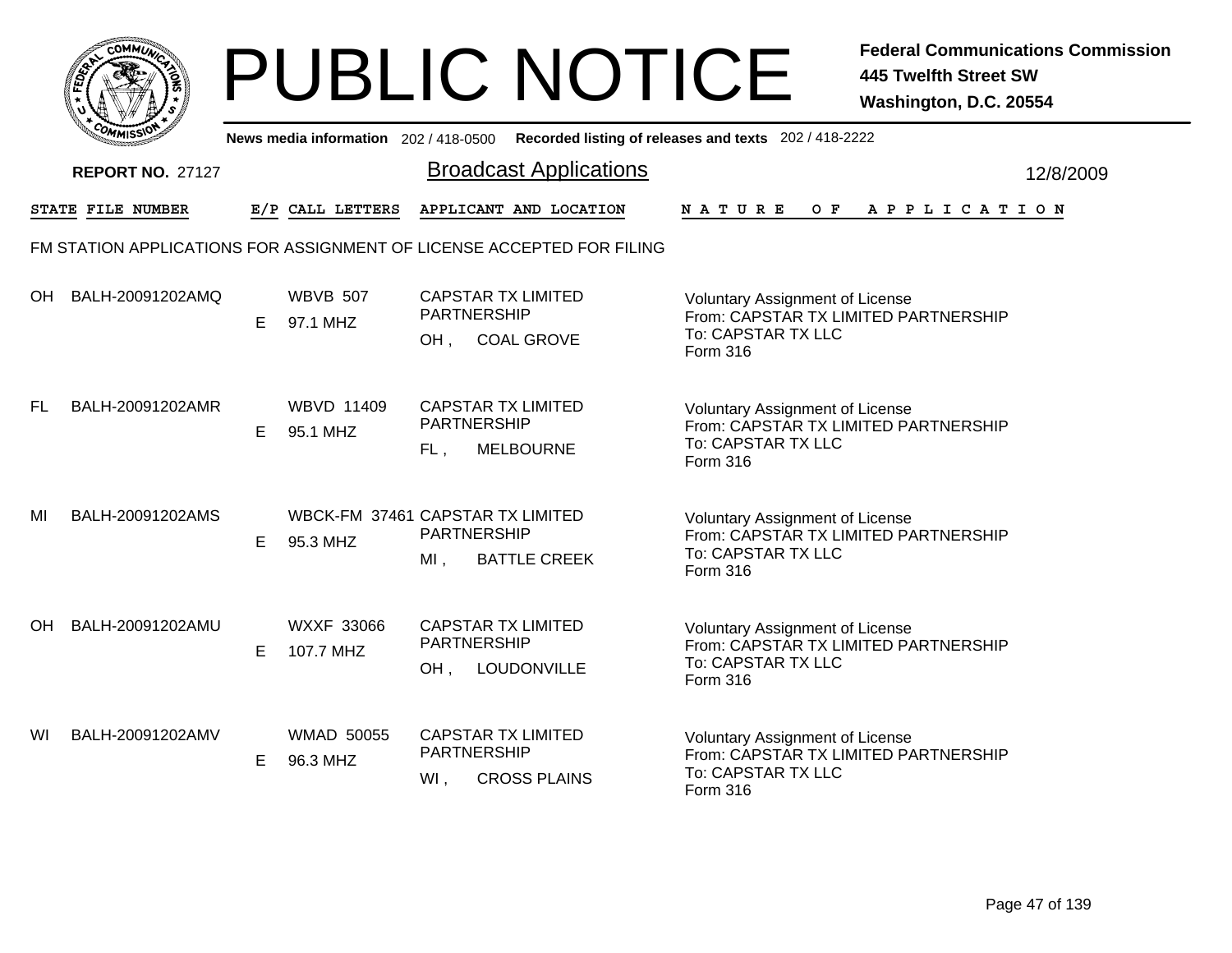

|           | <b>COMMISSIO</b>        |    | News media information 202 / 418-0500 |                                                                                       | Recorded listing of releases and texts 202 / 418-2222                                                                   |           |
|-----------|-------------------------|----|---------------------------------------|---------------------------------------------------------------------------------------|-------------------------------------------------------------------------------------------------------------------------|-----------|
|           | <b>REPORT NO. 27127</b> |    |                                       | <b>Broadcast Applications</b>                                                         |                                                                                                                         | 12/8/2009 |
|           | STATE FILE NUMBER       |    | E/P CALL LETTERS                      | APPLICANT AND LOCATION                                                                | NATURE<br>O F<br>A P P L I C A T I O N                                                                                  |           |
|           |                         |    |                                       | FM STATION APPLICATIONS FOR ASSIGNMENT OF LICENSE ACCEPTED FOR FILING                 |                                                                                                                         |           |
| <b>SC</b> | BALH-20091202AMX        | E  | WCOS-FM<br>71290<br>97.5 MHZ          | <b>CAPSTAR TX LIMITED</b><br><b>PARTNERSHIP</b><br><b>COLUMBIA</b><br>SC <sub>1</sub> | <b>Voluntary Assignment of License</b><br>From: CAPSTAR TX LIMITED PARTNERSHIP<br>To: CAPSTAR TX LLC<br>Form 316        |           |
| MS.       | BALH-20091202AMY        | Е  | <b>WHLH 59825</b><br>95.5 MHZ         | <b>CAPSTAR TX LIMITED</b><br>PARTNERSHIP<br><b>JACKSON</b><br>MS,                     | <b>Voluntary Assignment of License</b><br>From: CAPSTAR TX LIMITED PARTNERSHIP<br>To: CAPSTAR TX LLC<br><b>Form 316</b> |           |
| NC.       | BALH-20091202AMZ        | Е  | <b>WDCG 53597</b><br>105.1 MHZ        | <b>CAPSTAR TX LIMITED</b><br><b>PARTNERSHIP</b><br>NC,<br><b>DURHAM</b>               | <b>Voluntary Assignment of License</b><br>From: CAPSTAR TX LIMITED PARTNERSHIP<br>To: CAPSTAR TX LLC<br>Form 316        |           |
| AL        | BALH-20091202ANB        | E. | <b>WDRM 44024</b><br>102.1 MHZ        | <b>CAPSTAR TX LIMITED</b><br><b>PARTNERSHIP</b><br><b>DECATUR</b><br>$AL$ ,           | <b>Voluntary Assignment of License</b><br>From: CAPSTAR TX LIMITED PARTNERSHIP<br>To: CAPSTAR TX LLC<br>Form 316        |           |
| DE        | BALH-20091202ANC        | E. | <b>WRDX 4676</b><br>92.9 MHZ          | <b>CAPSTAR TX LIMITED</b><br>PARTNERSHIP<br>$DE$ ,<br><b>SMYRNA</b>                   | Voluntary Assignment of License<br>From: CAPSTAR TX LIMITED PARTNERSHIP<br>To: CAPSTAR TX LLC<br><b>Form 316</b>        |           |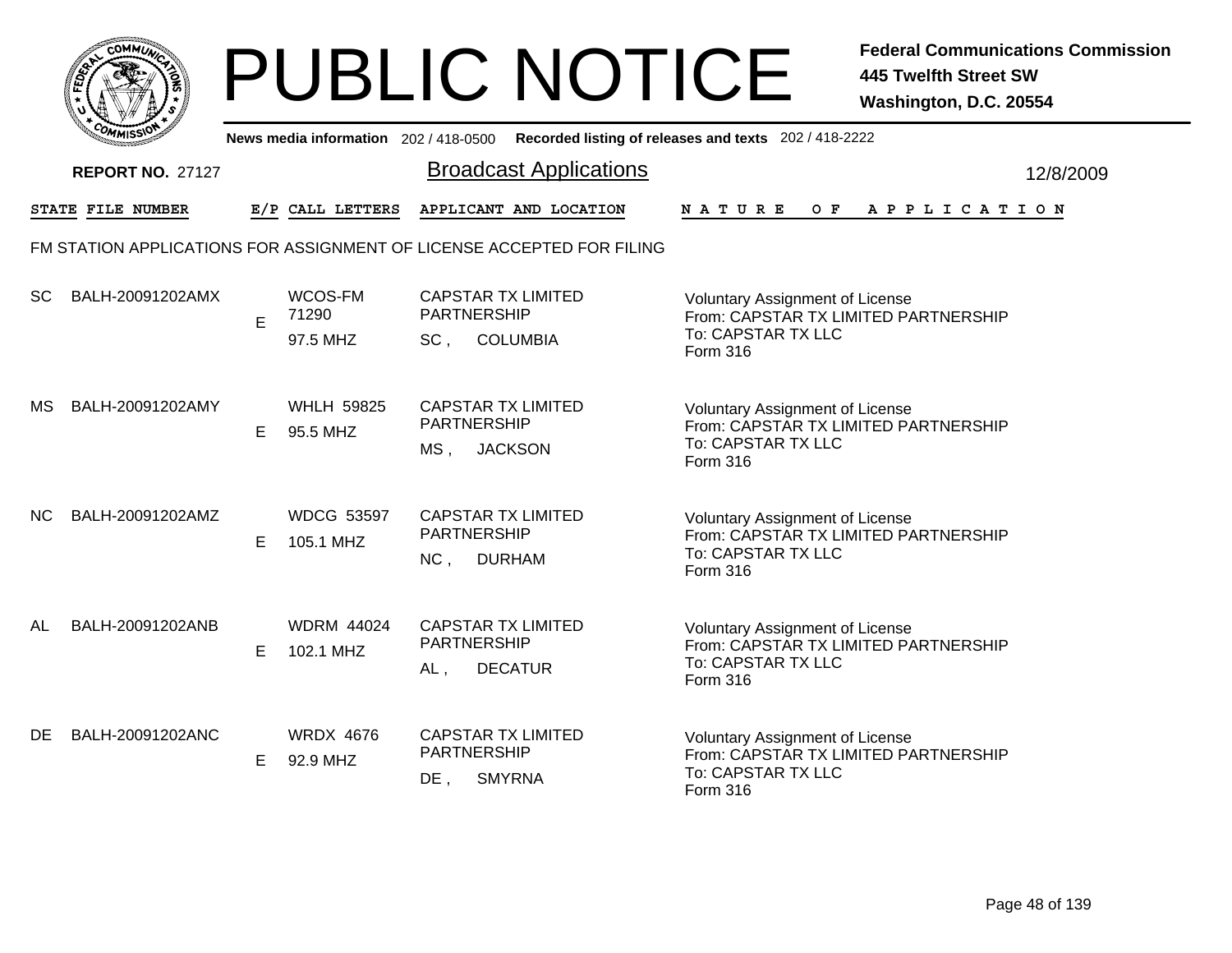

|    | יככוומדי                |   |                                      | News media information 202/418-0500 Recorded listing of releases and texts 202/418-2222 |                                                                                                                  |           |
|----|-------------------------|---|--------------------------------------|-----------------------------------------------------------------------------------------|------------------------------------------------------------------------------------------------------------------|-----------|
|    | <b>REPORT NO. 27127</b> |   |                                      | <b>Broadcast Applications</b>                                                           |                                                                                                                  | 12/8/2009 |
|    | STATE FILE NUMBER       |   | E/P CALL LETTERS                     | APPLICANT AND LOCATION                                                                  | $O$ $F$<br><b>NATURE</b><br>A P P L I C A T I O N                                                                |           |
|    |                         |   |                                      | FM STATION APPLICATIONS FOR ASSIGNMENT OF LICENSE ACCEPTED FOR FILING                   |                                                                                                                  |           |
| PA | BALH-20091202AND        | Е | <b>WDVE 59588</b><br>102.5 MHZ       | <b>CAPSTAR TX LIMITED</b><br><b>PARTNERSHIP</b><br><b>PITTSBURGH</b><br>PA,             | <b>Voluntary Assignment of License</b><br>From: CAPSTAR TX LIMITED PARTNERSHIP<br>To: CAPSTAR TX LLC<br>Form 316 |           |
| AL | BALH-20091202ANE        | Е | <b>WDXB 2114</b><br>102.5 MHZ        | <b>CAPSTAR TX LIMITED</b><br>PARTNERSHIP<br><b>PELHAM</b><br>AL,                        | <b>Voluntary Assignment of License</b><br>From: CAPSTAR TX LIMITED PARTNERSHIP<br>To: CAPSTAR TX LLC<br>Form 316 |           |
| WV | BALH-20091202ANF        | Е | <b>WEGW 72173</b><br>107.5 MHZ       | <b>CAPSTAR TX LIMITED</b><br><b>PARTNERSHIP</b><br><b>WHEELING</b><br>WV.               | Voluntary Assignment of License<br>From: CAPSTAR TX LIMITED PARTNERSHIP<br>To: CAPSTAR TX LLC<br>Form 316        |           |
| NC | BALH-20091202ANG        | Е | <b>WEND 74074</b><br>106.5 MHZ       | <b>CAPSTAR TX LIMITED</b><br><b>PARTNERSHIP</b><br>NC,<br><b>SALISBURY</b>              | Voluntary Assignment of License<br>From: CAPSTAR TX LIMITED PARTNERSHIP<br>To: CAPSTAR TX LLC<br>Form 316        |           |
| AL | BALH-20091202ANH        | E | <b>WERC-FM</b><br>62278<br>105.5 MHZ | <b>CAPSTAR TX LIMITED</b><br>PARTNERSHIP<br><b>HOOVER</b><br>AL,                        | <b>Voluntary Assignment of License</b><br>From: CAPSTAR TX LIMITED PARTNERSHIP<br>To: CAPSTAR TX LLC<br>Form 316 |           |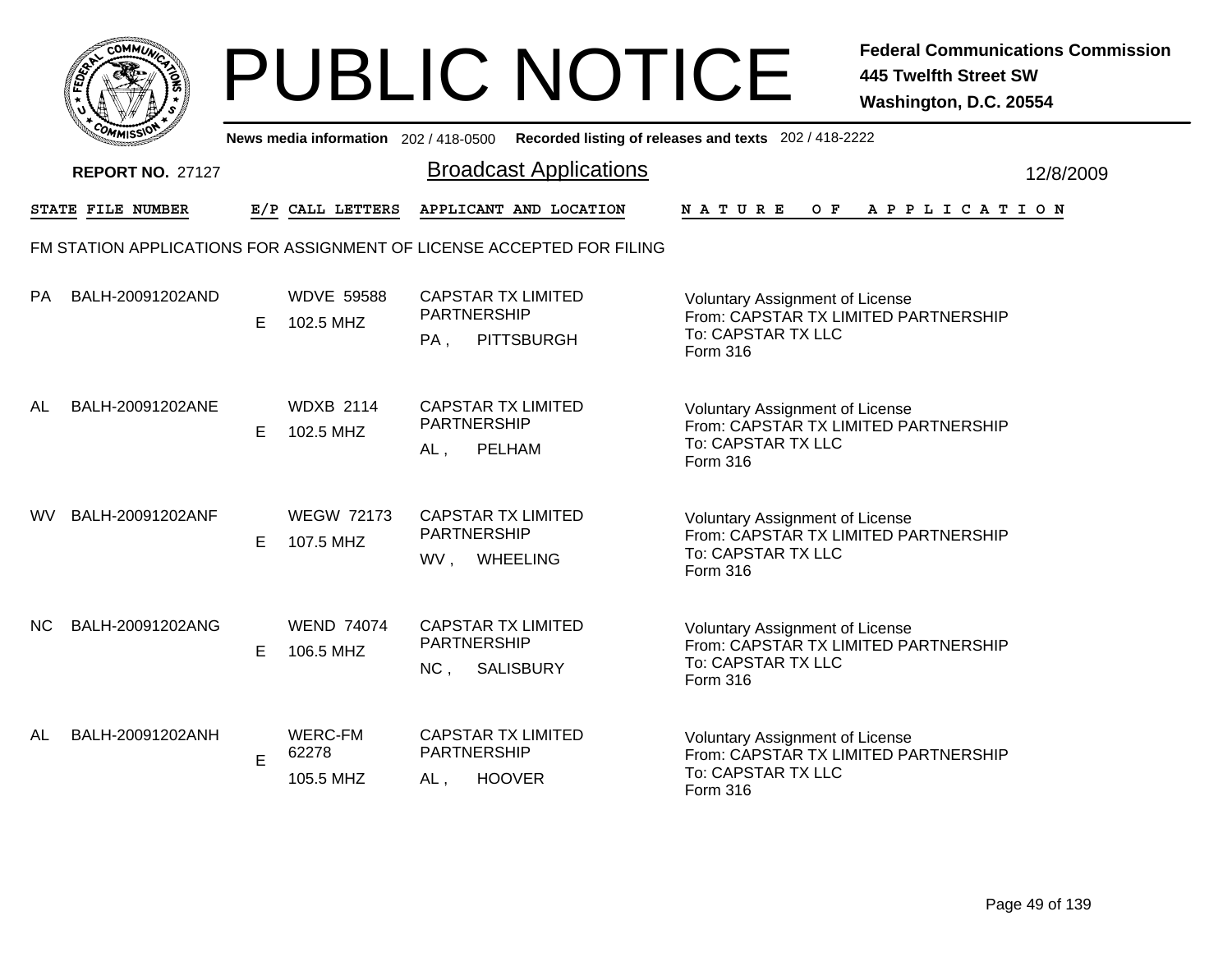

|     | <b>COMMISSION</b>       |    | News media information 202 / 418-0500 |                                                                               | Recorded listing of releases and texts 202 / 418-2222                                                            |           |
|-----|-------------------------|----|---------------------------------------|-------------------------------------------------------------------------------|------------------------------------------------------------------------------------------------------------------|-----------|
|     | <b>REPORT NO. 27127</b> |    |                                       | <b>Broadcast Applications</b>                                                 |                                                                                                                  | 12/8/2009 |
|     | STATE FILE NUMBER       |    | E/P CALL LETTERS                      | APPLICANT AND LOCATION                                                        | N A T U R E<br>O F<br>A P P L I C A T I O N                                                                      |           |
|     |                         |    |                                       | FM STATION APPLICATIONS FOR ASSIGNMENT OF LICENSE ACCEPTED FOR FILING         |                                                                                                                  |           |
| NH. | BALH-20091202ANJ        | E. | <b>WERZ 53385</b><br>107.1 MHZ        | <b>CAPSTAR TX LIMITED</b><br><b>PARTNERSHIP</b><br><b>EXETER</b><br>$NH$ ,    | <b>Voluntary Assignment of License</b><br>From: CAPSTAR TX LIMITED PARTNERSHIP<br>To: CAPSTAR TX LLC<br>Form 316 |           |
| MS. | BALH-20091202ANK        | E  | <b>WESE 68352</b><br>92.5 MHZ         | <b>CAPSTAR TX LIMITED</b><br><b>PARTNERSHIP</b><br>MS,<br><b>BALDWYN</b>      | <b>Voluntary Assignment of License</b><br>From: CAPSTAR TX LIMITED PARTNERSHIP<br>To: CAPSTAR TX LLC<br>Form 316 |           |
| IN  | BALH-20091202ANL        | Е  | <b>WFBQ 59590</b><br>94.7 MHZ         | <b>CAPSTAR TX LIMITED</b><br><b>PARTNERSHIP</b><br>IN,<br><b>INDIANAPOLIS</b> | <b>Voluntary Assignment of License</b><br>From: CAPSTAR TX LIMITED PARTNERSHIP<br>To: CAPSTAR TX LLC<br>Form 316 |           |
| LA  | BALH-20091202ANM        | E. | <b>WFMF 4053</b><br>102.5 MHZ         | <b>CAPSTAR TX LIMITED</b><br><b>PARTNERSHIP</b><br><b>BATON ROUGE</b><br>LA,  | <b>Voluntary Assignment of License</b><br>From: CAPSTAR TX LIMITED PARTNERSHIP<br>To: CAPSTAR TX LLC<br>Form 316 |           |
| VA  | BALH-20091202ANN        | E. | <b>WFQX 4675</b><br>99.3 MHZ          | <b>CAPSTAR TX LIMITED</b><br><b>PARTNERSHIP</b><br><b>FRONT ROYAL</b><br>VA,  | Voluntary Assignment of License<br>From: CAPSTAR TX LIMITED PARTNERSHIP<br>To: CAPSTAR TX LLC<br><b>Form 316</b> |           |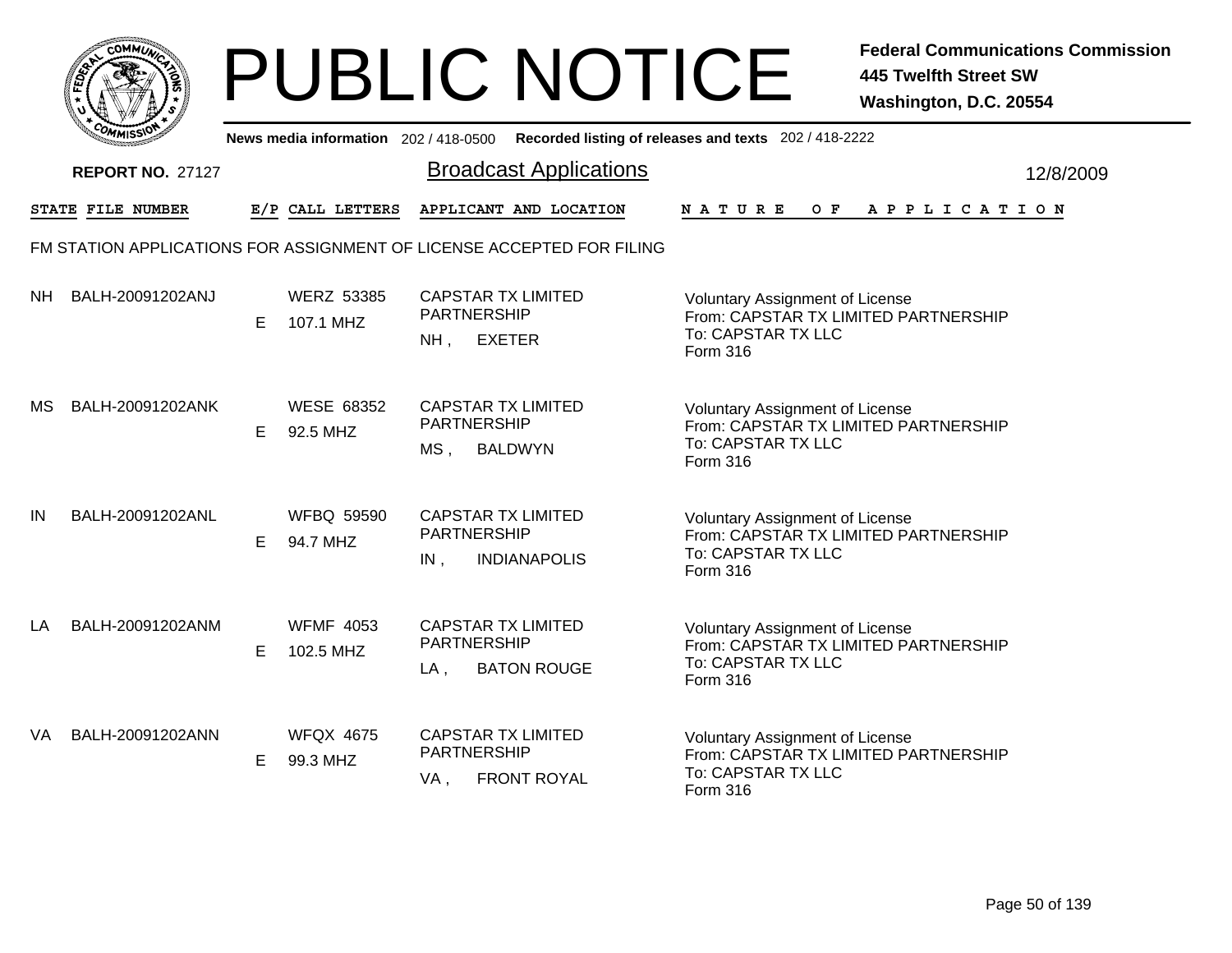|      |                                                                       |    |                                               |                                                        | <b>PUBLIC NOTICE</b>          |                                                                                                                         | <b>Federal Communications Commission</b><br><b>445 Twelfth Street SW</b><br>Washington, D.C. 20554 |
|------|-----------------------------------------------------------------------|----|-----------------------------------------------|--------------------------------------------------------|-------------------------------|-------------------------------------------------------------------------------------------------------------------------|----------------------------------------------------------------------------------------------------|
|      |                                                                       |    | News media information 202 / 418-0500         |                                                        |                               | Recorded listing of releases and texts 202 / 418-2222                                                                   |                                                                                                    |
|      | <b>REPORT NO. 27127</b>                                               |    |                                               |                                                        | <b>Broadcast Applications</b> |                                                                                                                         | 12/8/2009                                                                                          |
|      | STATE FILE NUMBER                                                     |    | E/P CALL LETTERS                              |                                                        | APPLICANT AND LOCATION        | <b>NATURE</b><br>O F                                                                                                    | APPLICATION                                                                                        |
|      | FM STATION APPLICATIONS FOR ASSIGNMENT OF LICENSE ACCEPTED FOR FILING |    |                                               |                                                        |                               |                                                                                                                         |                                                                                                    |
|      | OH BALH-20091202ANO                                                   | E. | WFXN-FM 39730 CAPSTAR TX LIMITED<br>102.3 MHZ | <b>PARTNERSHIP</b><br><b>GALION</b><br>OH,             |                               | Voluntary Assignment of License<br>From: CAPSTAR TX LIMITED PARTNERSHIP<br>To: CAPSTAR TX LLC<br>Form 316               |                                                                                                    |
| NH . | BALH-20091202ANR                                                      | E. | WGIR-FM 35240 CAPSTAR TX LIMITED<br>101.1 MHZ | PARTNERSHIP<br>$NH$ ,                                  | <b>MANCHESTER</b>             | <b>Voluntary Assignment of License</b><br>From: CAPSTAR TX LIMITED PARTNERSHIP<br>To: CAPSTAR TX LLC<br>Form 316        |                                                                                                    |
| AL   | BALH-20091202ANS                                                      | E. | <b>WGMZ 2465</b><br>93.1 MHZ                  | <b>CAPSTAR TX LIMITED</b><br><b>PARTNERSHIP</b><br>AL, | <b>GLENCOE</b>                | <b>Voluntary Assignment of License</b><br>From: CAPSTAR TX LIMITED PARTNERSHIP<br>To: CAPSTAR TX LLC<br>Form 316        |                                                                                                    |
| CT.  | BALH-20091202ANU                                                      | E. | <b>WHCN 72144</b><br>105.9 MHZ                | <b>CAPSTAR TX LIMITED</b><br><b>PARTNERSHIP</b><br>CT, | <b>HARTFORD</b>               | <b>Voluntary Assignment of License</b><br>From: CAPSTAR TX LIMITED PARTNERSHIP<br>To: CAPSTAR TX LLC<br><b>Form 316</b> |                                                                                                    |
| NH . | BALH-20091202ANV                                                      | E. | <b>WHEB 35219</b><br>100.3 MHZ                | <b>CAPSTAR TX LIMITED</b><br><b>PARTNERSHIP</b><br>NH, | PORTSMOUTH                    | Voluntary Assignment of License<br>From: CAPSTAR TX LIMITED PARTNERSHIP<br>To: CAPSTAR TX LLC<br>Form 316               |                                                                                                    |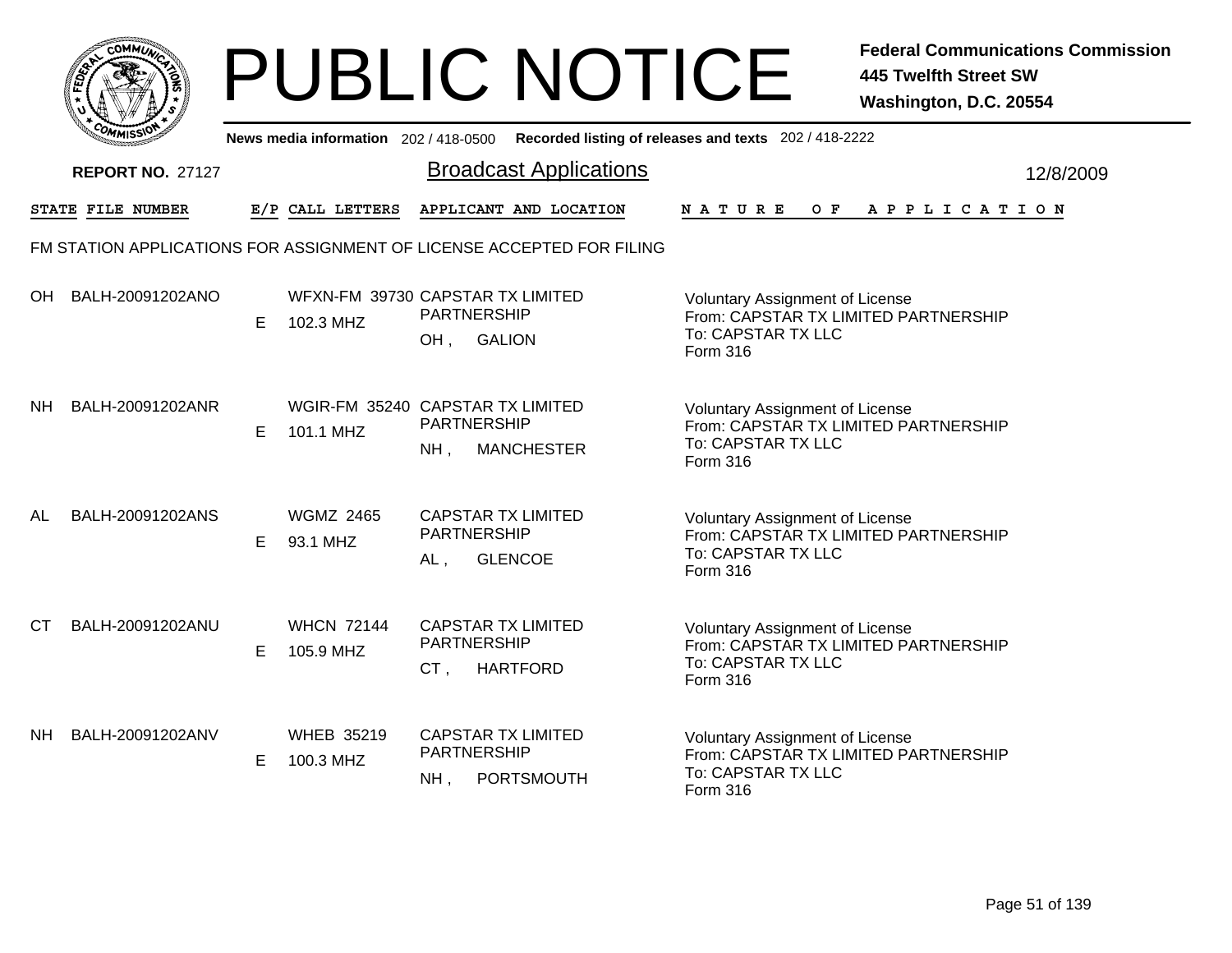|       | MMUNICT<br>c۵۱ |  |
|-------|----------------|--|
| FEDET |                |  |
|       |                |  |
|       | COMI<br>MISS   |  |

|                | יככווויי<br>News media information 202/418-0500 Recorded listing of releases and texts 202/418-2222 |    |                                               |                              |                                                |                                                                                                                         |           |  |  |
|----------------|-----------------------------------------------------------------------------------------------------|----|-----------------------------------------------|------------------------------|------------------------------------------------|-------------------------------------------------------------------------------------------------------------------------|-----------|--|--|
|                | <b>REPORT NO. 27127</b>                                                                             |    |                                               |                              | <b>Broadcast Applications</b>                  |                                                                                                                         | 12/8/2009 |  |  |
|                | STATE FILE NUMBER                                                                                   |    | E/P CALL LETTERS                              |                              | APPLICANT AND LOCATION                         | NATURE<br>OF APPLICATION                                                                                                |           |  |  |
|                | FM STATION APPLICATIONS FOR ASSIGNMENT OF LICENSE ACCEPTED FOR FILING                               |    |                                               |                              |                                                |                                                                                                                         |           |  |  |
| R <sub>l</sub> | BALH-20091202ANX                                                                                    | E. | <b>WHJY 72298</b><br>94.1 MHZ                 | <b>PARTNERSHIP</b><br>R1,    | <b>CAPSTAR TX LIMITED</b><br><b>PROVIDENCE</b> | <b>Voluntary Assignment of License</b><br>From: CAPSTAR TX LIMITED PARTNERSHIP<br>To: CAPSTAR TX LLC<br>Form 316        |           |  |  |
| WI             | BALH-20091202AOB                                                                                    | E. | WIBA-FM 17385 CAPSTAR TX LIMITED<br>101.5 MHZ | <b>PARTNERSHIP</b><br>WI.    | <b>SAUK CITY</b>                               | <b>Voluntary Assignment of License</b><br>From: CAPSTAR TX LIMITED PARTNERSHIP<br>To: CAPSTAR TX LLC<br>Form 316        |           |  |  |
| MI             | BALH-20091202AOD                                                                                    | Е  | <b>WBXX 37463</b><br>104.9 MHZ                | <b>PARTNERSHIP</b><br>$MI$ , | <b>CAPSTAR TX LIMITED</b><br><b>MARSHALL</b>   | <b>Voluntary Assignment of License</b><br>From: CAPSTAR TX LIMITED PARTNERSHIP<br>To: CAPSTAR TX LLC<br>Form 316        |           |  |  |
| DE.            | BALH-20091202AOE                                                                                    | E. | <b>WDSD 4669</b><br>94.7 MHZ                  | PARTNERSHIP<br>DE,           | <b>CAPSTAR TX LIMITED</b><br><b>DOVER</b>      | <b>Voluntary Assignment of License</b><br>From: CAPSTAR TX LIMITED PARTNERSHIP<br>To: CAPSTAR TX LLC<br>Form 316        |           |  |  |
| GA.            | BALH-20091202AOF                                                                                    | E. | <b>WEKL 59250</b><br>105.7 MHZ                | PARTNERSHIP<br>GA,           | <b>CAPSTAR TX LIMITED</b><br><b>AUGUSTA</b>    | <b>Voluntary Assignment of License</b><br>From: CAPSTAR TX LIMITED PARTNERSHIP<br>To: CAPSTAR TX LLC<br><b>Form 316</b> |           |  |  |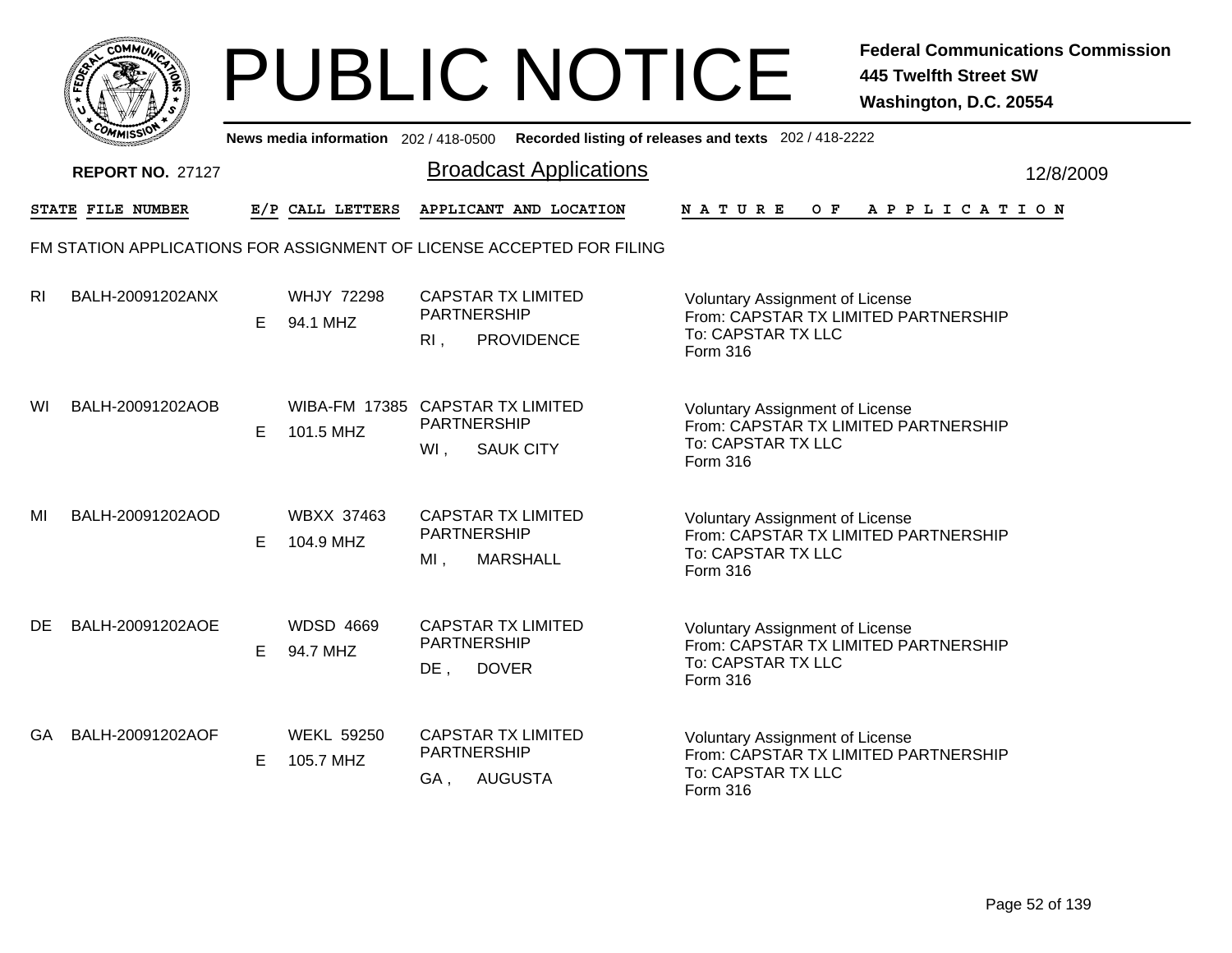|           | MMUNICT<br>ດ<br>Ċ,  |  |
|-----------|---------------------|--|
| ট্রু<br>c |                     |  |
|           |                     |  |
|           | COMI<br>MISS<br>--- |  |

|    | <b>COMMISSION</b>       |   | News media information 202/418-0500           |                              |                                                                       | Recorded listing of releases and texts 202 / 418-2222                                                                   |           |
|----|-------------------------|---|-----------------------------------------------|------------------------------|-----------------------------------------------------------------------|-------------------------------------------------------------------------------------------------------------------------|-----------|
|    | <b>REPORT NO. 27127</b> |   |                                               |                              | <b>Broadcast Applications</b>                                         |                                                                                                                         | 12/8/2009 |
|    | STATE FILE NUMBER       |   | E/P CALL LETTERS                              |                              | APPLICANT AND LOCATION                                                | OF APPLICATION<br>N A T U R E                                                                                           |           |
|    |                         |   |                                               |                              | FM STATION APPLICATIONS FOR ASSIGNMENT OF LICENSE ACCEPTED FOR FILING |                                                                                                                         |           |
| AL | BALH-20091202AOG        | Е | <b>WHLW 6655</b><br>104.3 MHZ                 | <b>PARTNERSHIP</b><br>$AL$ , | <b>CAPSTAR TX LIMITED</b><br><b>LUVERNE</b>                           | <b>Voluntary Assignment of License</b><br>From: CAPSTAR TX LIMITED PARTNERSHIP<br>To: CAPSTAR TX LLC<br>Form 316        |           |
| VA | BALH-20091202AOL        | Е | <b>WJJS 64082</b><br>104.9 MHZ                | <b>PARTNERSHIP</b><br>VA,    | <b>CAPSTAR TX LIMITED</b><br><b>ROANOKE</b>                           | <b>Voluntary Assignment of License</b><br>From: CAPSTAR TX LIMITED PARTNERSHIP<br>To: CAPSTAR TX LLC<br><b>Form 316</b> |           |
| VA | BALH-20091202AOM        | Е | <b>WJJX 36094</b><br>102.7 MHZ                | <b>PARTNERSHIP</b><br>VA,    | <b>CAPSTAR TX LIMITED</b><br><b>APPOMATTOX</b>                        | <b>Voluntary Assignment of License</b><br>From: CAPSTAR TX LIMITED PARTNERSHIP<br>To: CAPSTAR TX LLC<br>Form 316        |           |
| VA | BALH-20091202AOO        | Е | WKCY-FM 41811 CAPSTAR TX LIMITED<br>104.3 MHZ | <b>PARTNERSHIP</b><br>VA,    | <b>HARRISONBURG</b>                                                   | <b>Voluntary Assignment of License</b><br>From: CAPSTAR TX LIMITED PARTNERSHIP<br>To: CAPSTAR TX LLC<br><b>Form 316</b> |           |
| WV | BALH-20091202AOP        | Е | WKEE-FM 500<br>100.5 MHZ                      | <b>PARTNERSHIP</b><br>WV,    | <b>CAPSTAR TX LIMITED</b><br><b>HUNTINGTON</b>                        | <b>Voluntary Assignment of License</b><br>From: CAPSTAR TX LIMITED PARTNERSHIP<br>To: CAPSTAR TX LLC<br>Form 316        |           |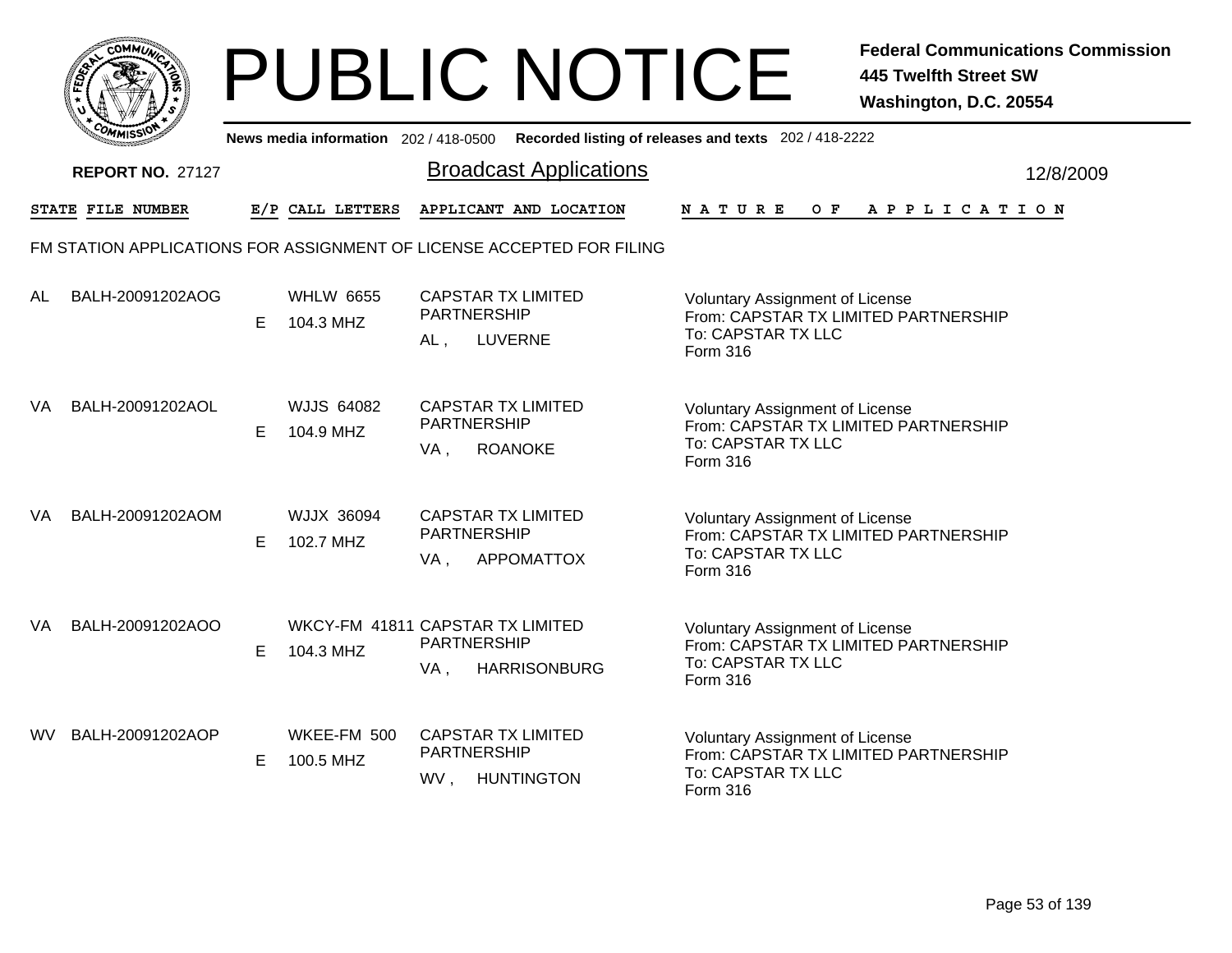|           | MMUNICT<br>ດ<br>Ċ,  |  |
|-----------|---------------------|--|
| ট্রু<br>c |                     |  |
|           |                     |  |
|           | COMI<br>MISS<br>--- |  |

|           | <b>COMMISSIC</b>         |    |                               |                                                                       | News media information 202 / 418-0500 Recorded listing of releases and texts 202 / 418-2222                      |           |
|-----------|--------------------------|----|-------------------------------|-----------------------------------------------------------------------|------------------------------------------------------------------------------------------------------------------|-----------|
|           | <b>REPORT NO. 27127</b>  |    |                               | <b>Broadcast Applications</b>                                         |                                                                                                                  | 12/8/2009 |
|           | <b>STATE FILE NUMBER</b> |    | E/P CALL LETTERS              | APPLICANT AND LOCATION                                                | N A T U R E<br>O F<br>A P P L I C A T I O N                                                                      |           |
|           |                          |    |                               | FM STATION APPLICATIONS FOR ASSIGNMENT OF LICENSE ACCEPTED FOR FILING |                                                                                                                  |           |
| KY.       | BALH-20091202AOQ         | E  | <b>WKEQ 21624</b><br>97.1 MHZ | <b>CAPSTAR TX LIMITED</b><br>PARTNERSHIP<br><b>SOMERSET</b><br>KY.    | Voluntary Assignment of License<br>From: CAPSTAR TX LIMITED PARTNERSHIP<br>To: CAPSTAR TX LLC<br>Form 316        |           |
| <b>NC</b> | BALH-20091202AOR         | E. | <b>WKKT 68207</b><br>96.9 MHZ | <b>CAPSTAR TX LIMITED</b><br>PARTNERSHIP<br>NC,<br><b>STATESVILLE</b> | <b>Voluntary Assignment of License</b><br>From: CAPSTAR TX LIMITED PARTNERSHIP<br>To: CAPSTAR TX LLC<br>Form 316 |           |
| NC.       | BALH-20091202AOU         | E  | <b>WKSF 2947</b><br>99.9 MHZ  | <b>CAPSTAR TX LIMITED</b><br><b>PARTNERSHIP</b><br>NC,<br>OLD FORT    | <b>Voluntary Assignment of License</b><br>From: CAPSTAR TX LIMITED PARTNERSHIP<br>To: CAPSTAR TX LLC<br>Form 316 |           |
| NC.       | BALH-20091202AOV         | E  | <b>WKSL 53596</b><br>93.9 MHZ | <b>CAPSTAR TX LIMITED</b><br><b>PARTNERSHIP</b><br>NC,<br>CARY        | Voluntary Assignment of License<br>From: CAPSTAR TX LIMITED PARTNERSHIP<br>To: CAPSTAR TX LLC<br>Form 316        |           |
| SC        | BALH-20091202AOW         | Е  | <b>WKSP 46966</b><br>96.3 MHZ | <b>CAPSTAR TX LIMITED</b><br>PARTNERSHIP<br>SC,<br><b>AIKEN</b>       | Voluntary Assignment of License<br>From: CAPSTAR TX LIMITED PARTNERSHIP<br>To: CAPSTAR TX LLC<br>Form 316        |           |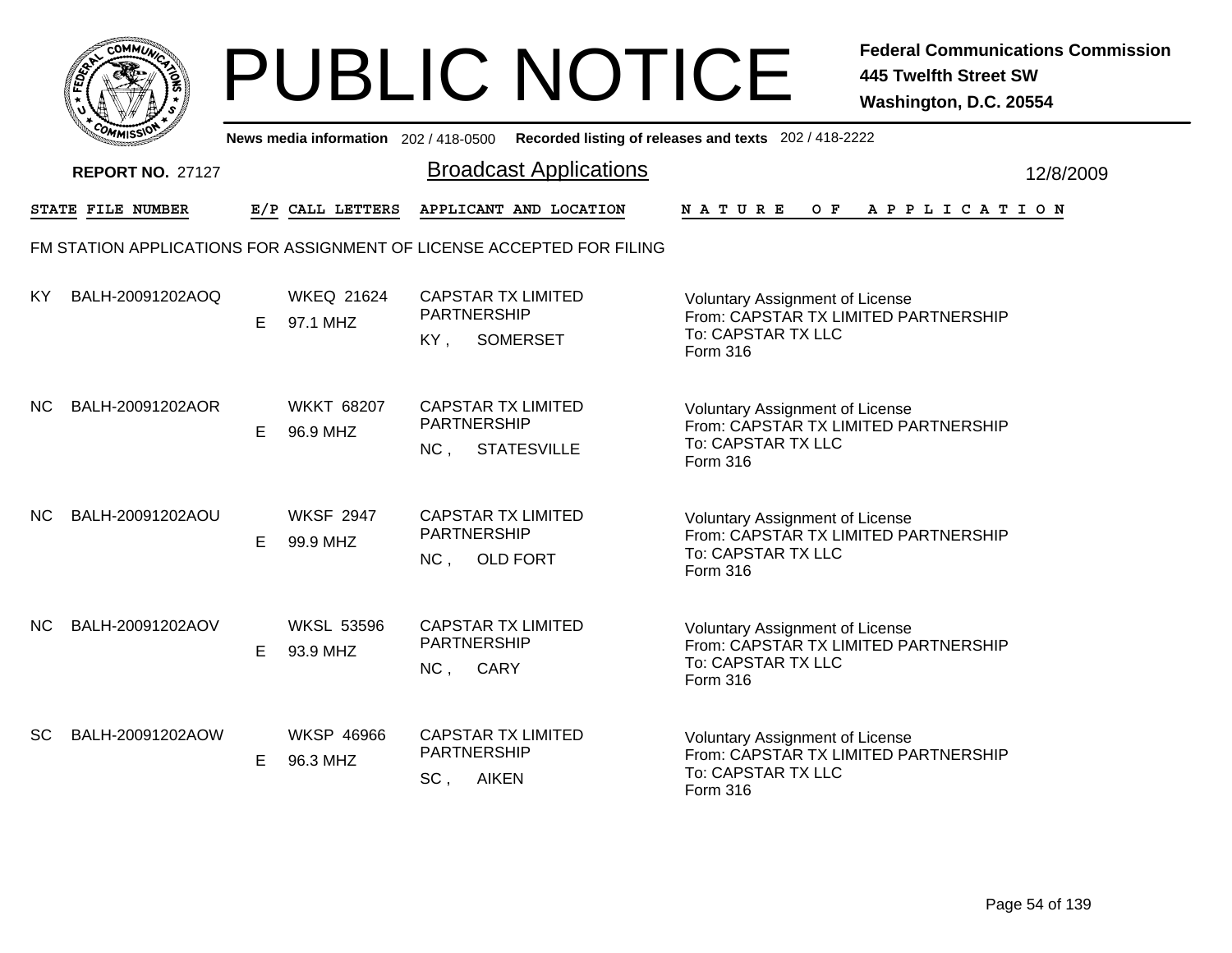

|           | יככווויי                                                              |    |                                               |                                                        |                                                     | News media information 202/418-0500 Recorded listing of releases and texts 202/418-2222                          |           |
|-----------|-----------------------------------------------------------------------|----|-----------------------------------------------|--------------------------------------------------------|-----------------------------------------------------|------------------------------------------------------------------------------------------------------------------|-----------|
|           | <b>REPORT NO. 27127</b>                                               |    |                                               |                                                        | <b>Broadcast Applications</b>                       |                                                                                                                  | 12/8/2009 |
|           | STATE FILE NUMBER                                                     |    | E/P CALL LETTERS                              |                                                        | APPLICANT AND LOCATION                              | <b>NATURE</b><br>OF APPLICATION                                                                                  |           |
|           | FM STATION APPLICATIONS FOR ASSIGNMENT OF LICENSE ACCEPTED FOR FILING |    |                                               |                                                        |                                                     |                                                                                                                  |           |
| СT        | BALH-20091202AOX                                                      | E. | <b>WKSS 53384</b><br>95.7 MHZ                 | <b>CAPSTAR TX LIMITED</b><br><b>PARTNERSHIP</b><br>CT, | HARTFORD-MERIDEN                                    | <b>Voluntary Assignment of License</b><br>From: CAPSTAR TX LIMITED PARTNERSHIP<br>To: CAPSTAR TX LLC<br>Form 316 |           |
| <b>PA</b> | BALH-20091202AOY                                                      | E. | WKST-FM 65678 CAPSTAR TX LIMITED<br>96.1 MHZ  | PARTNERSHIP<br>PA,                                     | <b>PITTSBURGH</b>                                   | <b>Voluntary Assignment of License</b><br>From: CAPSTAR TX LIMITED PARTNERSHIP<br>To: CAPSTAR TX LLC<br>Form 316 |           |
| <b>WV</b> | BALH-20091202AOZ                                                      | E  | WKWK-FM<br>73193<br>97.3 MHZ                  | <b>PARTNERSHIP</b><br>WV, WHEELING                     | <b>CAPSTAR TX LIMITED</b>                           | <b>Voluntary Assignment of License</b><br>From: CAPSTAR TX LIMITED PARTNERSHIP<br>To: CAPSTAR TX LLC<br>Form 316 |           |
| KY.       | BALH-20091202APB                                                      | E. | WLLK-FM 72780 CAPSTAR TX LIMITED<br>102.3 MHZ | <b>PARTNERSHIP</b><br>KY,                              | <b>SOMERSET</b>                                     | <b>Voluntary Assignment of License</b><br>From: CAPSTAR TX LIMITED PARTNERSHIP<br>To: CAPSTAR TX LLC<br>Form 316 |           |
| <b>TN</b> | BALH-20091202APC                                                      | E. | <b>WLND 72371</b><br>98.1 MHZ                 | <b>PARTNERSHIP</b><br>TN,                              | <b>CAPSTAR TX LIMITED</b><br><b>SIGNAL MOUNTAIN</b> | <b>Voluntary Assignment of License</b><br>From: CAPSTAR TX LIMITED PARTNERSHIP<br>To: CAPSTAR TX LLC<br>Form 316 |           |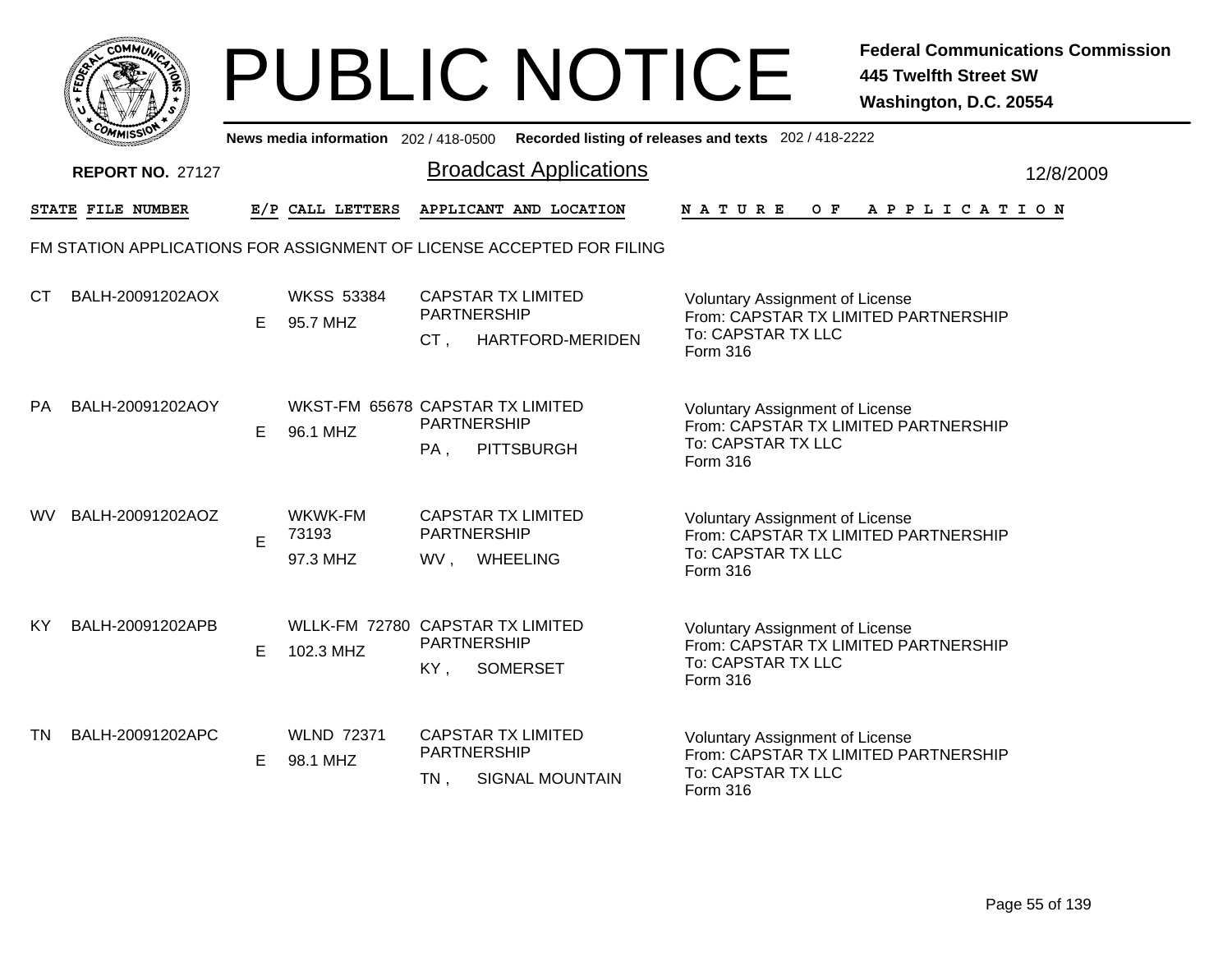|           | <b>COMMUT</b>                                                         |    |                                              |                                                                    | <b>PUBLIC NOTICE</b>          |                                                                                                                  | <b>Federal Communications Commission</b><br><b>445 Twelfth Street SW</b><br>Washington, D.C. 20554 |
|-----------|-----------------------------------------------------------------------|----|----------------------------------------------|--------------------------------------------------------------------|-------------------------------|------------------------------------------------------------------------------------------------------------------|----------------------------------------------------------------------------------------------------|
|           |                                                                       |    | News media information 202 / 418-0500        |                                                                    |                               | Recorded listing of releases and texts 202 / 418-2222                                                            |                                                                                                    |
|           | <b>REPORT NO. 27127</b>                                               |    |                                              |                                                                    | <b>Broadcast Applications</b> |                                                                                                                  | 12/8/2009                                                                                          |
|           | STATE FILE NUMBER                                                     |    | E/P CALL LETTERS                             |                                                                    | APPLICANT AND LOCATION        | N A T U R E                                                                                                      | OF APPLICATION                                                                                     |
|           | FM STATION APPLICATIONS FOR ASSIGNMENT OF LICENSE ACCEPTED FOR FILING |    |                                              |                                                                    |                               |                                                                                                                  |                                                                                                    |
| FL.       | BALH-20091202APD                                                      | E  | WLRQ-FM 20372 CAPSTAR TX LIMITED<br>99.3 MHZ | <b>PARTNERSHIP</b><br>COCOA<br>FL.                                 |                               | Voluntary Assignment of License<br>From: CAPSTAR TX LIMITED PARTNERSHIP<br>To: CAPSTAR TX LLC<br>Form 316        |                                                                                                    |
| <b>SC</b> | BALH-20091202APE                                                      | E. | <b>WLTY 4667</b><br>96.7 MHZ                 | <b>CAPSTAR TX LIMITED</b><br><b>PARTNERSHIP</b><br>SC, CAYCE       |                               | <b>Voluntary Assignment of License</b><br>From: CAPSTAR TX LIMITED PARTNERSHIP<br>To: CAPSTAR TX LLC<br>Form 316 |                                                                                                    |
| <b>SC</b> | BALH-20091202APG                                                      | E. | <b>WLVH 31094</b><br>101.1 MHZ               | <b>CAPSTAR TX LIMITED</b><br><b>PARTNERSHIP</b><br>SC, HARDEEVILLE |                               | Voluntary Assignment of License<br>From: CAPSTAR TX LIMITED PARTNERSHIP<br>To: CAPSTAR TX LLC<br>Form 316        |                                                                                                    |
| <b>NC</b> | BALH-20091202APH                                                      | E. | <b>WLYT 68211</b><br>102.9 MHZ               | <b>CAPSTAR TX LIMITED</b><br><b>PARTNERSHIP</b><br>NC,             | <b>HICKORY</b>                | Voluntary Assignment of License<br>From: CAPSTAR TX LIMITED PARTNERSHIP<br>To: CAPSTAR TX LLC<br>Form 316        |                                                                                                    |
| NC.       | BALH-20091202API                                                      | E. | <b>WMAG 73258</b><br>99.5 MHZ                | <b>CAPSTAR TX LIMITED</b><br><b>PARTNERSHIP</b><br>NC, HIGH POINT  |                               | Voluntary Assignment of License<br>From: CAPSTAR TX LIMITED PARTNERSHIP<br>To: CAPSTAR TX LLC<br>Form 316        |                                                                                                    |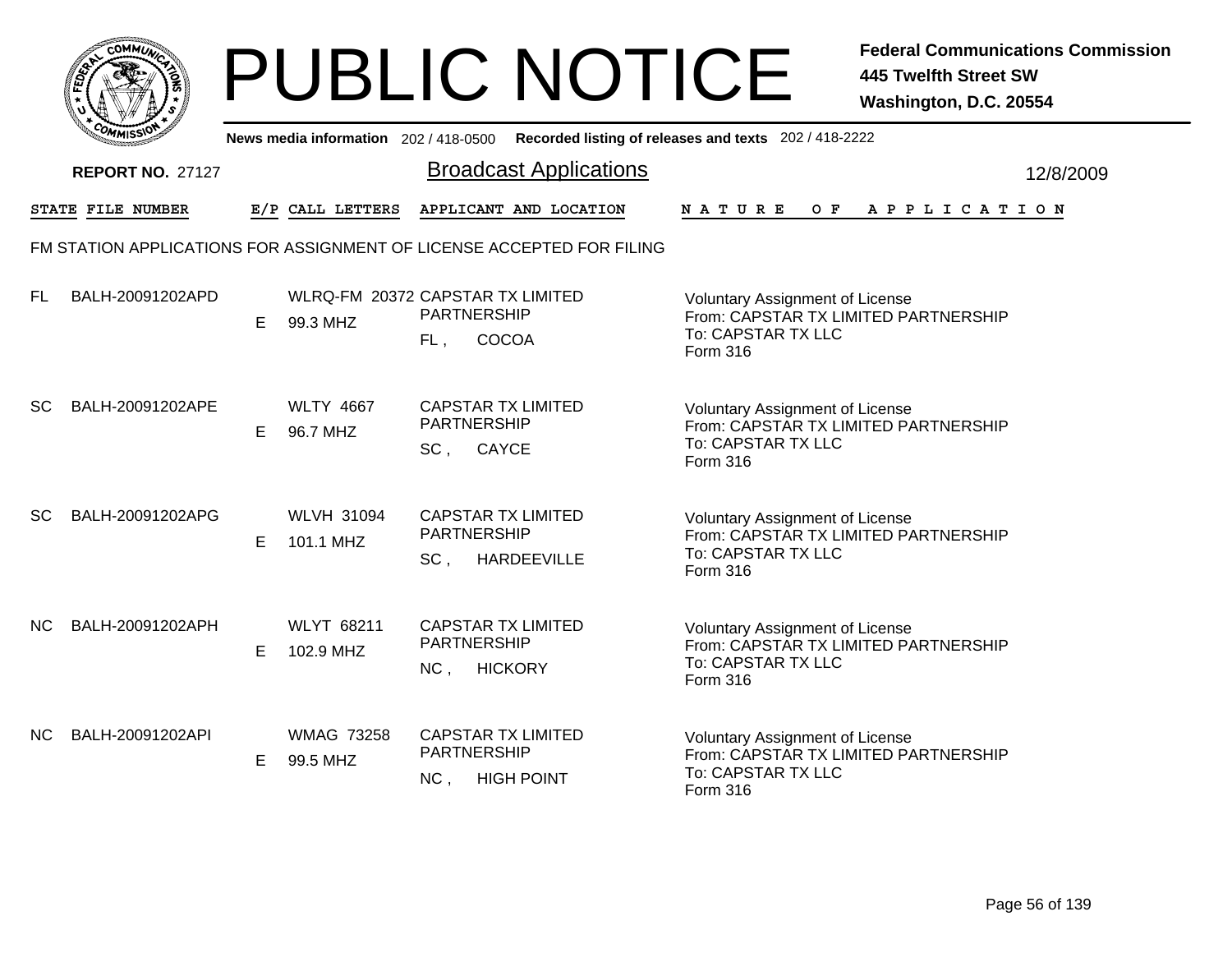|           | MMUNICT<br>ດ<br>Ċ,  |  |
|-----------|---------------------|--|
| ট্রু<br>c |                     |  |
|           |                     |  |
|           | COMI<br>MISS<br>--- |  |

|     | יככוומדי                |   |                                               |                              | News media information 202/418-0500 Recorded listing of releases and texts 202/418-2222 |               |                                                                                                      |  |         |                       |  |  |           |  |
|-----|-------------------------|---|-----------------------------------------------|------------------------------|-----------------------------------------------------------------------------------------|---------------|------------------------------------------------------------------------------------------------------|--|---------|-----------------------|--|--|-----------|--|
|     | <b>REPORT NO. 27127</b> |   |                                               |                              | <b>Broadcast Applications</b>                                                           |               |                                                                                                      |  |         |                       |  |  | 12/8/2009 |  |
|     | STATE FILE NUMBER       |   | E/P CALL LETTERS                              |                              | APPLICANT AND LOCATION                                                                  | <b>NATURE</b> |                                                                                                      |  | $O$ $F$ | A P P L I C A T I O N |  |  |           |  |
|     |                         |   |                                               |                              | FM STATION APPLICATIONS FOR ASSIGNMENT OF LICENSE ACCEPTED FOR FILING                   |               |                                                                                                      |  |         |                       |  |  |           |  |
| WI  | BALH-20091202APL        | E | WMEQ-FM<br>52473<br>92.1 MHZ                  | <b>PARTNERSHIP</b><br>WI,    | <b>CAPSTAR TX LIMITED</b><br><b>MENOMONIE</b>                                           | Form 316      | Voluntary Assignment of License<br>From: CAPSTAR TX LIMITED PARTNERSHIP<br>To: CAPSTAR TX LLC        |  |         |                       |  |  |           |  |
| AL  | BALH-20091202APM        | Е | <b>WMJJ 2111</b><br>96.5 MHZ                  | <b>PARTNERSHIP</b><br>$AL$ , | <b>CAPSTAR TX LIMITED</b><br><b>BIRMINGHAM</b>                                          | Form 316      | <b>Voluntary Assignment of License</b><br>From: CAPSTAR TX LIMITED PARTNERSHIP<br>To: CAPSTAR TX LLC |  |         |                       |  |  |           |  |
| МS  | BALH-20091202APP        | E | WMSI-FM 59822 CAPSTAR TX LIMITED<br>102.9 MHZ | <b>PARTNERSHIP</b><br>$MS$ , | <b>JACKSON</b>                                                                          | Form 316      | <b>Voluntary Assignment of License</b><br>From: CAPSTAR TX LIMITED PARTNERSHIP<br>To: CAPSTAR TX LLC |  |         |                       |  |  |           |  |
| NC. | BALH-20091202APR        | E | <b>WMYI 59818</b><br>102.5 MHZ                | PARTNERSHIP<br>NC,           | <b>CAPSTAR TX LIMITED</b><br>HENDERSONVILLE                                             | Form 316      | <b>Voluntary Assignment of License</b><br>From: CAPSTAR TX LIMITED PARTNERSHIP<br>To: CAPSTAR TX LLC |  |         |                       |  |  |           |  |
| OH  | BALH-20091202APT        | E | WNCO-FM 2925 CAPSTAR TX LIMITED<br>101.3 MHZ  | PARTNERSHIP<br>OH,           | <b>ASHLAND</b>                                                                          | Form 316      | <b>Voluntary Assignment of License</b><br>From: CAPSTAR TX LIMITED PARTNERSHIP<br>To: CAPSTAR TX LLC |  |         |                       |  |  |           |  |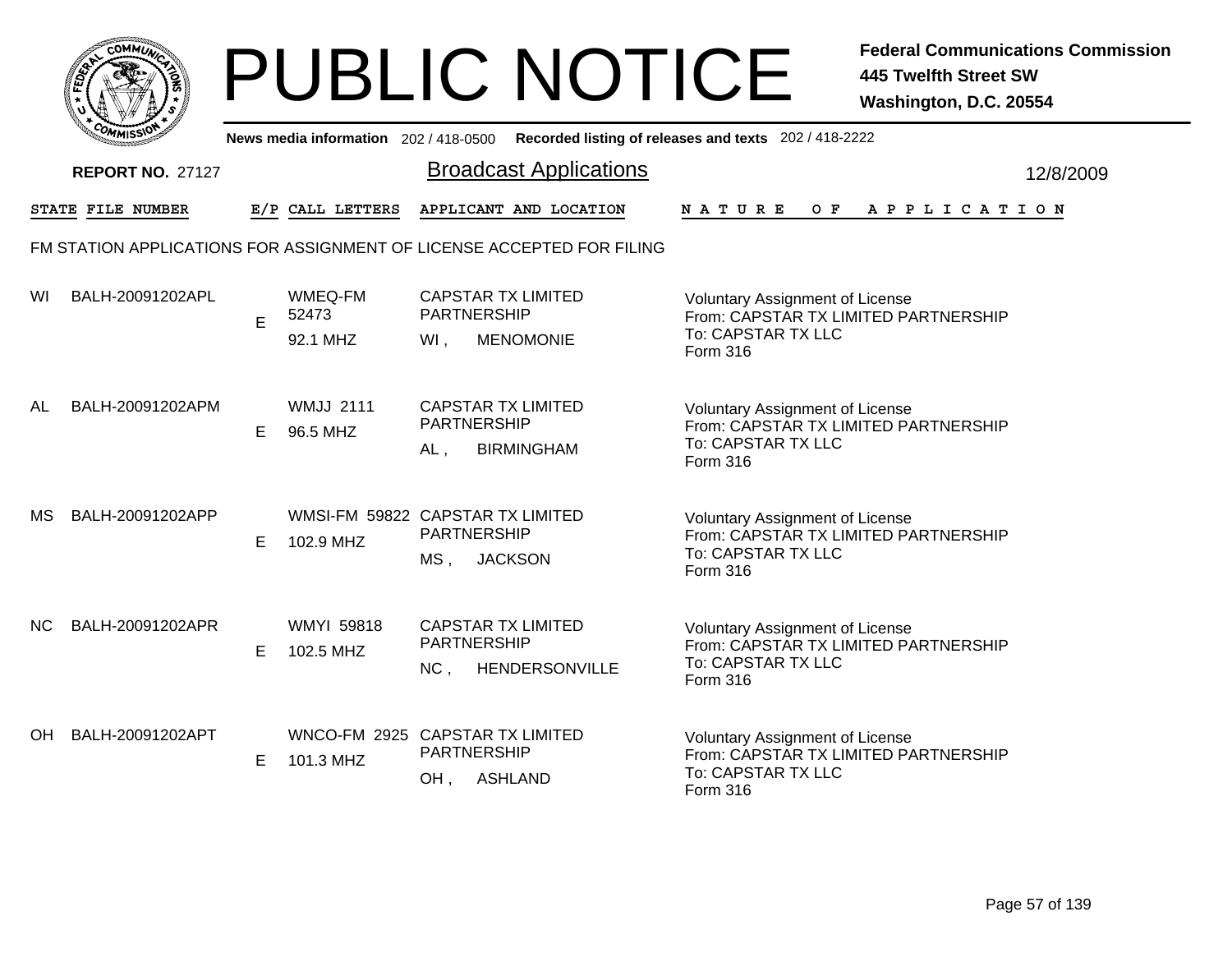

|           | <b>COMMISSION</b>       |   |                                | News media information 202 / 418-0500 Recorded listing of releases and texts 202 / 418-2222 |                                                                                                                  |           |
|-----------|-------------------------|---|--------------------------------|---------------------------------------------------------------------------------------------|------------------------------------------------------------------------------------------------------------------|-----------|
|           | <b>REPORT NO. 27127</b> |   |                                | <b>Broadcast Applications</b>                                                               |                                                                                                                  | 12/8/2009 |
|           | STATE FILE NUMBER       |   | E/P CALL LETTERS               | APPLICANT AND LOCATION                                                                      | NATURE<br>O F<br>A P P L I C A T I O N                                                                           |           |
|           |                         |   |                                | FM STATION APPLICATIONS FOR ASSIGNMENT OF LICENSE ACCEPTED FOR FILING                       |                                                                                                                  |           |
| <b>SC</b> | BALH-20091202APV        | Е | <b>WNOK 19472</b><br>104.7 MHZ | <b>CAPSTAR TX LIMITED</b><br><b>PARTNERSHIP</b><br>SC.<br><b>COLUMBIA</b>                   | <b>Voluntary Assignment of License</b><br>From: CAPSTAR TX LIMITED PARTNERSHIP<br>To: CAPSTAR TX LLC<br>Form 316 |           |
| TN        | BALH-20091202APW        | Е | <b>WNRQ 34392</b><br>105.9 MHZ | <b>CAPSTAR TX LIMITED</b><br>PARTNERSHIP<br><b>NASHVILLE</b><br>$TN$ ,                      | Voluntary Assignment of License<br>From: CAPSTAR TX LIMITED PARTNERSHIP<br>To: CAPSTAR TX LLC<br>Form 316        |           |
| DE        | BALH-20091202APY        | Е | <b>WOSC 4674</b><br>95.9 MHZ   | <b>CAPSTAR TX LIMITED</b><br><b>PARTNERSHIP</b><br>DE,<br><b>BETHANY BEACH</b>              | <b>Voluntary Assignment of License</b><br>From: CAPSTAR TX LIMITED PARTNERSHIP<br>To: CAPSTAR TX LLC<br>Form 316 |           |
| WV.       | BALH-20091202APZ        | E | <b>WOVK 44048</b><br>98.7 MHZ  | <b>CAPSTAR TX LIMITED</b><br>PARTNERSHIP<br>WV,<br><b>WHEELING</b>                          | Voluntary Assignment of License<br>From: CAPSTAR TX LIMITED PARTNERSHIP<br>To: CAPSTAR TX LLC<br>Form 316        |           |
| PA        | BALH-20091202AQA        | E | <b>WPGB 18511</b><br>104.7 MHZ | <b>CAPSTAR TX LIMITED</b><br><b>PARTNERSHIP</b><br>$PA$ ,<br><b>PITTSBURGH</b>              | Voluntary Assignment of License<br>From: CAPSTAR TX LIMITED PARTNERSHIP<br>To: CAPSTAR TX LLC<br>Form 316        |           |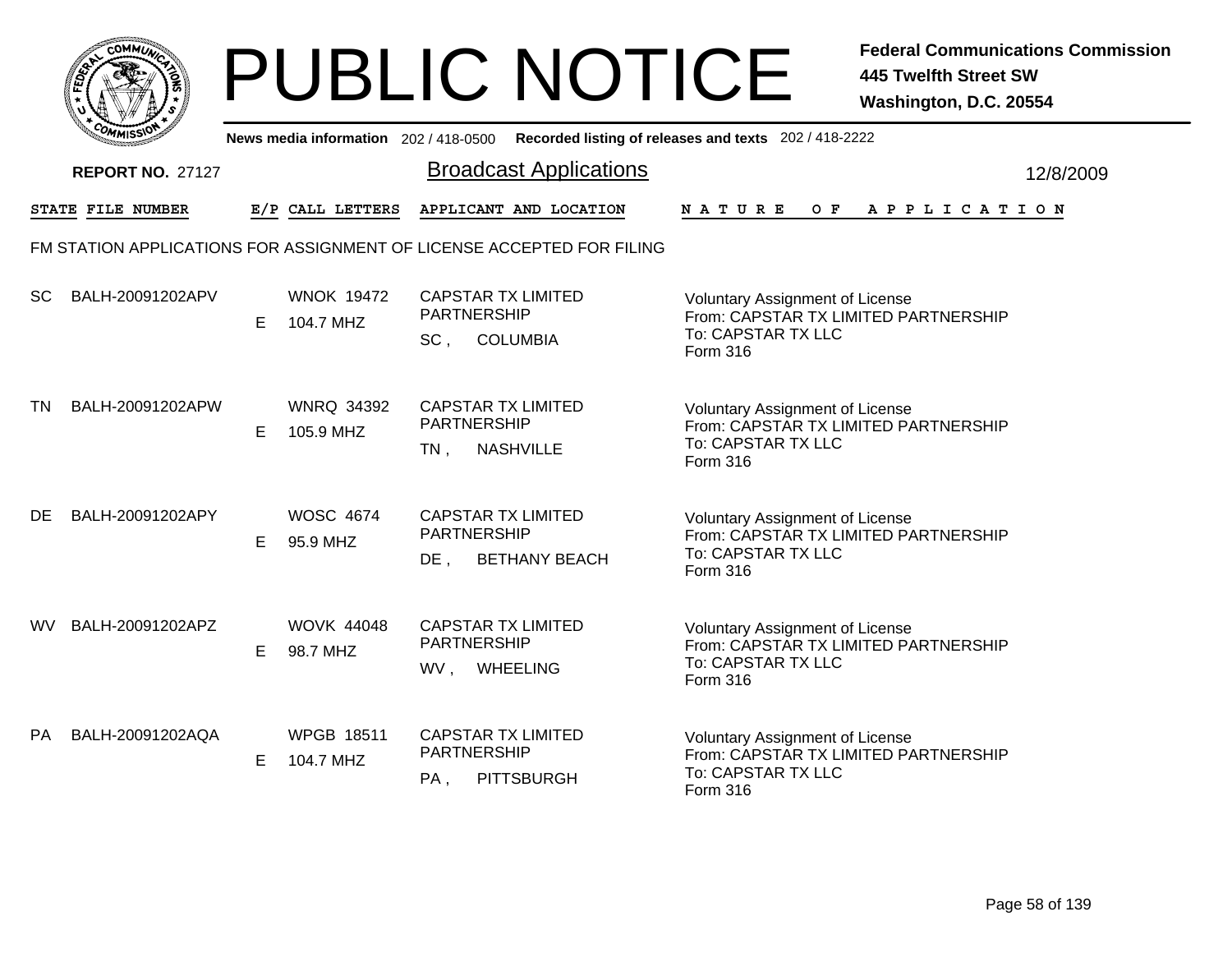

|     | <b>COMMISSION</b>       |    | News media information 202 / 418-0500 |                                                                          | Recorded listing of releases and texts 202 / 418-2222                                                            |           |
|-----|-------------------------|----|---------------------------------------|--------------------------------------------------------------------------|------------------------------------------------------------------------------------------------------------------|-----------|
|     | <b>REPORT NO. 27127</b> |    |                                       | <b>Broadcast Applications</b>                                            |                                                                                                                  | 12/8/2009 |
|     | STATE FILE NUMBER       |    | E/P CALL LETTERS                      | APPLICANT AND LOCATION                                                   | <b>NATURE</b><br>O F<br>A P P L I C A T I O N                                                                    |           |
|     |                         |    |                                       | FM STATION APPLICATIONS FOR ASSIGNMENT OF LICENSE ACCEPTED FOR FILING    |                                                                                                                  |           |
| СT  | BALH-20091202AQB        | E. | <b>WPKX 46965</b><br>97.9 MHZ         | <b>CAPSTAR TX LIMITED</b><br><b>PARTNERSHIP</b><br>CT.<br><b>ENFIELD</b> | <b>Voluntary Assignment of License</b><br>From: CAPSTAR TX LIMITED PARTNERSHIP<br>To: CAPSTAR TX LLC<br>Form 316 |           |
| GA. | BALH-20091202AQD        | E  | WPRW-FM<br>46967<br>107.7 MHZ         | <b>CAPSTAR TX LIMITED</b><br>PARTNERSHIP<br><b>MARTINEZ</b><br>GA,       | <b>Voluntary Assignment of License</b><br>From: CAPSTAR TX LIMITED PARTNERSHIP<br>To: CAPSTAR TX LLC<br>Form 316 |           |
| NY. | BALH-20091202AQE        | Е  | <b>WPYX 73911</b><br>106.5 MHZ        | <b>CAPSTAR TX LIMITED</b><br><b>PARTNERSHIP</b><br><b>ALBANY</b><br>NY,  | Voluntary Assignment of License<br>From: CAPSTAR TX LIMITED PARTNERSHIP<br>To: CAPSTAR TX LLC<br>Form 316        |           |
| GA. | BALH-20091202AQF        | E. | <b>WQBT 8594</b><br>94.1 MHZ          | <b>CAPSTAR TX LIMITED</b><br>PARTNERSHIP<br>SAVANNAH<br>GA,              | Voluntary Assignment of License<br>From: CAPSTAR TX LIMITED PARTNERSHIP<br>To: CAPSTAR TX LLC<br>Form 316        |           |
| WI  | BALH-20091202AQG        | E. | <b>WQBW 26609</b><br>97.3 MHZ         | <b>CAPSTAR TX LIMITED</b><br>PARTNERSHIP<br>WI,<br><b>MILWAUKEE</b>      | Voluntary Assignment of License<br>From: CAPSTAR TX LIMITED PARTNERSHIP<br>To: CAPSTAR TX LLC<br><b>Form 316</b> |           |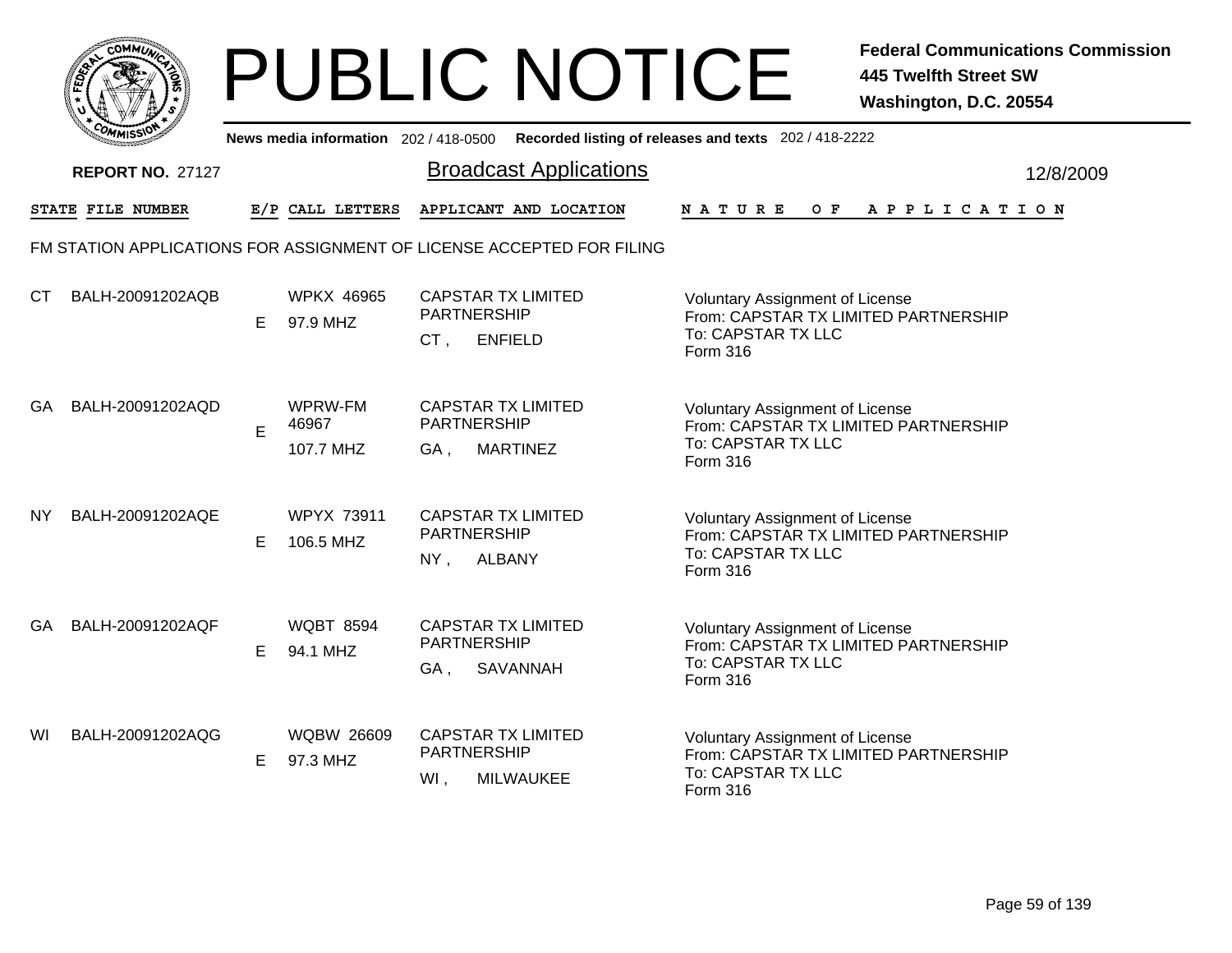

|           | יככוומי                 |   |                                | News media information 202/418-0500 Recorded listing of releases and texts 202/418-2222 |                                                                                                                  |           |  |
|-----------|-------------------------|---|--------------------------------|-----------------------------------------------------------------------------------------|------------------------------------------------------------------------------------------------------------------|-----------|--|
|           | <b>REPORT NO. 27127</b> |   |                                | <b>Broadcast Applications</b>                                                           |                                                                                                                  | 12/8/2009 |  |
|           | STATE FILE NUMBER       |   | E/P CALL LETTERS               | APPLICANT AND LOCATION                                                                  | $O$ $F$<br>A P P L I C A T I O N<br><b>NATURE</b>                                                                |           |  |
|           |                         |   |                                | FM STATION APPLICATIONS FOR ASSIGNMENT OF LICENSE ACCEPTED FOR FILING                   |                                                                                                                  |           |  |
| <b>AL</b> | BALH-20091202AQH        | Е | <b>WQEN 22997</b><br>103.7 MHZ | <b>CAPSTAR TX LIMITED</b><br><b>PARTNERSHIP</b><br><b>TRUSSVILLE</b><br>AL,             | Voluntary Assignment of License<br>From: CAPSTAR TX LIMITED PARTNERSHIP<br>To: CAPSTAR TX LLC<br>Form 316        |           |  |
| MD        | BALH-20091202AQI        | Е | <b>WQHQ 28166</b><br>104.7 MHZ | <b>CAPSTAR TX LIMITED</b><br><b>PARTNERSHIP</b><br><b>OCEAN CITY - SALISBU</b><br>MD .  | <b>Voluntary Assignment of License</b><br>From: CAPSTAR TX LIMITED PARTNERSHIP<br>To: CAPSTAR TX LLC<br>Form 316 |           |  |
| МS        | BALH-20091202AQJ        | Е | <b>WQJQ 6482</b><br>105.1 MHZ  | <b>CAPSTAR TX LIMITED</b><br><b>PARTNERSHIP</b><br>$MS$ ,<br><b>KOSCIUSKO</b>           | Voluntary Assignment of License<br>From: CAPSTAR TX LIMITED PARTNERSHIP<br>To: CAPSTAR TX LLC<br>Form 316        |           |  |
| MI        | BALH-20091202AQK        | Е | <b>WQKL 47117</b><br>107.1 MHZ | <b>CAPSTAR TX LIMITED</b><br><b>PARTNERSHIP</b><br><b>ANN ARBOR</b><br>$MI$ ,           | <b>Voluntary Assignment of License</b><br>From: CAPSTAR TX LIMITED PARTNERSHIP<br>To: CAPSTAR TX LLC<br>Form 316 |           |  |
| FL.       | BALH-20091202AQL        | Е | <b>WQOL 67604</b><br>103.7 MHZ | <b>CAPSTAR TX LIMITED</b><br>PARTNERSHIP<br><b>VERO BEACH</b><br>FL,                    | <b>Voluntary Assignment of License</b><br>From: CAPSTAR TX LIMITED PARTNERSHIP<br>To: CAPSTAR TX LLC<br>Form 316 |           |  |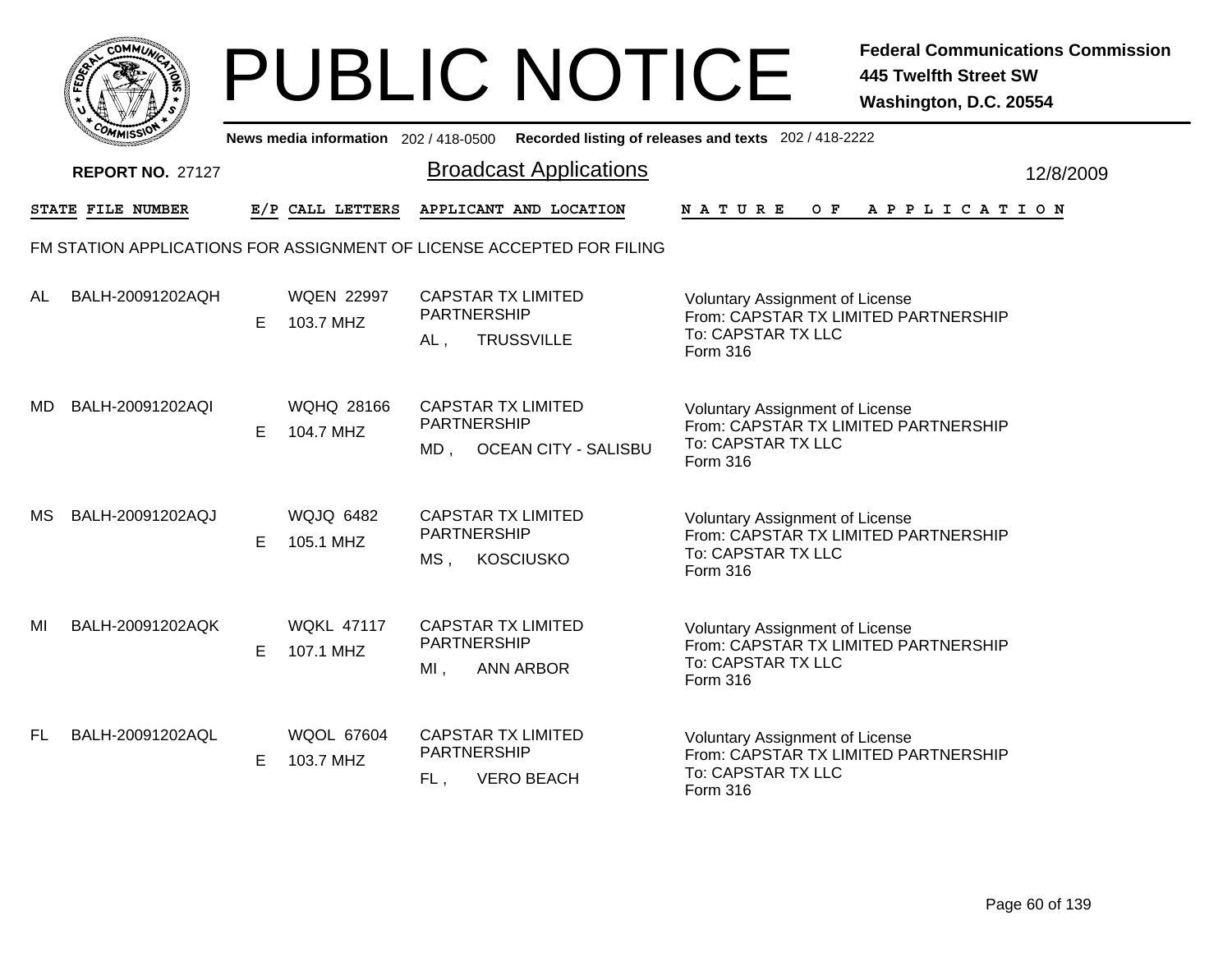|       | MMUNICT<br>c۵۱ |  |
|-------|----------------|--|
| FEDET |                |  |
|       |                |  |
|       | COMI<br>MISS   |  |

|     | יככוומדי                |   |                                | News media information 202/418-0500 Recorded listing of releases and texts 202/418-2222                                                                                                                               |                       |           |
|-----|-------------------------|---|--------------------------------|-----------------------------------------------------------------------------------------------------------------------------------------------------------------------------------------------------------------------|-----------------------|-----------|
|     | <b>REPORT NO. 27127</b> |   |                                | <b>Broadcast Applications</b>                                                                                                                                                                                         |                       | 12/8/2009 |
|     | STATE FILE NUMBER       |   | E/P CALL LETTERS               | APPLICANT AND LOCATION<br>$O$ $\bf{F}$<br><b>NATURE</b>                                                                                                                                                               | A P P L I C A T I O N |           |
|     |                         |   |                                | FM STATION APPLICATIONS FOR ASSIGNMENT OF LICENSE ACCEPTED FOR FILING                                                                                                                                                 |                       |           |
| WI  | BALH-20091202AQM        | E | <b>WQRB 5870</b><br>95.1 MHZ   | <b>CAPSTAR TX LIMITED</b><br>Voluntary Assignment of License<br><b>PARTNERSHIP</b><br>From: CAPSTAR TX LIMITED PARTNERSHIP<br>To: CAPSTAR TX LLC<br>WI,<br><b>BLOOMER</b><br>Form 316                                 |                       |           |
| NΗ  | BALH-20091202AQN        | E | WQSO 53388<br>96.7 MHZ         | <b>CAPSTAR TX LIMITED</b><br><b>Voluntary Assignment of License</b><br><b>PARTNERSHIP</b><br>From: CAPSTAR TX LIMITED PARTNERSHIP<br>To: CAPSTAR TX LLC<br><b>ROCHESTER</b><br>$NH$ ,<br>Form 316                     |                       |           |
| МS  | BALH-20091202AQO        | E | <b>WQYZ 24513</b><br>92.5 MHZ  | <b>CAPSTAR TX LIMITED</b><br><b>Voluntary Assignment of License</b><br><b>PARTNERSHIP</b><br>From: CAPSTAR TX LIMITED PARTNERSHIP<br>To: CAPSTAR TX LLC<br>MS <sub>1</sub><br><b>OCEAN SPRINGS</b><br><b>Form 316</b> |                       |           |
| NС  | BALH-20091202AQP        | E | <b>WRDU 73936</b><br>106.1 MHZ | <b>CAPSTAR TX LIMITED</b><br><b>Voluntary Assignment of License</b><br><b>PARTNERSHIP</b><br>From: CAPSTAR TX LIMITED PARTNERSHIP<br>To: CAPSTAR TX LLC<br>NC,<br><b>KNIGHTDALE</b><br>Form 316                       |                       |           |
| NC. | BALH-20091202AQQ        | E | <b>WRFX 53970</b><br>99.7 MHZ  | <b>CAPSTAR TX LIMITED</b><br>Voluntary Assignment of License<br>PARTNERSHIP<br>From: CAPSTAR TX LIMITED PARTNERSHIP<br>To: CAPSTAR TX LLC<br>NC,<br><b>KANNAPOLIS</b><br>Form 316                                     |                       |           |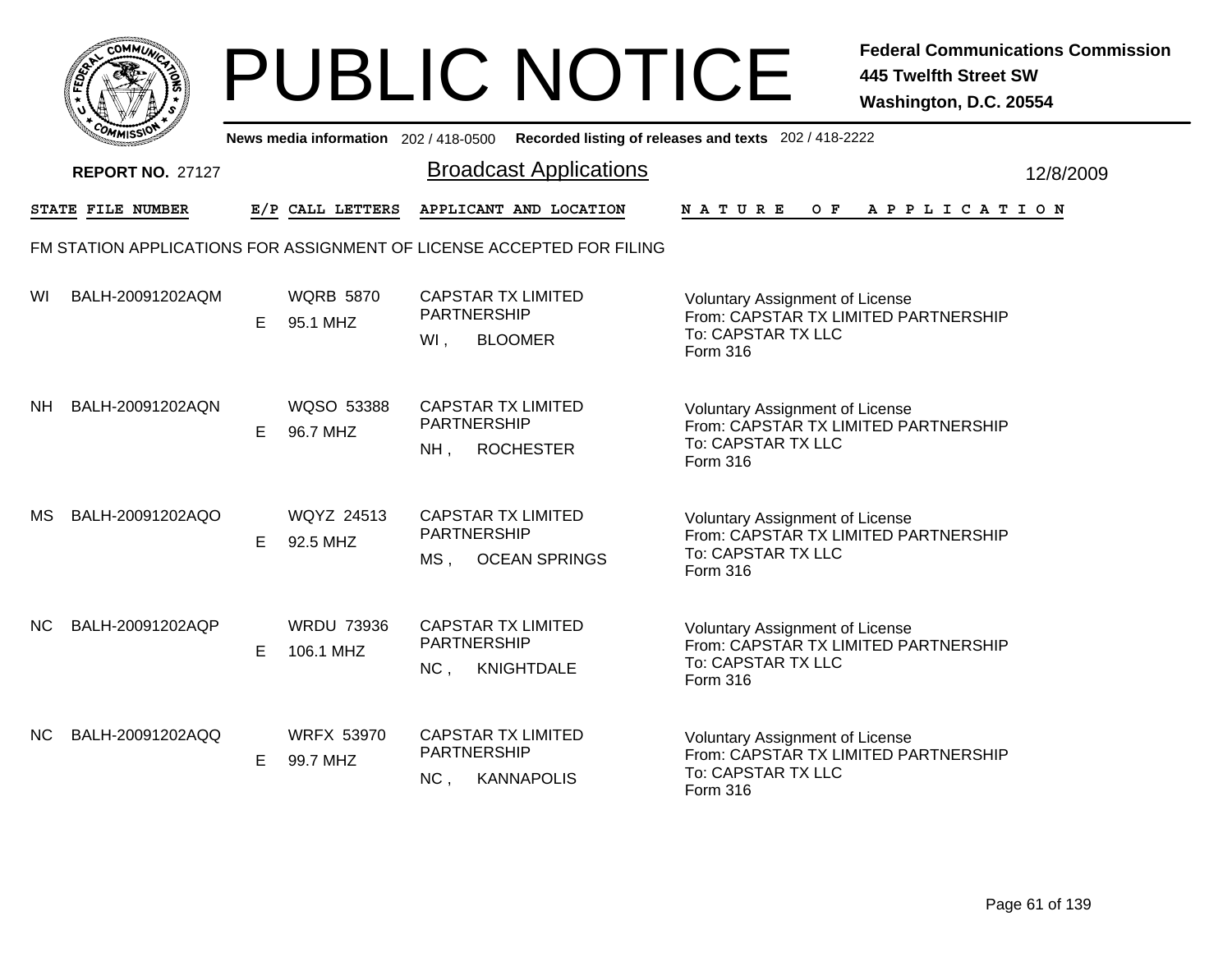

|     | יככוומדי                |   |                                               |        | News media information 202/418-0500 Recorded listing of releases and texts 202/418-2222 |               |                                                                                                      |  |     |  |  |                       |  |           |  |
|-----|-------------------------|---|-----------------------------------------------|--------|-----------------------------------------------------------------------------------------|---------------|------------------------------------------------------------------------------------------------------|--|-----|--|--|-----------------------|--|-----------|--|
|     | <b>REPORT NO. 27127</b> |   |                                               |        | <b>Broadcast Applications</b>                                                           |               |                                                                                                      |  |     |  |  |                       |  | 12/8/2009 |  |
|     | STATE FILE NUMBER       |   | E/P CALL LETTERS                              |        | APPLICANT AND LOCATION                                                                  | <b>NATURE</b> |                                                                                                      |  | O F |  |  | A P P L I C A T I O N |  |           |  |
|     |                         |   |                                               |        | FM STATION APPLICATIONS FOR ASSIGNMENT OF LICENSE ACCEPTED FOR FILING                   |               |                                                                                                      |  |     |  |  |                       |  |           |  |
| FL. | BALH-20091202AQR        | E | <b>WRLX 20442</b><br>92.1 MHZ                 | FL.    | <b>CAPSTAR TX LIMITED</b><br><b>PARTNERSHIP</b><br><b>WEST PALM BEACH</b>               | Form 316      | Voluntary Assignment of License<br>From: CAPSTAR TX LIMITED PARTNERSHIP<br>To: CAPSTAR TX LLC        |  |     |  |  |                       |  |           |  |
| VA  | BALH-20091202AQS        | E | <b>WROV-FM</b><br>37747<br>96.3 MHZ           | VA,    | <b>CAPSTAR TX LIMITED</b><br><b>PARTNERSHIP</b><br><b>MARTINSVILLE</b>                  | Form 316      | <b>Voluntary Assignment of License</b><br>From: CAPSTAR TX LIMITED PARTNERSHIP<br>To: CAPSTAR TX LLC |  |     |  |  |                       |  |           |  |
| AL  | BALH-20091202AQT        | E | <b>WRTR 48645</b><br>105.9 MHZ                | $AL$ , | <b>CAPSTAR TX LIMITED</b><br><b>PARTNERSHIP</b><br><b>BROOKWOOD</b>                     | Form 316      | <b>Voluntary Assignment of License</b><br>From: CAPSTAR TX LIMITED PARTNERSHIP<br>To: CAPSTAR TX LLC |  |     |  |  |                       |  |           |  |
| NC. | BALH-20091202AQU        | E | WRVA-FM 74125 CAPSTAR TX LIMITED<br>100.7 MHZ | NC,    | PARTNERSHIP<br><b>ROCKY MOUNT</b>                                                       | Form 316      | <b>Voluntary Assignment of License</b><br>From: CAPSTAR TX LIMITED PARTNERSHIP<br>To: CAPSTAR TX LLC |  |     |  |  |                       |  |           |  |
| TN  | BALH-20091202AQV        | E | WRVW 59824<br>107.5 MHZ                       | $TN$ , | <b>CAPSTAR TX LIMITED</b><br>PARTNERSHIP<br><b>LEBANON</b>                              | Form 316      | <b>Voluntary Assignment of License</b><br>From: CAPSTAR TX LIMITED PARTNERSHIP<br>To: CAPSTAR TX LLC |  |     |  |  |                       |  |           |  |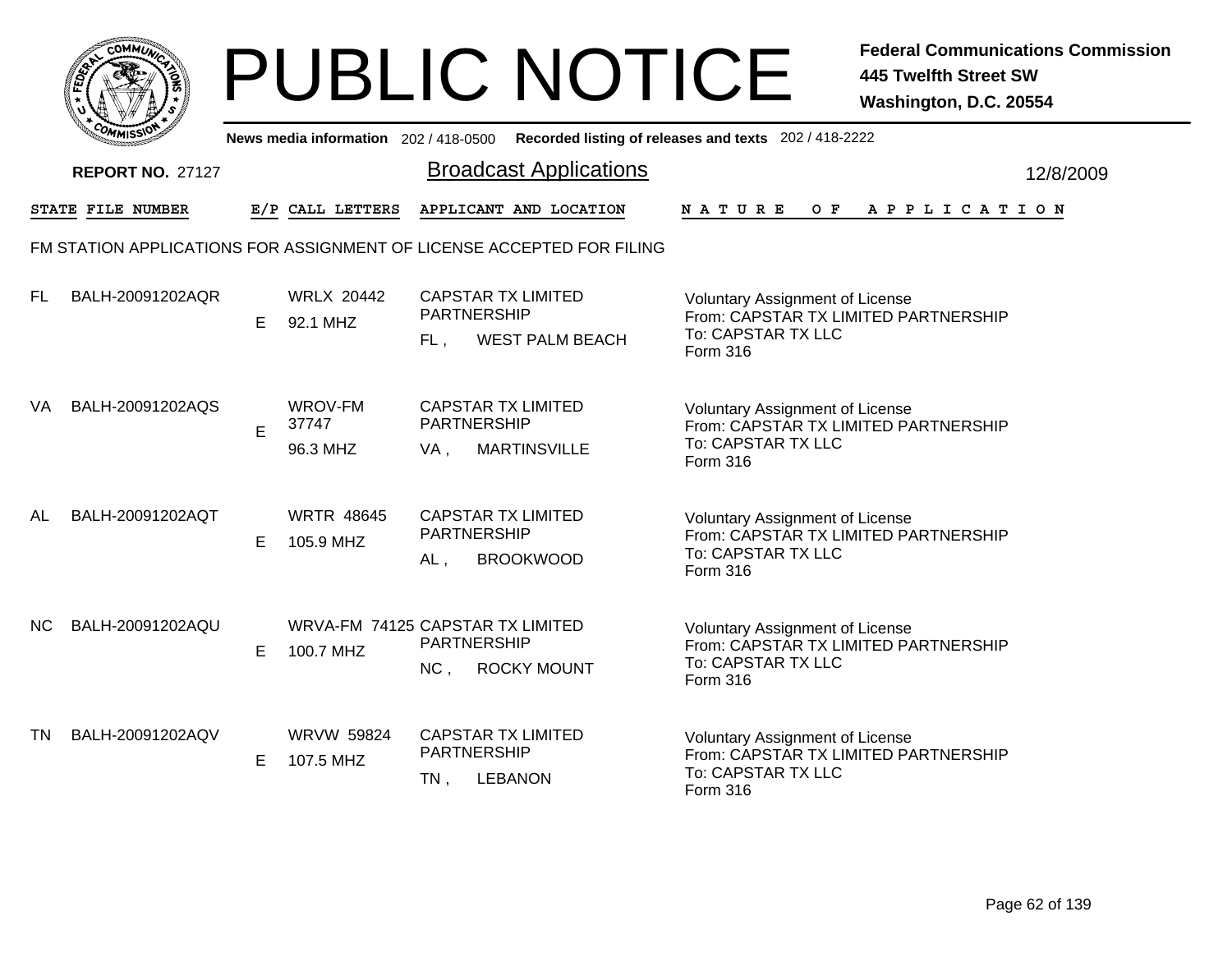|           | MMUNICT<br>ດ<br>Ċ,  |  |
|-----------|---------------------|--|
| ট্রু<br>c |                     |  |
|           |                     |  |
|           | COMI<br>MISS<br>--- |  |

|           | COMMISSIO               |    | News media information 202 / 418-0500        |        |                                                                       | Recorded listing of releases and texts 202 / 418-2222                                                            |           |
|-----------|-------------------------|----|----------------------------------------------|--------|-----------------------------------------------------------------------|------------------------------------------------------------------------------------------------------------------|-----------|
|           | <b>REPORT NO. 27127</b> |    |                                              |        | <b>Broadcast Applications</b>                                         |                                                                                                                  | 12/8/2009 |
|           | STATE FILE NUMBER       |    | E/P CALL LETTERS                             |        | APPLICANT AND LOCATION                                                | <b>NATURE</b><br>OF APPLICATION                                                                                  |           |
|           |                         |    |                                              |        | FM STATION APPLICATIONS FOR ASSIGNMENT OF LICENSE ACCEPTED FOR FILING |                                                                                                                  |           |
| GA.       | BALH-20091202AQW        | E  | WRXR-FM<br>72375<br>105.5 MHZ                | GA,    | <b>CAPSTAR TX LIMITED</b><br>PARTNERSHIP<br><b>ROSSVILLE</b>          | Voluntary Assignment of License<br>From: CAPSTAR TX LIMITED PARTNERSHIP<br>To: CAPSTAR TX LLC<br>Form 316        |           |
| IN        | BALH-20091202AQX        | E. | <b>WRZX 59589</b><br>103.3 MHZ               | IN,    | <b>CAPSTAR TX LIMITED</b><br>PARTNERSHIP<br><b>INDIANAPOLIS</b>       | <b>Voluntary Assignment of License</b><br>From: CAPSTAR TX LIMITED PARTNERSHIP<br>To: CAPSTAR TX LLC<br>Form 316 |           |
| <b>MD</b> | BALH-20091202AQZ        | Е  | WSBY-FM 13673 CAPSTAR TX LIMITED<br>98.9 MHZ | $MD$ , | <b>PARTNERSHIP</b><br><b>SALISBURY</b>                                | <b>Voluntary Assignment of License</b><br>From: CAPSTAR TX LIMITED PARTNERSHIP<br>To: CAPSTAR TX LLC<br>Form 316 |           |
| <b>KY</b> | BALH-20091202ARA        | Е  | <b>WSEK 37027</b><br>93.9 MHZ                | KY,    | <b>CAPSTAR TX LIMITED</b><br><b>PARTNERSHIP</b><br><b>BURNSIDE</b>    | <b>Voluntary Assignment of License</b><br>From: CAPSTAR TX LIMITED PARTNERSHIP<br>To: CAPSTAR TX LLC<br>Form 316 |           |
| <b>TN</b> | BALH-20091202ARE        | E. | WSIX-FM 59815 CAPSTAR TX LIMITED<br>97.9 MHZ | $TN$ , | PARTNERSHIP<br><b>NASHVILLE</b>                                       | Voluntary Assignment of License<br>From: CAPSTAR TX LIMITED PARTNERSHIP<br>To: CAPSTAR TX LLC<br>Form 316        |           |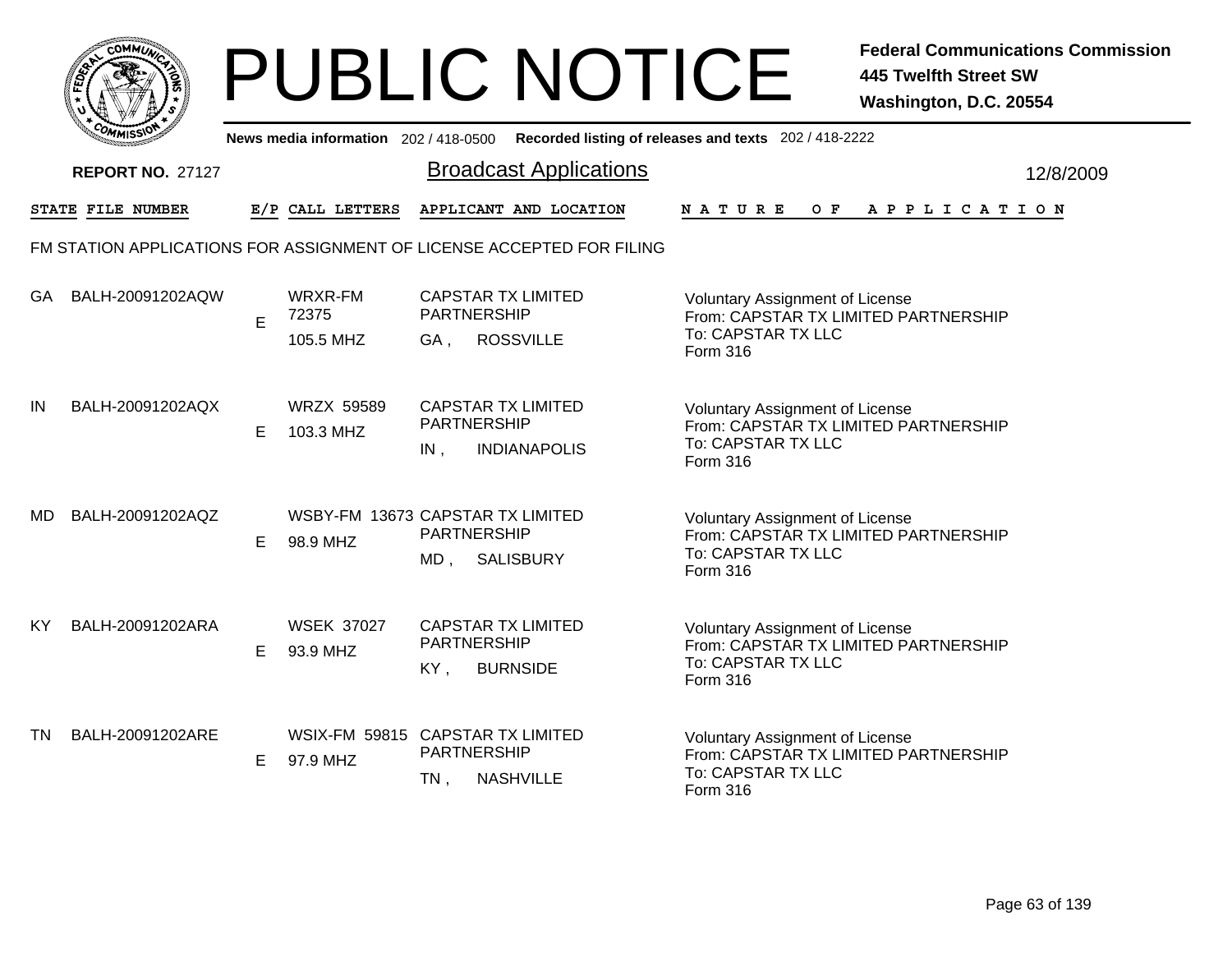|              | MMUNICT<br>CO. |  |
|--------------|----------------|--|
| <b>FEDET</b> |                |  |
|              |                |  |
|              | COMI<br>MISS   |  |

|     | COMMISSIC                |   |                                               |                           | News media information 202 / 418-0500 Recorded listing of releases and texts 202 / 418-2222 |                                                                                                                  |           |
|-----|--------------------------|---|-----------------------------------------------|---------------------------|---------------------------------------------------------------------------------------------|------------------------------------------------------------------------------------------------------------------|-----------|
|     | <b>REPORT NO. 27127</b>  |   |                                               |                           | <b>Broadcast Applications</b>                                                               |                                                                                                                  | 12/8/2009 |
|     | <b>STATE FILE NUMBER</b> |   | E/P CALL LETTERS                              |                           | APPLICANT AND LOCATION                                                                      | N A T U R E<br>OF APPLICATION                                                                                    |           |
|     |                          |   |                                               |                           | FM STATION APPLICATIONS FOR ASSIGNMENT OF LICENSE ACCEPTED FOR FILING                       |                                                                                                                  |           |
| ME  | BALH-20091202ARG         | E | <b>WSKX 35218</b><br>95.3 MHZ                 | PARTNERSHIP<br>ME .       | <b>CAPSTAR TX LIMITED</b><br><b>YORK CENTER</b>                                             | Voluntary Assignment of License<br>From: CAPSTAR TX LIMITED PARTNERSHIP<br>To: CAPSTAR TX LLC<br>Form 316        |           |
| МA  | BALH-20091202ARH         | E | WSNE-FM 74069 CAPSTAR TX LIMITED<br>93.3 MHZ  | PARTNERSHIP<br>MA,        | <b>TAUNTON</b>                                                                              | <b>Voluntary Assignment of License</b><br>From: CAPSTAR TX LIMITED PARTNERSHIP<br>To: CAPSTAR TX LLC<br>Form 316 |           |
| MA  | BALH-20091202ARJ         | E | <b>WSRS 35225</b><br>96.1 MHZ                 | PARTNERSHIP<br>MA,        | <b>CAPSTAR TX LIMITED</b><br><b>WORCESTER</b>                                               | <b>Voluntary Assignment of License</b><br>From: CAPSTAR TX LIMITED PARTNERSHIP<br>To: CAPSTAR TX LLC<br>Form 316 |           |
| SC. | BALH-20091202ARK         | Е | WSSL-FM 59819 CAPSTAR TX LIMITED<br>100.5 MHZ | <b>PARTNERSHIP</b><br>SC, | <b>GRAY COURT</b>                                                                           | Voluntary Assignment of License<br>From: CAPSTAR TX LIMITED PARTNERSHIP<br>To: CAPSTAR TX LLC<br>Form 316        |           |
| MS. | BALH-20091202ARL         | Е | WSTZ-FM 37177 CAPSTAR TX LIMITED<br>106.7 MHZ | PARTNERSHIP<br>MS,        | <b>VICKSBURG</b>                                                                            | Voluntary Assignment of License<br>From: CAPSTAR TX LIMITED PARTNERSHIP<br>To: CAPSTAR TX LLC<br>Form 316        |           |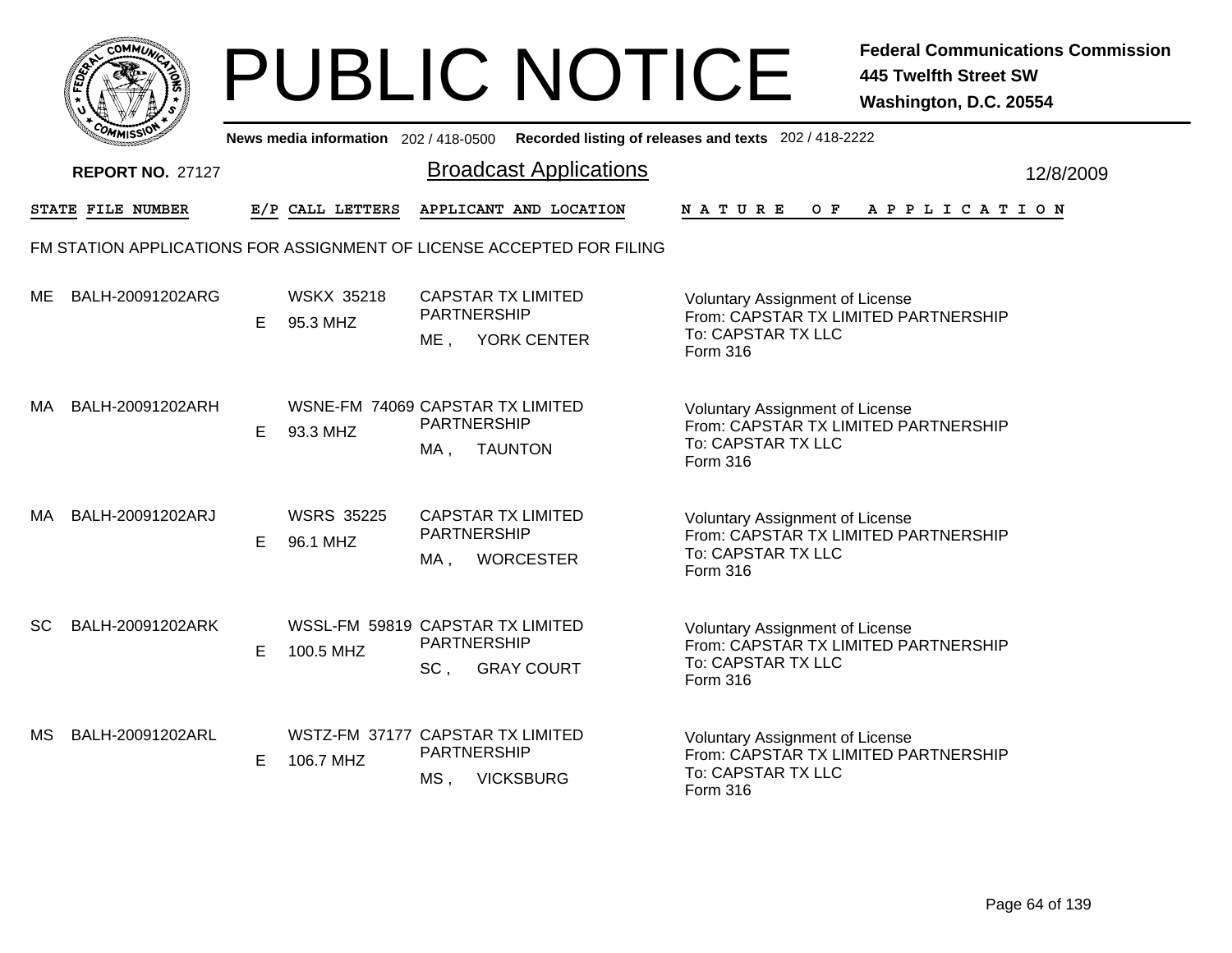|                                 | MMUNICY<br>ום<br>C. |    |
|---------------------------------|---------------------|----|
| 8<br>c                          |                     |    |
|                                 |                     | г. |
| $c_{O_{\textit{M}_\textit{I}}}$ | MISS                |    |

|           | יככוומדי                                                              |    |                                               |                                                                          | News media information 202/418-0500 Recorded listing of releases and texts 202/418-2222 |                                                                                                                         |  |  |  |                |           |
|-----------|-----------------------------------------------------------------------|----|-----------------------------------------------|--------------------------------------------------------------------------|-----------------------------------------------------------------------------------------|-------------------------------------------------------------------------------------------------------------------------|--|--|--|----------------|-----------|
|           | <b>REPORT NO. 27127</b>                                               |    |                                               |                                                                          | <b>Broadcast Applications</b>                                                           |                                                                                                                         |  |  |  |                | 12/8/2009 |
|           | STATE FILE NUMBER                                                     |    | E/P CALL LETTERS                              |                                                                          | APPLICANT AND LOCATION                                                                  | <b>NATURE</b>                                                                                                           |  |  |  | OF APPLICATION |           |
|           | FM STATION APPLICATIONS FOR ASSIGNMENT OF LICENSE ACCEPTED FOR FILING |    |                                               |                                                                          |                                                                                         |                                                                                                                         |  |  |  |                |           |
| OH.       | BALH-20091202ARM                                                      | E. | <b>WSWR 66247</b><br>100.1 MHZ                | <b>CAPSTAR TX LIMITED</b><br><b>PARTNERSHIP</b><br><b>SHELBY</b><br>OH,  |                                                                                         | <b>Voluntary Assignment of License</b><br>From: CAPSTAR TX LIMITED PARTNERSHIP<br>To: CAPSTAR TX LLC<br>Form 316        |  |  |  |                |           |
| AL        | BALH-20091202ARO                                                      | E. | WTAK-FM 25383 CAPSTAR TX LIMITED<br>106.1 MHZ | <b>PARTNERSHIP</b><br>AL,                                                | <b>HARTSELLE</b>                                                                        | <b>Voluntary Assignment of License</b><br>From: CAPSTAR TX LIMITED PARTNERSHIP<br>To: CAPSTAR TX LLC<br><b>Form 316</b> |  |  |  |                |           |
| <b>WV</b> | BALH-20091202ARQ                                                      | E. | WTCR-FM 7983 CAPSTAR TX LIMITED<br>103.3 MHZ  | <b>PARTNERSHIP</b><br>WV,                                                | <b>HUNTINGTON</b>                                                                       | <b>Voluntary Assignment of License</b><br>From: CAPSTAR TX LIMITED PARTNERSHIP<br>To: CAPSTAR TX LLC<br>Form 316        |  |  |  |                |           |
| NY.       | BALH-20091202ARU                                                      | E. | WTRY-FM 8563 CAPSTAR TX LIMITED<br>98.3 MHZ   | <b>PARTNERSHIP</b><br>$NY$ ,                                             | <b>ROTTERDAM</b>                                                                        | <b>Voluntary Assignment of License</b><br>From: CAPSTAR TX LIMITED PARTNERSHIP<br>To: CAPSTAR TX LLC<br>Form 316        |  |  |  |                |           |
| AL        | BALH-20091202ARX                                                      | E. | <b>WTXT 68418</b><br>98.1 MHZ                 | <b>CAPSTAR TX LIMITED</b><br><b>PARTNERSHIP</b><br><b>FAYETTE</b><br>AL, |                                                                                         | <b>Voluntary Assignment of License</b><br>From: CAPSTAR TX LIMITED PARTNERSHIP<br>To: CAPSTAR TX LLC<br>Form 316        |  |  |  |                |           |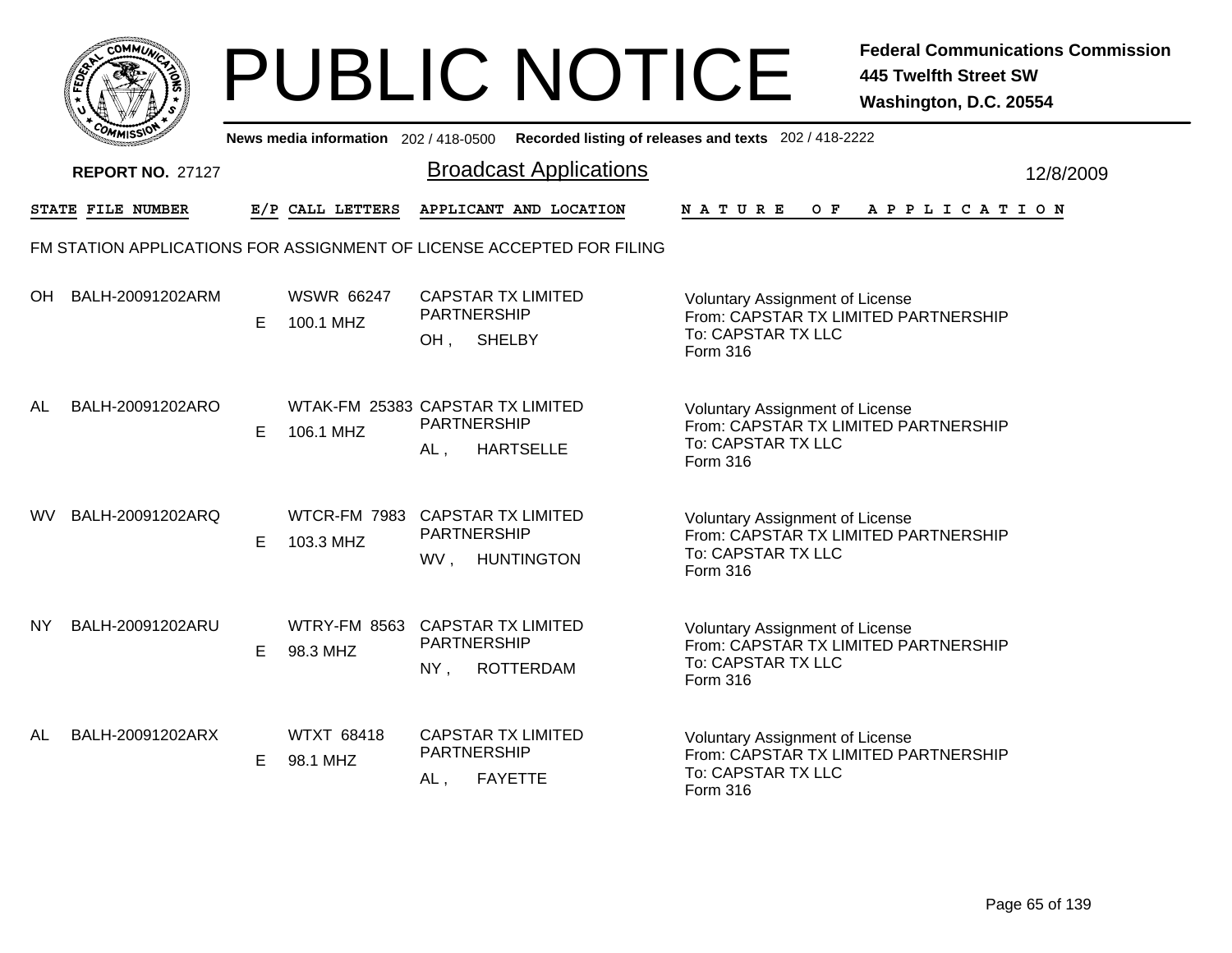

|           | <b>COMMISSIO</b>        |   | News media information 202 / 418-0500 |                                                                               | Recorded listing of releases and texts 202 / 418-2222                                                                   |           |
|-----------|-------------------------|---|---------------------------------------|-------------------------------------------------------------------------------|-------------------------------------------------------------------------------------------------------------------------|-----------|
|           | <b>REPORT NO. 27127</b> |   |                                       | <b>Broadcast Applications</b>                                                 |                                                                                                                         | 12/8/2009 |
|           | STATE FILE NUMBER       |   | E/P CALL LETTERS                      | APPLICANT AND LOCATION                                                        | NATURE<br>O F<br>A P P L I C A T I O N                                                                                  |           |
|           |                         |   |                                       | FM STATION APPLICATIONS FOR ASSIGNMENT OF LICENSE ACCEPTED FOR FILING         |                                                                                                                         |           |
| KY        | BALH-20091202ARY        | Е | <b>WUBT 34387</b><br>101.1 MHZ        | <b>CAPSTAR TX LIMITED</b><br><b>PARTNERSHIP</b><br>KY.<br><b>RUSSELLVILLE</b> | <b>Voluntary Assignment of License</b><br>From: CAPSTAR TX LIMITED PARTNERSHIP<br>To: CAPSTAR TX LLC<br>Form 316        |           |
| <b>VA</b> | BALH-20091202ARZ        | E | WUSQ-FM<br>74160<br>102.5 MHZ         | <b>CAPSTAR TX LIMITED</b><br>PARTNERSHIP<br><b>WINCHESTER</b><br>VA,          | <b>Voluntary Assignment of License</b><br>From: CAPSTAR TX LIMITED PARTNERSHIP<br>To: CAPSTAR TX LLC<br><b>Form 316</b> |           |
| <b>TN</b> | BALH-20091202ASA        | Е | <b>WUSY 12315</b><br>100.7 MHZ        | <b>CAPSTAR TX LIMITED</b><br><b>PARTNERSHIP</b><br><b>CLEVELAND</b><br>$TN$ , | <b>Voluntary Assignment of License</b><br>From: CAPSTAR TX LIMITED PARTNERSHIP<br>To: CAPSTAR TX LLC<br>Form 316        |           |
| NC.       | BALH-20091202ASB        | Е | <b>WVBZ 74204</b><br>100.3 MHZ        | <b>CAPSTAR TX LIMITED</b><br>PARTNERSHIP<br>NC,<br><b>HIGH POINT</b>          | <b>Voluntary Assignment of License</b><br>From: CAPSTAR TX LIMITED PARTNERSHIP<br>To: CAPSTAR TX LLC<br><b>Form 316</b> |           |
| OH.       | BALH-20091202ASD        | Е | <b>WVKF 50150</b><br>95.7 MHZ         | <b>CAPSTAR TX LIMITED</b><br>PARTNERSHIP<br><b>SHADYSIDE</b><br>OH,           | Voluntary Assignment of License<br>From: CAPSTAR TX LIMITED PARTNERSHIP<br>To: CAPSTAR TX LLC<br>Form 316               |           |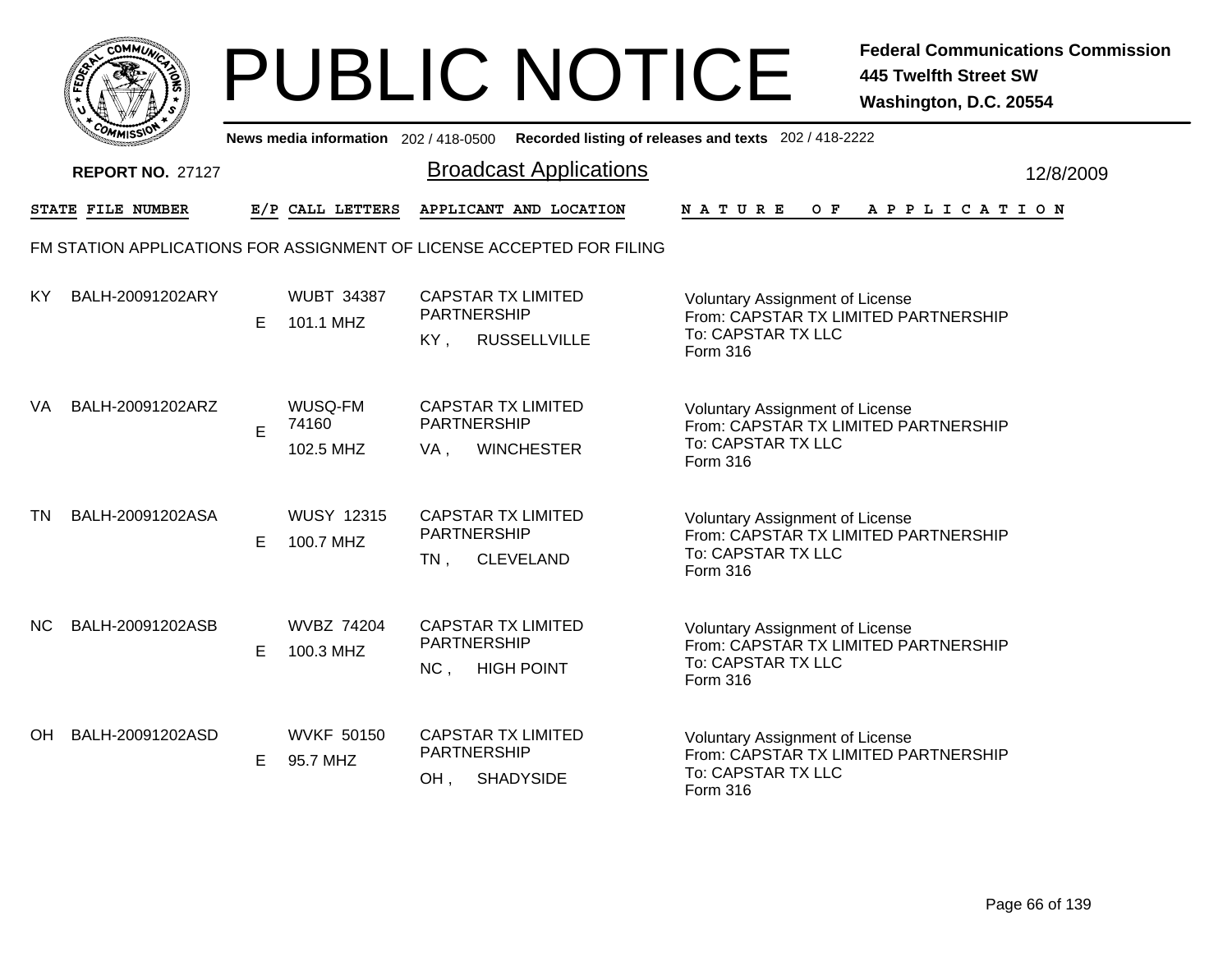

|     | <b>COMMISS"</b>          |   |                               |        | News media information 202 / 418-0500 Recorded listing of releases and texts 202 / 418-2222 |                                                                                                                  |           |
|-----|--------------------------|---|-------------------------------|--------|---------------------------------------------------------------------------------------------|------------------------------------------------------------------------------------------------------------------|-----------|
|     | <b>REPORT NO. 27127</b>  |   |                               |        | <b>Broadcast Applications</b>                                                               |                                                                                                                  | 12/8/2009 |
|     | <b>STATE FILE NUMBER</b> |   | E/P CALL LETTERS              |        | APPLICANT AND LOCATION                                                                      | <b>NATURE</b><br>O F<br>A P P L I C A T I O N                                                                    |           |
|     |                          |   |                               |        | FM STATION APPLICATIONS FOR ASSIGNMENT OF LICENSE ACCEPTED FOR FILING                       |                                                                                                                  |           |
| PA  | BALH-20091202ASF         | Е | <b>WVRT 58313</b><br>97.7 MHZ | $PA$ . | <b>CAPSTAR TX LIMITED</b><br><b>PARTNERSHIP</b><br><b>MILL HALL</b>                         | <b>Voluntary Assignment of License</b><br>From: CAPSTAR TX LIMITED PARTNERSHIP<br>To: CAPSTAR TX LLC<br>Form 316 |           |
| MD. | BALH-20091202ASG         | E | <b>WWFG 74179</b><br>99.9 MHZ | MD,    | <b>CAPSTAR TX LIMITED</b><br><b>PARTNERSHIP</b><br><b>OCEAN CITY</b>                        | <b>Voluntary Assignment of License</b><br>From: CAPSTAR TX LIMITED PARTNERSHIP<br>To: CAPSTAR TX LLC<br>Form 316 |           |
| AL  | BALH-20091202ASH         | Е | <b>WWMG 8662</b><br>97.1 MHZ  | $AL$ , | <b>CAPSTAR TX LIMITED</b><br><b>PARTNERSHIP</b><br><b>MILLBROOK</b>                         | <b>Voluntary Assignment of License</b><br>From: CAPSTAR TX LIMITED PARTNERSHIP<br>To: CAPSTAR TX LLC<br>Form 316 |           |
| MI  | BALH-20091202ASL         | E | WWWW-FM<br>41080<br>102.9 MHZ | $MI$ , | <b>CAPSTAR TX LIMITED</b><br><b>PARTNERSHIP</b><br><b>ANN ARBOR</b>                         | Voluntary Assignment of License<br>From: CAPSTAR TX LIMITED PARTNERSHIP<br>To: CAPSTAR TX LLC<br><b>Form 316</b> |           |
| СT  | BALH-20091202ASM         | Е | <b>WWYZ 74205</b><br>92.5 MHZ | CT,    | <b>CAPSTAR TX LIMITED</b><br><b>PARTNERSHIP</b><br><b>WATERBURY</b>                         | Voluntary Assignment of License<br>From: CAPSTAR TX LIMITED PARTNERSHIP<br>To: CAPSTAR TX LLC<br><b>Form 316</b> |           |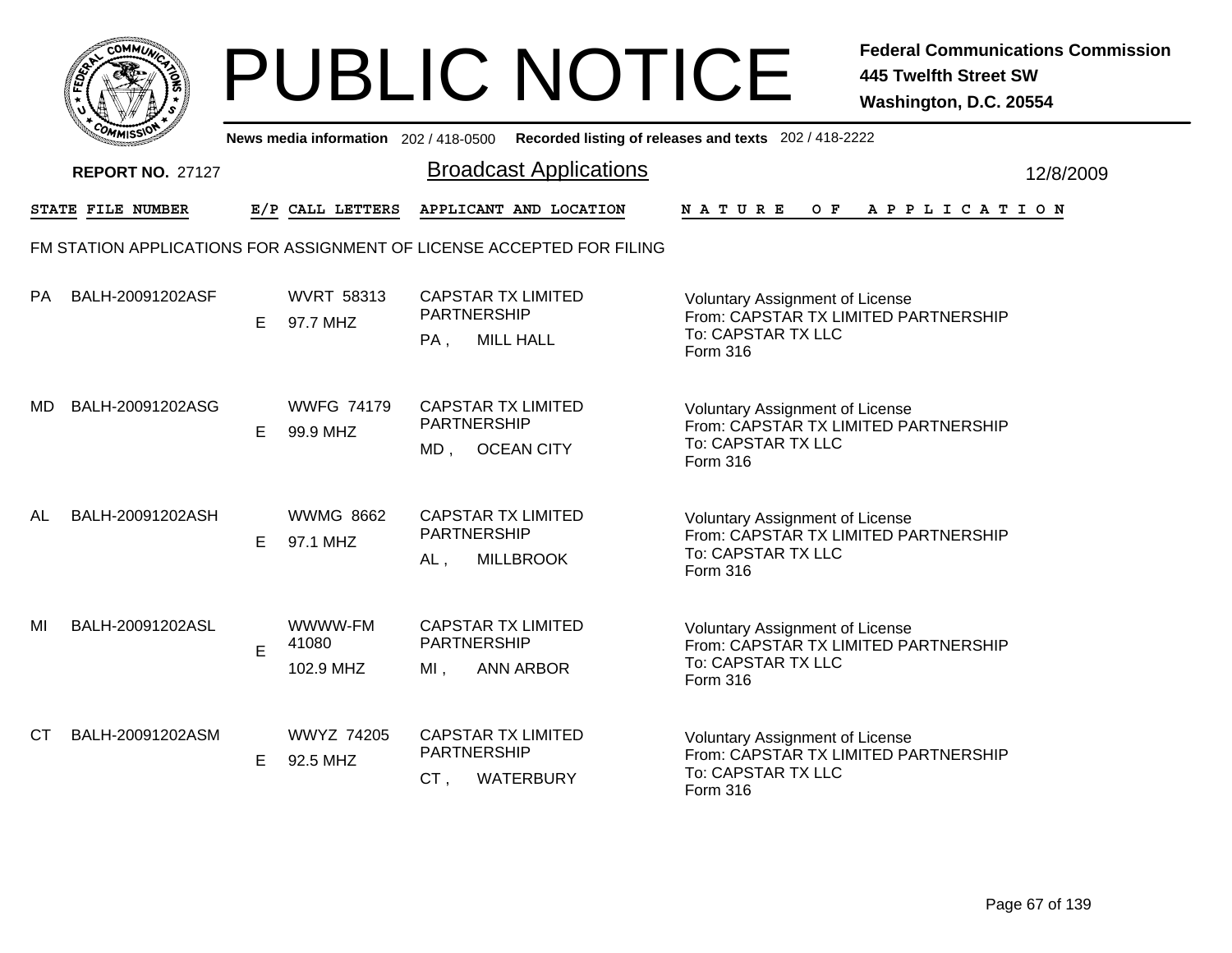

|           | <b>UMISS</b>            |    |                                               |                                       | News media information 202/418-0500 Recorded listing of releases and texts 202/418-2222 |                                                                                                                  |                    |  |     |                       |  |  |           |  |
|-----------|-------------------------|----|-----------------------------------------------|---------------------------------------|-----------------------------------------------------------------------------------------|------------------------------------------------------------------------------------------------------------------|--------------------|--|-----|-----------------------|--|--|-----------|--|
|           | <b>REPORT NO. 27127</b> |    |                                               |                                       | <b>Broadcast Applications</b>                                                           |                                                                                                                  |                    |  |     |                       |  |  | 12/8/2009 |  |
|           | STATE FILE NUMBER       |    | E/P CALL LETTERS                              |                                       | APPLICANT AND LOCATION                                                                  | <b>NATURE</b>                                                                                                    |                    |  | O F | A P P L I C A T I O N |  |  |           |  |
|           |                         |    |                                               |                                       | FM STATION APPLICATIONS FOR ASSIGNMENT OF LICENSE ACCEPTED FOR FILING                   |                                                                                                                  |                    |  |     |                       |  |  |           |  |
| <b>MS</b> | BALH-20091202ASN        | E  | WWZD-FM<br>68354<br>106.7 MHZ                 | <b>PARTNERSHIP</b><br>MS <sub>1</sub> | <b>CAPSTAR TX LIMITED</b><br><b>NEW ALBANY</b>                                          | Voluntary Assignment of License<br>From: CAPSTAR TX LIMITED PARTNERSHIP<br>To: CAPSTAR TX LLC<br>Form 316        |                    |  |     |                       |  |  |           |  |
| <b>SC</b> | BALH-20091202ASO        | E. | <b>WXBT 13589</b><br>100.1 MHZ                | PARTNERSHIP<br>SC <sub>1</sub>        | <b>CAPSTAR TX LIMITED</b><br><b>WEST COLUMBIA</b>                                       | <b>Voluntary Assignment of License</b><br>From: CAPSTAR TX LIMITED PARTNERSHIP<br>To: CAPSTAR TX LLC<br>Form 316 |                    |  |     |                       |  |  |           |  |
| <b>PA</b> | BALH-20091202ASP        | E. | WXDX-FM 60153 CAPSTAR TX LIMITED<br>105.9 MHZ | <b>PARTNERSHIP</b><br>PA,             | <b>PITTSBURGH</b>                                                                       | <b>Voluntary Assignment of License</b><br>From: CAPSTAR TX LIMITED PARTNERSHIP<br>To: CAPSTAR TX LLC<br>Form 316 |                    |  |     |                       |  |  |           |  |
| WI        | BALH-20091202ASQ        | E. | WXXM 17383<br>92.1 MHZ                        | PARTNERSHIP<br>WI,                    | <b>CAPSTAR TX LIMITED</b><br><b>SUN PRAIRIE</b>                                         | <b>Voluntary Assignment of License</b><br>From: CAPSTAR TX LIMITED PARTNERSHIP<br>To: CAPSTAR TX LLC<br>Form 316 |                    |  |     |                       |  |  |           |  |
| OH.       | BALH-20091202ASR        | E. | <b>WXXR 50121</b><br>98.3 MHZ                 | PARTNERSHIP<br>OH,                    | <b>CAPSTAR TX LIMITED</b><br><b>FREDERICKTOWN</b>                                       | Voluntary Assignment of License<br>From: CAPSTAR TX LIMITED PARTNERSHIP<br>Form 316                              | To: CAPSTAR TX LLC |  |     |                       |  |  |           |  |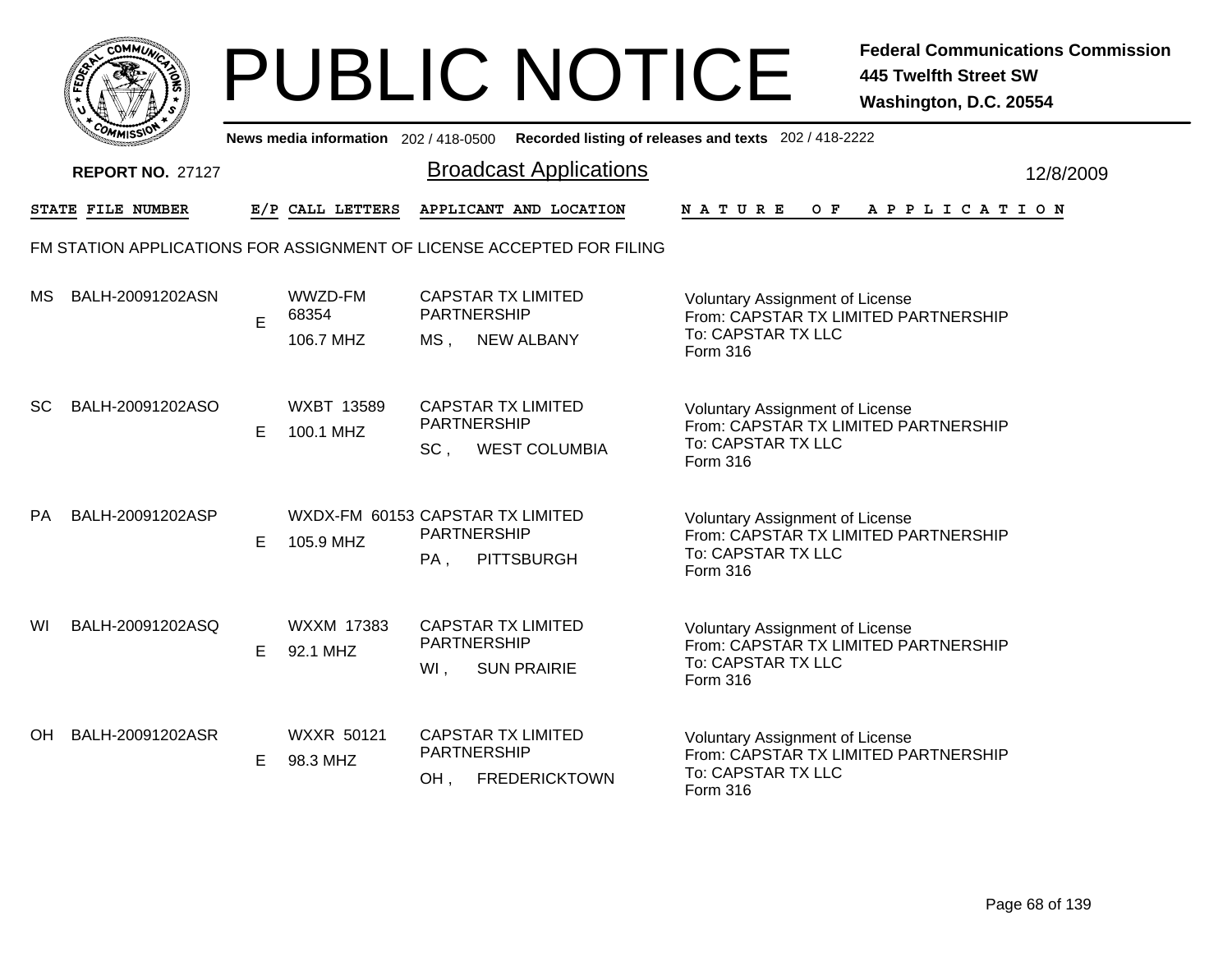

|           | יככווויי                |    |                                               |                              | News media information 202/418-0500 Recorded listing of releases and texts 202/418-2222 |                                                                                                                  |  |  |  |  |                |           |  |
|-----------|-------------------------|----|-----------------------------------------------|------------------------------|-----------------------------------------------------------------------------------------|------------------------------------------------------------------------------------------------------------------|--|--|--|--|----------------|-----------|--|
|           | <b>REPORT NO. 27127</b> |    |                                               |                              | <b>Broadcast Applications</b>                                                           |                                                                                                                  |  |  |  |  |                | 12/8/2009 |  |
|           | STATE FILE NUMBER       |    | E/P CALL LETTERS                              |                              | APPLICANT AND LOCATION                                                                  | <b>NATURE</b>                                                                                                    |  |  |  |  | OF APPLICATION |           |  |
|           |                         |    |                                               |                              | FM STATION APPLICATIONS FOR ASSIGNMENT OF LICENSE ACCEPTED FOR FILING                   |                                                                                                                  |  |  |  |  |                |           |  |
| OH.       | BALH-20091202ASS        | E. | <b>WYHT 67611</b><br>105.3 MHZ                | PARTNERSHIP<br>OH,           | <b>CAPSTAR TX LIMITED</b><br><b>MANSFIELD</b>                                           | Voluntary Assignment of License<br>From: CAPSTAR TX LIMITED PARTNERSHIP<br>To: CAPSTAR TX LLC<br>Form 316        |  |  |  |  |                |           |  |
| <b>SC</b> | BALH-20091202AST        | E. | <b>WYKZ 67680</b><br>98.7 MHZ                 | <b>PARTNERSHIP</b><br>SC,    | <b>CAPSTAR TX LIMITED</b><br><b>BEAUFORT</b>                                            | Voluntary Assignment of License<br>From: CAPSTAR TX LIMITED PARTNERSHIP<br>To: CAPSTAR TX LLC<br>Form 316        |  |  |  |  |                |           |  |
| LA        | BALH-20091202ASV        | E. | WYNK-FM 47402 CAPSTAR TX LIMITED<br>101.5 MHZ | <b>PARTNERSHIP</b><br>$LA$ , | <b>BATON ROUGE</b>                                                                      | <b>Voluntary Assignment of License</b><br>From: CAPSTAR TX LIMITED PARTNERSHIP<br>To: CAPSTAR TX LLC<br>Form 316 |  |  |  |  |                |           |  |
| VA.       | BALH-20091202ASW        | E. | <b>WYYD 74282</b><br>107.9 MHZ                | <b>PARTNERSHIP</b><br>VA,    | <b>CAPSTAR TX LIMITED</b><br><b>AMHERST</b>                                             | Voluntary Assignment of License<br>From: CAPSTAR TX LIMITED PARTNERSHIP<br>To: CAPSTAR TX LLC<br>Form 316        |  |  |  |  |                |           |  |
| AL        | BALH-20091202ASY        | E. | WZBQ 70264<br>94.1 MHZ                        | PARTNERSHIP<br>AL,           | <b>CAPSTAR TX LIMITED</b><br>CARROLLTON                                                 | Voluntary Assignment of License<br>From: CAPSTAR TX LIMITED PARTNERSHIP<br>To: CAPSTAR TX LLC<br>Form 316        |  |  |  |  |                |           |  |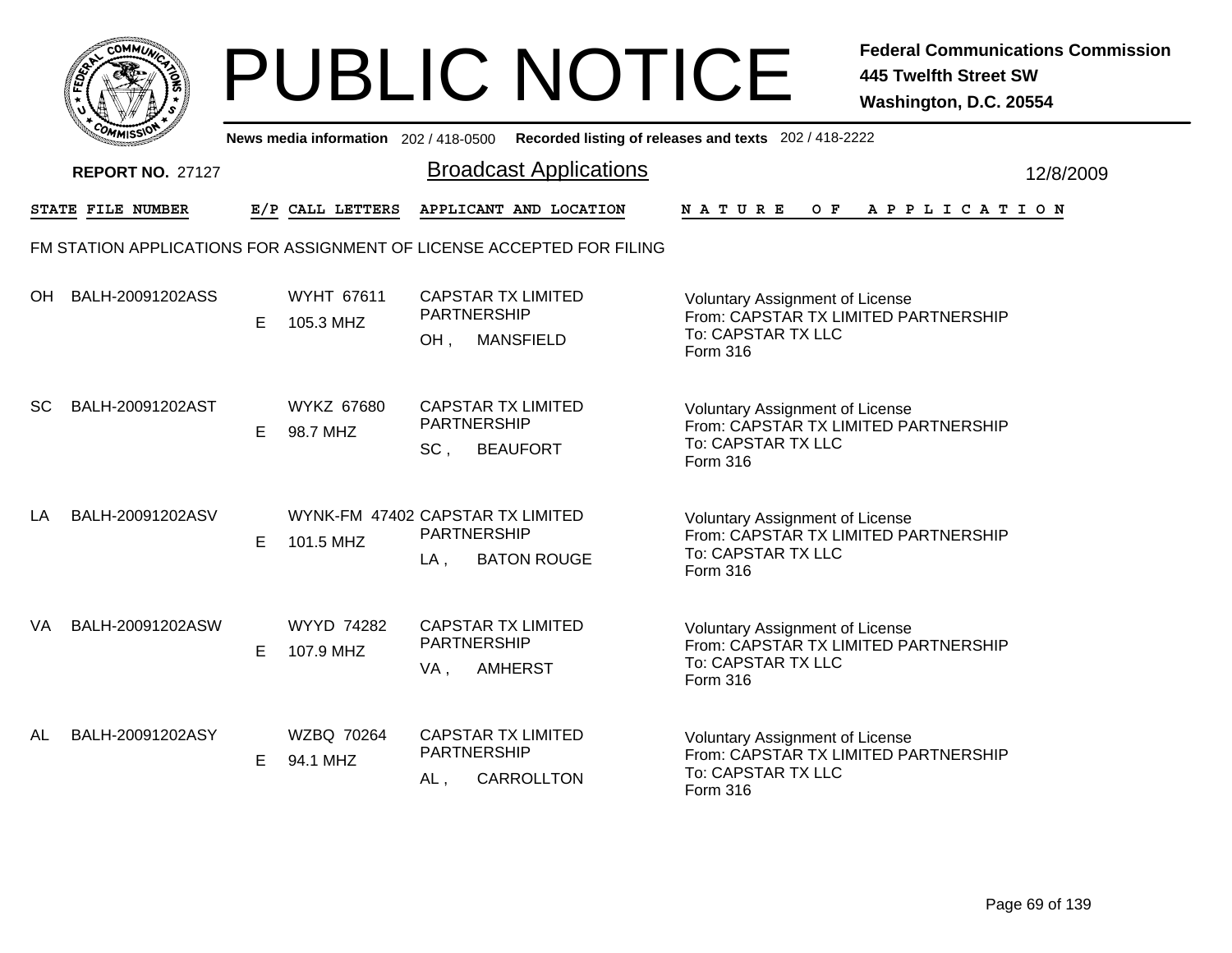|       | MMUNICT<br>CO <sub>1</sub> |  |
|-------|----------------------------|--|
| FEDET |                            |  |
|       |                            |  |
|       | COA<br>MISS                |  |

| <b>MMISS</b><br>Recorded listing of releases and texts 202 / 418-2222<br>News media information 202/418-0500 |                   |    |                                |                                                                            |                                                                                                                               |           |  |  |  |
|--------------------------------------------------------------------------------------------------------------|-------------------|----|--------------------------------|----------------------------------------------------------------------------|-------------------------------------------------------------------------------------------------------------------------------|-----------|--|--|--|
| <b>REPORT NO. 27127</b>                                                                                      |                   |    |                                | <b>Broadcast Applications</b>                                              |                                                                                                                               | 12/8/2009 |  |  |  |
|                                                                                                              | STATE FILE NUMBER |    | E/P CALL LETTERS               | APPLICANT AND LOCATION                                                     | <b>NATURE</b><br>O F<br>A P P L I C A T I O N                                                                                 |           |  |  |  |
| FM STATION APPLICATIONS FOR ASSIGNMENT OF LICENSE ACCEPTED FOR FILING                                        |                   |    |                                |                                                                            |                                                                                                                               |           |  |  |  |
| WI                                                                                                           | BALH-20091202ASZ  | E. | <b>WZEE 41980</b><br>104.1 MHZ | <b>CAPSTAR TX LIMITED</b><br><b>PARTNERSHIP</b><br><b>MADISON</b><br>WI.   | <b>Voluntary Assignment of License</b><br>From: CAPSTAR TX LIMITED PARTNERSHIP<br>To: CAPSTAR TX LLC<br>Form 316              |           |  |  |  |
| AL                                                                                                           | BALH-20091202ATA  | E. | <b>WZHT 8649</b><br>105.7 MHZ  | <b>CAPSTAR TX LIMITED</b><br><b>PARTNERSHIP</b><br><b>TROY</b><br>AL,      | <b>Voluntary Assignment of License</b><br>From: CAPSTAR TX LIMITED PARTNERSHIP<br>To: CAPSTAR TX LLC<br>Form 316              |           |  |  |  |
| <b>PA</b>                                                                                                    | BALH-20091202ATC  | E. | WZZO 14375<br>95.1 MHZ         | <b>CAPSTAR TX LIMITED</b><br><b>PARTNERSHIP</b><br><b>BETHLEHEM</b><br>PA, | <b>Voluntary Assignment of License</b><br>From: CAPSTAR TX LIMITED PARTNERSHIP<br>To: CAPSTAR TX LLC<br>Form 316              |           |  |  |  |
| CA.                                                                                                          | BALH-20091203AHL  | Е. | <b>KCWH 68152</b><br>102.3 MHZ | <b>JAMISON-WOLF ENTERPRISES.</b><br>INC.<br><b>WEED</b><br>CA,             | <b>Voluntary Assignment of License</b><br>From: JAMISON-WOLF ENTERPRISES, INC.<br>To: TRC ENTERPRISES, LLC<br><b>Form 314</b> |           |  |  |  |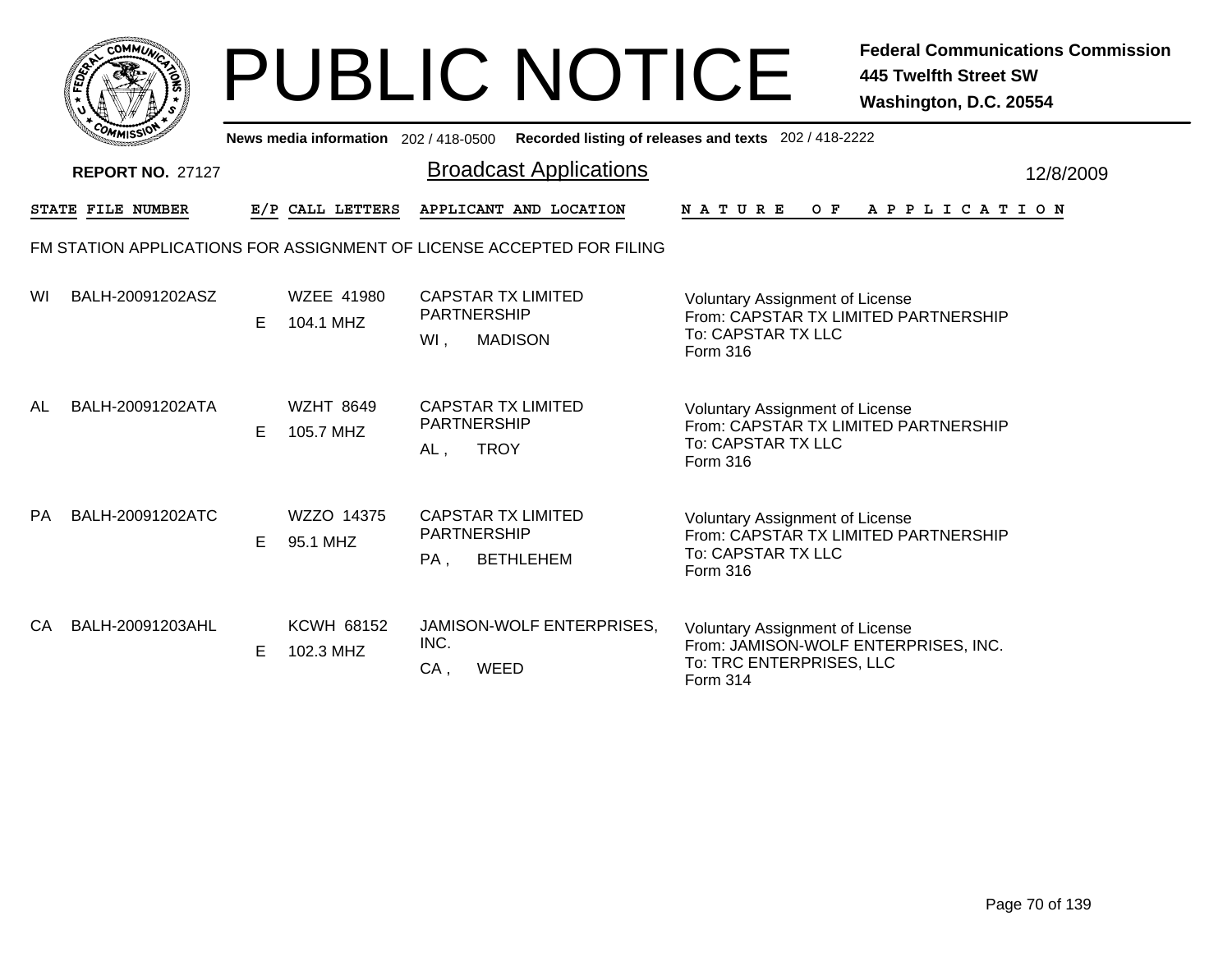

**News media information** 202 / 418-0500 **Recorded listing of releases and texts** 202 / 418-2222

| <b>REPORT NO. 27127</b>                           |  | <b>Broadcast Applications</b>           |  |  | 12/8/2009             |  |  |
|---------------------------------------------------|--|-----------------------------------------|--|--|-----------------------|--|--|
| STATE FILE NUMBER                                 |  | E/P CALL LETTERS APPLICANT AND LOCATION |  |  | NATURE OF APPLICATION |  |  |
| FM STATION APPLICATIONS FOR ASSIGNMENT OF LICENSE |  |                                         |  |  |                       |  |  |
| -------------------                               |  |                                         |  |  |                       |  |  |

- GA BALH-20081222ABW
- WZBN 43240 EXTREME MEDIA GROUP, LLC GA , CAMILLA E 105.5 MHZ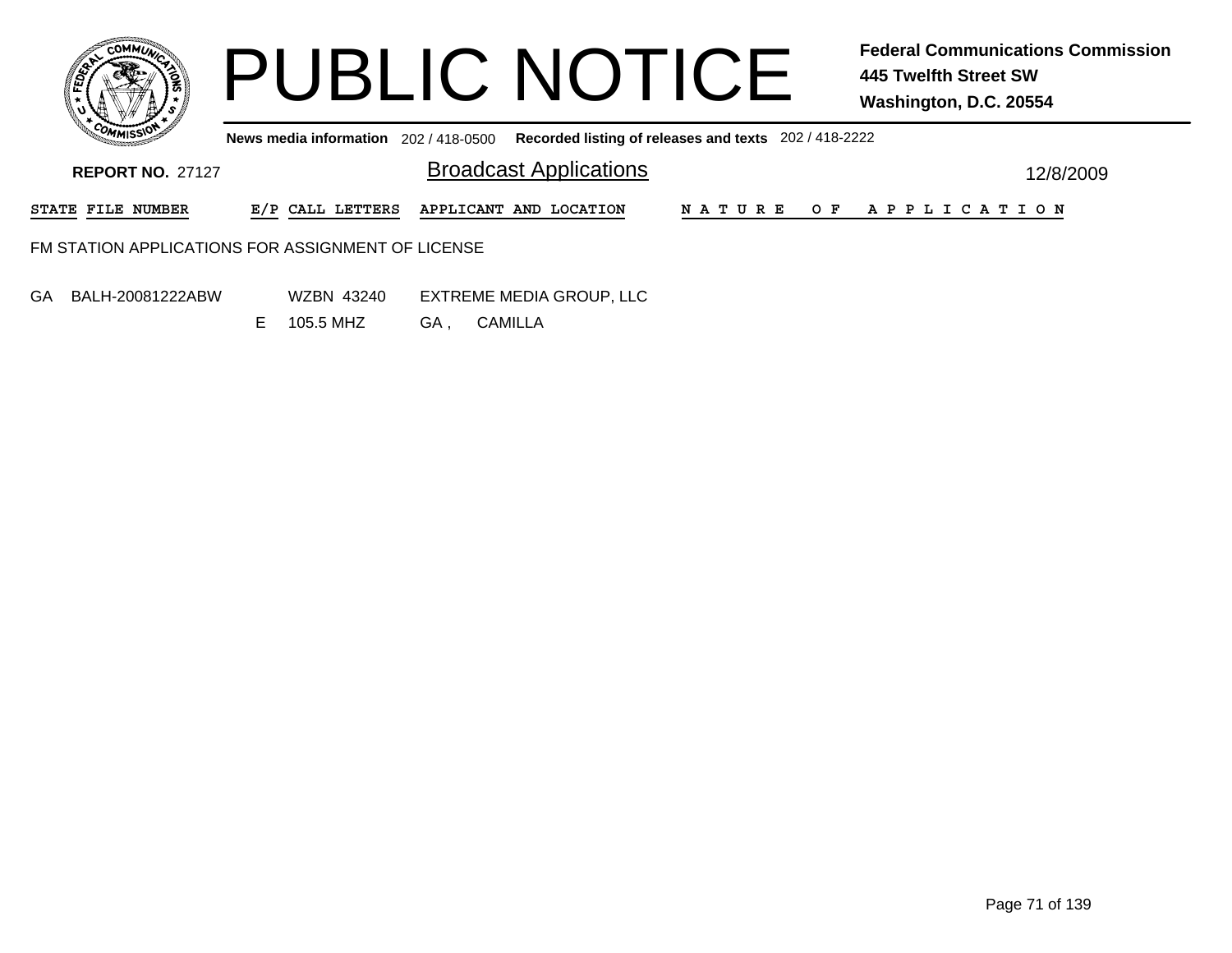

**News media information** 202 / 418-0500

| <b>REPORT NO. 27127</b> |                  | <b>Broadcast Applications</b> | 12/8/2009                                                                                                         |
|-------------------------|------------------|-------------------------------|-------------------------------------------------------------------------------------------------------------------|
| STATE FILE NUMBER       | E/P CALL LETTERS | APPLICANT AND LOCATION        | <b>NATURE</b><br>A P P L I C A T I O N<br>O F                                                                     |
|                         |                  |                               | <b>Voluntary Assignment of License</b><br>From: CUMULUS LICENSING LLC<br>To: EXTREME MEDIA GROUP, LLC<br>Form 314 |
|                         |                  |                               | Petition for Reconsideration Filed 03/19/2009 by Radio One, Inc.                                                  |
|                         |                  |                               | Motion for Extension of Time Filed 03/30/2009 by Extreme Media Group,<br><b>LLC</b>                               |
|                         |                  |                               | Opposition Filed 04/15/2009 by Extreme Media Group, LLC                                                           |
|                         |                  |                               | Motion for Extension of Time Filed 04/17/2009 by Radio One, Inc.                                                  |
|                         |                  |                               | Reply Filed 05/12/2009 by Radio One, Inc.                                                                         |
|                         |                  |                               | Motion for Extension of Time Filed 05/27/2009 by Extreme Media Group,<br><b>LLC</b>                               |
|                         |                  |                               | Motion for Extension of Time Filed 06/23/2009 by Extreme Media Group,<br><b>LLC</b>                               |
|                         |                  |                               | Motion for Extension of Time Filed 06/29/2009 by Extreme Media Group,<br><b>LLC</b>                               |
|                         |                  |                               | Motion for Extension of Time Filed 07/07/2009 by Extreme Media Group,<br><b>LLC</b>                               |
|                         |                  |                               | Motion for Extension of Time Filed 07/21/2009 by Extreme Media Group,<br><b>LLC</b>                               |
|                         |                  |                               | Motion for Extension of Time Filed 08/05/2009 by Extreme Media Group,<br><b>LLC</b>                               |
|                         |                  |                               | Motion for Extension of Time Filed 08/05/2009 by Extreme Media Group,<br><b>LLC</b>                               |
|                         |                  |                               | Mating for Extension of Time Filed 00/04/0000 by Extreme Media Orain<br>Page 72 of 139                            |

**Recorded listing of releases and texts** 202 / 418-2222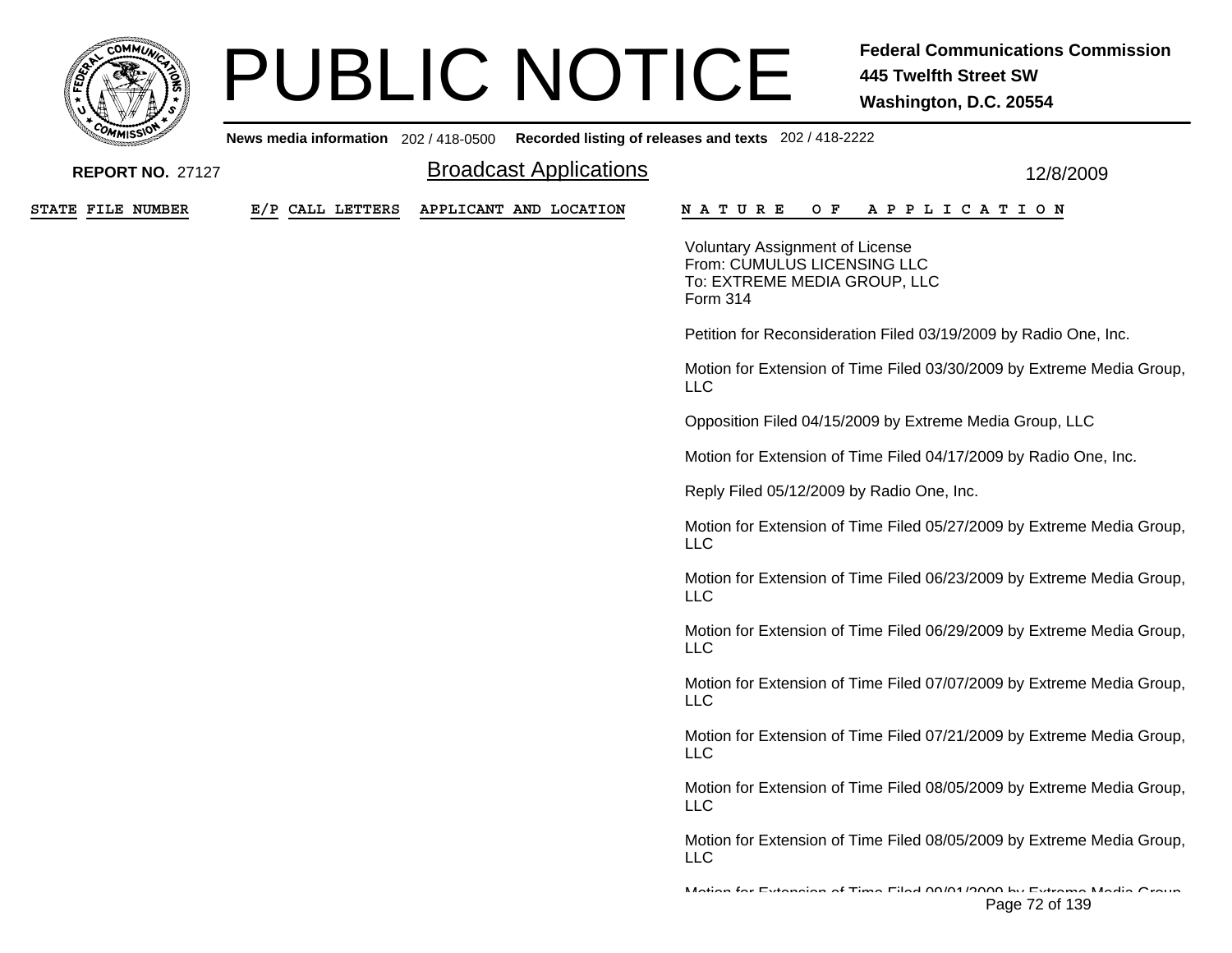

**News media information** 202 / 418-0500**Recorded listing of releases and texts** 202 / 418-2222

| <b>REPORT NO. 27127</b> |                  | <b>Broadcast Applications</b> | 12/8/2009                                                                               |  |  |  |  |
|-------------------------|------------------|-------------------------------|-----------------------------------------------------------------------------------------|--|--|--|--|
| STATE FILE NUMBER       | E/P CALL LETTERS | APPLICANT AND LOCATION        | OF APPLICATION<br>N A T U R E                                                           |  |  |  |  |
|                         |                  |                               | IVIOTION TOT EXTENSION OF TIME FIIED UY/UTIZUUY DY EXTREME IVIEDIA Group,<br><b>LLC</b> |  |  |  |  |
|                         |                  |                               | Motion for Extension of Time Filed 09/24/2009 by Extreme Media Group,<br>LLC.           |  |  |  |  |
|                         |                  |                               | Motion for Extension of Time Filed 10/26/2009 by Extreme Media Group,<br><b>LLC</b>     |  |  |  |  |
|                         |                  |                               | Motion for Extension of Time Filed 11/30/2009 by Extreme Media Group,<br><b>LLC</b>     |  |  |  |  |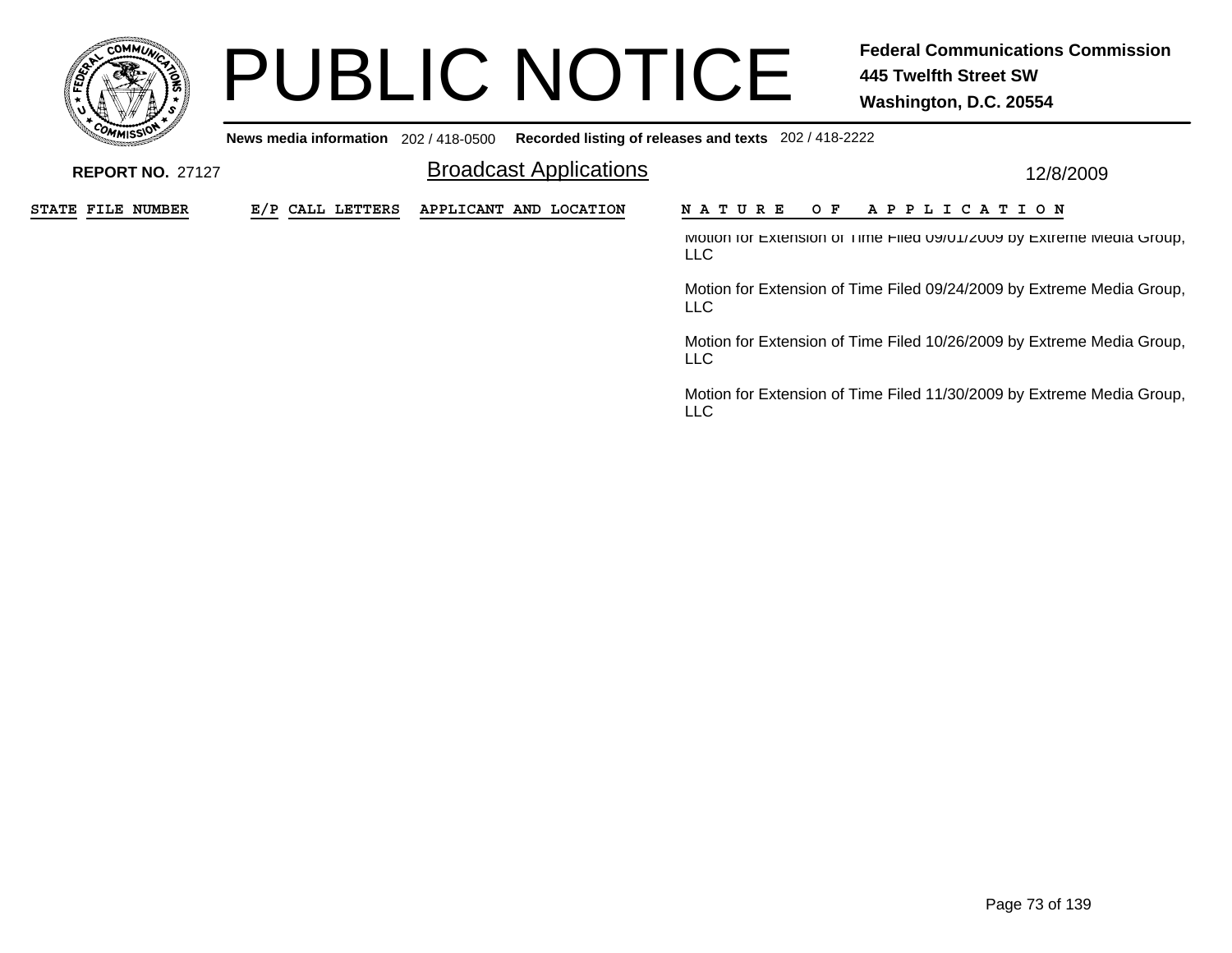

|    | <b><i>MMISSIV</i></b>                             |    |                               | News media information 202 / 418-0500 Recorded listing of releases and texts 202 / 418-2222 |                                                                                                                                     |           |
|----|---------------------------------------------------|----|-------------------------------|---------------------------------------------------------------------------------------------|-------------------------------------------------------------------------------------------------------------------------------------|-----------|
|    | <b>REPORT NO. 27127</b>                           |    |                               | <b>Broadcast Applications</b>                                                               |                                                                                                                                     | 12/8/2009 |
|    | <b>STATE FILE NUMBER</b>                          |    | E/P CALL LETTERS              | APPLICANT AND LOCATION                                                                      | N A T U R E<br>OF APPLICATION                                                                                                       |           |
|    |                                                   |    |                               |                                                                                             |                                                                                                                                     |           |
|    |                                                   |    |                               |                                                                                             |                                                                                                                                     |           |
|    |                                                   |    |                               |                                                                                             |                                                                                                                                     |           |
|    |                                                   |    |                               |                                                                                             |                                                                                                                                     |           |
| ТX | BALH-20090917ABL                                  | Е  | <b>KLRK 35581</b><br>92.9 MHZ | SIMMONS AUSTIN, LS, LLC<br><b>MARLIN</b><br>$TX$ ,                                          | <b>Voluntary Assignment of License</b><br>From: SIMMONS-AUSTIN, LS, LLC                                                             |           |
|    |                                                   |    |                               |                                                                                             | To: M&M BROADCASTERS, LTD.<br>Form 314                                                                                              |           |
|    |                                                   |    |                               |                                                                                             | Informal Objection Filed 10/22/2009 by Daryl O'Neal                                                                                 |           |
|    |                                                   |    |                               |                                                                                             |                                                                                                                                     |           |
|    |                                                   |    |                               |                                                                                             | Reply Filed 10/30/2009 by SIMMONS MEDIA GROUP LLC                                                                                   |           |
|    |                                                   |    |                               |                                                                                             | Motion for Extension of Time Filed 11/30/2009 by Daryl O'Neal                                                                       |           |
|    | FM STATION APPLICATIONS FOR ASSIGNMENT OF LICENSE |    |                               |                                                                                             |                                                                                                                                     |           |
| LA | BALH-20091007AAM                                  | E. | KJMG 15095<br>97.3 MHZ        | HOLLADAY BROADCASTING OF<br>LOUISIANA, LLC<br><b>BASTROP</b><br>$LA$ ,                      | Voluntary Assignment of License, as amended<br>From: HOLLADAY BROADCASTING OF LOUISIANA, LLC<br>To: KP MUSIC GROUP, LLC<br>Form 314 |           |
|    |                                                   |    |                               |                                                                                             | Opposition Filed 12/03/2009 by Holladay Broadcasting of Louisiana, LLC                                                              |           |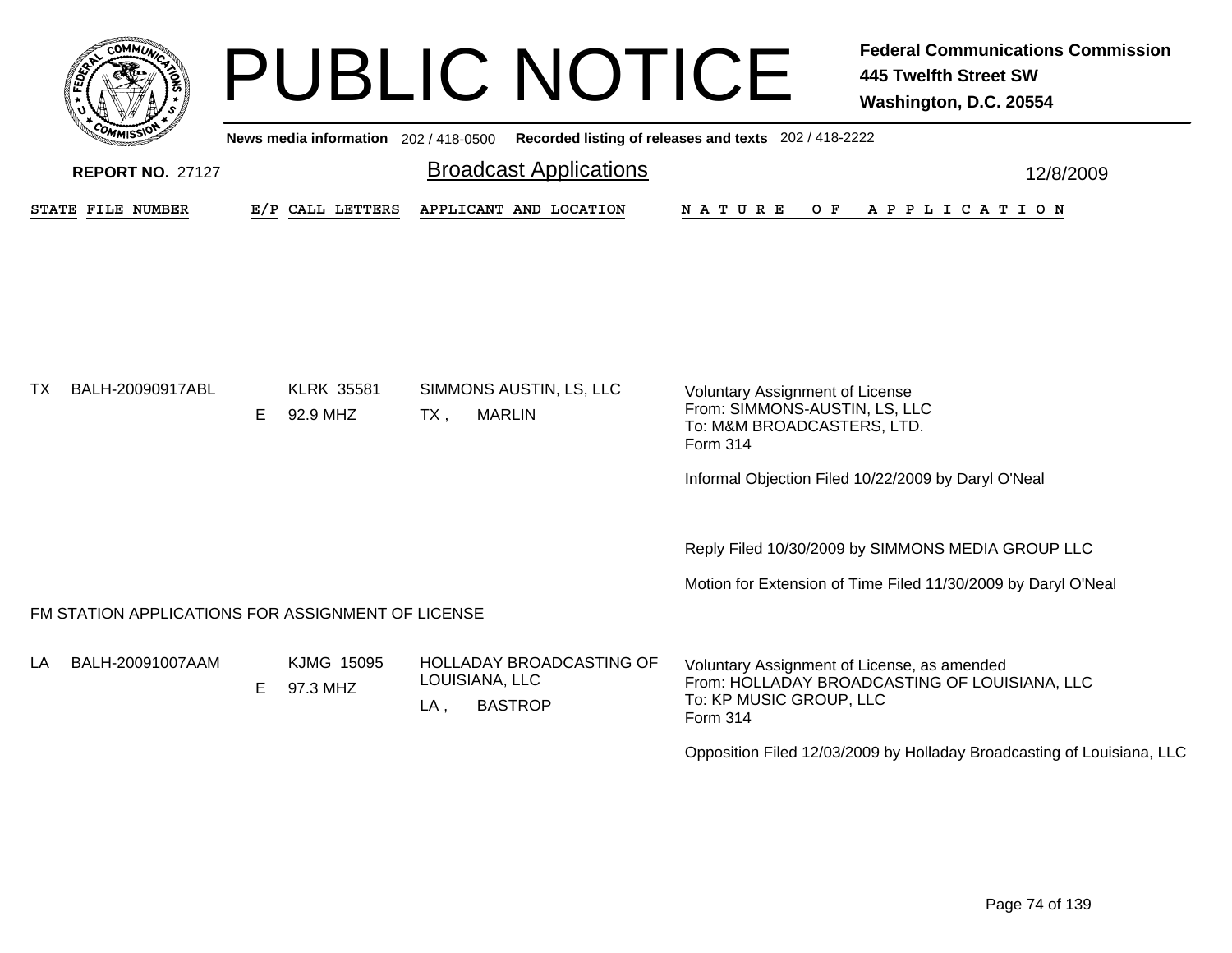|     |                   |                         |    |                                                   |             | <b>PUBLIC NOTICE</b>                                                     |                                                       | <b>Federal Communications Commission</b><br><b>445 Twelfth Street SW</b><br>Washington, D.C. 20554 |
|-----|-------------------|-------------------------|----|---------------------------------------------------|-------------|--------------------------------------------------------------------------|-------------------------------------------------------|----------------------------------------------------------------------------------------------------|
|     |                   |                         |    | News media information 202 / 418-0500             |             |                                                                          | Recorded listing of releases and texts 202 / 418-2222 |                                                                                                    |
|     |                   | <b>REPORT NO. 27127</b> |    |                                                   |             | <b>Broadcast Applications</b>                                            |                                                       | 12/8/2009                                                                                          |
|     | STATE FILE NUMBER |                         |    | E/P CALL LETTERS                                  |             | APPLICANT AND LOCATION                                                   | N A T U R E                                           | OF APPLICATION                                                                                     |
|     |                   |                         |    | FM STATION APPLICATIONS FOR ASSIGNMENT OF LICENSE |             |                                                                          |                                                       |                                                                                                    |
| MO. |                   | BALH-20091026AAX        | E. | KFUO-FM 65924 THE LUTHERAN<br>99.1 MHZ            | MO, CLAYTON | CHURCH-MISSOURI SYNOD                                                    | <b>Voluntary Assignment of License</b><br>Form 314    | From: THE LUTHERAN CHURCH-MISSOURI SYNOD<br>To: GATEWAY CREATIVE BROADCASTING, INC.                |
|     |                   |                         |    |                                                   |             |                                                                          |                                                       | Informal Objection Filed 11/18/2009 by Terry Williams                                              |
|     |                   |                         |    |                                                   |             |                                                                          |                                                       | Informal Objection Filed 11/18/2009 by A. William Larson                                           |
|     |                   |                         |    |                                                   |             |                                                                          |                                                       | Petition to Deny Filed 11/20/2009 by Andrew N. Hey                                                 |
|     |                   |                         |    |                                                   |             |                                                                          |                                                       | Petition for Stay Filed 11/30/2009 by The Committee to Save KFUO-FM                                |
|     |                   |                         |    |                                                   |             |                                                                          | <b>KFUO-FM</b>                                        | Petition for Reconsideration Filed 11/30/2009 by The Committee to Save                             |
|     |                   |                         |    |                                                   |             |                                                                          |                                                       | Petition to Deny Filed 12/03/2009 by The Committee to Save KFUO-FM                                 |
|     |                   |                         |    |                                                   |             |                                                                          |                                                       | Petition to Deny Filed 11/30/2009 by Radio Arts Foundation                                         |
|     |                   |                         |    |                                                   |             | FM TRANSLATOR APPLICATIONS FOR ASSIGNMENT OF LICENSE ACCEPTED FOR FILING |                                                       |                                                                                                    |

ALBALFT-20091202ACD

W261AT 146721 WIREGRASS MEDIA, LLC

 $AL$ , , DOTHAN E 100.1 MHZ

Voluntary Assignment of License From: WIREGRASS MEDIA, LLC To: WOOF, INC. Form 345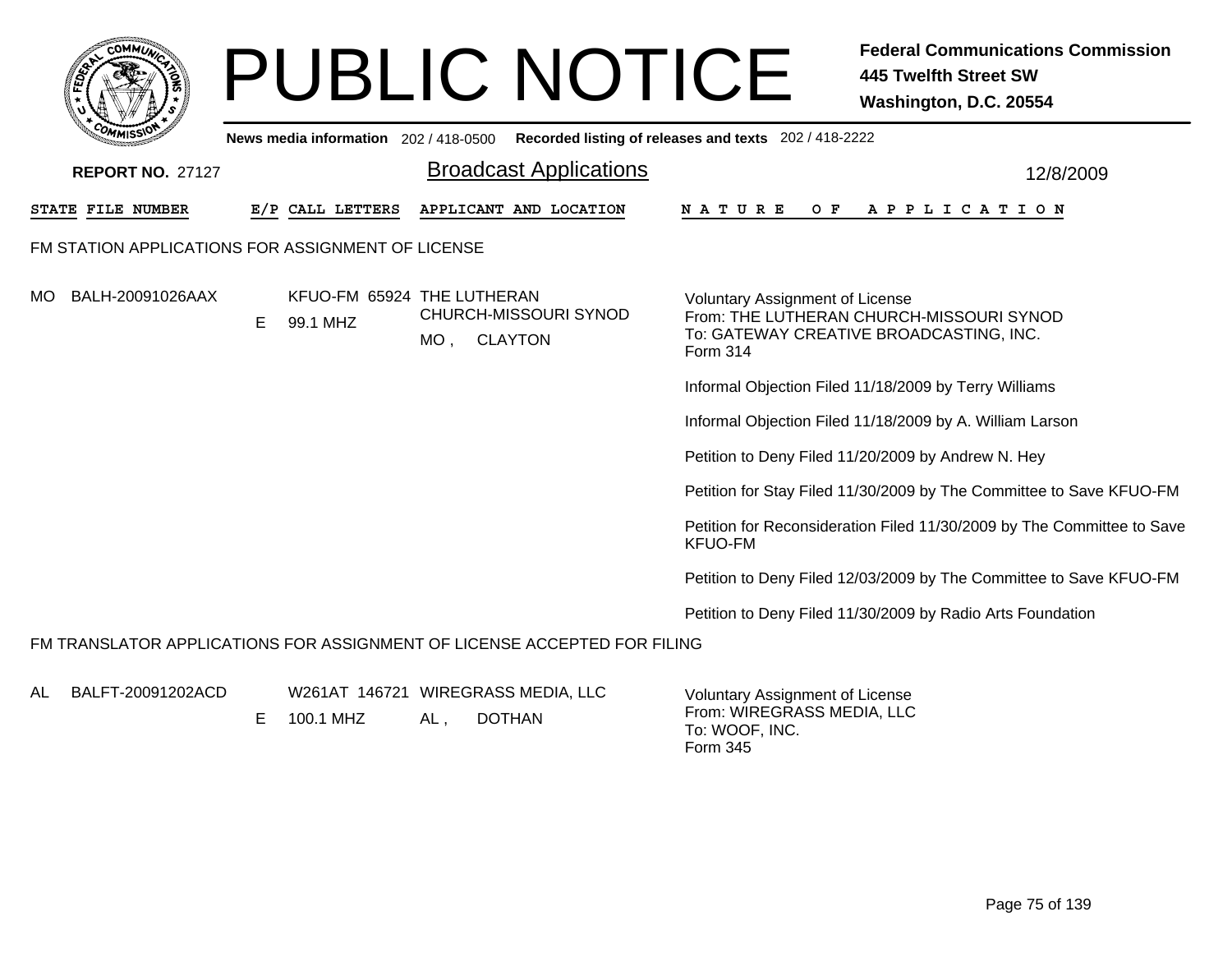|                   | <b>COMMUNT</b><br>¢       |  |
|-------------------|---------------------------|--|
| FEDE <sup>T</sup> | ۰                         |  |
|                   |                           |  |
| $c_{O}$           | n                         |  |
|                   | MISS <sup>\</sup><br>---- |  |

|     | יככוומי                 |    |                           | News media information 202/418-0500 Recorded listing of releases and texts 202/418-2222 |                                                                                                                         |           |
|-----|-------------------------|----|---------------------------|-----------------------------------------------------------------------------------------|-------------------------------------------------------------------------------------------------------------------------|-----------|
|     | <b>REPORT NO. 27127</b> |    |                           | <b>Broadcast Applications</b>                                                           |                                                                                                                         | 12/8/2009 |
|     | STATE FILE NUMBER       |    | E/P CALL LETTERS          | APPLICANT AND LOCATION                                                                  | $O$ $F$<br><b>NATURE</b><br>A P P L I C A T I O N                                                                       |           |
|     |                         |    |                           | FM TRANSLATOR APPLICATIONS FOR ASSIGNMENT OF LICENSE ACCEPTED FOR FILING                |                                                                                                                         |           |
|     | NM BALFT-20091202ATD    | E. | K230AF 78074<br>93.9 MHZ  | <b>CAPSTAR TX LIMITED</b><br><b>PARTNERSHIP</b><br><b>KIRTLAND</b><br>NM,               | <b>Voluntary Assignment of License</b><br>From: CAPSTAR TX LIMITED PARTNERSHIP<br>To: CAPSTAR TX LLC<br>Form 316        |           |
| AR  | BALFT-20091202ATE       | Е  | K272DQ 48954<br>102.3 MHZ | <b>CAPSTAR TX LIMITED</b><br>PARTNERSHIP<br>AR,<br><b>FAYETTEVILLE</b>                  | <b>Voluntary Assignment of License</b><br>From: CAPSTAR TX LIMITED PARTNERSHIP<br>To: CAPSTAR TX LLC<br>Form 316        |           |
| TX  | BALFT-20091202ATF       | E. | K277AG 51844<br>103.3 MHZ | <b>CAPSTAR TX LIMITED</b><br><b>PARTNERSHIP</b><br><b>BEAUMONT</b><br>TX,               | <b>Voluntary Assignment of License</b><br>From: CAPSTAR TX LIMITED PARTNERSHIP<br>To: CAPSTAR TX LLC<br><b>Form 316</b> |           |
| CO. | BALFT-20091202ATG       | Е  | K294AJ 29593<br>106.7 MHZ | <b>CAPSTAR TX LIMITED</b><br><b>PARTNERSHIP</b><br><b>DURANGO</b><br>CO <sub>1</sub>    | <b>Voluntary Assignment of License</b><br>From: CAPSTAR TX LIMITED PARTNERSHIP<br>To: CAPSTAR TX LLC<br>Form 316        |           |
| CO. | BALFT-20091202ATH       | Е  | K299AJ 29594<br>107.7 MHZ | <b>CAPSTAR TX LIMITED</b><br><b>PARTNERSHIP</b><br>CO <sub>1</sub><br><b>DURANGO</b>    | <b>Voluntary Assignment of License</b><br>From: CAPSTAR TX LIMITED PARTNERSHIP<br>To: CAPSTAR TX LLC<br>Form 316        |           |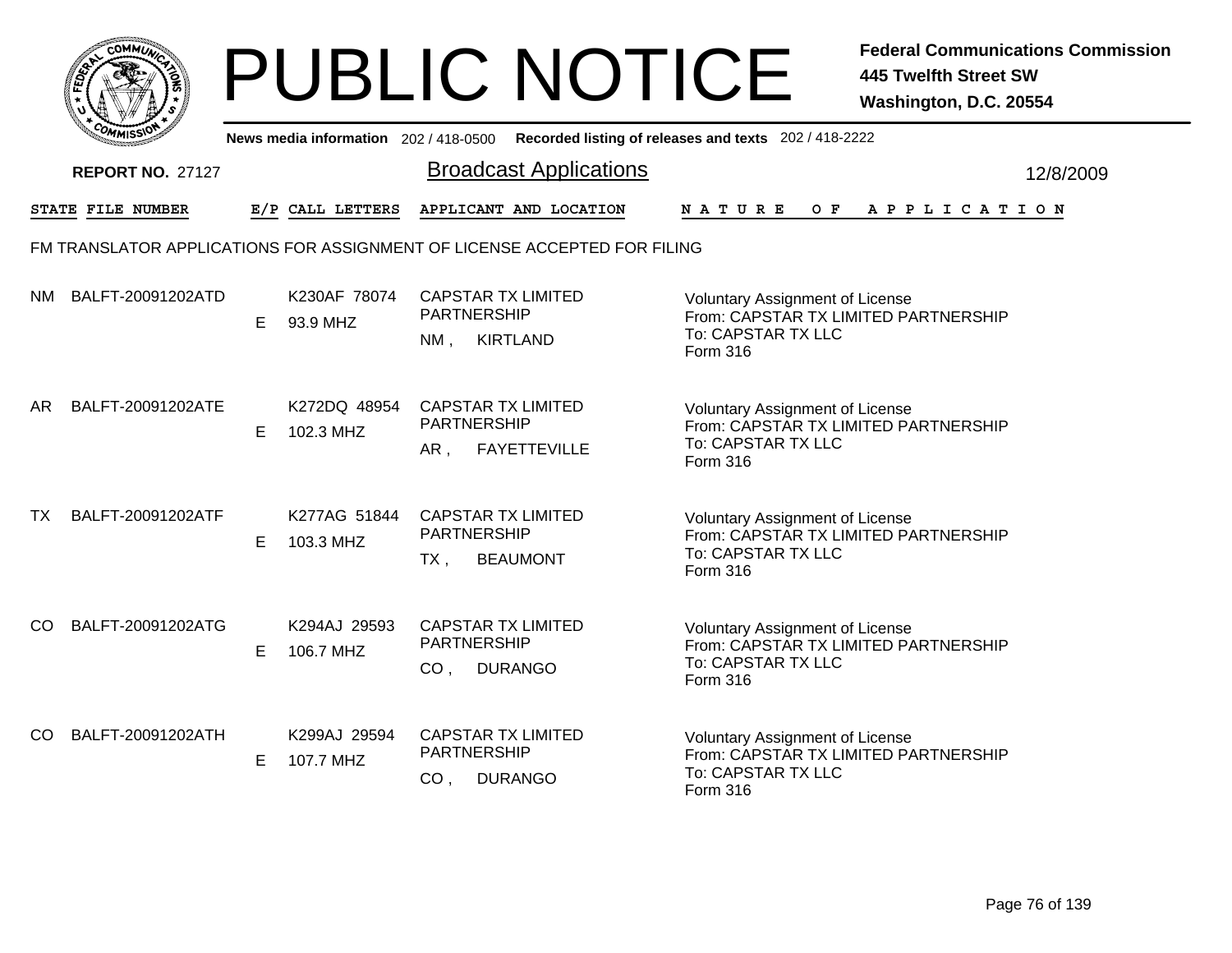| MMUNICT<br><b>CO</b>     |
|--------------------------|
| క<br>E<br>Ğ              |
|                          |
| COM<br>MISS <sup>\</sup> |

|     | יככוומי                 |   |                           | News media information 202/418-0500 Recorded listing of releases and texts 202/418-2222 |                                                                                                                  |           |
|-----|-------------------------|---|---------------------------|-----------------------------------------------------------------------------------------|------------------------------------------------------------------------------------------------------------------|-----------|
|     | <b>REPORT NO. 27127</b> |   |                           | <b>Broadcast Applications</b>                                                           |                                                                                                                  | 12/8/2009 |
|     | STATE FILE NUMBER       |   | E/P CALL LETTERS          | APPLICANT AND LOCATION                                                                  | NATURE<br>$O$ $F$<br>A P P L I C A T I O N                                                                       |           |
|     |                         |   |                           | FM TRANSLATOR APPLICATIONS FOR ASSIGNMENT OF LICENSE ACCEPTED FOR FILING                |                                                                                                                  |           |
| VA  | BALFT-20091202ATK       | E | W244AV 37748<br>96.7 MHZ  | <b>CAPSTAR TX LIMITED</b><br><b>PARTNERSHIP</b><br><b>BLACKSBURG, ETC.</b><br>VA,       | <b>Voluntary Assignment of License</b><br>From: CAPSTAR TX LIMITED PARTNERSHIP<br>To: CAPSTAR TX LLC<br>Form 316 |           |
| МS  | BALFT-20091202ATL       | Е | 99.9 MHZ                  | W260BJ 140561 CAPSTAR TX LIMITED<br>PARTNERSHIP<br>$MS$ .<br><b>TUPELO</b>              | <b>Voluntary Assignment of License</b><br>From: CAPSTAR TX LIMITED PARTNERSHIP<br>To: CAPSTAR TX LLC<br>Form 316 |           |
| МS  | BALFT-20091202ATM       | E | 101.1 MHZ                 | W266BC 140567 CAPSTAR TX LIMITED<br><b>PARTNERSHIP</b><br><b>TUPELO</b><br>MS,          | <b>Voluntary Assignment of License</b><br>From: CAPSTAR TX LIMITED PARTNERSHIP<br>To: CAPSTAR TX LLC<br>Form 316 |           |
| NY. | BALFT-20091202ATN       | E | 105.9 MHZ                 | W290BE 147923 CAPSTAR TX LIMITED<br><b>PARTNERSHIP</b><br><b>HUDSON</b><br>NY,          | <b>Voluntary Assignment of License</b><br>From: CAPSTAR TX LIMITED PARTNERSHIP<br>To: CAPSTAR TX LLC<br>Form 316 |           |
| AL  | BALFT-20091202ATO       | E | W293AH 25384<br>106.5 MHZ | <b>CAPSTAR TX LIMITED</b><br>PARTNERSHIP<br><b>NORMAL</b><br>AL,                        | Voluntary Assignment of License<br>From: CAPSTAR TX LIMITED PARTNERSHIP<br>To: CAPSTAR TX LLC<br>Form 316        |           |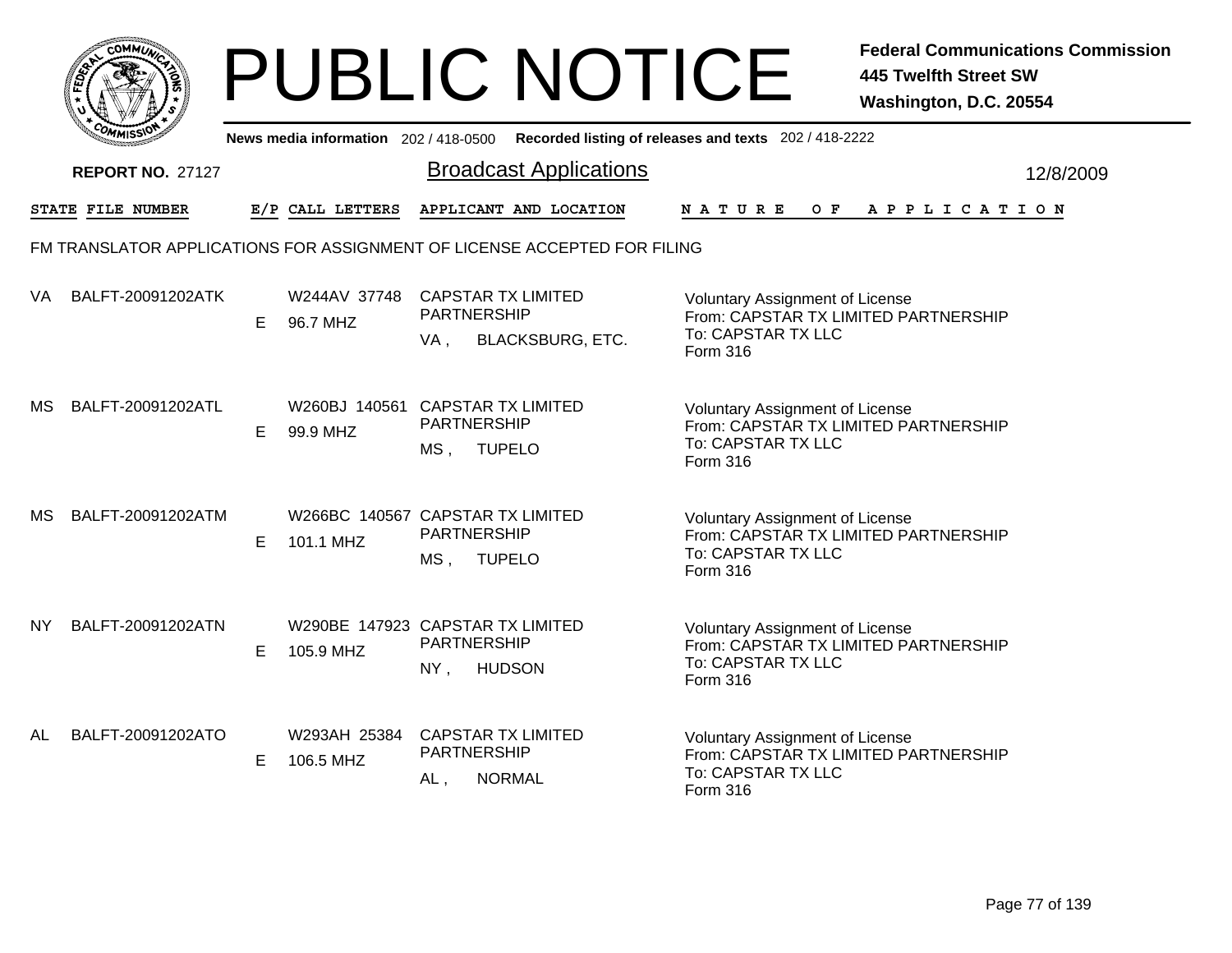|      |                                                                          |    |                                               |                                                                    | <b>PUBLIC NOTICE</b>          |                                                                                                                        | <b>Federal Communications Commission</b><br><b>445 Twelfth Street SW</b><br>Washington, D.C. 20554 |           |
|------|--------------------------------------------------------------------------|----|-----------------------------------------------|--------------------------------------------------------------------|-------------------------------|------------------------------------------------------------------------------------------------------------------------|----------------------------------------------------------------------------------------------------|-----------|
|      |                                                                          |    | News media information 202/418-0500           |                                                                    |                               | Recorded listing of releases and texts 202 / 418-2222                                                                  |                                                                                                    |           |
|      | <b>REPORT NO. 27127</b>                                                  |    |                                               |                                                                    | <b>Broadcast Applications</b> |                                                                                                                        |                                                                                                    | 12/8/2009 |
|      | <b>STATE FILE NUMBER</b>                                                 |    | E/P CALL LETTERS                              |                                                                    | APPLICANT AND LOCATION        | N A T U R E<br>O F                                                                                                     | APPLICATION                                                                                        |           |
|      | FM TRANSLATOR APPLICATIONS FOR ASSIGNMENT OF LICENSE ACCEPTED FOR FILING |    |                                               |                                                                    |                               |                                                                                                                        |                                                                                                    |           |
| NY I | BALFT-20091202ATP                                                        | E. | W296AT 37231<br>107.1 MHZ                     | <b>CAPSTAR TX LIMITED</b><br>PARTNERSHIP<br><b>CATSKILL</b><br>NY, |                               | <b>Voluntary Assignment of License</b><br>From: CAPSTAR TX LIMITED PARTNERSHIP<br>To: CAPSTAR TX LLC<br>Form 316       |                                                                                                    |           |
| FL.  | BALFT-20091202ATQ                                                        | E. | W300BQ 139428 CAPSTAR TX LIMITED<br>107.9 MHZ | PARTNERSHIP<br>FL,                                                 | <b>VERO BEACH</b>             | <b>Voluntary Assignment of License</b><br>From: CAPSTAR TX LIMITED PARTNERSHIP<br>To: CAPSTAR TX LLC<br>Form 316       |                                                                                                    |           |
| TX   | BALFT-20091203AGG                                                        | E. | K249DU 154911 HORIZON CHRISTIAN<br>97.7 MHZ   | <b>FELLOWSHIP</b><br>TX ,                                          | <b>FLOYDADA</b>               | <b>Voluntary Assignment of License</b><br>From: HORIZON CHRISTIAN FELLOWSHIP<br>To: WORLD RADIO LINK, INC.<br>Form 345 |                                                                                                    |           |
| ΜI   | BALFT-20091203AGH                                                        | E  | W225BA 152364 HORIZON CHRISTIAN<br>92.9 MHZ   | <b>FELLOWSHIP</b><br>MI,                                           | <b>HASTINGS</b>               | <b>Voluntary Assignment of License</b><br>From: HORIZON CHRISTIAN FELLOWSHIP<br>To: WORLD RADIO LINK, INC.<br>Form 345 |                                                                                                    |           |
| MI   | BALFT-20091203AGI                                                        | E. | W243BH 146906 HORIZON CHRISTIAN<br>96.5 MHZ   | <b>FELLOWSHIP</b><br>MI,                                           | <b>MUSKEGON</b>               | <b>Voluntary Assignment of License</b><br>From: HORIZON CHRISTIAN FELLOWSHIP<br>To: WORLD RADIO LINK, INC.<br>Form 345 |                                                                                                    |           |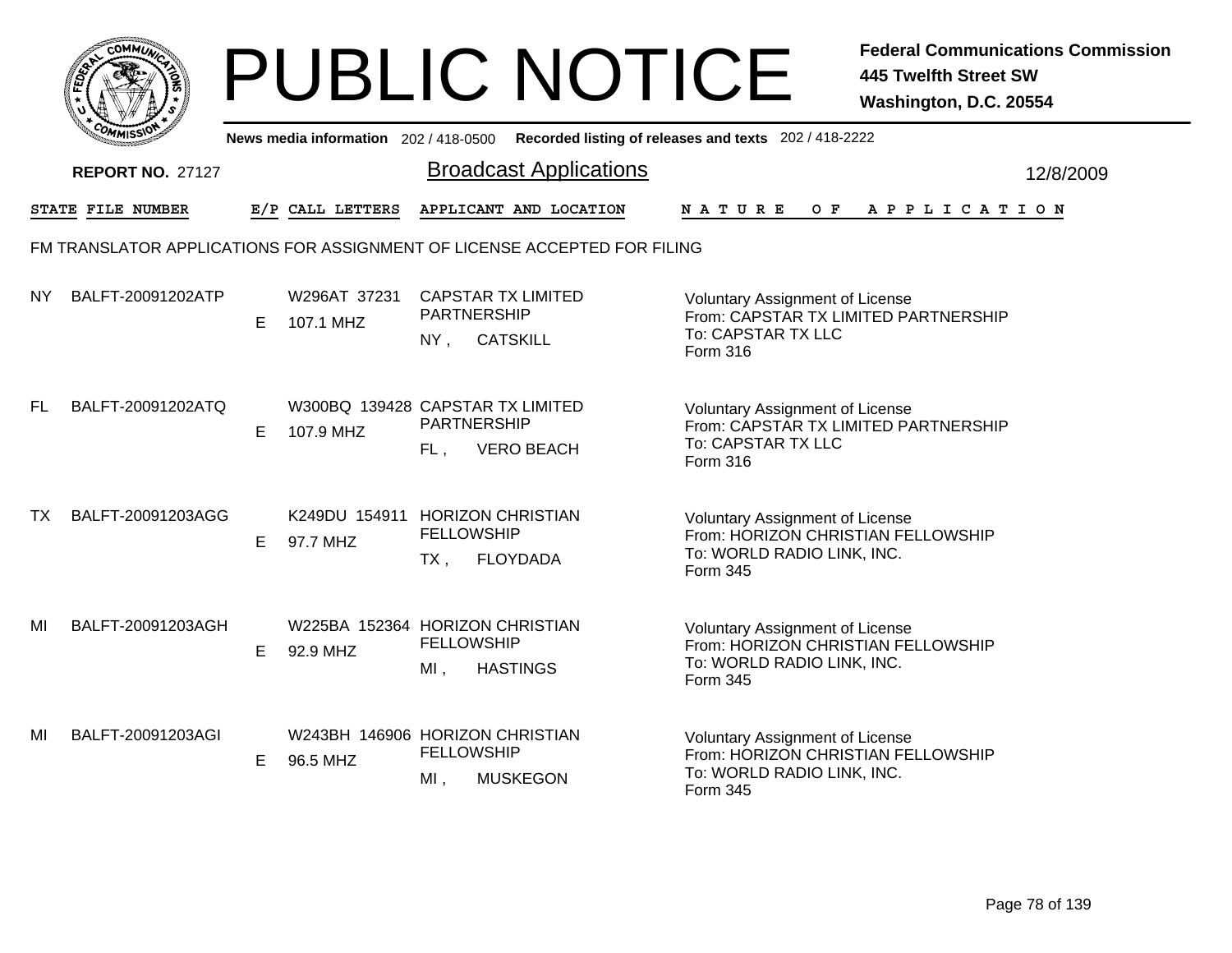|     | <b>COMMUT</b>                                                            |    |                                             |                          | <b>PUBLIC NOTICE</b>                             |                                                                                                                               | <b>Federal Communications Commission</b><br><b>445 Twelfth Street SW</b><br>Washington, D.C. 20554 |
|-----|--------------------------------------------------------------------------|----|---------------------------------------------|--------------------------|--------------------------------------------------|-------------------------------------------------------------------------------------------------------------------------------|----------------------------------------------------------------------------------------------------|
|     |                                                                          |    | News media information 202 / 418-0500       |                          |                                                  | Recorded listing of releases and texts 202 / 418-2222                                                                         |                                                                                                    |
|     | <b>REPORT NO. 27127</b>                                                  |    |                                             |                          | <b>Broadcast Applications</b>                    |                                                                                                                               | 12/8/2009                                                                                          |
|     | STATE FILE NUMBER                                                        |    | E/P CALL LETTERS                            |                          | APPLICANT AND LOCATION                           | N A T U R E                                                                                                                   | OF APPLICATION                                                                                     |
|     | FM TRANSLATOR APPLICATIONS FOR ASSIGNMENT OF LICENSE ACCEPTED FOR FILING |    |                                             |                          |                                                  |                                                                                                                               |                                                                                                    |
| MI  | BALFT-20091203AGJ                                                        | E. | W219DG 148907 HORIZON CHRISTIAN<br>91.7 MHZ | <b>FELLOWSHIP</b><br>MI, | <b>SOUTH HAVEN</b>                               | <b>Voluntary Assignment of License</b><br>From: HORIZON CHRISTIAN FELLOWSHIP<br>To: WORLD RADIO LINK, INC.<br>Form 345        |                                                                                                    |
| AR. | BALFT-20091203AGK                                                        | E. | K210DV 151020 HORIZON CHRISTIAN<br>89.9 MHZ | <b>FELLOWSHIP</b><br>AR, | DE QUEEN                                         | Voluntary Assignment of License<br>From: HORIZON CHRISTIAN FELLOWSHIP<br>To: WORLD RADIO LINK, INC.<br><b>Form 345</b>        |                                                                                                    |
| CA  | BALFT-20091203AHM                                                        | E. | K269AT 21748<br>101.7 MHZ                   | INC.<br>$CA$ .           | JAMISON-WOLF ENTERPRISES,<br><b>GRENADA</b>      | <b>Voluntary Assignment of License</b><br>From: JAMISON-WOLF ENTERPRISES, INC.<br>To: TRC ENTERPRISES, LLC<br><b>Form 314</b> |                                                                                                    |
| CA. | BALFT-20091203AHN                                                        | E. | K257CA 46742<br>99.3 MHZ                    | INC.<br>CA,              | JAMISON-WOLF ENTERPRISES,<br><b>MOUNT SHASTA</b> | <b>Voluntary Assignment of License</b><br>From: JAMISON-WOLF ENTERPRISES, INC.<br>To: TRC ENTERPRISES, LLC<br>Form 314        |                                                                                                    |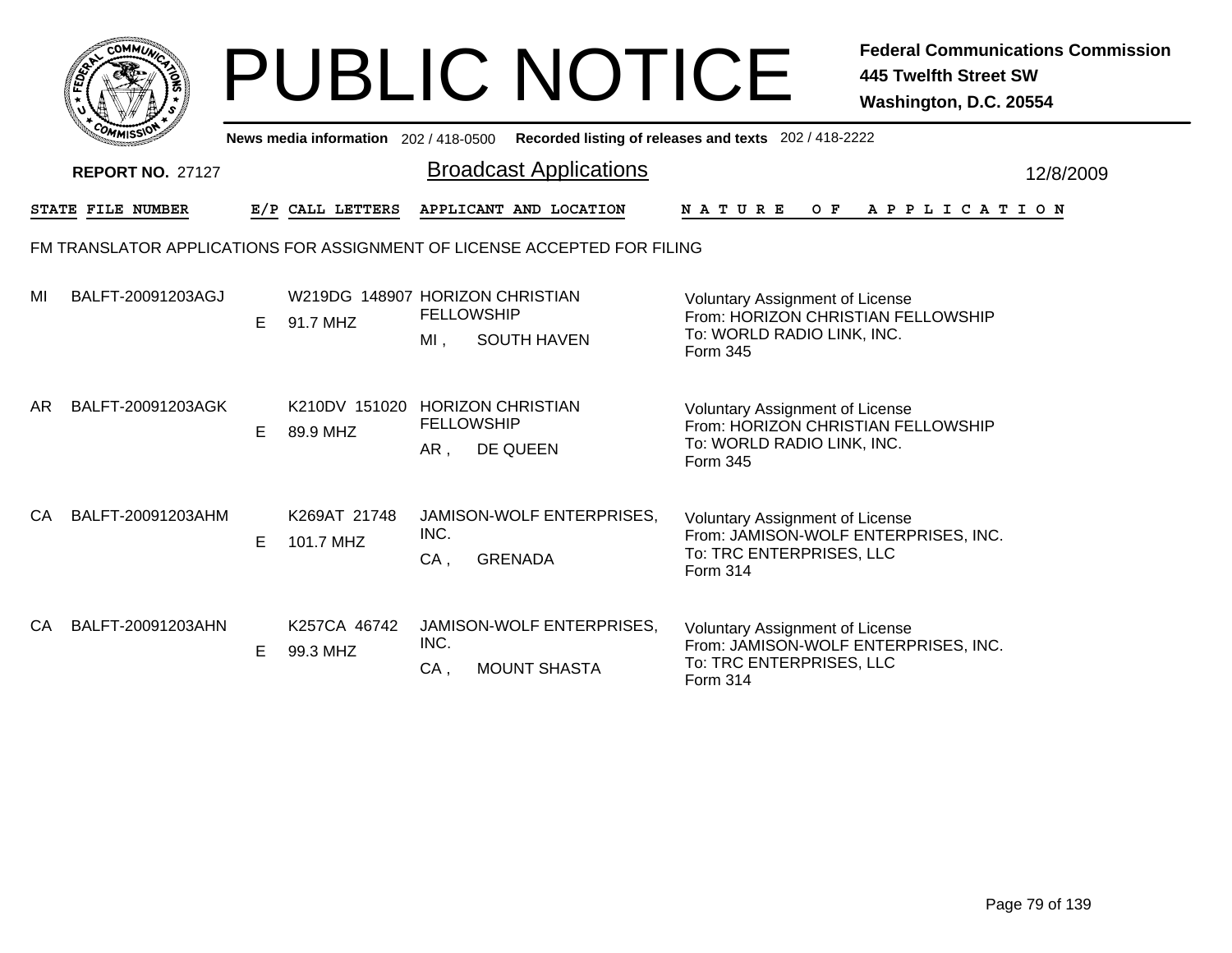

**News media information** 202 / 418-0500 **Recorded listing of releases and texts** 202 / 418-2222

| <b>REPORT NO. 27127</b>                              | <b>Broadcast Applications</b>           |  |  |                       | 12/8/2009 |
|------------------------------------------------------|-----------------------------------------|--|--|-----------------------|-----------|
| <b>STATE FILE NUMBER</b>                             | E/P CALL LETTERS APPLICANT AND LOCATION |  |  | NATURE OF APPLICATION |           |
| FM TRANSLATOR APPLICATIONS FOR ASSIGNMENT OF LICENSE |                                         |  |  |                       |           |

GA BALFT-20081222ABP

 W250BC 158597 CUMULUS LICENSING LLCGA, , RIVERDALE E 97.9 MHZ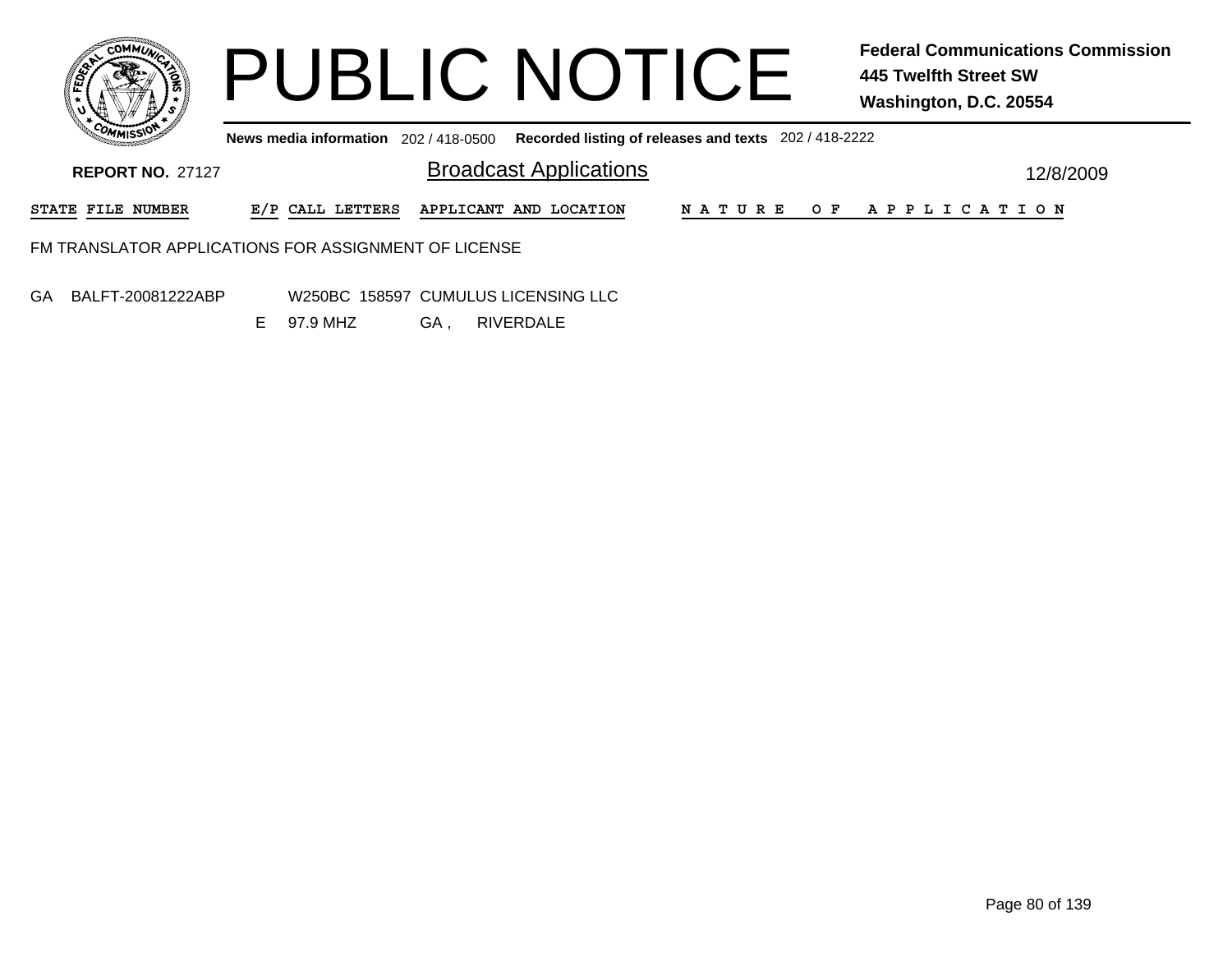

**News media information** 202 / 418-0500

| <b>REPORT NO. 27127</b> |                  | <b>Broadcast Applications</b> | 12/8/2009                                                                                                                                          |
|-------------------------|------------------|-------------------------------|----------------------------------------------------------------------------------------------------------------------------------------------------|
| STATE FILE NUMBER       | E/P CALL LETTERS | APPLICANT AND LOCATION        | A P P L I C A T I O N<br>N A T U R E<br>O F                                                                                                        |
|                         |                  |                               | <b>Voluntary Assignment of License</b><br>From: EXTREME MEDIA GROUP, LLC<br>To: CUMULUS LICENSING LLC<br>Form 345<br><b>Granted With Condition</b> |
|                         |                  |                               | Petition for Reconsideration Filed 03/19/2009 by Radio One Licenses, LLO                                                                           |
|                         |                  |                               | Opposition Filed 04/15/2009 by Extreme Media Group, LLC                                                                                            |
|                         |                  |                               | Motion for Extension of Time Filed 05/13/2009 by Radio One, Inc.                                                                                   |
|                         |                  |                               | Reply Filed 05/12/2009 by Radio One Licenses, LLC                                                                                                  |
|                         |                  |                               | Motion for Extension of Time Filed 05/13/2009 by Radio One, Inc.                                                                                   |
|                         |                  |                               | Motion for Extension of Time Filed 06/09/2009 by Extreme Media Group,<br><b>LLC</b>                                                                |
|                         |                  |                               | Motion for Extension of Time Filed 06/23/2009 by Extreme Media Group,<br><b>LLC</b>                                                                |
|                         |                  |                               | Motion for Extension of Time Filed 07/07/2009 by Extreme Media Group,<br><b>LLC</b>                                                                |
|                         |                  |                               | Motion for Extension of Time Filed 07/21/2009 by Extreme Media Group,<br><b>LLC</b>                                                                |
|                         |                  |                               | Motion for Extension of Time Filed 08/05/2009 by Extreme Media Group,<br><b>LLC</b>                                                                |
|                         |                  |                               | Motion for Extension of Time Filed 09/01/2009 by Extreme Media Group,<br><b>LLC</b>                                                                |
|                         |                  |                               | Motion for Extension of Time Filed 09/24/2009 by Extreme Media Group,<br><b>LLC</b>                                                                |
|                         |                  |                               | Mation for Extension of Time Filed 40/08/0000 by Extreme Media Oroun<br>Page 81 of 139                                                             |

**Recorded listing of releases and texts** 202 / 418-2222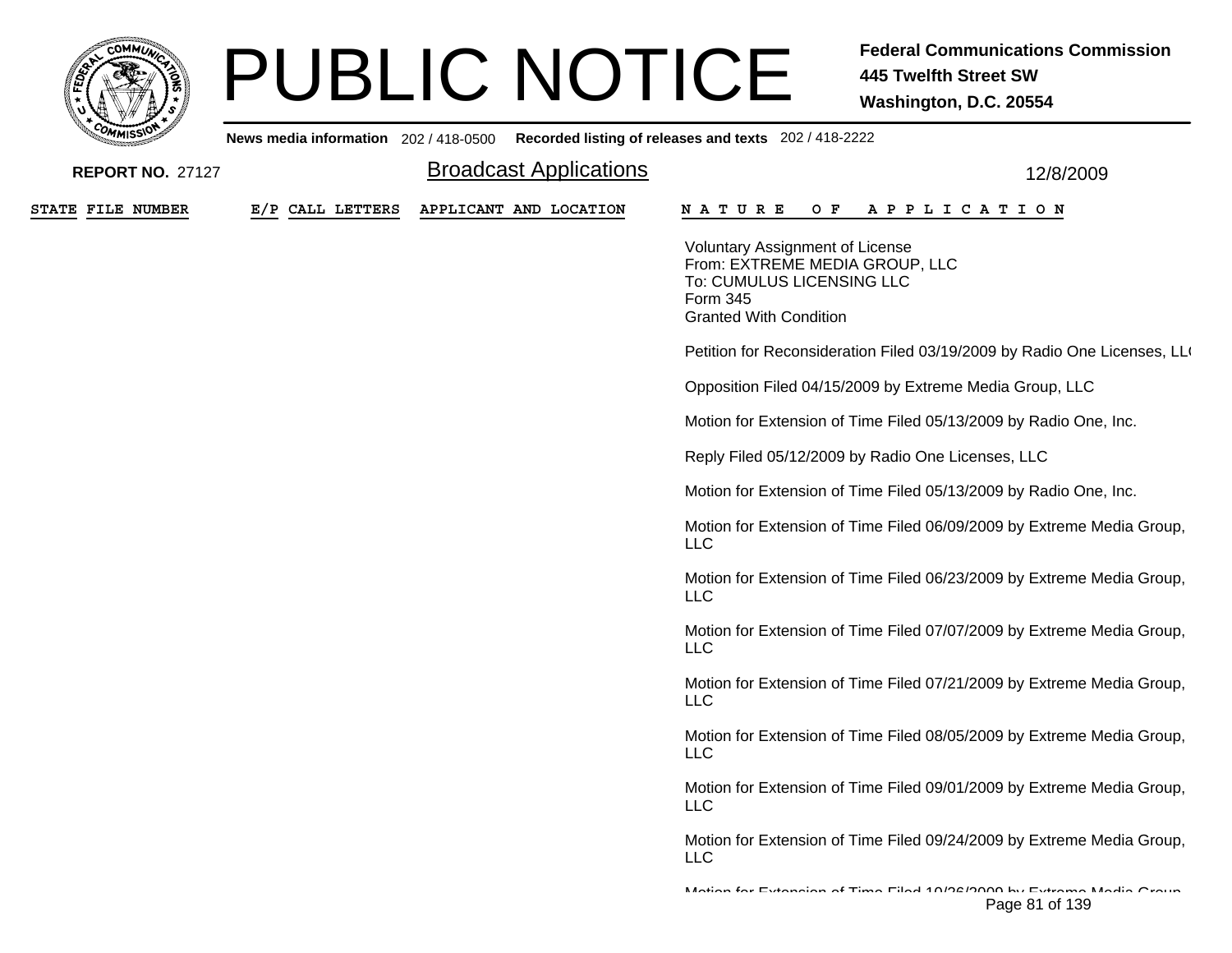

**News media information** 202 / 418-0500**Recorded listing of releases and texts** 202 / 418-2222

Broadcast Applications **12/8/2009 REPORT NO.** 27127STATE FILE NUMBER **FILE NUMBER E/P CALL LETTERS APPLICANT AND LOCATION N A T U R E O F A P P L I C A T I O N** Motion for Extension of Time Filed 10/26/2009 by Extreme Media Group, LLC

> Motion for Extension of Time Filed 11/30/2009 by Extreme Media Group, LLC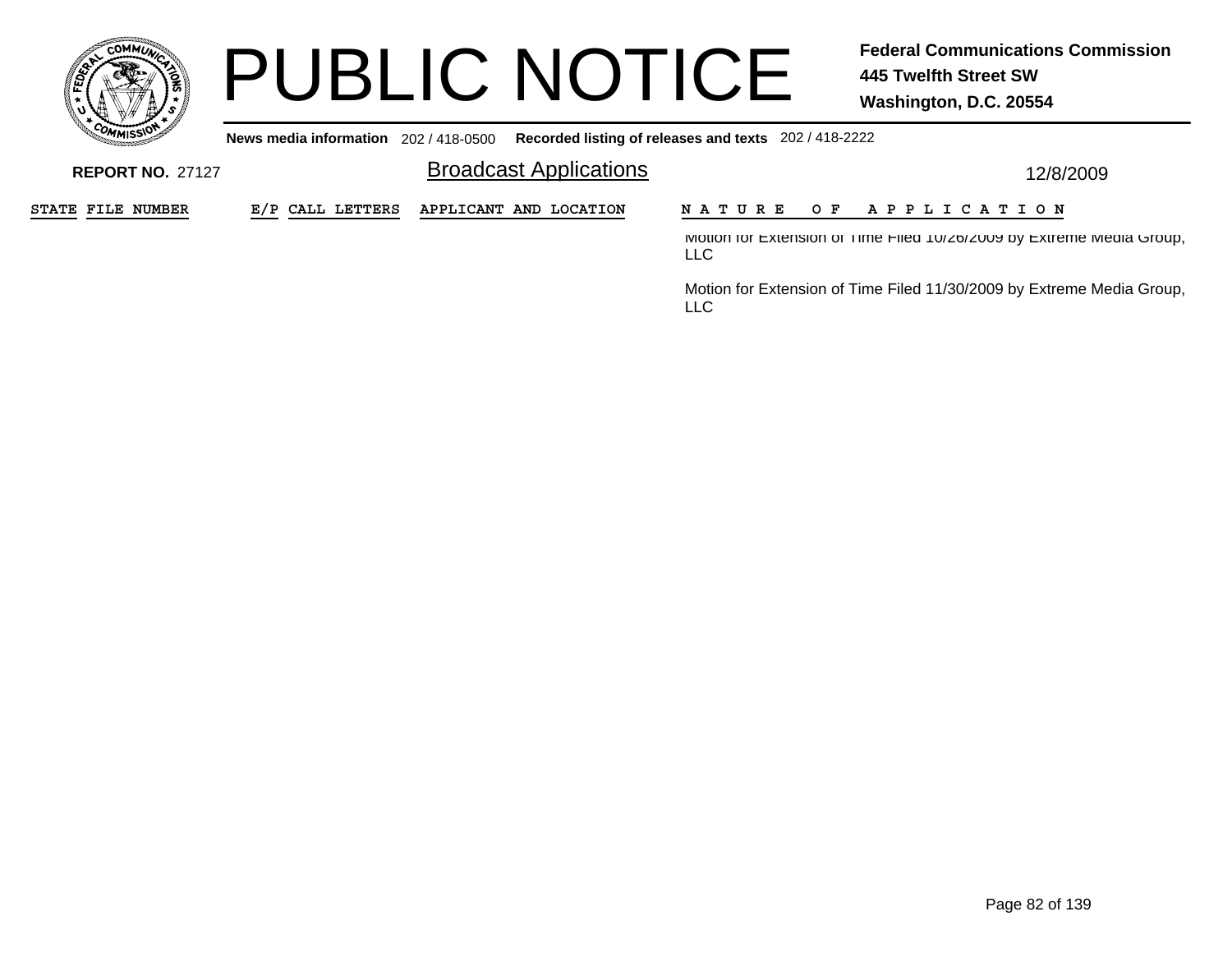

Broadcast Applications 12/8/2009 **News media information** 202 / 418-0500 **Recorded listing of releases and texts** 202 / 418-2222 **REPORT NO.** 27127STATE FILE NUMBER **FILE NUMBER E/P CALL LETTERS APPLICANT AND LOCATION N A T U R E O F A P P L I C A T I O N**

### TV TRANSLATOR OR LPTV STATION APPLICATIONS FOR ASSIGNMENT OF LICENSE ACCEPTED FOR FILING

NV

V BALTT-20091203AIF K58BC\_69684 PMCM TV, LLC NV , ELY, ETC. ECHAN-58

Voluntary Assignment of License From: PMCM TV, LLC To: WHITE PINE TELEVISION DISTRICT NO. 1Form 345

### DIGITAL CLASS A TV APPLICATIONS FOR DISPLACEMENT ACCEPTED FOR FILING

PRBDISDTA-20091203AID

 WIMN-CA 2245 CARMEN CABRERA PR. , ARECIBO E CHAN-36

Minor change of callsign WIMN-CA.

### DIGITAL TRANSLATOR OR DIGITAL LPTV APPLICATIONS FOR DISPLACEMENT ACCEPTED FOR FILING

MN K62AU 59645 SELECTIVE TV, INC. BDISDTT-20091203AIC

MN , ALEXANDRIA E CHAN-27

Minor change of callsign K62AU.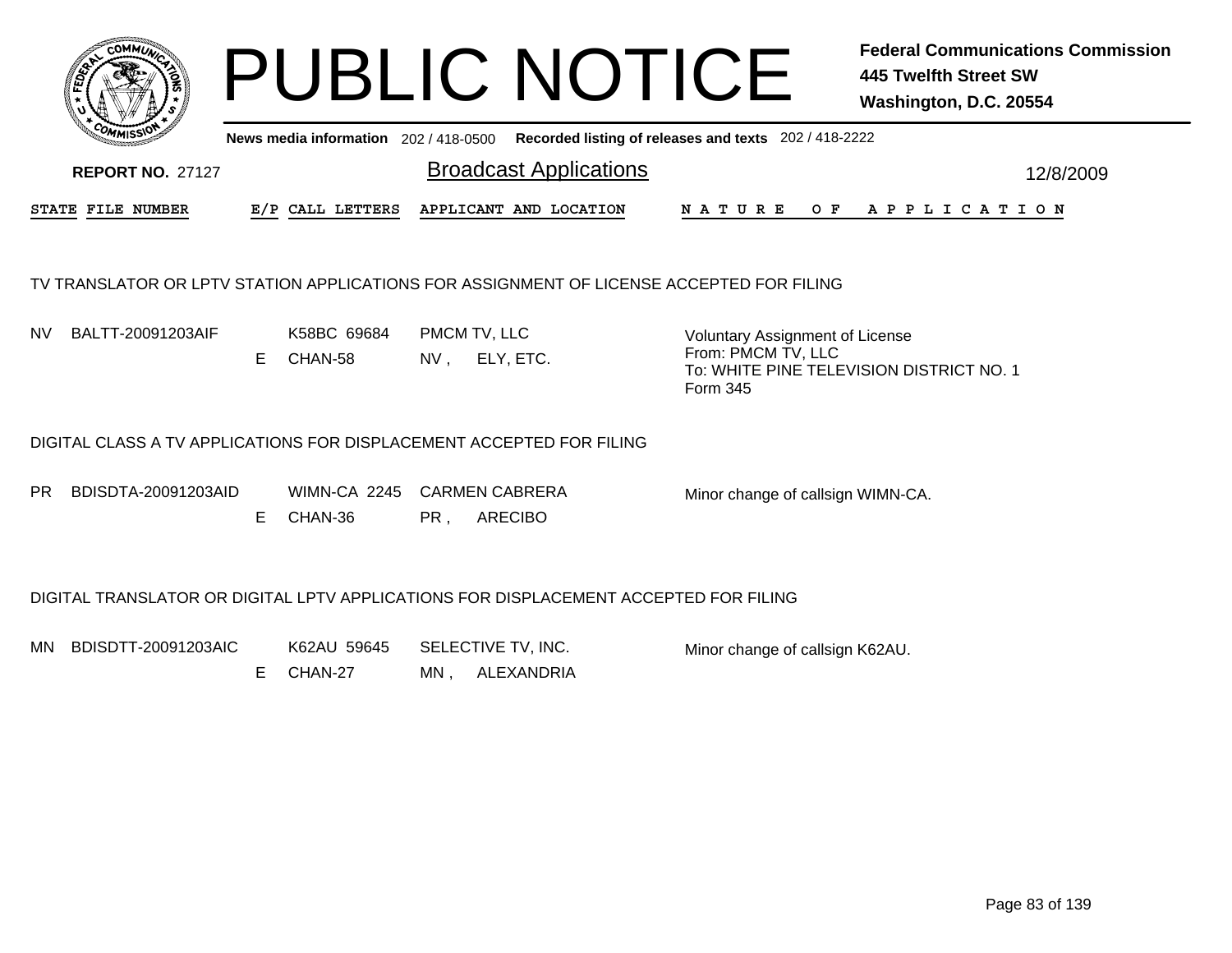|     | ϾΟΜΜω                                                            |    |                                               |        | <b>PUBLIC NOTICE</b>                                                                     |                                              | <b>Federal Communications Commission</b><br><b>445 Twelfth Street SW</b><br>Washington, D.C. 20554 |
|-----|------------------------------------------------------------------|----|-----------------------------------------------|--------|------------------------------------------------------------------------------------------|----------------------------------------------|----------------------------------------------------------------------------------------------------|
|     |                                                                  |    |                                               |        | News media information 202/418-0500 Recorded listing of releases and texts 202/418-2222  |                                              |                                                                                                    |
|     | <b>REPORT NO. 27127</b>                                          |    |                                               |        | <b>Broadcast Applications</b>                                                            |                                              | 12/8/2009                                                                                          |
|     | STATE FILE NUMBER                                                |    | E/P CALL LETTERS                              |        | APPLICANT AND LOCATION                                                                   | N A T U R E<br>O F                           | A P P L I C A T I O N                                                                              |
|     |                                                                  |    |                                               |        | TV TRANSLATOR OR LPTV STATION APPLICATIONS FOR DISPLACEMENT ACCEPTED FOR FILING          |                                              |                                                                                                    |
| AL  | BDISTTV-20091203AGN                                              | E  | W50CF 31571<br>CHAN-6                         | AL.    | FRANKLIN MEDIA, INC.<br><b>MOBILE</b>                                                    | Minor change of callsign W50CF.              |                                                                                                    |
|     |                                                                  |    |                                               |        | AM STATION APPLICATIONS FOR EXPERIMENTAL PERMIT PETITION FOR RECONSIDERATION             |                                              |                                                                                                    |
| PR. | BPEX-20090706AHD                                                 |    | NEW 181037                                    |        | WIFREDO G. BLANCO-PI                                                                     | Published in the Federal Register 12/1/2009. |                                                                                                    |
|     |                                                                  | P  | 1260 KHZ                                      | PR,    | <b>SAN JUAN</b>                                                                          |                                              | Petition for Reconsideration Filed 11/25/2009 by Wilfredo G. Blanco-Pi                             |
|     |                                                                  |    |                                               |        | DIGITAL TRANSLATOR OR DIGITAL LPTV APPLICATIONS FOR LICENSE TO COVER ACCEPTED FOR FILING |                                              |                                                                                                    |
| OR. | BLDTT-20091202ACB                                                | E. | K22IL-D 168202 NPG OF OREGON, INC.<br>CHAN-22 | OR.    | PRINEVILLE, ETC.                                                                         | callsign K22IL-D.                            | License to cover construction permit no: BMPDTT-20090330AIP,                                       |
|     | DIGITAL TV APPLICATIONS FOR LICENSE TO COVER ACCEPTED FOR FILING |    |                                               |        |                                                                                          |                                              |                                                                                                    |
| LA. | BLCDT-20091202ABY                                                | E. | <b>KPLC 13994</b><br>CHAN-7                   | $LA$ , | KPLC LICENSE SUBSIDIARY, LLC<br><b>LAKE CHARLES</b>                                      | callsign KPLC.                               | License to cover construction permit no: BMPCDT-20090722ABU,                                       |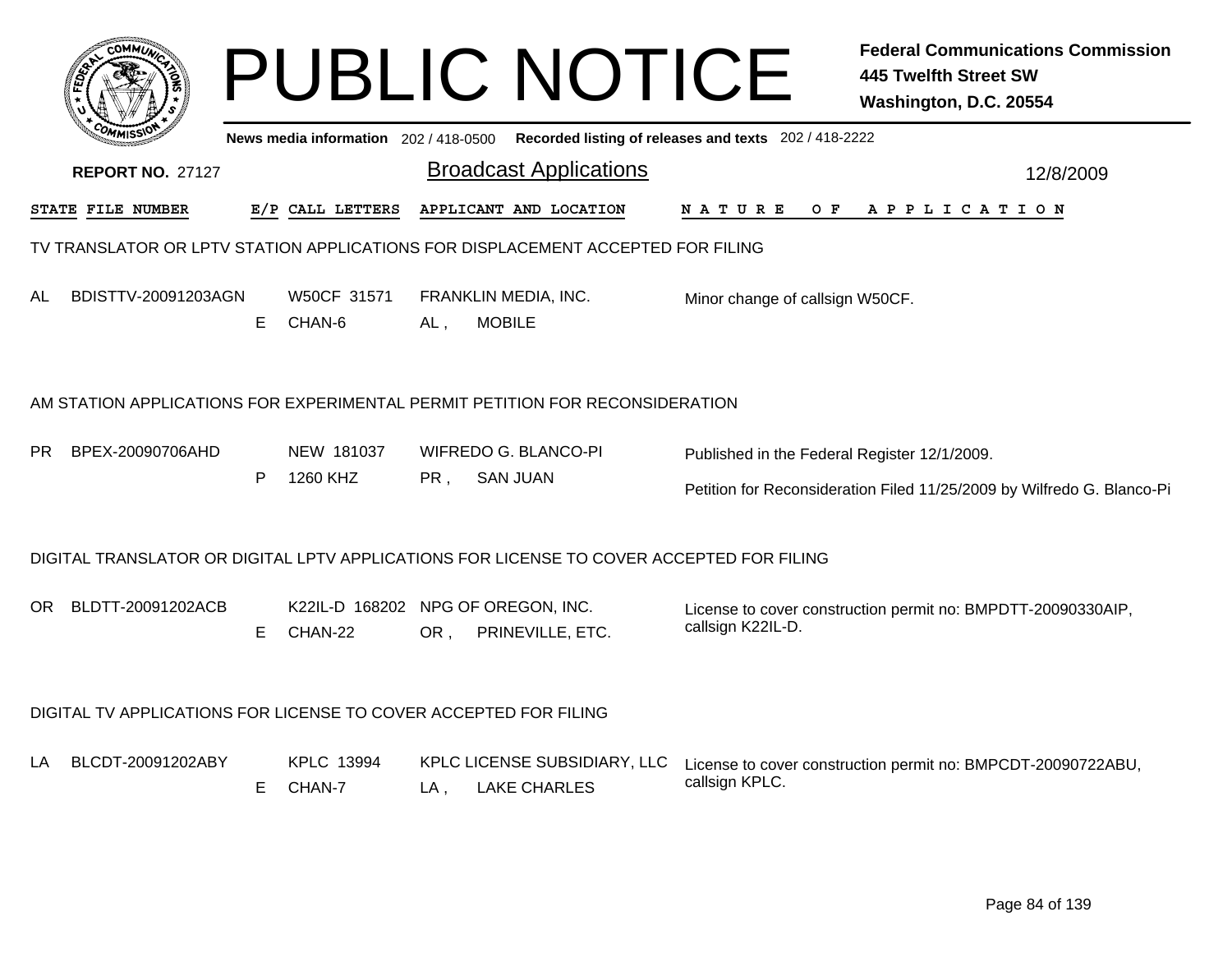|     |                                                                  |    |                                              |                       | <b>PUBLIC NOTICE</b>                                                                        |                    | <b>Federal Communications Commission</b><br><b>445 Twelfth Street SW</b><br>Washington, D.C. 20554 |  |  |  |  |
|-----|------------------------------------------------------------------|----|----------------------------------------------|-----------------------|---------------------------------------------------------------------------------------------|--------------------|----------------------------------------------------------------------------------------------------|--|--|--|--|
|     |                                                                  |    |                                              |                       | News media information 202 / 418-0500 Recorded listing of releases and texts 202 / 418-2222 |                    |                                                                                                    |  |  |  |  |
|     | <b>REPORT NO. 27127</b>                                          |    |                                              |                       | <b>Broadcast Applications</b>                                                               |                    | 12/8/2009                                                                                          |  |  |  |  |
|     | STATE FILE NUMBER                                                |    | E/P CALL LETTERS                             |                       | APPLICANT AND LOCATION                                                                      | N A T U R E<br>O F | A P P L I C A T I O N                                                                              |  |  |  |  |
|     | DIGITAL TV APPLICATIONS FOR LICENSE TO COVER ACCEPTED FOR FILING |    |                                              |                       |                                                                                             |                    |                                                                                                    |  |  |  |  |
| MI  | BLCDT-20091203AHC                                                | E. | CHAN-47                                      | LICENSE LLC<br>$MI$ , | WPBN-TV 21253 BARRINGTON TRAVERSE CITY<br><b>TRAVERSE CITY</b>                              | callsign WPBN-TV.  | License to cover construction permit no: BPCDT-20091026ACP,                                        |  |  |  |  |
|     |                                                                  |    |                                              |                       | FM TRANSLATOR APPLICATIONS FOR LICENSE TO COVER ACCEPTED FOR FILING                         |                    |                                                                                                    |  |  |  |  |
| ΙA  | BLFT-20091130AMH                                                 | E  | K275BM 148975 HORIZON CHRISTIAN<br>102.9 MHZ | <b>FELLOWSHIP</b>     |                                                                                             | License to cover.  |                                                                                                    |  |  |  |  |
|     |                                                                  |    |                                              | IA,                   | <b>HANCOCK</b>                                                                              |                    |                                                                                                    |  |  |  |  |
| CO. | BLFT-20091202ABX                                                 | E  | 102.1 MHZ                                    | CO <sub>1</sub>       | K268BW 157107 MOUNTAIN COMMUNITY<br><b>TRANSLATORS, LLC</b><br><b>PINECLIFFE</b>            | License to cover.  |                                                                                                    |  |  |  |  |
| AL  | BLFT-20091203AHG                                                 | E  | 94.7 MHZ                                     | AL,                   | W234BO 150999 RADIO ASSIST MINISTRY, INC.<br><b>ENTERPRISE</b>                              | License to cover.  |                                                                                                    |  |  |  |  |
| AL. | BLFT-20091203AII                                                 | E  | W286AQ 150242 WILLIAM NEECK<br>105.1 MHZ     | AL,                   | <b>NORTHPORT</b>                                                                            | License to cover.  |                                                                                                    |  |  |  |  |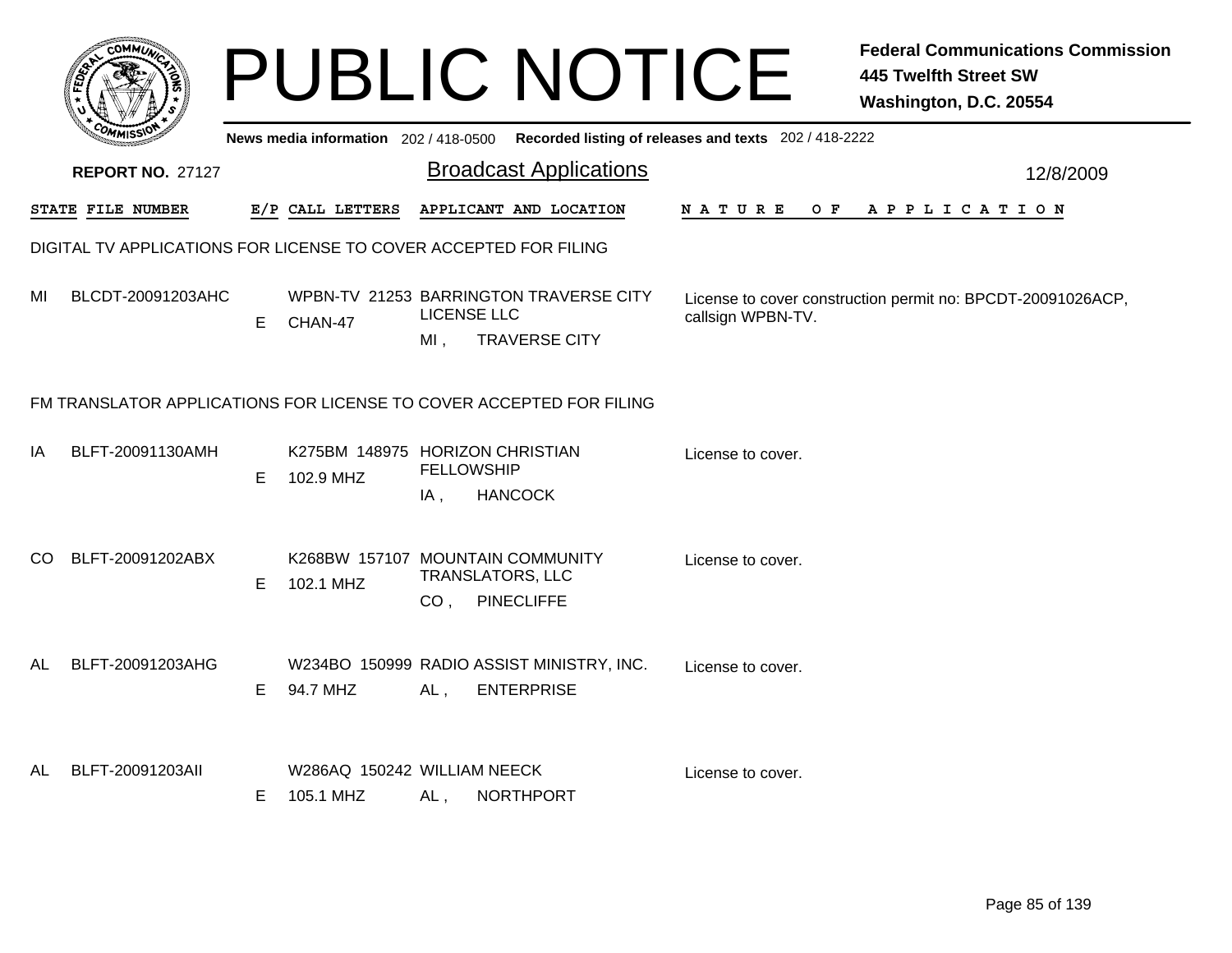|     | <b>COMMU</b>            |    |                                     |             | <b>PUBLIC NOTICE</b>                                                                   |                                                       | <b>Federal Communications Commission</b><br><b>445 Twelfth Street SW</b><br>Washington, D.C. 20554 |
|-----|-------------------------|----|-------------------------------------|-------------|----------------------------------------------------------------------------------------|-------------------------------------------------------|----------------------------------------------------------------------------------------------------|
|     |                         |    | News media information 202/418-0500 |             |                                                                                        | Recorded listing of releases and texts 202 / 418-2222 |                                                                                                    |
|     | <b>REPORT NO. 27127</b> |    |                                     |             | <b>Broadcast Applications</b>                                                          |                                                       | 12/8/2009                                                                                          |
|     | STATE FILE NUMBER       |    | E/P CALL LETTERS                    |             | APPLICANT AND LOCATION                                                                 |                                                       | NATURE OF APPLICATION                                                                              |
|     |                         |    |                                     |             | FM TRANSLATOR APPLICATIONS FOR LICENSE TO COVER ACCEPTED FOR FILING                    |                                                       |                                                                                                    |
| SC. | BLFT-20091203AIJ        | E. | 105.7 MHZ                           | INC.<br>SC, | W289BO 147999 EDGEWATER BROADCASTING,<br><b>MARION</b>                                 | License to cover.                                     |                                                                                                    |
| DE. | BLFT-20091203AIK        | E  | 98.3 MHZ                            | $DE$ .      | W252CH 155801 WXXY BROADCASTING, INC.<br><b>DOVER</b>                                  | License to cover.                                     |                                                                                                    |
|     |                         |    |                                     |             | AM STATION APPLICATIONS FOR MINOR AMENDMENT TO A CONSTRUCTION PERMIT RECEIVED          |                                                       |                                                                                                    |
| VA. | BMP-20091021ACN         | E. | <b>WKDL 53368</b><br>1250 KHZ       | VA,         | METRO RADIO, INC.<br><b>WARRENTON</b>                                                  | Engineering Amendment filed 12/03/2009                |                                                                                                    |
|     |                         |    |                                     |             | FM TRANSLATOR APPLICATIONS FOR MINOR CHANGE TO A LICENSED FACILITY ACCEPTED FOR FILING |                                                       |                                                                                                    |
| ID  | BPFT-20091203AAA        | Е  | 101.3 MHZ                           | ID,         | K267BL 152716 SANDHILL MEDIA GROUP, LLC<br><b>SODA SPRINGS</b>                         |                                                       | Minor change in licensed facilities, callsign K267BL.                                              |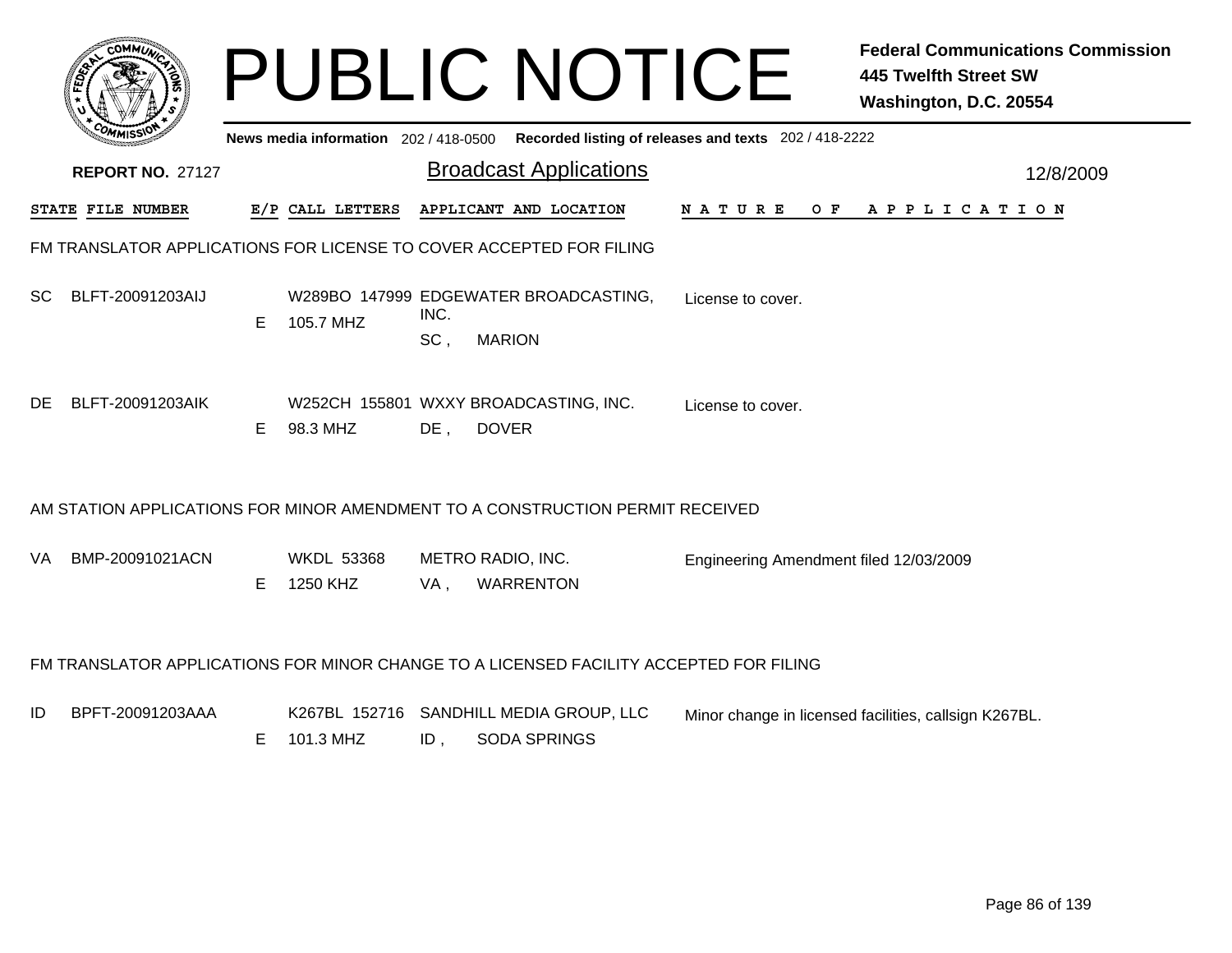| <b>COMMI</b>                                                                                                                  |    | News media information 202/418-0500             |                | <b>PUBLIC NOTICE</b><br>Recorded listing of releases and texts 202 / 418-2222 |                    | <b>Federal Communications Commission</b><br><b>445 Twelfth Street SW</b><br>Washington, D.C. 20554 |
|-------------------------------------------------------------------------------------------------------------------------------|----|-------------------------------------------------|----------------|-------------------------------------------------------------------------------|--------------------|----------------------------------------------------------------------------------------------------|
| <b>REPORT NO. 27127</b>                                                                                                       |    |                                                 |                | <b>Broadcast Applications</b>                                                 |                    | 12/8/2009                                                                                          |
| <b>STATE FILE NUMBER</b>                                                                                                      |    | E/P CALL LETTERS                                |                | APPLICANT AND LOCATION                                                        | N A T U R E        | O F<br>A P P L I C A T I O N                                                                       |
| FM TRANSLATOR APPLICATIONS FOR MINOR CHANGE TO A LICENSED FACILITY ACCEPTED FOR FILING                                        |    |                                                 |                |                                                                               |                    |                                                                                                    |
| BPFT-20091203AGQ<br>МS                                                                                                        | Е  | W289AP 154926 DELTA RADIO LLC<br>105.7 MHZ      | MS,            | <b>CLARKSDALE</b>                                                             |                    | Minor change in licensed facilities, callsign W289AP.                                              |
| AL<br>BPFT-20091203AGT                                                                                                        | E  | W261AT 146721 WIREGRASS MEDIA, LLC<br>100.1 MHZ | AL,            | <b>DOTHAN</b>                                                                 |                    | Minor change in licensed facilities, callsign W261AT.                                              |
| BPFT-20091203AIB<br>NM                                                                                                        | E. | 100.9 MHZ                                       | INC.<br>$NM$ , | K267BK 149424 EDGEWATER BROADCASTING,<br><b>ARTESIA</b>                       |                    | Minor change in licensed facilities, callsign K270BO.                                              |
| DIGITAL TRANSLATOR OR DIGITAL LPTV APPLICATIONS FOR MINOR MODIFICATION TO A CONSTRUCTION PERMIT ACCEPTED FOR<br><b>FILING</b> |    |                                                 |                |                                                                               |                    |                                                                                                    |
| BMPDVL-20091203AHE<br>TX                                                                                                      | E  | KHPK-LD<br>167693                               | TX,            | MAKO COMMUNICATIONS, LLC<br>DE SOTO                                           | BPDVL-20090831ADN. | Modification of construction permit file number                                                    |

CHAN-3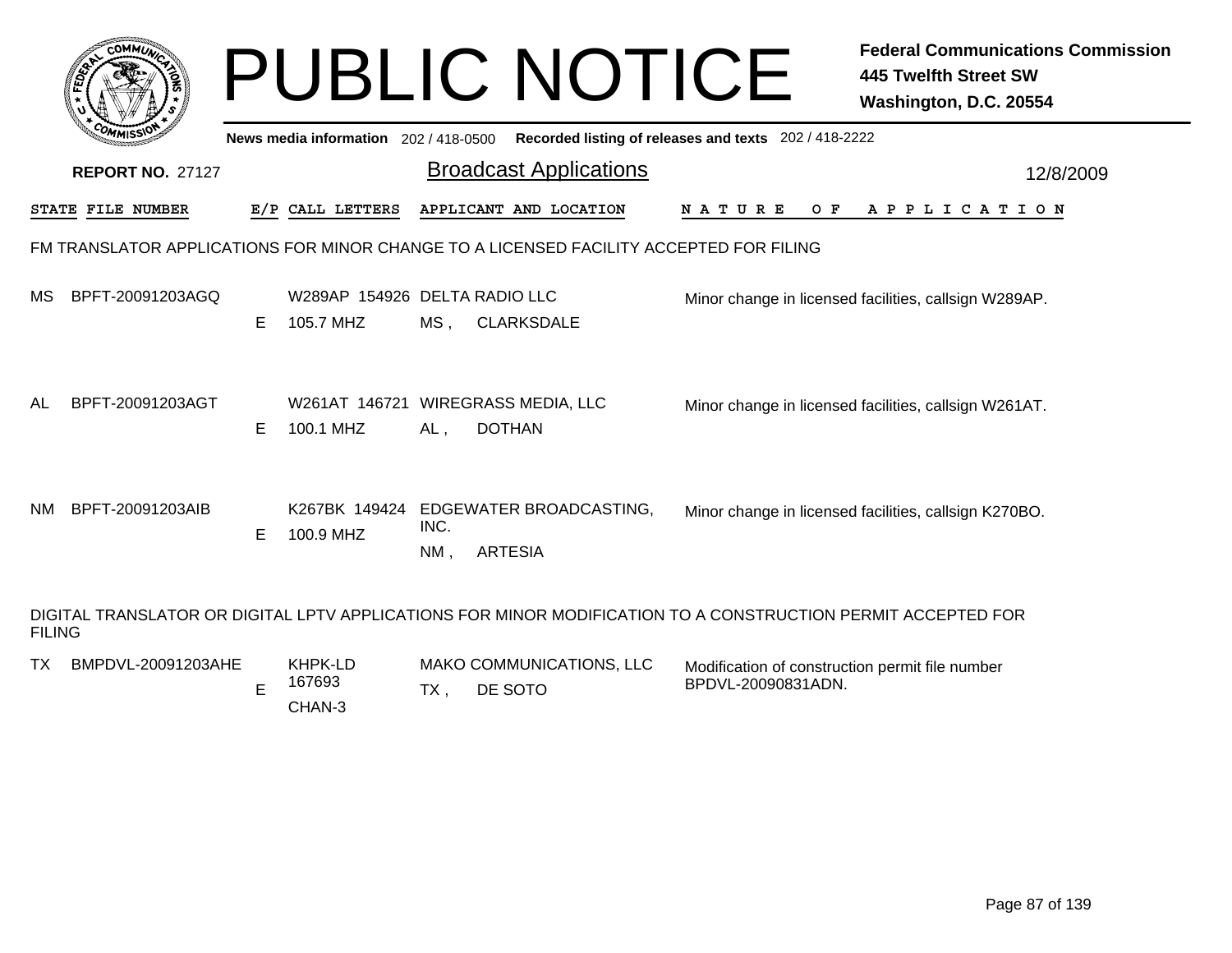|     |                                                                                             |    |                                       | <b>PUBLIC NOTICE</b>                                                                                 |                                                       | <b>Federal Communications Commission</b><br><b>445 Twelfth Street SW</b><br>Washington, D.C. 20554 |  |  |  |  |  |
|-----|---------------------------------------------------------------------------------------------|----|---------------------------------------|------------------------------------------------------------------------------------------------------|-------------------------------------------------------|----------------------------------------------------------------------------------------------------|--|--|--|--|--|
|     |                                                                                             |    | News media information 202 / 418-0500 |                                                                                                      | Recorded listing of releases and texts 202 / 418-2222 |                                                                                                    |  |  |  |  |  |
|     | <b>REPORT NO. 27127</b>                                                                     |    |                                       | <b>Broadcast Applications</b>                                                                        |                                                       | 12/8/2009                                                                                          |  |  |  |  |  |
|     | STATE FILE NUMBER                                                                           |    | E/P CALL LETTERS                      | APPLICANT AND LOCATION                                                                               | <b>NATURE</b>                                         | OF APPLICATION                                                                                     |  |  |  |  |  |
|     | FM STATION APPLICATIONS FOR MINOR MODIFICATION TO A CONSTRUCTION PERMIT ACCEPTED FOR FILING |    |                                       |                                                                                                      |                                                       |                                                                                                    |  |  |  |  |  |
| MA  | BMPED-20091203AHI                                                                           | E. | <b>WICN 72379</b><br>90.5 MHZ         | WICN PUBLIC RADIO, INC<br><b>WORCESTER</b><br>MA ,                                                   | Mod of CP to chg                                      |                                                                                                    |  |  |  |  |  |
| AR. | BMPH-20091203AIH                                                                            | E. | <b>KKLV 52903</b><br>94.7 MHZ         | <b>EDUCATIONAL MEDIA</b><br><b>FOUNDATION</b><br><b>WEINER</b><br>AR,                                | Mod of CP to chg                                      |                                                                                                    |  |  |  |  |  |
|     |                                                                                             |    |                                       | FM TRANSLATOR APPLICATIONS FOR MINOR MODIFICATION TO A CONSTRUCTION PERMIT APPLICATION REINSTATED    |                                                       |                                                                                                    |  |  |  |  |  |
| AR. | BMPFT-20091112AAA                                                                           | Е  | K288FP 150219<br>105.5 MHZ            | NOALMARK BROADCASTING<br><b>CORPORATION</b><br><b>SHERIDAN</b><br>AR,                                | Mod of CP                                             |                                                                                                    |  |  |  |  |  |
|     |                                                                                             |    |                                       | DIGITAL TRANSLATOR OR DIGITAL LPTV APPLICATIONS FOR ORIGINAL CONSTRUCTION PERMIT ACCEPTED FOR FILING |                                                       |                                                                                                    |  |  |  |  |  |
| VI  | BNPDTL-20091203AGP                                                                          | E. | NEW 183673<br>CHAN-26                 | V.I. CHRISTIAN MINISTRIES, INC.<br><b>CHRISTIANSTED</b><br>$VI$ ,                                    | on channel 26                                         | Construction permit for a new station for CHRISTIANSTED, VI                                        |  |  |  |  |  |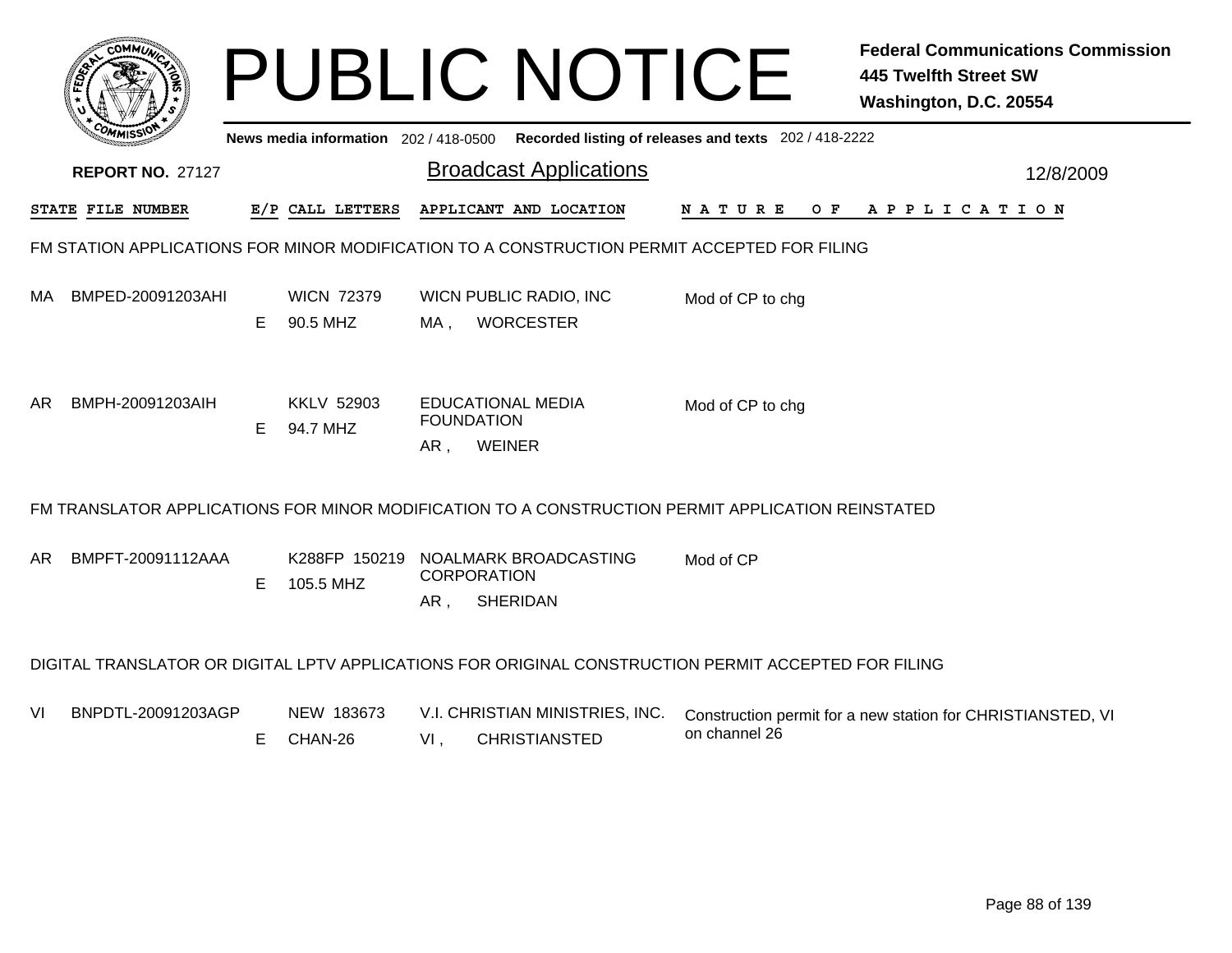|     |                         |    |                                     | <b>PUBLIC NOTICE</b>                                                                                 |                                                                                                          | <b>Federal Communications Commission</b><br><b>445 Twelfth Street SW</b><br>Washington, D.C. 20554 |
|-----|-------------------------|----|-------------------------------------|------------------------------------------------------------------------------------------------------|----------------------------------------------------------------------------------------------------------|----------------------------------------------------------------------------------------------------|
|     |                         |    | News media information 202/418-0500 |                                                                                                      | Recorded listing of releases and texts 202 / 418-2222                                                    |                                                                                                    |
|     | <b>REPORT NO. 27127</b> |    |                                     | <b>Broadcast Applications</b>                                                                        |                                                                                                          | 12/8/2009                                                                                          |
|     | STATE FILE NUMBER       |    | E/P CALL LETTERS                    | APPLICANT AND LOCATION                                                                               | <b>NATURE</b><br>O F                                                                                     | APPLICATION                                                                                        |
|     |                         |    |                                     | DIGITAL TRANSLATOR OR DIGITAL LPTV APPLICATIONS FOR ORIGINAL CONSTRUCTION PERMIT ACCEPTED FOR FILING |                                                                                                          |                                                                                                    |
| мт  | BNPDTT-20091203AHJ      | E. | NEW 183816<br>CHAN-17               | SHIELDS VALLEY TV TAX<br><b>DISTRICT</b><br><b>LIVINGSTON</b><br>MT,                                 | on channel 17                                                                                            | Construction permit for a new station for LIVINGSTON, MT                                           |
|     |                         |    |                                     | FM BOOSTER APPLICATIONS FOR ORIGINAL CONSTRUCTION PERMIT TENDERED FOR FILING                         |                                                                                                          |                                                                                                    |
| NM. | BNPFTB-20091203AGM      | E  | 92.9 MHZ                            | KYBR-1 183727 RICHARD L. GARCIA<br>BROADCASTING, INC.<br><b>SANTA FE</b><br>NM.                      | CP New Station.                                                                                          |                                                                                                    |
|     |                         |    |                                     | AM STATION APPLICATIONS FOR TRANSFER OF CONTROL ACCEPTED FOR FILING                                  |                                                                                                          |                                                                                                    |
| MN. | BTC-20091202AEI         | E. | <b>KFAN 59961</b><br>1130 KHZ       | AMFM BROADCASTING<br>LICENSES, LLC<br><b>MINNEAPOLIS</b><br>MN,                                      | <b>Voluntary Transfer of Control</b><br>From: AMFM, INC.<br>To: CLEAR CHANNEL HOLDINGS, INC.<br>Form 316 |                                                                                                    |
| CA. | BTC-20091202AEJ         | E. | <b>KFBK 10145</b><br>1530 KHZ       | AMFM BROADCASTING<br>LICENSES, LLC<br><b>SACRAMENTO</b><br>$CA$ .                                    | <b>Voluntary Transfer of Control</b><br>From: AMFM, INC.<br>To: CLEAR CHANNEL HOLDINGS, INC.<br>Form 316 |                                                                                                    |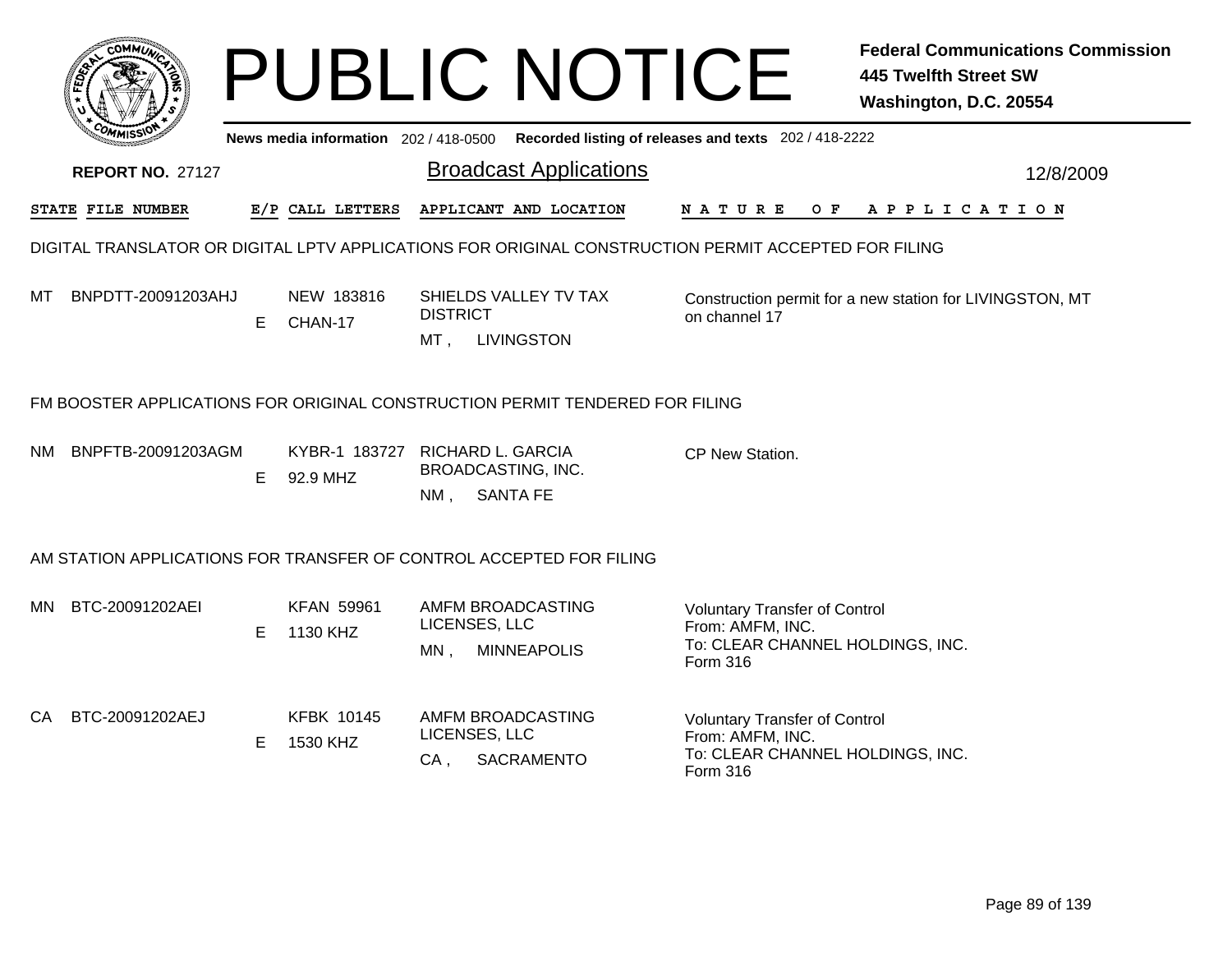

|    | ככוומיי                 |    |                               | News media information 202/418-0500 Recorded listing of releases and texts 202/418-2222 |                                                                                                          |           |
|----|-------------------------|----|-------------------------------|-----------------------------------------------------------------------------------------|----------------------------------------------------------------------------------------------------------|-----------|
|    | <b>REPORT NO. 27127</b> |    |                               | <b>Broadcast Applications</b>                                                           |                                                                                                          | 12/8/2009 |
|    | STATE FILE NUMBER       |    | E/P CALL LETTERS              | APPLICANT AND LOCATION                                                                  | <b>NATURE</b><br>O F<br>A P P L I C A T I O N                                                            |           |
|    |                         |    |                               | AM STATION APPLICATIONS FOR TRANSFER OF CONTROL ACCEPTED FOR FILING                     |                                                                                                          |           |
|    | MN BTC-20091202AEK      | E. | <b>KFXN 10141</b><br>690 KHZ  | AMFM BROADCASTING<br>LICENSES, LLC<br>MN,<br><b>MINNEAPOLIS</b>                         | <b>Voluntary Transfer of Control</b><br>From: AMFM, INC.<br>To: CLEAR CHANNEL HOLDINGS, INC.<br>Form 316 |           |
| СA | BTC-20091202AEV         | E  | <b>KKDD 10134</b><br>1290 KHZ | AMFM BROADCASTING<br>LICENSES, LLC<br><b>SAN BERNARDINO</b><br>$CA$ ,                   | <b>Voluntary Transfer of Control</b><br>From: AMFM, INC.<br>To: CLEAR CHANNEL HOLDINGS, INC.<br>Form 316 |           |
| CA | BTC-20091202AEW         | Е  | <b>KKGN 59957</b><br>960 KHZ  | AMFM BROADCASTING<br>LICENSES, LLC<br>$CA$ ,<br><b>OAKLAND</b>                          | <b>Voluntary Transfer of Control</b><br>From: AMFM, INC.<br>To: CLEAR CHANNEL HOLDINGS, INC.<br>Form 316 |           |
| CA | BTC-20091202AEZ         | E. | <b>KLAC 59958</b><br>570 KHZ  | AMFM BROADCASTING<br>LICENSES, LLC<br><b>LOS ANGELES</b><br>$CA$ ,                      | <b>Voluntary Transfer of Control</b><br>From: AMFM, INC.<br>To: CLEAR CHANNEL HOLDINGS, INC.<br>Form 316 |           |
| CA | BTC-20091202AFC         | E. | <b>KNEW 59966</b><br>910 KHZ  | AMFM BROADCASTING<br>LICENSES, LLC<br><b>OAKLAND</b><br>$CA$ ,                          | <b>Voluntary Transfer of Control</b><br>From: AMFM, INC.<br>To: CLEAR CHANNEL HOLDINGS, INC.<br>Form 316 |           |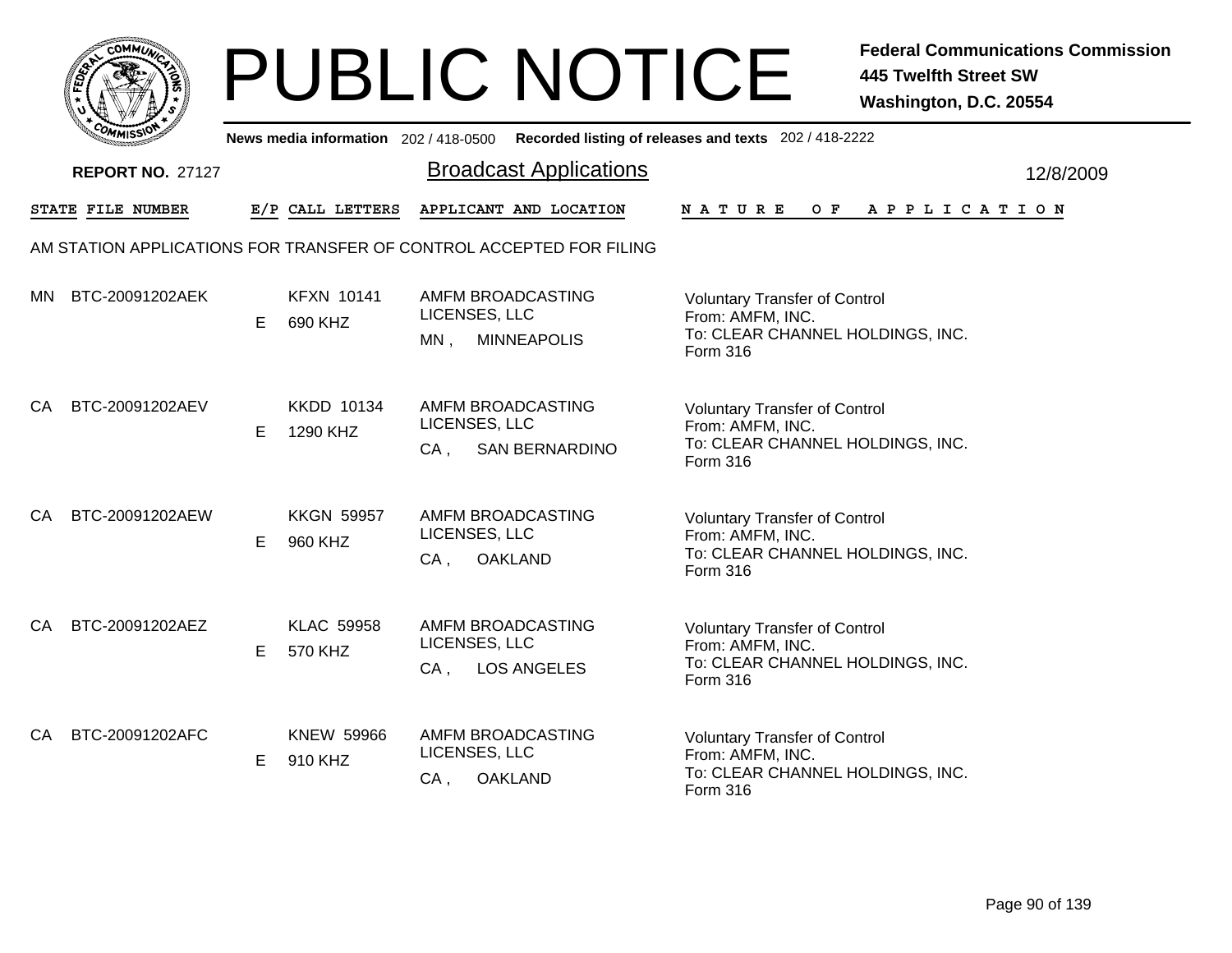

|    | יככוומיי                                                            |    |                               |                         | News media information 202/418-0500 Recorded listing of releases and texts 202/418-2222 |                                                                      |                                                                          |         |  |  |                       |  |           |
|----|---------------------------------------------------------------------|----|-------------------------------|-------------------------|-----------------------------------------------------------------------------------------|----------------------------------------------------------------------|--------------------------------------------------------------------------|---------|--|--|-----------------------|--|-----------|
|    | <b>REPORT NO. 27127</b>                                             |    |                               |                         | <b>Broadcast Applications</b>                                                           |                                                                      |                                                                          |         |  |  |                       |  | 12/8/2009 |
|    | STATE FILE NUMBER                                                   |    | E/P CALL LETTERS              |                         | APPLICANT AND LOCATION                                                                  | <b>NATURE</b>                                                        |                                                                          | $O$ $F$ |  |  | A P P L I C A T I O N |  |           |
|    | AM STATION APPLICATIONS FOR TRANSFER OF CONTROL ACCEPTED FOR FILING |    |                               |                         |                                                                                         |                                                                      |                                                                          |         |  |  |                       |  |           |
| CA | BTC-20091202AFF                                                     | Е  | <b>KSTE 22883</b><br>650 KHZ  | LICENSES, LLC<br>$CA$ , | AMFM BROADCASTING<br>RANCHO CORDOVA                                                     | From: AMFM, INC.<br>Form 316                                         | <b>Voluntary Transfer of Control</b><br>To: CLEAR CHANNEL HOLDINGS, INC. |         |  |  |                       |  |           |
| IL | BTC-20091202AFM                                                     | Е  | <b>WGRB 51162</b><br>1390 KHZ | LICENSES, LLC<br>IL,    | AMFM BROADCASTING<br><b>CHICAGO</b>                                                     | <b>Voluntary Transfer of Control</b><br>From: AMFM, INC.<br>Form 316 | To: CLEAR CHANNEL HOLDINGS, INC.                                         |         |  |  |                       |  |           |
| AΖ | BTC-20091202AGC                                                     | E. | KFYI 63918<br>550 KHZ         | AZ,                     | AMFM RADIO LICENSES, L.L.C.<br><b>PHOENIX</b>                                           | <b>Voluntary Transfer of Control</b><br>Form 316                     | From: AMFM, INC.<br>To: CLEAR CHANNEL HOLDINGS, INC.                     |         |  |  |                       |  |           |
| AΖ | BTC-20091202AGE                                                     | Е  | KGME 65480<br>910 KHZ         | AZ,                     | AMFM RADIO LICENSES, L.L.C.<br><b>PHOENIX</b>                                           | From: AMFM, INC.<br>Form 316                                         | <b>Voluntary Transfer of Control</b><br>To: CLEAR CHANNEL HOLDINGS, INC. |         |  |  |                       |  |           |
| CA | BTC-20091202AGF                                                     | E  | KHTY 40868<br>970 KHZ         | $CA$ ,                  | AMFM RADIO LICENSES, L.L.C.<br><b>BAKERSFIELD</b>                                       | From: AMFM, INC.<br>Form 316                                         | <b>Voluntary Transfer of Control</b><br>To: CLEAR CHANNEL HOLDINGS, INC. |         |  |  |                       |  |           |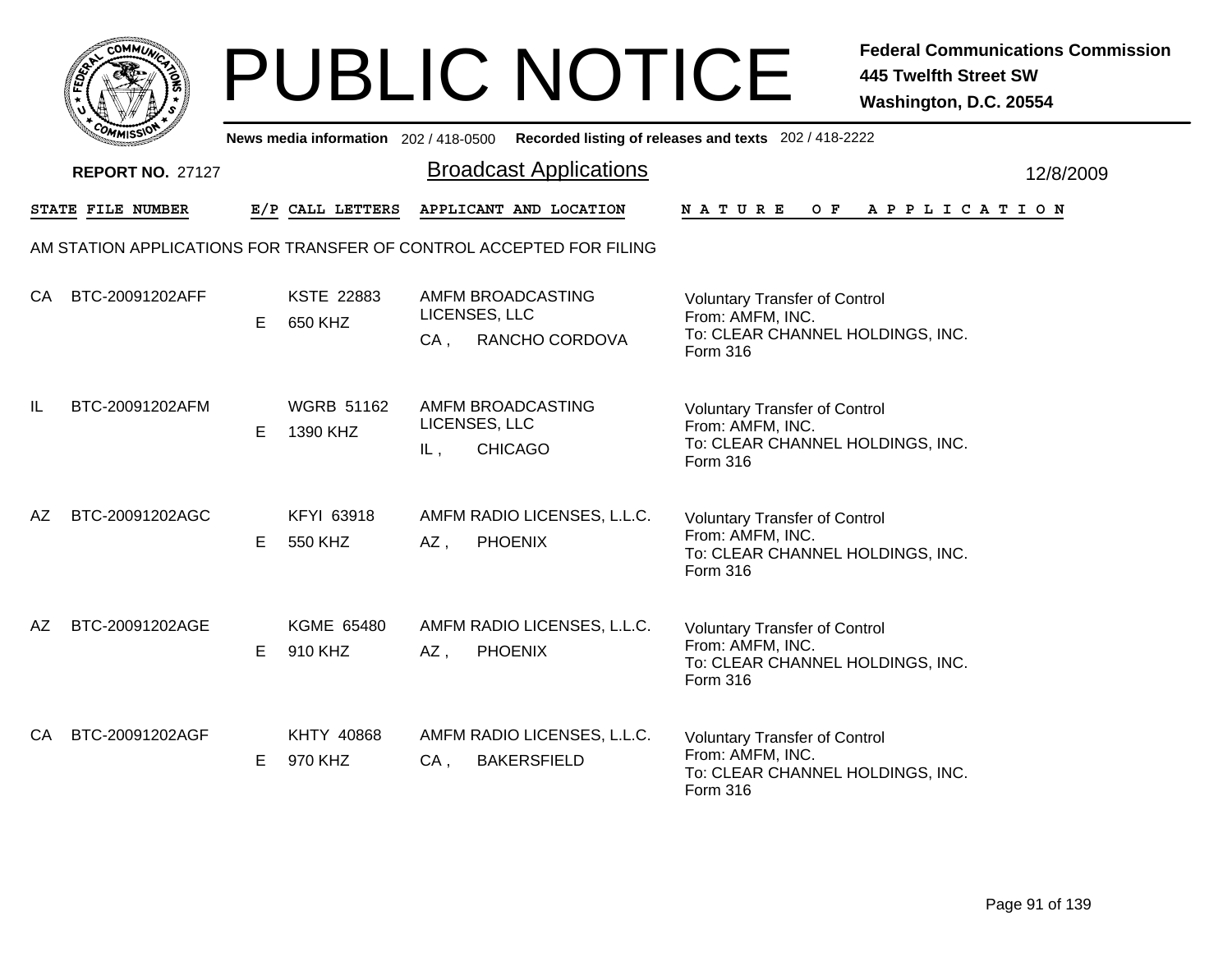|      | <b>COMMUNT</b> |    |
|------|----------------|----|
| EDE) |                | ্ব |
| ī.   |                |    |
|      | COMI<br>MISS   |    |

|           | יככוומי                                                             |    |                               |        |                                                  | News media information 202/418-0500 Recorded listing of releases and texts 202/418-2222                  |           |
|-----------|---------------------------------------------------------------------|----|-------------------------------|--------|--------------------------------------------------|----------------------------------------------------------------------------------------------------------|-----------|
|           | <b>REPORT NO. 27127</b>                                             |    |                               |        | <b>Broadcast Applications</b>                    |                                                                                                          | 12/8/2009 |
|           | STATE FILE NUMBER                                                   |    | E/P CALL LETTERS              |        | APPLICANT AND LOCATION                           | NATURE<br>O F<br>A P P L I C A T I O N                                                                   |           |
|           | AM STATION APPLICATIONS FOR TRANSFER OF CONTROL ACCEPTED FOR FILING |    |                               |        |                                                  |                                                                                                          |           |
| IA        | BTC-20091202AGG                                                     | E. | <b>KMNS 10775</b><br>620 KHZ  | IA,    | AMFM RADIO LICENSES, L.L.C.<br><b>SIOUX CITY</b> | <b>Voluntary Transfer of Control</b><br>From: AMFM, INC.<br>To: CLEAR CHANNEL HOLDINGS, INC.<br>Form 316 |           |
| AZ        | BTC-20091202AGH                                                     | E. | KOY 63914<br>1230 KHZ         | AZ,    | AMFM RADIO LICENSES, L.L.C.<br><b>PHOENIX</b>    | <b>Voluntary Transfer of Control</b><br>From: AMFM, INC.<br>To: CLEAR CHANNEL HOLDINGS, INC.<br>Form 316 |           |
| IA        | BTC-20091202AGK                                                     | E. | <b>KWSL 8769</b><br>1470 KHZ  | IA,    | AMFM RADIO LICENSES, L.L.C.<br>SIOUX CITY        | <b>Voluntary Transfer of Control</b><br>From: AMFM, INC.<br>To: CLEAR CHANNEL HOLDINGS, INC.<br>Form 316 |           |
| <b>PA</b> | BTC-20091202AGQ                                                     | E. | <b>WBGG 59960</b><br>970 KHZ  | PA,    | AMFM RADIO LICENSES, L.L.C.<br><b>PITTSBURGH</b> | <b>Voluntary Transfer of Control</b><br>From: AMFM, INC.<br>To: CLEAR CHANNEL HOLDINGS, INC.<br>Form 316 |           |
| MI        | BTC-20091202AGU                                                     | E. | <b>WDFN 59969</b><br>1130 KHZ | $MI$ , | AMFM RADIO LICENSES, L.L.C.<br><b>DETROIT</b>    | <b>Voluntary Transfer of Control</b><br>From: AMFM, INC.<br>To: CLEAR CHANNEL HOLDINGS, INC.<br>Form 316 |           |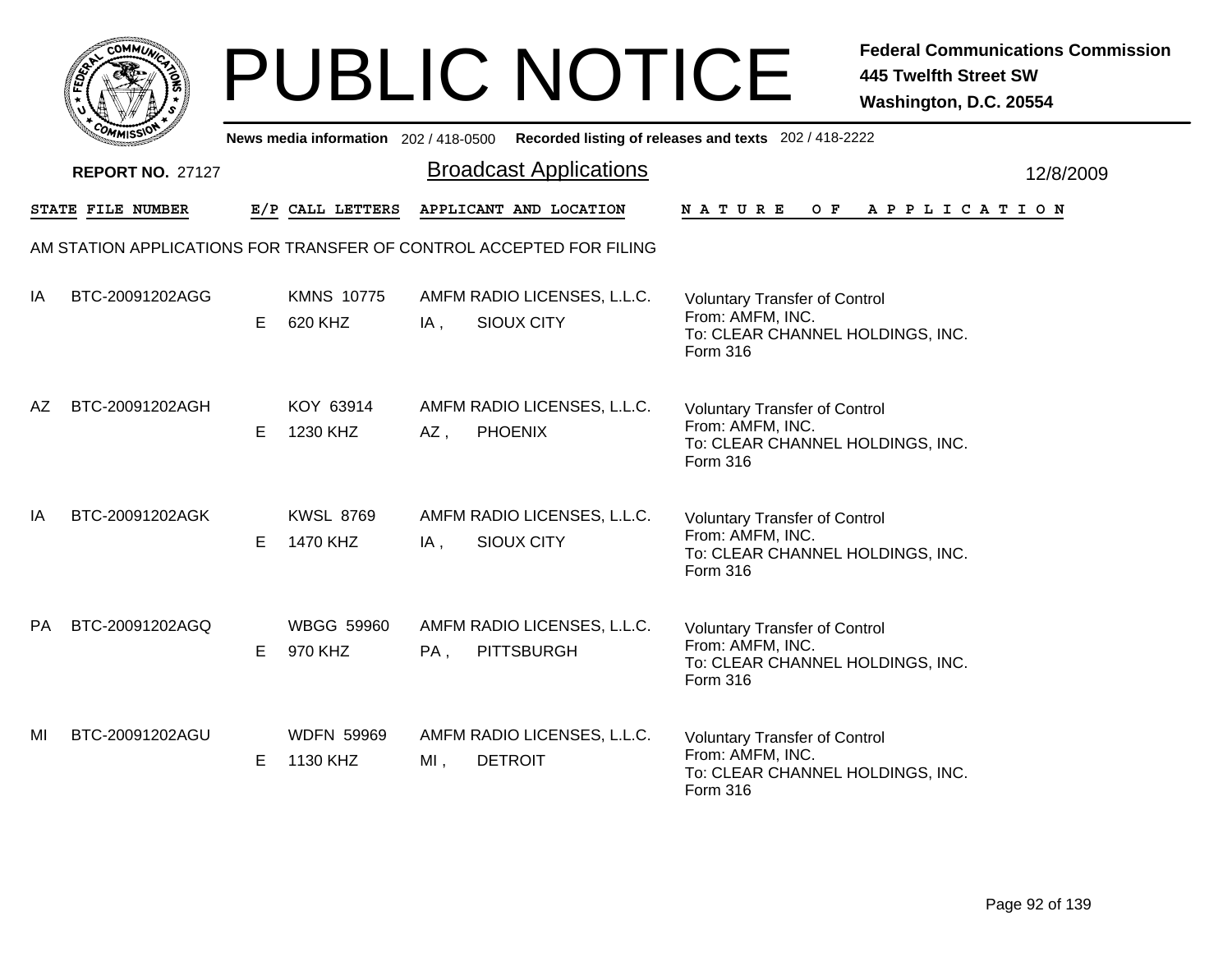|       | MMUNICT<br>c۵۱ |  |
|-------|----------------|--|
| FEDET |                |  |
|       |                |  |
|       | COMI<br>MISS   |  |

|     | יככוומיי                |    |                               |        |                                                                     | News media information 202/418-0500 Recorded listing of releases and texts 202/418-2222                  |           |
|-----|-------------------------|----|-------------------------------|--------|---------------------------------------------------------------------|----------------------------------------------------------------------------------------------------------|-----------|
|     | <b>REPORT NO. 27127</b> |    |                               |        | <b>Broadcast Applications</b>                                       |                                                                                                          | 12/8/2009 |
|     | STATE FILE NUMBER       |    | E/P CALL LETTERS              |        | APPLICANT AND LOCATION                                              | O F<br>A P P L I C A T I O N<br><b>NATURE</b>                                                            |           |
|     |                         |    |                               |        | AM STATION APPLICATIONS FOR TRANSFER OF CONTROL ACCEPTED FOR FILING |                                                                                                          |           |
| MI  | BTC-20091202AGV         | E. | <b>WDTW 6593</b><br>1310 KHZ  | $MI$ , | AMFM RADIO LICENSES, L.L.C.<br><b>DEARBORN</b>                      | <b>Voluntary Transfer of Control</b><br>From: AMFM, INC.<br>To: CLEAR CHANNEL HOLDINGS, INC.<br>Form 316 |           |
| GA. | BTC-20091202AGX         | E. | <b>WFSM 87110</b><br>1670 KHZ | GA,    | AMFM RADIO LICENSES, L.L.C.<br><b>DRY BRANCH</b>                    | <b>Voluntary Transfer of Control</b><br>From: AMFM, INC.<br>To: CLEAR CHANNEL HOLDINGS, INC.<br>Form 316 |           |
| GA. | BTC-20091202AGZ         | E. | <b>WIBB 41989</b><br>1280 KHZ | GA,    | AMFM RADIO LICENSES, L.L.C.<br><b>MACON</b>                         | <b>Voluntary Transfer of Control</b><br>From: AMFM, INC.<br>To: CLEAR CHANNEL HOLDINGS, INC.<br>Form 316 |           |
| NY. | BTC-20091202AHC         | E. | <b>WINR 67191</b><br>680 KHZ  | $NY$ , | AMFM RADIO LICENSES, L.L.C.<br><b>BINGHAMTON</b>                    | <b>Voluntary Transfer of Control</b><br>From: AMFM, INC.<br>To: CLEAR CHANNEL HOLDINGS, INC.<br>Form 316 |           |
| WV. | BTC-20091202AHL         | E. | <b>WMRE 27003</b><br>1550 KHZ | WV,    | AMFM RADIO LICENSES, L.L.C.<br>CHARLESTOWN                          | <b>Voluntary Transfer of Control</b><br>From: AMFM, INC.<br>To: CLEAR CHANNEL HOLDINGS, INC.<br>Form 316 |           |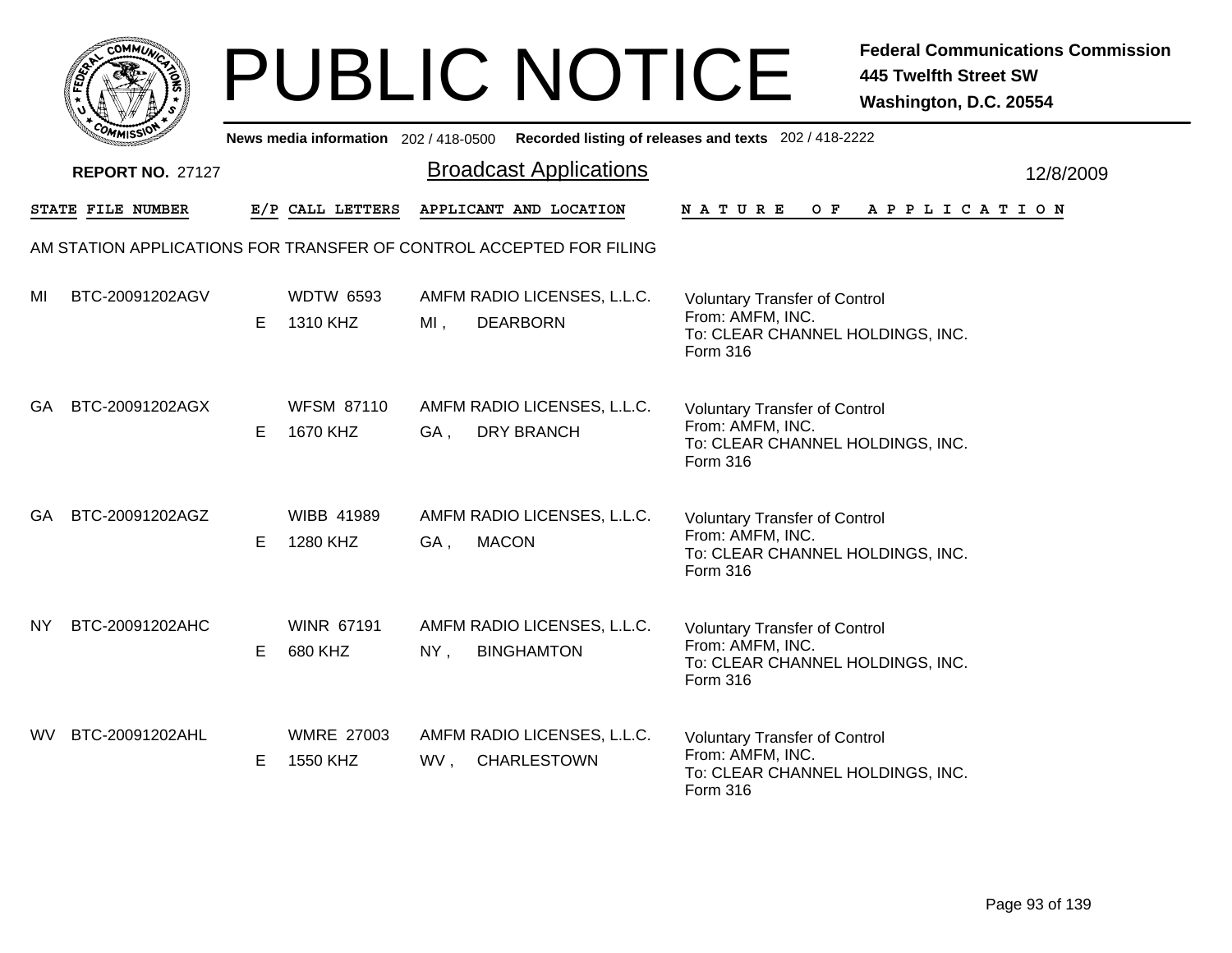|      | <b>COMMUNT</b>               |   |
|------|------------------------------|---|
| ឆ្នំ |                              | ્ |
|      |                              |   |
|      | c <sub>o/</sub><br>MISS<br>M |   |

|     | יככוומדי                |    |                               |               |                                                                     | News media information 202/418-0500 Recorded listing of releases and texts 202/418-2222                                           |
|-----|-------------------------|----|-------------------------------|---------------|---------------------------------------------------------------------|-----------------------------------------------------------------------------------------------------------------------------------|
|     | <b>REPORT NO. 27127</b> |    |                               |               | <b>Broadcast Applications</b>                                       | 12/8/2009                                                                                                                         |
|     | STATE FILE NUMBER       |    | E/P CALL LETTERS              |               | APPLICANT AND LOCATION                                              | $O$ $\mathbf{F}$<br><b>NATURE</b><br>A P P L I C A T I O N                                                                        |
|     |                         |    |                               |               | AM STATION APPLICATIONS FOR TRANSFER OF CONTROL ACCEPTED FOR FILING |                                                                                                                                   |
| PA  | BTC-20091202AHU         | E. | <b>WUBA 71315</b><br>1480 KHZ | PA,           | AMFM RADIO LICENSES, L.L.C.<br>PHILADELPHIA                         | <b>Voluntary Transfer of Control</b><br>From: AMFM, INC.<br>To: CLEAR CHANNEL HOLDINGS, INC.<br>Form 316                          |
| MA  | BTC-20091202AHZ         | E. | <b>WXKS 53964</b><br>1430 KHZ | MA ,          | AMFM RADIO LICENSES, L.L.C.<br><b>EVERETT</b>                       | <b>Voluntary Transfer of Control</b><br>From: AMFM, INC.<br>To: CLEAR CHANNEL HOLDINGS, INC.<br>Form 316                          |
| UT  | BTC-20091203AAB         | E. | KACP 63818<br>570 KHZ         | UT.           | CITICASTERS LICENSES, INC.<br><b>SALT LAKE CITY</b>                 | <b>Voluntary Transfer of Control</b><br>From: JACOR COMMUNICATIONS COMPANY<br>To: CLEAR CHANNEL HOLDINGS, INC.<br><b>Form 316</b> |
| IA  | BTC-20091203AAC         | E  | <b>KASI 2116</b><br>1430 KHZ  | $IA$ ,        | CITICASTERS LICENSES, INC.<br><b>AMES</b>                           | <b>Voluntary Transfer of Control</b><br>From: JACOR COMMUNICATIONS COMPANY<br>To: CLEAR CHANNEL HOLDINGS, INC.<br>Form 316        |
| MO. | BTC-20091203AAD         | E  | KATZ 48968<br>1600 KHZ        | MO, ST. LOUIS | CITICASTERS LICENSES, INC.                                          | <b>Voluntary Transfer of Control</b><br>From: JACOR COMMUNICATIONS COMPANY<br>To: CLEAR CHANNEL HOLDINGS, INC.<br>Form 316        |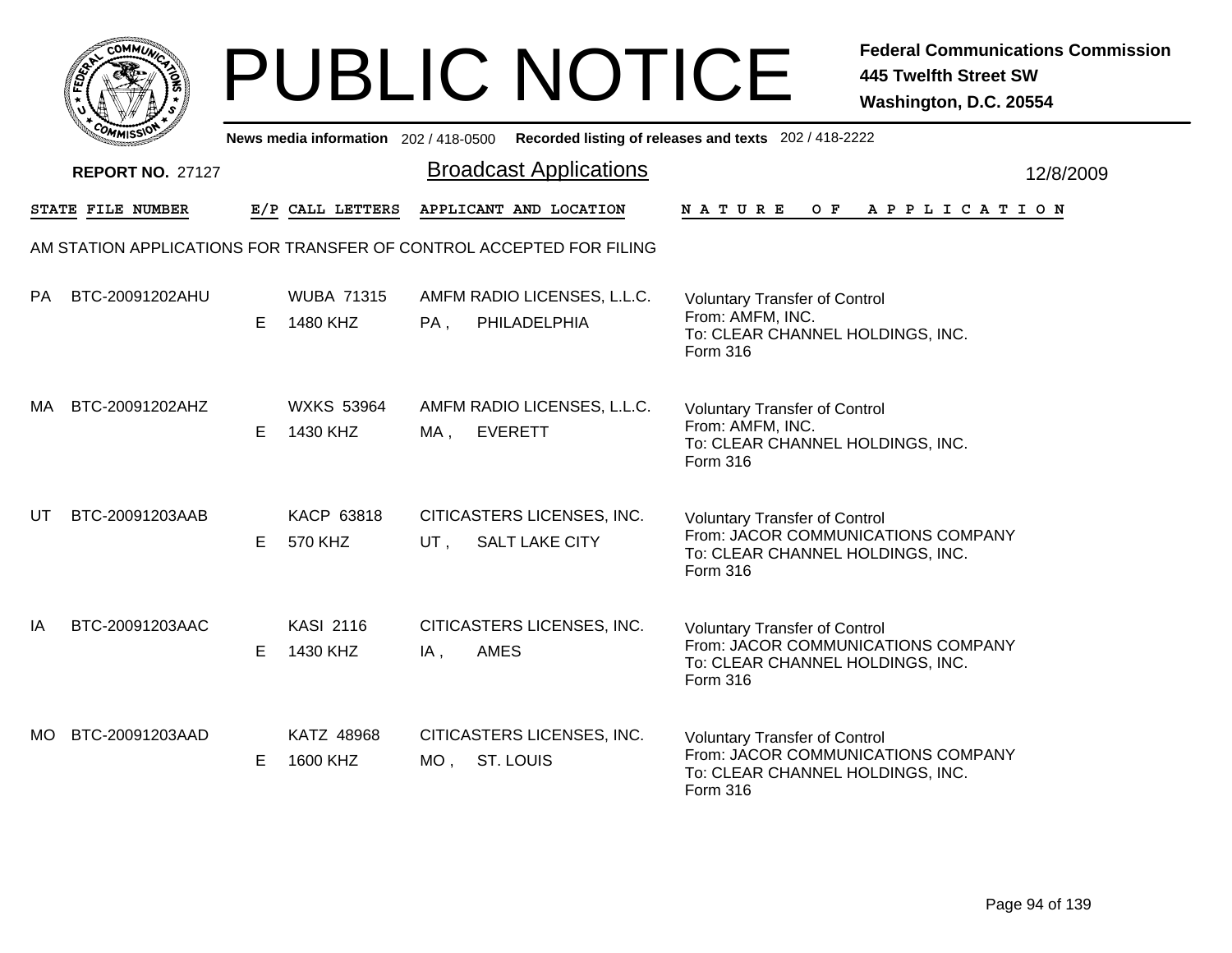|           | <b>COMMUNT</b> |   |
|-----------|----------------|---|
| EDE)<br>c |                | ્ |
|           |                |   |
|           | COM<br>MISS    |   |

|               | יככוומדי                                                            |    |                               |                                  |                                                  | News media information 202/418-0500 Recorded listing of releases and texts 202/418-2222                                           |
|---------------|---------------------------------------------------------------------|----|-------------------------------|----------------------------------|--------------------------------------------------|-----------------------------------------------------------------------------------------------------------------------------------|
|               | <b>REPORT NO. 27127</b>                                             |    |                               |                                  | <b>Broadcast Applications</b>                    | 12/8/2009                                                                                                                         |
|               | STATE FILE NUMBER                                                   |    | E/P CALL LETTERS              |                                  | APPLICANT AND LOCATION                           | <b>NATURE</b><br>OF APPLICATION                                                                                                   |
|               | AM STATION APPLICATIONS FOR TRANSFER OF CONTROL ACCEPTED FOR FILING |    |                               |                                  |                                                  |                                                                                                                                   |
| CA            | BTC-20091203AAJ                                                     | E. | KDIF 27390<br>1440 KHZ        | $CA$ ,                           | CITICASTERS LICENSES, INC.<br><b>RIVERSIDE</b>   | <b>Voluntary Transfer of Control</b><br>From: JACOR COMMUNICATIONS COMPANY<br>To: CLEAR CHANNEL HOLDINGS, INC.<br>Form 316        |
| OR.           | BTC-20091203AAN                                                     | E. | <b>KEX 11271</b><br>1190 KHZ  | OR,                              | CITICASTERS LICENSES, INC.<br>PORTLAND           | <b>Voluntary Transfer of Control</b><br>From: JACOR COMMUNICATIONS COMPANY<br>To: CLEAR CHANNEL HOLDINGS, INC.<br><b>Form 316</b> |
| ND.           | BTC-20091203AAP                                                     | E. | KFYR 41426<br>550 KHZ         | $ND$ ,                           | CITICASTERS LICENSES, INC.<br><b>BISMARCK</b>    | <b>Voluntary Transfer of Control</b><br>From: JACOR COMMUNICATIONS COMPANY<br>To: CLEAR CHANNEL HOLDINGS, INC.<br><b>Form 316</b> |
| <sub>CO</sub> | BTC-20091203AAR                                                     | E. | <b>KHOW 48962</b><br>630 KHZ  | <b>DENVER</b><br>CO <sub>1</sub> | CITICASTERS LICENSES, INC.                       | <b>Voluntary Transfer of Control</b><br>From: JACOR COMMUNICATIONS COMPANY<br>To: CLEAR CHANNEL HOLDINGS, INC.<br>Form 316        |
| ND.           | BTC-20091203ABC                                                     | E  | <b>KKXL 20324</b><br>1440 KHZ | $ND$ ,                           | CITICASTERS LICENSES, INC.<br><b>GRAND FORKS</b> | <b>Voluntary Transfer of Control</b><br>From: JACOR COMMUNICATIONS COMPANY<br>To: CLEAR CHANNEL HOLDINGS, INC.<br>Form 316        |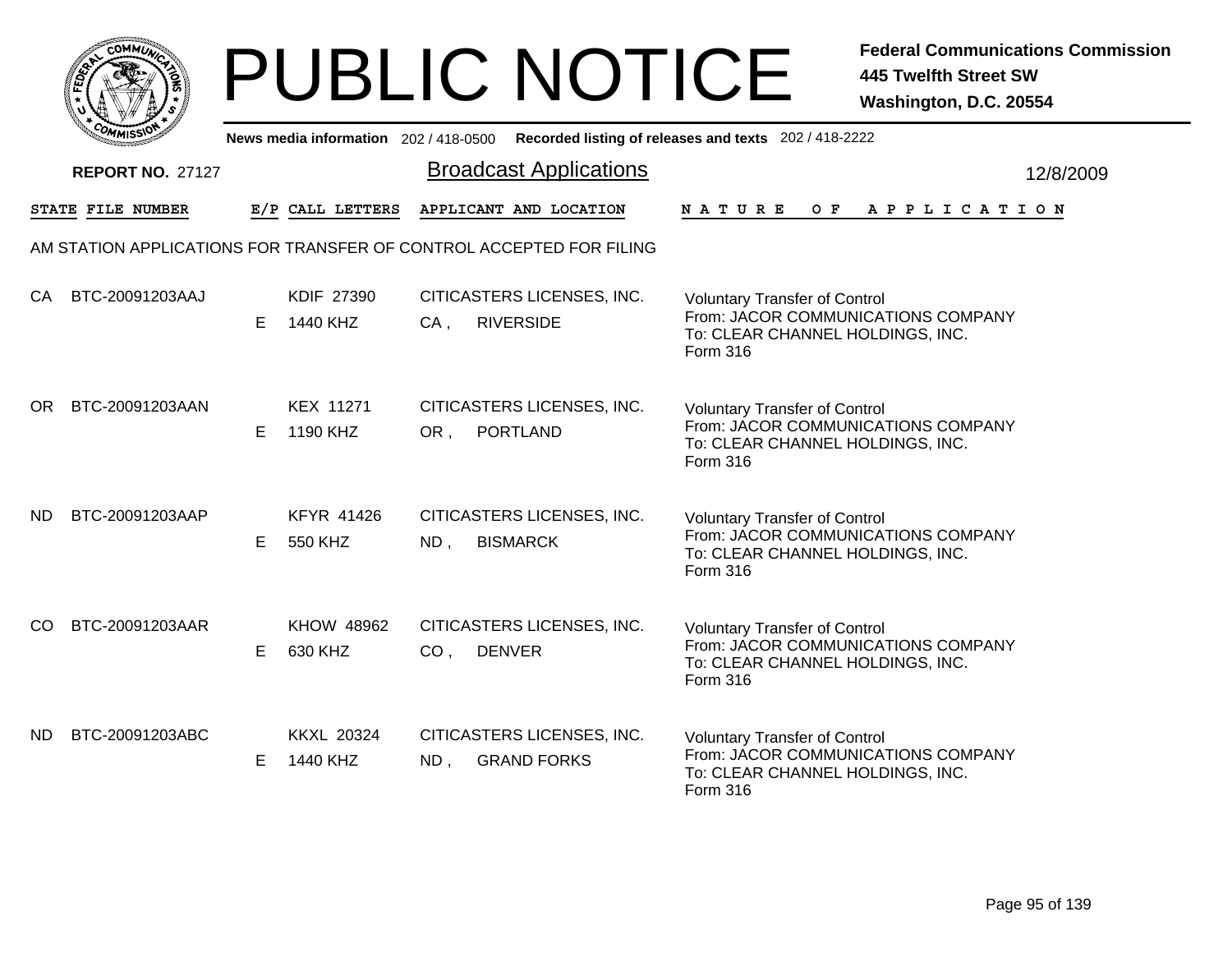|              | MMUNICT<br><b>CO</b> |  |
|--------------|----------------------|--|
| <b>FEDET</b> |                      |  |
|              |                      |  |
|              | COMI<br>MISS         |  |

|           | יככוומדי                                                            |    |                               |        |                                                     | News media information 202/418-0500 Recorded listing of releases and texts 202/418-2222                                           |
|-----------|---------------------------------------------------------------------|----|-------------------------------|--------|-----------------------------------------------------|-----------------------------------------------------------------------------------------------------------------------------------|
|           | <b>REPORT NO. 27127</b>                                             |    |                               |        | <b>Broadcast Applications</b>                       | 12/8/2009                                                                                                                         |
|           | STATE FILE NUMBER                                                   |    | E/P CALL LETTERS              |        | APPLICANT AND LOCATION                              | <b>NATURE</b><br>O F<br>A P P L I C A T I O N                                                                                     |
|           | AM STATION APPLICATIONS FOR TRANSFER OF CONTROL ACCEPTED FOR FILING |    |                               |        |                                                     |                                                                                                                                   |
| CA        | BTC-20091203ABF                                                     | E. | KLSD 34452<br>1360 KHZ        | $CA$ , | CITICASTERS LICENSES, INC.<br><b>SAN DIEGO</b>      | <b>Voluntary Transfer of Control</b><br>From: JACOR COMMUNICATIONS COMPANY<br>To: CLEAR CHANNEL HOLDINGS, INC.<br>Form 316        |
| CA        | BTC-20091203ABQ                                                     | E. | KOGO 51514<br>600 KHZ         | $CA$ , | CITICASTERS LICENSES, INC.<br><b>SAN DIEGO</b>      | <b>Voluntary Transfer of Control</b><br>From: JACOR COMMUNICATIONS COMPANY<br>To: CLEAR CHANNEL HOLDINGS, INC.<br><b>Form 316</b> |
| OR.       | BTC-20091203ABW                                                     | E. | KPOJ 53069<br>620 KHZ         | OR,    | CITICASTERS LICENSES, INC.<br><b>PORTLAND</b>       | <b>Voluntary Transfer of Control</b><br>From: JACOR COMMUNICATIONS COMPANY<br>To: CLEAR CHANNEL HOLDINGS, INC.<br><b>Form 316</b> |
| <b>CA</b> | BTC-20091203ACE                                                     | E. | <b>KTDD 2399</b><br>1350 KHZ  | $CA$ , | CITICASTERS LICENSES, INC.<br><b>SAN BERNARDINO</b> | <b>Voluntary Transfer of Control</b><br>From: JACOR COMMUNICATIONS COMPANY<br>To: CLEAR CHANNEL HOLDINGS, INC.<br>Form 316        |
| CA        | BTC-20091203ACG                                                     | E  | <b>KTLK 19219</b><br>1150 KHZ | $CA$ , | CITICASTERS LICENSES, INC.<br><b>LOS ANGELES</b>    | <b>Voluntary Transfer of Control</b><br>From: JACOR COMMUNICATIONS COMPANY<br>To: CLEAR CHANNEL HOLDINGS, INC.<br>Form 316        |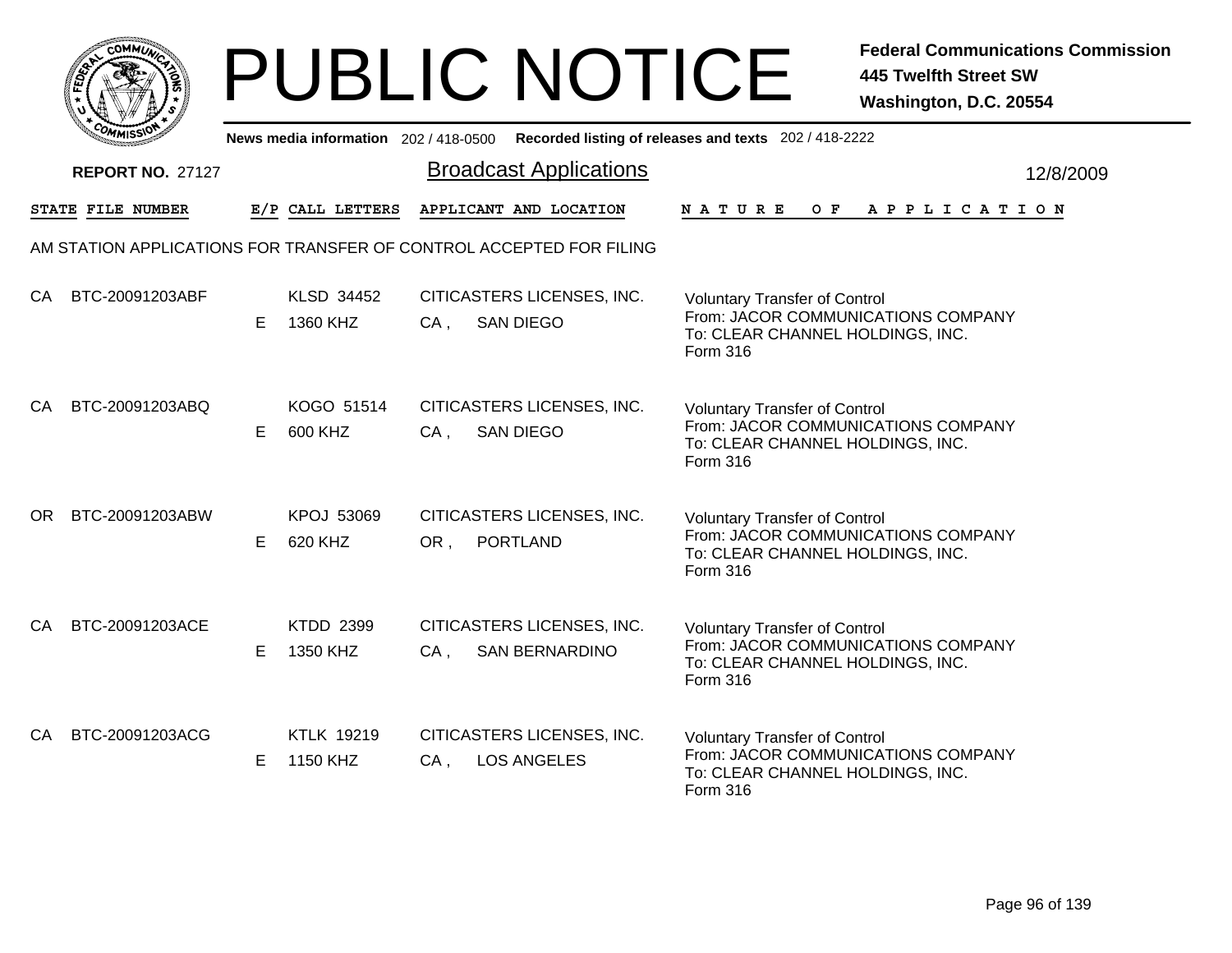|           | <b>COMMUNT</b> |   |
|-----------|----------------|---|
| EDE)<br>c |                | ્ |
|           |                |   |
|           | COM<br>MISS    |   |

|     | יככוומדי                |    |                               |        |                                                                     | News media information 202/418-0500 Recorded listing of releases and texts 202/418-2222                                    |           |
|-----|-------------------------|----|-------------------------------|--------|---------------------------------------------------------------------|----------------------------------------------------------------------------------------------------------------------------|-----------|
|     | <b>REPORT NO. 27127</b> |    |                               |        | <b>Broadcast Applications</b>                                       |                                                                                                                            | 12/8/2009 |
|     | STATE FILE NUMBER       |    | E/P CALL LETTERS              |        | APPLICANT AND LOCATION                                              | NATURE<br>O F<br>A P P L I C A T I O N                                                                                     |           |
|     |                         |    |                               |        | AM STATION APPLICATIONS FOR TRANSFER OF CONTROL ACCEPTED FOR FILING |                                                                                                                            |           |
| IA  | BTC-20091203ACL         | E. | <b>KXIC 29075</b><br>800 KHZ  | IA,    | CITICASTERS LICENSES, INC.<br><b>IOWA CITY</b>                      | <b>Voluntary Transfer of Control</b><br>From: JACOR COMMUNICATIONS COMPANY<br>To: CLEAR CHANNEL HOLDINGS, INC.<br>Form 316 |           |
| OH. | BTC-20091203ACT         | E. | <b>WBEX 52041</b><br>1490 KHZ | OH,    | CITICASTERS LICENSES, INC.<br><b>CHILLICOTHE</b>                    | <b>Voluntary Transfer of Control</b><br>From: JACOR COMMUNICATIONS COMPANY<br>To: CLEAR CHANNEL HOLDINGS, INC.<br>Form 316 |           |
| MD. | BTC-20091203ACW         | E. | WCAO 63777<br>600 KHZ         | MD,    | CITICASTERS LICENSES, INC.<br><b>BALTIMORE</b>                      | <b>Voluntary Transfer of Control</b><br>From: JACOR COMMUNICATIONS COMPANY<br>To: CLEAR CHANNEL HOLDINGS, INC.<br>Form 316 |           |
| FL. | BTC-20091203ACX         | E. | <b>WCCF 28897</b><br>1580 KHZ | FL,    | CITICASTERS LICENSES, INC.<br>PUNTA GORDA                           | <b>Voluntary Transfer of Control</b><br>From: JACOR COMMUNICATIONS COMPANY<br>To: CLEAR CHANNEL HOLDINGS, INC.<br>Form 316 |           |
| OH. | BTC-20091203ACZ         | E. | <b>WCHO 57355</b><br>1250 KHZ | $OH$ , | CITICASTERS LICENSES, INC.<br><b>WASHINGTON CT HOUSE</b>            | <b>Voluntary Transfer of Control</b><br>From: JACOR COMMUNICATIONS COMPANY<br>To: CLEAR CHANNEL HOLDINGS, INC.<br>Form 316 |           |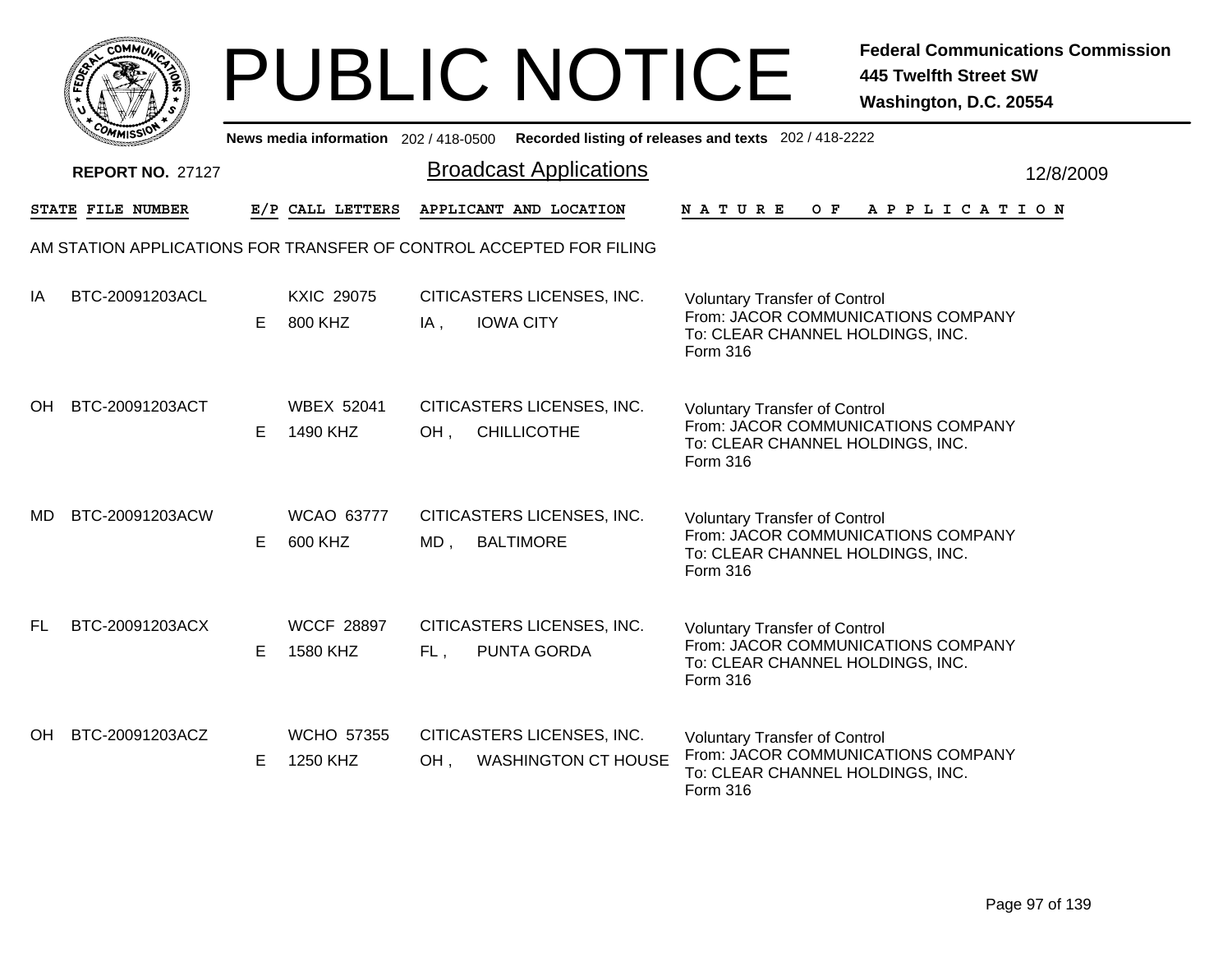|     | MMUNICT<br><b>CO</b> |  |
|-----|----------------------|--|
| ప్త |                      |  |
|     |                      |  |
|     | COMI<br>MISS<br>m    |  |

|     | יככוומדי                |    |                               | News media information 202/418-0500 Recorded listing of releases and texts 202/418-2222 |               |                                      |     |                                                                        |  |  |                       |           |
|-----|-------------------------|----|-------------------------------|-----------------------------------------------------------------------------------------|---------------|--------------------------------------|-----|------------------------------------------------------------------------|--|--|-----------------------|-----------|
|     | <b>REPORT NO. 27127</b> |    |                               | <b>Broadcast Applications</b>                                                           |               |                                      |     |                                                                        |  |  |                       | 12/8/2009 |
|     | STATE FILE NUMBER       |    | E/P CALL LETTERS              | APPLICANT AND LOCATION                                                                  | <b>NATURE</b> |                                      | O F |                                                                        |  |  | A P P L I C A T I O N |           |
|     |                         |    |                               | AM STATION APPLICATIONS FOR TRANSFER OF CONTROL ACCEPTED FOR FILING                     |               |                                      |     |                                                                        |  |  |                       |           |
| GA  | BTC-20091203ADC         | E. | <b>WCOH 48739</b><br>1400 KHZ | CITICASTERS LICENSES, INC.<br><b>NEWNAN</b><br>GA,                                      | Form 316      | <b>Voluntary Transfer of Control</b> |     | From: JACOR COMMUNICATIONS COMPANY<br>To: CLEAR CHANNEL HOLDINGS, INC. |  |  |                       |           |
| FL. | BTC-20091203ADG         | E. | <b>WDDV 3060</b><br>1320 KHZ  | CITICASTERS LICENSES, INC.<br><b>VENICE</b><br>FL,                                      | Form 316      | <b>Voluntary Transfer of Control</b> |     | From: JACOR COMMUNICATIONS COMPANY<br>To: CLEAR CHANNEL HOLDINGS, INC. |  |  |                       |           |
| FL. | BTC-20091203ADL         | E. | <b>WFLA 29729</b><br>970 KHZ  | CITICASTERS LICENSES, INC.<br><b>TAMPA</b><br>FL,                                       | Form 316      | <b>Voluntary Transfer of Control</b> |     | From: JACOR COMMUNICATIONS COMPANY<br>To: CLEAR CHANNEL HOLDINGS, INC. |  |  |                       |           |
| IL  | BTC-20091203ADP         | Е  | <b>WFXN 43199</b><br>1230 KHZ | CITICASTERS LICENSES, INC.<br><b>MOLINE</b><br>IL,                                      | Form 316      | <b>Voluntary Transfer of Control</b> |     | From: JACOR COMMUNICATIONS COMPANY<br>To: CLEAR CHANNEL HOLDINGS, INC. |  |  |                       |           |
| GA. | BTC-20091203ADR         | E. | WGST 29730<br>640 KHZ         | CITICASTERS LICENSES, INC.<br><b>ATLANTA</b><br>GA,                                     | Form 316      | <b>Voluntary Transfer of Control</b> |     | From: JACOR COMMUNICATIONS COMPANY<br>To: CLEAR CHANNEL HOLDINGS, INC. |  |  |                       |           |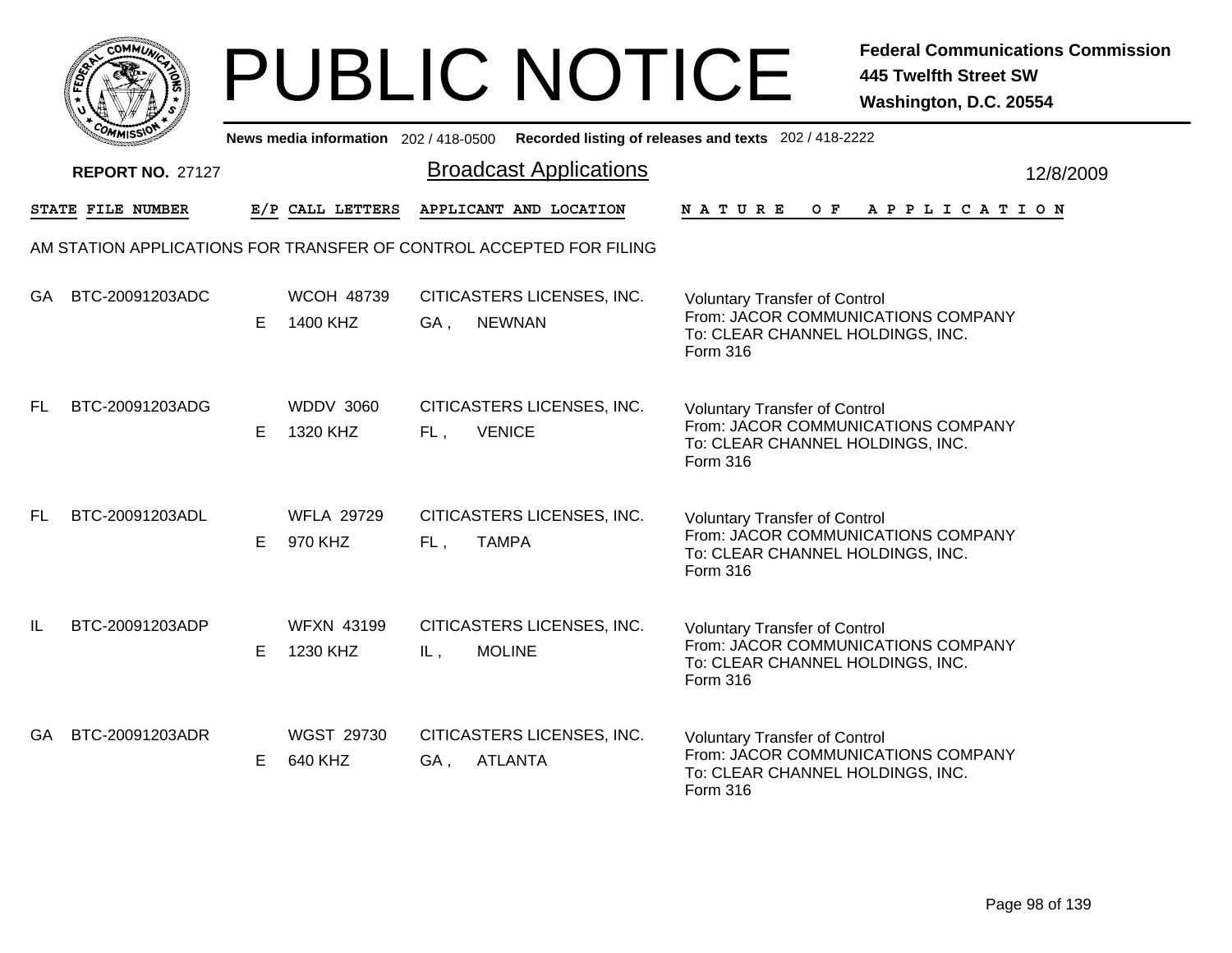|           | <b>COMMUNT</b> |   |
|-----------|----------------|---|
| EDE)<br>c |                | ્ |
|           |                |   |
|           | COM<br>MISS    |   |

|           | יככוומדי                                                            |    |                               |        | News media information 202/418-0500 Recorded listing of releases and texts 202/418-2222 |                                                                                                                            |  |     |  |  |                       |  |           |
|-----------|---------------------------------------------------------------------|----|-------------------------------|--------|-----------------------------------------------------------------------------------------|----------------------------------------------------------------------------------------------------------------------------|--|-----|--|--|-----------------------|--|-----------|
|           | <b>REPORT NO. 27127</b>                                             |    |                               |        | <b>Broadcast Applications</b>                                                           |                                                                                                                            |  |     |  |  |                       |  | 12/8/2009 |
|           | STATE FILE NUMBER                                                   |    | E/P CALL LETTERS              |        | APPLICANT AND LOCATION                                                                  | <b>NATURE</b>                                                                                                              |  | O F |  |  | A P P L I C A T I O N |  |           |
|           | AM STATION APPLICATIONS FOR TRANSFER OF CONTROL ACCEPTED FOR FILING |    |                               |        |                                                                                         |                                                                                                                            |  |     |  |  |                       |  |           |
| KY.       | BTC-20091203ADS                                                     | E. | <b>WGVN 34246</b><br>1580 KHZ | KY,    | CITICASTERS LICENSES, INC.<br><b>GEORGETOWN</b>                                         | <b>Voluntary Transfer of Control</b><br>From: JACOR COMMUNICATIONS COMPANY<br>To: CLEAR CHANNEL HOLDINGS, INC.<br>Form 316 |  |     |  |  |                       |  |           |
| <b>NY</b> | BTC-20091203ADT                                                     | E. | <b>WHAM 37545</b><br>1180 KHZ | $NY$ , | CITICASTERS LICENSES, INC.<br><b>ROCHESTER</b>                                          | <b>Voluntary Transfer of Control</b><br>From: JACOR COMMUNICATIONS COMPANY<br>To: CLEAR CHANNEL HOLDINGS, INC.<br>Form 316 |  |     |  |  |                       |  |           |
| FL.       | BTC-20091203ADU                                                     | E. | <b>WHNZ 23077</b><br>1250 KHZ | FL,    | CITICASTERS LICENSES, INC.<br><b>TAMPA</b>                                              | <b>Voluntary Transfer of Control</b><br>From: JACOR COMMUNICATIONS COMPANY<br>To: CLEAR CHANNEL HOLDINGS, INC.<br>Form 316 |  |     |  |  |                       |  |           |
| IA        | BTC-20091203ADV                                                     | E. | <b>WHO 51331</b><br>1040 KHZ  | IA,    | CITICASTERS LICENSES, INC.<br><b>DES MOINES</b>                                         | <b>Voluntary Transfer of Control</b><br>From: JACOR COMMUNICATIONS COMPANY<br>To: CLEAR CHANNEL HOLDINGS, INC.<br>Form 316 |  |     |  |  |                       |  |           |
| NY.       | BTC-20091203ADW                                                     | E. | <b>WHTK 37549</b><br>1280 KHZ | $NY$ , | CITICASTERS LICENSES, INC.<br><b>ROCHESTER</b>                                          | <b>Voluntary Transfer of Control</b><br>From: JACOR COMMUNICATIONS COMPANY<br>To: CLEAR CHANNEL HOLDINGS, INC.<br>Form 316 |  |     |  |  |                       |  |           |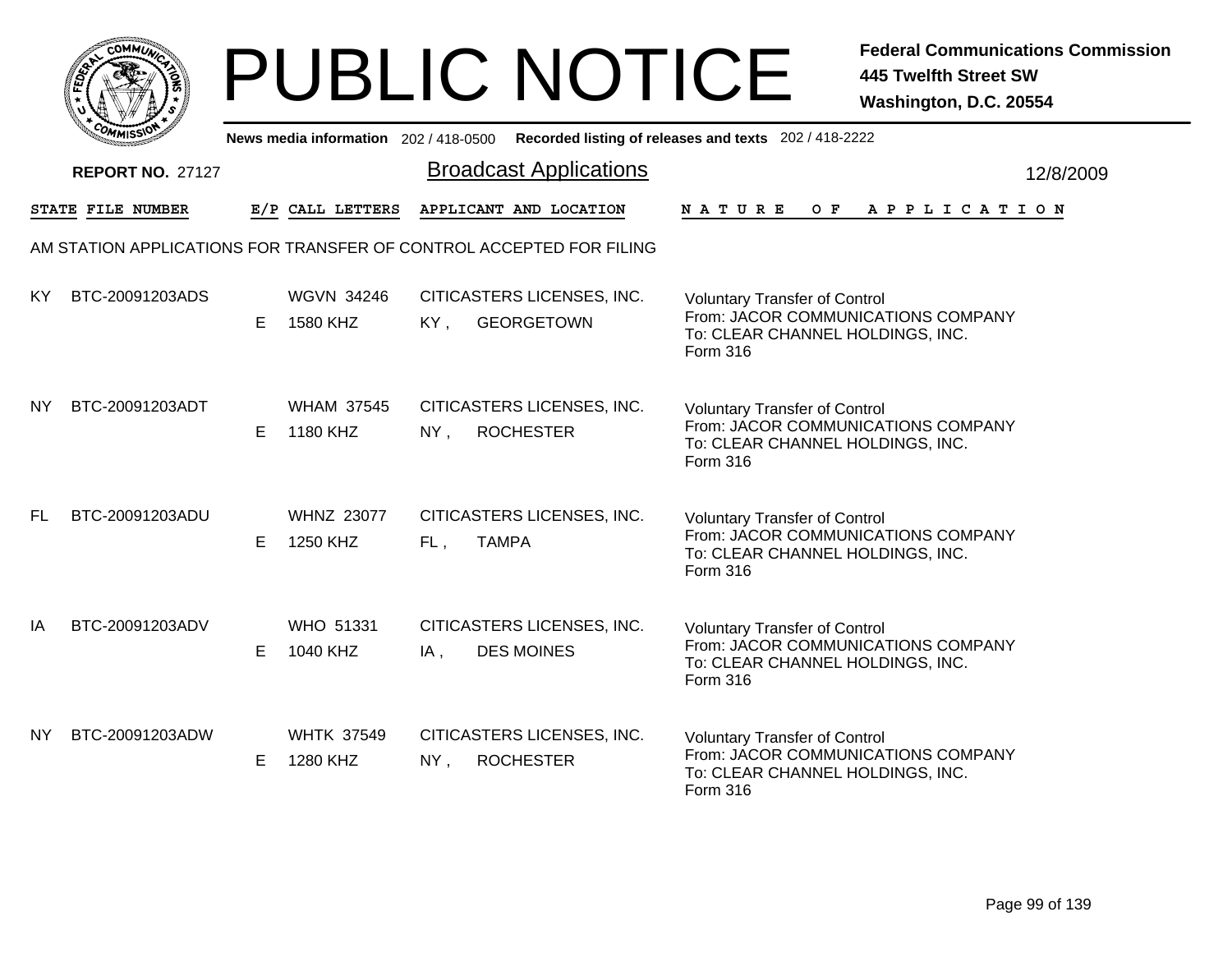|           | MMUNICT<br>ດ<br>Ċ,  |  |
|-----------|---------------------|--|
| ট্রু<br>c |                     |  |
|           |                     |  |
|           | COMI<br>MISS<br>--- |  |

|           | יככוומדי                |    |                               |                                                                     | News media information 202/418-0500 Recorded listing of releases and texts 202/418-2222                                    |           |
|-----------|-------------------------|----|-------------------------------|---------------------------------------------------------------------|----------------------------------------------------------------------------------------------------------------------------|-----------|
|           | <b>REPORT NO. 27127</b> |    |                               | <b>Broadcast Applications</b>                                       |                                                                                                                            | 12/8/2009 |
|           | STATE FILE NUMBER       |    | E/P CALL LETTERS              | APPLICANT AND LOCATION                                              | <b>NATURE</b><br>O F<br>A P P L I C A T I O N                                                                              |           |
|           |                         |    |                               | AM STATION APPLICATIONS FOR TRANSFER OF CONTROL ACCEPTED FOR FILING |                                                                                                                            |           |
| <b>DE</b> | BTC-20091203ADZ         | E. | <b>WILM 16438</b><br>1450 KHZ | CITICASTERS LICENSES, INC.<br>$DE$ ,<br><b>WILMINGTON</b>           | <b>Voluntary Transfer of Control</b><br>From: JACOR COMMUNICATIONS COMPANY<br>To: CLEAR CHANNEL HOLDINGS, INC.<br>Form 316 |           |
| OH        | BTC-20091203AEA         | E. | <b>WIZE 62208</b><br>1340 KHZ | CITICASTERS LICENSES, INC.<br><b>SPRINGFIELD</b><br>OH,             | <b>Voluntary Transfer of Control</b><br>From: JACOR COMMUNICATIONS COMPANY<br>To: CLEAR CHANNEL HOLDINGS, INC.<br>Form 316 |           |
| OH        | BTC-20091203AEB         | E. | <b>WKBN 70519</b><br>570 KHZ  | CITICASTERS LICENSES, INC.<br>YOUNGSTOWN<br>OH,                     | <b>Voluntary Transfer of Control</b><br>From: JACOR COMMUNICATIONS COMPANY<br>To: CLEAR CHANNEL HOLDINGS, INC.<br>Form 316 |           |
| KY        | BTC-20091203AEH         | E. | <b>WLAP 68209</b><br>630 KHZ  | CITICASTERS LICENSES, INC.<br>KY,<br><b>LEXINGTON</b>               | <b>Voluntary Transfer of Control</b><br>From: JACOR COMMUNICATIONS COMPANY<br>To: CLEAR CHANNEL HOLDINGS, INC.<br>Form 316 |           |
| OH        | BTC-20091203AEQ         | E  | <b>WMRN 40169</b><br>1490 KHZ | CITICASTERS LICENSES, INC.<br><b>MARION</b><br>OH,                  | <b>Voluntary Transfer of Control</b><br>From: JACOR COMMUNICATIONS COMPANY<br>To: CLEAR CHANNEL HOLDINGS, INC.<br>Form 316 |           |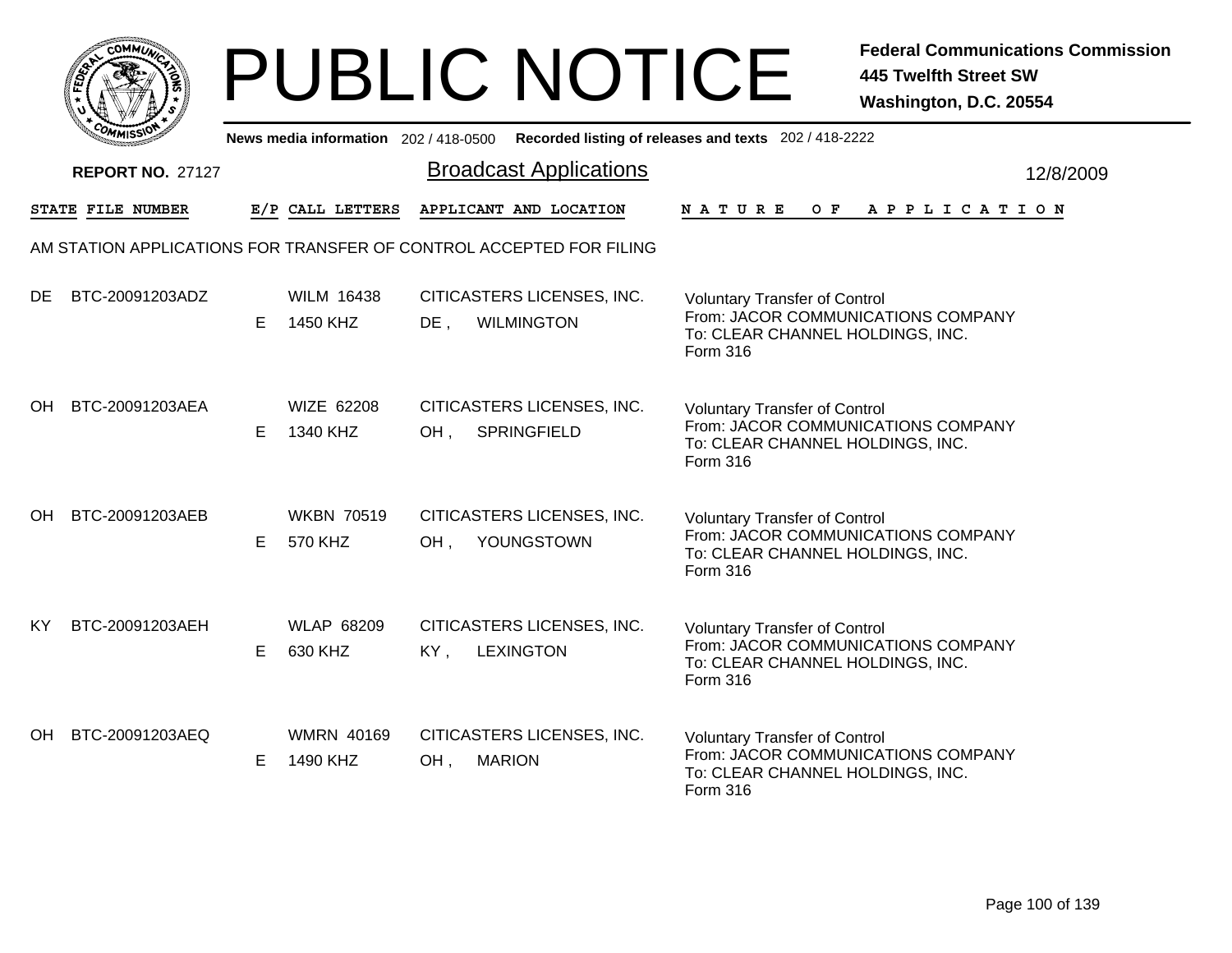|           | <b>COMMUNT</b> |   |
|-----------|----------------|---|
| EDE)<br>c |                | ્ |
|           |                |   |
|           | COM<br>MISS    |   |

|     | יככוומדי                                                            |    |                               |     | News media information 202/418-0500 Recorded listing of releases and texts 202/418-2222 |                                                                                                                            |  |     |  |  |                       |           |  |
|-----|---------------------------------------------------------------------|----|-------------------------------|-----|-----------------------------------------------------------------------------------------|----------------------------------------------------------------------------------------------------------------------------|--|-----|--|--|-----------------------|-----------|--|
|     | <b>REPORT NO. 27127</b>                                             |    |                               |     | <b>Broadcast Applications</b>                                                           |                                                                                                                            |  |     |  |  |                       | 12/8/2009 |  |
|     | STATE FILE NUMBER                                                   |    | E/P CALL LETTERS              |     | APPLICANT AND LOCATION                                                                  | <b>NATURE</b>                                                                                                              |  | O F |  |  | A P P L I C A T I O N |           |  |
|     | AM STATION APPLICATIONS FOR TRANSFER OF CONTROL ACCEPTED FOR FILING |    |                               |     |                                                                                         |                                                                                                                            |  |     |  |  |                       |           |  |
| IA  | BTC-20091203AES                                                     | E. | <b>WMT 73593</b><br>600 KHZ   | IA, | CITICASTERS LICENSES, INC.<br><b>CEDAR RAPIDS</b>                                       | <b>Voluntary Transfer of Control</b><br>From: JACOR COMMUNICATIONS COMPANY<br>To: CLEAR CHANNEL HOLDINGS, INC.<br>Form 316 |  |     |  |  |                       |           |  |
| OH  | BTC-20091203AEZ                                                     | E. | <b>WNIO 13669</b><br>1390 KHZ | OH, | CITICASTERS LICENSES, INC.<br>YOUNGSTOWN                                                | <b>Voluntary Transfer of Control</b><br>From: JACOR COMMUNICATIONS COMPANY<br>To: CLEAR CHANNEL HOLDINGS, INC.<br>Form 316 |  |     |  |  |                       |           |  |
| IA  | BTC-20091203AFA                                                     | E. | <b>WOC 60360</b><br>1420 KHZ  | IA, | CITICASTERS LICENSES, INC.<br><b>DAVENPORT</b>                                          | <b>Voluntary Transfer of Control</b><br>From: JACOR COMMUNICATIONS COMPANY<br>To: CLEAR CHANNEL HOLDINGS, INC.<br>Form 316 |  |     |  |  |                       |           |  |
| OH. | BTC-20091203AFB                                                     | E. | <b>WONE 1903</b><br>980 KHZ   | OH, | CITICASTERS LICENSES, INC.<br><b>DAYTON</b>                                             | <b>Voluntary Transfer of Control</b><br>From: JACOR COMMUNICATIONS COMPANY<br>To: CLEAR CHANNEL HOLDINGS, INC.<br>Form 316 |  |     |  |  |                       |           |  |
| FL  | BTC-20091203AFK                                                     | E  | <b>WSDV 48671</b><br>1450 KHZ | FL, | CITICASTERS LICENSES, INC.<br><b>SARASOTA</b>                                           | <b>Voluntary Transfer of Control</b><br>From: JACOR COMMUNICATIONS COMPANY<br>To: CLEAR CHANNEL HOLDINGS, INC.<br>Form 316 |  |     |  |  |                       |           |  |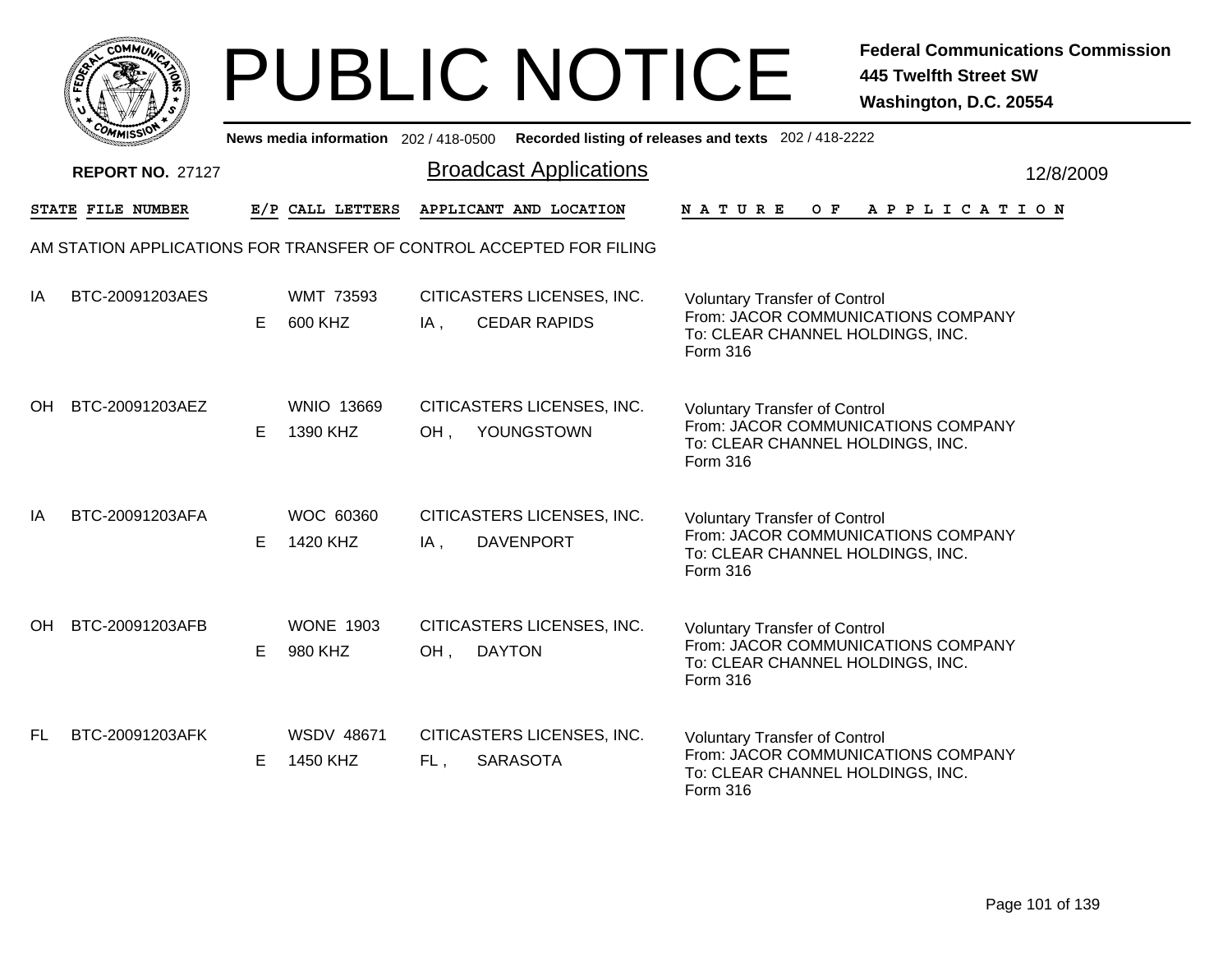|       | MMUNICT<br>c۵۱ |  |
|-------|----------------|--|
| FEDET |                |  |
|       |                |  |
|       | COMI<br>MISS   |  |

|    | <b>MMISS</b><br>News media information 202 / 418-0500 Recorded listing of releases and texts 202 / 418-2222 |    |                               |        |                                                                     |                                                                                                                                   |  |     |  |  |  |  |                       |  |           |
|----|-------------------------------------------------------------------------------------------------------------|----|-------------------------------|--------|---------------------------------------------------------------------|-----------------------------------------------------------------------------------------------------------------------------------|--|-----|--|--|--|--|-----------------------|--|-----------|
|    | <b>REPORT NO. 27127</b>                                                                                     |    |                               |        | <b>Broadcast Applications</b>                                       |                                                                                                                                   |  |     |  |  |  |  |                       |  | 12/8/2009 |
|    | <b>STATE FILE NUMBER</b>                                                                                    |    | E/P CALL LETTERS              |        | APPLICANT AND LOCATION                                              | N A T U R E                                                                                                                       |  | O F |  |  |  |  | A P P L I C A T I O N |  |           |
|    |                                                                                                             |    |                               |        | AM STATION APPLICATIONS FOR TRANSFER OF CONTROL ACCEPTED FOR FILING |                                                                                                                                   |  |     |  |  |  |  |                       |  |           |
| OH | BTC-20091203AFM                                                                                             | E  | WSPD 62187<br>1370 KHZ        | $OH$ , | CITICASTERS LICENSES, INC.<br><b>TOLEDO</b>                         | <b>Voluntary Transfer of Control</b><br>From: JACOR COMMUNICATIONS COMPANY<br>To: CLEAR CHANNEL HOLDINGS, INC.<br>Form 316        |  |     |  |  |  |  |                       |  |           |
| OH | BTC-20091203AFP                                                                                             | E  | <b>WTVN 11269</b><br>610 KHZ  | OH,    | CITICASTERS LICENSES, INC.<br><b>COLUMBUS</b>                       | <b>Voluntary Transfer of Control</b><br>From: JACOR COMMUNICATIONS COMPANY<br>To: CLEAR CHANNEL HOLDINGS, INC.<br>Form 316        |  |     |  |  |  |  |                       |  |           |
| GA | BTC-20091203AFS                                                                                             | Е  | <b>WVCC 39620</b><br>720 KHZ  | GA,    | CITICASTERS LICENSES, INC.<br><b>HOGANSVILLE</b>                    | <b>Voluntary Transfer of Control</b><br>From: JACOR COMMUNICATIONS COMPANY<br>To: CLEAR CHANNEL HOLDINGS, INC.<br>Form 316        |  |     |  |  |  |  |                       |  |           |
| OH | BTC-20091203AGA                                                                                             | E. | <b>WYTS 25038</b><br>1230 KHZ | OH,    | CITICASTERS LICENSES, INC.<br><b>COLUMBUS</b>                       | <b>Voluntary Transfer of Control</b><br>From: JACOR COMMUNICATIONS COMPANY<br>To: CLEAR CHANNEL HOLDINGS, INC.<br><b>Form 316</b> |  |     |  |  |  |  |                       |  |           |
|    |                                                                                                             |    |                               |        | FM BOOSTER APPLICATIONS FOR TRANSFER OF CONTROL ACCEPTED FOR FILING |                                                                                                                                   |  |     |  |  |  |  |                       |  |           |

| CA | BTCFTB-20091202AEQ | KIOI-FM1 4085 | AMFM BROADCASTING   |                  | <b>Voluntary Transfer of Control</b> |
|----|--------------------|---------------|---------------------|------------------|--------------------------------------|
|    |                    | 101.3 MHZ     | LICENSES, LLC       | From: AMFM, INC. |                                      |
|    |                    |               | <b>WALNUT CREEK</b> | Form 316         | To: CLEAR CHANNEL HOLDINGS, INC.     |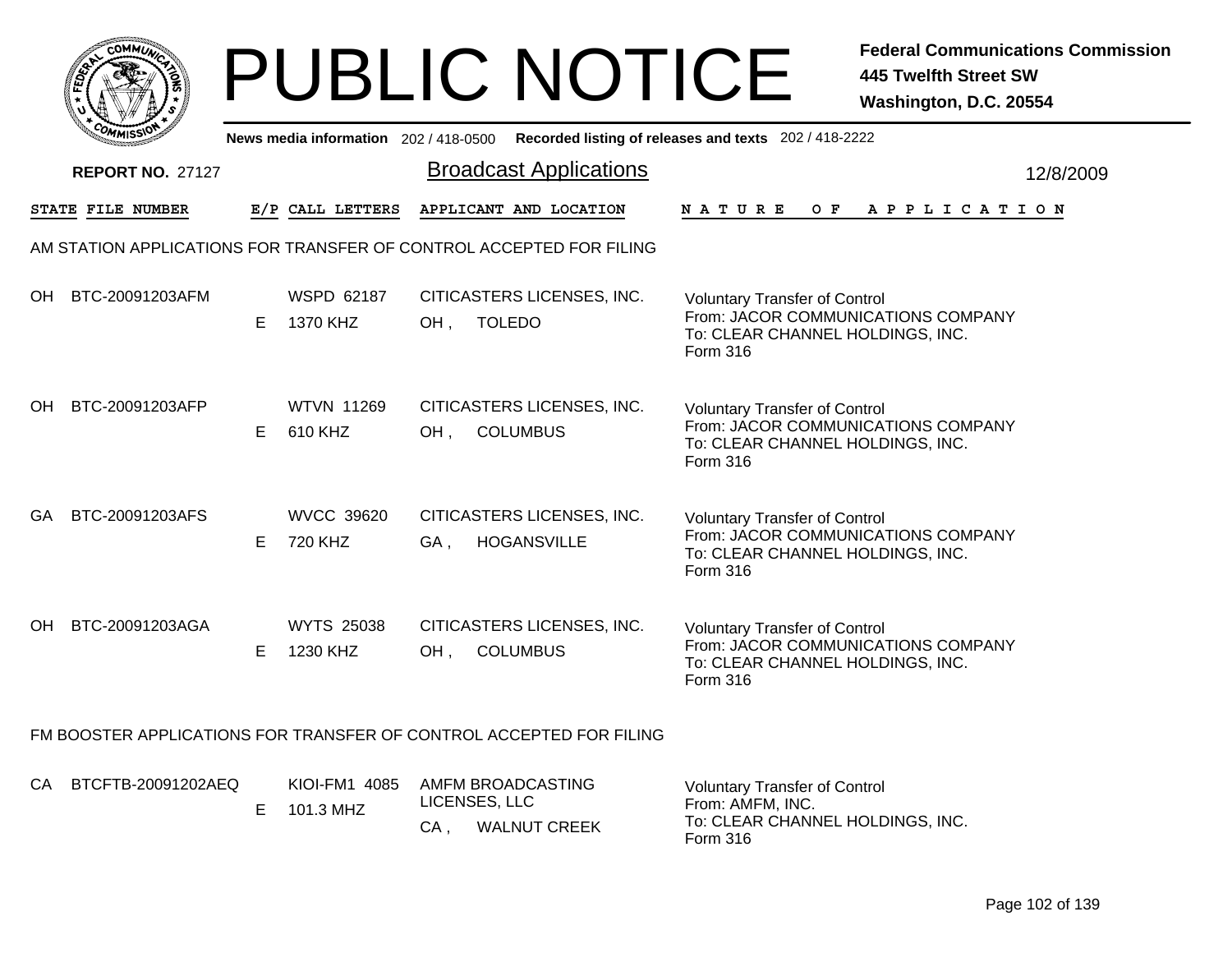|    |                                                                     |    |                                               |                                              | <b>PUBLIC NOTICE</b>          |                                                                                                          | <b>Federal Communications Commission</b><br><b>445 Twelfth Street SW</b><br>Washington, D.C. 20554 |
|----|---------------------------------------------------------------------|----|-----------------------------------------------|----------------------------------------------|-------------------------------|----------------------------------------------------------------------------------------------------------|----------------------------------------------------------------------------------------------------|
|    |                                                                     |    | News media information 202/418-0500           |                                              |                               | Recorded listing of releases and texts 202 / 418-2222                                                    |                                                                                                    |
|    | <b>REPORT NO. 27127</b>                                             |    |                                               |                                              | <b>Broadcast Applications</b> |                                                                                                          | 12/8/2009                                                                                          |
|    | STATE FILE NUMBER                                                   |    | E/P CALL LETTERS                              |                                              | APPLICANT AND LOCATION        | <b>NATURE</b><br>O F                                                                                     | APPLICATION                                                                                        |
|    | FM BOOSTER APPLICATIONS FOR TRANSFER OF CONTROL ACCEPTED FOR FILING |    |                                               |                                              |                               |                                                                                                          |                                                                                                    |
| CA | BTCFTB-20091202AER                                                  | E. | KIOI-FM2 90740 AMFM BROADCASTING<br>101.3 MHZ | LICENSES, LLC<br>$CA$ ,                      | PLEASANTON                    | <b>Voluntary Transfer of Control</b><br>From: AMFM, INC.<br>To: CLEAR CHANNEL HOLDINGS, INC.<br>Form 316 |                                                                                                    |
| CA | BTCFTB-20091202AET                                                  | E. | KISQ-FM2 59993 AMFM BROADCASTING<br>98.1 MHZ  | LICENSES, LLC<br>CA,                         | PLEASANTON                    | <b>Voluntary Transfer of Control</b><br>From: AMFM, INC.<br>To: CLEAR CHANNEL HOLDINGS, INC.<br>Form 316 |                                                                                                    |
| CA | BTCFTB-20091202AEU                                                  | Е  | KISQ-FM3 59973 AMFM BROADCASTING<br>98.1 MHZ  | LICENSES, LLC<br>$CA$ ,                      | CONCORD                       | <b>Voluntary Transfer of Control</b><br>From: AMFM, INC.<br>To: CLEAR CHANNEL HOLDINGS, INC.<br>Form 316 |                                                                                                    |
| CA | BTCFTB-20091202AEY                                                  | E  | KKSF-FM1<br>86911<br>103.7 MHZ                | AMFM BROADCASTING<br>LICENSES, LLC<br>$CA$ , | PLEASANTON, ETC.              | <b>Voluntary Transfer of Control</b><br>From: AMFM, INC.<br>To: CLEAR CHANNEL HOLDINGS, INC.<br>Form 316 |                                                                                                    |
| CA | BTCFTB-20091202AFB                                                  | E  | KMEL-FM2<br>136936<br>106.1 MHZ               | AMFM BROADCASTING<br>LICENSES, LLC<br>CA.    | <b>WALNUT CREEK</b>           | <b>Voluntary Transfer of Control</b><br>From: AMFM, INC.<br>To: CLEAR CHANNEL HOLDINGS, INC.<br>Form 316 |                                                                                                    |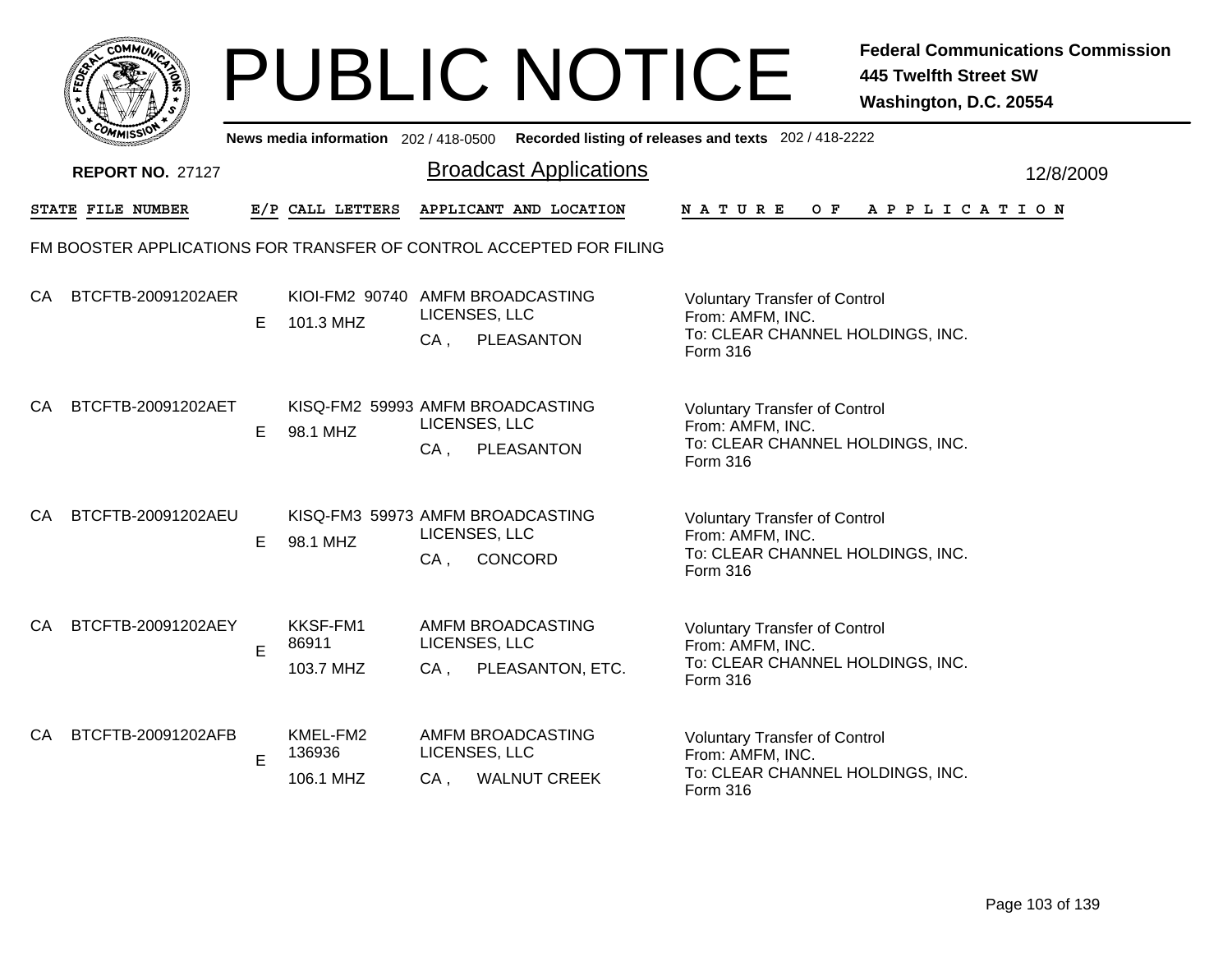|     | MMUNICT<br><b>CO</b> |  |
|-----|----------------------|--|
| ప్త |                      |  |
|     |                      |  |
|     | COMI<br>MISS<br>m    |  |

|    | יככוואויי                                                           |   |                                 |                               | News media information 202/418-0500 Recorded listing of releases and texts 202/418-2222 |                                                                                                                            |  |     |  |  |                       |           |  |
|----|---------------------------------------------------------------------|---|---------------------------------|-------------------------------|-----------------------------------------------------------------------------------------|----------------------------------------------------------------------------------------------------------------------------|--|-----|--|--|-----------------------|-----------|--|
|    | <b>REPORT NO. 27127</b>                                             |   |                                 | <b>Broadcast Applications</b> |                                                                                         |                                                                                                                            |  |     |  |  |                       | 12/8/2009 |  |
|    | STATE FILE NUMBER                                                   |   | E/P CALL LETTERS                |                               | APPLICANT AND LOCATION                                                                  | <b>NATURE</b>                                                                                                              |  | O F |  |  | A P P L I C A T I O N |           |  |
|    | FM BOOSTER APPLICATIONS FOR TRANSFER OF CONTROL ACCEPTED FOR FILING |   |                                 |                               |                                                                                         |                                                                                                                            |  |     |  |  |                       |           |  |
| CA | BTCFTB-20091202AFJ                                                  | E | KYLD-FM1<br>59990<br>94.9 MHZ   | LICENSES, LLC<br>$CA$ ,       | AMFM BROADCASTING<br>PLEASANTON                                                         | <b>Voluntary Transfer of Control</b><br>From: AMFM, INC.<br>To: CLEAR CHANNEL HOLDINGS, INC.<br>Form 316                   |  |     |  |  |                       |           |  |
| UT | BTCFTB-20091203AAX                                                  | E | KJMY-FM2<br>166619<br>99.5 MHZ  | UT.                           | CITICASTERS LICENSES, INC.<br><b>PARK CITY</b>                                          | <b>Voluntary Transfer of Control</b><br>From: JACOR COMMUNICATIONS COMPANY<br>To: CLEAR CHANNEL HOLDINGS, INC.<br>Form 316 |  |     |  |  |                       |           |  |
| UT | BTCFTB-20091203ABN                                                  | E | KNRS-FM1<br>180825<br>105.7 MHZ | UT.                           | CITICASTERS LICENSES, INC.<br><b>PARK CITY</b>                                          | <b>Voluntary Transfer of Control</b><br>From: JACOR COMMUNICATIONS COMPANY<br>To: CLEAR CHANNEL HOLDINGS, INC.<br>Form 316 |  |     |  |  |                       |           |  |
| UT | BTCFTB-20091203ABP                                                  | E | KODJ-FM1<br>166618<br>94.1 MHZ  | UT,                           | CITICASTERS LICENSES, INC.<br><b>PARK CITY</b>                                          | <b>Voluntary Transfer of Control</b><br>From: JACOR COMMUNICATIONS COMPANY<br>To: CLEAR CHANNEL HOLDINGS, INC.<br>Form 316 |  |     |  |  |                       |           |  |
| UT | BTCFTB-20091203ABT                                                  | E | KOSY-FM1<br>166620<br>106.5 MHZ | UT,                           | CITICASTERS LICENSES, INC.<br><b>PARK CITY</b>                                          | <b>Voluntary Transfer of Control</b><br>From: JACOR COMMUNICATIONS COMPANY<br>To: CLEAR CHANNEL HOLDINGS, INC.<br>Form 316 |  |     |  |  |                       |           |  |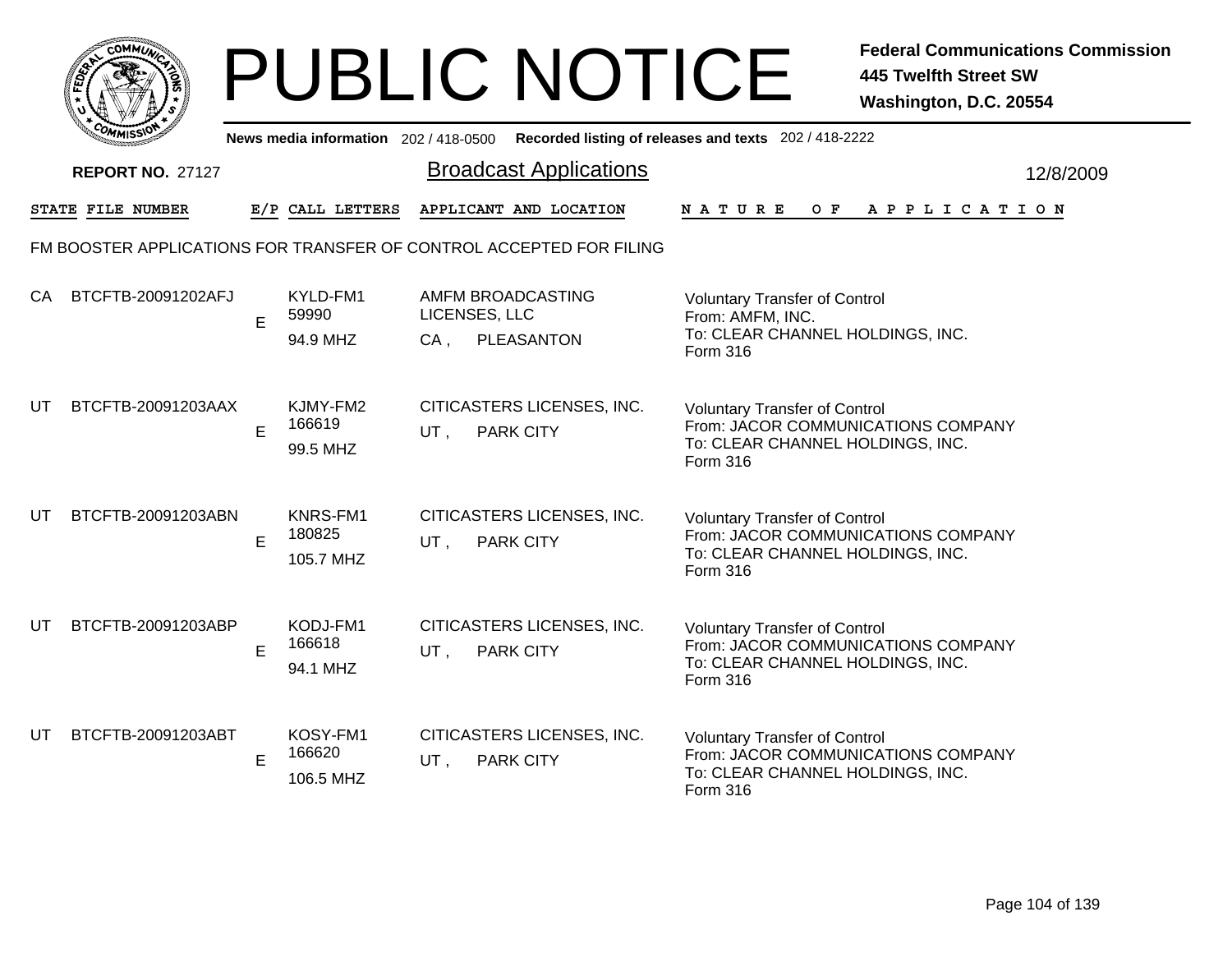

|           | <b>COMMISSIO</b>        |   | News media information 202 / 418-0500 |        | Recorded listing of releases and texts 202 / 418-2222                |                                                                                                          |     |  |                       |           |
|-----------|-------------------------|---|---------------------------------------|--------|----------------------------------------------------------------------|----------------------------------------------------------------------------------------------------------|-----|--|-----------------------|-----------|
|           | <b>REPORT NO. 27127</b> |   |                                       |        | <b>Broadcast Applications</b>                                        |                                                                                                          |     |  |                       | 12/8/2009 |
|           | STATE FILE NUMBER       |   | E/P CALL LETTERS                      |        | APPLICANT AND LOCATION                                               | <b>NATURE</b>                                                                                            | O F |  | A P P L I C A T I O N |           |
|           |                         |   |                                       |        | FM STATION APPLICATIONS FOR TRANSFER OF CONTROL ACCEPTED FOR FILING  |                                                                                                          |     |  |                       |           |
| CA        | BTCH-20091202AEF        | Е | <b>KBIG-FM 6360</b><br>104.3 MHZ      | CA,    | AMFM BROADCASTING<br>LICENSES, LLC<br><b>LOS ANGELES</b>             | <b>Voluntary Transfer of Control</b><br>From: AMFM, INC.<br>To: CLEAR CHANNEL HOLDINGS, INC.<br>Form 316 |     |  |                       |           |
| МN        | BTCH-20091202AEG        | E | 101.3 MHZ                             | $MN$ , | KDWB-FM 41967 AMFM BROADCASTING<br>LICENSES, LLC<br><b>RICHFIELD</b> | <b>Voluntary Transfer of Control</b><br>From: AMFM, INC.<br>To: CLEAR CHANNEL HOLDINGS, INC.<br>Form 316 |     |  |                       |           |
| <b>MN</b> | BTCH-20091202AEH        | E | 102.1 MHZ                             | $MN$ , | KEEY-FM 59967 AMFM BROADCASTING<br>LICENSES, LLC<br><b>ST. PAUL</b>  | <b>Voluntary Transfer of Control</b><br>From: AMFM, INC.<br>To: CLEAR CHANNEL HOLDINGS, INC.<br>Form 316 |     |  |                       |           |
| CA        | BTCH-20091202AEL        | E | KGBY 10146<br>92.5 MHZ                | $CA$ , | AMFM BROADCASTING<br>LICENSES, LLC<br>SACRAMENTO                     | <b>Voluntary Transfer of Control</b><br>From: AMFM, INC.<br>To: CLEAR CHANNEL HOLDINGS, INC.<br>Form 316 |     |  |                       |           |
| CA        | BTCH-20091202AEM        | Е | <b>KGGI 10135</b><br>99.1 MHZ         | $CA$ , | AMFM BROADCASTING<br>LICENSES, LLC<br><b>RIVERSIDE</b>               | <b>Voluntary Transfer of Control</b><br>From: AMFM, INC.<br>To: CLEAR CHANNEL HOLDINGS, INC.<br>Form 316 |     |  |                       |           |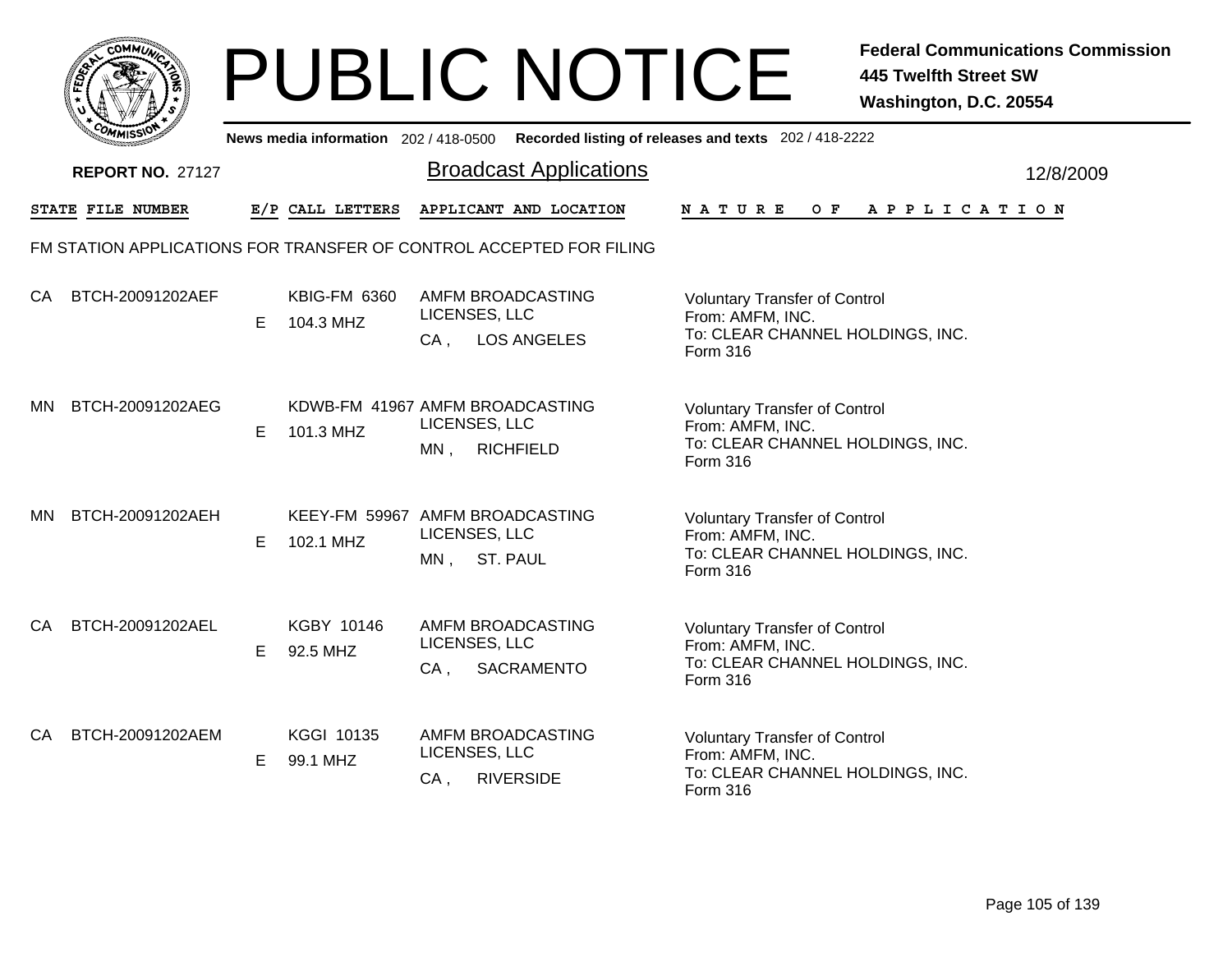

|     | <b>COMMISSION</b>       |    | News media information 202 / 418-0500 |                         |                                                                     | Recorded listing of releases and texts 202 / 418-2222                                                    |           |
|-----|-------------------------|----|---------------------------------------|-------------------------|---------------------------------------------------------------------|----------------------------------------------------------------------------------------------------------|-----------|
|     | <b>REPORT NO. 27127</b> |    |                                       |                         | <b>Broadcast Applications</b>                                       |                                                                                                          | 12/8/2009 |
|     | STATE FILE NUMBER       |    | E/P CALL LETTERS                      |                         | APPLICANT AND LOCATION                                              | NATURE<br>O F<br>A P P L I C A T I O N                                                                   |           |
|     |                         |    |                                       |                         | FM STATION APPLICATIONS FOR TRANSFER OF CONTROL ACCEPTED FOR FILING |                                                                                                          |           |
| CA. | BTCH-20091202AEN        | E. | KHHT 35022<br>92.3 MHZ                | LICENSES, LLC<br>$CA$ . | AMFM BROADCASTING<br><b>LOS ANGELES</b>                             | <b>Voluntary Transfer of Control</b><br>From: AMFM, INC.<br>To: CLEAR CHANNEL HOLDINGS, INC.<br>Form 316 |           |
| CA  | BTCH-20091202AEO        | E. | KHYL 10144<br>101.1 MHZ               | LICENSES, LLC<br>$CA$ , | AMFM BROADCASTING<br><b>AUBURN</b>                                  | <b>Voluntary Transfer of Control</b><br>From: AMFM, INC.<br>To: CLEAR CHANNEL HOLDINGS, INC.<br>Form 316 |           |
| CA  | BTCH-20091202AEP        | E. | KIOI 34930<br>101.3 MHZ               | LICENSES, LLC<br>$CA$ , | AMFM BROADCASTING<br><b>SAN FRANCISCO</b>                           | <b>Voluntary Transfer of Control</b><br>From: AMFM, INC.<br>To: CLEAR CHANNEL HOLDINGS, INC.<br>Form 316 |           |
| CA. | BTCH-20091202AES        | E. | KISQ 59964<br>98.1 MHZ                | LICENSES, LLC<br>CA,    | AMFM BROADCASTING<br><b>SAN FRANCISCO</b>                           | <b>Voluntary Transfer of Control</b><br>From: AMFM, INC.<br>To: CLEAR CHANNEL HOLDINGS, INC.<br>Form 316 |           |
| CA  | BTCH-20091202AEX        | E. | <b>KKSF 65484</b><br>103.7 MHZ        | LICENSES, LLC<br>$CA$ , | AMFM BROADCASTING<br><b>SAN FRANCISCO</b>                           | <b>Voluntary Transfer of Control</b><br>From: AMFM, INC.<br>To: CLEAR CHANNEL HOLDINGS, INC.<br>Form 316 |           |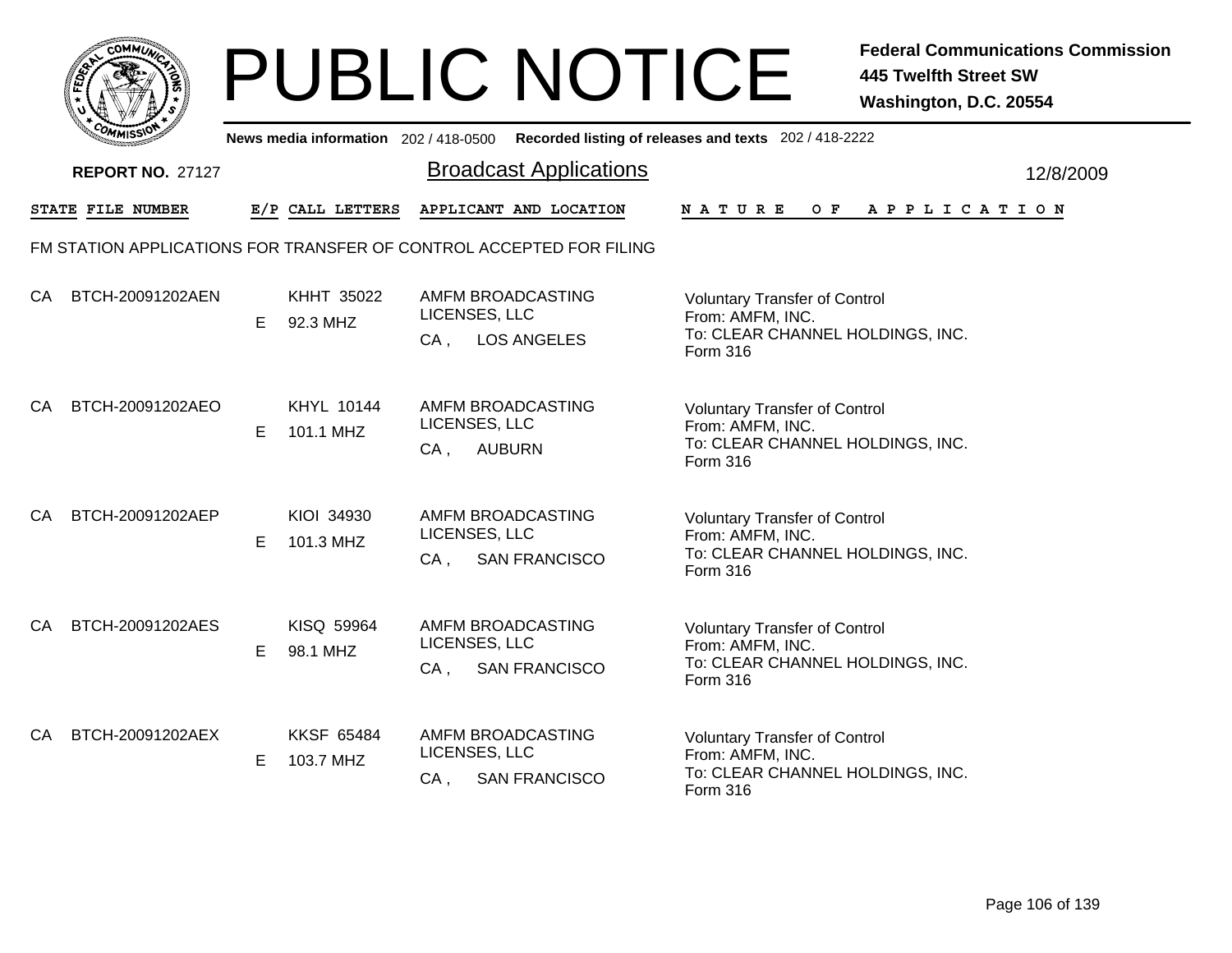

|     | <b>COMMISSIO</b>        |   | News media information 202 / 418-0500       |                         |                                                                     | Recorded listing of releases and texts 202 / 418-2222                                                    |           |
|-----|-------------------------|---|---------------------------------------------|-------------------------|---------------------------------------------------------------------|----------------------------------------------------------------------------------------------------------|-----------|
|     | <b>REPORT NO. 27127</b> |   |                                             |                         | <b>Broadcast Applications</b>                                       |                                                                                                          | 12/8/2009 |
|     | STATE FILE NUMBER       |   | E/P CALL LETTERS                            |                         | APPLICANT AND LOCATION                                              | NATURE<br>O F<br>A P P L I C A T I O N                                                                   |           |
|     |                         |   |                                             |                         | FM STATION APPLICATIONS FOR TRANSFER OF CONTROL ACCEPTED FOR FILING |                                                                                                          |           |
| CA  | BTCH-20091202AFA        | Е | KMEL 35121<br>106.1 MHZ                     | LICENSES, LLC<br>CA.    | AMFM BROADCASTING<br><b>SAN FRANCISCO</b>                           | <b>Voluntary Transfer of Control</b><br>From: AMFM, INC.<br>To: CLEAR CHANNEL HOLDINGS, INC.<br>Form 316 |           |
| СA  | BTCH-20091202AFD        | Е | KOST 34424<br>103.5 MHZ                     | LICENSES, LLC<br>$CA$ , | AMFM BROADCASTING<br><b>LOS ANGELES</b>                             | <b>Voluntary Transfer of Control</b><br>From: AMFM, INC.<br>To: CLEAR CHANNEL HOLDINGS, INC.<br>Form 316 |           |
| MN. | BTCH-20091202AFE        | Е | <b>KQQL 54457</b><br>107.9 MHZ              | LICENSES, LLC<br>MN,    | AMFM BROADCASTING<br><b>ANOKA</b>                                   | <b>Voluntary Transfer of Control</b><br>From: AMFM, INC.<br>To: CLEAR CHANNEL HOLDINGS, INC.<br>Form 316 |           |
| MN. | BTCH-20091202AFG        | E | KTCZ-FM 10142 AMFM BROADCASTING<br>97.1 MHZ | LICENSES, LLC<br>MN,    | <b>MINNEAPOLIS</b>                                                  | <b>Voluntary Transfer of Control</b><br>From: AMFM, INC.<br>To: CLEAR CHANNEL HOLDINGS, INC.<br>Form 316 |           |
| MN. | BTCH-20091202AFH        | Е | <b>KTLK-FM 54458</b><br>100.3 MHZ           | LICENSES, LLC<br>$MN$ , | AMFM BROADCASTING<br><b>MINNEAPOLIS</b>                             | <b>Voluntary Transfer of Control</b><br>From: AMFM, INC.<br>To: CLEAR CHANNEL HOLDINGS, INC.<br>Form 316 |           |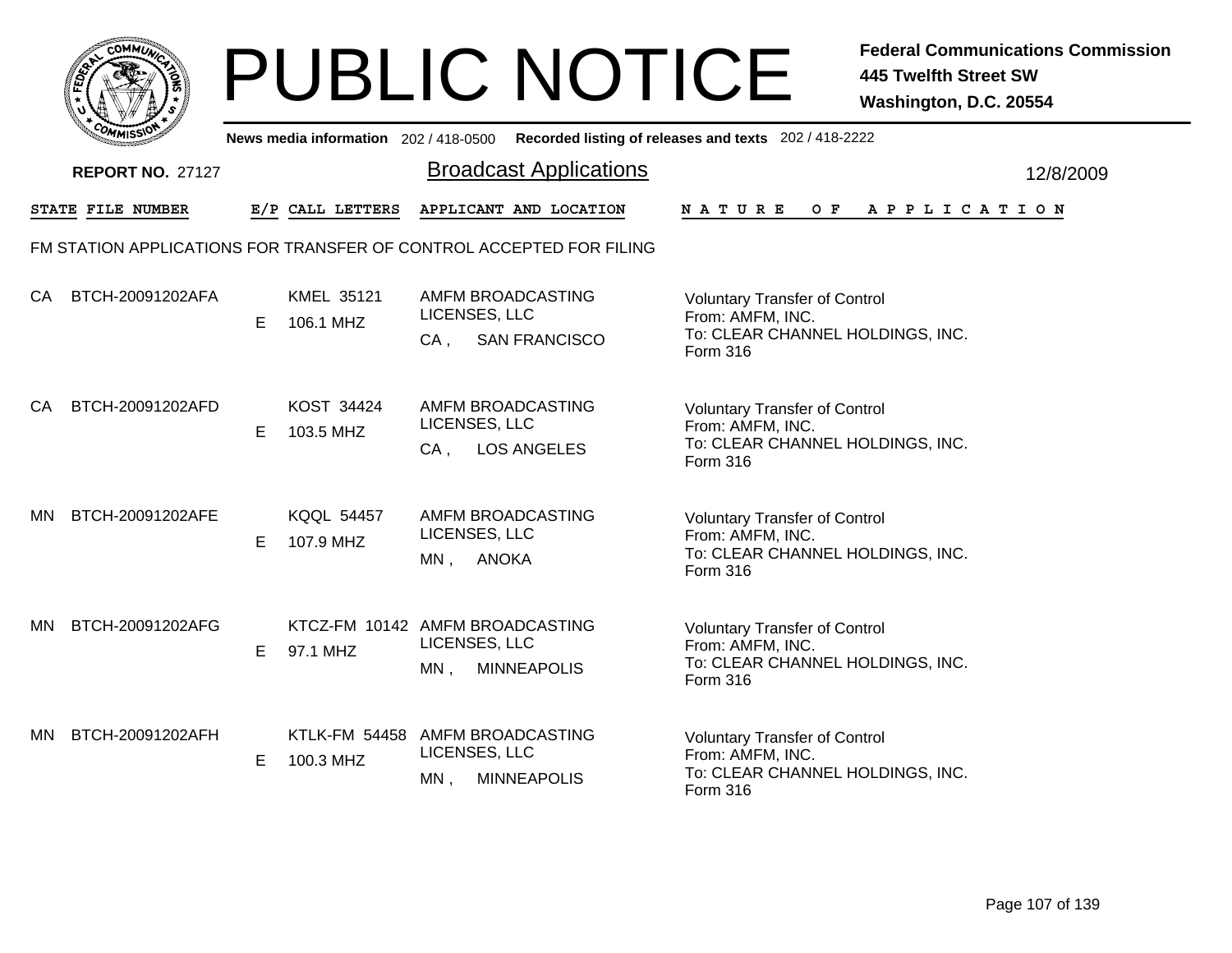

|     | יככוומי                  |    |                        |                                                            | News media information 202/418-0500 Recorded listing of releases and texts 202/418-2222                  |                 |                                                                                              |  |  |     |  |  |  |  |  |             |           |  |  |  |
|-----|--------------------------|----|------------------------|------------------------------------------------------------|----------------------------------------------------------------------------------------------------------|-----------------|----------------------------------------------------------------------------------------------|--|--|-----|--|--|--|--|--|-------------|-----------|--|--|--|
|     | <b>REPORT NO. 27127</b>  |    |                        | <b>Broadcast Applications</b>                              |                                                                                                          |                 |                                                                                              |  |  |     |  |  |  |  |  |             | 12/8/2009 |  |  |  |
|     | <b>STATE FILE NUMBER</b> |    | E/P CALL LETTERS       |                                                            | APPLICANT AND LOCATION                                                                                   | <b>NATURE</b>   |                                                                                              |  |  | O F |  |  |  |  |  | APPLICATION |           |  |  |  |
|     |                          |    |                        |                                                            | FM STATION APPLICATIONS FOR TRANSFER OF CONTROL ACCEPTED FOR FILING                                      |                 |                                                                                              |  |  |     |  |  |  |  |  |             |           |  |  |  |
| CA  | BTCH-20091202AFI         | E. | KYLD 59989<br>94.9 MHZ | AMFM BROADCASTING<br>LICENSES, LLC<br><b>SAN FRANCISCO</b> | <b>Voluntary Transfer of Control</b><br>From: AMFM, INC.<br>To: CLEAR CHANNEL HOLDINGS, INC.<br>Form 316 |                 |                                                                                              |  |  |     |  |  |  |  |  |             |           |  |  |  |
| СA  | BTCH-20091202AFK         | E. | KYSR 36019<br>98.7 MHZ | CA,                                                        | AMFM BROADCASTING<br>LICENSES, LLC<br><b>LOS ANGELES</b>                                                 | Form 316        | <b>Voluntary Transfer of Control</b><br>From: AMFM, INC.<br>To: CLEAR CHANNEL HOLDINGS, INC. |  |  |     |  |  |  |  |  |             |           |  |  |  |
| IL. | BTCH-20091202AFL         | Е  | 107.5 MHZ              | IL,                                                        | WGCI-FM 51165 AMFM BROADCASTING<br>LICENSES, LLC<br><b>CHICAGO</b>                                       | Form 316        | <b>Voluntary Transfer of Control</b><br>From: AMFM, INC.<br>To: CLEAR CHANNEL HOLDINGS, INC. |  |  |     |  |  |  |  |  |             |           |  |  |  |
| IL  | BTCH-20091202AFN         | Е  | 103.5 MHZ              | IL,                                                        | WKSC-FM 74178 AMFM BROADCASTING<br>LICENSES, LLC<br><b>CHICAGO</b>                                       | <b>Form 316</b> | <b>Voluntary Transfer of Control</b><br>From: AMFM, INC.<br>To: CLEAR CHANNEL HOLDINGS, INC. |  |  |     |  |  |  |  |  |             |           |  |  |  |
| IL. | BTCH-20091202AFO         | Е  | 93.9 MHZ               | IL,                                                        | WLIT-FM 70042 AMFM BROADCASTING<br>LICENSES, LLC<br><b>CHICAGO</b>                                       | Form 316        | <b>Voluntary Transfer of Control</b><br>From: AMFM, INC.<br>To: CLEAR CHANNEL HOLDINGS, INC. |  |  |     |  |  |  |  |  |             |           |  |  |  |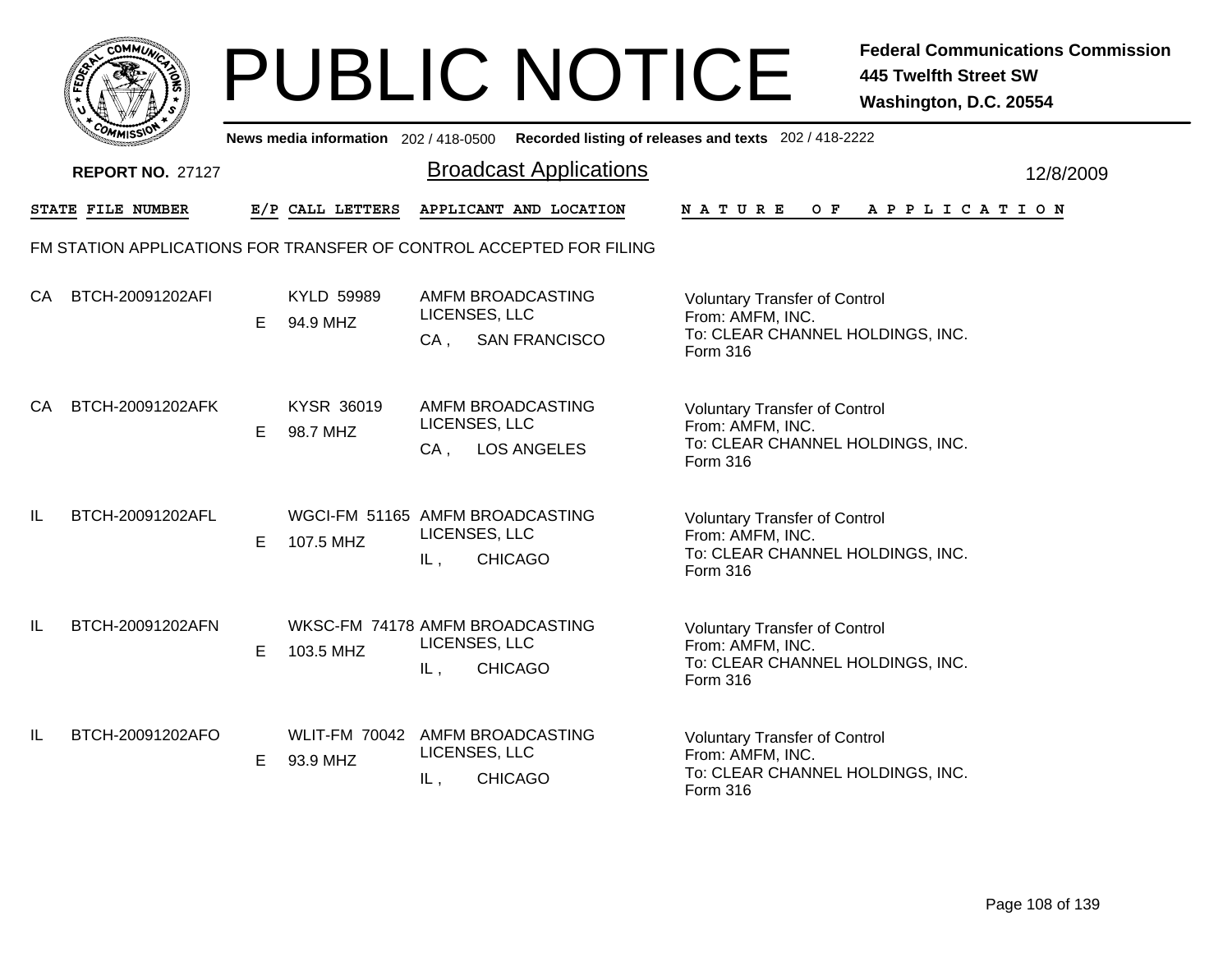|           | MMUNICT<br>ດ<br>Ċ,  |  |
|-----------|---------------------|--|
| ট্রু<br>c |                     |  |
|           |                     |  |
|           | COMI<br>MISS<br>--- |  |

|     | <b>COMMISSI</b>         |   | News media information 202 / 418-0500 |        |                                                                     | Recorded listing of releases and texts 202 / 418-2222                                                           |           |
|-----|-------------------------|---|---------------------------------------|--------|---------------------------------------------------------------------|-----------------------------------------------------------------------------------------------------------------|-----------|
|     | <b>REPORT NO. 27127</b> |   |                                       |        | <b>Broadcast Applications</b>                                       |                                                                                                                 | 12/8/2009 |
|     | STATE FILE NUMBER       |   | E/P CALL LETTERS                      |        | APPLICANT AND LOCATION                                              | NATURE<br>O F<br>A P P L I C A T I O N                                                                          |           |
|     |                         |   |                                       |        | FM STATION APPLICATIONS FOR TRANSFER OF CONTROL ACCEPTED FOR FILING |                                                                                                                 |           |
| IL  | BTCH-20091202AFP        | Е | <b>WNUA 53971</b><br>95.5 MHZ         | IL,    | AMFM BROADCASTING<br>LICENSES, LLC<br><b>CHICAGO</b>                | <b>Voluntary Transfer of Control</b><br>From: AMFM, INC.<br>To: CLEAR CHANNEL HOLDINGS, INC.<br>Form 316        |           |
| IL  | BTCH-20091202AFQ        | Е | <b>WVAZ 6588</b><br>102.7 MHZ         | IL,    | AMFM BROADCASTING<br>LICENSES, LLC<br><b>OAK PARK</b>               | <b>Voluntary Transfer of Control</b><br>From: AMFM, INC.<br>To: CLEAR CHANNEL HOLDINGS, INC.<br>Form 316        |           |
| IA  | BTCH-20091202AGD        | E | <b>KGLI 8771</b><br>95.5 MHZ          | $IA$ , | AMFM RADIO LICENSES, L.L.C.<br><b>SIOUX CITY</b>                    | <b>Voluntary Transfer of Control</b><br>From: AMFM, INC.<br>To: CLEAR CHANNEL HOLDINGS, INC.<br><b>Form 316</b> |           |
| IA  | BTCH-20091202AGI        | E | <b>KSEZ 10777</b><br>97.9 MHZ         | IA,    | AMFM RADIO LICENSES, L.L.C.<br>SIOUX CITY                           | <b>Voluntary Transfer of Control</b><br>From: AMFM, INC.<br>To: CLEAR CHANNEL HOLDINGS, INC.<br>Form 316        |           |
| NE. | BTCH-20091202AGJ        | Е | 107.1 MHZ                             | $NE$ , | KSFT-FM 10776 AMFM RADIO LICENSES, L.L.C.<br>SOUTH SIOUX CITY       | <b>Voluntary Transfer of Control</b><br>From: AMFM, INC.<br>To: CLEAR CHANNEL HOLDINGS, INC.<br>Form 316        |           |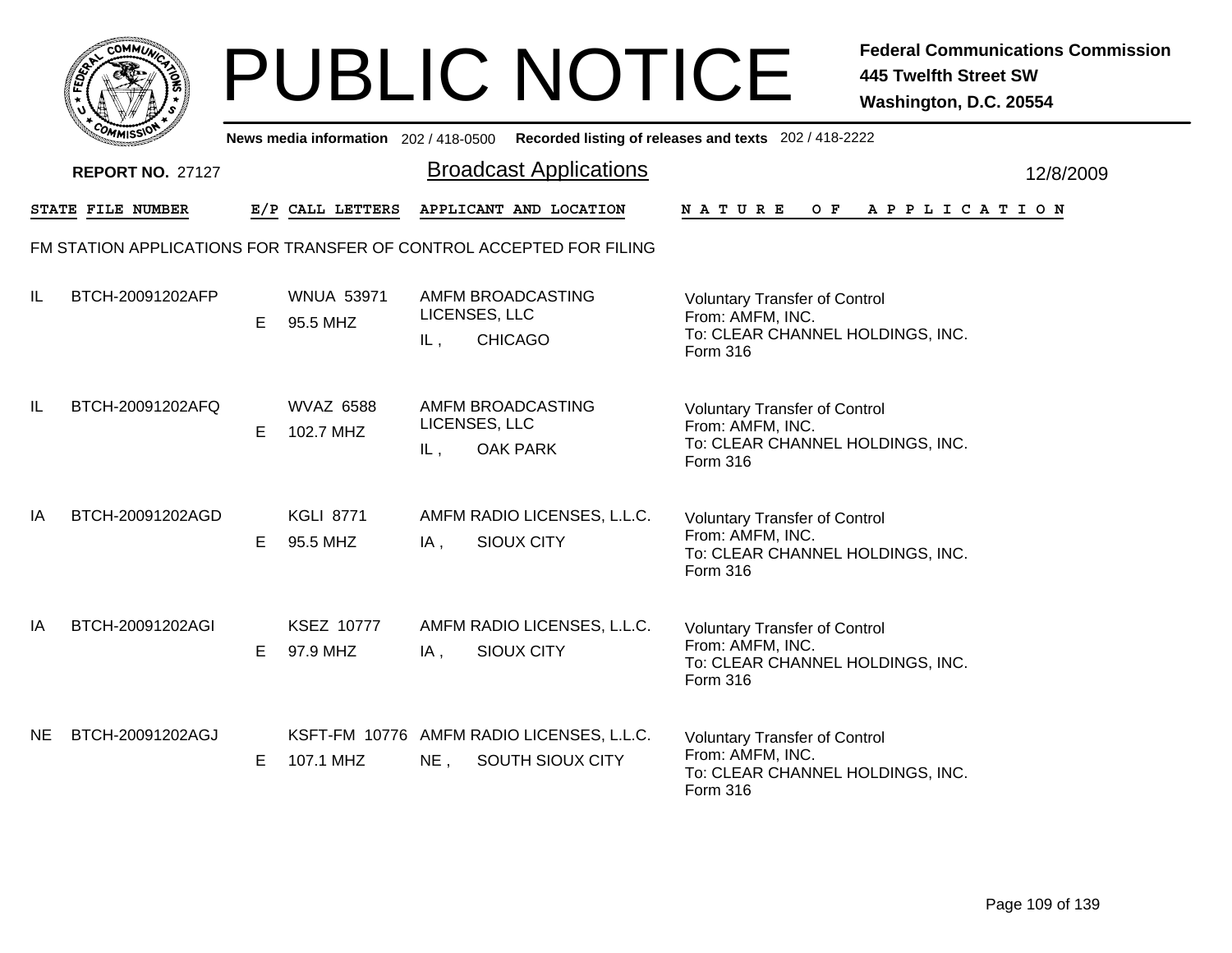|                         |                                    | <b>PUBLIC NOTICE</b>                                                                        | <b>Federal Communications Commission</b><br><b>445 Twelfth Street SW</b><br>Washington, D.C. 20554       |
|-------------------------|------------------------------------|---------------------------------------------------------------------------------------------|----------------------------------------------------------------------------------------------------------|
|                         |                                    | News media information 202 / 418-0500 Recorded listing of releases and texts 202 / 418-2222 |                                                                                                          |
| <b>REPORT NO. 27127</b> |                                    | <b>Broadcast Applications</b>                                                               | 12/8/2009                                                                                                |
| STATE FILE NUMBER       | E/P CALL LETTERS                   | APPLICANT AND LOCATION                                                                      | N A T U R E<br>OF APPLICATION                                                                            |
|                         |                                    | FM STATION APPLICATIONS FOR TRANSFER OF CONTROL ACCEPTED FOR FILING                         |                                                                                                          |
| BTCH-20091202AGL<br>AZ  | E.<br>95.5 MHZ                     | KYOT-FM 18648 AMFM RADIO LICENSES, L.L.C.<br>$AZ$ ,<br><b>PHOENIX</b>                       | <b>Voluntary Transfer of Control</b><br>From: AMFM, INC.<br>To: CLEAR CHANNEL HOLDINGS, INC.<br>Form 316 |
| BTCH-20091202AGO<br>DC. | <b>WASH 70933</b><br>97.1 MHZ<br>E | AMFM RADIO LICENSES, L.L.C.<br><b>WASHINGTON</b><br>$DC$ ,                                  | <b>Voluntary Transfer of Control</b><br>From: AMFM, INC.<br>To: CLEAR CHANNEL HOLDINGS, INC.<br>Form 316 |
| BTCH-20091202AGP<br>NY. | WAXQ 23004<br>104.3 MHZ<br>Е       | AMFM RADIO LICENSES, L.L.C.<br><b>NEW YORK</b><br>$NY$ ,                                    | <b>Voluntary Transfer of Control</b><br>From: AMFM, INC.<br>To: CLEAR CHANNEL HOLDINGS, INC.<br>Form 316 |
| BTCH-20091202AGR<br>DC. | Е<br>100.3 MHZ                     | WBIG-FM 54459 AMFM RADIO LICENSES, L.L.C.<br>$DC$ ,<br><b>WASHINGTON</b>                    | <b>Voluntary Transfer of Control</b><br>From: AMFM, INC.<br>To: CLEAR CHANNEL HOLDINGS, INC.<br>Form 316 |
| BTCH-20091202AGS<br>NY. | WBWZ 48615<br>93.3 MHZ<br>E.       | AMFM RADIO LICENSES, L.L.C.<br><b>NEW PALTZ</b><br>$NY$ ,                                   | <b>Voluntary Transfer of Control</b><br>From: AMFM, INC.<br>To: CLEAR CHANNEL HOLDINGS, INC.<br>Form 316 |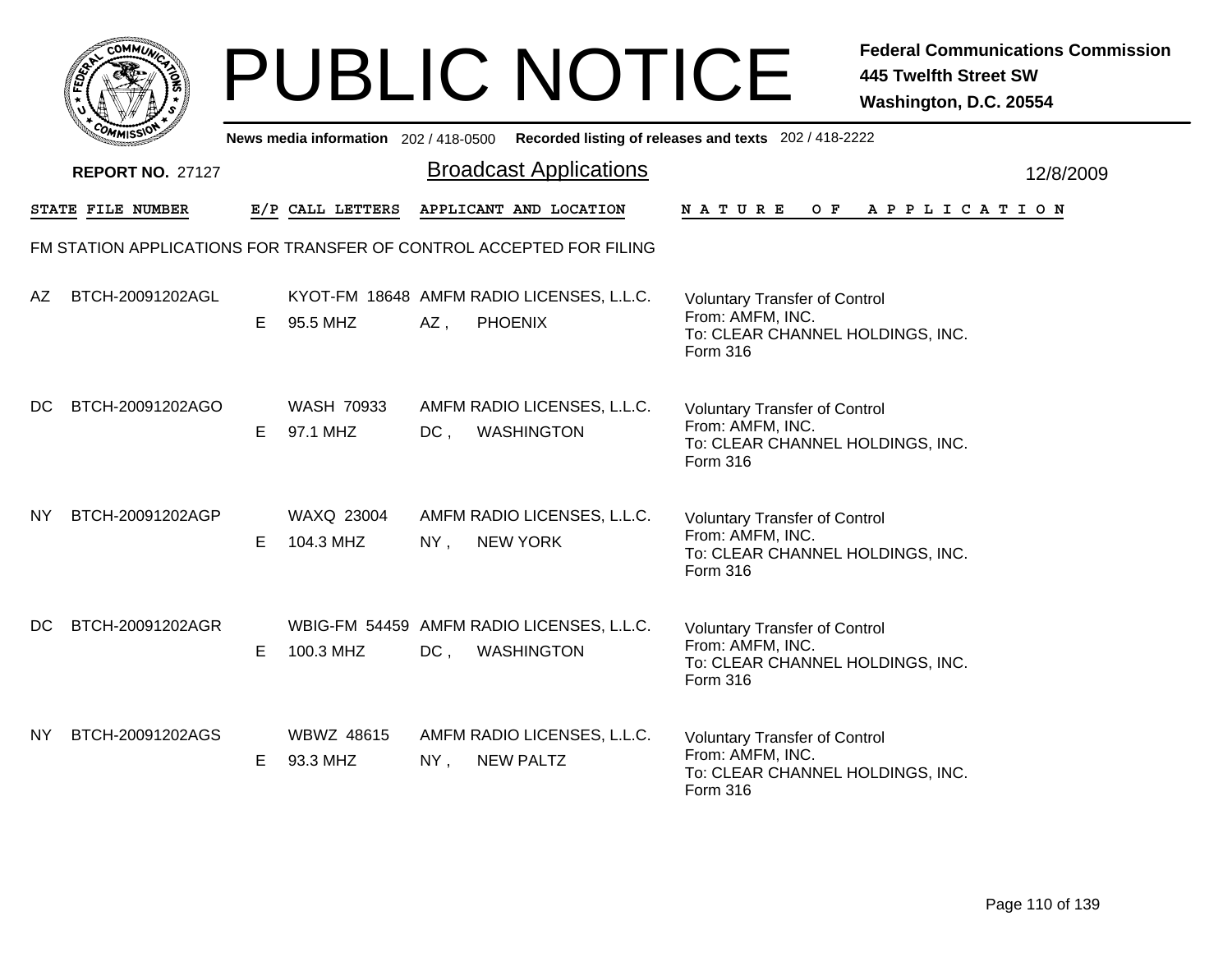| <b>MMUNA</b><br>$C_{\mathbf{U}}$<br>¢ |  |
|---------------------------------------|--|
| c<br>FEDET                            |  |
| π                                     |  |
| Cor<br>o                              |  |
| <b>MMISS</b>                          |  |

|           | <b><i>COMMISSIO</i></b> |    | News media information 202 / 418-0500 |        |                                                                     | Recorded listing of releases and texts 202 / 418-2222                                                    |           |
|-----------|-------------------------|----|---------------------------------------|--------|---------------------------------------------------------------------|----------------------------------------------------------------------------------------------------------|-----------|
|           | <b>REPORT NO. 27127</b> |    |                                       |        | <b>Broadcast Applications</b>                                       |                                                                                                          | 12/8/2009 |
|           | STATE FILE NUMBER       |    | E/P CALL LETTERS                      |        | APPLICANT AND LOCATION                                              | <b>NATURE</b><br>O F<br>A P P L I C A T I O N                                                            |           |
|           |                         |    |                                       |        | FM STATION APPLICATIONS FOR TRANSFER OF CONTROL ACCEPTED FOR FILING |                                                                                                          |           |
| PA        | BTCH-20091202AGT        | E. | 105.3 MHZ                             | $PA$ , | WDAS-FM 71316 AMFM RADIO LICENSES, L.L.C.<br>PHILADELPHIA           | <b>Voluntary Transfer of Control</b><br>From: AMFM, INC.<br>To: CLEAR CHANNEL HOLDINGS, INC.<br>Form 316 |           |
| MI        | BTCH-20091202AGW        | E  | WDTW-FM<br>59952<br>106.7 MHZ         | $MI$ , | AMFM RADIO LICENSES, L.L.C.<br><b>DETROIT</b>                       | <b>Voluntary Transfer of Control</b><br>From: AMFM, INC.<br>To: CLEAR CHANNEL HOLDINGS, INC.<br>Form 316 |           |
| <b>NJ</b> | BTCH-20091202AGY        | Е  | <b>WHTZ 59953</b><br>100.3 MHZ        | NJ,    | AMFM RADIO LICENSES, L.L.C.<br><b>NEWARK</b>                        | <b>Voluntary Transfer of Control</b><br>From: AMFM, INC.<br>To: CLEAR CHANNEL HOLDINGS, INC.<br>Form 316 |           |
| GA.       | BTCH-20091202AHA        | Е  | 97.9 MHZ                              | GA,    | WIBB-FM 64652 AMFM RADIO LICENSES, L.L.C.<br>FORT VALLEY            | <b>Voluntary Transfer of Control</b><br>From: AMFM, INC.<br>To: CLEAR CHANNEL HOLDINGS, INC.<br>Form 316 |           |
| DC.       | BTCH-20091202AHB        | Е  | <b>WIHT 25080</b><br>99.5 MHZ         | $DC$ , | AMFM RADIO LICENSES, L.L.C.<br><b>WASHINGTON</b>                    | <b>Voluntary Transfer of Control</b><br>From: AMFM, INC.<br>To: CLEAR CHANNEL HOLDINGS, INC.<br>Form 316 |           |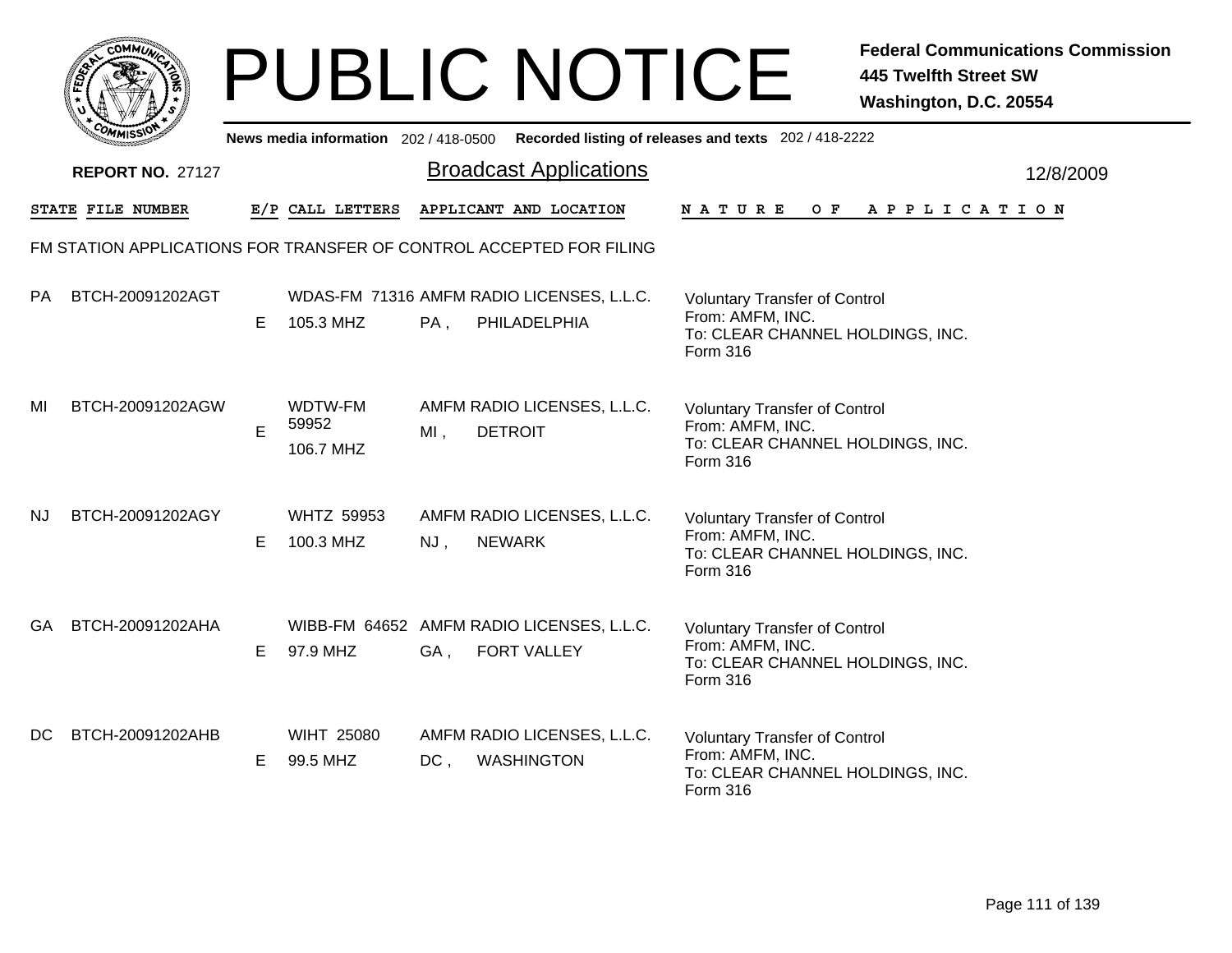|       | MMUNICT<br>c۵۱ |  |
|-------|----------------|--|
| FEDET |                |  |
|       |                |  |
|       | COMI<br>MISS   |  |

|           | יככוומיי                                                            |    |                                |     |                                               | News media information 202/418-0500 Recorded listing of releases and texts 202/418-2222                  |           |
|-----------|---------------------------------------------------------------------|----|--------------------------------|-----|-----------------------------------------------|----------------------------------------------------------------------------------------------------------|-----------|
|           | <b>REPORT NO. 27127</b>                                             |    |                                |     | <b>Broadcast Applications</b>                 |                                                                                                          | 12/8/2009 |
|           | STATE FILE NUMBER                                                   |    | E/P CALL LETTERS               |     | APPLICANT AND LOCATION                        | O F<br>A P P L I C A T I O N<br><b>NATURE</b>                                                            |           |
|           | FM STATION APPLICATIONS FOR TRANSFER OF CONTROL ACCEPTED FOR FILING |    |                                |     |                                               |                                                                                                          |           |
| <b>PA</b> | BTCH-20091202AHD                                                    | E. | <b>WIOQ 20348</b><br>102.1 MHZ | PA, | AMFM RADIO LICENSES, L.L.C.<br>PHILADELPHIA   | <b>Voluntary Transfer of Control</b><br>From: AMFM, INC.<br>To: CLEAR CHANNEL HOLDINGS, INC.<br>Form 316 |           |
| <b>PA</b> | BTCH-20091202AHE                                                    | E. | <b>WISX 53973</b><br>106.1 MHZ | PA, | AMFM RADIO LICENSES, L.L.C.<br>PHILADELPHIA   | <b>Voluntary Transfer of Control</b><br>From: AMFM, INC.<br>To: CLEAR CHANNEL HOLDINGS, INC.<br>Form 316 |           |
| MI        | BTCH-20091202AHF                                                    | E. | <b>WJLB 59592</b><br>97.9 MHZ  | MI, | AMFM RADIO LICENSES, L.L.C.<br><b>DETROIT</b> | <b>Voluntary Transfer of Control</b><br>From: AMFM, INC.<br>To: CLEAR CHANNEL HOLDINGS, INC.<br>Form 316 |           |
| MA        | BTCH-20091202AHG                                                    | E. | <b>WJMN 53972</b><br>94.5 MHZ  | MA, | AMFM RADIO LICENSES, L.L.C.<br><b>BOSTON</b>  | <b>Voluntary Transfer of Control</b><br>From: AMFM, INC.<br>To: CLEAR CHANNEL HOLDINGS, INC.<br>Form 316 |           |
| MI        | BTCH-20091202AHH                                                    | E. | <b>WKQI 6592</b><br>95.5 MHZ   | MI, | AMFM RADIO LICENSES, L.L.C.<br><b>DETROIT</b> | <b>Voluntary Transfer of Control</b><br>From: AMFM, INC.<br>To: CLEAR CHANNEL HOLDINGS, INC.<br>Form 316 |           |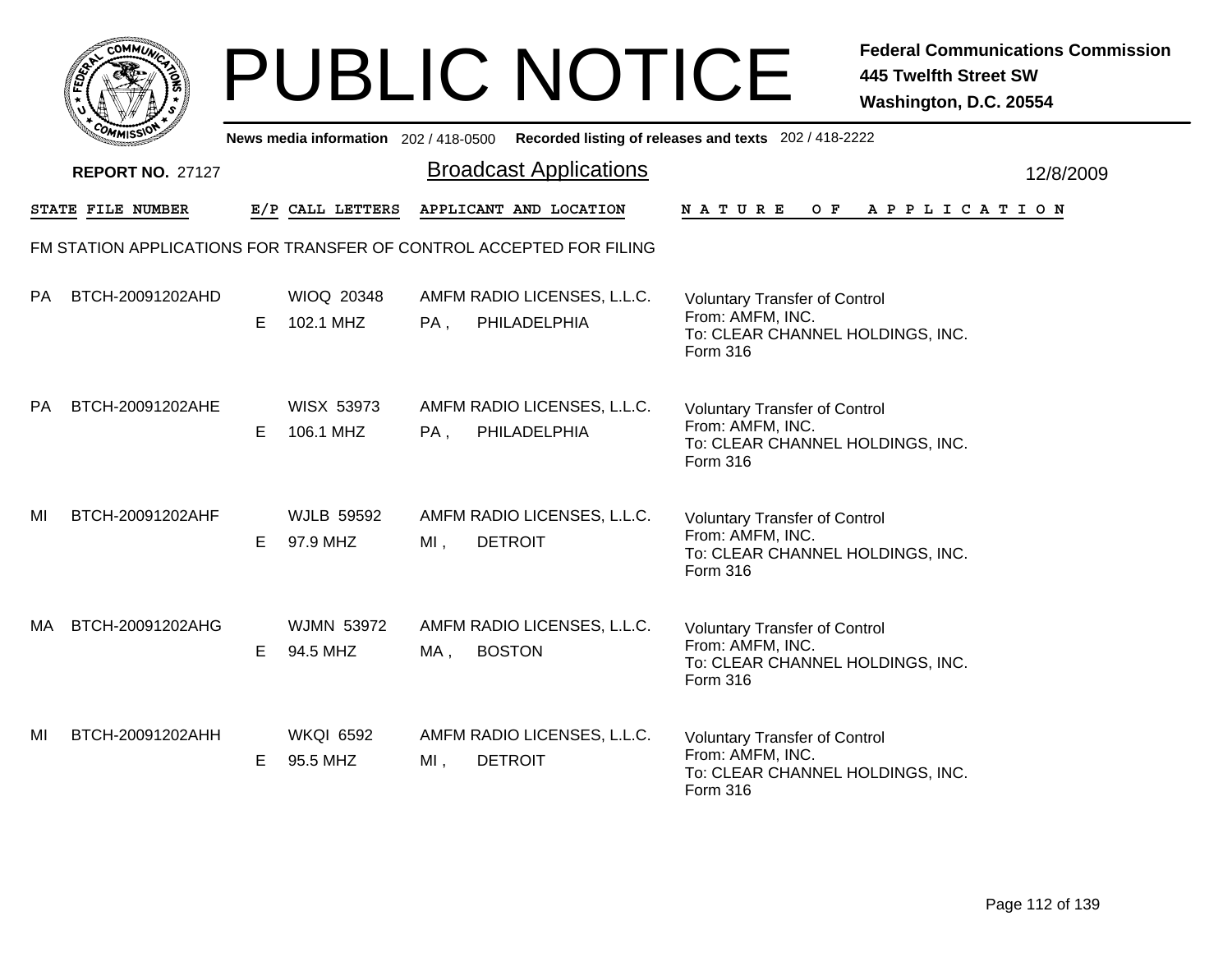|              | MMUNICT<br>c۵۱ |  |
|--------------|----------------|--|
| <b>FEDET</b> |                |  |
|              |                |  |
|              | COP<br>MISS    |  |

|           | <b>COMMISSIO</b>        |    | News media information 202 / 418-0500 |        |                                                                     | Recorded listing of releases and texts 202 / 418-2222                                                    |           |
|-----------|-------------------------|----|---------------------------------------|--------|---------------------------------------------------------------------|----------------------------------------------------------------------------------------------------------|-----------|
|           | <b>REPORT NO. 27127</b> |    |                                       |        | <b>Broadcast Applications</b>                                       |                                                                                                          | 12/8/2009 |
|           | STATE FILE NUMBER       |    | E/P CALL LETTERS                      |        | APPLICANT AND LOCATION                                              | N A T U R E<br>O F<br>A P P L I C A T I O N                                                              |           |
|           |                         |    |                                       |        | FM STATION APPLICATIONS FOR TRANSFER OF CONTROL ACCEPTED FOR FILING |                                                                                                          |           |
| VA.       | BTCH-20091202AHI        | E. | 98.3 MHZ                              | VA,    | WKSI-FM 26998 AMFM RADIO LICENSES, L.L.C.<br><b>STEPHENS CITY</b>   | <b>Voluntary Transfer of Control</b><br>From: AMFM, INC.<br>To: CLEAR CHANNEL HOLDINGS, INC.<br>Form 316 |           |
| <b>NY</b> | BTCH-20091202AHJ        | E. | <b>WKTU 6595</b><br>103.5 MHZ         | $NY$ , | AMFM RADIO LICENSES, L.L.C.<br><b>LAKE SUCCESS</b>                  | <b>Voluntary Transfer of Control</b><br>From: AMFM, INC.<br>To: CLEAR CHANNEL HOLDINGS, INC.<br>Form 316 |           |
| NY.       | BTCH-20091202AHK        | E. | <b>WLTW 56571</b><br>106.7 MHZ        | $NY$ , | AMFM RADIO LICENSES, L.L.C.<br><b>NEW YORK</b>                      | <b>Voluntary Transfer of Control</b><br>From: AMFM, INC.<br>To: CLEAR CHANNEL HOLDINGS, INC.<br>Form 316 |           |
| MI        | BTCH-20091202AHM        | E. | <b>WMXD 59596</b><br>92.3 MHZ         | $MI$ , | AMFM RADIO LICENSES, L.L.C.<br><b>DETROIT</b>                       | <b>Voluntary Transfer of Control</b><br>From: AMFM, INC.<br>To: CLEAR CHANNEL HOLDINGS, INC.<br>Form 316 |           |
| DC.       | BTCH-20091202AHN        | E  | WMZQ-FM<br>73305<br>98.7 MHZ          | $DC$ , | AMFM RADIO LICENSES, L.L.C.<br><b>WASHINGTON</b>                    | <b>Voluntary Transfer of Control</b><br>From: AMFM, INC.<br>To: CLEAR CHANNEL HOLDINGS, INC.<br>Form 316 |           |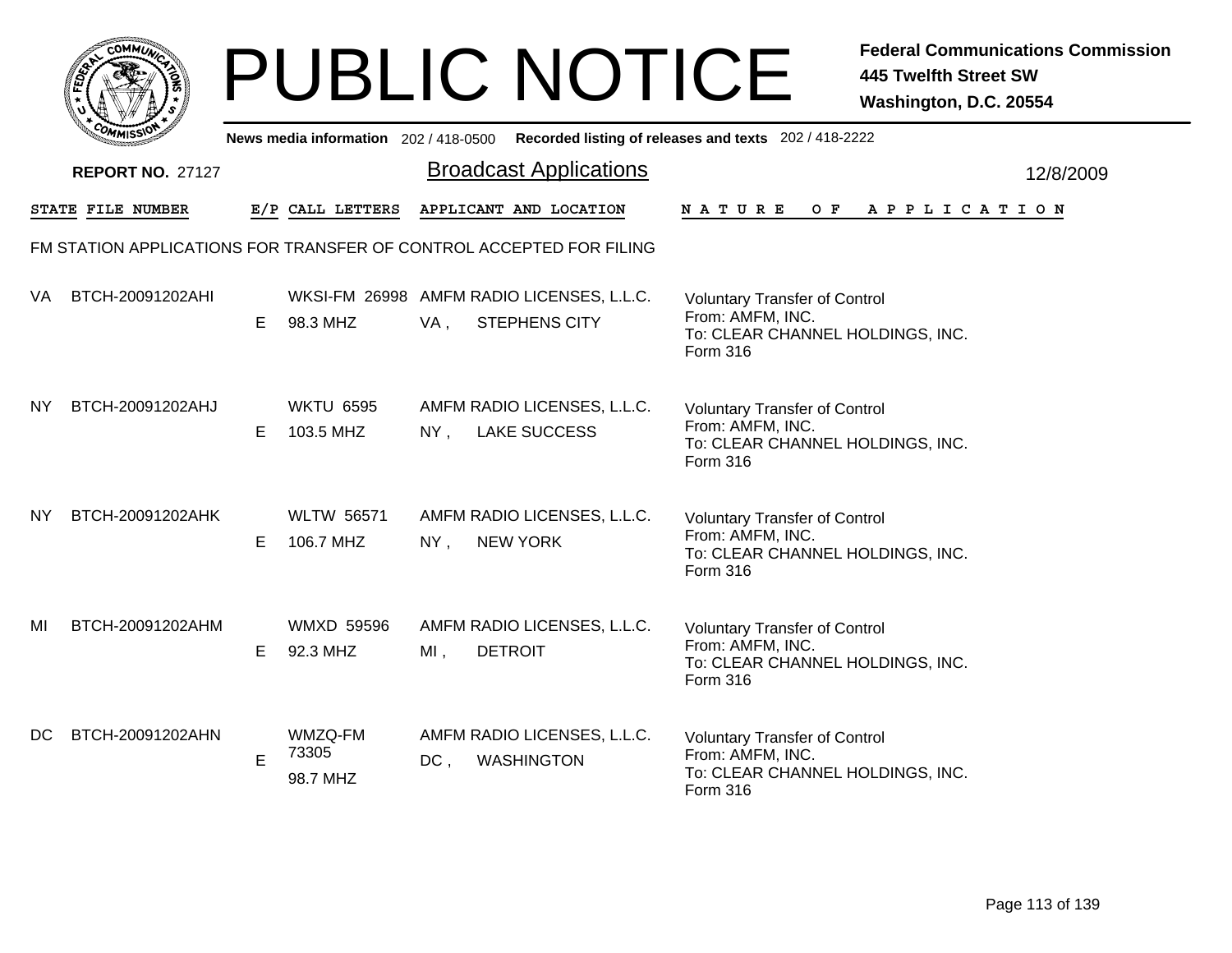|     | MMUNICT<br><b>CO</b> |  |
|-----|----------------------|--|
| ప్త |                      |  |
|     |                      |  |
|     | COMI<br>MISS<br>m    |  |

|     | יככוומדי                |    |                                |     |                                                                     | News media information 202/418-0500 Recorded listing of releases and texts 202/418-2222                  |           |
|-----|-------------------------|----|--------------------------------|-----|---------------------------------------------------------------------|----------------------------------------------------------------------------------------------------------|-----------|
|     | <b>REPORT NO. 27127</b> |    |                                |     | <b>Broadcast Applications</b>                                       |                                                                                                          | 12/8/2009 |
|     | STATE FILE NUMBER       |    | E/P CALL LETTERS               |     | APPLICANT AND LOCATION                                              | NATURE<br>O F<br>APPLICATION                                                                             |           |
|     |                         |    |                                |     | FM STATION APPLICATIONS FOR TRANSFER OF CONTROL ACCEPTED FOR FILING |                                                                                                          |           |
| MI  | BTCH-20091202AHO        | E. | <b>WNIC 6594</b><br>100.3 MHZ  | MI, | AMFM RADIO LICENSES, L.L.C.<br><b>DEARBORN</b>                      | <b>Voluntary Transfer of Control</b><br>From: AMFM, INC.<br>To: CLEAR CHANNEL HOLDINGS, INC.<br>Form 316 |           |
| GA. | BTCH-20091202AHP        | E. | <b>WPCH 29128</b><br>96.5 MHZ  | GA, | AMFM RADIO LICENSES, L.L.C.<br><b>GRAY</b>                          | <b>Voluntary Transfer of Control</b><br>From: AMFM, INC.<br>To: CLEAR CHANNEL HOLDINGS, INC.<br>Form 316 |           |
| GA. | BTCH-20091202AHQ        | Е  | <b>WQBZ 64641</b><br>106.3 MHZ | GA, | AMFM RADIO LICENSES, L.L.C.<br><b>FORT VALLEY</b>                   | <b>Voluntary Transfer of Control</b><br>From: AMFM, INC.<br>To: CLEAR CHANNEL HOLDINGS, INC.<br>Form 316 |           |
| GA. | BTCH-20091202AHR        | E. | <b>WRBV 65043</b><br>101.7 MHZ | GA, | AMFM RADIO LICENSES, L.L.C.<br><b>WARNER ROBINS</b>                 | <b>Voluntary Transfer of Control</b><br>From: AMFM, INC.<br>To: CLEAR CHANNEL HOLDINGS, INC.<br>Form 316 |           |
| PA. | BTCH-20091202AHS        | E. | <b>WRFF 53969</b><br>104.5 MHZ | PA, | AMFM RADIO LICENSES, L.L.C.<br>PHILADELPHIA                         | <b>Voluntary Transfer of Control</b><br>From: AMFM, INC.<br>To: CLEAR CHANNEL HOLDINGS, INC.<br>Form 316 |           |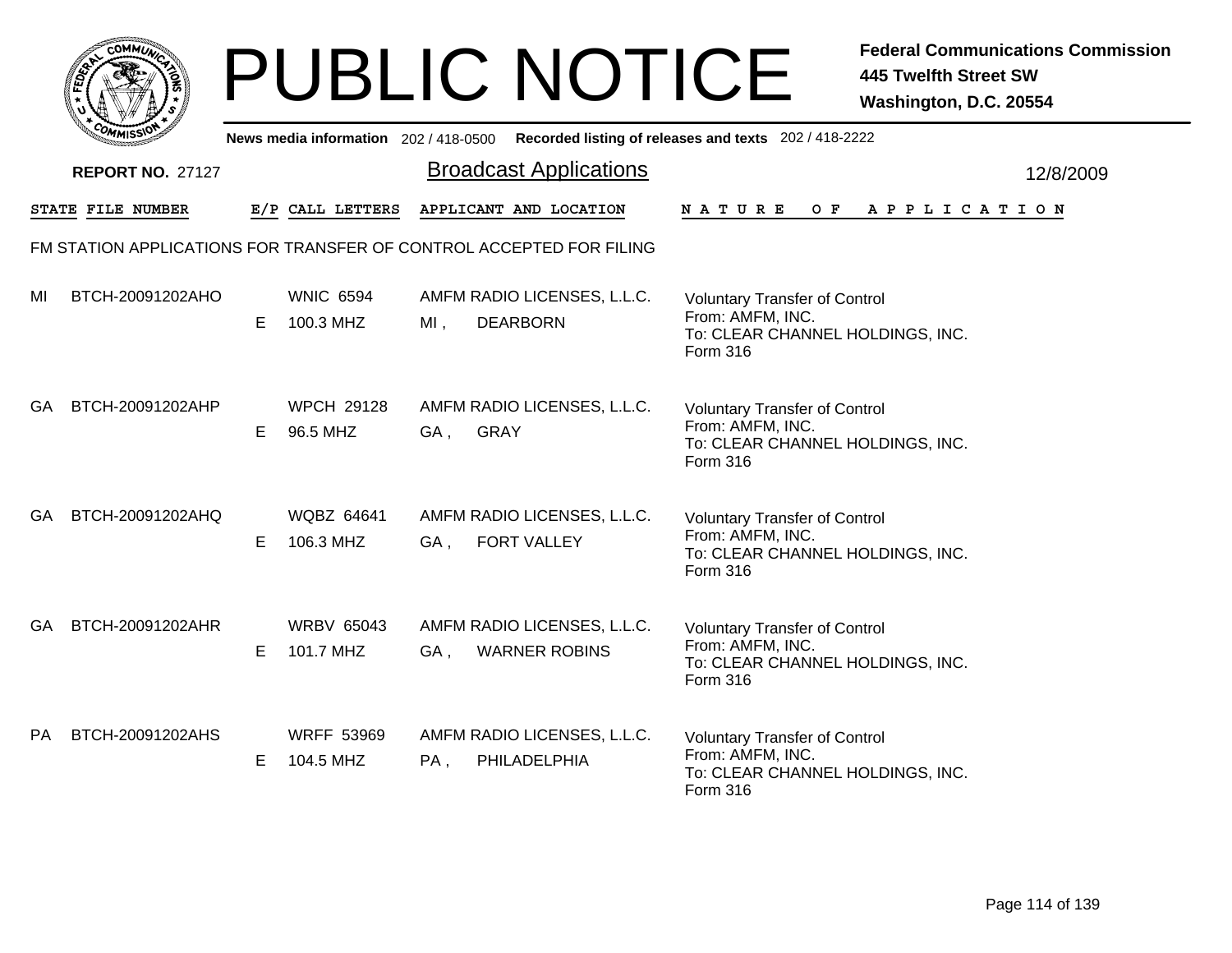|                   | <b>MMUNA</b><br>$C_{\mathbf{U}}$ |  |
|-------------------|----------------------------------|--|
| FED <sub>ET</sub> | ୍ତ                               |  |
|                   |                                  |  |
|                   | COM<br>MISS                      |  |

|           | <b>COMMISSIO</b>        |    | News media information 202 / 418-0500 |        |                                                                     | Recorded listing of releases and texts 202 / 418-2222                                                           |           |
|-----------|-------------------------|----|---------------------------------------|--------|---------------------------------------------------------------------|-----------------------------------------------------------------------------------------------------------------|-----------|
|           | <b>REPORT NO. 27127</b> |    |                                       |        | <b>Broadcast Applications</b>                                       |                                                                                                                 | 12/8/2009 |
|           | STATE FILE NUMBER       |    | E/P CALL LETTERS                      |        | APPLICANT AND LOCATION                                              | O F<br>N A T U R E<br>A P P L I C A T I O N                                                                     |           |
|           |                         |    |                                       |        | FM STATION APPLICATIONS FOR TRANSFER OF CONTROL ACCEPTED FOR FILING |                                                                                                                 |           |
| ΝY        | BTCH-20091202AHT        | E  | WRWD-FM<br>70719<br>107.3 MHZ         | NY,    | AMFM RADIO LICENSES, L.L.C.<br><b>HIGHLAND</b>                      | <b>Voluntary Transfer of Control</b><br>From: AMFM, INC.<br>To: CLEAR CHANNEL HOLDINGS, INC.<br>Form 316        |           |
| <b>PA</b> | BTCH-20091202AHV        | Е  | <b>WUSL 20349</b><br>98.9 MHZ         | PA,    | AMFM RADIO LICENSES, L.L.C.<br>PHILADELPHIA                         | <b>Voluntary Transfer of Control</b><br>From: AMFM, INC.<br>To: CLEAR CHANNEL HOLDINGS, INC.<br>Form 316        |           |
| DC.       | BTCH-20091202AHW        | Е  | <b>WWDC 8682</b><br>101.1 MHZ         | $DC$ , | AMFM RADIO LICENSES, L.L.C.<br><b>WASHINGTON</b>                    | <b>Voluntary Transfer of Control</b><br>From: AMFM, INC.<br>To: CLEAR CHANNEL HOLDINGS, INC.<br>Form 316        |           |
| <b>NY</b> | BTCH-20091202AHX        | E. | 105.1 MHZ                             | NY,    | WWPR-FM 6373 AMFM RADIO LICENSES, L.L.C.<br><b>NEW YORK</b>         | <b>Voluntary Transfer of Control</b><br>From: AMFM, INC.<br>To: CLEAR CHANNEL HOLDINGS, INC.<br>Form 316        |           |
| <b>PA</b> | BTCH-20091202AHY        | Е  | WWSW-FM<br>59968<br>94.5 MHZ          | PA,    | AMFM RADIO LICENSES, L.L.C.<br><b>PITTSBURGH</b>                    | <b>Voluntary Transfer of Control</b><br>From: AMFM, INC.<br>To: CLEAR CHANNEL HOLDINGS, INC.<br><b>Form 316</b> |           |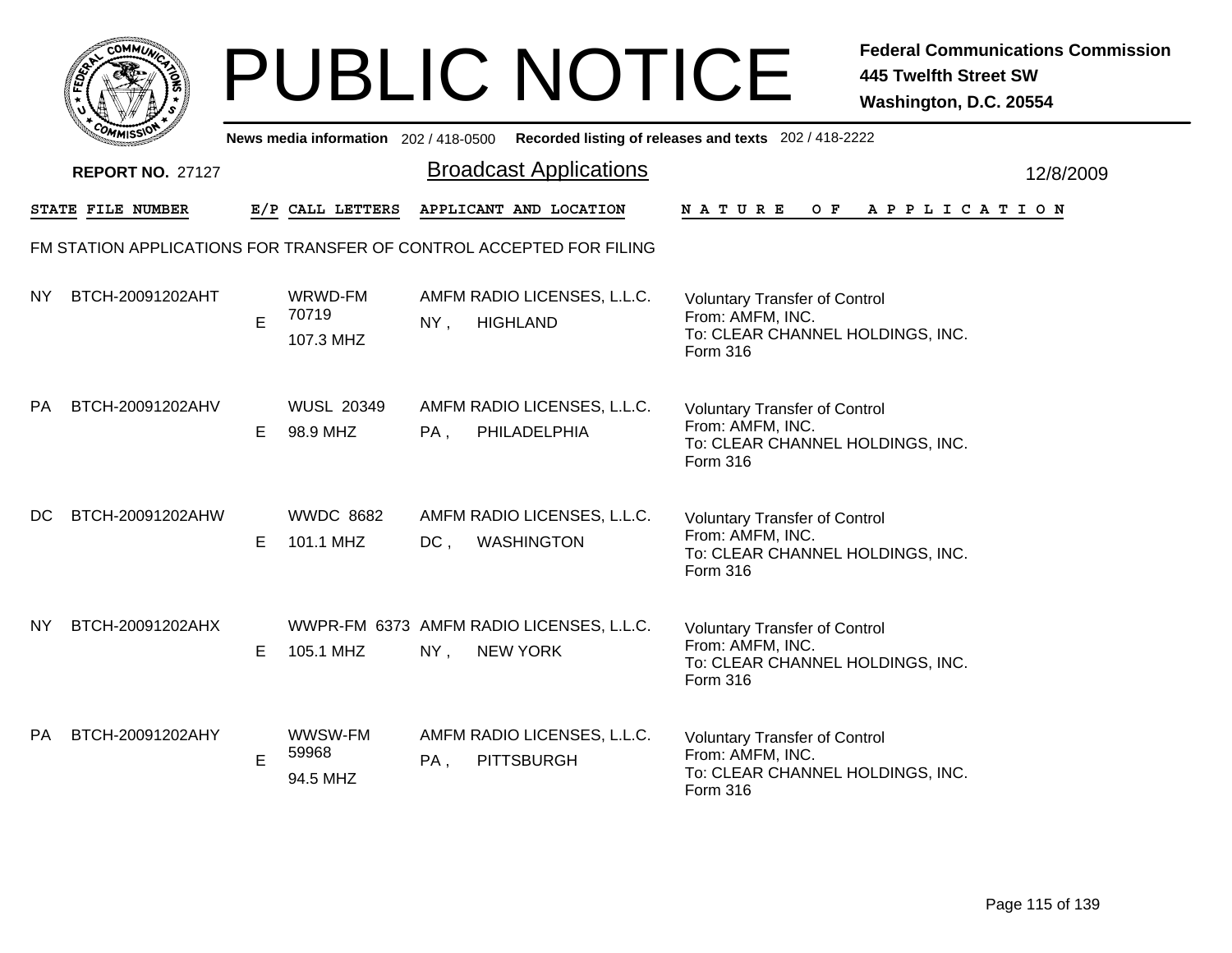|              | <b>MMUNA</b><br>r.Ol<br>¢ |  |
|--------------|---------------------------|--|
| <b>FEDET</b> | 7                         |  |
|              |                           |  |
|              | COM<br>MISS<br>----       |  |

|     | OMMISSIO                |    | News media information 202 / 418-0500 |                 |                                                                     | Recorded listing of releases and texts 202 / 418-2222                                                                      |           |
|-----|-------------------------|----|---------------------------------------|-----------------|---------------------------------------------------------------------|----------------------------------------------------------------------------------------------------------------------------|-----------|
|     | <b>REPORT NO. 27127</b> |    |                                       |                 | <b>Broadcast Applications</b>                                       |                                                                                                                            | 12/8/2009 |
|     | STATE FILE NUMBER       |    | E/P CALL LETTERS                      |                 | APPLICANT AND LOCATION                                              | <b>NATURE</b><br>O F<br>A P P L I C A T I O N                                                                              |           |
|     |                         |    |                                       |                 | FM STATION APPLICATIONS FOR TRANSFER OF CONTROL ACCEPTED FOR FILING |                                                                                                                            |           |
| MA. | BTCH-20091202AIA        | E. | 107.9 MHZ                             | MA,             | WXKS-FM 53965 AMFM RADIO LICENSES, L.L.C.<br><b>MEDFORD</b>         | <b>Voluntary Transfer of Control</b><br>From: AMFM, INC.<br>To: CLEAR CHANNEL HOLDINGS, INC.<br>Form 316                   |           |
| FL  | BTCH-20091202AIB        | Е  | <b>WXXL 29569</b><br>106.7 MHZ        | FL,             | AMFM RADIO LICENSES, L.L.C.<br><b>TAVARES</b>                       | <b>Voluntary Transfer of Control</b><br>From: AMFM, INC.<br>To: CLEAR CHANNEL HOLDINGS, INC.<br>Form 316                   |           |
| MO. | BTCH-20091203AAE        | Е  | 100.3 MHZ                             | $MO$ ,          | KATZ-FM 48958 CITICASTERS LICENSES, INC.<br><b>BRIDGETON</b>        | <b>Voluntary Transfer of Control</b><br>From: JACOR COMMUNICATIONS COMPANY<br>To: CLEAR CHANNEL HOLDINGS, INC.<br>Form 316 |           |
| CO. | BTCH-20091203AAF        | Е  | KBCO 48966<br>97.3 MHZ                | CO <sub>1</sub> | CITICASTERS LICENSES, INC.<br><b>BOULDER</b>                        | <b>Voluntary Transfer of Control</b><br>From: JACOR COMMUNICATIONS COMPANY<br>To: CLEAR CHANNEL HOLDINGS, INC.<br>Form 316 |           |
| NM. | BTCH-20091203AAG        | E  | <b>KBQI 4706</b><br>107.9 MHZ         | NM,             | CITICASTERS LICENSES, INC.<br>ALBUQUERQUE                           | <b>Voluntary Transfer of Control</b><br>From: JACOR COMMUNICATIONS COMPANY<br>To: CLEAR CHANNEL HOLDINGS, INC.<br>Form 316 |           |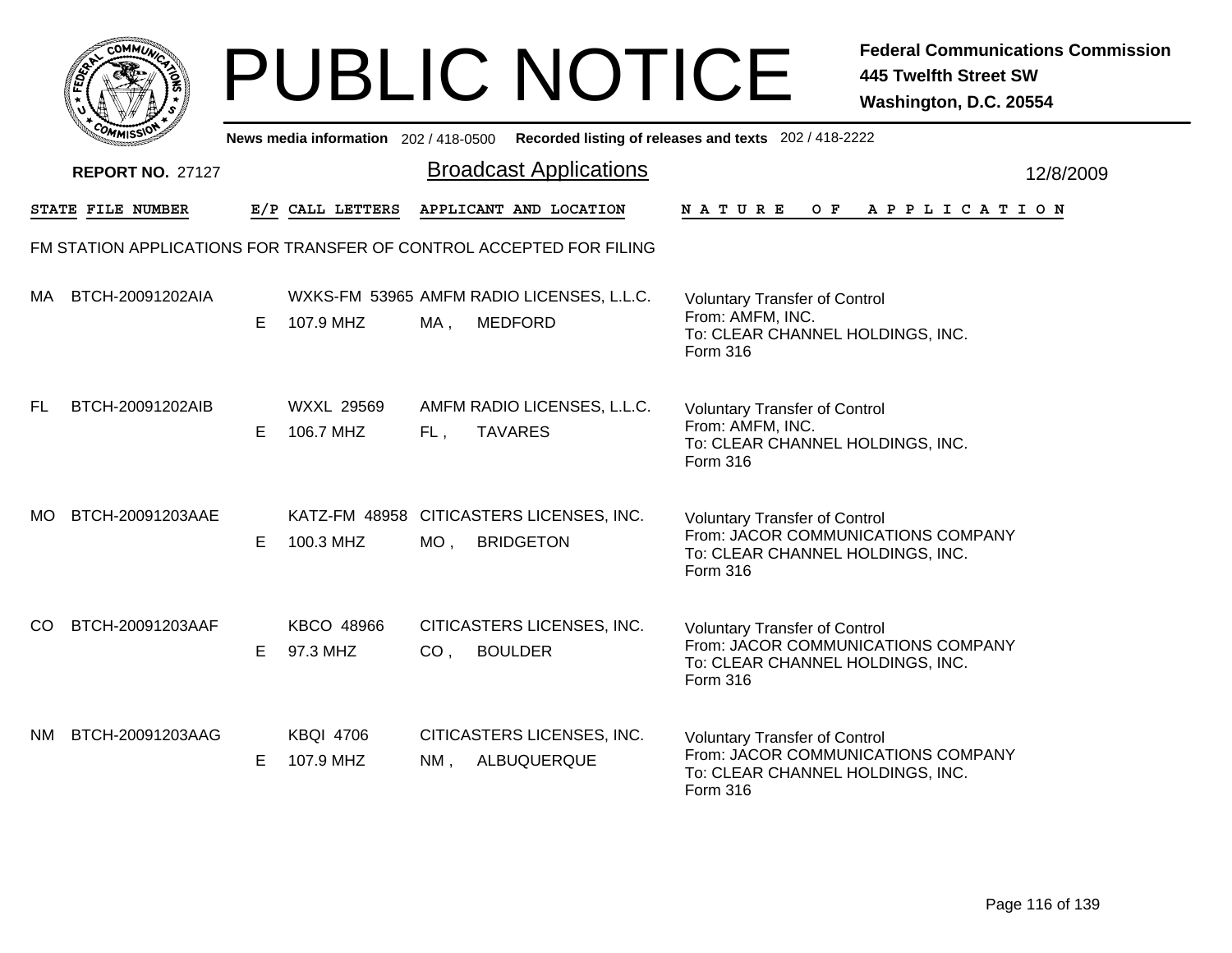|     | MMUNICT<br><b>CO</b> |  |
|-----|----------------------|--|
| ప్త |                      |  |
|     |                      |  |
|     | COMI<br>MISS<br>m    |  |

|    | יככוואויי               |    |                                |        |                                                                     | News media information 202/418-0500 Recorded listing of releases and texts 202/418-2222                                           |                       |           |
|----|-------------------------|----|--------------------------------|--------|---------------------------------------------------------------------|-----------------------------------------------------------------------------------------------------------------------------------|-----------------------|-----------|
|    | <b>REPORT NO. 27127</b> |    |                                |        | <b>Broadcast Applications</b>                                       |                                                                                                                                   |                       | 12/8/2009 |
|    | STATE FILE NUMBER       |    | E/P CALL LETTERS               |        | APPLICANT AND LOCATION                                              | <b>NATURE</b><br>O F                                                                                                              | A P P L I C A T I O N |           |
|    |                         |    |                                |        | FM STATION APPLICATIONS FOR TRANSFER OF CONTROL ACCEPTED FOR FILING |                                                                                                                                   |                       |           |
| IA | BTCH-20091203AAH        | E. | <b>KCCQ 2115</b><br>105.1 MHZ  | $IA$ , | CITICASTERS LICENSES, INC.<br><b>AMES</b>                           | <b>Voluntary Transfer of Control</b><br>From: JACOR COMMUNICATIONS COMPANY<br>To: CLEAR CHANNEL HOLDINGS, INC.<br>Form 316        |                       |           |
| IA | BTCH-20091203AAI        | E. | <b>KCQQ 32987</b><br>106.5 MHZ | IA,    | CITICASTERS LICENSES, INC.<br><b>DAVENPORT</b>                      | <b>Voluntary Transfer of Control</b><br>From: JACOR COMMUNICATIONS COMPANY<br>To: CLEAR CHANNEL HOLDINGS, INC.<br><b>Form 316</b> |                       |           |
| TX | BTCH-20091203AAK        | E. | <b>KDMX 47739</b><br>102.9 MHZ | TX,    | CITICASTERS LICENSES, INC.<br><b>DALLAS</b>                         | <b>Voluntary Transfer of Control</b><br>From: JACOR COMMUNICATIONS COMPANY<br>To: CLEAR CHANNEL HOLDINGS, INC.<br><b>Form 316</b> |                       |           |
| IA | BTCH-20091203AAL        | E  | KDRB 51332<br>100.3 MHZ        | IA,    | CITICASTERS LICENSES, INC.<br><b>DES MOINES</b>                     | <b>Voluntary Transfer of Control</b><br>From: JACOR COMMUNICATIONS COMPANY<br>To: CLEAR CHANNEL HOLDINGS, INC.<br>Form 316        |                       |           |
| TX | BTCH-20091203AAM        | E. | <b>KEGL 18114</b><br>97.1 MHZ  | $TX$ , | CITICASTERS LICENSES, INC.<br>FORT WORTH                            | <b>Voluntary Transfer of Control</b><br>From: JACOR COMMUNICATIONS COMPANY<br>To: CLEAR CHANNEL HOLDINGS, INC.<br>Form 316        |                       |           |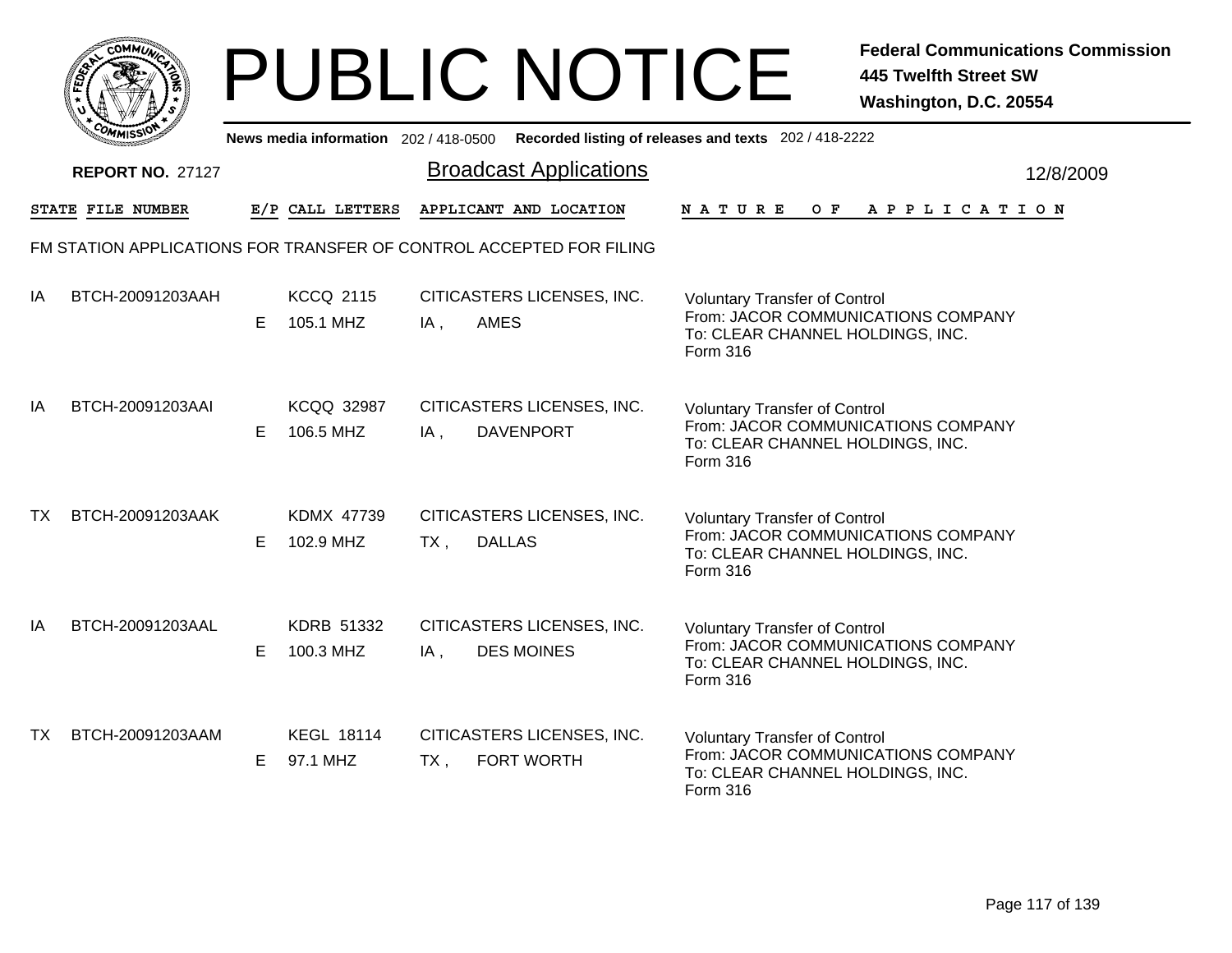|     | MMUNICT<br><b>CO</b> |  |
|-----|----------------------|--|
| ప్త |                      |  |
|     |                      |  |
|     | COMI<br>MISS<br>m    |  |

|      | יככוומיי                                                            |    |                                |        |                                                             | News media information 202/418-0500 Recorded listing of releases and texts 202/418-2222                                    |           |
|------|---------------------------------------------------------------------|----|--------------------------------|--------|-------------------------------------------------------------|----------------------------------------------------------------------------------------------------------------------------|-----------|
|      | <b>REPORT NO. 27127</b>                                             |    |                                |        | <b>Broadcast Applications</b>                               |                                                                                                                            | 12/8/2009 |
|      | STATE FILE NUMBER                                                   |    | E/P CALL LETTERS               |        | APPLICANT AND LOCATION                                      | N A T U R E<br>OF APPLICATION                                                                                              |           |
|      | FM STATION APPLICATIONS FOR TRANSFER OF CONTROL ACCEPTED FOR FILING |    |                                |        |                                                             |                                                                                                                            |           |
| WA . | BTCH-20091203AAO                                                    | E. | <b>KFBW 60640</b><br>105.9 MHZ |        | CITICASTERS LICENSES, INC.<br>WA, VANCOUVER                 | <b>Voluntary Transfer of Control</b><br>From: JACOR COMMUNICATIONS COMPANY<br>To: CLEAR CHANNEL HOLDINGS, INC.<br>Form 316 |           |
| CA   | BTCH-20091203AAQ                                                    | E. | KGB-FM 34454<br>101.5 MHZ      | CA,    | CITICASTERS LICENSES, INC.<br><b>SAN DIEGO</b>              | <b>Voluntary Transfer of Control</b><br>From: JACOR COMMUNICATIONS COMPANY<br>To: CLEAR CHANNEL HOLDINGS, INC.<br>Form 316 |           |
| CA   | BTCH-20091203AAS                                                    | E. | 93.3 MHZ                       | $CA$ , | KHTS-FM 20697 CITICASTERS LICENSES, INC.<br><b>EL CAJON</b> | <b>Voluntary Transfer of Control</b><br>From: JACOR COMMUNICATIONS COMPANY<br>To: CLEAR CHANNEL HOLDINGS, INC.<br>Form 316 |           |
| CA   | BTCH-20091203AAT                                                    | E. | KIIS-FM 19218<br>102.7 MHZ     | $CA$ , | CITICASTERS LICENSES, INC.<br><b>LOS ANGELES</b>            | <b>Voluntary Transfer of Control</b><br>From: JACOR COMMUNICATIONS COMPANY<br>To: CLEAR CHANNEL HOLDINGS, INC.<br>Form 316 |           |
| CA   | BTCH-20091203AAU                                                    | E. | KIOZ 13504<br>105.3 MHZ        | $CA$ , | CITICASTERS LICENSES, INC.<br><b>SAN DIEGO</b>              | <b>Voluntary Transfer of Control</b><br>From: JACOR COMMUNICATIONS COMPANY<br>To: CLEAR CHANNEL HOLDINGS, INC.<br>Form 316 |           |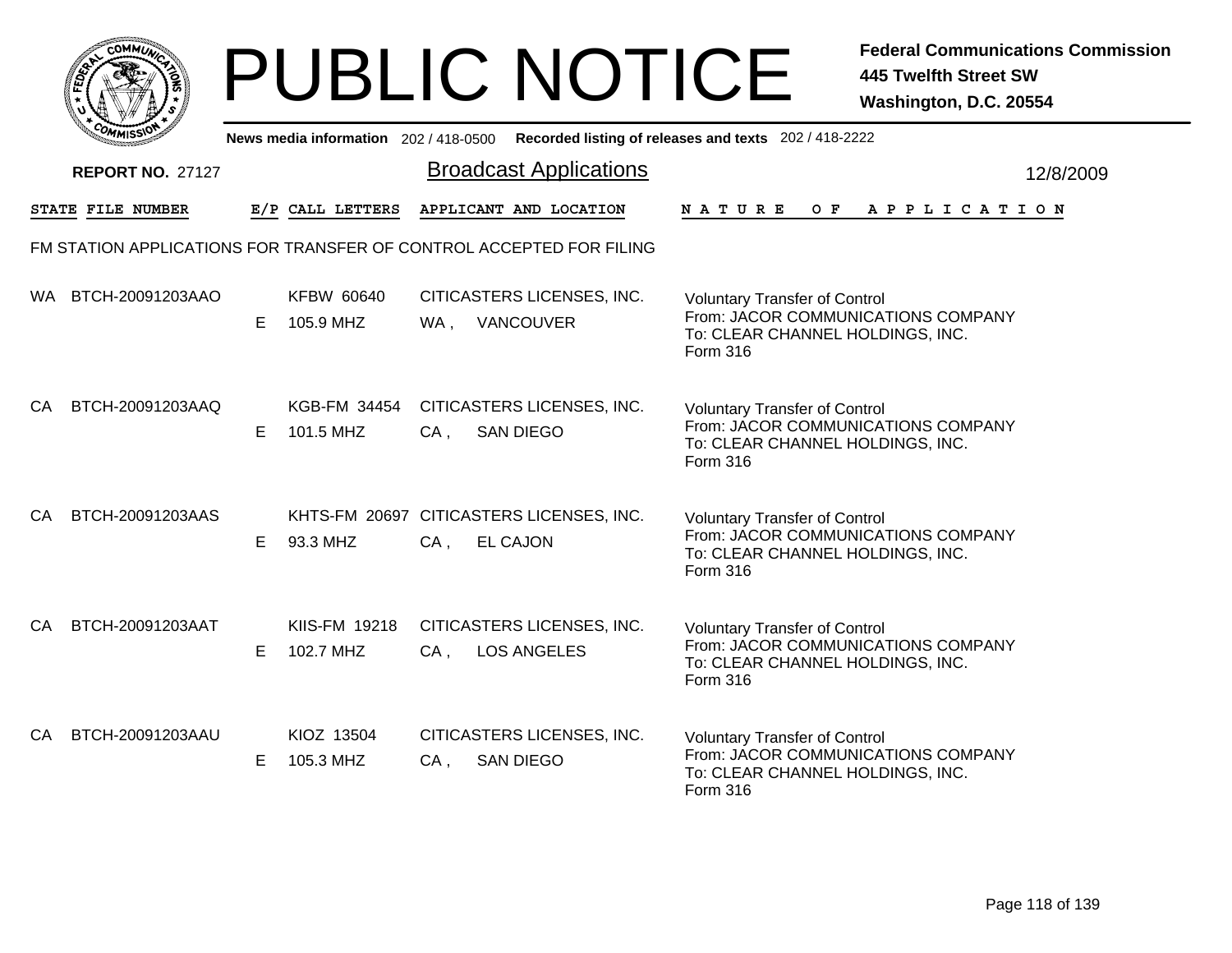|           | <b>MMUNICT</b><br>CO <sub>1</sub> |  |
|-----------|-----------------------------------|--|
| ট্রু<br>c |                                   |  |
|           |                                   |  |
|           | COM<br>MISS'<br>----              |  |

|     | יככוומדי                                                            |    |                                |     |                                                | News media information 202/418-0500 Recorded listing of releases and texts 202/418-2222                                    |           |
|-----|---------------------------------------------------------------------|----|--------------------------------|-----|------------------------------------------------|----------------------------------------------------------------------------------------------------------------------------|-----------|
|     | <b>REPORT NO. 27127</b>                                             |    |                                |     | <b>Broadcast Applications</b>                  |                                                                                                                            | 12/8/2009 |
|     | STATE FILE NUMBER                                                   |    | E/P CALL LETTERS               |     | APPLICANT AND LOCATION                         | OF APPLICATION<br>N A T U R E                                                                                              |           |
|     | FM STATION APPLICATIONS FOR TRANSFER OF CONTROL ACCEPTED FOR FILING |    |                                |     |                                                |                                                                                                                            |           |
| ND. | BTCH-20091203AAV                                                    | E. | KJKJ 35012<br>107.5 MHZ        |     | CITICASTERS LICENSES, INC.<br>ND, GRAND FORKS  | <b>Voluntary Transfer of Control</b><br>From: JACOR COMMUNICATIONS COMPANY<br>To: CLEAR CHANNEL HOLDINGS, INC.<br>Form 316 |           |
| UT  | BTCH-20091203AAW                                                    | E. | <b>KJMY 6543</b><br>99.5 MHZ   | UT, | CITICASTERS LICENSES, INC.<br><b>BOUNTIFUL</b> | <b>Voluntary Transfer of Control</b><br>From: JACOR COMMUNICATIONS COMPANY<br>To: CLEAR CHANNEL HOLDINGS, INC.<br>Form 316 |           |
| OR. | BTCH-20091203AAY                                                    | E. | <b>KKCW 68210</b><br>103.3 MHZ | OR, | CITICASTERS LICENSES, INC.<br><b>BEAVERTON</b> | <b>Voluntary Transfer of Control</b><br>From: JACOR COMMUNICATIONS COMPANY<br>To: CLEAR CHANNEL HOLDINGS, INC.<br>Form 316 |           |
| IA  | BTCH-20091203AAZ                                                    | E. | <b>KKRQ 29076</b><br>100.7 MHZ | IA, | CITICASTERS LICENSES, INC.<br><b>IOWA CITY</b> | <b>Voluntary Transfer of Control</b><br>From: JACOR COMMUNICATIONS COMPANY<br>To: CLEAR CHANNEL HOLDINGS, INC.<br>Form 316 |           |
| OR. | BTCH-20091203ABA                                                    | E. | <b>KKRZ 11280</b><br>100.3 MHZ | OR, | CITICASTERS LICENSES, INC.<br><b>PORTLAND</b>  | <b>Voluntary Transfer of Control</b><br>From: JACOR COMMUNICATIONS COMPANY<br>To: CLEAR CHANNEL HOLDINGS, INC.<br>Form 316 |           |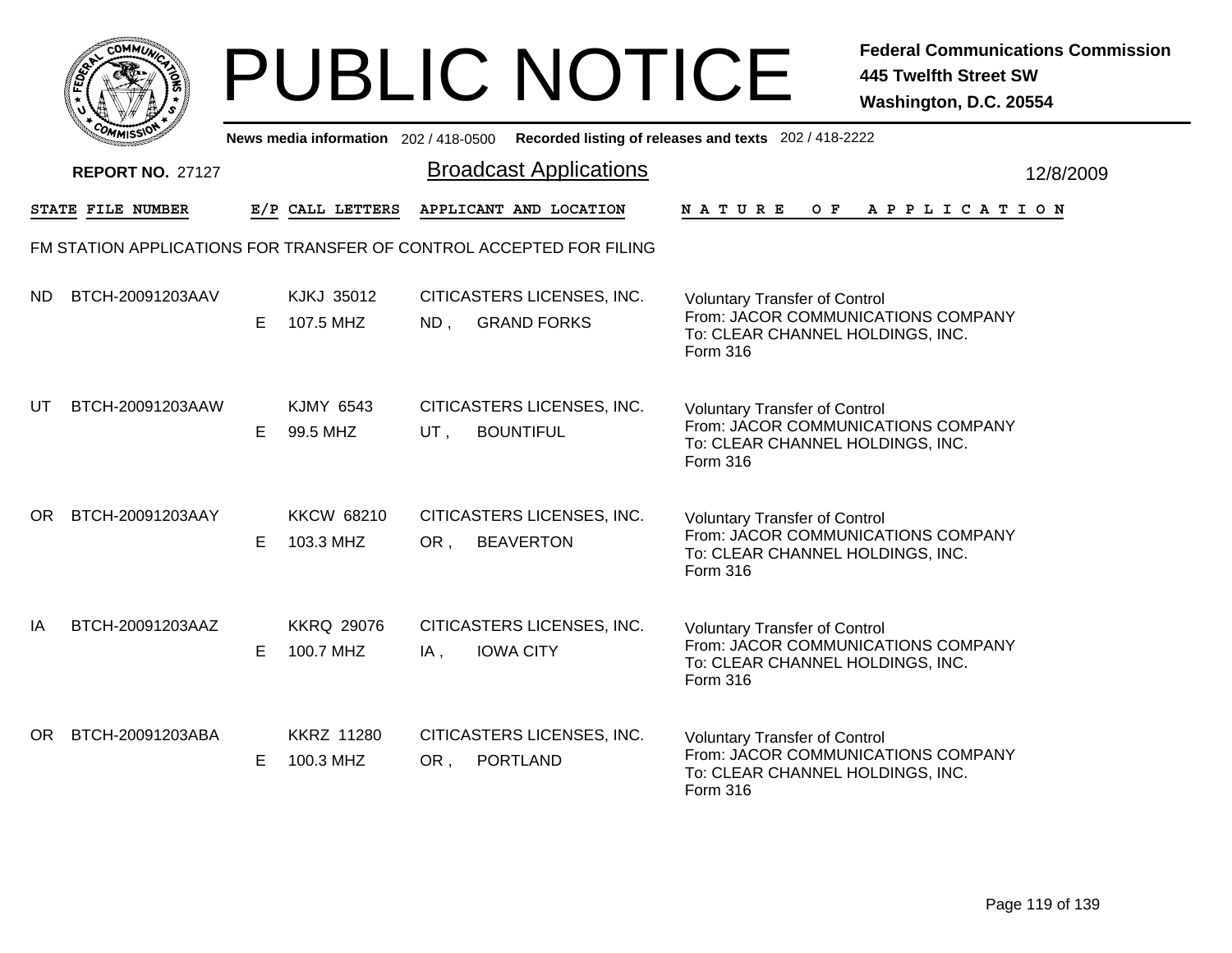|     | MMUNICT<br><b>CO</b> |  |
|-----|----------------------|--|
| ప్త |                      |  |
|     |                      |  |
|     | COMI<br>MISS<br>m    |  |

|           | <b>COMMISSI</b>         |    | News media information 202 / 418-0500 |        |                                                                     | Recorded listing of releases and texts 202 / 418-2222                                                                             |           |
|-----------|-------------------------|----|---------------------------------------|--------|---------------------------------------------------------------------|-----------------------------------------------------------------------------------------------------------------------------------|-----------|
|           | <b>REPORT NO. 27127</b> |    |                                       |        | <b>Broadcast Applications</b>                                       |                                                                                                                                   | 12/8/2009 |
|           | STATE FILE NUMBER       |    | E/P CALL LETTERS                      |        | APPLICANT AND LOCATION                                              | OF APPLICATION<br>N A T U R E                                                                                                     |           |
|           |                         |    |                                       |        | FM STATION APPLICATIONS FOR TRANSFER OF CONTROL ACCEPTED FOR FILING |                                                                                                                                   |           |
| IA        | BTCH-20091203ABB        | E. | <b>KKSY 162475</b><br>95.7 MHZ        | $IA$ , | CITICASTERS LICENSES, INC.<br><b>ANAMOSA</b>                        | <b>Voluntary Transfer of Control</b><br>From: JACOR COMMUNICATIONS COMPANY<br>To: CLEAR CHANNEL HOLDINGS, INC.<br>Form 316        |           |
| <b>ND</b> | BTCH-20091203ABD        | E. | 92.9 MHZ                              | ND,    | KKXL-FM 20325 CITICASTERS LICENSES, INC.<br><b>GRAND FORKS</b>      | <b>Voluntary Transfer of Control</b><br>From: JACOR COMMUNICATIONS COMPANY<br>To: CLEAR CHANNEL HOLDINGS, INC.<br>Form 316        |           |
| MO.       | BTCH-20091203ABE        | E. | <b>KLOU 9626</b><br>103.3 MHZ         | MO ,   | CITICASTERS LICENSES, INC.<br><b>ST. LOUIS</b>                      | <b>Voluntary Transfer of Control</b><br>From: JACOR COMMUNICATIONS COMPANY<br>To: CLEAR CHANNEL HOLDINGS, INC.<br>Form 316        |           |
| OR.       | BTCH-20091203ABG        | E. | <b>KLTH 4115</b><br>106.7 MHZ         | OR,    | CITICASTERS LICENSES, INC.<br><b>LAKE OSWEGO</b>                    | <b>Voluntary Transfer of Control</b><br>From: JACOR COMMUNICATIONS COMPANY<br>To: CLEAR CHANNEL HOLDINGS, INC.<br>Form 316        |           |
| IL        | BTCH-20091203ABH        | E. | 104.9 MHZ                             | IL,    | KMJM-FM 13793 CITICASTERS LICENSES, INC.<br><b>COLUMBIA</b>         | <b>Voluntary Transfer of Control</b><br>From: JACOR COMMUNICATIONS COMPANY<br>To: CLEAR CHANNEL HOLDINGS, INC.<br><b>Form 316</b> |           |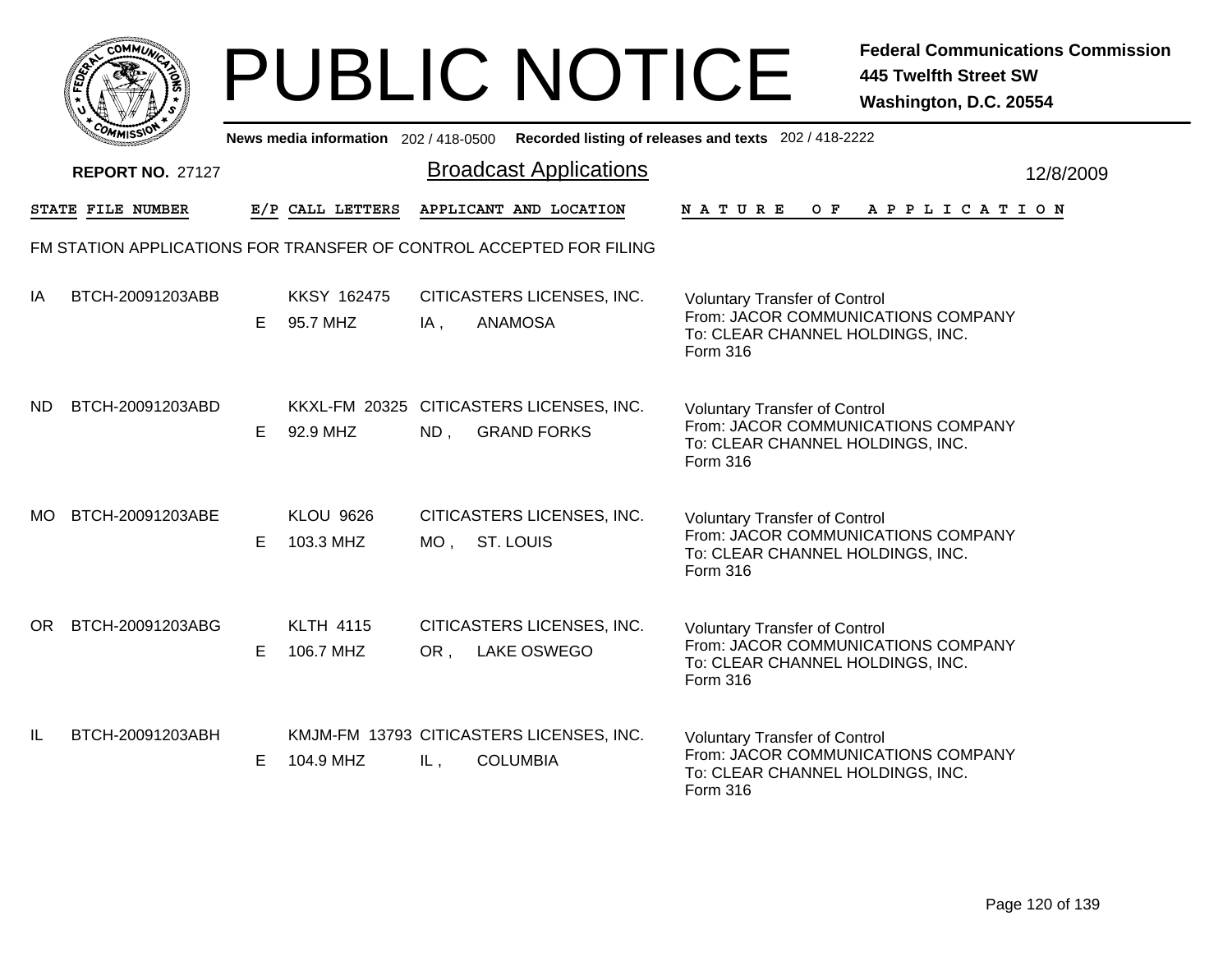|     | MMUNICT<br><b>CO</b> |  |
|-----|----------------------|--|
| ప్త |                      |  |
|     |                      |  |
|     | COMI<br>MISS<br>m    |  |

|    | יככוומי                                                             |    |                              |        | News media information 202/418-0500 Recorded listing of releases and texts 202/418-2222 |                 |                                                                                                                |  |         |  |  |                       |  |           |
|----|---------------------------------------------------------------------|----|------------------------------|--------|-----------------------------------------------------------------------------------------|-----------------|----------------------------------------------------------------------------------------------------------------|--|---------|--|--|-----------------------|--|-----------|
|    | <b>REPORT NO. 27127</b>                                             |    |                              |        | <b>Broadcast Applications</b>                                                           |                 |                                                                                                                |  |         |  |  |                       |  | 12/8/2009 |
|    | STATE FILE NUMBER                                                   |    | E/P CALL LETTERS             |        | APPLICANT AND LOCATION                                                                  | NATURE          |                                                                                                                |  | $O$ $F$ |  |  | A P P L I C A T I O N |  |           |
|    | FM STATION APPLICATIONS FOR TRANSFER OF CONTROL ACCEPTED FOR FILING |    |                              |        |                                                                                         |                 |                                                                                                                |  |         |  |  |                       |  |           |
| IA | BTCH-20091203ABI                                                    | E. | KMXG 60359<br>96.1 MHZ       | $IA$ , | CITICASTERS LICENSES, INC.<br><b>CLINTON</b>                                            | <b>Form 316</b> | <b>Voluntary Transfer of Control</b><br>From: JACOR COMMUNICATIONS COMPANY<br>To: CLEAR CHANNEL HOLDINGS, INC. |  |         |  |  |                       |  |           |
| AΖ | BTCH-20091203ABJ                                                    | E. | <b>KMXP 6361</b><br>96.9 MHZ | AZ,    | CITICASTERS LICENSES, INC.<br><b>PHOENIX</b>                                            | Form 316        | <b>Voluntary Transfer of Control</b><br>From: JACOR COMMUNICATIONS COMPANY<br>To: CLEAR CHANNEL HOLDINGS, INC. |  |         |  |  |                       |  |           |
| CA | BTCH-20091203ABK                                                    | E. | KMYI 58821<br>94.1 MHZ       | $CA$ , | CITICASTERS LICENSES, INC.<br><b>SAN DIEGO</b>                                          | Form 316        | <b>Voluntary Transfer of Control</b><br>From: JACOR COMMUNICATIONS COMPANY<br>To: CLEAR CHANNEL HOLDINGS, INC. |  |         |  |  |                       |  |           |
|    | WA BTCH-20091203ABL                                                 | E  | KNBQ 33829<br>102.9 MHZ      | WA,    | CITICASTERS LICENSES, INC.<br><b>CENTRALIA</b>                                          | Form 316        | <b>Voluntary Transfer of Control</b><br>From: JACOR COMMUNICATIONS COMPANY<br>To: CLEAR CHANNEL HOLDINGS, INC. |  |         |  |  |                       |  |           |
| UT | BTCH-20091203ABM                                                    | E. | 105.7 MHZ                    | UT,    | KNRS-FM 69555 CITICASTERS LICENSES, INC.<br><b>CENTERVILLE</b>                          | Form 316        | <b>Voluntary Transfer of Control</b><br>From: JACOR COMMUNICATIONS COMPANY<br>To: CLEAR CHANNEL HOLDINGS, INC. |  |         |  |  |                       |  |           |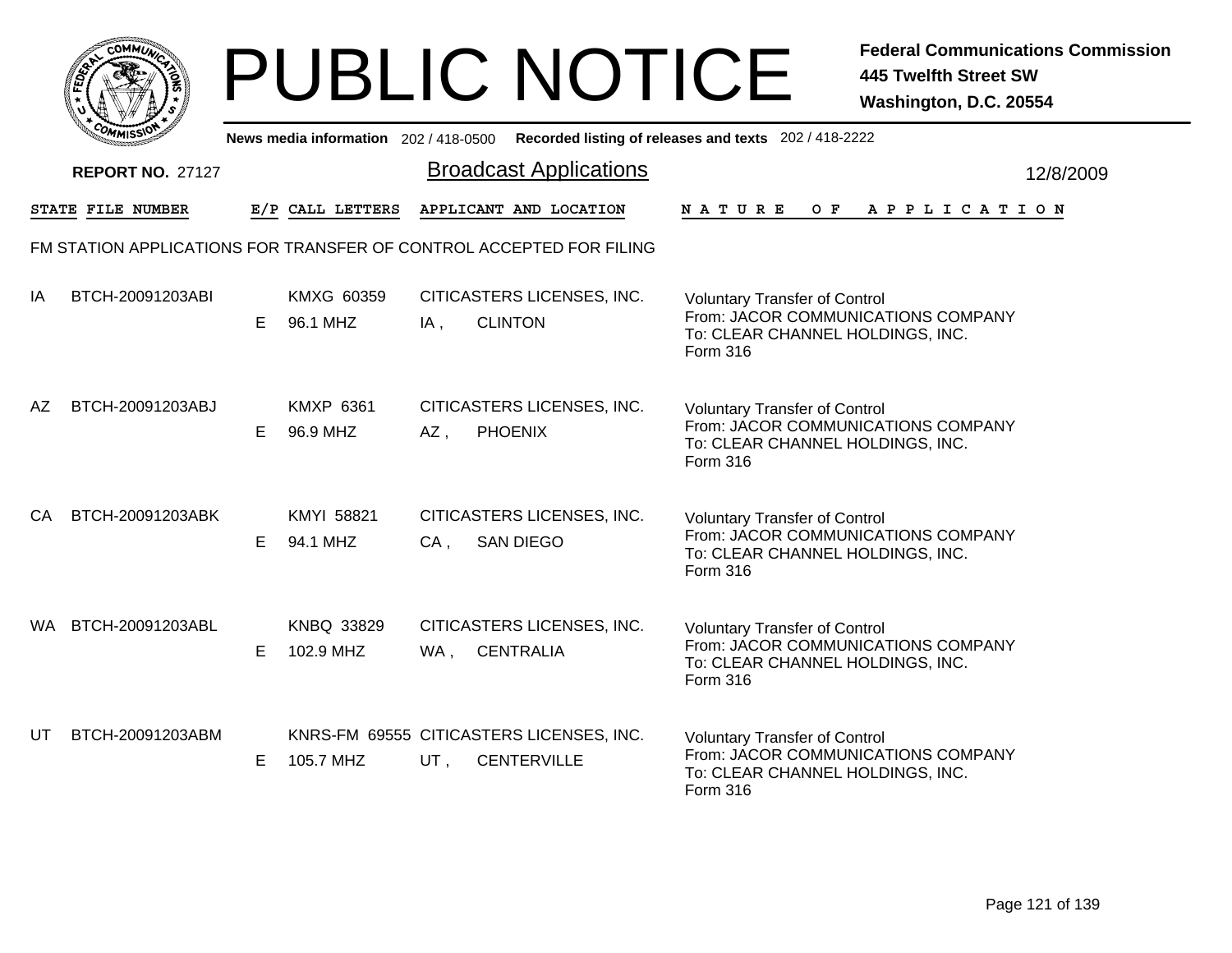|              | MMUNICT<br><b>CO</b> |  |
|--------------|----------------------|--|
| <b>FEDET</b> |                      |  |
|              |                      |  |
|              | COMI<br>MISS         |  |

|           | יככוומדי                |    |                               |        |                                                                     | News media information 202/418-0500 Recorded listing of releases and texts 202/418-2222                                           |           |
|-----------|-------------------------|----|-------------------------------|--------|---------------------------------------------------------------------|-----------------------------------------------------------------------------------------------------------------------------------|-----------|
|           | <b>REPORT NO. 27127</b> |    |                               |        | <b>Broadcast Applications</b>                                       |                                                                                                                                   | 12/8/2009 |
|           | STATE FILE NUMBER       |    | E/P CALL LETTERS              |        | APPLICANT AND LOCATION                                              | OF APPLICATION<br>N A T U R E                                                                                                     |           |
|           |                         |    |                               |        | FM STATION APPLICATIONS FOR TRANSFER OF CONTROL ACCEPTED FOR FILING |                                                                                                                                   |           |
| UT.       | BTCH-20091203ABO        | E. | KODJ 48916<br>94.1 MHZ        |        | CITICASTERS LICENSES, INC.<br>UT, SALT LAKE CITY                    | <b>Voluntary Transfer of Control</b><br>From: JACOR COMMUNICATIONS COMPANY<br>To: CLEAR CHANNEL HOLDINGS, INC.<br>Form 316        |           |
| <b>WY</b> | BTCH-20091203ABR        | E. | KOLZ 30225<br>100.7 MHZ       |        | CITICASTERS LICENSES, INC.<br>WY, CHEYENNE                          | <b>Voluntary Transfer of Control</b><br>From: JACOR COMMUNICATIONS COMPANY<br>To: CLEAR CHANNEL HOLDINGS, INC.<br>Form 316        |           |
| UT        | BTCH-20091203ABS        | E. | 106.5 MHZ                     | UT,    | KOSY-FM 63536 CITICASTERS LICENSES, INC.<br><b>SPANISH FORK</b>     | <b>Voluntary Transfer of Control</b><br>From: JACOR COMMUNICATIONS COMPANY<br>To: CLEAR CHANNEL HOLDINGS, INC.<br>Form 316        |           |
| NM.       | BTCH-20091203ABU        | E. | <b>KPEK 4704</b><br>100.3 MHZ | NM,    | CITICASTERS LICENSES, INC.<br>ALBUQUERQUE                           | <b>Voluntary Transfer of Control</b><br>From: JACOR COMMUNICATIONS COMPANY<br>To: CLEAR CHANNEL HOLDINGS, INC.<br>Form 316        |           |
| NV.       | BTCH-20091203ABV        | E. | <b>KPLV 6893</b><br>93.1 MHZ  | $NV$ , | CITICASTERS LICENSES, INC.<br><b>LAS VEGAS</b>                      | <b>Voluntary Transfer of Control</b><br>From: JACOR COMMUNICATIONS COMPANY<br>To: CLEAR CHANNEL HOLDINGS, INC.<br><b>Form 316</b> |           |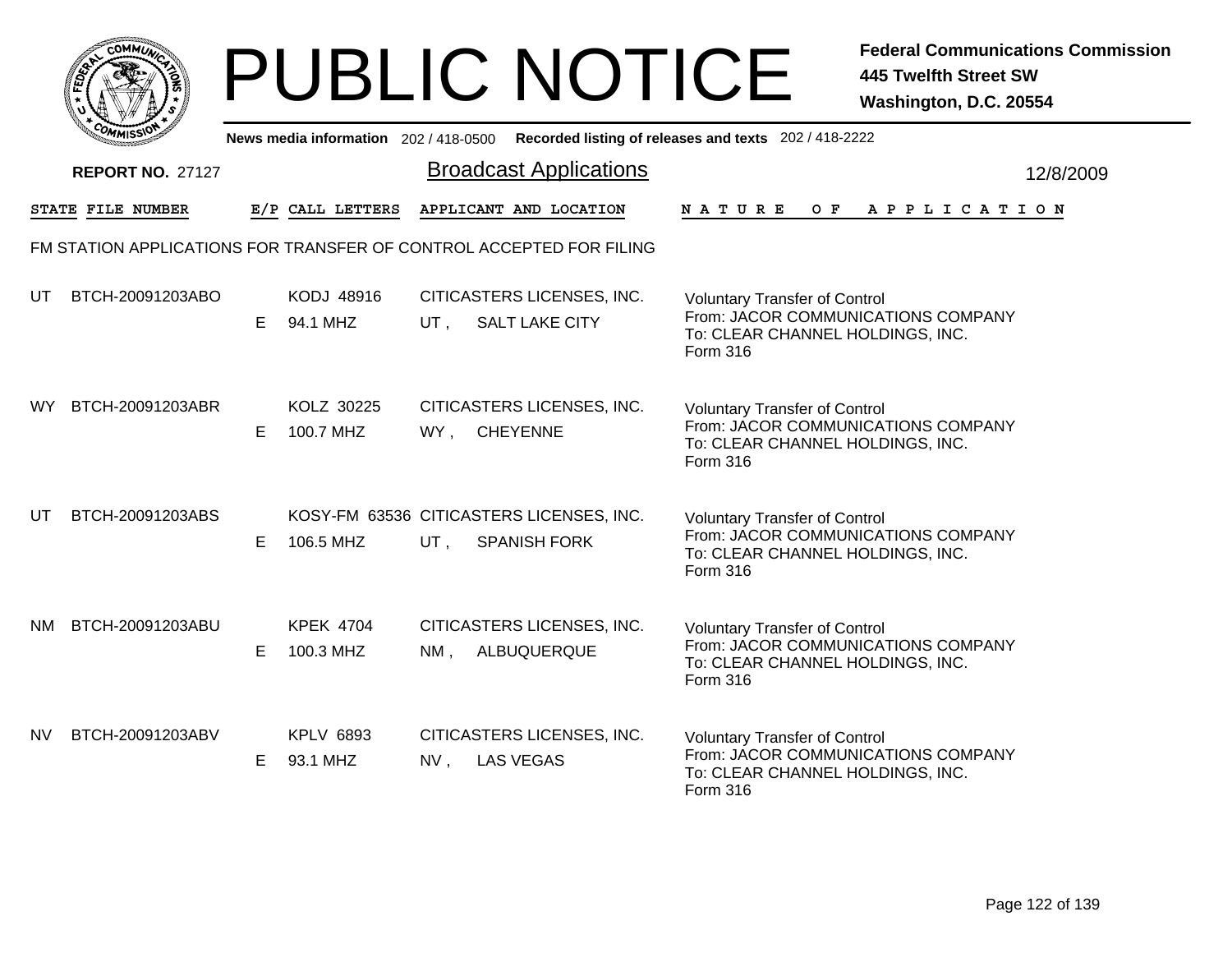|     | MMUNICT<br><b>CO</b> |  |
|-----|----------------------|--|
| ప్త |                      |  |
|     |                      |  |
|     | COMI<br>MISS<br>m    |  |

|           | יככוומיי                                                            |    |                              |                 | News media information 202/418-0500 Recorded listing of releases and texts 202/418-2222 |                                                                                                                            |  |              |  |  |                       |  |           |
|-----------|---------------------------------------------------------------------|----|------------------------------|-----------------|-----------------------------------------------------------------------------------------|----------------------------------------------------------------------------------------------------------------------------|--|--------------|--|--|-----------------------|--|-----------|
|           | <b>REPORT NO. 27127</b>                                             |    |                              |                 | <b>Broadcast Applications</b>                                                           |                                                                                                                            |  |              |  |  |                       |  | 12/8/2009 |
|           | STATE FILE NUMBER                                                   |    | E/P CALL LETTERS             |                 | APPLICANT AND LOCATION                                                                  | <b>NATURE</b>                                                                                                              |  | $O$ $\bf{F}$ |  |  | A P P L I C A T I O N |  |           |
|           | FM STATION APPLICATIONS FOR TRANSFER OF CONTROL ACCEPTED FOR FILING |    |                              |                 |                                                                                         |                                                                                                                            |  |              |  |  |                       |  |           |
| IA        | BTCH-20091203ABX                                                    | E. | KPTL 69635<br>106.3 MHZ      | IA,             | CITICASTERS LICENSES, INC.<br><b>ANKENY</b>                                             | <b>Voluntary Transfer of Control</b><br>From: JACOR COMMUNICATIONS COMPANY<br>To: CLEAR CHANNEL HOLDINGS, INC.<br>Form 316 |  |              |  |  |                       |  |           |
| CO.       | BTCH-20091203ABY                                                    | E. | KPTT 48967<br>95.7 MHZ       | CO <sub>1</sub> | CITICASTERS LICENSES, INC.<br><b>DENVER</b>                                             | <b>Voluntary Transfer of Control</b><br>From: JACOR COMMUNICATIONS COMPANY<br>To: CLEAR CHANNEL HOLDINGS, INC.<br>Form 316 |  |              |  |  |                       |  |           |
| <b>MN</b> | BTCH-20091203ABZ                                                    | E. | <b>KQHT 9657</b><br>96.1 MHZ | MN,             | CITICASTERS LICENSES, INC.<br><b>CROOKSTON</b>                                          | <b>Voluntary Transfer of Control</b><br>From: JACOR COMMUNICATIONS COMPANY<br>To: CLEAR CHANNEL HOLDINGS, INC.<br>Form 316 |  |              |  |  |                       |  |           |
| MO.       | BTCH-20091203ACA                                                    | E. | KSD 20360<br>93.7 MHZ        | MO, ST. LOUIS   | CITICASTERS LICENSES, INC.                                                              | <b>Voluntary Transfer of Control</b><br>From: JACOR COMMUNICATIONS COMPANY<br>To: CLEAR CHANNEL HOLDINGS, INC.<br>Form 316 |  |              |  |  |                       |  |           |
| MO.       | BTCH-20091203ACB                                                    | E. | KSLZ 48960<br>107.7 MHZ      | MO ,            | CITICASTERS LICENSES, INC.<br><b>ST. LOUIS</b>                                          | <b>Voluntary Transfer of Control</b><br>From: JACOR COMMUNICATIONS COMPANY<br>To: CLEAR CHANNEL HOLDINGS, INC.<br>Form 316 |  |              |  |  |                       |  |           |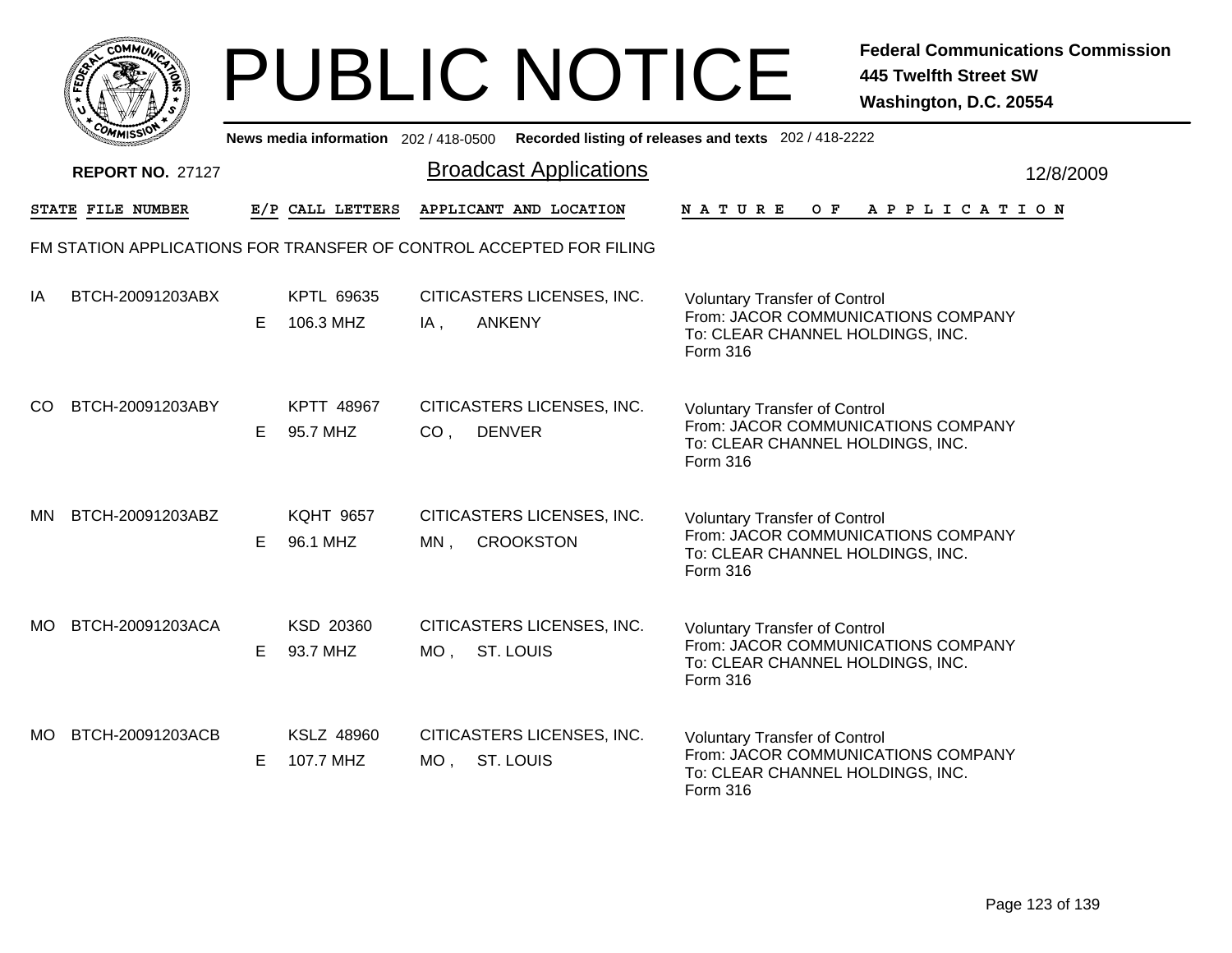|              | MMUNICT<br>c۵۱ |  |
|--------------|----------------|--|
| <b>FEDET</b> |                |  |
|              |                |  |
|              | COP<br>MISS    |  |

|           | <b>COMMISSION</b>       |    | News media information 202 / 418-0500 |        |                                                                     | Recorded listing of releases and texts 202 / 418-2222                                                                             |           |
|-----------|-------------------------|----|---------------------------------------|--------|---------------------------------------------------------------------|-----------------------------------------------------------------------------------------------------------------------------------|-----------|
|           | <b>REPORT NO. 27127</b> |    |                                       |        | <b>Broadcast Applications</b>                                       |                                                                                                                                   | 12/8/2009 |
|           | STATE FILE NUMBER       |    | E/P CALL LETTERS                      |        | APPLICANT AND LOCATION                                              | N A T U R E<br>OF APPLICATION                                                                                                     |           |
|           |                         |    |                                       |        | FM STATION APPLICATIONS FOR TRANSFER OF CONTROL ACCEPTED FOR FILING |                                                                                                                                   |           |
| <b>NV</b> | BTCH-20091203ACC        | E. | 106.5 MHZ                             | $NV$ , | KSNE-FM 71525 CITICASTERS LICENSES, INC.<br><b>LAS VEGAS</b>        | <b>Voluntary Transfer of Control</b><br>From: JACOR COMMUNICATIONS COMPANY<br>To: CLEAR CHANNEL HOLDINGS, INC.<br>Form 316        |           |
| ΜN        | BTCH-20091203ACD        | E. | <b>KSNR 73625</b><br>100.3 MHZ        | $MN$ , | CITICASTERS LICENSES, INC.<br><b>FISHER</b>                         | <b>Voluntary Transfer of Control</b><br>From: JACOR COMMUNICATIONS COMPANY<br>To: CLEAR CHANNEL HOLDINGS, INC.<br>Form 316        |           |
| NM.       | BTCH-20091203ACF        | E  | KTEG 53652<br>104.1 MHZ               | $NM$ , | CITICASTERS LICENSES, INC.<br><b>SANTA FE</b>                       | <b>Voluntary Transfer of Control</b><br>From: JACOR COMMUNICATIONS COMPANY<br>To: CLEAR CHANNEL HOLDINGS, INC.<br><b>Form 316</b> |           |
| CA.       | BTCH-20091203ACH        | E. | <b>KUSS 67664</b><br>95.7 MHZ         | $CA$ , | CITICASTERS LICENSES, INC.<br><b>CARLSBAD</b>                       | <b>Voluntary Transfer of Control</b><br>From: JACOR COMMUNICATIONS COMPANY<br>To: CLEAR CHANNEL HOLDINGS, INC.<br>Form 316        |           |
| IL        | BTCH-20091203ACI        | E. | <b>KUUL 43208</b><br>101.3 MHZ        | IL,    | CITICASTERS LICENSES, INC.<br><b>EAST MOLINE</b>                    | <b>Voluntary Transfer of Control</b><br>From: JACOR COMMUNICATIONS COMPANY<br>To: CLEAR CHANNEL HOLDINGS, INC.<br>Form 316        |           |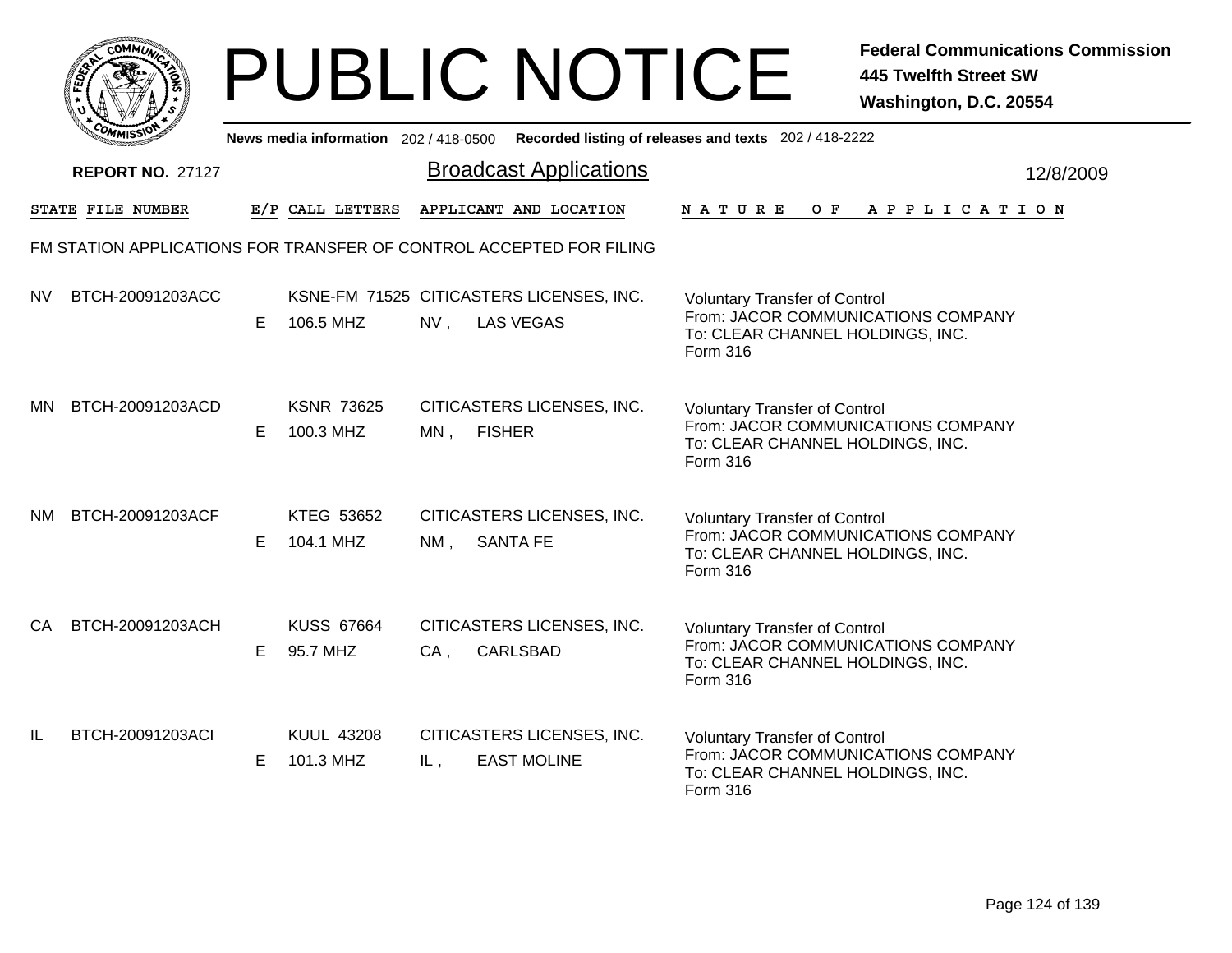|     | MMUNICT<br><b>CO</b> |  |
|-----|----------------------|--|
| ప్త |                      |  |
|     |                      |  |
|     | COMI<br>MISS<br>m    |  |

|           | יככוומיי                |    |                                |        | News media information 202/418-0500 Recorded listing of releases and texts 202/418-2222 |                                                                                                                            |  |     |  |  |                       |  |           |
|-----------|-------------------------|----|--------------------------------|--------|-----------------------------------------------------------------------------------------|----------------------------------------------------------------------------------------------------------------------------|--|-----|--|--|-----------------------|--|-----------|
|           | <b>REPORT NO. 27127</b> |    |                                |        | <b>Broadcast Applications</b>                                                           |                                                                                                                            |  |     |  |  |                       |  | 12/8/2009 |
|           | STATE FILE NUMBER       |    | E/P CALL LETTERS               |        | APPLICANT AND LOCATION                                                                  | <b>NATURE</b>                                                                                                              |  | O F |  |  | A P P L I C A T I O N |  |           |
|           |                         |    |                                |        | FM STATION APPLICATIONS FOR TRANSFER OF CONTROL ACCEPTED FOR FILING                     |                                                                                                                            |  |     |  |  |                       |  |           |
| <b>NV</b> | BTCH-20091203ACJ        | E. | <b>KWNR 61527</b><br>95.5 MHZ  | NV,    | CITICASTERS LICENSES, INC.<br><b>HENDERSON</b>                                          | <b>Voluntary Transfer of Control</b><br>From: JACOR COMMUNICATIONS COMPANY<br>To: CLEAR CHANNEL HOLDINGS, INC.<br>Form 316 |  |     |  |  |                       |  |           |
| WY.       | BTCH-20091203ACK        | E. | <b>KXBG 7693</b><br>97.9 MHZ   |        | CITICASTERS LICENSES, INC.<br>WY, CHEYENNE                                              | <b>Voluntary Transfer of Control</b><br>From: JACOR COMMUNICATIONS COMPANY<br>To: CLEAR CHANNEL HOLDINGS, INC.<br>Form 316 |  |     |  |  |                       |  |           |
| OR.       | BTCH-20091203ACM        | E. | <b>KXJM 12551</b><br>107.5 MHZ | OR,    | CITICASTERS LICENSES, INC.<br><b>BANKS</b>                                              | <b>Voluntary Transfer of Control</b><br>From: JACOR COMMUNICATIONS COMPANY<br>To: CLEAR CHANNEL HOLDINGS, INC.<br>Form 316 |  |     |  |  |                       |  |           |
| ND.       | BTCH-20091203ACN        | E. | KYYY 41424<br>92.9 MHZ         | ND,    | CITICASTERS LICENSES, INC.<br><b>BISMARCK</b>                                           | <b>Voluntary Transfer of Control</b><br>From: JACOR COMMUNICATIONS COMPANY<br>To: CLEAR CHANNEL HOLDINGS, INC.<br>Form 316 |  |     |  |  |                       |  |           |
| TX        | BTCH-20091203ACO        | E. | 104.5 MHZ                      | $TX$ , | KZEP-FM 65329 CITICASTERS LICENSES, INC.<br><b>SAN ANTONIO</b>                          | <b>Voluntary Transfer of Control</b><br>From: JACOR COMMUNICATIONS COMPANY<br>To: CLEAR CHANNEL HOLDINGS, INC.<br>Form 316 |  |     |  |  |                       |  |           |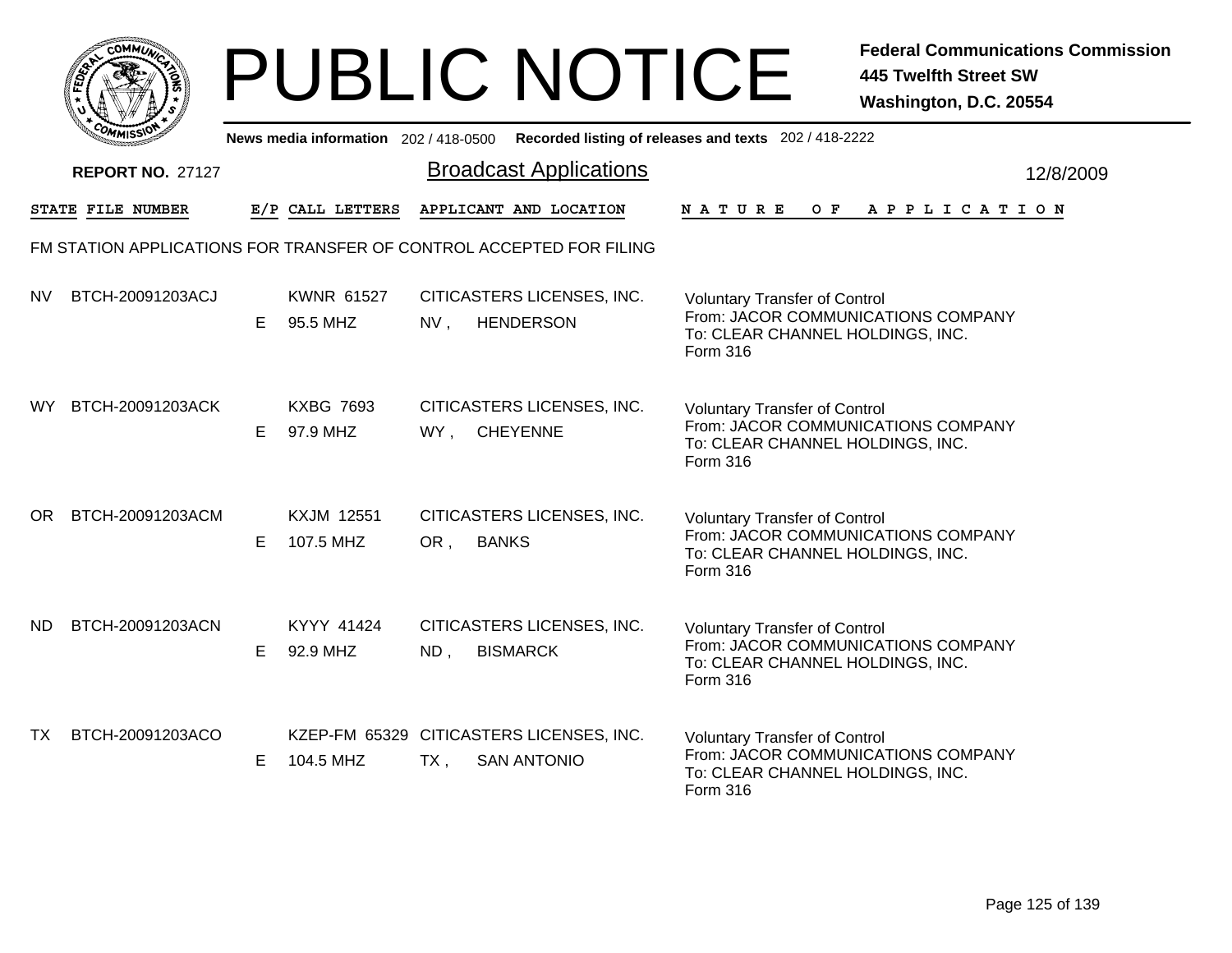|              | MMUNICT<br><b>CO</b> |  |
|--------------|----------------------|--|
| <b>FEDET</b> |                      |  |
|              |                      |  |
|              | COMI<br>MISS         |  |

|           | יככוומדי                |    |                                |        |                                                                     | News media information 202/418-0500 Recorded listing of releases and texts 202/418-2222                                    |           |
|-----------|-------------------------|----|--------------------------------|--------|---------------------------------------------------------------------|----------------------------------------------------------------------------------------------------------------------------|-----------|
|           | <b>REPORT NO. 27127</b> |    |                                |        | <b>Broadcast Applications</b>                                       |                                                                                                                            | 12/8/2009 |
|           | STATE FILE NUMBER       |    | E/P CALL LETTERS               |        | APPLICANT AND LOCATION                                              | NATURE<br>O F<br>A P P L I C A T I O N                                                                                     |           |
|           |                         |    |                                |        | FM STATION APPLICATIONS FOR TRANSFER OF CONTROL ACCEPTED FOR FILING |                                                                                                                            |           |
| AZ        | BTCH-20091203ACP        | E. | KZZP 47742<br>104.7 MHZ        | AZ,    | CITICASTERS LICENSES, INC.<br><b>MESA</b>                           | <b>Voluntary Transfer of Control</b><br>From: JACOR COMMUNICATIONS COMPANY<br>To: CLEAR CHANNEL HOLDINGS, INC.<br>Form 316 |           |
| PA        | BTCH-20091203ACQ        | E. | <b>WAKZ 74468</b><br>95.9 MHZ  | PA,    | CITICASTERS LICENSES, INC.<br><b>SHARPSVILLE</b>                    | <b>Voluntary Transfer of Control</b><br>From: JACOR COMMUNICATIONS COMPANY<br>To: CLEAR CHANNEL HOLDINGS, INC.<br>Form 316 |           |
| <b>OH</b> | BTCH-20091203ACR        | E. | <b>WBBG 73309</b><br>106.1 MHZ | OH,    | CITICASTERS LICENSES, INC.<br><b>NILES</b>                          | <b>Voluntary Transfer of Control</b><br>From: JACOR COMMUNICATIONS COMPANY<br>To: CLEAR CHANNEL HOLDINGS, INC.<br>Form 316 |           |
| NY.       | BTCH-20091203ACS        | E. | <b>WBBS 48730</b><br>104.7 MHZ | $NY$ , | CITICASTERS LICENSES, INC.<br><b>FULTON</b>                         | <b>Voluntary Transfer of Control</b><br>From: JACOR COMMUNICATIONS COMPANY<br>To: CLEAR CHANNEL HOLDINGS, INC.<br>Form 316 |           |
| KY.       | BTCH-20091203ACU        | E. | 98.1 MHZ                       | KY,    | WBUL-FM 70192 CITICASTERS LICENSES, INC.<br><b>LEXINGTON</b>        | <b>Voluntary Transfer of Control</b><br>From: JACOR COMMUNICATIONS COMPANY<br>To: CLEAR CHANNEL HOLDINGS, INC.<br>Form 316 |           |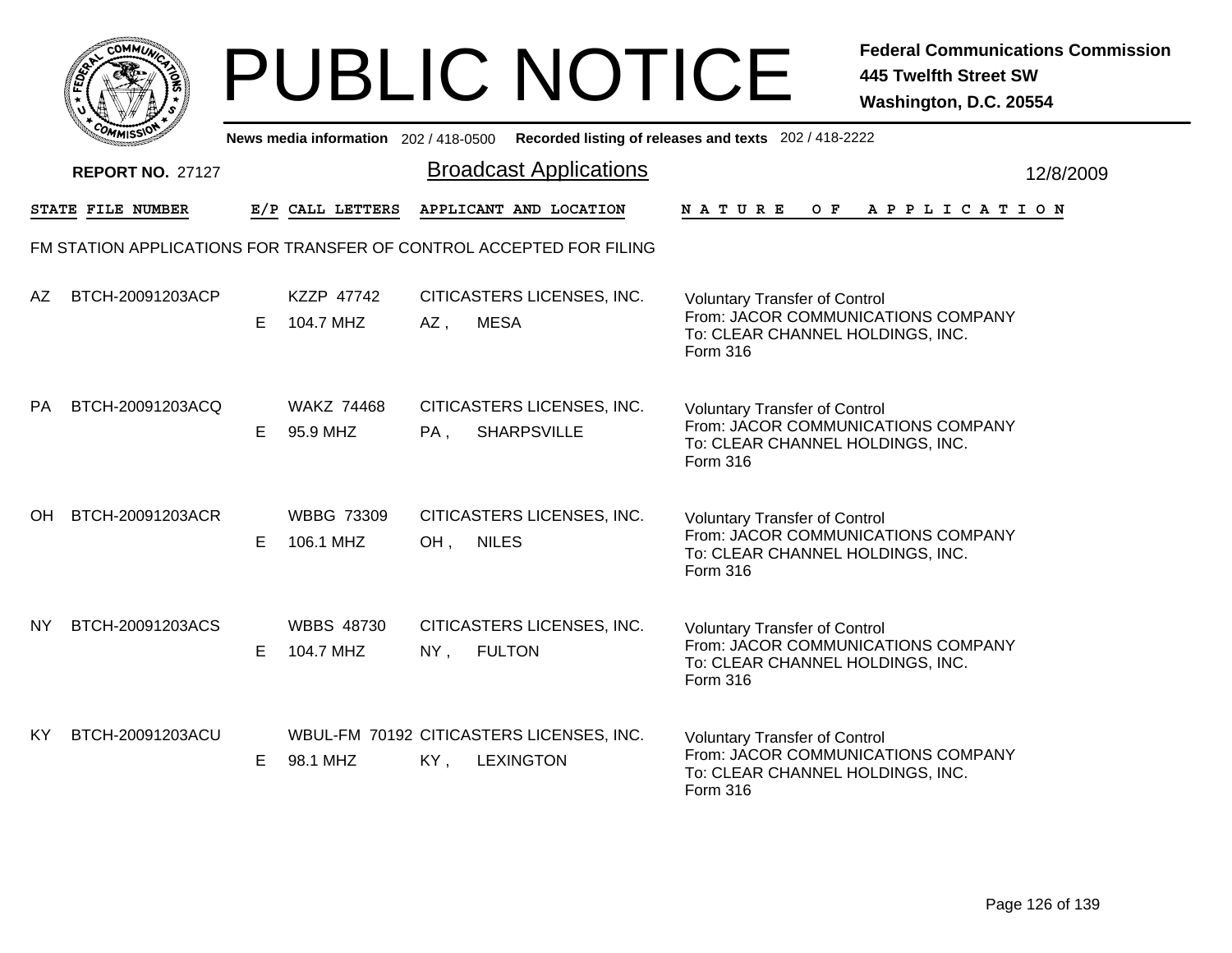|     | MMUNICT<br><b>CO</b> |  |
|-----|----------------------|--|
| ప్త |                      |  |
|     |                      |  |
|     | COMI<br>MISS<br>m    |  |

|           | יככוומיי                |    |                                |     | News media information 202/418-0500 Recorded listing of releases and texts 202/418-2222 |                                                                                                                            |           |
|-----------|-------------------------|----|--------------------------------|-----|-----------------------------------------------------------------------------------------|----------------------------------------------------------------------------------------------------------------------------|-----------|
|           | <b>REPORT NO. 27127</b> |    |                                |     | <b>Broadcast Applications</b>                                                           |                                                                                                                            | 12/8/2009 |
|           | STATE FILE NUMBER       |    | E/P CALL LETTERS               |     | APPLICANT AND LOCATION                                                                  | O F<br><b>NATURE</b><br>A P P L I C A T I O N                                                                              |           |
|           |                         |    |                                |     | FM STATION APPLICATIONS FOR TRANSFER OF CONTROL ACCEPTED FOR FILING                     |                                                                                                                            |           |
| OH        | BTCH-20091203ACV        | E. | <b>WBWR 64716</b><br>105.7 MHZ | OH, | CITICASTERS LICENSES, INC.<br><b>HILLIARD</b>                                           | <b>Voluntary Transfer of Control</b><br>From: JACOR COMMUNICATIONS COMPANY<br>To: CLEAR CHANNEL HOLDINGS, INC.<br>Form 316 |           |
| MD        | BTCH-20091203ACY        | E. | <b>WZFT 8684</b><br>104.3 MHZ  | MD, | CITICASTERS LICENSES, INC.<br><b>BALTIMORE</b>                                          | <b>Voluntary Transfer of Control</b><br>From: JACOR COMMUNICATIONS COMPANY<br>To: CLEAR CHANNEL HOLDINGS, INC.<br>Form 316 |           |
| <b>OH</b> | BTCH-20091203ADA        | E  | WCHO-FM<br>57354<br>105.5 MHZ  | OH. | CITICASTERS LICENSES, INC.<br><b>WASHINGTON COURT HOI</b>                               | <b>Voluntary Transfer of Control</b><br>From: JACOR COMMUNICATIONS COMPANY<br>To: CLEAR CHANNEL HOLDINGS, INC.<br>Form 316 |           |
| OH.       | BTCH-20091203ADB        | E. | 103.7 MHZ                      | OH, | WCKY-FM 70526 CITICASTERS LICENSES, INC.<br>PEMBERVILLE                                 | <b>Voluntary Transfer of Control</b><br>From: JACOR COMMUNICATIONS COMPANY<br>To: CLEAR CHANNEL HOLDINGS, INC.<br>Form 316 |           |
| OH        | BTCH-20091203ADD        | E. | 92.3 MHZ                       | OH, | WCOL-FM 25037 CITICASTERS LICENSES, INC.<br><b>COLUMBUS</b>                             | <b>Voluntary Transfer of Control</b><br>From: JACOR COMMUNICATIONS COMPANY<br>To: CLEAR CHANNEL HOLDINGS, INC.<br>Form 316 |           |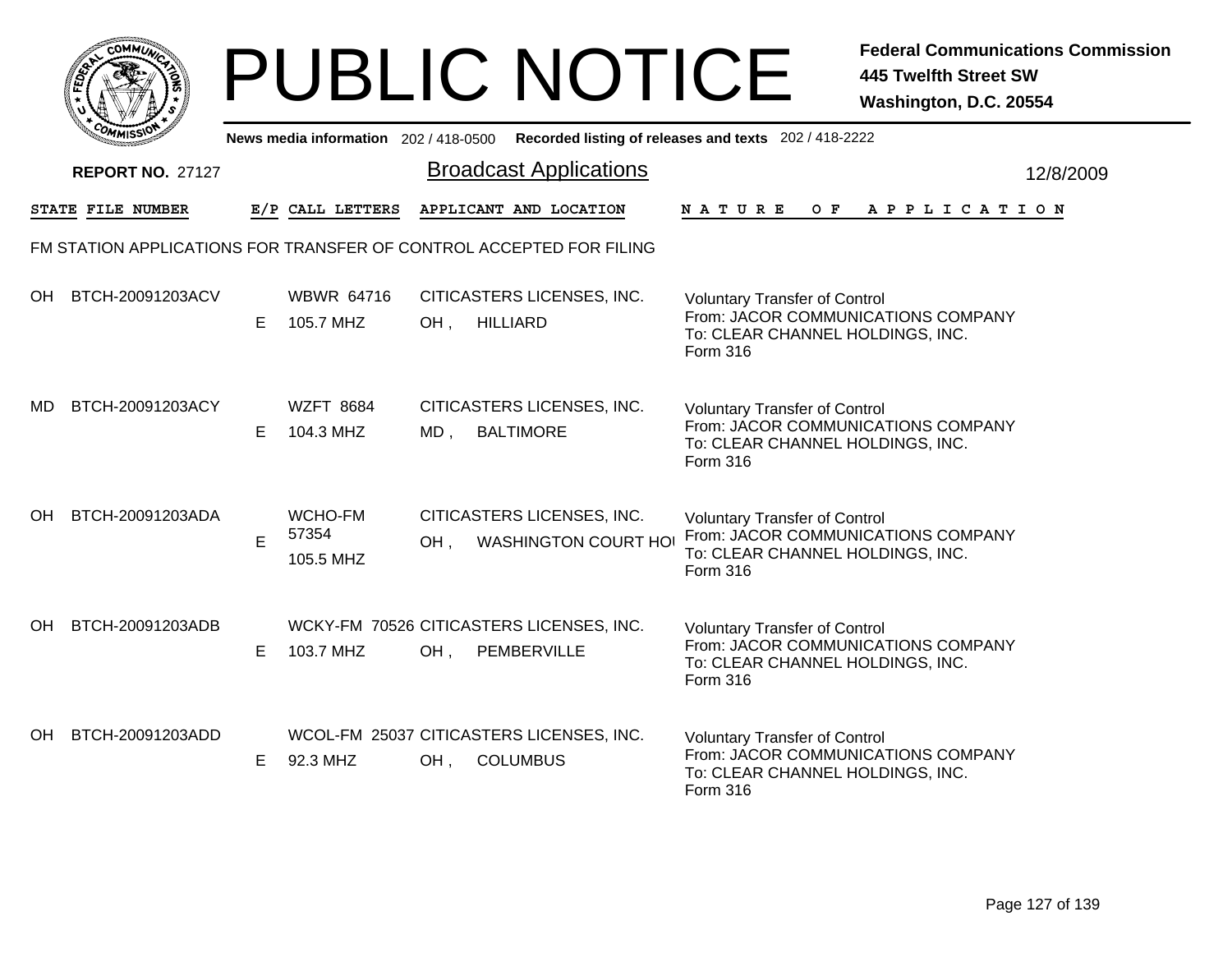|     | MMUNICT<br><b>CO</b> |  |
|-----|----------------------|--|
| ప్త |                      |  |
|     |                      |  |
|     | COMI<br>MISS<br>m    |  |

|           | יככוואויי                                                           |    |                                |        | News media information 202/418-0500 Recorded listing of releases and texts 202/418-2222 |                                                                                                                                   |  |     |  |  |                       |  |           |
|-----------|---------------------------------------------------------------------|----|--------------------------------|--------|-----------------------------------------------------------------------------------------|-----------------------------------------------------------------------------------------------------------------------------------|--|-----|--|--|-----------------------|--|-----------|
|           | <b>REPORT NO. 27127</b>                                             |    |                                |        | <b>Broadcast Applications</b>                                                           |                                                                                                                                   |  |     |  |  |                       |  | 12/8/2009 |
|           | STATE FILE NUMBER                                                   |    | E/P CALL LETTERS               |        | APPLICANT AND LOCATION                                                                  | <b>NATURE</b>                                                                                                                     |  | O F |  |  | A P P L I C A T I O N |  |           |
|           | FM STATION APPLICATIONS FOR TRANSFER OF CONTROL ACCEPTED FOR FILING |    |                                |        |                                                                                         |                                                                                                                                   |  |     |  |  |                       |  |           |
| FL.       | BTCH-20091203ADE                                                    | E. | <b>WCTQ 48672</b><br>106.5 MHZ | FL,    | CITICASTERS LICENSES, INC.<br><b>SARASOTA</b>                                           | <b>Voluntary Transfer of Control</b><br>From: JACOR COMMUNICATIONS COMPANY<br>To: CLEAR CHANNEL HOLDINGS, INC.<br>Form 316        |  |     |  |  |                       |  |           |
| FL.       | BTCH-20091203ADF                                                    | E. | <b>WCVU 71594</b><br>104.9 MHZ | FL,    | CITICASTERS LICENSES, INC.<br><b>SOLANA</b>                                             | <b>Voluntary Transfer of Control</b><br>From: JACOR COMMUNICATIONS COMPANY<br>To: CLEAR CHANNEL HOLDINGS, INC.<br>Form 316        |  |     |  |  |                       |  |           |
| <b>OH</b> | BTCH-20091203ADH                                                    | E. | <b>WDFM 73393</b><br>98.1 MHZ  | OH,    | CITICASTERS LICENSES, INC.<br><b>DEFIANCE</b>                                           | <b>Voluntary Transfer of Control</b><br>From: JACOR COMMUNICATIONS COMPANY<br>To: CLEAR CHANNEL HOLDINGS, INC.<br><b>Form 316</b> |  |     |  |  |                       |  |           |
| NY        | BTCH-20091203ADJ                                                    | E. | <b>WDVI 37546</b><br>100.5 MHZ | $NY$ , | CITICASTERS LICENSES, INC.<br><b>ROCHESTER</b>                                          | <b>Voluntary Transfer of Control</b><br>From: JACOR COMMUNICATIONS COMPANY<br>To: CLEAR CHANNEL HOLDINGS, INC.<br>Form 316        |  |     |  |  |                       |  |           |
| <b>SC</b> | BTCH-20091203ADK                                                    | E  | <b>WEZL 2441</b><br>103.5 MHZ  | SC,    | CITICASTERS LICENSES, INC.<br><b>CHARLESTON</b>                                         | <b>Voluntary Transfer of Control</b><br>From: JACOR COMMUNICATIONS COMPANY<br>To: CLEAR CHANNEL HOLDINGS, INC.<br>Form 316        |  |     |  |  |                       |  |           |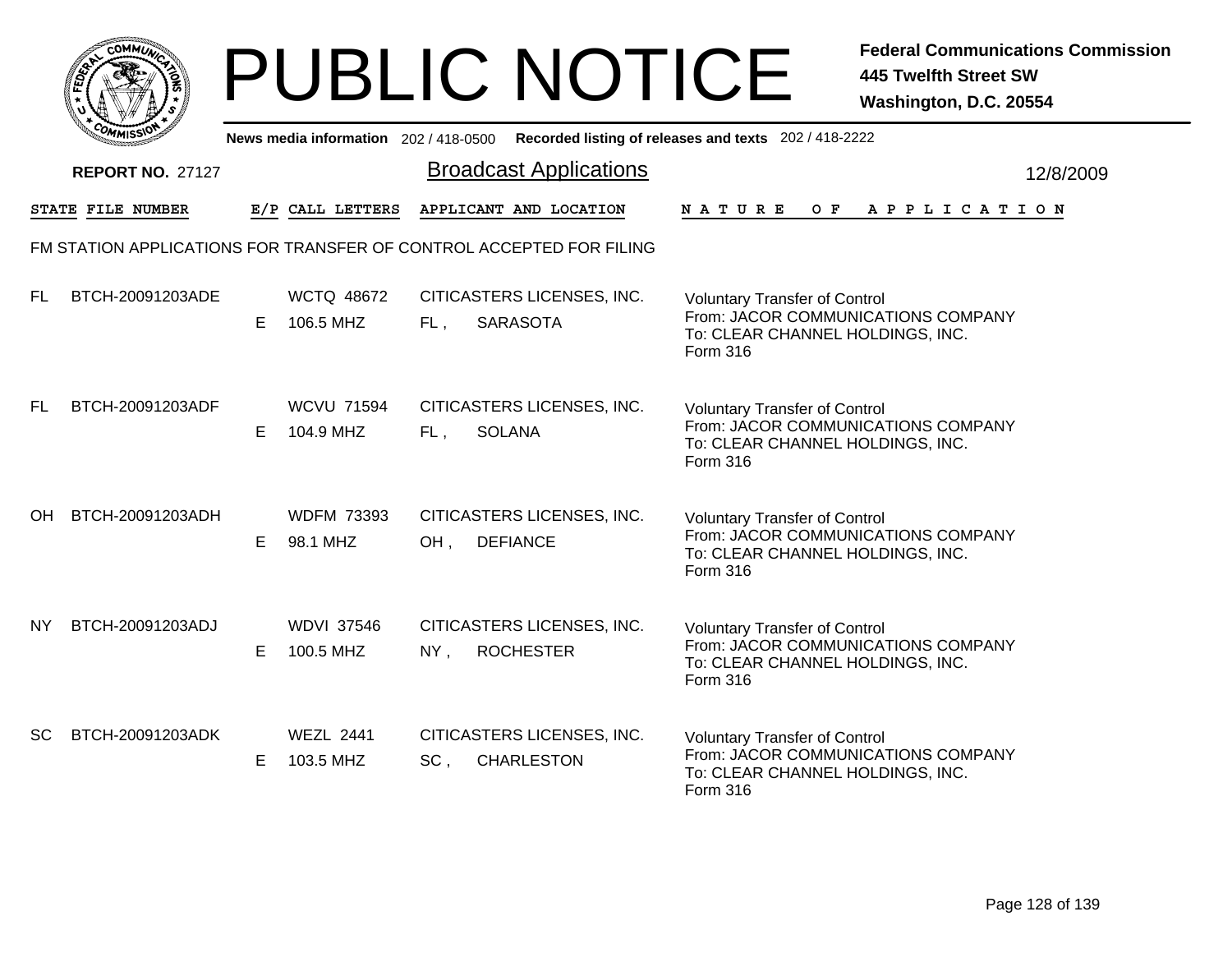| <b>IMUNA</b><br>r.<br>≎ |
|-------------------------|
| FEDET<br>7              |
|                         |
| $c_{O}$<br>MISS'<br>m   |

|           | OMMISSIO                |    | News media information 202 / 418-0500 |        |                                                                     | Recorded listing of releases and texts 202 / 418-2222                                                                      |           |
|-----------|-------------------------|----|---------------------------------------|--------|---------------------------------------------------------------------|----------------------------------------------------------------------------------------------------------------------------|-----------|
|           | <b>REPORT NO. 27127</b> |    |                                       |        | <b>Broadcast Applications</b>                                       |                                                                                                                            | 12/8/2009 |
|           | STATE FILE NUMBER       |    | E/P CALL LETTERS                      |        | APPLICANT AND LOCATION                                              | <b>NATURE</b><br>OF APPLICATION                                                                                            |           |
|           |                         |    |                                       |        | FM STATION APPLICATIONS FOR TRANSFER OF CONTROL ACCEPTED FOR FILING |                                                                                                                            |           |
| FL        | BTCH-20091203ADM        | E. | 93.3 MHZ                              | $FL$ , | WFLZ-FM 29732 CITICASTERS LICENSES, INC.<br><b>TAMPA</b>            | <b>Voluntary Transfer of Control</b><br>From: JACOR COMMUNICATIONS COMPANY<br>To: CLEAR CHANNEL HOLDINGS, INC.<br>Form 316 |           |
| FL        | BTCH-20091203ADN        | E. | <b>WFUS 63984</b><br>103.5 MHZ        | FL,    | CITICASTERS LICENSES, INC.<br><b>GULFPORT</b>                       | <b>Voluntary Transfer of Control</b><br>From: JACOR COMMUNICATIONS COMPANY<br>To: CLEAR CHANNEL HOLDINGS, INC.<br>Form 316 |           |
| NY.       | BTCH-20091203ADO        | E. | <b>WFXF 24958</b><br>95.1 MHZ         | NY,    | CITICASTERS LICENSES, INC.<br>HONEOYE FALLS                         | <b>Voluntary Transfer of Control</b><br>From: JACOR COMMUNICATIONS COMPANY<br>To: CLEAR CHANNEL HOLDINGS, INC.<br>Form 316 |           |
| OH.       | BTCH-20091203ADQ        | E  | WGAR-FM<br>47740<br>99.5 MHZ          | OH,    | CITICASTERS LICENSES, INC.<br><b>CLEVELAND</b>                      | <b>Voluntary Transfer of Control</b><br>From: JACOR COMMUNICATIONS COMPANY<br>To: CLEAR CHANNEL HOLDINGS, INC.<br>Form 316 |           |
| <b>NY</b> | BTCH-20091203ADX        | E. | 107.3 MHZ                             | NY,    | WHTK-FM 27580 CITICASTERS LICENSES, INC.<br>SOUTH BRISTOL TOWNSH    | <b>Voluntary Transfer of Control</b><br>From: JACOR COMMUNICATIONS COMPANY<br>To: CLEAR CHANNEL HOLDINGS, INC.<br>Form 316 |           |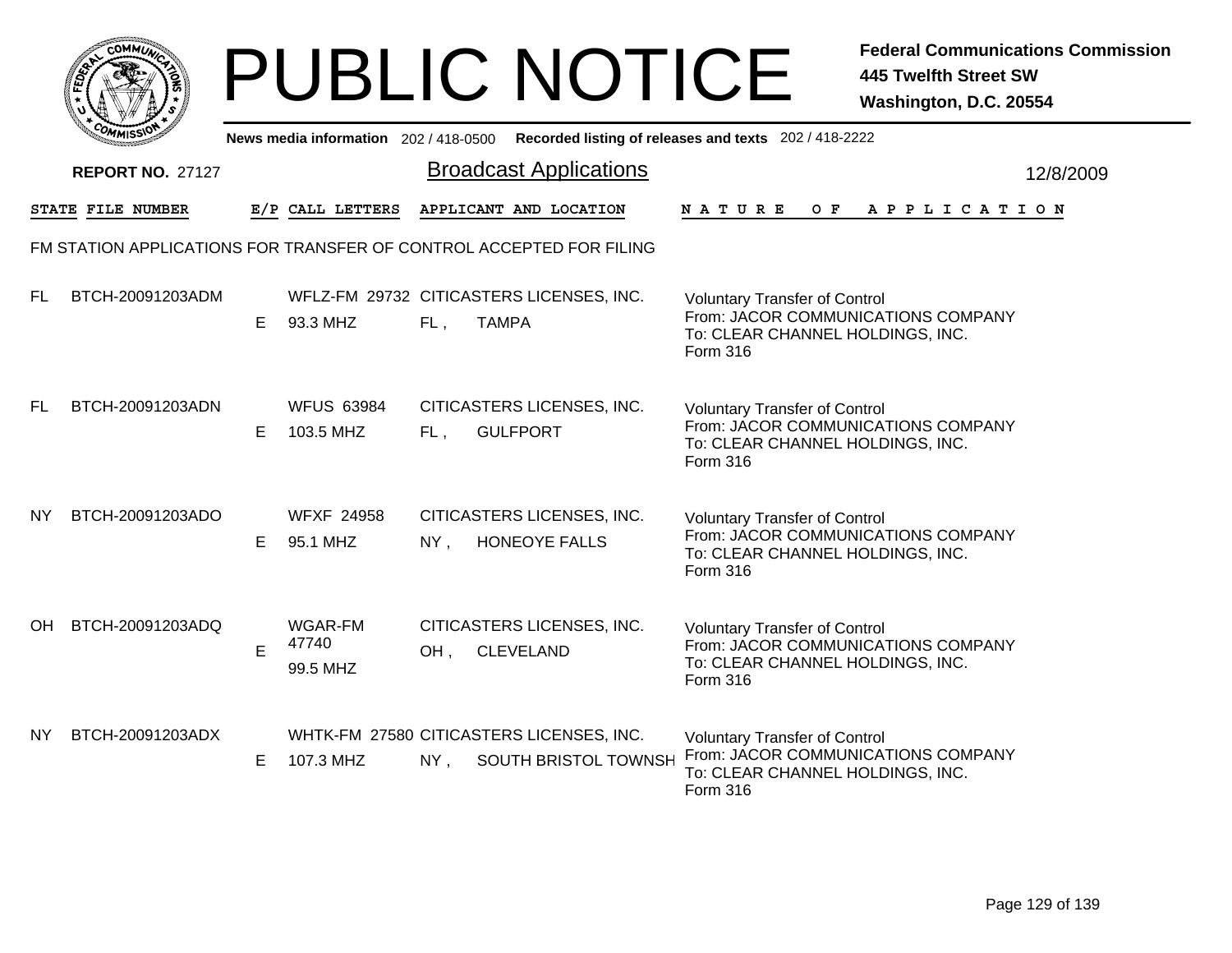

|           | יככוומדי                                                            |    |                                |                        |                                                       | News media information 202/418-0500 Recorded listing of releases and texts 202/418-2222                                    |           |
|-----------|---------------------------------------------------------------------|----|--------------------------------|------------------------|-------------------------------------------------------|----------------------------------------------------------------------------------------------------------------------------|-----------|
|           | <b>REPORT NO. 27127</b>                                             |    |                                |                        | <b>Broadcast Applications</b>                         |                                                                                                                            | 12/8/2009 |
|           | STATE FILE NUMBER                                                   |    | E/P CALL LETTERS               | APPLICANT AND LOCATION |                                                       | OF APPLICATION<br>N A T U R E                                                                                              |           |
|           | FM STATION APPLICATIONS FOR TRANSFER OF CONTROL ACCEPTED FOR FILING |    |                                |                        |                                                       |                                                                                                                            |           |
| FL.       | BTCH-20091203ADY                                                    | E. | <b>WIKX 28899</b><br>92.9 MHZ  | FL,                    | CITICASTERS LICENSES, INC.<br><b>CHARLOTTE HARBOR</b> | <b>Voluntary Transfer of Control</b><br>From: JACOR COMMUNICATIONS COMPANY<br>To: CLEAR CHANNEL HOLDINGS, INC.<br>Form 316 |           |
| OH.       | BTCH-20091203AEC                                                    | E. | <b>WKDD 43863</b><br>98.1 MHZ  | OH,                    | CITICASTERS LICENSES, INC.<br><b>MUNROE FALLS</b>     | <b>Voluntary Transfer of Control</b><br>From: JACOR COMMUNICATIONS COMPANY<br>To: CLEAR CHANNEL HOLDINGS, INC.<br>Form 316 |           |
| <b>NY</b> | BTCH-20091203AED                                                    | E. | <b>WKGS 3205</b><br>106.7 MHZ  | NY,                    | CITICASTERS LICENSES, INC.<br><b>IRONDEQUOIT</b>      | <b>Voluntary Transfer of Control</b><br>From: JACOR COMMUNICATIONS COMPANY<br>To: CLEAR CHANNEL HOLDINGS, INC.<br>Form 316 |           |
| GA.       | BTCH-20091203AEE                                                    | E. | <b>WKLS 11275</b><br>96.1 MHZ  | <b>ATLANTA</b><br>GA,  | CITICASTERS LICENSES, INC.                            | <b>Voluntary Transfer of Control</b><br>From: JACOR COMMUNICATIONS COMPANY<br>To: CLEAR CHANNEL HOLDINGS, INC.<br>Form 316 |           |
| KY        | BTCH-20091203AEF                                                    | E. | <b>WKQQ 68206</b><br>100.1 MHZ | KY,                    | CITICASTERS LICENSES, INC.<br><b>WINCHESTER</b>       | <b>Voluntary Transfer of Control</b><br>From: JACOR COMMUNICATIONS COMPANY<br>To: CLEAR CHANNEL HOLDINGS, INC.<br>Form 316 |           |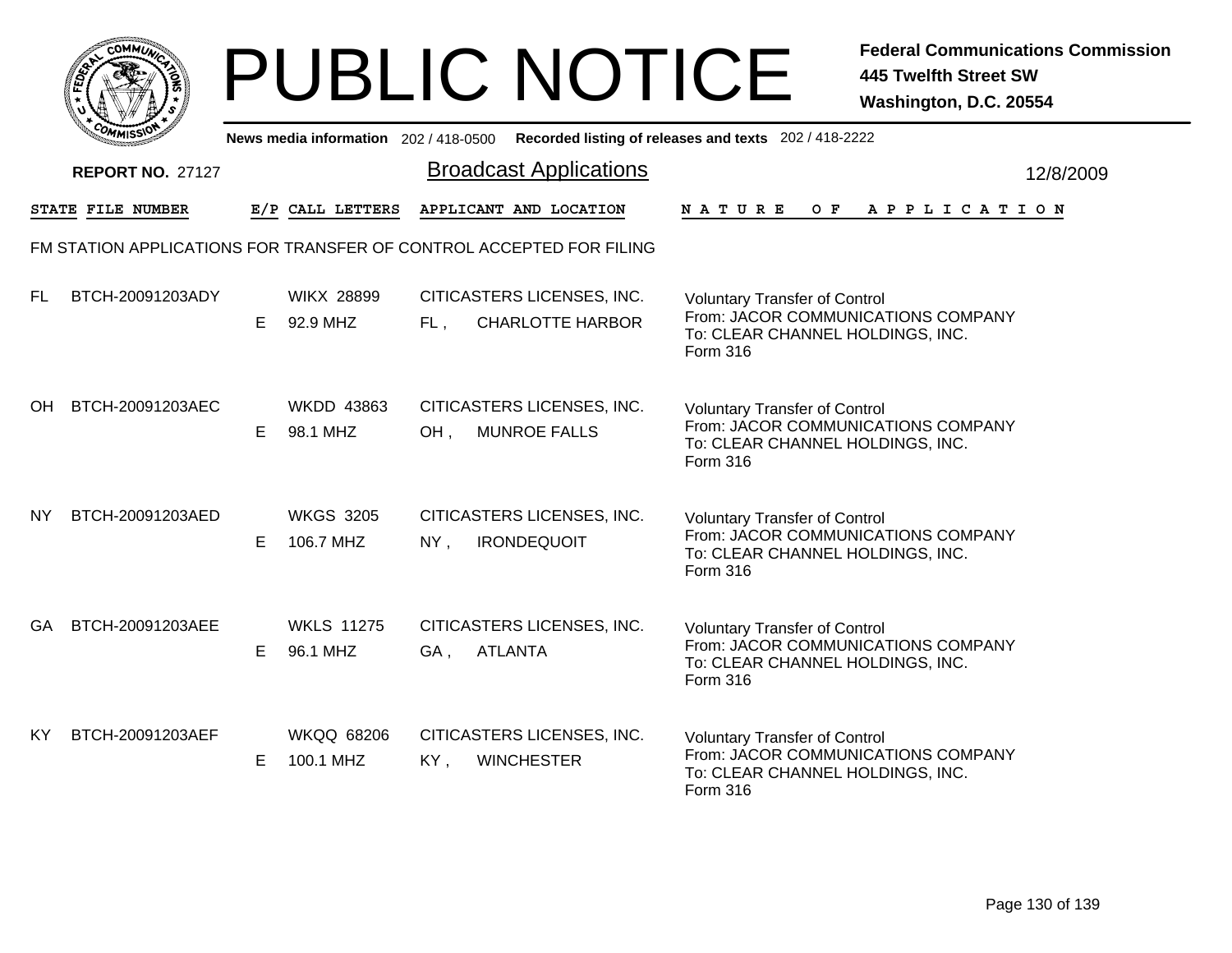|              | MMUNICT<br><b>CO</b> |  |
|--------------|----------------------|--|
| <b>FEDET</b> |                      |  |
|              |                      |  |
|              | COMI<br>MISS         |  |

|     | ככוואיי                                                             |    |                                 |        | News media information 202/418-0500 Recorded listing of releases and texts 202/418-2222 |                                                                                                                            |  |     |  |  |                       |  |           |
|-----|---------------------------------------------------------------------|----|---------------------------------|--------|-----------------------------------------------------------------------------------------|----------------------------------------------------------------------------------------------------------------------------|--|-----|--|--|-----------------------|--|-----------|
|     | <b>REPORT NO. 27127</b>                                             |    |                                 |        | <b>Broadcast Applications</b>                                                           |                                                                                                                            |  |     |  |  |                       |  | 12/8/2009 |
|     | STATE FILE NUMBER                                                   |    | E/P CALL LETTERS                |        | APPLICANT AND LOCATION                                                                  | <b>NATURE</b>                                                                                                              |  | O F |  |  | A P P L I C A T I O N |  |           |
|     | FM STATION APPLICATIONS FOR TRANSFER OF CONTROL ACCEPTED FOR FILING |    |                                 |        |                                                                                         |                                                                                                                            |  |     |  |  |                       |  |           |
| TN  | BTCH-20091203AEG                                                    | E. | <b>WKXJ 14735</b><br>103.7 MHZ  | $TN$ , | CITICASTERS LICENSES, INC.<br>WALDEN                                                    | <b>Voluntary Transfer of Control</b><br>From: JACOR COMMUNICATIONS COMPANY<br>To: CLEAR CHANNEL HOLDINGS, INC.<br>Form 316 |  |     |  |  |                       |  |           |
| KY  | BTCH-20091203AEI                                                    | E. | <b>WLKT 29575</b><br>104.5 MHZ  | KY,    | CITICASTERS LICENSES, INC.<br>LEXINGTON-FAYETTE                                         | <b>Voluntary Transfer of Control</b><br>From: JACOR COMMUNICATIONS COMPANY<br>To: CLEAR CHANNEL HOLDINGS, INC.<br>Form 316 |  |     |  |  |                       |  |           |
| IA  | BTCH-20091203AEJ                                                    | E. | 103.7 MHZ                       | $IA$ , | WLLR-FM 60361 CITICASTERS LICENSES, INC.<br><b>DAVENPORT</b>                            | <b>Voluntary Transfer of Control</b><br>From: JACOR COMMUNICATIONS COMPANY<br>To: CLEAR CHANNEL HOLDINGS, INC.<br>Form 316 |  |     |  |  |                       |  |           |
| OH. | BTCH-20091203AEK                                                    | E. | <b>WLQT 55500</b><br>99.9 MHZ   | OH,    | CITICASTERS LICENSES, INC.<br><b>KETTERING</b>                                          | <b>Voluntary Transfer of Control</b><br>From: JACOR COMMUNICATIONS COMPANY<br>To: CLEAR CHANNEL HOLDINGS, INC.<br>Form 316 |  |     |  |  |                       |  |           |
| FL. | BTCH-20091203AEL                                                    | E  | <b>WLTQ-FM 3059</b><br>92.1 MHZ | FL,    | CITICASTERS LICENSES, INC.<br><b>VENICE</b>                                             | <b>Voluntary Transfer of Control</b><br>From: JACOR COMMUNICATIONS COMPANY<br>To: CLEAR CHANNEL HOLDINGS, INC.<br>Form 316 |  |     |  |  |                       |  |           |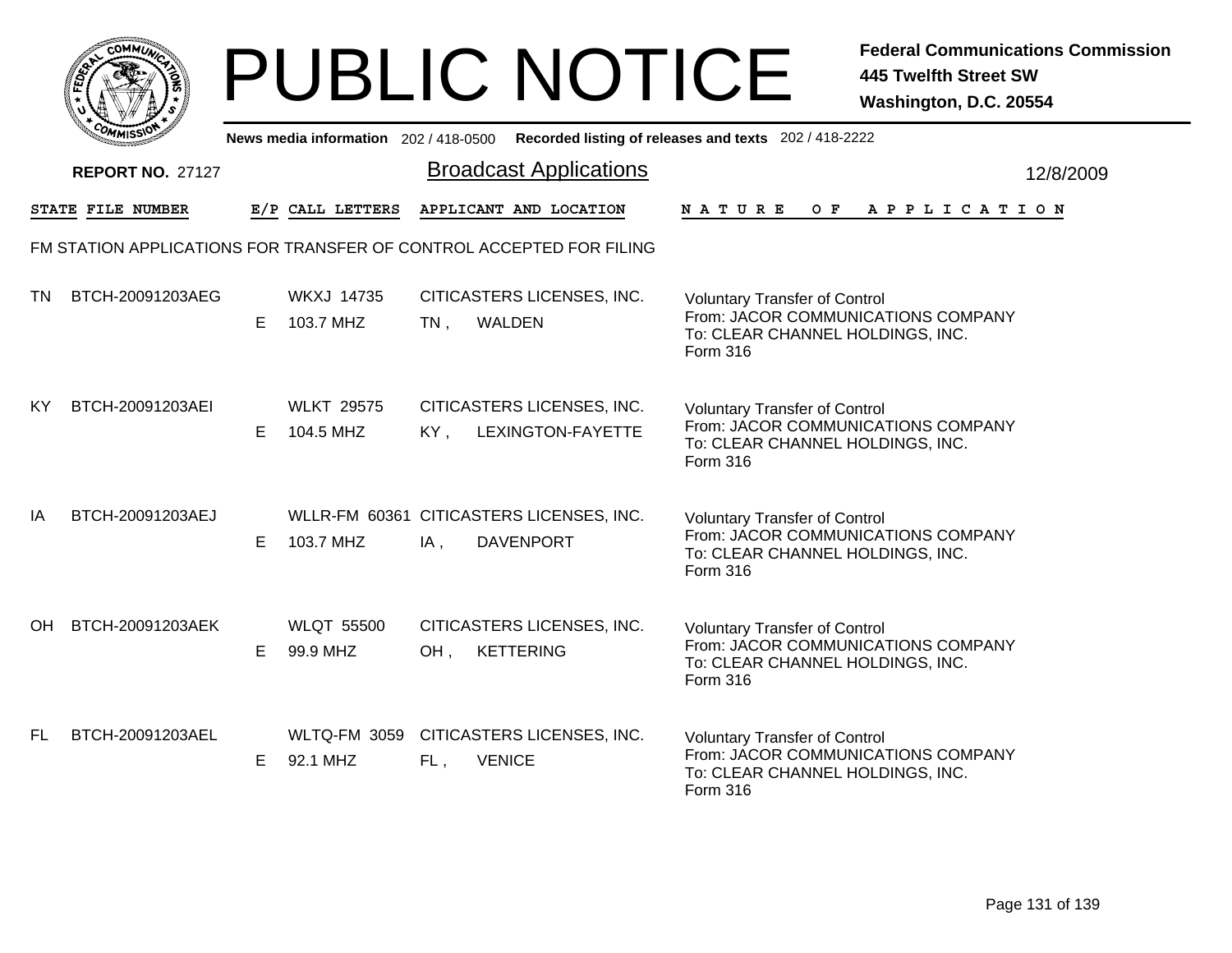|     | MMUNICT<br><b>CO</b> |  |
|-----|----------------------|--|
| ప్త |                      |  |
|     |                      |  |
|     | COMI<br>MISS<br>m    |  |

|           | יככוומדי                                                            |    |                                |     |                                                  | News media information 202/418-0500 Recorded listing of releases and texts 202/418-2222                                    |           |
|-----------|---------------------------------------------------------------------|----|--------------------------------|-----|--------------------------------------------------|----------------------------------------------------------------------------------------------------------------------------|-----------|
|           | <b>REPORT NO. 27127</b>                                             |    |                                |     | <b>Broadcast Applications</b>                    |                                                                                                                            | 12/8/2009 |
|           | STATE FILE NUMBER                                                   |    | E/P CALL LETTERS               |     | APPLICANT AND LOCATION                           | <b>NATURE</b><br>O F<br>A P P L I C A T I O N                                                                              |           |
|           | FM STATION APPLICATIONS FOR TRANSFER OF CONTROL ACCEPTED FOR FILING |    |                                |     |                                                  |                                                                                                                            |           |
| <b>GA</b> | BTCH-20091203AEM                                                    | E. | <b>WMGP 39619</b><br>98.1 MHZ  | GA, | CITICASTERS LICENSES, INC.<br><b>HOGANSVILLE</b> | <b>Voluntary Transfer of Control</b><br>From: JACOR COMMUNICATIONS COMPANY<br>To: CLEAR CHANNEL HOLDINGS, INC.<br>Form 316 |           |
| OH.       | BTCH-20091203AEN                                                    | E. | <b>WMJI 73268</b><br>105.7 MHZ | OH, | CITICASTERS LICENSES, INC.<br><b>CLEVELAND</b>   | <b>Voluntary Transfer of Control</b><br>From: JACOR COMMUNICATIONS COMPANY<br>To: CLEAR CHANNEL HOLDINGS, INC.<br>Form 316 |           |
| OH.       | BTCH-20091203AEO                                                    | E. | <b>WMMS 73273</b><br>100.7 MHZ | OH, | CITICASTERS LICENSES, INC.<br><b>CLEVELAND</b>   | <b>Voluntary Transfer of Control</b><br>From: JACOR COMMUNICATIONS COMPANY<br>To: CLEAR CHANNEL HOLDINGS, INC.<br>Form 316 |           |
| OH.       | BTCH-20091203AEP                                                    | E. | <b>WMMX 1904</b><br>107.7 MHZ  | OH, | CITICASTERS LICENSES, INC.<br><b>DAYTON</b>      | <b>Voluntary Transfer of Control</b><br>From: JACOR COMMUNICATIONS COMPANY<br>To: CLEAR CHANNEL HOLDINGS, INC.<br>Form 316 |           |
| OH.       | BTCH-20091203AER                                                    | E  | WMRN-FM<br>59282<br>94.3 MHZ   | OH, | CITICASTERS LICENSES, INC.<br><b>MARION</b>      | <b>Voluntary Transfer of Control</b><br>From: JACOR COMMUNICATIONS COMPANY<br>To: CLEAR CHANNEL HOLDINGS, INC.<br>Form 316 |           |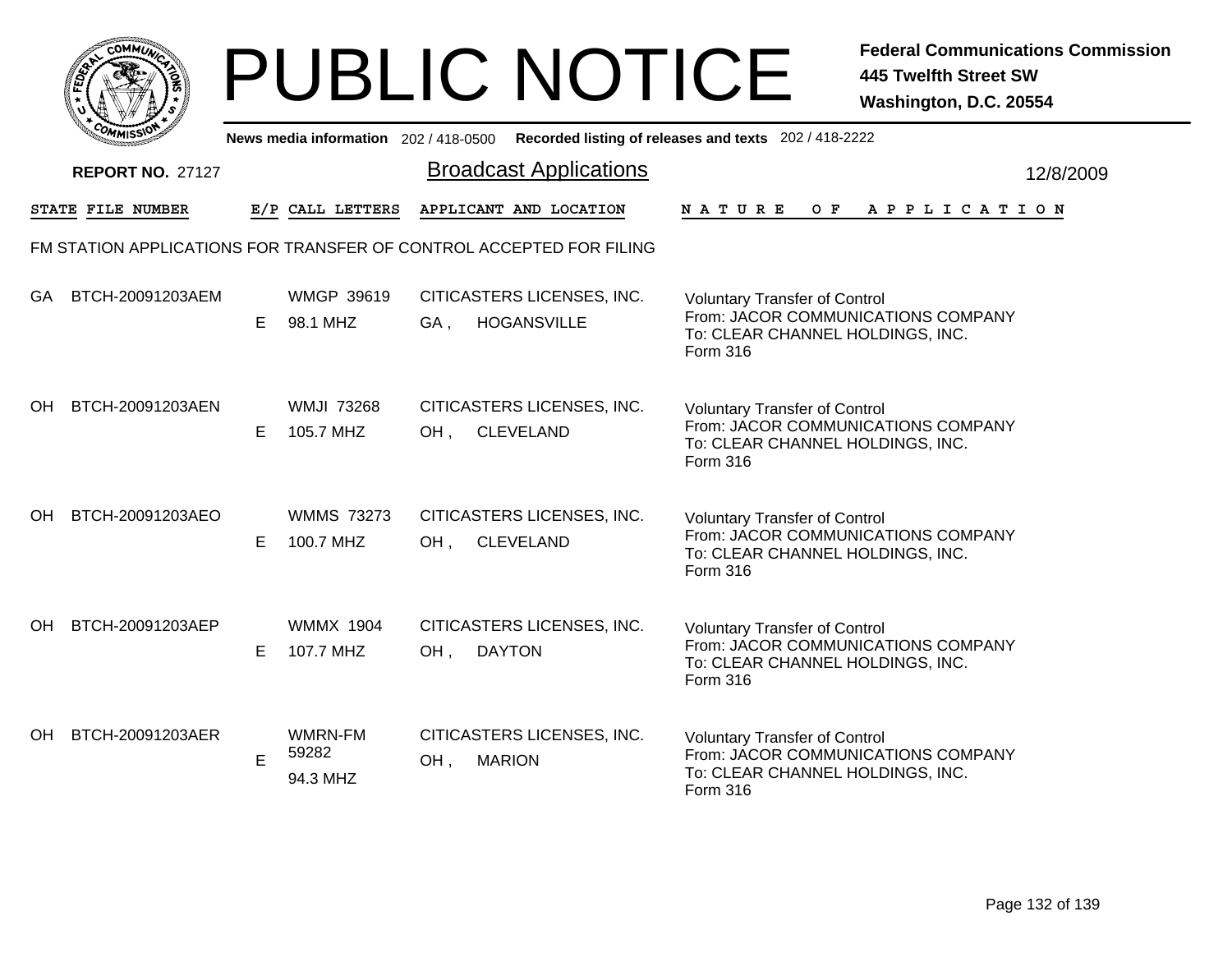|     | MMUNICT<br><b>CO</b> |  |
|-----|----------------------|--|
| ప్త |                      |  |
|     |                      |  |
|     | COMI<br>MISS<br>m    |  |

|           | יככוומיי                                                            |    |                                |     | News media information 202/418-0500 Recorded listing of releases and texts 202/418-2222 |                                                                                                                            |  |     |  |  |                       |  |           |
|-----------|---------------------------------------------------------------------|----|--------------------------------|-----|-----------------------------------------------------------------------------------------|----------------------------------------------------------------------------------------------------------------------------|--|-----|--|--|-----------------------|--|-----------|
|           | <b>REPORT NO. 27127</b>                                             |    |                                |     | <b>Broadcast Applications</b>                                                           |                                                                                                                            |  |     |  |  |                       |  | 12/8/2009 |
|           | STATE FILE NUMBER                                                   |    | E/P CALL LETTERS               |     | APPLICANT AND LOCATION                                                                  | <b>NATURE</b>                                                                                                              |  | O F |  |  | A P P L I C A T I O N |  |           |
|           | FM STATION APPLICATIONS FOR TRANSFER OF CONTROL ACCEPTED FOR FILING |    |                                |     |                                                                                         |                                                                                                                            |  |     |  |  |                       |  |           |
| IA        | BTCH-20091203AET                                                    | E. | 96.5 MHZ                       | IA, | WMT-FM 73594 CITICASTERS LICENSES, INC.<br><b>CEDAR RAPIDS</b>                          | <b>Voluntary Transfer of Control</b><br>From: JACOR COMMUNICATIONS COMPANY<br>To: CLEAR CHANNEL HOLDINGS, INC.<br>Form 316 |  |     |  |  |                       |  |           |
| FL.       | BTCH-20091203AEU                                                    | E. | <b>WMTX 23078</b><br>100.7 MHZ | FL, | CITICASTERS LICENSES, INC.<br><b>TAMPA</b>                                              | <b>Voluntary Transfer of Control</b><br>From: JACOR COMMUNICATIONS COMPANY<br>To: CLEAR CHANNEL HOLDINGS, INC.<br>Form 316 |  |     |  |  |                       |  |           |
| <b>KY</b> | BTCH-20091203AEV                                                    | E. | <b>WMXL 68208</b><br>94.5 MHZ  | KY, | CITICASTERS LICENSES, INC.<br><b>LEXINGTON</b>                                          | <b>Voluntary Transfer of Control</b><br>From: JACOR COMMUNICATIONS COMPANY<br>To: CLEAR CHANNEL HOLDINGS, INC.<br>Form 316 |  |     |  |  |                       |  |           |
| OH.       | BTCH-20091203AEW                                                    | E. | <b>WMXY 73154</b><br>98.9 MHZ  | OH, | CITICASTERS LICENSES, INC.<br>YOUNGSTOWN                                                | <b>Voluntary Transfer of Control</b><br>From: JACOR COMMUNICATIONS COMPANY<br>To: CLEAR CHANNEL HOLDINGS, INC.<br>Form 316 |  |     |  |  |                       |  |           |
| OH        | BTCH-20091203AEX                                                    | E. | <b>WNCD 13668</b><br>93.3 MHZ  | OH, | CITICASTERS LICENSES, INC.<br>YOUNGSTOWN                                                | <b>Voluntary Transfer of Control</b><br>From: JACOR COMMUNICATIONS COMPANY<br>To: CLEAR CHANNEL HOLDINGS, INC.<br>Form 316 |  |     |  |  |                       |  |           |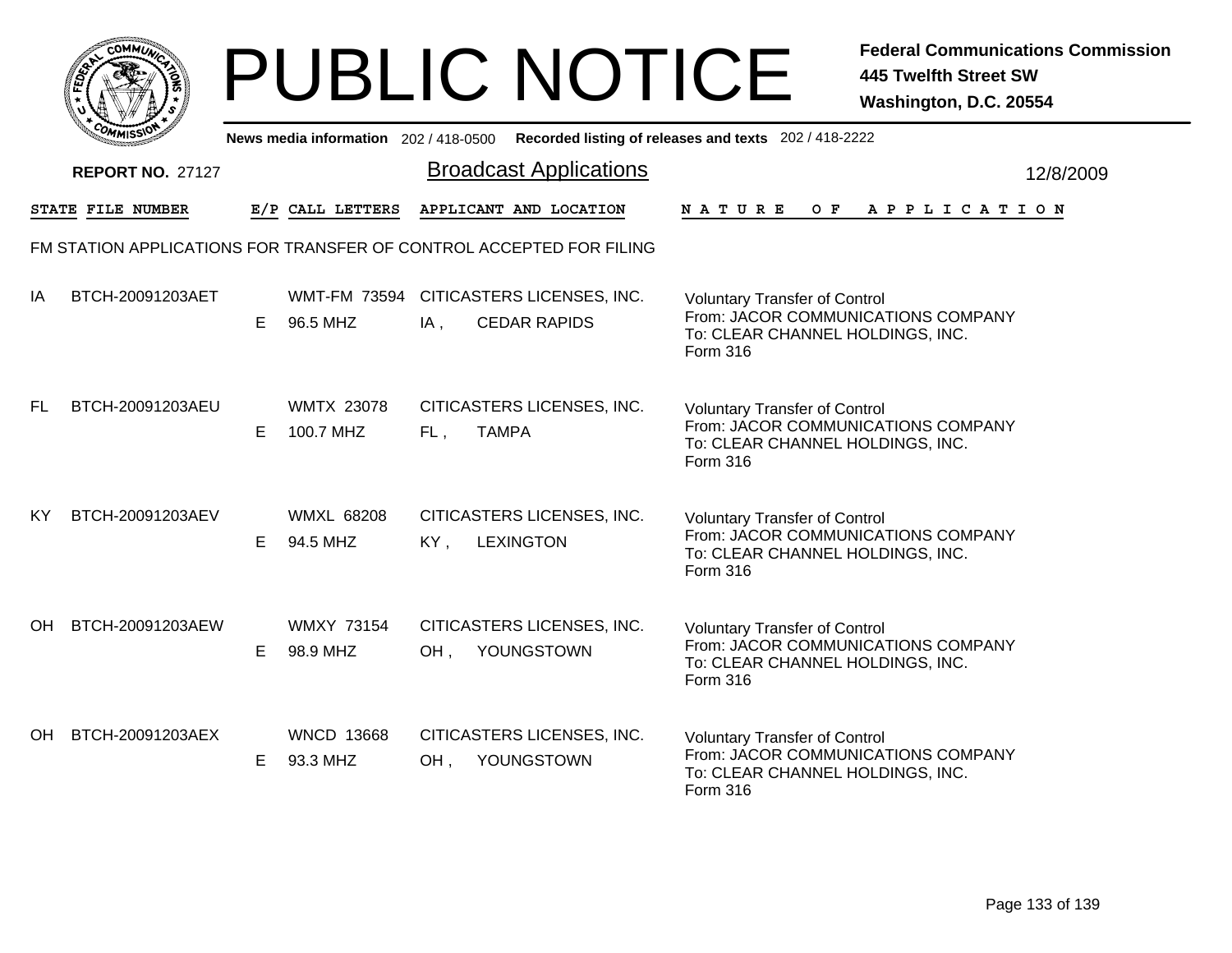|              | MMUNICT<br><b>CO</b> |  |
|--------------|----------------------|--|
| <b>FEDET</b> |                      |  |
|              |                      |  |
|              | COMI<br>MISS         |  |

|           | יככוומדי                                                            |    |                               |        | News media information 202/418-0500 Recorded listing of releases and texts 202/418-2222 |                                                                                                                            |  |     |  |  |                       |  |           |
|-----------|---------------------------------------------------------------------|----|-------------------------------|--------|-----------------------------------------------------------------------------------------|----------------------------------------------------------------------------------------------------------------------------|--|-----|--|--|-----------------------|--|-----------|
|           | <b>REPORT NO. 27127</b>                                             |    |                               |        | <b>Broadcast Applications</b>                                                           |                                                                                                                            |  |     |  |  |                       |  | 12/8/2009 |
|           | STATE FILE NUMBER                                                   |    | E/P CALL LETTERS              |        | APPLICANT AND LOCATION                                                                  | <b>NATURE</b>                                                                                                              |  | O F |  |  | A P P L I C A T I O N |  |           |
|           | FM STATION APPLICATIONS FOR TRANSFER OF CONTROL ACCEPTED FOR FILING |    |                               |        |                                                                                         |                                                                                                                            |  |     |  |  |                       |  |           |
| OH        | BTCH-20091203AEY                                                    | E. | <b>WNCI 47741</b><br>97.9 MHZ | OH,    | CITICASTERS LICENSES, INC.<br><b>COLUMBUS</b>                                           | <b>Voluntary Transfer of Control</b><br>From: JACOR COMMUNICATIONS COMPANY<br>To: CLEAR CHANNEL HOLDINGS, INC.<br>Form 316 |  |     |  |  |                       |  |           |
| WI        | BTCH-20091203AFC                                                    | E. | WPCK 119<br>104.9 MHZ         | WI,    | CITICASTERS LICENSES, INC.<br><b>DENMARK</b>                                            | <b>Voluntary Transfer of Control</b><br>From: JACOR COMMUNICATIONS COMPANY<br>To: CLEAR CHANNEL HOLDINGS, INC.<br>Form 316 |  |     |  |  |                       |  |           |
| MD        | BTCH-20091203AFD                                                    | E. | <b>WPOC 47747</b><br>93.1 MHZ | MD,    | CITICASTERS LICENSES, INC.<br><b>BALTIMORE</b>                                          | <b>Voluntary Transfer of Control</b><br>From: JACOR COMMUNICATIONS COMPANY<br>To: CLEAR CHANNEL HOLDINGS, INC.<br>Form 316 |  |     |  |  |                       |  |           |
| <b>FL</b> | BTCH-20091203AFE                                                    | Е  | 99.1 MHZ                      | FL,    | WQIK-FM 29728 CITICASTERS LICENSES, INC.<br><b>JACKSONVILLE</b>                         | <b>Voluntary Transfer of Control</b><br>From: JACOR COMMUNICATIONS COMPANY<br>To: CLEAR CHANNEL HOLDINGS, INC.<br>Form 316 |  |     |  |  |                       |  |           |
| WI        | BTCH-20091203AFF                                                    | E. | <b>WQLH 25121</b><br>98.5 MHZ | $WI$ , | CITICASTERS LICENSES, INC.<br><b>GREEN BAY</b>                                          | <b>Voluntary Transfer of Control</b><br>From: JACOR COMMUNICATIONS COMPANY<br>To: CLEAR CHANNEL HOLDINGS, INC.<br>Form 316 |  |     |  |  |                       |  |           |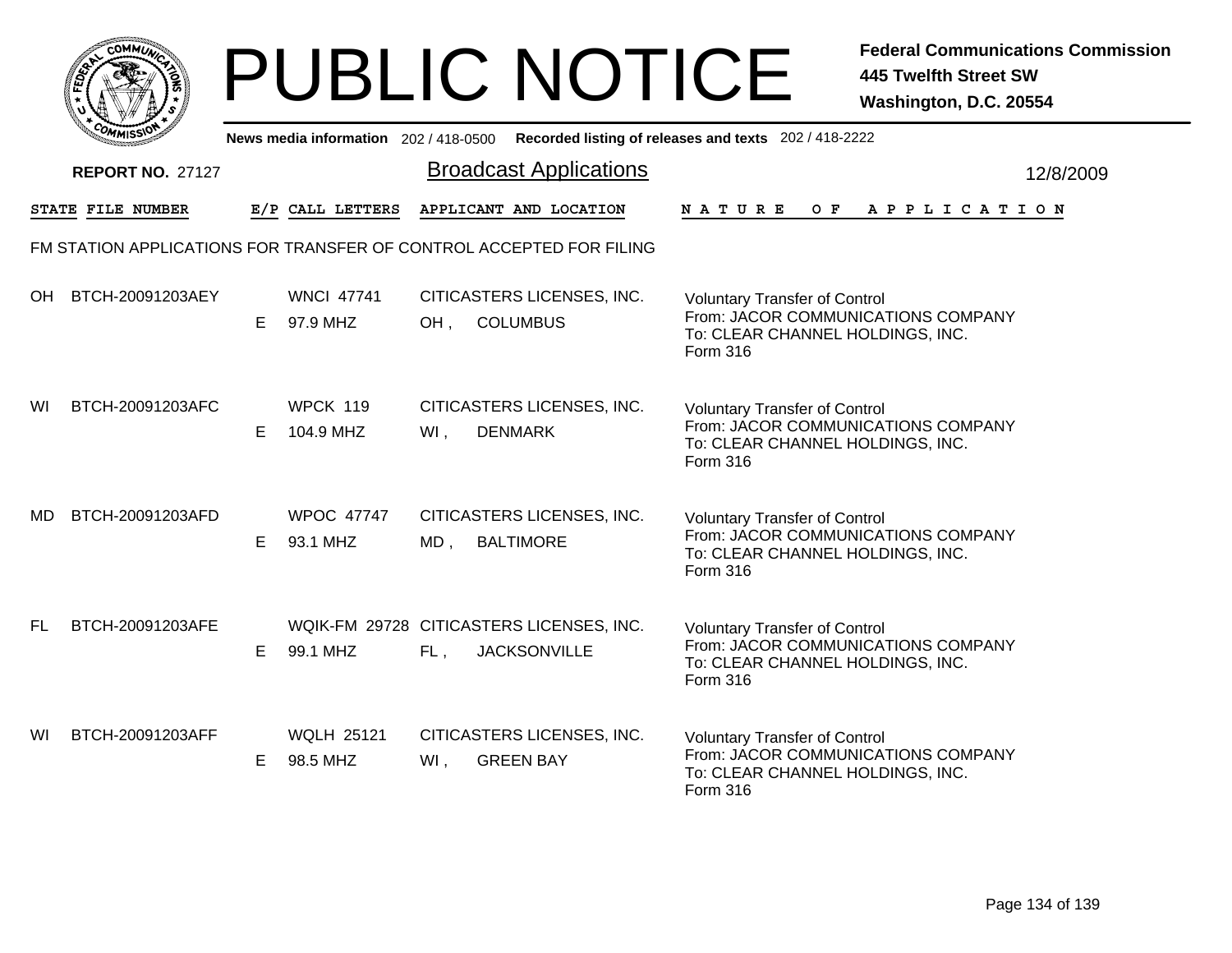|       | MMUNICT<br>c۵۱ |  |
|-------|----------------|--|
| FEDET |                |  |
|       |                |  |
|       | COMI<br>MISS   |  |

|           | ככוומיי                                                             |    |                                |               | News media information 202/418-0500 Recorded listing of releases and texts 202/418-2222 |                                                                                                                            |  |                  |  |  |                       |  |           |
|-----------|---------------------------------------------------------------------|----|--------------------------------|---------------|-----------------------------------------------------------------------------------------|----------------------------------------------------------------------------------------------------------------------------|--|------------------|--|--|-----------------------|--|-----------|
|           | <b>REPORT NO. 27127</b>                                             |    |                                |               | <b>Broadcast Applications</b>                                                           |                                                                                                                            |  |                  |  |  |                       |  | 12/8/2009 |
|           | STATE FILE NUMBER                                                   |    | E/P CALL LETTERS               |               | APPLICANT AND LOCATION                                                                  | <b>NATURE</b>                                                                                                              |  | $O$ $\mathbf{F}$ |  |  | A P P L I C A T I O N |  |           |
|           | FM STATION APPLICATIONS FOR TRANSFER OF CONTROL ACCEPTED FOR FILING |    |                                |               |                                                                                         |                                                                                                                            |  |                  |  |  |                       |  |           |
| MD.       | BTCH-20091203AFG                                                    | E. | <b>WQSR 63778</b><br>102.7 MHZ | MD, BALTIMORE | CITICASTERS LICENSES, INC.                                                              | <b>Voluntary Transfer of Control</b><br>From: JACOR COMMUNICATIONS COMPANY<br>To: CLEAR CHANNEL HOLDINGS, INC.<br>Form 316 |  |                  |  |  |                       |  |           |
| SC        | BTCH-20091203AFH                                                    | E. | <b>WRFQ 38901</b><br>104.5 MHZ | SC,           | CITICASTERS LICENSES, INC.<br>MOUNT PLEASANT                                            | <b>Voluntary Transfer of Control</b><br>From: JACOR COMMUNICATIONS COMPANY<br>To: CLEAR CHANNEL HOLDINGS, INC.<br>Form 316 |  |                  |  |  |                       |  |           |
| OH        | BTCH-20091203AFI                                                    | E. | <b>WRVF 62188</b><br>101.5 MHZ | OH,           | CITICASTERS LICENSES, INC.<br><b>TOLEDO</b>                                             | <b>Voluntary Transfer of Control</b><br>From: JACOR COMMUNICATIONS COMPANY<br>To: CLEAR CHANNEL HOLDINGS, INC.<br>Form 316 |  |                  |  |  |                       |  |           |
| <b>OH</b> | BTCH-20091203AFJ                                                    | E  | <b>WRXS 40170</b><br>106.7 MHZ | OH,           | CITICASTERS LICENSES, INC.<br><b>DUBLIN</b>                                             | <b>Voluntary Transfer of Control</b><br>From: JACOR COMMUNICATIONS COMPANY<br>To: CLEAR CHANNEL HOLDINGS, INC.<br>Form 316 |  |                  |  |  |                       |  |           |
| GA        | BTCH-20091203AFL                                                    | E. | 101.5 MHZ                      | GA,           | WSOL-FM 23830 CITICASTERS LICENSES, INC.<br><b>BRUNSWICK</b>                            | <b>Voluntary Transfer of Control</b><br>From: JACOR COMMUNICATIONS COMPANY<br>To: CLEAR CHANNEL HOLDINGS, INC.<br>Form 316 |  |                  |  |  |                       |  |           |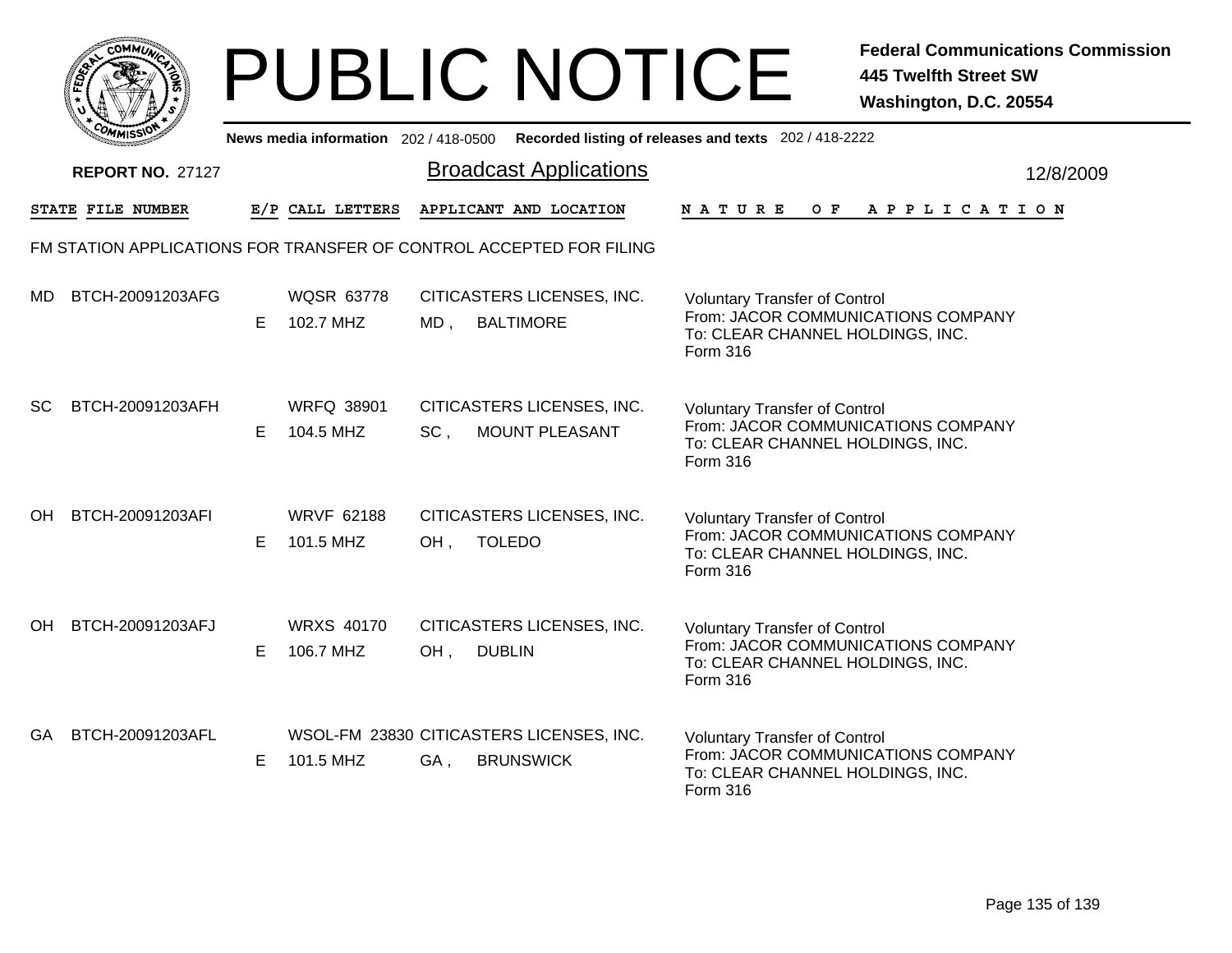|           | MMUNICT<br><b>CO</b> |  |
|-----------|----------------------|--|
| ট্রু<br>c |                      |  |
|           |                      |  |
| COMI      | MISS                 |  |

|           | ככוומיי                                                             |    |                                |     |                                                               | News media information 202/418-0500 Recorded listing of releases and texts 202/418-2222                                    |           |
|-----------|---------------------------------------------------------------------|----|--------------------------------|-----|---------------------------------------------------------------|----------------------------------------------------------------------------------------------------------------------------|-----------|
|           | <b>REPORT NO. 27127</b>                                             |    |                                |     | <b>Broadcast Applications</b>                                 |                                                                                                                            | 12/8/2009 |
|           | STATE FILE NUMBER                                                   |    | E/P CALL LETTERS               |     | APPLICANT AND LOCATION                                        | $O$ $\mathbf{F}$<br>APPLICATION<br><b>NATURE</b>                                                                           |           |
|           | FM STATION APPLICATIONS FOR TRANSFER OF CONTROL ACCEPTED FOR FILING |    |                                |     |                                                               |                                                                                                                            |           |
| FL.       | BTCH-20091203AFN                                                    | E. | 107.9 MHZ                      | FL, | WSRZ-FM 48673 CITICASTERS LICENSES, INC.<br><b>CORAL COVE</b> | <b>Voluntary Transfer of Control</b><br>From: JACOR COMMUNICATIONS COMPANY<br>To: CLEAR CHANNEL HOLDINGS, INC.<br>Form 316 |           |
| <b>OH</b> | BTCH-20091203AFO                                                    | E. | <b>WTUE 1909</b><br>104.7 MHZ  | OH, | CITICASTERS LICENSES, INC.<br><b>DAYTON</b>                   | <b>Voluntary Transfer of Control</b><br>From: JACOR COMMUNICATIONS COMPANY<br>To: CLEAR CHANNEL HOLDINGS, INC.<br>Form 316 |           |
| <b>FL</b> | BTCH-20091203AFQ                                                    | E. | <b>WTZB 59127</b><br>105.9 MHZ | FL, | CITICASTERS LICENSES, INC.<br><b>ENGLEWOOD</b>                | <b>Voluntary Transfer of Control</b><br>From: JACOR COMMUNICATIONS COMPANY<br>To: CLEAR CHANNEL HOLDINGS, INC.<br>Form 316 |           |
| <b>GA</b> | BTCH-20091203AFR                                                    | E. | <b>WUBL 29735</b><br>94.9 MHZ  | GA, | CITICASTERS LICENSES, INC.<br><b>ATLANTA</b>                  | <b>Voluntary Transfer of Control</b><br>From: JACOR COMMUNICATIONS COMPANY<br>To: CLEAR CHANNEL HOLDINGS, INC.<br>Form 316 |           |
| OH        | BTCH-20091203AFT                                                    | E. | <b>WVKS 48964</b><br>92.5 MHZ  | OH, | CITICASTERS LICENSES, INC.<br><b>TOLEDO</b>                   | <b>Voluntary Transfer of Control</b><br>From: JACOR COMMUNICATIONS COMPANY<br>To: CLEAR CHANNEL HOLDINGS, INC.<br>Form 316 |           |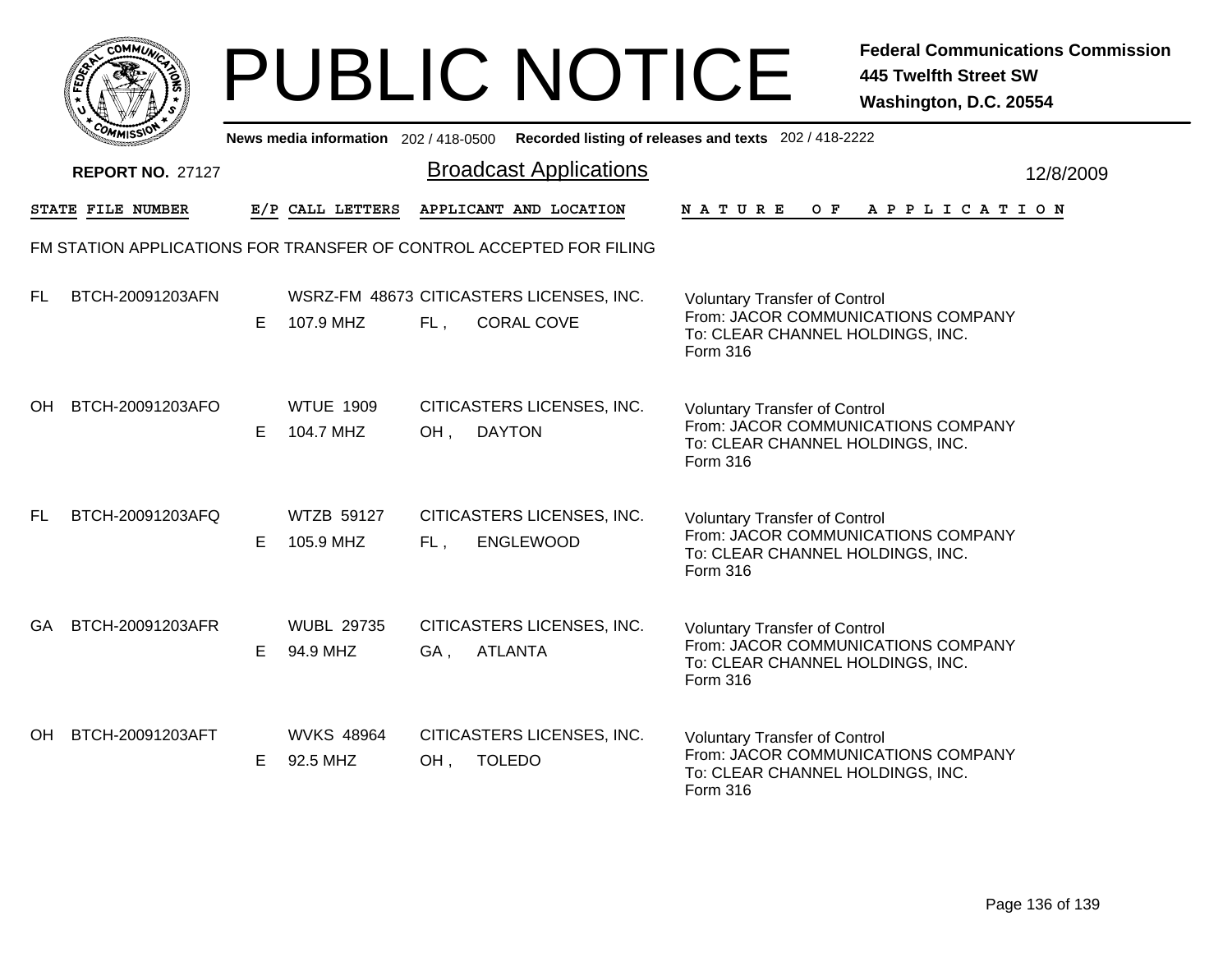|              | MMUNICT<br><b>CO</b> |  |
|--------------|----------------------|--|
| <b>FEDET</b> |                      |  |
|              |                      |  |
|              | COMI<br>MISS         |  |

|     | <b>UMISS</b><br>News media information 202/418-0500 Recorded listing of releases and texts 202/418-2222 |    |                                |      |                                                  |                                                                                                                            |           |  |  |  |  |  |
|-----|---------------------------------------------------------------------------------------------------------|----|--------------------------------|------|--------------------------------------------------|----------------------------------------------------------------------------------------------------------------------------|-----------|--|--|--|--|--|
|     | <b>REPORT NO. 27127</b>                                                                                 |    |                                |      | <b>Broadcast Applications</b>                    |                                                                                                                            | 12/8/2009 |  |  |  |  |  |
|     | STATE FILE NUMBER                                                                                       |    | E/P CALL LETTERS               |      | APPLICANT AND LOCATION                           | NATURE<br>OF APPLICATION                                                                                                   |           |  |  |  |  |  |
|     | FM STATION APPLICATIONS FOR TRANSFER OF CONTROL ACCEPTED FOR FILING                                     |    |                                |      |                                                  |                                                                                                                            |           |  |  |  |  |  |
| NY. | BTCH-20091203AFU                                                                                        | E. | <b>WVOR 8505</b><br>102.3 MHZ  | NY,  | CITICASTERS LICENSES, INC.<br>CANANDAIGUA        | <b>Voluntary Transfer of Control</b><br>From: JACOR COMMUNICATIONS COMPANY<br>To: CLEAR CHANNEL HOLDINGS, INC.<br>Form 316 |           |  |  |  |  |  |
| MS. | BTCH-20091203AFV                                                                                        | E. | <b>WWKZ 64364</b><br>103.9 MHZ | MS , | CITICASTERS LICENSES, INC.<br><b>OKOLONA</b>     | <b>Voluntary Transfer of Control</b><br>From: JACOR COMMUNICATIONS COMPANY<br>To: CLEAR CHANNEL HOLDINGS, INC.<br>Form 316 |           |  |  |  |  |  |
| GA. | BTCH-20091203AFW                                                                                        | E. | <b>WWLG 61142</b><br>96.7 MHZ  | GA,  | CITICASTERS LICENSES, INC.<br>PEACHTREE CITY     | <b>Voluntary Transfer of Control</b><br>From: JACOR COMMUNICATIONS COMPANY<br>To: CLEAR CHANNEL HOLDINGS, INC.<br>Form 316 |           |  |  |  |  |  |
| OH. | BTCH-20091203AFX                                                                                        | E. | <b>WXEG 67689</b><br>103.9 MHZ | OH,  | CITICASTERS LICENSES, INC.<br><b>BEAVERCREEK</b> | <b>Voluntary Transfer of Control</b><br>From: JACOR COMMUNICATIONS COMPANY<br>To: CLEAR CHANNEL HOLDINGS, INC.<br>Form 316 |           |  |  |  |  |  |
| SC  | BTCH-20091203AFY                                                                                        | E. | <b>WXLY 34163</b><br>102.5 MHZ | SC,  | CITICASTERS LICENSES, INC.<br>NORTH CHARLESTON   | <b>Voluntary Transfer of Control</b><br>From: JACOR COMMUNICATIONS COMPANY<br>To: CLEAR CHANNEL HOLDINGS, INC.<br>Form 316 |           |  |  |  |  |  |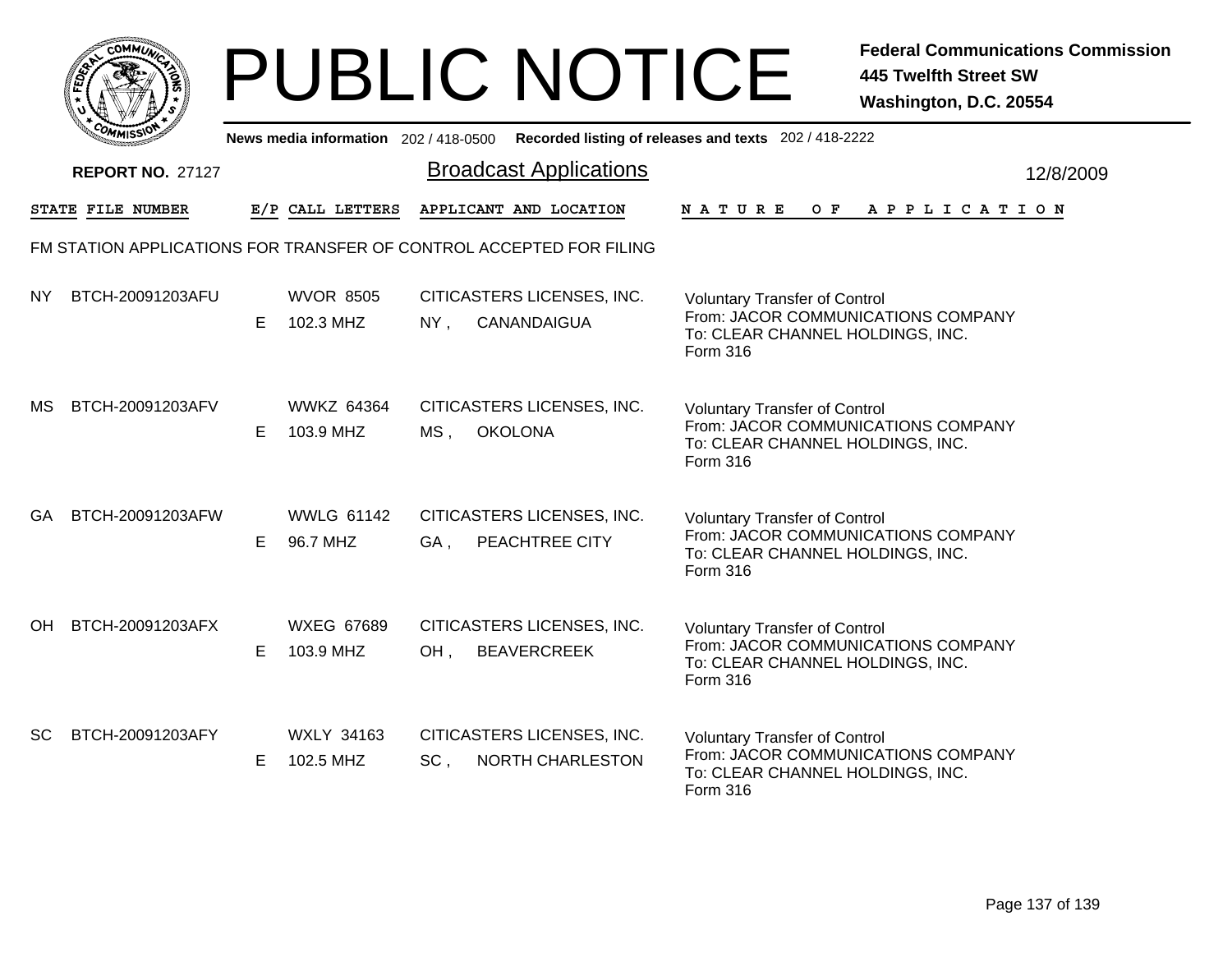|     | <b>COMMUT</b>                                                       |    |                               |        | <b>PUBLIC NOTICE</b>                                                                        |                                                                                                                 | <b>Federal Communications Commission</b><br><b>445 Twelfth Street SW</b><br>Washington, D.C. 20554 |  |  |  |  |  |  |
|-----|---------------------------------------------------------------------|----|-------------------------------|--------|---------------------------------------------------------------------------------------------|-----------------------------------------------------------------------------------------------------------------|----------------------------------------------------------------------------------------------------|--|--|--|--|--|--|
|     |                                                                     |    |                               |        | News media information 202 / 418-0500 Recorded listing of releases and texts 202 / 418-2222 |                                                                                                                 |                                                                                                    |  |  |  |  |  |  |
|     | <b>REPORT NO. 27127</b>                                             |    |                               |        | <b>Broadcast Applications</b>                                                               |                                                                                                                 | 12/8/2009                                                                                          |  |  |  |  |  |  |
|     | STATE FILE NUMBER                                                   |    | E/P CALL LETTERS              |        | APPLICANT AND LOCATION                                                                      | N A T U R E                                                                                                     | OF APPLICATION                                                                                     |  |  |  |  |  |  |
|     | FM STATION APPLICATIONS FOR TRANSFER OF CONTROL ACCEPTED FOR FILING |    |                               |        |                                                                                             |                                                                                                                 |                                                                                                    |  |  |  |  |  |  |
| FL. | BTCH-20091203AFZ                                                    | E  | <b>WXTB 11274</b><br>97.9 MHZ | FL,    | CITICASTERS LICENSES, INC.<br><b>CLEARWATER</b>                                             | <b>Voluntary Transfer of Control</b><br>To: CLEAR CHANNEL HOLDINGS, INC.<br>Form 316                            | From: JACOR COMMUNICATIONS COMPANY                                                                 |  |  |  |  |  |  |
| KY. | BTCED-20091203AHU                                                   | Е  | 88.1 MHZ                      | KY,    | WDFB-FM 1199 ALUM SPRINGS EDUCATIONAL<br><b>CORPORATION</b><br><b>DANVILLE</b>              | Involuntary Transfer of Control<br>From: DONALD DRAKE (DECEASED)<br>To: MILDRED DRAKE<br>Form 316               |                                                                                                    |  |  |  |  |  |  |
|     |                                                                     |    |                               |        | FM TRANSLATOR APPLICATIONS FOR TRANSFER OF CONTROL ACCEPTED FOR FILING                      |                                                                                                                 |                                                                                                    |  |  |  |  |  |  |
| CA. | BTCFT-20091202AFR                                                   | E. | K280DT 14241<br>103.9 MHZ     | $CA$ , | AMFM BROADCASTING<br>LICENSES, LLC<br>THOUSAND OAKS, ETC.                                   | <b>Voluntary Transfer of Control</b><br>From: AMFM, INC.<br>To: CLEAR CHANNEL HOLDINGS, INC.<br>Form 316        |                                                                                                    |  |  |  |  |  |  |
| CA  | BTCFT-20091202AFS                                                   | E. | K292CR 34426<br>106.3 MHZ     |        | AMFM BROADCASTING<br>LICENSES, LLC<br>CA, SIMI VALLEY                                       | <b>Voluntary Transfer of Control</b><br>From: AMFM, INC.<br>To: CLEAR CHANNEL HOLDINGS, INC.<br><b>Form 316</b> |                                                                                                    |  |  |  |  |  |  |
| MA  | BTCFT-20091202AGM                                                   | Е. | 94.9 MHZ                      | MA,    | W235AV 138657 AMFM RADIO LICENSES, L.L.C.<br><b>TATNUCK</b>                                 | <b>Voluntary Transfer of Control</b><br>From: AMFM, INC.<br>To: CLEAR CHANNEL HOLDINGS, INC.<br>Form 316        |                                                                                                    |  |  |  |  |  |  |